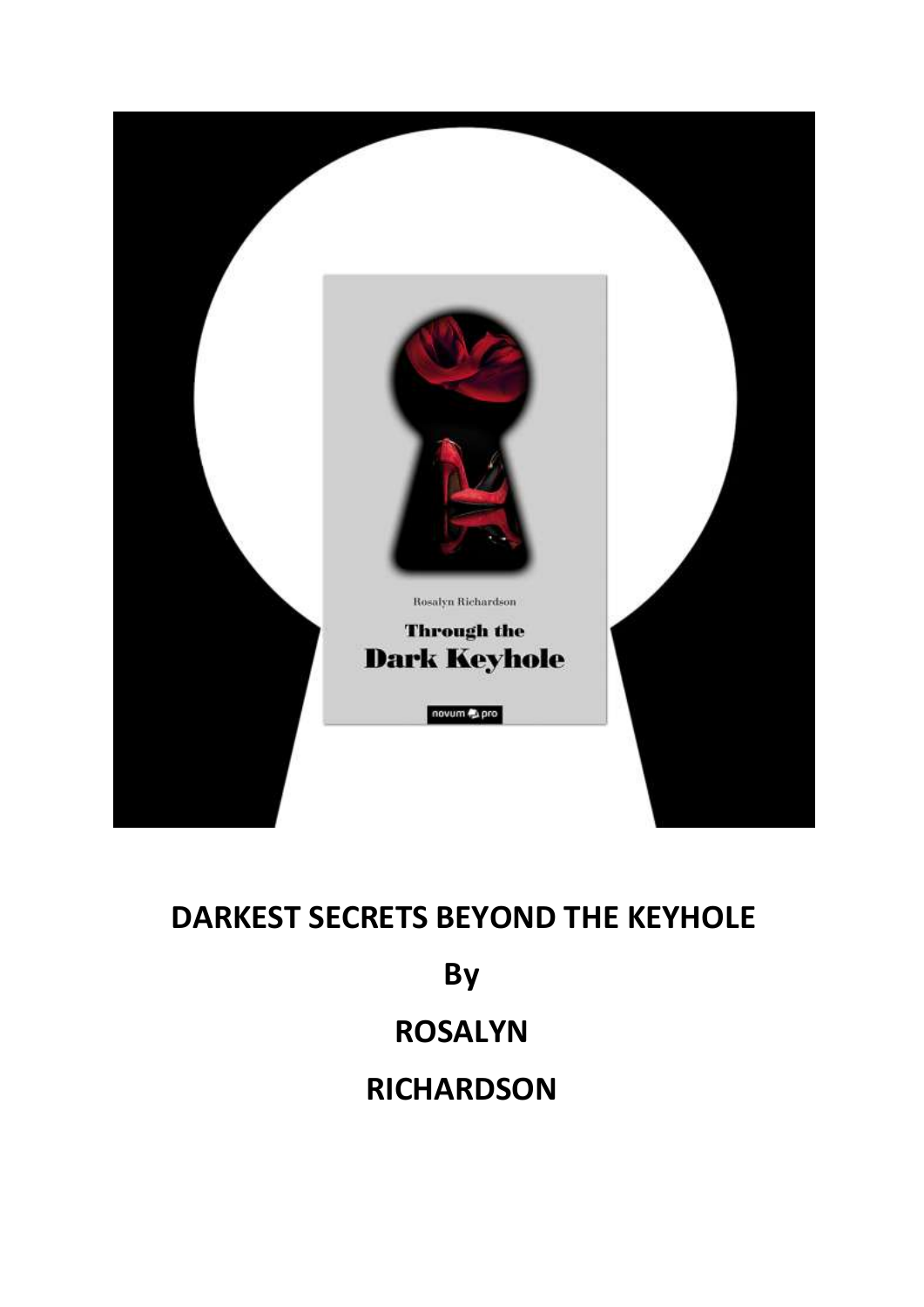#### **PREFACE**

This book is based on a true story but is also fictional.

The characters have fictional names to protect their identities. You as the reader may decide who is and who isn't.

This story displays a host of emotions: bitterness and hate, sexual ecstasy at great height followed by tragedy and torment.

The scene starts with, me Natalie Smethurst.

My childhood had been tempestuous from the start.

I sought relief on leaving home, finding what I assumed was love. The man I did marry would have to have my parent's complete approval, almost like an arranged marriage.

I did meet someone whom they did readily approve of but love and happiness was not meant to be. My husband was violent, both sexually, emotionally, and mentally abusive.

My parents are horrified when I leaves my husband and meet Greg Whitely who works on the same Business Park that I then began to work at.

Greg totally captivates me, makes me feel special and shows me love and sexual ecstasy that I had never experienced or ever dreamed of.

Fatefully though, I am warned by two brothers who also own a Company on the Business Park, that Greg Whitely is a sexual magnet to women and couldn't be faithful to just one if he tried. Greg's love for women in his life is like a habit or even an addiction that can't be broken.

I adamantly refuse to listen or believe this and ignore any nagging doubts that do eventually start to appear. Thereafter despite all odds I marry Greg.

One afternoon, I proved drastically wrong, when I arrive unexpectedly back to Greg's office and find him engrossed in the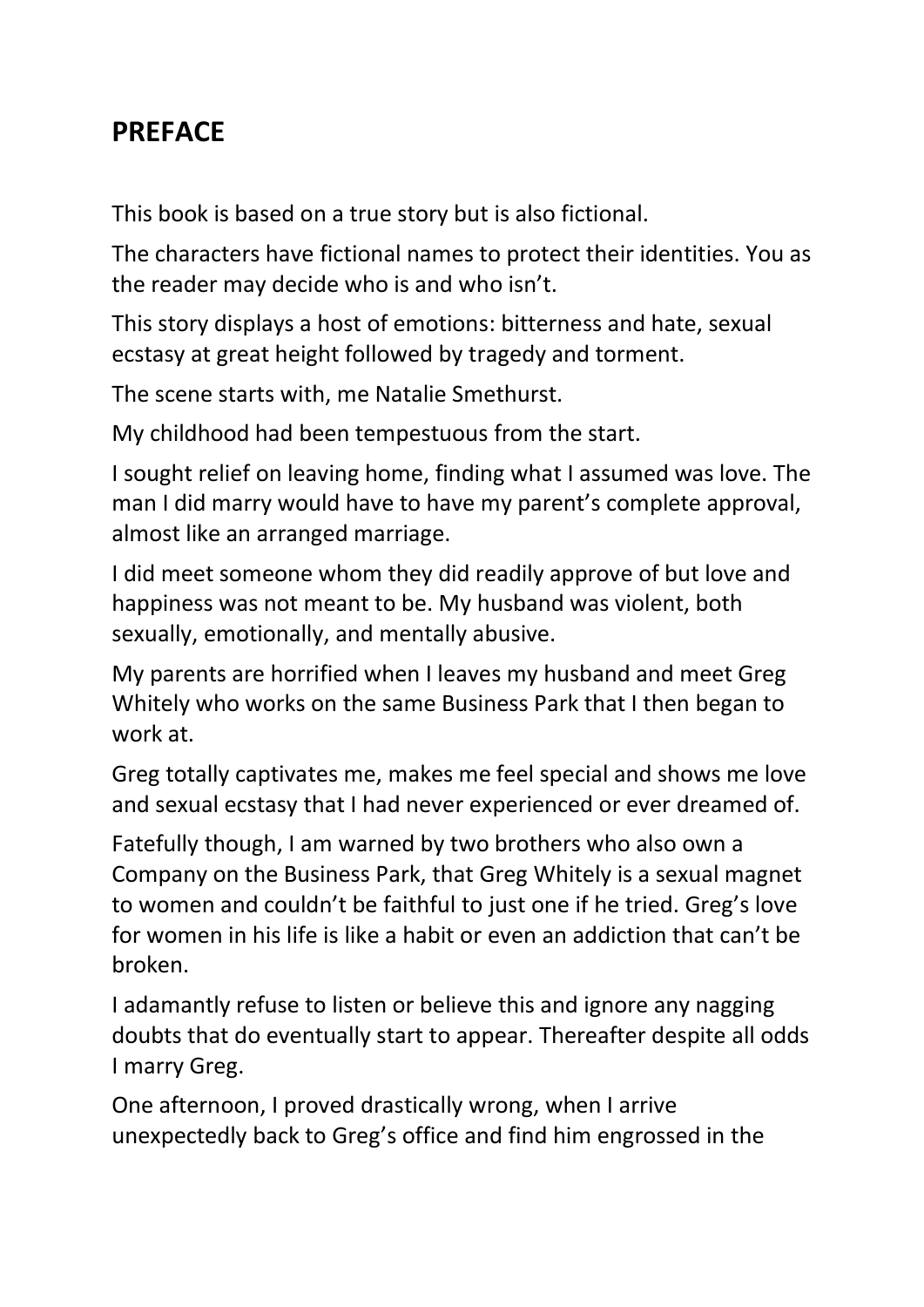process of passionate sex with loud groans of orgasmic pleasure from another woman, or Olena as I later find out.

As soon as possible I move many miles away to Hampshire where one of her neighbours are a doctor and his wife who is a nurse.

It is then that tragedy, death threats and displays of deep hatred are levelled against me causing me to flee for my life

It is then that I realise that it is only me that holds the key that can unlock my future for my future happiness, will I do so?

## **Chapter One**

As Greg drove through the pretty little village of Broughton, I noticed a small shop and post office with a few surrounding cottages.

Greg drove his Cayman Porche up the lane and through the open gates towards the magnificent building they, or at least I was going to survey. He slowly glided across the sweeping gravel to the car park at the front of the building. I then stood and looked in awe as my eyes gazed at the vista before me.

The Georgian Mansion, which had apparently been vacant for some time, had been recently converted into six luxury flats. The grounds exuded beautifully kept colourful gardens, and the mansion itself, were apparently owned by the Earl of Hampton.

The scenery was breath taking. All around, as far as the eye could see, were green velvet pastures and rolling countryside. The view of the downs. The tall spire of the nearby Winchester Cathedral could be seen in the distance of the picturesque surroundings that engulfed "Marten Manor".

Greg and I had recently divorced. We stood together on the pebbled drive beyond the electric gates. We waited for Brian Worsley, the local representative from Coe Midgely and Bates, estate agents in Winchester. Greg Whitely had driven down from his offices in Ryedale, North Yorkshire to Broughton with me to look at one of the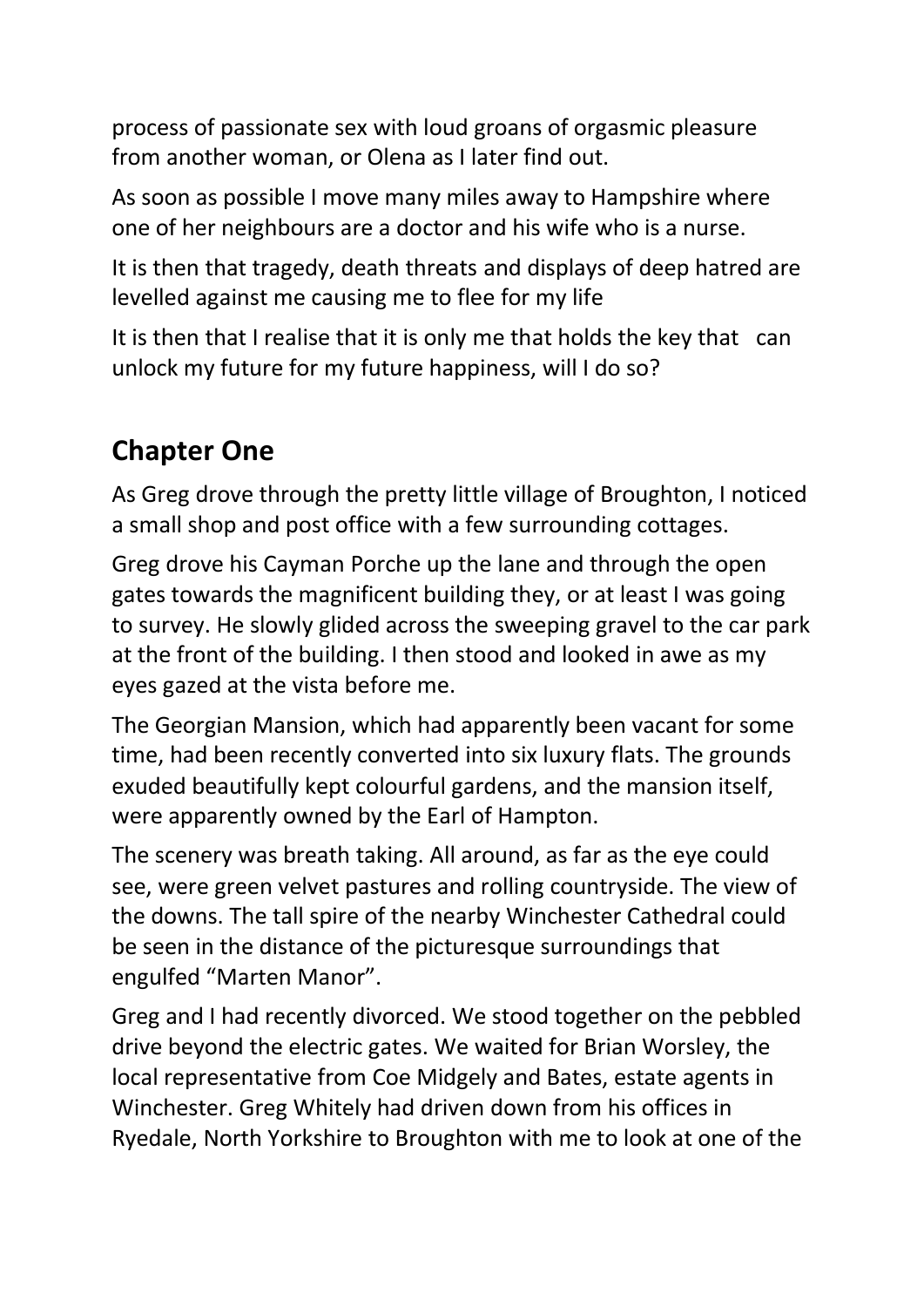apartments, namely the show apartment, if, which I decided to take, would be as part of our divorce settlement.

Greg had left his Ukrainian partner up in Yorkshire for the day, but that is a story that will soon unfold!

Mr Worsley soon arrived. He parked his Mercedes Benz near to the impressive wildlife pond which was situated beside an impressive water fountain.

Mr Worsley greeted us both and we were invited in to accompany him to the Manor House.

The front door was of heavy oak wood. The marble floor in the entrance sparkled and glinted with the sun shining through the narrow stain glassed window.

As we walked through the entrance, you could see in the middle of the reception area was a large sweeping staircase with a period wooden handrail. The stairs were decked with a pale green Axminster, or similar quality, thick pile carpet.

"Well," Mr Worsley began, "I'll just give you a summary of the Manor. The top three apartments are occupied and downstairs, one of the apartments is occupied but this first one here, as I know you are already aware, is the "show house apartment as it were" is now ready for sale".

Mr Worsley directed his left hand towards the front door of the apartment.

"As you might expect, with this being the show home, it is decorated and does contain some fixtures and fittings and is at a discount price with it being the last one to be on the market at present".

Mr Worsley unlocked the door and opened it, saying,

"I'll leave you to look round at your leisure. I'll be in my car. I've a few calls to make. Enjoy your perusal and I will see shortly"

He beamed at us both before he turned and walked away. His small frame and immaculately dressed person in a crisp grey suit, white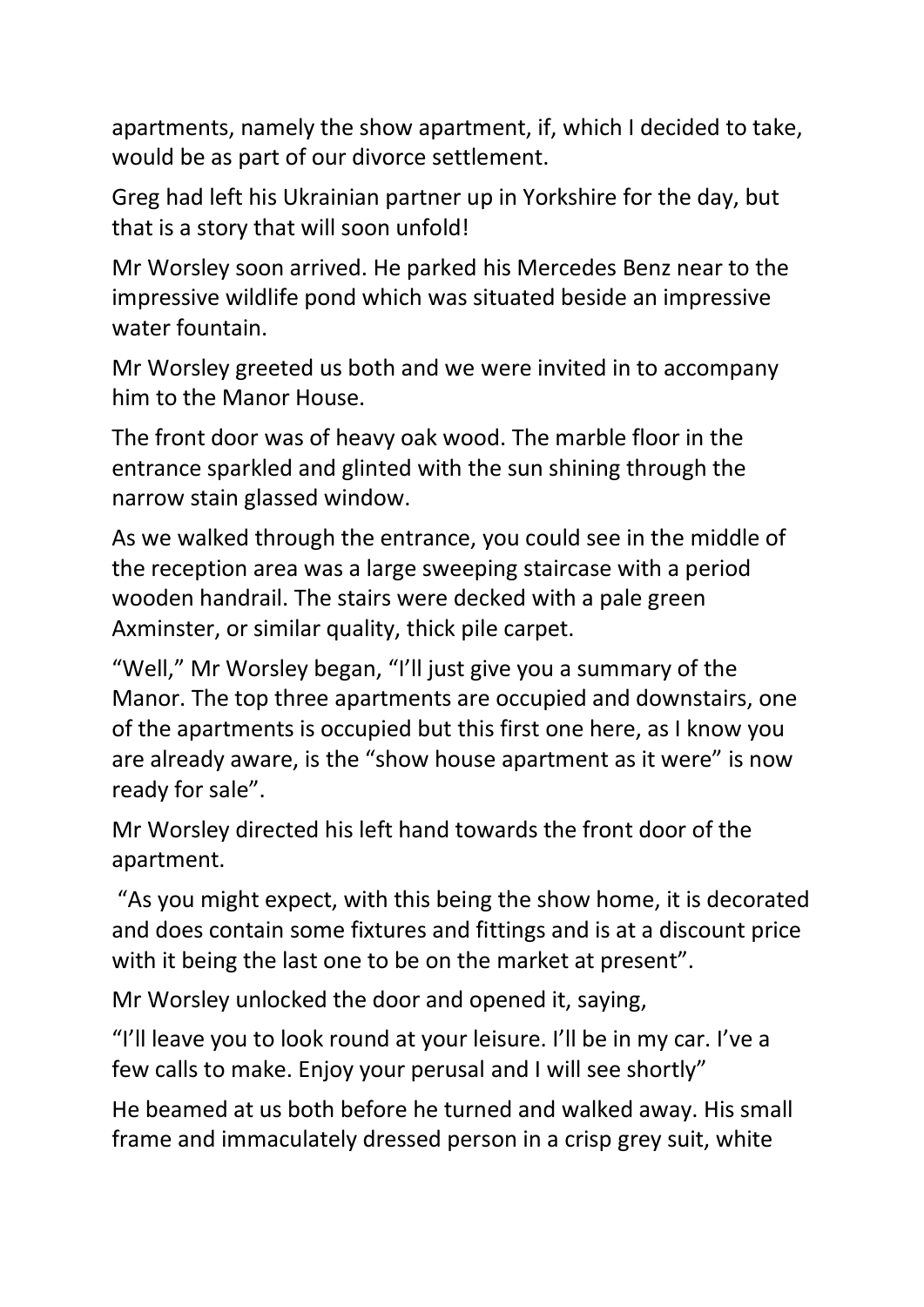shirt, and ruby red tie, finished off with expensive leather brogues, certainly were a good representation of the estate agents.

Greg and I hardly spoke to each as I toured round the apartment, mind you, he hadn't really spoken to me all the way down, so I put my earphones in and listened to the latest novel on my iPad.

It was very tastefully decorated. A large en-suite bedroom and then directly opposite it, a much smaller bedroom with a small bathroom next to it. "Obviously not made for families" I deduced.

The lounge was perfect. My eyes were immediately drawn to the wood burner set in an exquisite marble hearth.

I turned to Greg and my eyes lit up excitedly

"Look, exactly what I've wanted for ages – a real fire!"

Greg was sat on the armchair which formed part of the two-piece suite. It was a pale grey, or as I had noticed from the description, "Medusa Silver" and a two-seater settee with matching cushions.

I took my high heels off before stepping across the period wooden flooring and made my way to the rear of the living room.

I could see the French doors looking out to the back of the apartment, beyond which was wooden decking and an open garden which then overlooked the Mansion grounds. There were rows and rows of fir trees and mature woodland around the parameters of the estate. Beyond that a row of Leylandii trees could be seen.

By habit, I gave a slight giggle to myself as I recalled that every time Greg and I, in the past had seen those trees, they had always grown in straight lines next to each other and had been planted in long rows. Greg would get me to count how many there were in any one line, sometimes as many or few as 24. Greg would then say with a grin that he could name each tree after each woman he had slept with, and he could! I thought it was a bit of a wind up or a wheeze on Greg's part, only it wasn't.

I laughed at the time thinking it was a bit of a game. It reminded me of the "Four Weddings and a Funeral" when Andie McDowell was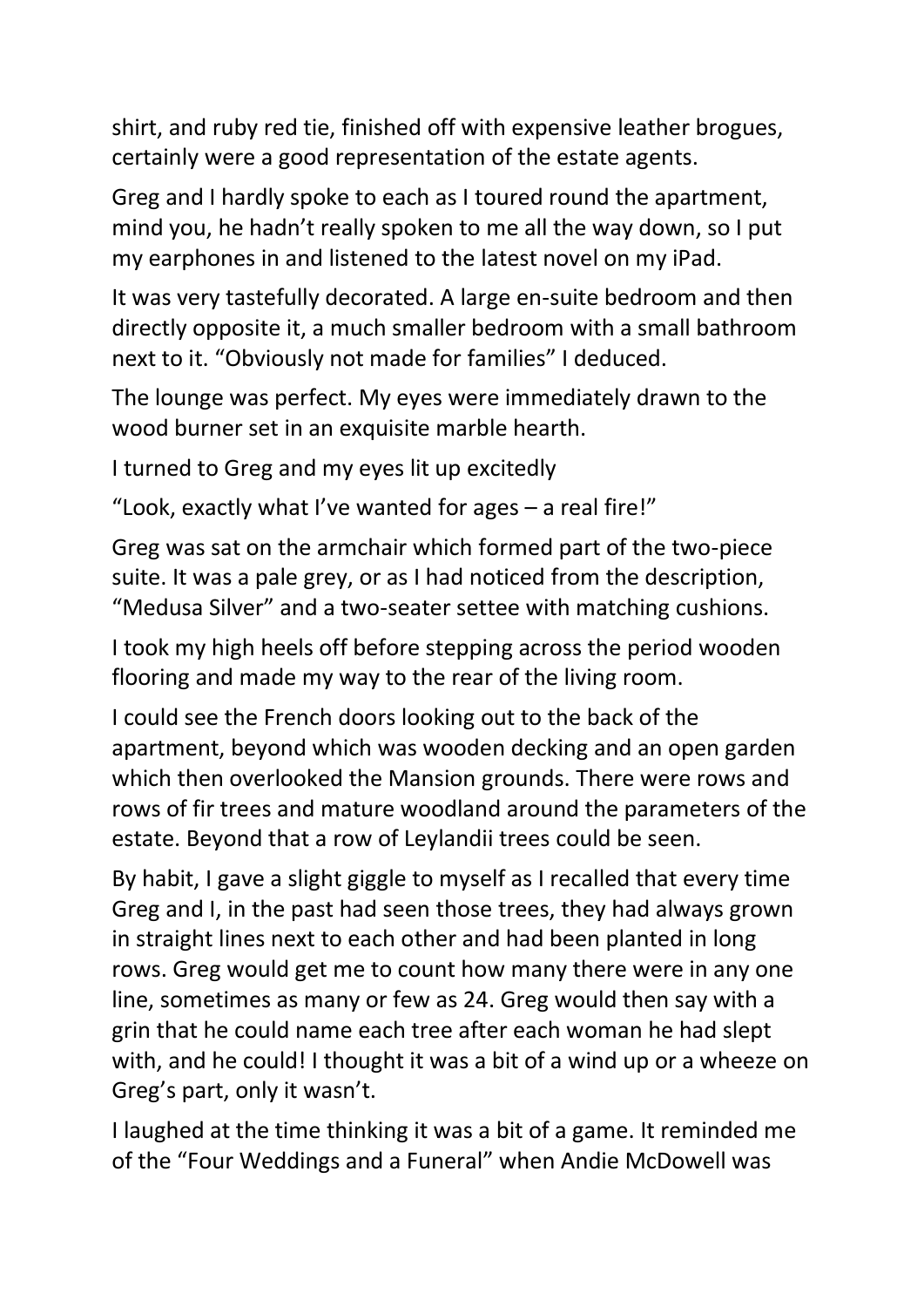naming each man, she had ever had sex with and what it was like, how she rated each one. I do believe that her list was over twenty, but at the end of the day that was just a film, this joke was the same, wasn't it? I later found out that it wasn't a joke at all!

I let out a huge sigh and made my brain focus on the present, not the past.

A large, beautifully maintained rockery was situated at one side. Everywhere was pure unadulterated beauty, "unlike Olena" I thought sarcastically to myself.

I then made my way upstairs to inspect the rest of the apartment.

The master bedroom was at the back of the apartment. It had an en suite shower room and built-in wooden wardrobes. The sash windows complimented the room and gave ample sight of the beauty of the surroundings.

To the front of the property was the bathroom with a stand-alone bath and copper accessories with a shower head. Next to the bathroom was a smaller bedroom which also overlooked the front of the building.

Greg sat entirely engrossed, focusing on his laptop. I felt my blood begin to rise at first as a thought passed through my mind, "He's probably emailing "blondie" or as he now had promoted Olena to the title of "Super Tart". He was probably watching her latest pose. I had now seen everything that day, apart from everything else, the height of ecstasy as she climaxed her loud orgasm with his appendage in her mouth. I now tried to always make sarcastic remarks to counteract my grief and resentment, "Well, her gobs big enough!"

Before we parted on that fateful day in his office, I had quite by accident stumbled across a calendar that was on Greg's hard drive. He had been photographing Olena for each month of the year with different poses. One month had Olena with a plastic warning sign between her legs that read, "Warning Toxic Levels", her tiny breasts thrust forward and her hands behind her head over her short spikey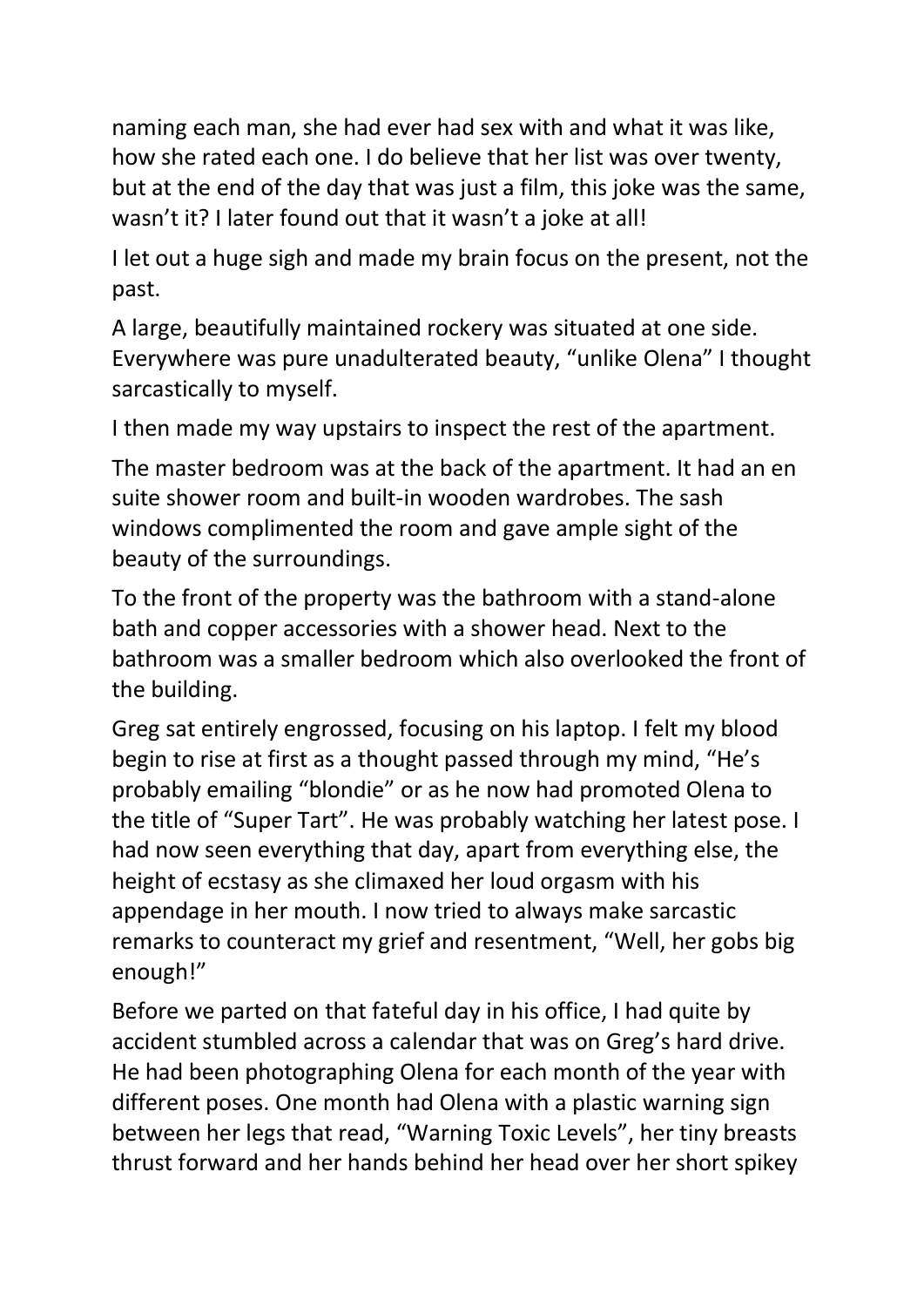blonde hair, and slowly and enticing sexually licking her lips heavily laden with red lipstick. Then he photographed her posing with a picture of me and a sign underneath from the workshop that read, "Needs restoring so half price".

At one time it would have cut me to the core, but even I could see the funny side now and my bitterness and anger were now rapidly waning. I had confronted Greg about it, not just the actual photos of this blonde tart but the familiar surroundings where she seemed to be posing.

The one where she was posing with the fire extinguisher, behind her looked like our glass fronted cabinet with our office crockery in that we used for when our visitors came to the office and refreshments were made for them.

Then there was the heavy-duty large banker's desk where she was laid out on completely naked, and had her wrists and ankles tied together, wasn't that ours up at work?

Greg must have quickly thought up and anecdote or I must have been stupidly naïve when he said that it was just a bit of fun and that he had superimposed the photos that he had downloaded from the internet lyingly telling me that he didn't know who she was. Greg said it was only like calendars those garages, and workshops used to have hung up for all men to see.

I wasn't totally convinced but I didn't want to believe anything other than what he told me.

I remember saying when I was looking at the one with her face down on the table:

"She could do with washing her feet, their black and she can't be a spring chicken, can you see those varicose veins running down both her legs!"

A few days later curiosity had got the better of me and I tried to look again to see if the calendar was still on there, but Greg had changed the password. That should have rung alarm bells, but I didn't want to face it, after all Greg at that time was just the same old person.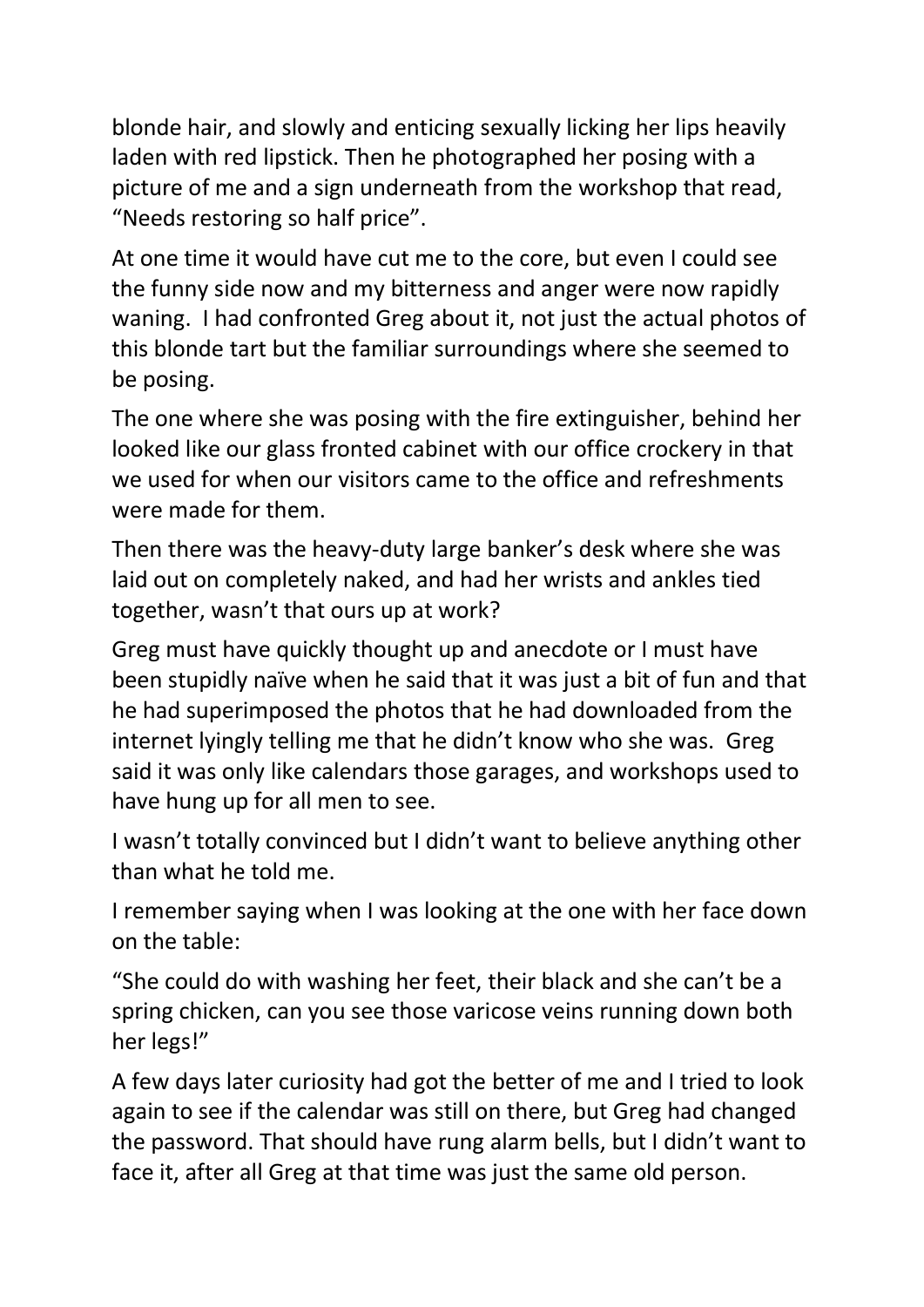I hadn't seen "Olena "at this time and hard as it was, I desperately put it to the back of my mind and trusted Greg. After all men had to have their dreams and excitement – didn't they!!

I gave an exasperated sigh as Greg suddenly looked up expressionless.

"It's you that's going to live in it, not me, I'm just the "Bank of Greg".

I chose to ignore that comment and moved on to view the kitchen. I felt that childlike rush of excitement as my eyes cast on the large kitchen range, which had also been on my wish list, surrounded by plenty of stone worktops.

There was a decent sized American style fridge with an outside temperature gauge and a drinks dispenser. Next to the sink unit was a washer dryer accompanied by a dishwasher next to it.

I stepped back into the lounge and Gregg was still glued to his computer.

"I'll have it" I declared confidently.

Mr Worsley at that point came back, still sporting his beaming smile, and I immediately gave him my decision. All the official paperwork was arranged to be completed.

Mr Worsley turned happily to me and reassuringly said,

"You won't regret it, you'll soon settle, and you have some fine neighbours". Little did Mr Worsley know what or how my

fate would steer me through some of the most challenging tapestry of my new life here in Hampshire.

Firstly though, I will go back to my childhood and how I eventually ended up moving miles away from North to South, in this new apartment and what terrible challenges I was still to face.

### **Chapter 2**

My life began in Kingston Upon Thames in Surrey.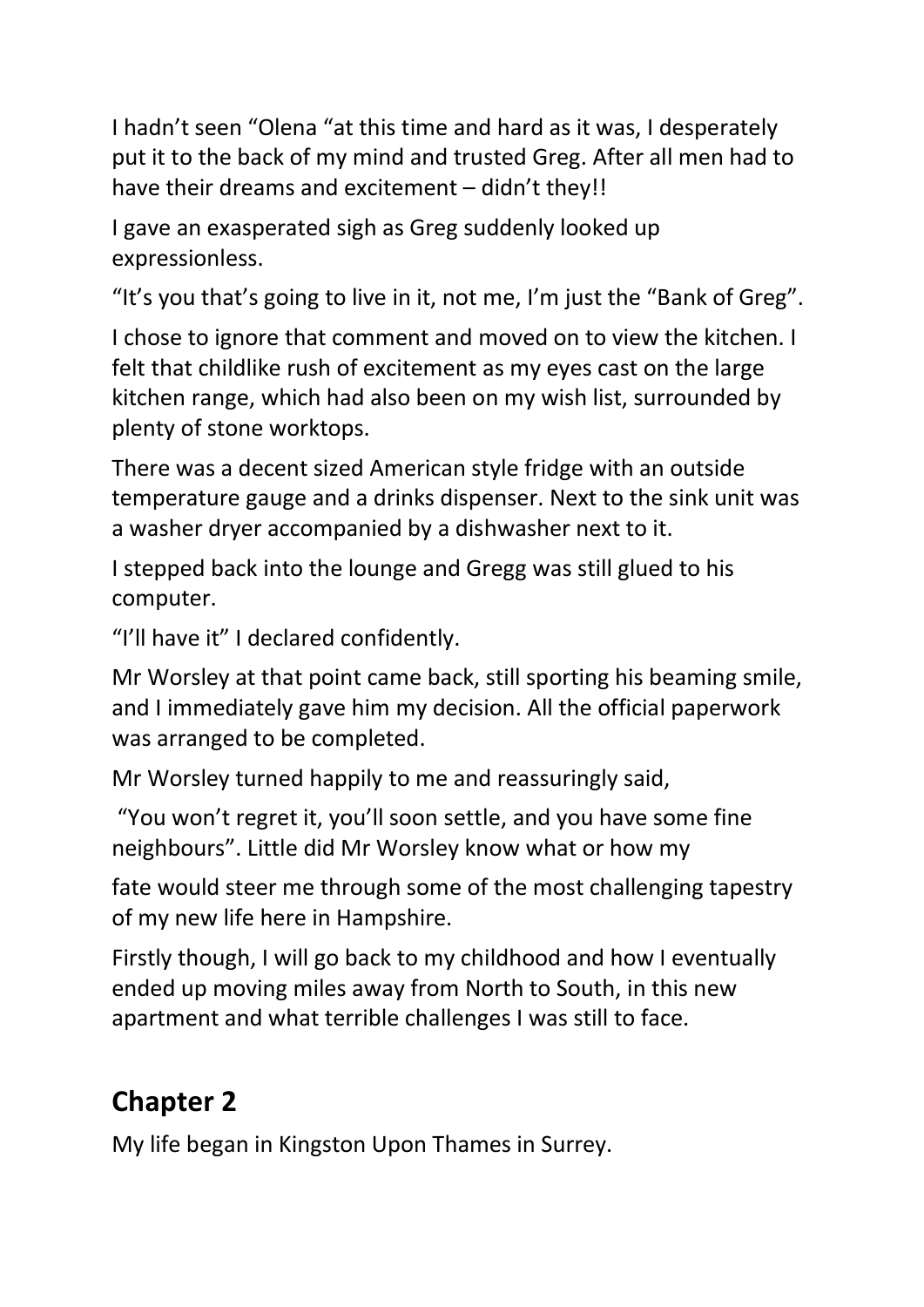My parents were Ron, and Martha Smethurst. I was originally going to be named Nicholas if I had been a boy but for obvious reasons if you pronounce the name as it sounds "Knickerless" so it was decided against. Then I was going to be called Nicola if I was a girl, but my parents decided that it might be shortened to "Nic". However, based on their reasoning, it didn't add up as my name is "Natalie", but people have then and now called me "Nat".

I was always reminded that I was an accident, and that my mother had been taken by surprise that she would have to go through bringing a child up again, (she did tell me many years later, out of the blue one day, that she had tried to miscarry me and the methods she had used). I then (as everything always was my fault, regardless) was reminded many years later by one of my parents' friends, that Halloween was a deadly day to even think of being born.

A cruel remark was thrown at my mother that "She should have held her legs together for another 24 hours rather than give birth on that day" When this was related to me as an adult, I actually felt sorry for my mother, notwithstanding the fact that it was the surgeon decided the date of my birth as I was a Caesarean due to the impending risk of losing mother and baby.

You will see later how this was in painful contrast to events that I would have to eventually face.

My parents successfully ran a garage for many years and my elder brother, Stu, worked with my father for two years after leaving school. My mother worked from home running the accounts and office side of the business. Looking back many years later, I think that was another means of his control so that my mother didn't have contact with the outside world, mainly men.

She was a stunning blonde with long hair and a curvaceous figure and the most beautiful blue eyes you could imagine, very similar to Marylyn Monroe and could have been a model if she had been allowed or had the inclination. She had an attractive personality that men adored, and she was like a magnet to the opposite sex. The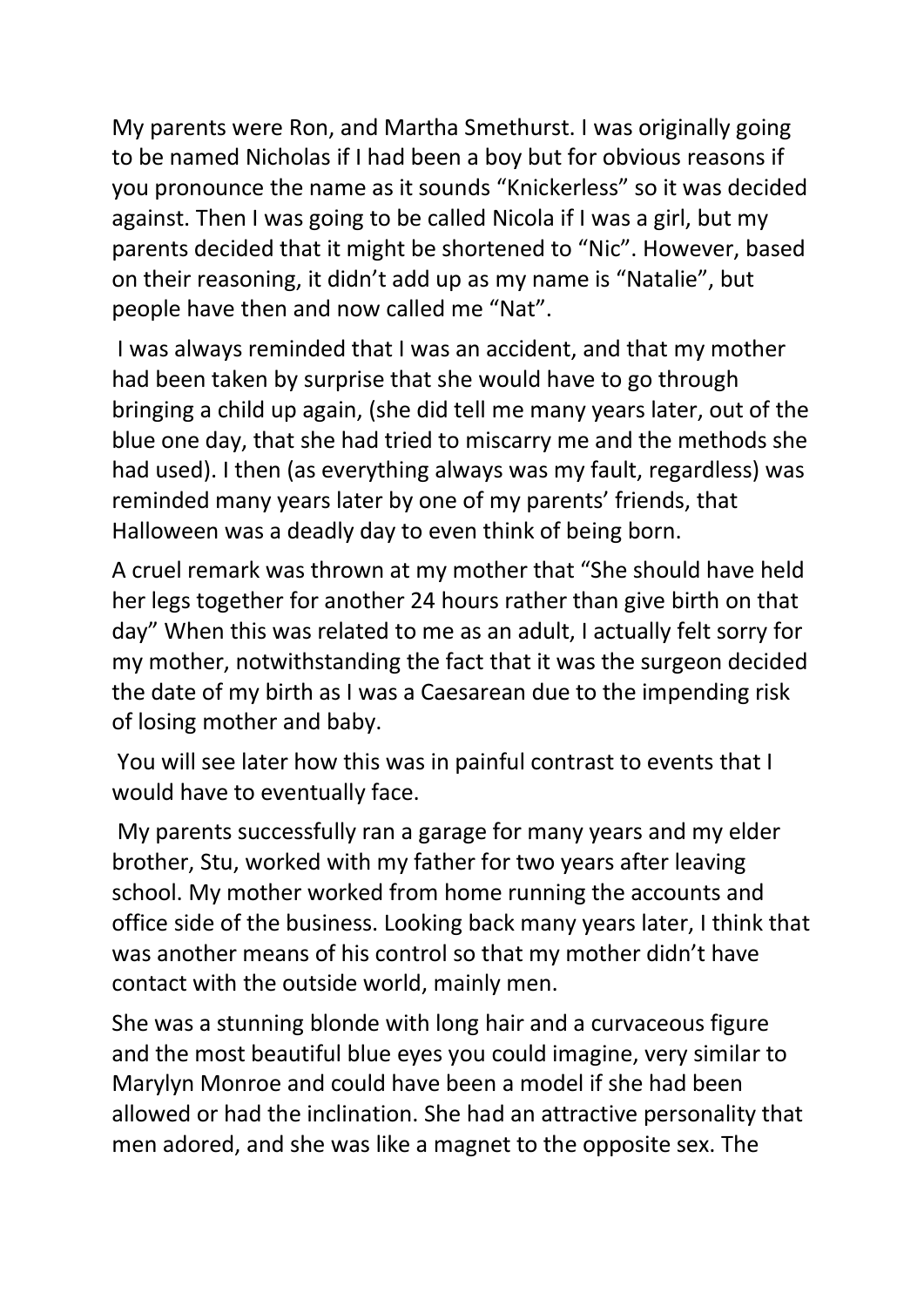endearing feature about her though was, she was innocent with it and her beauty was also in her naivety.

My father was an extremely controlling, jealous character and liked to keep her within his grasp.

There was a large age gap between my brother and me, in fact fourteen years, and so I was still very young when he left home.

Stu had been introduced to a girl named Mel by an old school friend. Mel had, at the time, been staying with her aunt near us in Kingston before starting college up in Keighley, West Yorkshire. Stu had started a whirlwind romance with Mel and, in fact, when she was due to return home, my brother declared to our parents, that he was moving to Yorkshire to live with Mel and her parents.

Our parents were heartbroken, but Stu was adamant. I think, apart from his deep love for Mel he also wanted his freedom from the grip of their control, which I later understood myself.

Sure enough, my parents tried to gain back their control, especially when Stu and Mel announced their engagement and wedding for the following year. This became apparent when my father suddenly decided to sell our house and his business, and after just one weekend's visit to Mel's family, found a house two miles from Keighley in a place called Southfield and near to Stu and Mel.

Many years before my birth, my parents had become dedicated worshippers to a religion.

My upbringing was quite suffocating, not just due to their religion but their grasp on me was certainly heightened after Stu had moved out.

I used to love going to stop at Stu and Mel's house. They were so welcoming and were always inviting me, especially in the school holidays, but it was the going back home I dreaded. I think Stu invited me because he knew it would give me a break from our parents.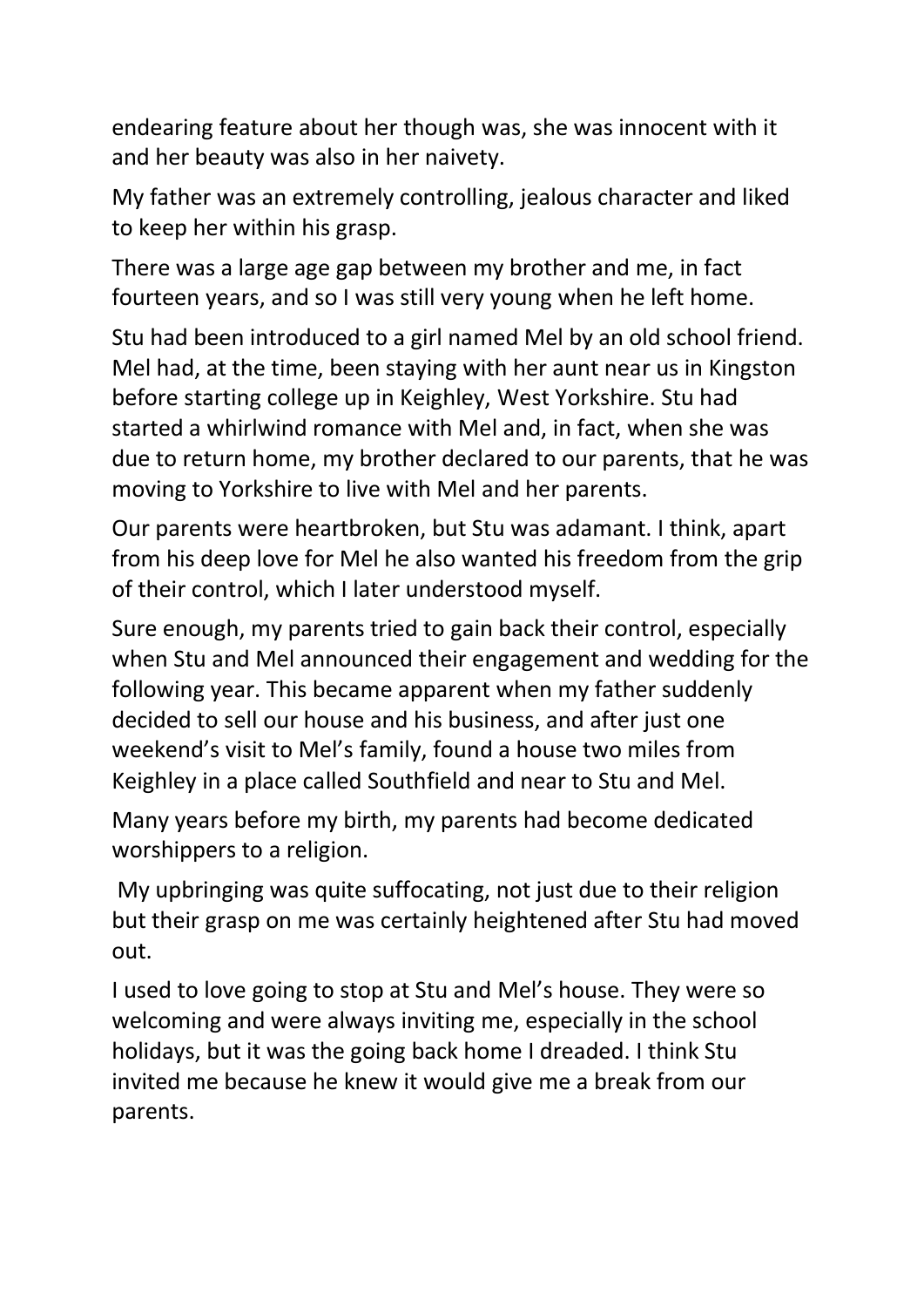I remember one year, when I was about 10 years of age, I did run away to Stu's and begged him to let me live there. My brother understood, but my parents arrived and marched me home and I was locked in the house for a week. I needed to take desperate action, but my young age was against me, and Stu could no longer save me as a short time later he tragically died of a heart attack at a very young age.

I lay awake many nights planning my escape however futile. I was just a teenager and certainly not financially secure by any means. I didn't have any close relatives to run to, especially now that I didn't have Stu. I just knew I needed to break free as soon as the opportunity arose, which it eventually did, but as the saying goes, "Out of the frying pan and into the fire".

## **Chapter 3**

I was now 18 years old and had just completed a secretarial course at the local college and started my first job as an office junior at a nearby Accountants.

I did meet Matt while at college. He was training to be an English teacher.

We spent many lunch times together, sometimes in the dining area of the college and sometimes we would get the "student" deal at the café next door – a cup of soup and a sandwich.

We really did hit it off together and were never short of things to talk about.

Eventually, just before the end of my course, which was only 12 months in total, we had been out for our lunch and Matt told me his sister, Jade was getting married, and the wedding reception was being held at the social club. He asked if I would like to go with him. I said that I really would like the idea, but he already knew a little bit about my restrictive home life and understood when I said I would have to clear it with my parents about it.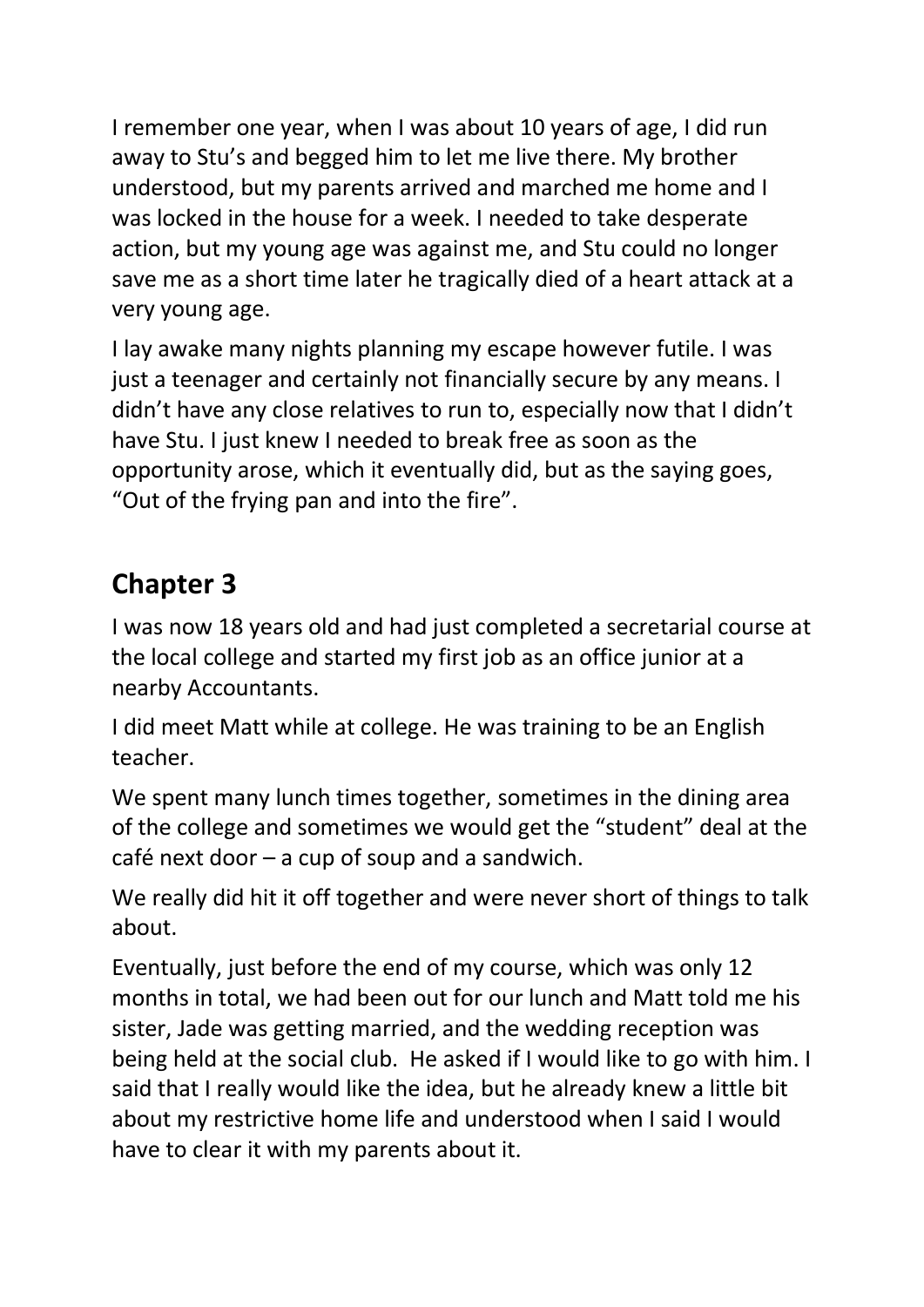I remember arriving home, a sinking feeling in my stomach, already knowing what their reply would be and yet a feeling of longing and yearning to lead a normal life and be part of the community as it were instead of being controlled by religion and my father mainly.

There was also the agony too of picking the right moment.

As will become more apparent later, my father was a force to be reckoned with, especially during his temper tantrums, and my mother would always back him up, even if she felt or knew he was wrong, frightened to have her own opinion.

When he came in from work was never a good time as all he wanted was my mother's attention as he went through what his day had been like, regardless of hers and nobody interrupted this. After tea, and for the rest of the evening until they retired to bed was always dominated by the television and always the programmes he liked to watch, without considering anyone else. So, picking a time wasn't easy but I didn't have time on my side as Matt needed to know sooner rather than later.

I nervously seized my opportunity on the Saturday afternoon, when the television was on low as it was football, and my father had no interest in sport whatsoever. Both he and my mother seemed in a reasonable mood. They had both eaten their lunch recently and so that was a good thing as my father had a ferocious appetite and food had to be on tap as it were.

I broached the subject gently.

I had never spoken about Matt before, but I briefly explained that I had met him through college (omitting the lunch time meet ups), and that sometimes we were on the same study times together. Then I bravely went ahead with Matt's invitation to the anniversary party.

It was like a black cloud that had suddenly descended over our house, ready to burst.

"Well, you must know him pretty well, more than you're letting on if this Matt or whatever you call him, is suddenly inviting you to a family party!" My father hissed.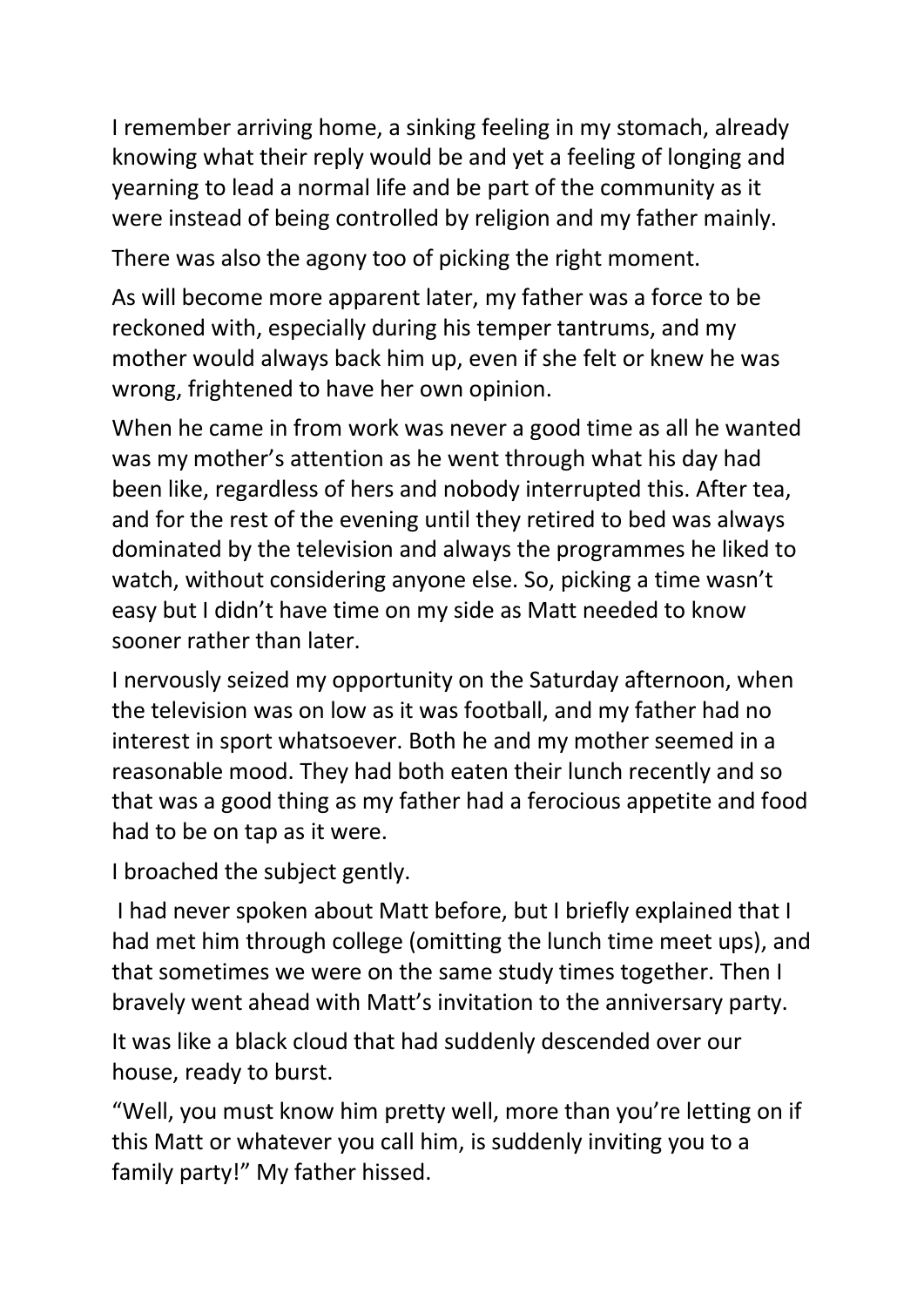"I only know him from college. I'm bound to meet others at college, male and female" I said trying to be brave.

"Don't be impertinent" said my mother, to which my father nodded in agreement.

"It's a wedding reception where there will be a lot of people present and it's a type of gathering that I would be allowed to go to within the Organization, the ceremony itself is at the Registry Office and not a church" I defended.

My father told me that it would be totally out of the question. I would be mixing with "heathens and bad associations" He was probably right when he said that it wouldn't end there and would probably lead to Matt asking me out on a regular basis, which was forbidden. My father also added that due to me now being 18 years old, he had to let me choose, but he wasn't going to make it easy. Yes, I could go to this party and pursue this relationship, or still have a home, it was my choice.

If I did as was expected of me by them and their beliefs that I had been raised to respect, I would still have a roof over my head, if I didn't, that was me out of their lives altogether. So, I had to choose between Matt and a roof over my head at home.

My parent's religion demanded that all single people wanting to get married, must marry a fellow believer, so as not to be misled but stay firm in the faith, and so Matt obviously didn't come into this category.

The following Monday, when we were back at college, I explained the outcome regarding my parents. Matt was flabbergasted.

Matt really was one in a million. He offered to come and meet them and speak to them to reassure them that he was genuine and only had my best interests at heart.

I told him how much I appreciated his offer, but because of being steeped in their religious ways, it was pointless, and as heart wrenching as it was, I would have to conform as I hadn't any income and hadn't anywhere else to live.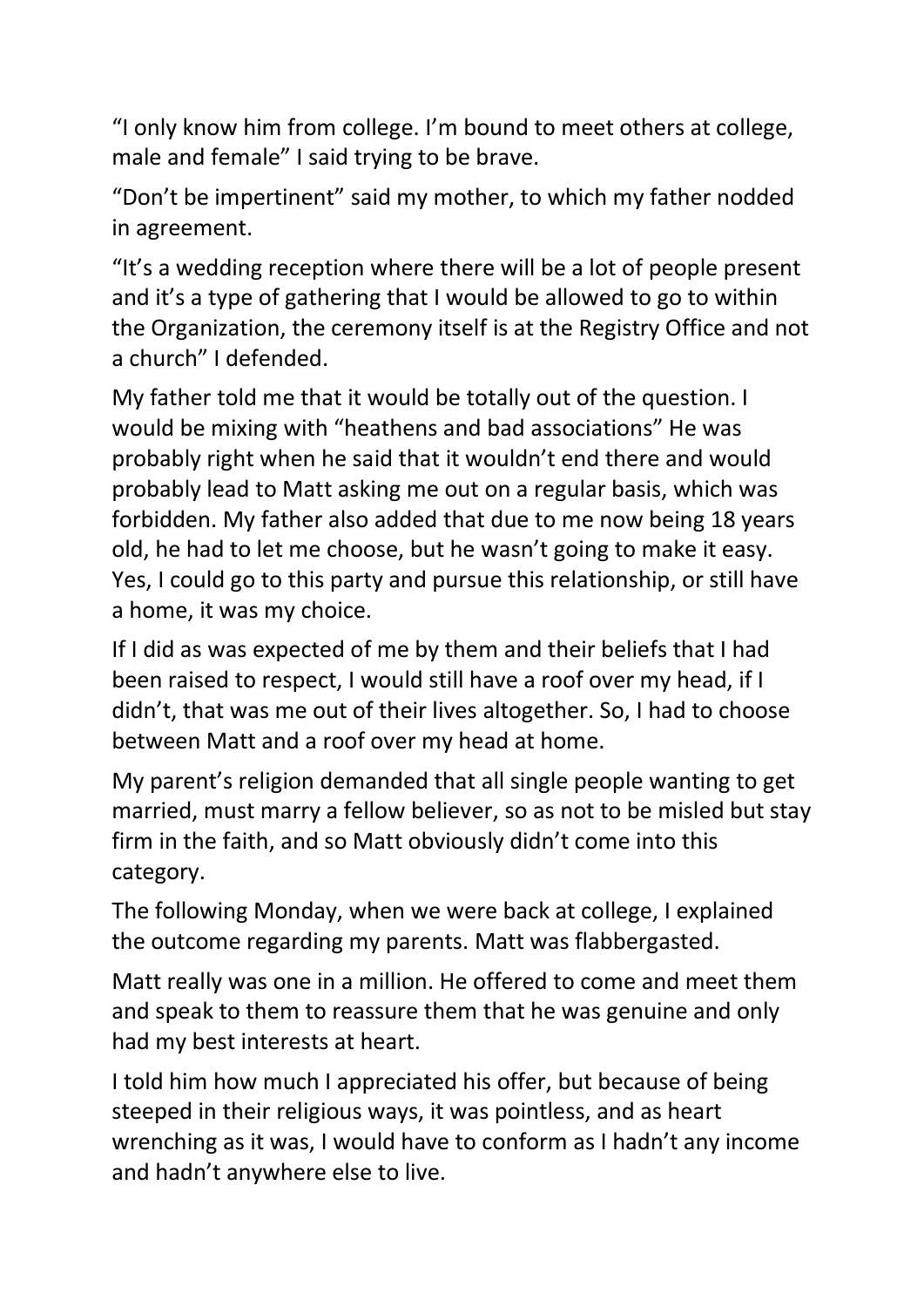Matt, bless him, immediately said that he would have a word with his older sister, Amelia, and that he was sure she would let me stay with her, rather than live under the same roof as a tyrant and his accomplice. Matt confessed that he had been confiding in Amelia about me and that she was extremely sympathetic and so he already knew that she would take me in.

I said I was extremely grateful but felt that I needed to be independent and that meant being self-sufficient with a job and my own income. I knew Matt understood. It was a tough decision to make, and one day I would look back and question – "what if" all those years ago.

The end of year came far too soon, and Matt and I went out to a pub near the college and had our final drink together. It was like the last supper! Neither of us said much, but hugged each other tightly, not wanting to let go.

I wished him well for the future and secretly hoped that I would "accidently" bump into him now and again in the town.

That night, my heart felt like lead and inside I felt inconsolable.

My father picked up on my obvious low mood and depressive state.

I had to bite my tongue as they say as my mother and father put on a fake sympathetic air.

As I walked into the living room after tea, my father, already spread out in the armchair with the television on full blast, extended his arm, and beckoned me to come and sit beside him.

I mustered all the strength I could to do so but inside my feelings of bitterness and anger towards him were welling inside.

"Natalie, I know you've made a real tough decision about your "friend", but you'll see it is for the best". He tried to sound convincing.

I was too hurt to speak, so I just looked blankly at the floor.

"You know the saying, there's always plenty more fish in the sea?"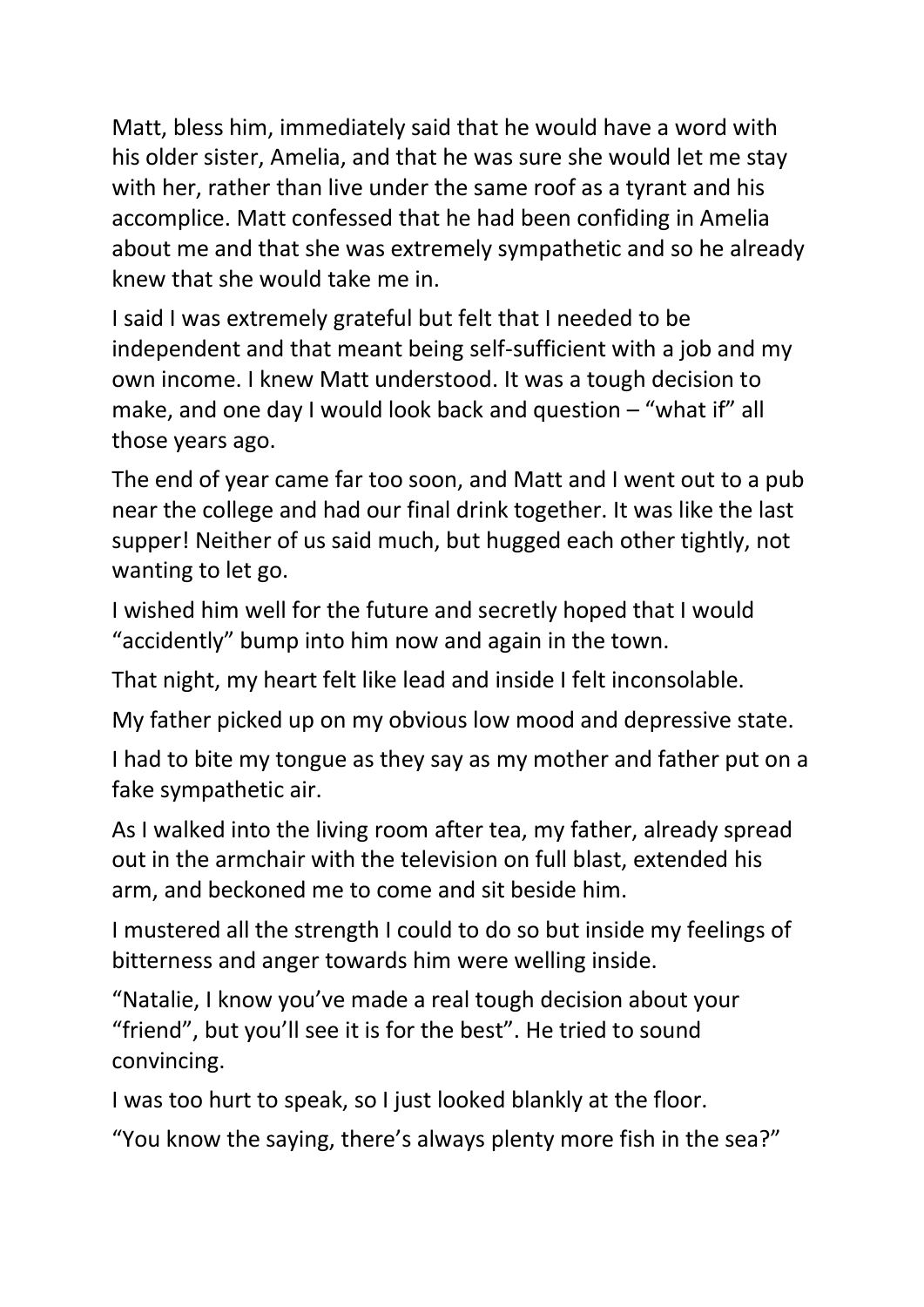That was not a quote I wanted to hear or deemed appropriate in my case.

Father sounded triumphant as well with the knowledge that he had won and his power was still very much in force, most importantly, that he wouldn't have to lose face with his daughter becoming involved with an "unbeliever".

As you will see, yes, there were other fish in the sea, but it was me who ended up with a shark!

## **Chapter 4**

My opportunity arose to meet Mr Right was when my parents and I attended a religious convention. In fact, as there were only three conventions a year, these became a breeding ground for youngsters and other single people on the look out to find someone to marry, suitable or not, the only criteria was the person just had to be in that religion.

I was approached by this man with deep brown hair, tall and slim. I was queuing for a cup of tea and a sandwich in the on-site cafeteria He introduced himself as Andrew Horsforth. After only meeting again on two other occasions, Andrew asked me to marry him, and I jumped at the opportunity!

Although we dated under supervision as requested by the Organisation, I felt I hardly knew him. Even so, I still went ahead and married him. After all, my parents and their religious family had accepted Andrew, and it would mean a new life for me, or I hoped so.

Andrew was already living in his own house in the small town called Cray in Lancashire, quite a few miles away from my parents I might add.

Andrew worked for a nearby farmer. I also managed to get a position in an employment office five miles away.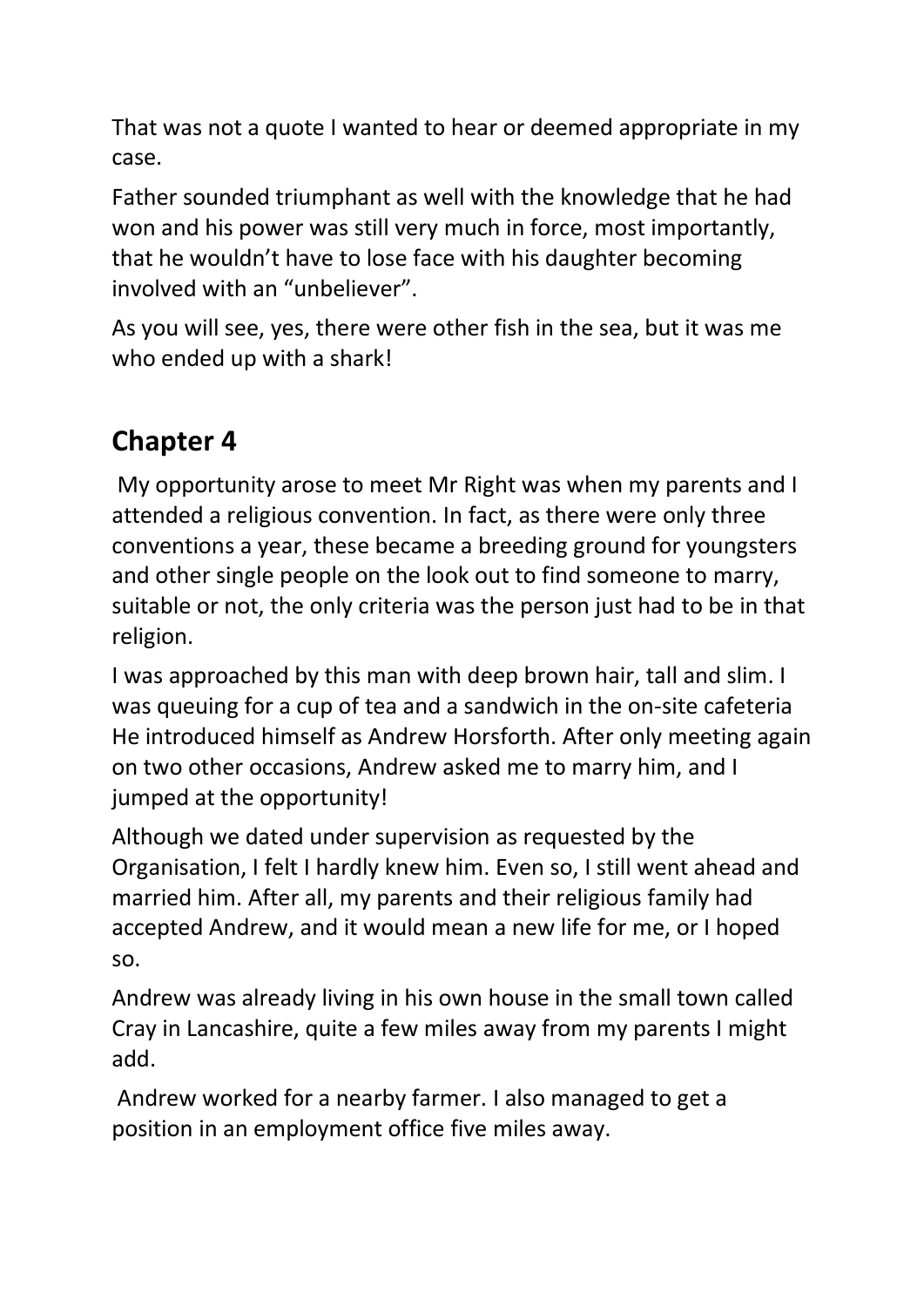I really enjoyed it, working with the public, even though it could be quite challenging at times. There was a vast number of staff and so I only really came to know a few members that were on the same team as myself.

I realised on our wedding night that we weren't suited and that this marriage was going to be a test of endurance. Andrew was physically and sexually violent and expected things of me that totally shocked and hurt me. However, as will be reiterated later, marriage was for life and that was drummed into me continually.

I relished my time at work, away from Andrew. I found out all too quickly that nothing would appease Andrew when he was in one of his moods which happened to be most of the time.

After one bad session, I arose the next morning to see a real shiner of a black eye on the right side of my face. There were plenty of stares as I made my way into work.

My Team Leader, Stacey, immediately called me into her office before we opened.

I'd never really found her very sympathetic to anyone except for Maisy who also just happened to be her best friend!

Therefore, I was dumbstruck when she seemed to show some feeling.

"Natalie", she began and then paused thoughtfully.

"Please don't think I go around with my eyes conveniently shut. I've noted bruises on your arms, and one on your neck which you tried to disguise with makeup and a scarf, and now this" she pointed to my eye.

"You can't go on like this. I can't let you lose out on the front line like that. The public, especially the vulnerable ones that we see each day, are going to think this is acceptable, and that's the last thing we want to do. It's not good for the clients and it's not good for you!

I will give you until the end of the week to decide what you are going to do. I don't have to be an expert to guess who is responsible for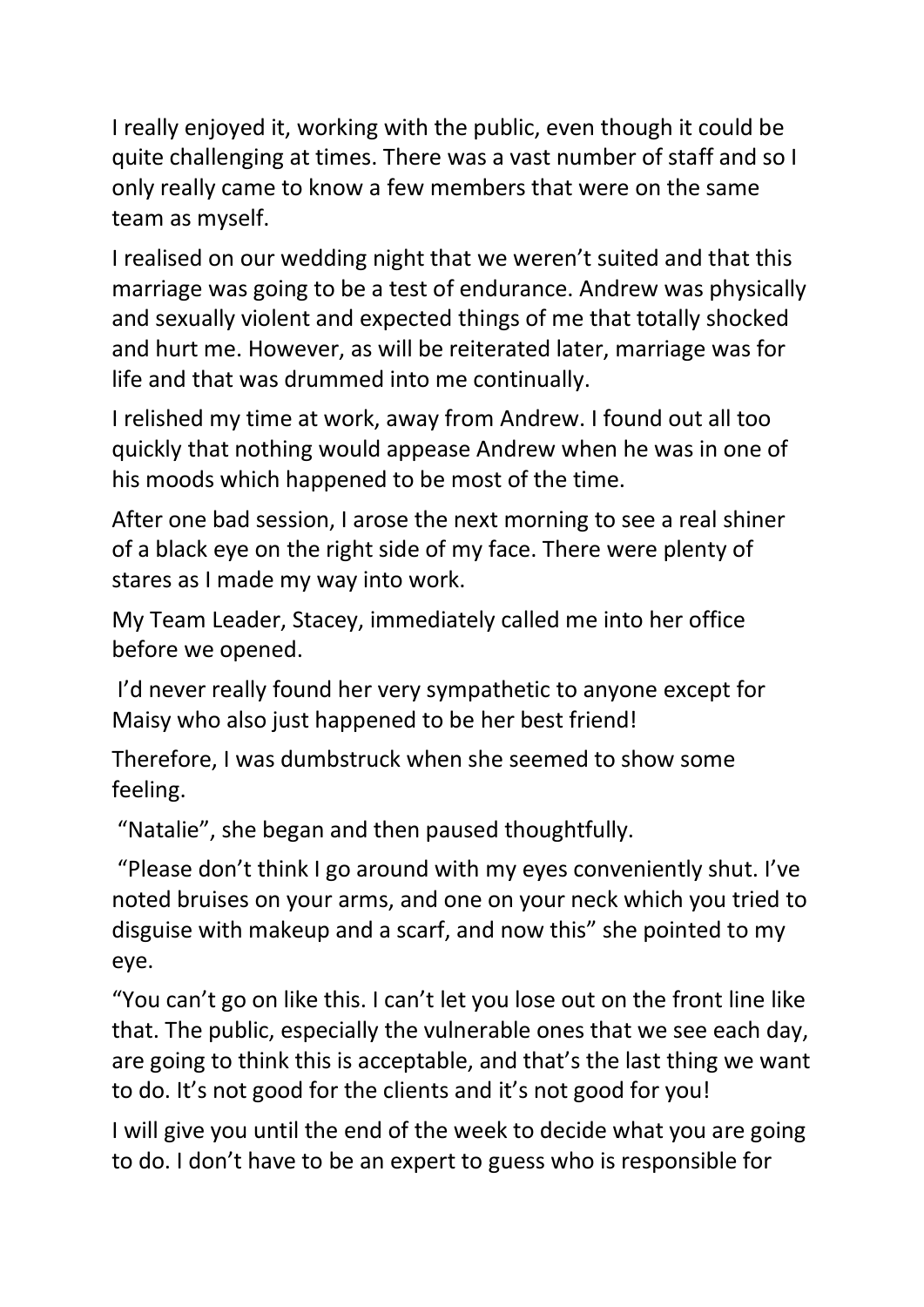this, but I have a pretty good guess. Your husband doesn't seem a particularly pleasant person, I've watched him on the odd occasion when he has come in here. Natalie, despite what impression you may have of me, I do care believe it or not".

I was overwhelmed and felt a sudden burning at the back of my eyes and throat feeling a wave of emotion blowing over me, but really appreciated her frank approach to the situation.

She finished by saying,

"Thank goodness there aren't any children involved, that really would complicate matters!"

Little did Stacey know that about nine weeks earlier, I found out that I was pregnant. This had evoked another row.

Andrew and I had been at the top of the stairs which were quite steep and without carpet yet when he really did do the unthinkable.

Looking back, it wasn't the best place to break it to him, and especially as I hadn't told him earlier when I first knew. I just kept putting it off but knowing that he would very soon have to know.

He freaked out and fuelled by his usual nightly eight cans of lager, lunged at me with such force, that I fell down the stairs.

That night the pain was unbearable. Eventually, after going through the motions as it were and obvious signs, I couldn't help but know that I had miscarried the baby.

Otherwise physically I must have had strong bones as despite the many falls because of his violence, I never had any resulting fractures as far as I could tell.

I didn't go to the hospital to get checked over, I just couldn't face it and didn't feel I had the emotional strength to keep the truth from anyone. Shoving this whole horrible event mentally and emotionally under the carpet was what would have been expected of me by Andrew and my parents and all the others in the congregation.

I suppose in some ways it was easier to do so, as only Andrew knew about my pregnancy. I didn't even tell Andrew about the miscarriage,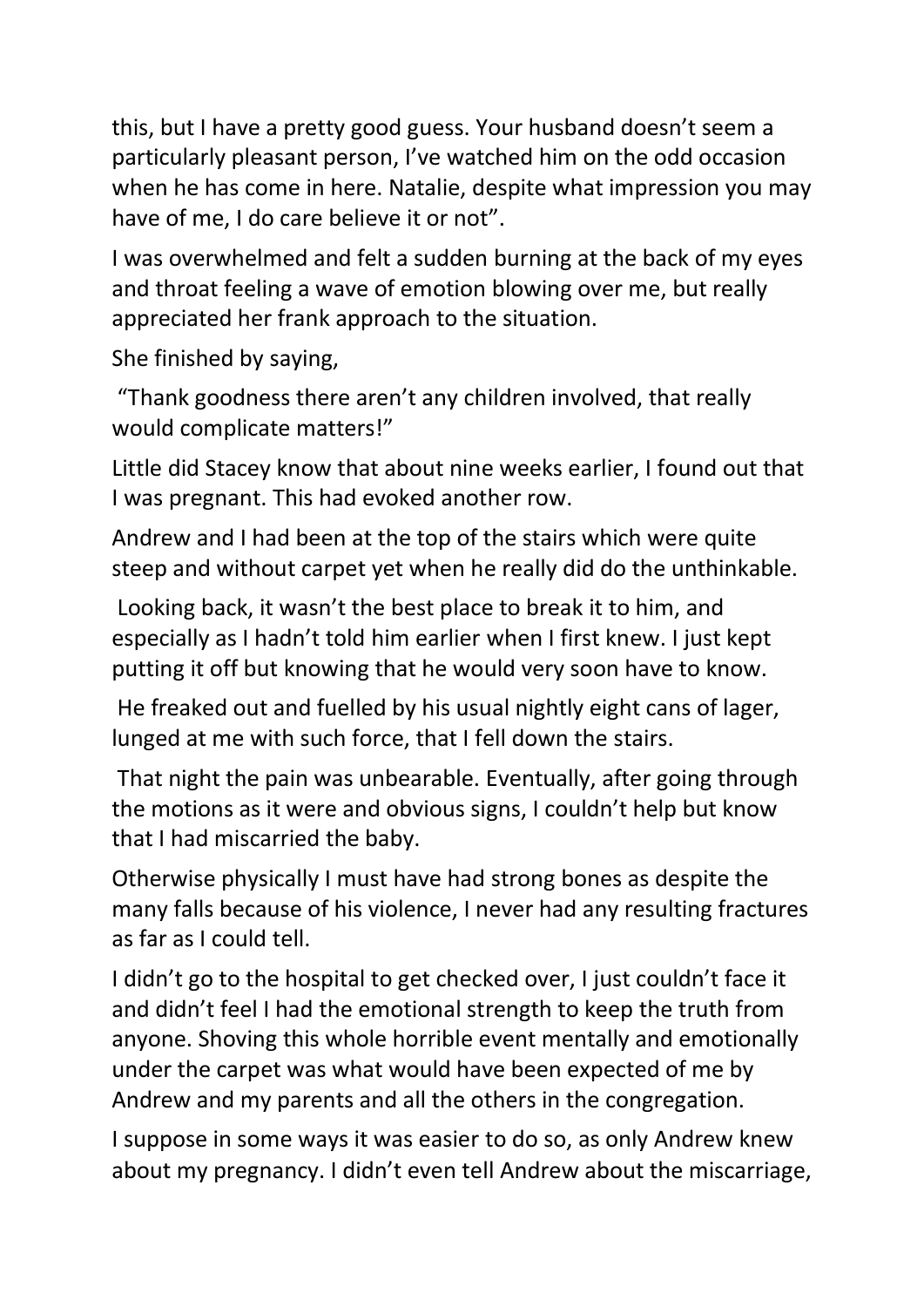and he would have been too thick and insular to even know what was happening.

I rang in to speak to Stacey and decided that I really needed to explain the situation as I had also made a final decision to leave Andrew and get as far away from him as possible.

I took a deep breath before the rivers of truth began to fall and I told her about being pregnant, then Andrew's explosive reaction and the subsequent fall and the miscarriage as a result. I also confessed that the Doctor, who didn't know the full story had advised me to take time off work to rest.

Stacey's reaction was so sympathetic that I felt tears pricking my eyes as she spoke.

She said that the time off work wasn't a problem at all, and certainly was for the best.

." And Natalie, what are you going to do, you can't go on like this, being used as a human punch bag?" Stacey asked firmly, as if jolting me into a reality check.

"I'm leaving him this week. I will bring my essentials to work, and I have already packed a bag, my friend Jayne has invited me to stop with her and her family for a few days" I replied.

Jayne and I had been friends from school and unbeknown to my parents we continued to stay good friends even after school. Jayne was now married and lived not all that far away so we managed to meet up regularly and catch up on each other's news.

Stacey was really pleased at my decision and said comfortingly that if I needed any help to just let her know.

On that eventful day I made sure that Andrew was at work, and then quickly put my bag in the car.

When I arrived at work, I had a private talk to Stacey. She advised me to get another appointment with the Doctor an urgent one and get a sick note so Andrew couldn't come looking for me at work, and she would discreetly advise the other Team managers what to tell their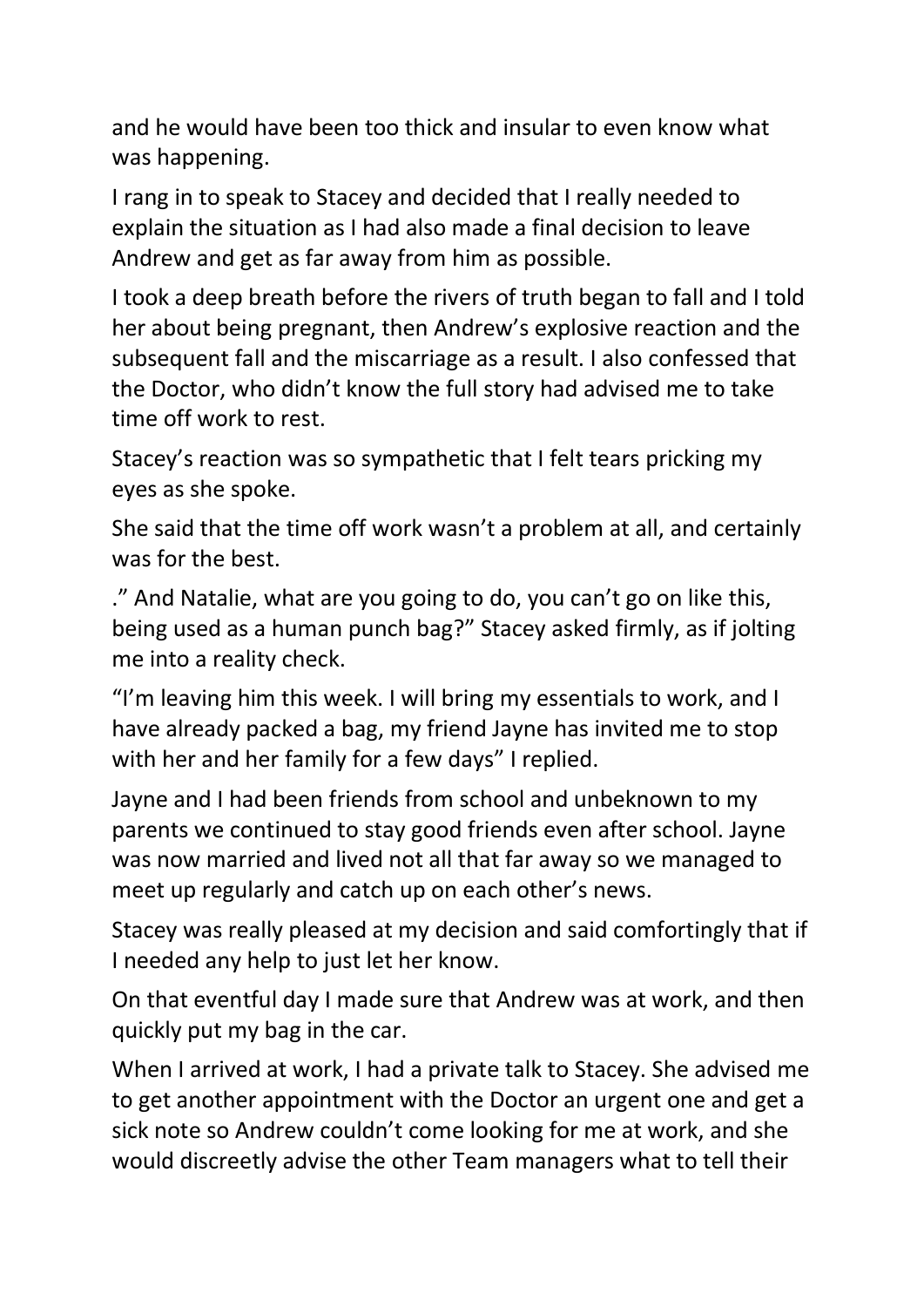staff to say if he rang in as he certainly would. I thanked her for her help and concern and said I would keep in touch.

I said my farewell to Anita before I left who was on the same team as me and we had become very good work colleagues. She seemed to take my departure quite hard. She was around the same age as me and a single mother of two. I though had become a bit of an agony aunt to her. At times I found it quite exasperating but had a lot of empathy for her.

I then made my way over to Jayne's in Hawksworth, over the border in North Yorkshire.

Jayne knew by now that going to my parents' house just wasn't an option.

When I had tried to talk to my parents about Andrew's treatment of me, I always got the same answer, "marriage is for life and that meant no matter what!"

Jayne was lovely and so was her husband, Peter.

Jayne and Peter had an eight-month-old baby called Callum. He was beautiful. Despite my sad experience, I was quite close to Callum too.

The following morning, I made my last visit to the surgery.

I advised my doctor that Stacey had said that it would be a good idea for me to be off work for a short period, and that I would be staying with my friend for a few days. He asked me if I was still moving as I had mentioned last time and I said I was, but Mr Horsforth didn't know. The Doctor gave a gentle smile, and wished me all the best, and just finally said, "I'm glad you are putting yourself first for once Natalie"

After a couple of days at Jayne's, I asked her if she would come with me to the local council offices, and she agreed.

I explained to the council clerk that I was now homeless and needed accommodation.

It wasn't long before I saw a property to let on the internet at a place called Skelbrook. This was a private rental and after ringing the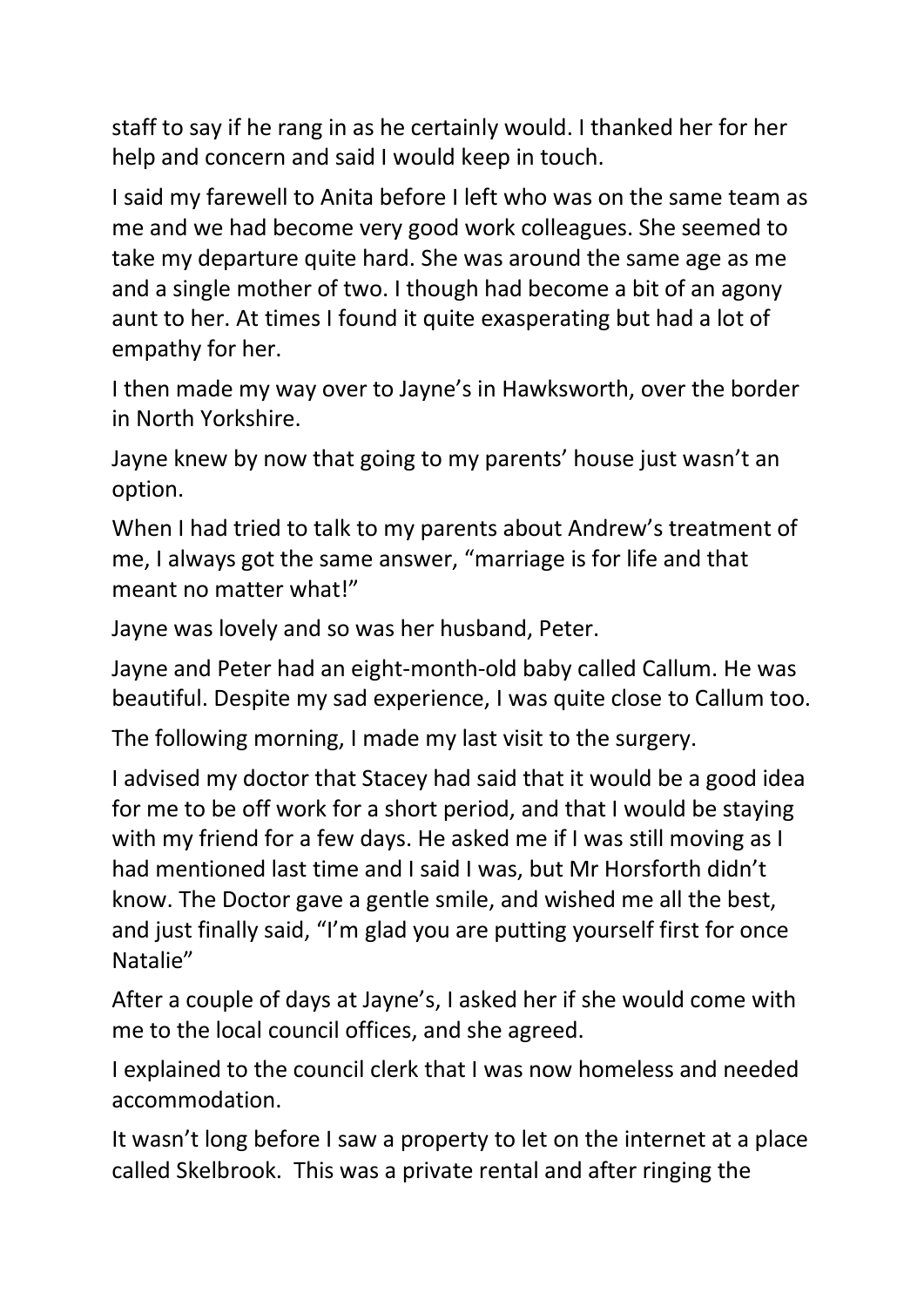telephone number as advertised, the landlord arranged a suitable mutual time to look round the tiny one bedroomed flat.

Later that day when Jayne had managed to arrange with Peter to look after Callum, we met Mr Brent the landlord.

It was in a block of three nestled within a small cul-de- sac of bungalows.

This one was the top one. It was very basic, almost like a bedsit, but it had all the amenities I needed. Jayne gave her much welcome approval and so I agreed with Mr Brent that I would like to go ahead and rent it.

Jayne said I could have a single bed out of her spare room and the linen, and she had an armchair I could have. The rest, I was going to buy at my leisure.

I wrote my resignation letter to Stacey saying that it wasn't safe for me to return to work there and that it wasn't going to be that practical either. She soon replied and sent a signed card from different ones in the office and a box of chocolates and a bottle of my favourite Chardonnay.

I wrote to my parents without forwarding my address. I couldn't face their anger and I couldn't trust them not to tell Andrew where I was.

Just as expected, my mother rang me on my mobile and I could hear father in the background saying I was a disgrace to them and to the "faith". I had the insult of being told that Andrew was a good man and was an elder in the Congregation and it was him that had been wronged. I ended her call abruptly, took a deep breath and thought, "Well Natalie, here's to the new start in your life" and toasted myself with a glass of that white wine.

I made an appointment the following day to see a Solicitor and set divorce proceedings in place.

After explaining my plight and what I had to live through, the Solicitor agreed that I would have no problem obtaining the divorce,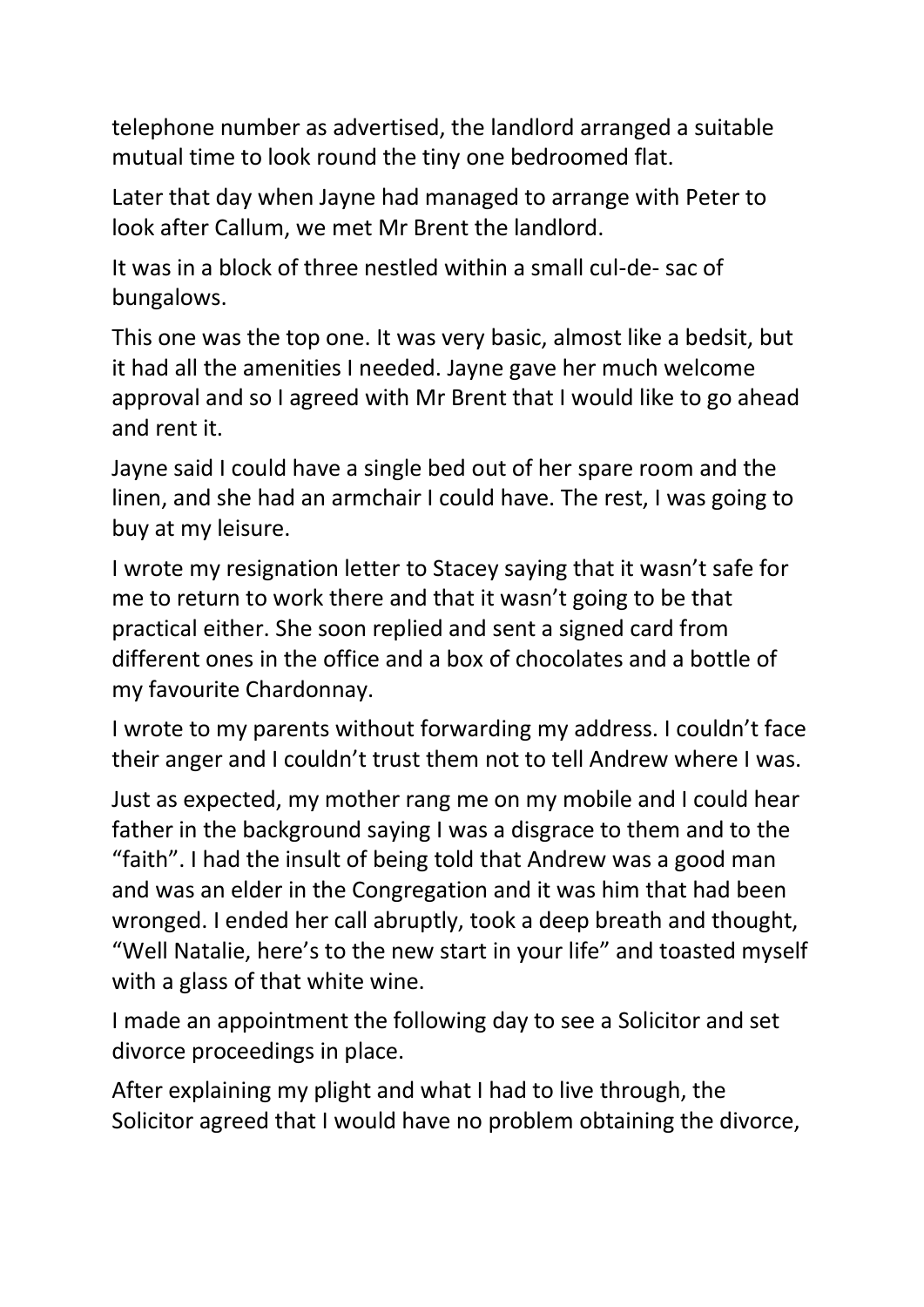and kindly ensured to me that my address would remain unknown to Andrew for my safety.

My Solicitor informed me that Andrew of course objected to the unreasonable behaviour and didn't admit any of it, but I did have my medical records and Jayne did a statement for me.

Not soon enough, I was set free, and now officially changed my name back to Smethurst.

My new neighbours were mostly elderly, but those who I did get chance to meet were adorable and looked upon me as a daughter to take care of.

I was often presented with a cooked meal and given pots of jam and chutney that they had made extra portions of. They took turns in putting my bins out if I wasn't about or had forgotten. In return I would pop in over the weekends and have a cup of tea with them and a biscuit or cake. Many of them were just lonely and wanted a chat.

Although my life had now sorted itself out and I was now safe and independent, everything began to feel humdrum and without routine that I longed for. I longed for a challenge, and soon the chance arose with a bang!

### **Chapter 5**

I arrived home one teatime. I had been to Jayne's for the day. I kicked off my shoes as I came through the door and went into the tiny kitchen and opened the fridge and poured myself a glass of white wine. I picked up the local weekly times which had been posted through my door.

I settled on the tiny balcony at the back of the flat which had a single chair and small table.

It was a warm summer evening. I could smell the aroma of the different teas cooking as it wafted up towards me. I mused as my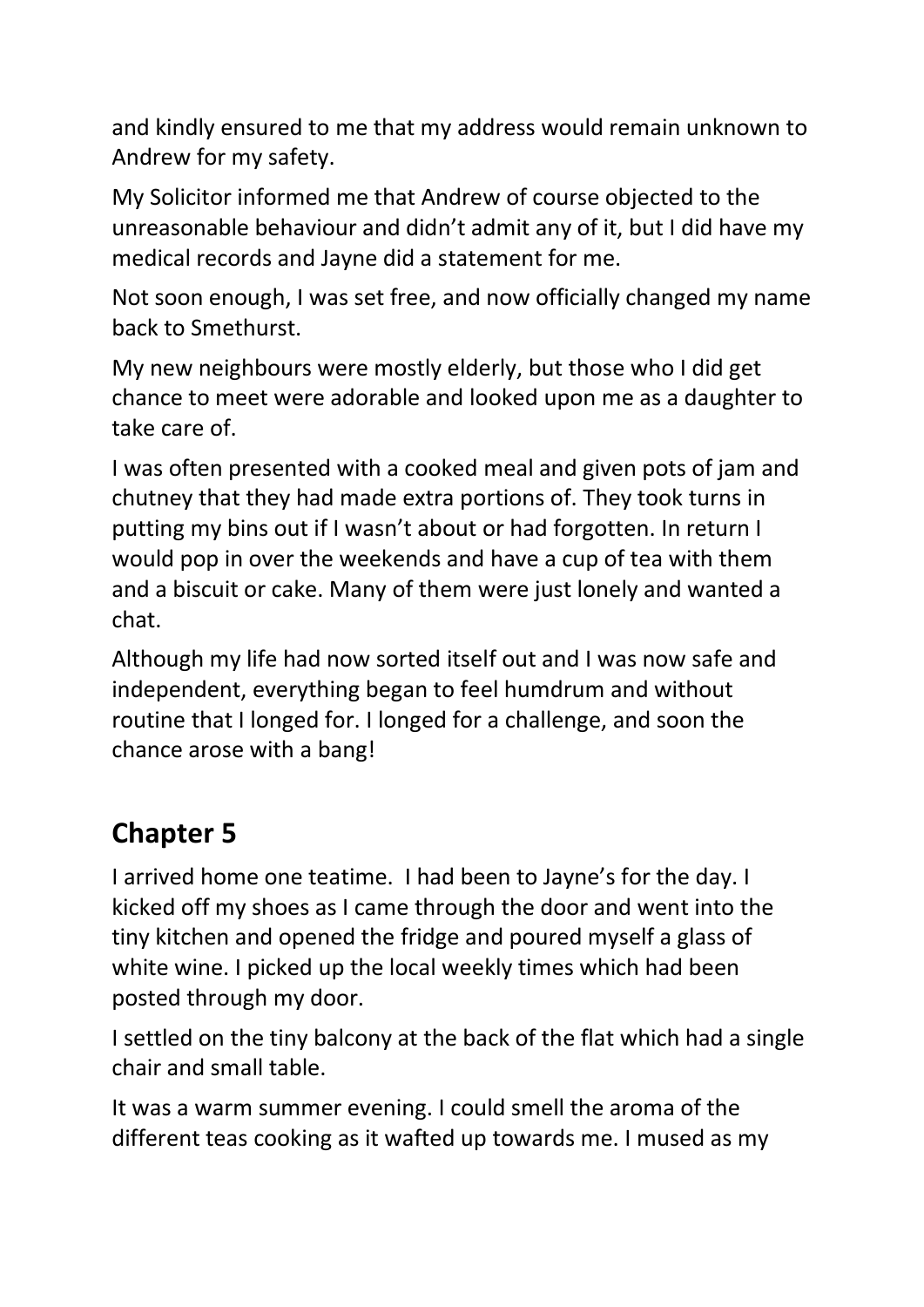nostrils breathed in the different mixtures, and tried to guess for a second, what each of the dishes were.

I felt really relaxed. The noise of the evening traffic began to slowly die down. I picked up the newspaper from the picnic table.

Briefly I flipped over the pages, which I only browsed over.

Suddenly, something caught my eye. It was an advert for an office on the newly built business Ryedale Park. It was situated on the outskirts of Ryedale which was a beautiful and picturesque village in North Yorkshire. I'd only briefly been in that are once when Jayne had invited me to come with her to deliver a parcel to an Accountants there for Peter. I remember how breath taking it was. Ryedale was like the gateway to the dales.

I thought to myself, this must be a positive sign as it were. Here I was, thinking about setting up my own secretarial business and then I see this advert for an office at Ryedale Business Park.

At lunchtime the following day, I contacted a Mr Myers and expressed an interest in the advert for the vacant office. The following day was Saturday and so we arranged to meet on site at 10 am.

As usual, places look better anyway when the sun is out, but here at Ryedale, it made it look spectacular. I guessed there were roughly ten units on site. Around the communal carpark were well maintained lawns.

Mr Myers arrived in his Range Rover. We exchanged names and shook hands, and as we made our way to the empty office, he chatted a bit, telling me about the neighbouring businesses.

I already knew through Jayne about the Accountants and that it was run by two brothers, but Mr Myers went on to tell me that there was a curtain making business, a sweet making factory, a carpet fitter, tool makers, and the largest I could see, had a prominent sign on it above the door, Furniture Restorers.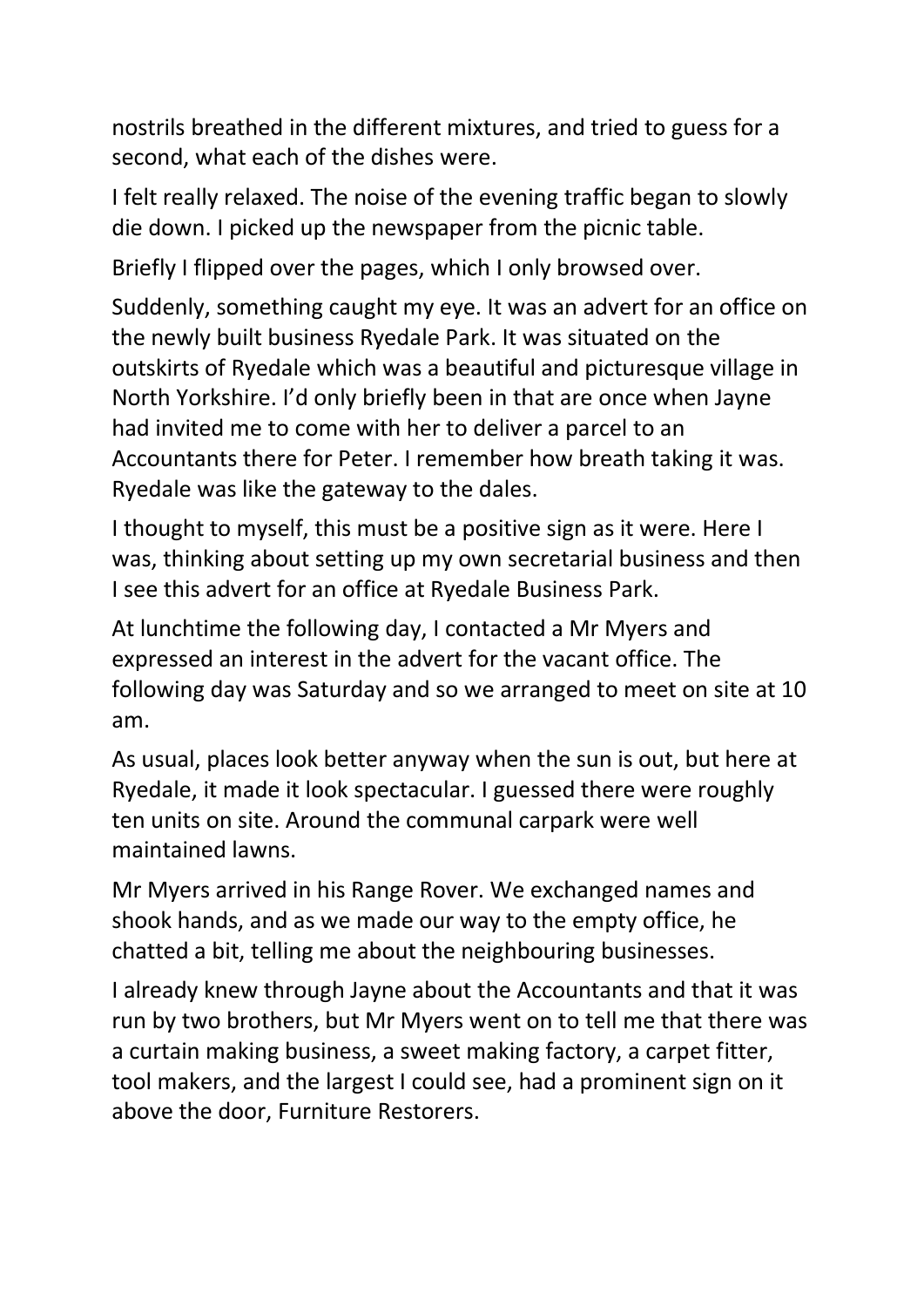I was intrigued. Mr Myers explained that Whitley's restored all kinds of furniture, antiques also and were even well known abroad. He added that Mr Whitely was very often out of the country seeing his long list of different clients.

The small office round the back was functional. It did have a desk and a chair already in it. There was a wash basin and cupboard and a work top where I could have a kettle to make hot drinks. Mr Myers explained that there was a communal area if needed, with toilets and a larger kitchen with a microwave and small fridge.

This was a massive step to take and financial commitment to take on, but it felt too good to miss, and I made an agreement with Mr Myers to go in first thing on the Monday and sign the lease and pay the deposit.

As soon as I went back to my car, I rang Jayne and told her

I think Jayne first thought I had suffered from a mental blockage, but loyal and dependable as she always was, would support me.

For once, Monday morning couldn't come soon enough. Although my office supplies were extremely limited, I could make a start on advertising, and I knew of a supplier not far away who could design some flyers for me. I would also contact the local newspapers and arrange an advert for my services.

I had arranged to meet up with Mr Myers again that morning and complete the necessary paperwork.

As I drove into the car park, I saw and heard a buzz of activity. As I was about to get out of my car, someone pulled up beside me. Almost in precision, Mr Myers parked up on the other side. That was when I first saw the Porche Caymen.

As I got out of the car, Mr Myers spoke to the gentleman in the said car whose name I was not yet aware.

I heard Mr Myers comment on the good old fashioned conversation starter of the British weather.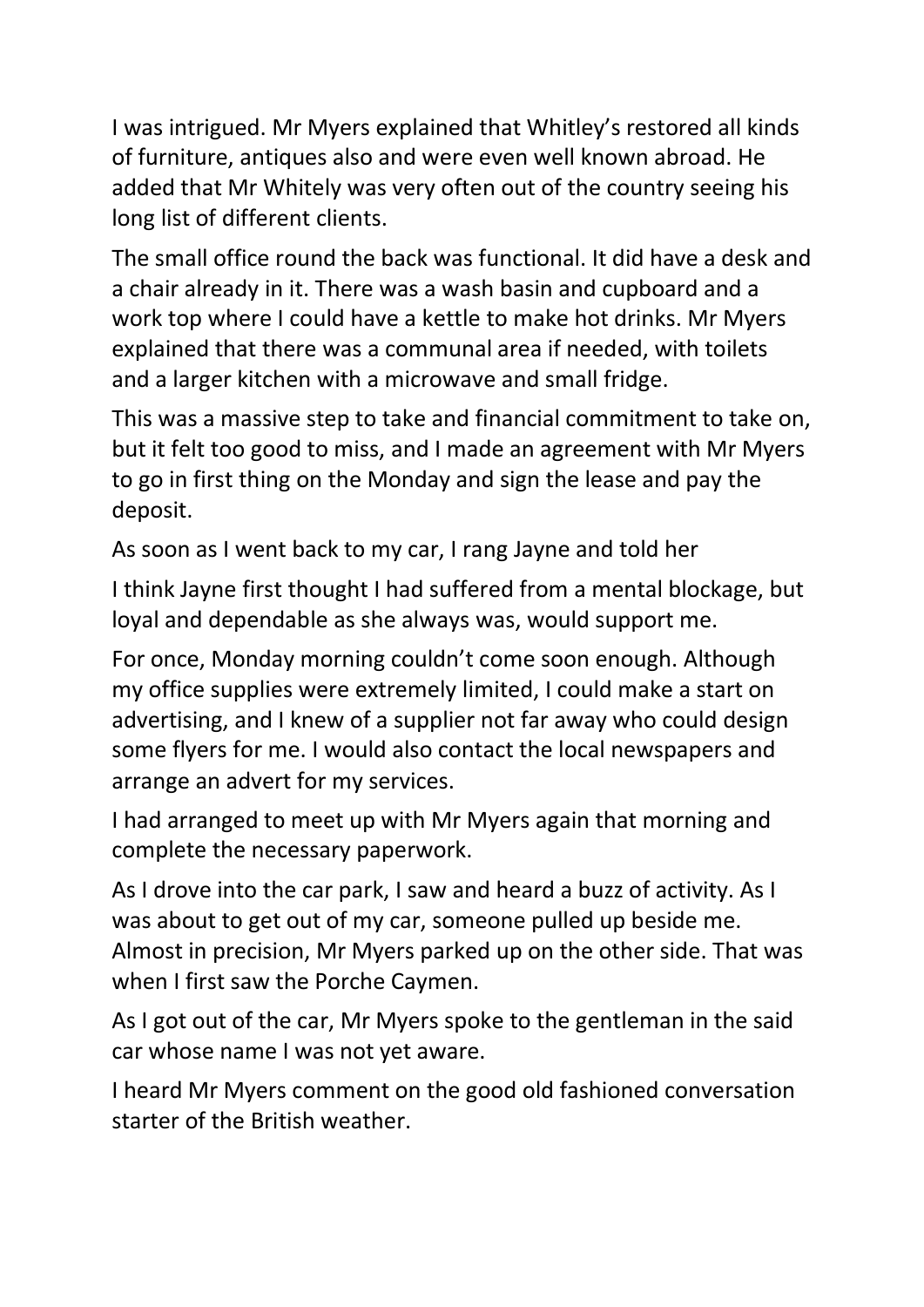Mr Myers asked the gentleman how he had coped in Dubai with the heat there.

I then had a feeling that this must be Mr Whitely who Mr Myers had mentioned on the previous Saturday.

As I approached them, Mr Whitely extended his hand to shake mine. He introduced himself and I politely responded.

For a moment I was cemented to the spot as my eyes and brain took in the stature and appearance of this man by my side.

He was around 6 foot tall. His hair was greying, which made him look very distinguished. A neatly trimmed moustache and chocolate brown eyes. I always had a fetish for men with brown eyes, and to see these perfect eyes looking down on me, had already stopped me in my tracks.

His slim figure was donned in a crisp grey suit and a shining white shirt with a sky-blue tie. His feet were dressed in expensive leather brogues, which looked as though they came from the Bally Score range that I had heard about which were usually over £600 a pair. He was really dressed to impress his clients.

As our hands touched, they were like velvet, and his fingers were like a pianist's, long and slim and manicured. What a comparison to Andrew's fingers which had been like thick pork sausages and seemed to always smell of the farm, probably because he refused to wear work gloves and never seemed to wash them properly.

I scalded myself in my thoughts as I was sure that there was an electric shock as our hands touched each other and that teasing smile as Greg Whitely introduced himself to me and made my legs tremor.

Mr Myers ushered me into the communal kitchen and laid out the relevant paperwork and agreement on the table.

Mr Whitely suddenly appeared in the process and offered to make Mr Myers and I a drink. We both politely declined, as we both had limited time.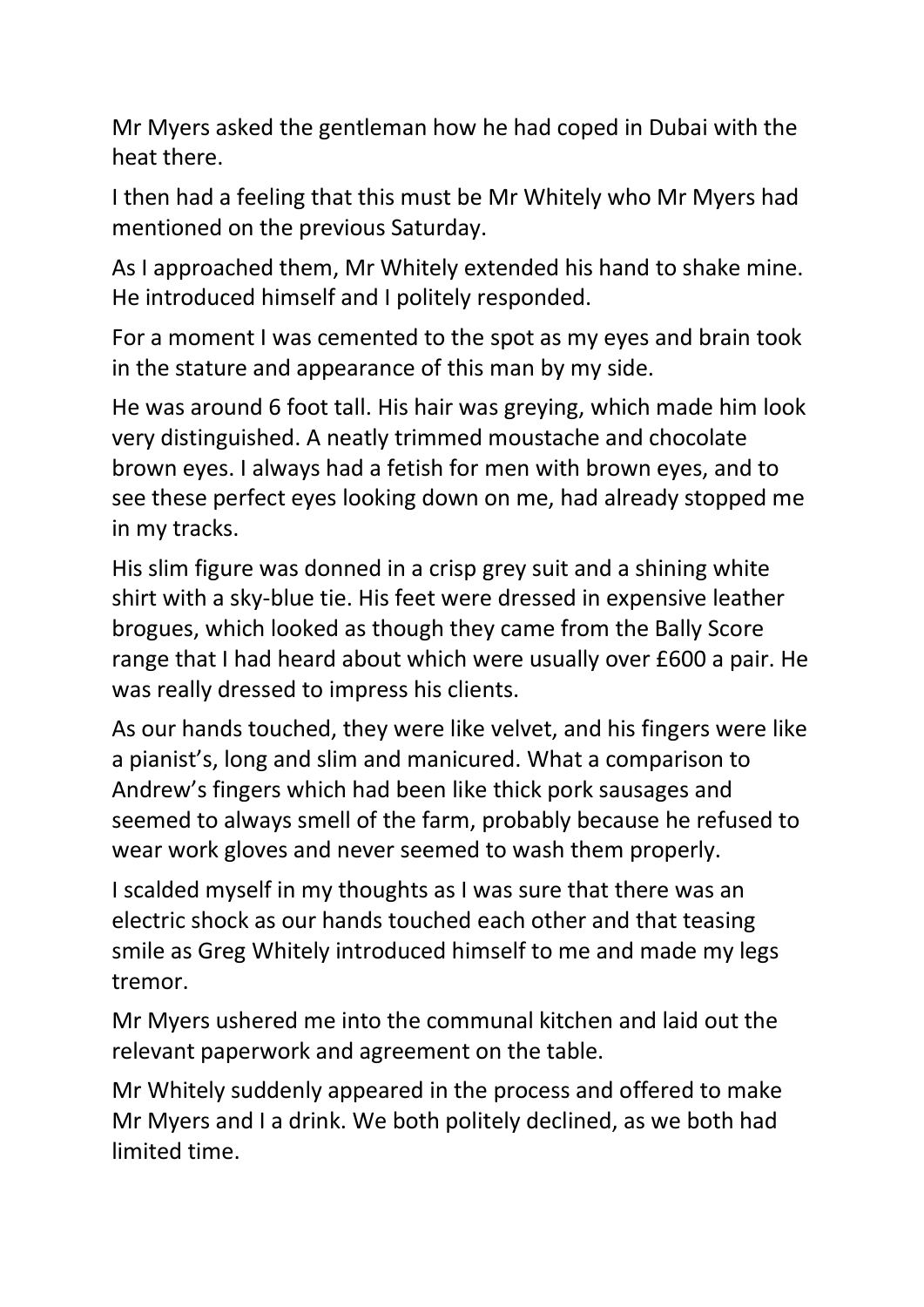Mr Myers asked me a few final questions about the start date of the lease and what I was going to call my company. He also explained that I would need to give them a month's notice if I decided to leave. It was agreed that the lease would start on July 1st. I had decided to call my company "Ryedale Secretarial Services".

I had a feeling that Mr Whitely had been listening to our conversation as he suddenly came back into the kitchen and commented,

"That's a first, and we could do with a secretarial business up here. Just let me know if you need anything. I'll be happy to help. I look forward to getting to know you"

I temporarily let my mind wander, as I mused, "Was Mr Whitely by any chance, loitering with intent and being nosey?" I certainly would hope so.

With that he smiled and was gone.

Mr Myers gave a wry but knowing smile. I was, in time to find out that Mr Whitely had certainly built up a reputation and made his mark in many places.

#### Chapter 6

Jayne and Peter were brilliant.

They came up before the end of the week with little Callum. They contributed many accessories to my new office, even a new kettle, a tea and coffee making machine along with cups and cutlery and a two-seater settee for visitors.

I had arranged with a telephone company to connect my extension to the existing landline and was all set up for July 1st.

I spent the rest of the week also getting business cards printed and a moderate sign to put on my new office door.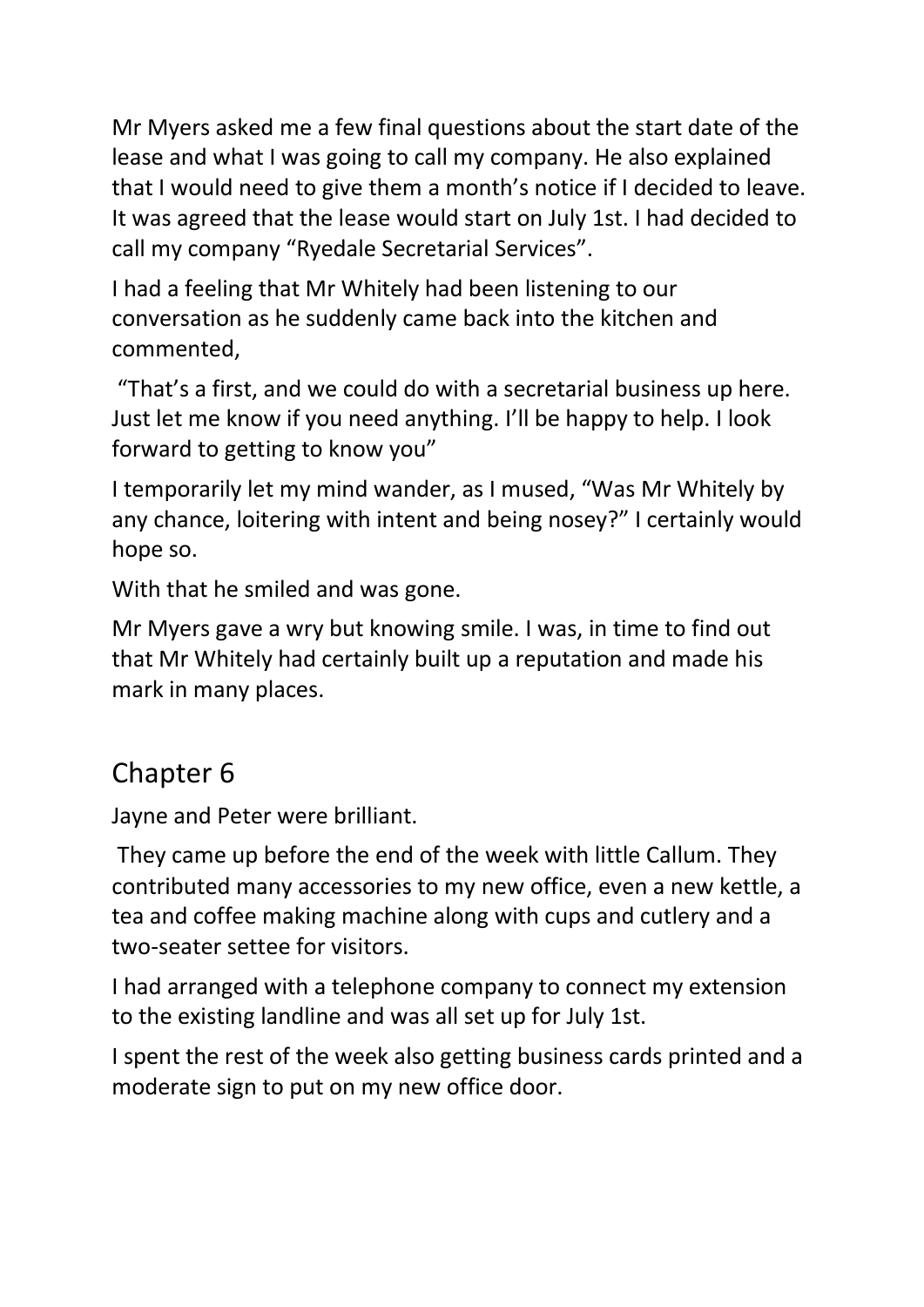I thought I would "kill two birds with one stone" as it were and pick up my orders from Gavin the printers and visit my parents en route. That was no mean fete and more one of duty than pleasure.

As I parked outside my parent's house, I gave a huge sigh in apprehension and mentally braced myself for their expected derogative remarks about my new business plans. I had totally gone against their planned future for me and being a businesswoman was certainly not one of them!

Mother and Father were pleased to see me and at first made me quite welcome with tea and homemade cake. However, it did not take them long at all to suddenly bombard me with gossip regarding the members of their religious community, and especially the ones I knew from before. I desperately tried to look mildly engaged with their conversation, but the strain was too great.

Suddenly, the tone and subject changed and was pointing at me. My mother began to tell me in a simpering way, that there were so many who were missing me and asking when they would see me again. May I just add, these so called "friends" were only friends when you were attending, but once you stopped, you were passed in the street without even an acknowledgement?

At an appropriate and opportune gap in my mother's spiel, I began to tell them my news.

"Anyway", I started, "I thought you might like to know that I have handed my notice in at the employment agency, and I am in the process of setting up my own business, a secretarial one. My office is on a Business Park. Gavin from the printers is helping me with the advertising" I finished with an excited tone.

A painful silence ensued. Even though it was only really what I had expected of them, a tiny part of me still had a particle of hope that my parents would take some pride in me like most parents would in their offspring's achievements. No way, this was devout Ron and Martha Smethurst, pillars of the church.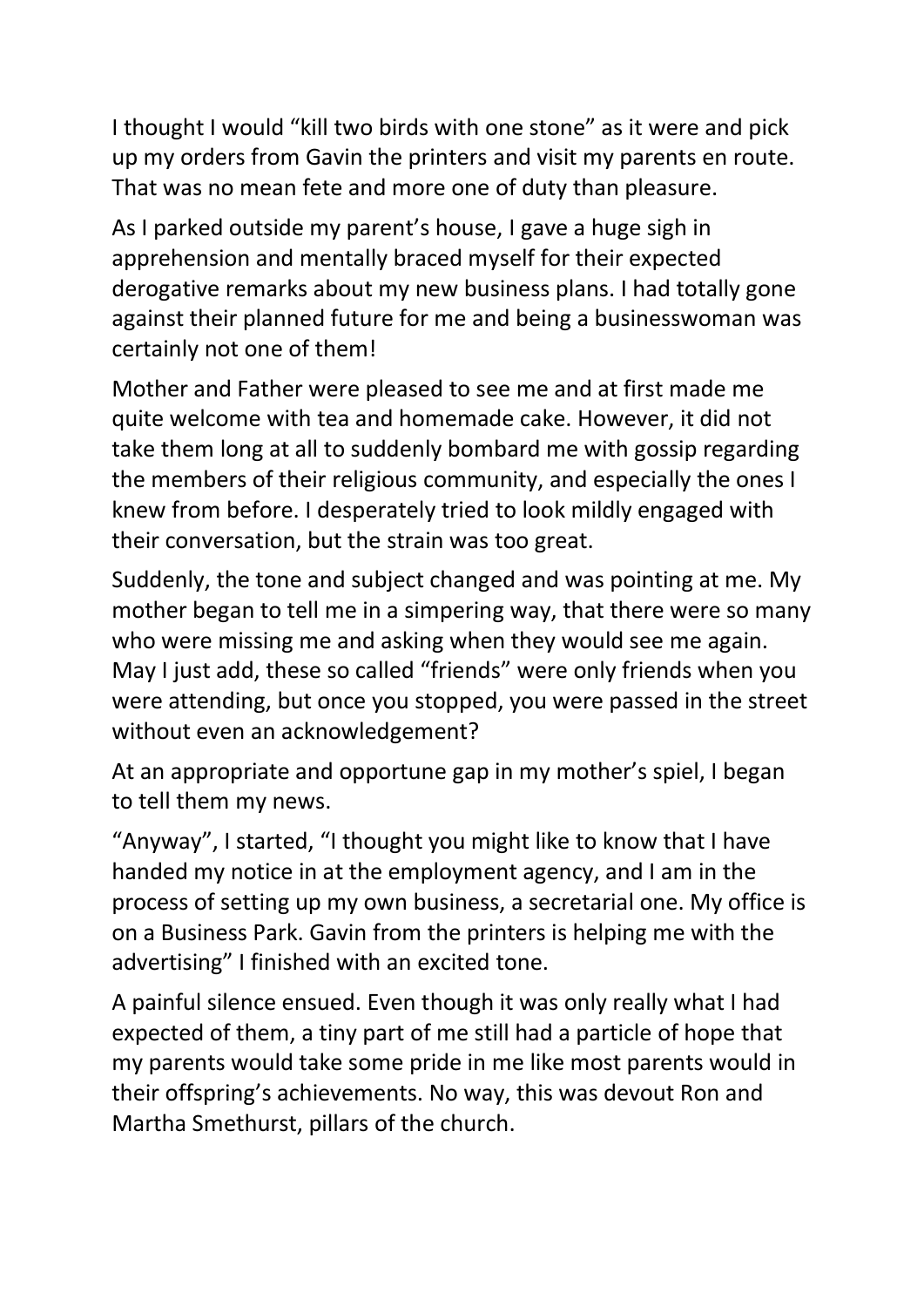Then the bullet of anger was fired at me by my father as he said vehemently in reply:

"Have you totally lost it? It's all pie in the sky with you. You embarrassed us by leaving Andrew – you know marriage is for life, and then you go on some hair brained scheme of setting up your own business"

With that, my father did his usual exit performance and slammed the door on his way out.

My mother's response was far from motherly. She shot a cold glare at me,

"Now look what you've done. You just can't resist upsetting your father, can you?" she asked rhetorically.

Then her face softened a little, and her expression to her famous 'doe' eyed look.

"Come back home Nat. We miss you so much" Then came the sympathy trail, "life's been so difficult, what with losing your brother and then losing you to the 'world' out there with all the bad association that's taken you away from us"

"Mother", I began firmly, "I loved my brother too and think of him a lot of the time but yes life can be cruel, but life also goes on and we have to learn to cope along the way. What is that expression that you used to always quote to me in my younger years when things didn't go right? 'It's all part of life's rich tapestry'.

I carried on despite her scowl, "Well I've had enough of that tapestry. I'm a grown up now and I'm allowed to make my own mistakes and learn from them. I'm sorry I can't be what you want me to be, but you need to accept I've made my own choice".

Her expression became angry as she said,

"Well don't come crying to us and remember, we won't be funding any of this nonsense of yours!"

"Mother, I don't need your money. I came today to visit my parents, but you are even more like strangers than you were. I'll keep in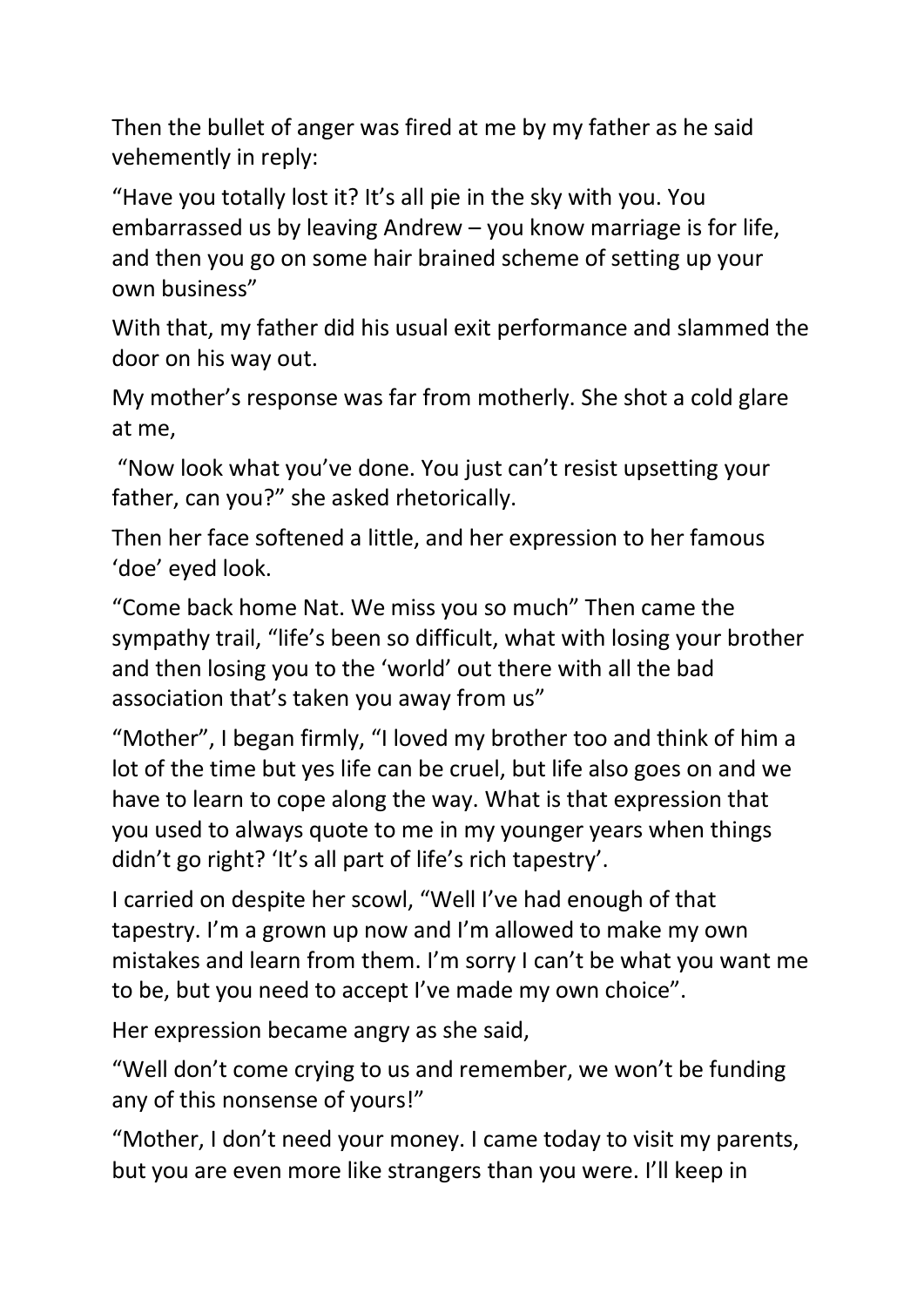touch, and I do still care about you both". I gave her a gentle kiss on the cheek and made my way out of the door, not lowering myself to seek out my father to wish him farewell. Walking back to my car and hence walking on to my exciting new life and career.

## **Chapter 7**

I picked up my business cards and a sign for my office door from Gavin.

I went to Ryedale over the weekend and began putting the finishing touches to the office. I half expected to see Greg Whitley's Porche in the car park considering he said he worked 24/7, but it wasn't.

I momentarily became carried away with my thoughts, such as, wondering if he had a partner and a family and what sort of house he lived in and whether it was a mansion, I mused to myself.

The weekend seemed to drag, and I became very restless. Jayne and Peter had gone away for the weekend to Jayne's mum in Suffolk, and even my elderly lady friends seemed busy. They were probably helping run the local church fete.

I took myself off to the cinema. I had picked the best of an unexciting list of films and came out halfway before I fell asleep.

I went to an electrical wholesaler not far away and splashed out on a new laptop along with printer, all ready for the launch.

At last Monday July 1st came.

Excitedly, I made my way to my new office. I'd had an announcement and advertisement in three of the local papers and details of my grand new opening. I was aware that starting from scratch was going to be a slow process but nevertheless I had a good feeling about it.

I arrived at Ryedale, and for some strange reason my heart sank as I pulled into the office car park and didn't catch sight of the Porche or Greg Whitely. I mentally scolded myself. I was fantasizing about a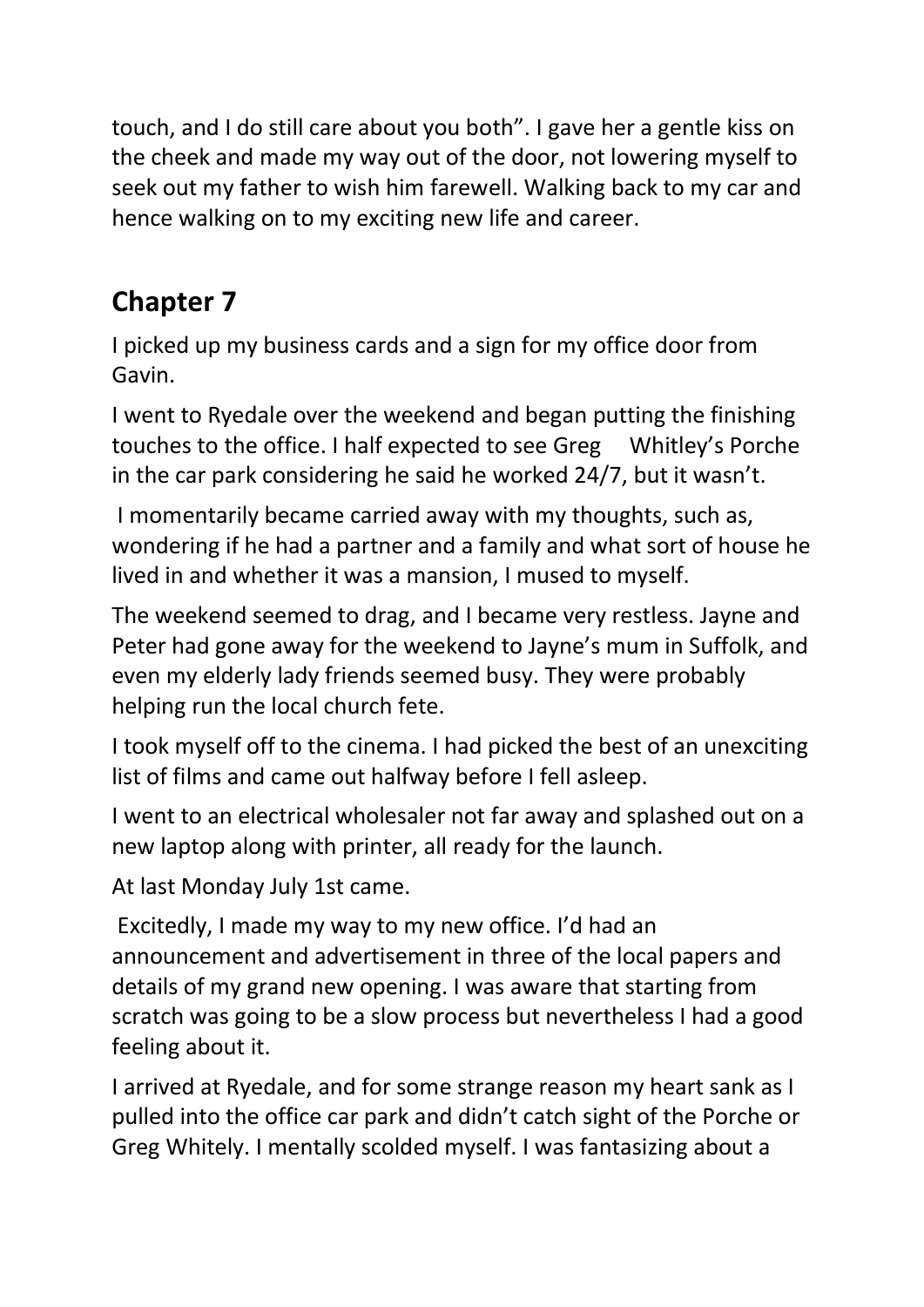man I had only met once and with no rhyme or reason to have any feelings for.

As I passed a few of my neighbouring workers, I introduced myself and made sure each of them had possession of one of my business cards.

Joe, one of the directors of the accountants, encouragingly commented that he and his brother, Tim, may well need some of my skills. Their cliental were mostly farmers from up the Dales and needed their accounts typing up. Joe also offered to tout for business for me.

The following morning Tim knocked on my office door with a couple of files.

"Please could you set up a couple of new files and print them for me when you've done?"

"I'd be delighted to" I responded smiling.

"Are you managing to settle in a bit now and getting to know the motley crew on the business park?" Tim said laughing.

"Yes" I said hesitantly, and then I decided to bite the bullet,

"I've managed to speak to most people here. I only met Mr Whitely briefly when I came in to sign my contract the other week, but I haven't seen him since" Trying to sound light-hearted.

"Oh, you mean Greg. He's a free spirit is our Greg, in more than one sense. He can run his business from his computer and mobile. He can be anywhere in or out the country. You watch it, Greg will be getting you to take more than his notes down before you know it" Tim said with a cheeky grin and naïve as I was, I realised this remark had a suggestive ring to it. I felt the colour in my face embarrassingly redden, and as a blush emerged, I quickly turned to avert Tim noticing.

As Tim closed my office door, my mind wandered in thought, "Greg, eh? I will have to get to know this intriguing man but when and how?"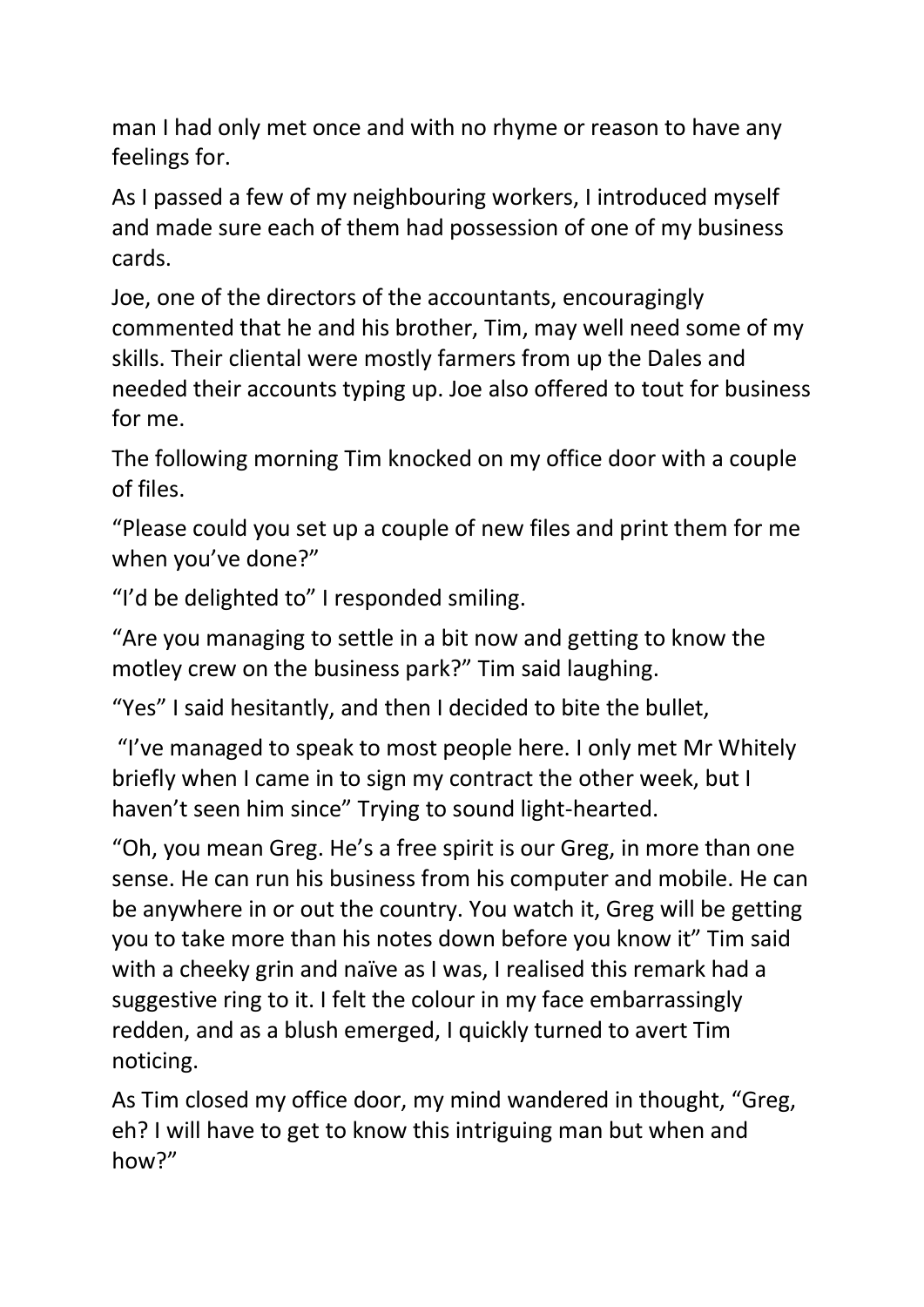# **Chapter 8**

I had been in my office now for two weeks and work was steadily, albeit slowly, beginning to build up my new customer list. Gavin's advert had certainly helped.

I beavered away at my desk until lunchtime when the desire to sit outside in the office grounds at the back of the kitchen, got the better of me. Just adjacent to the kitchen back door was a low wooden platform with two picnic tables on and four easy garden chairs.

Opening the small fridge, I picked up my salad box that I had made earlier and a bottle of sparkling water.

As I ate my dinner, I gazed across the view of the Dales and the farmers hard at work, grabbing every opportunity to complete their haymaking in the glorious sunshine, with the fields turning from rich green to straw coloured in relatively quick succession.

The atmosphere, my lunch now digesting, and the warmth made me feel completely relaxed and I must have temporarily dozed off.

When I came round, there was Greg Whitely sat opposite me. His long legs were outstretched, and his hands clasped together behind him supporting his head which was slightly tilted back on the chair. He had his sunglasses on, and he looked positively sexy with his cheeky smile. I jumped.

"Sorry to have disturbed you Miss Smethurst, but I couldn't resist the opportunity to sit next to you. I didn't mean to startle you though".

"That's ok Mr Whitely" I replied, at the same time desperately anticipating what he was going to say next.

"Please call me Greg – and your first name is?" He asked prompting me.

"Natalie" I replied.

"What a lovely name" he complimented.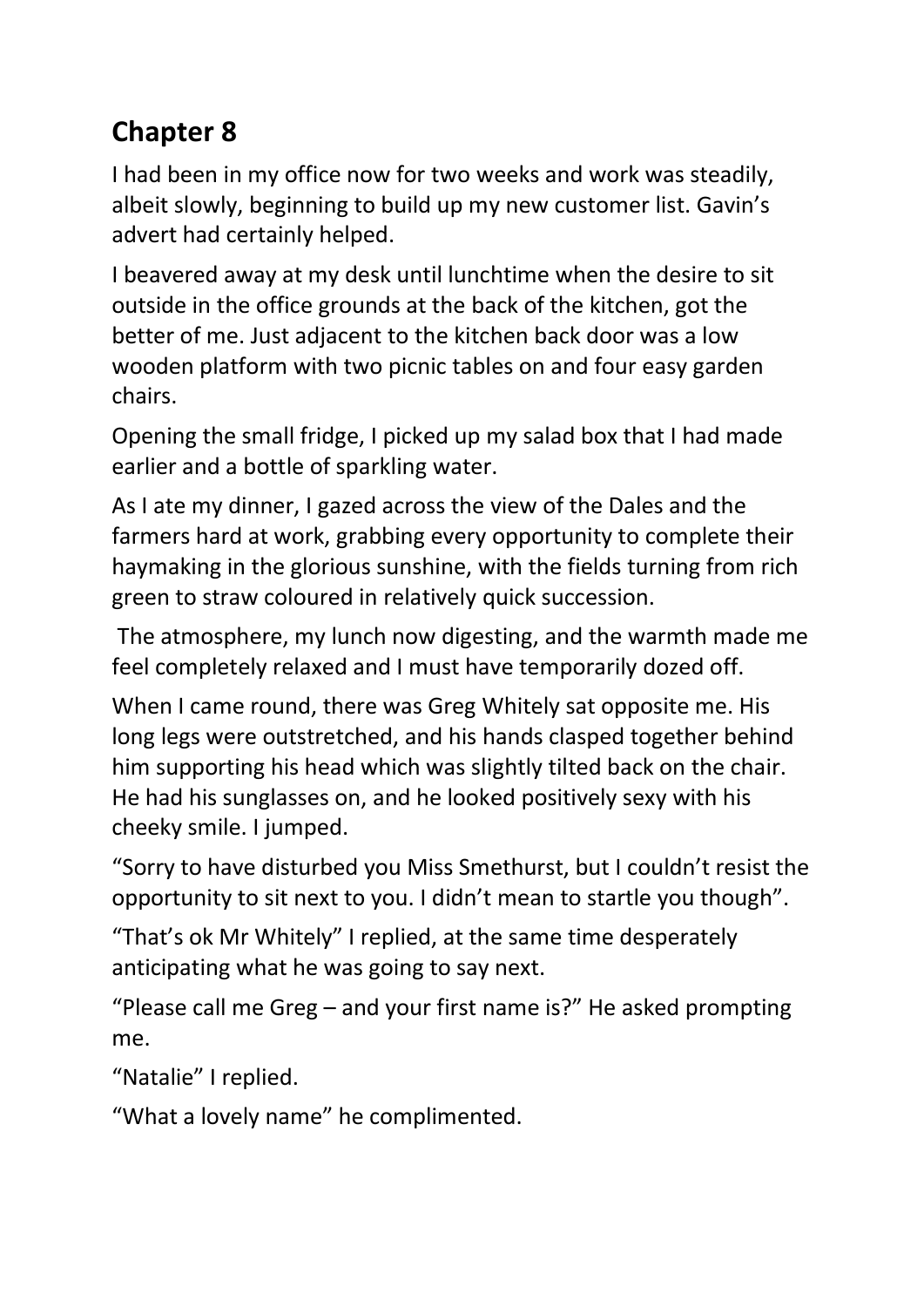"Thank you" I said but thinking this was probably his usual answer to a female.

"Well, it's good to stop the world and get off as it were and enjoy a few minutes in this glorious sunshine even more so with an attractive young woman for company" Greg said teasingly.

I willed my face not to blush as usual and concentrated on my next sentence. I made sure not to respond to this "easy off the tongue" compliment and just carried on in my usual manner.

"Joe and Tim said you were particularly busy and must be away"

"Oh, did they, eh? I bet that's not the only thing they said" he replied amused.

Greg obviously knew their digs that they made about him. Greg quickly reverted the conversation.

"Yes, I've been in China this time" he continued.

Greg went on to tell me a little about his furniture restoration business and how his business had grown to such an extent that his company wasn't just number one in this country but was widely extending to other countries.

"He has no idea of how I have yearned to get to speak to him and to know more about him and the disappointment I had endured each day when his limousine wasn't in the car park" I thought to myself. However, my reply was controlled despite my inner thoughts,

"That's a place I've never been".

To my surprise his confident reply was,

"Well, we will have to remedy that". He laughed as he saw my jaw visibly drop at his remark.

Greg went into his inside pocket and pulled out a business card,

"Here" he said, "My mobile number is on the back, you can call me anytime. If I could have your business card in return?"

Part of me felt affronted at his forwardness but the real part of me savoured that delicious suggestion. I handed him my card. Greg gave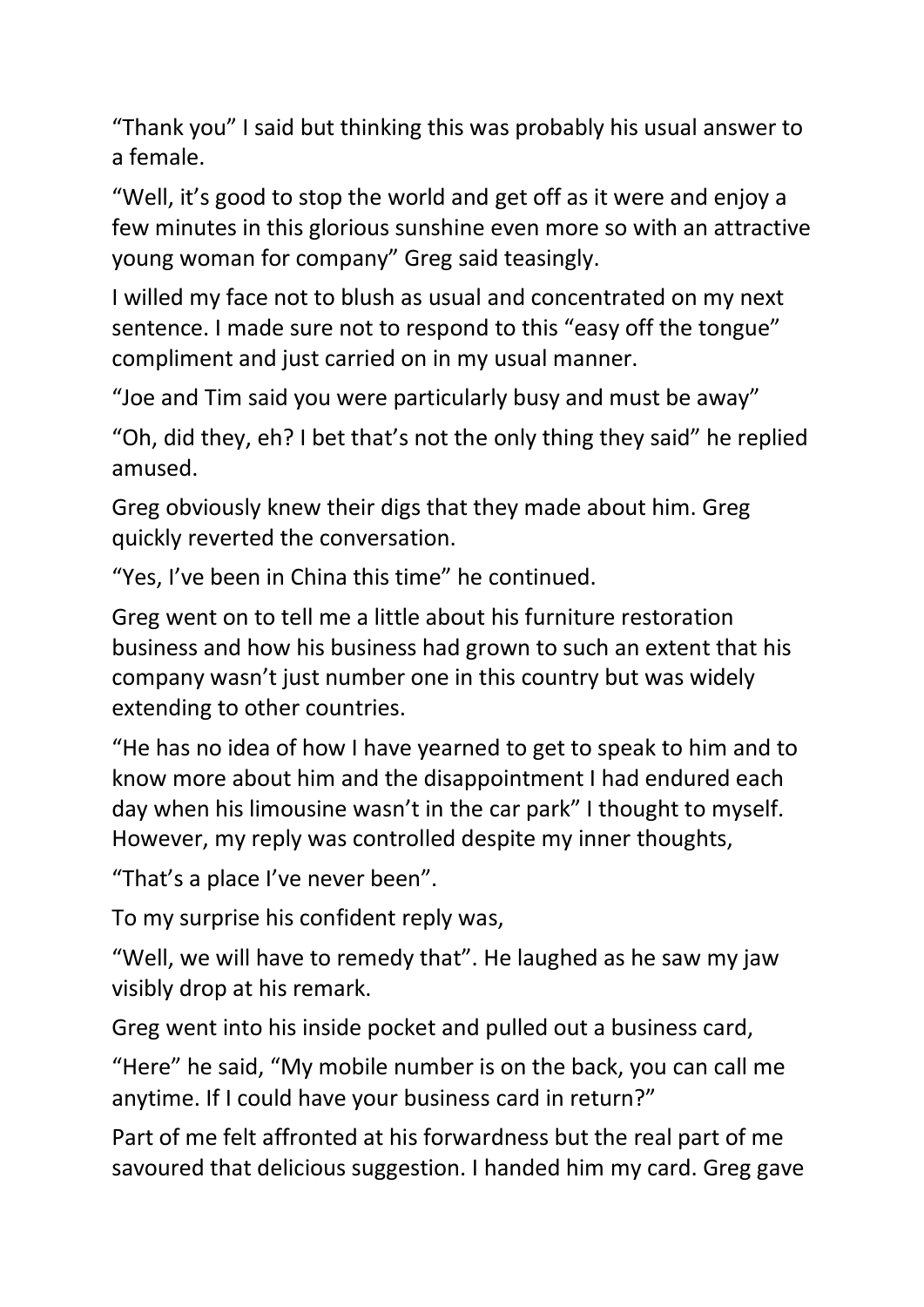me that enigmatic smile and excused himself saying that he needed to wade through his post. Then he was gone, and I felt lost suddenly.

Making my way back to my office, I felt rather dazed and then I heard my office telephone ringing. "Ryedale Secretarial, can I help you?" I answered as professionally as I could.

Then the familiar voice said,

"Please let me take you to out to lunch tomorrow – somewhere special, not far from here"

I answered Greg flustering at first and then I replied, trying to sound as professional as possible,

"I'll just check my appointments for tomorrow" As I did so I randomly flicked the pages of my A4 diary as though I was struggling to find time although the pages were blank. I'm sure I heard Greg chuckle as if he knew what I was doing.

"Yes, that will be fine for tomorrow" I said still trying to keep up my professional air.

"Brilliant, shall we meet in the office car park at 12 pm then?" Greg suggested.

"Yes, will do" I uttered, my head spinning and reeling.

As I arrived back home, food certainly wasn't on my mind, so I just sufficed with two slices of toast and a cup of tea.

I proceeded to take almost every outfit of clothing out of my wardrobe.

Eventually I decided on a lemon-coloured halter neck dress with a crisp white bolero jacket, accompanied by three-inch-high white sandals. "Um, summery but smart" I nodded to myself.

I spent my evening relaxing in my expensive Chamomile bath therapy salts and my Cedar wood aromatherapy candles burning around the bathroom. The bath was so relaxing, and my thoughts began to drift and imagine what my lunch with Greg Whitely would be like.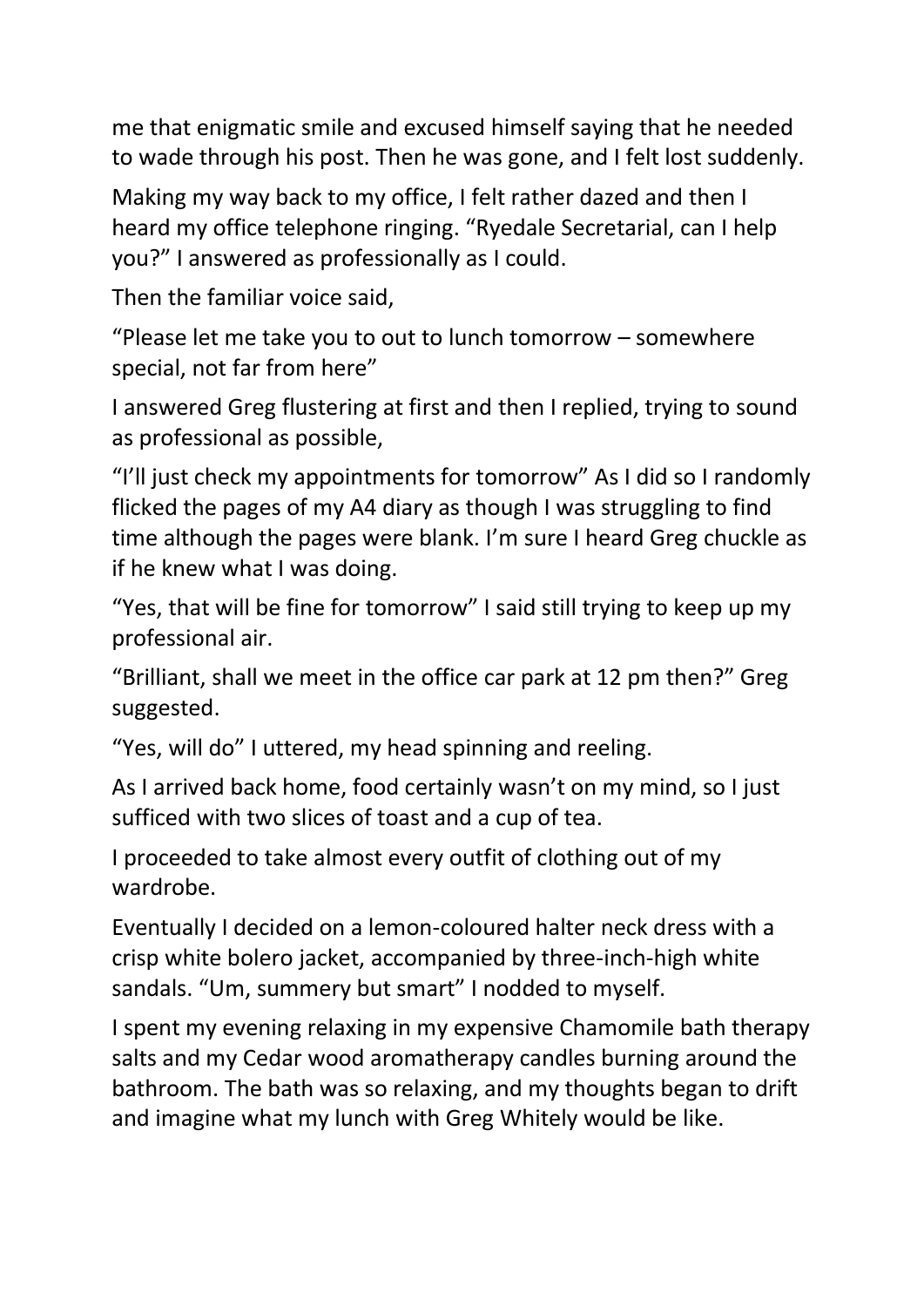Eventually, I emerged from the water and put on my fluffy white dressing gown. I then began my ritual of moisturising and then a top up of my spray tan and painting of my finger and toenails.

Finally, I poured myself a glass of mulled wine, and as the warm herbal liquid hit my throat, my whole body tingled. Then to bed for a good night's sleep to be refreshed for my new but longed for experience. Who knows what tomorrow would bring!

# **Chapter 9**

The next morning, I arose, and the sensation of butterflies began to rise in my stomach.

I applied the final touches to my thick rich dark hair, applying my straighteners until my hair hung sleekly around my shoulders. Checking the mirror, I made sure my makeup was as flawless as possible and enhanced my green eyes.

Greg's car was already there when I arrived on the car park. I parked my tiny black Citroen next to it. My car seemed so minute in comparison.

Armed, one hand with my briefcase containing that morning's work in one hand and in the other hand, my white clutch bag for when it was time to go out to lunch.

As I passed the main entrance, Tim was on the doorstep having his morning coffee and soaking up another glorious summer's day.

As he caught sight of me, he smiled cheekily, and wolf whistled. Before I had chance to say anything, he quickly remarked,

"I see Greg's already luring you into his net then. I'll give him his due, he doesn't hang about"

I gave a coy smile,

"Don't you think you're jumping to conclusions?"

Tim replied, "I don't need to" he chuckled as he went back inside.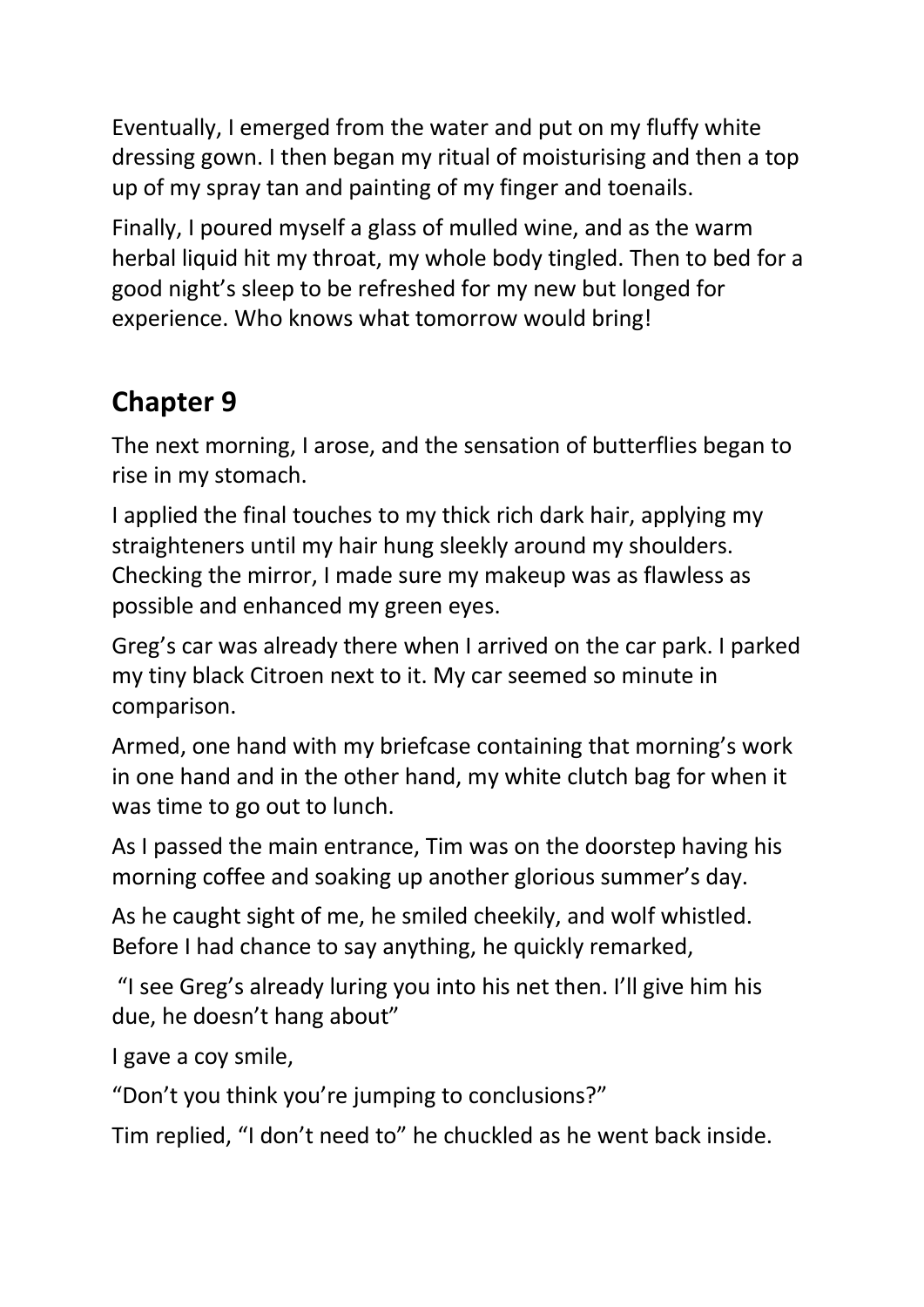I must admit, I was a bit ruffled by Tim's throw away comments but hurried along to my office.

Work just wasn't on my mind and I accomplished very little that morning. I just made a couple of calls and read and answered some emails. I started chuntering away to myself. Of course, I was ecstatic to be going out for lunch with Greg, but the other half of me was cross that I had let my guard down and let Greg already enter my life almost like a bulldozer. I didn't know the first thing about him, yet, on the other hand, I so desperately wanted to be overwhelmed by him.

My extension rang and interrupted my thoughts, and I quickly glanced up at the office clock which showed it was 11.55 pm.

"Ryedale Secretarial, can I help you?" – Although half knowing who it would be.

"You certainly can. I'm outside in the car park, waiting to see Miss Smethurst" Greg's deep voice made my heart skip.

I gave a silent gasp as I came round the corner. There stood Greg, leaning against his car. He was casually dressed, compared with the grey suit business clad attire I was used to seeing him in. He had black chinos, a white short sleeved sports t shirt. He had his sunglasses on. He smiled gently as I approached.

"By the way, please call me Natalie" I said a bit harshly.

"But of course, Natalie" Greg replied with a hint of amusement.

He extended his hand, as if to shake mine. As I extended my hand, he gently kissed the back of it. The feel of his lips on my skin made feelings arouse in me that I found extraordinary.

Greg opened the passenger door of the Porche, and I sank into the cream leather upholstery which was like a feather bed. The aroma of the leather was rich as it hit my nostrils.

Greg climbed in the driver's seat. I started to babble away as I always did when I was nervous. I commented that I felt over dressed and didn't realise I should have dressed more casually.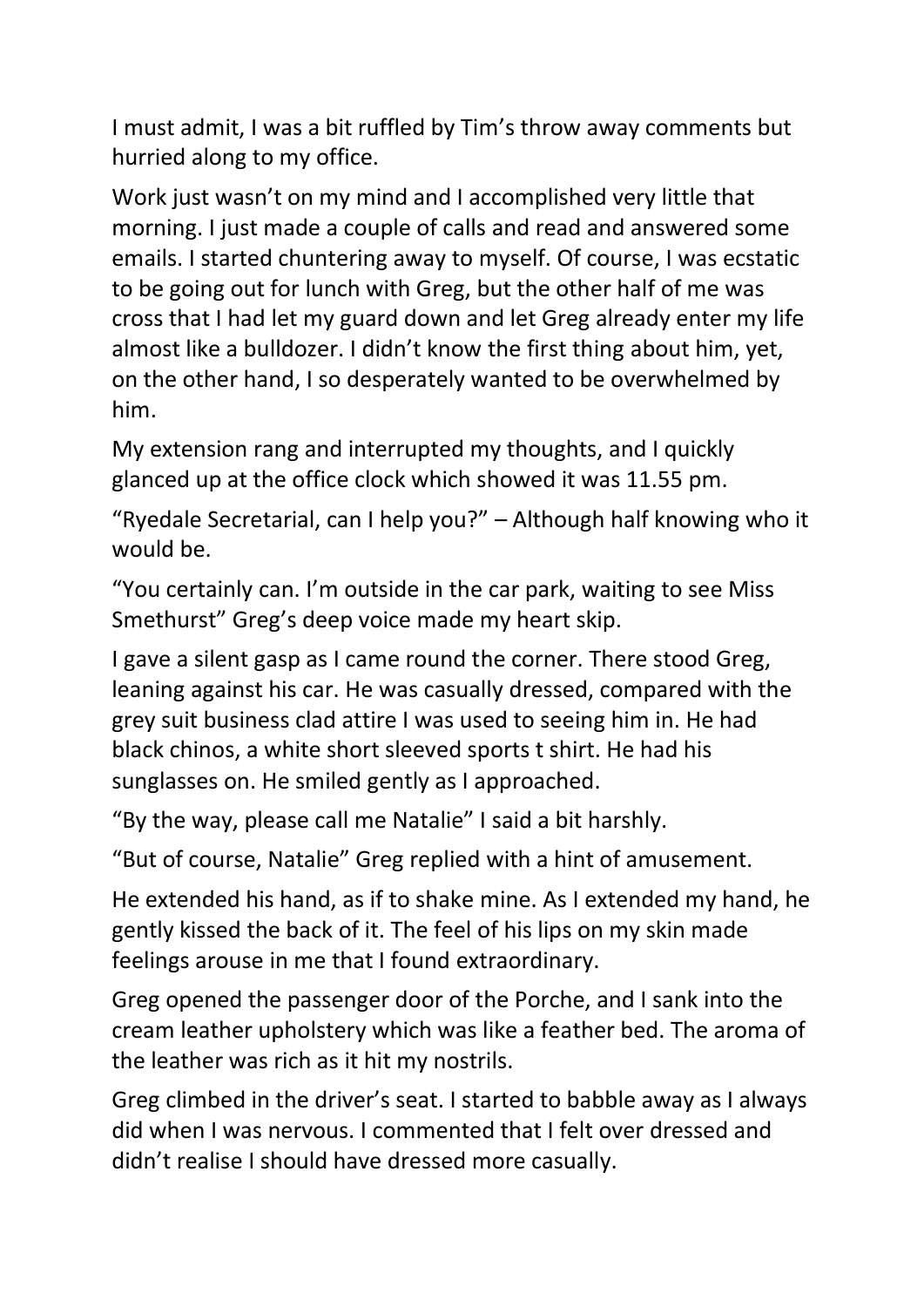Greg glanced with a knowing expression and said,

"Overdressed, well we can always change that".

As usual, I felt that blushing sensation coming over me.

Greg chuckled.

"I'm teasing you. You look fantastic. There aren't any dress codes, and you look perfect it I may say so".

Greg drove a short distance to a very elegant but cosy looking place called the "Trout Beck Arms".

I hadn't even heard of it, but Greg must be a frequent visitor as the receptionist greeted him,

"Hello Mr Whitley Sir, how are you today?"

A friendly waitress showed us to a table, who also knew him by his name.

I didn't recall much about the actual lunch.

Greg ordered a bottle of Champagne, and we chatted away to each other once the conversation started to flow, and I felt as though I had known Greg ages, feeling very comfortable in his company.

We talked about all sorts of subjects, including work. Greg told me a few anecdotes of his experiences in different countries which including his witty sense of humour, and slightly touched on his very normal upbringing, unlike mine.

We didn't discuss anything heavy or deep and there weren't any questions about either of our pasts. That I realised was probably to establish that comfortable awareness in each other's presence, and just drew me further towards my rapidly growing affection of him.

The time just seem to fly, and it was all too soon, time to get back to our offices.

As Greg pulled up beside my little car he asked,

"Are you busy this afternoon?"

To which I replied,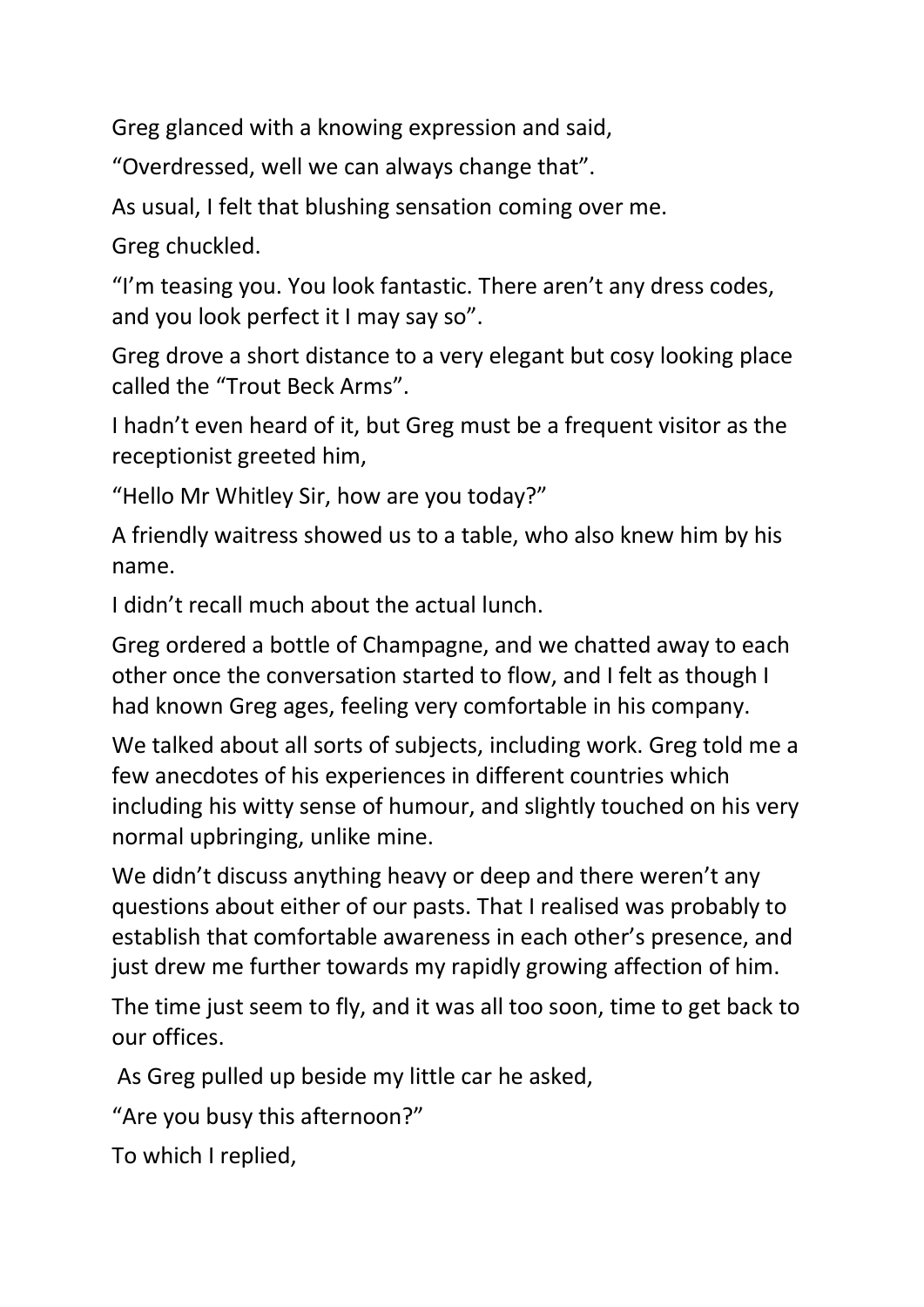"I'm just going to gather up my paperwork and I've one or two people to see on the way back home", (I hadn't really but it sounded business like).

"I've a director to see from a shipping company this afternoon. I'll catch up with you later"

Greg leaned across and gave me a soft kiss on the cheek which played havoc with my bodily reactions and feelings.

I couldn't describe these feelings as they were totally unique. Why, when Greg had kissed my hand, the sitting so close to him in the car, and his kiss just now, these feelings of arousal.

My heart was still thumping, my breasts were throbbing, feeling pert and my lower parts felt as though my blood was in a rush to get to them suddenly.

As I walked back to the office, I felt almost breathless. However, two main thoughts battled around in my mind.

I had a dreadful habit of analysing people's comments at times and their meanings, I think it is termed these days as "overthinking", but I think this was also due to my horrific marriage to Andrew, constantly reading between the lines and trying to guess whether his words were meant in a negative way or not, as they usually were.

I started to dissect Greg's last sentence. Did "catch up with you later" mean, "see you later" or just a throw away remark that people often seemed to say as a common expression, or did see you later mean as in anon, in a day or two?

Well, it turned out to be the latter in my case.

My heart sank as I saw Greg's car wasn't there when I arrived the next morning at work. Fortunately, I was busy that day. Business seemed to be taking a hold already much to my delight and the telephone kept ringing.

About 5.30 pm, just as I was getting ready to finish for the day, the telephone rang. "Typical" I thought. I was half tempted not to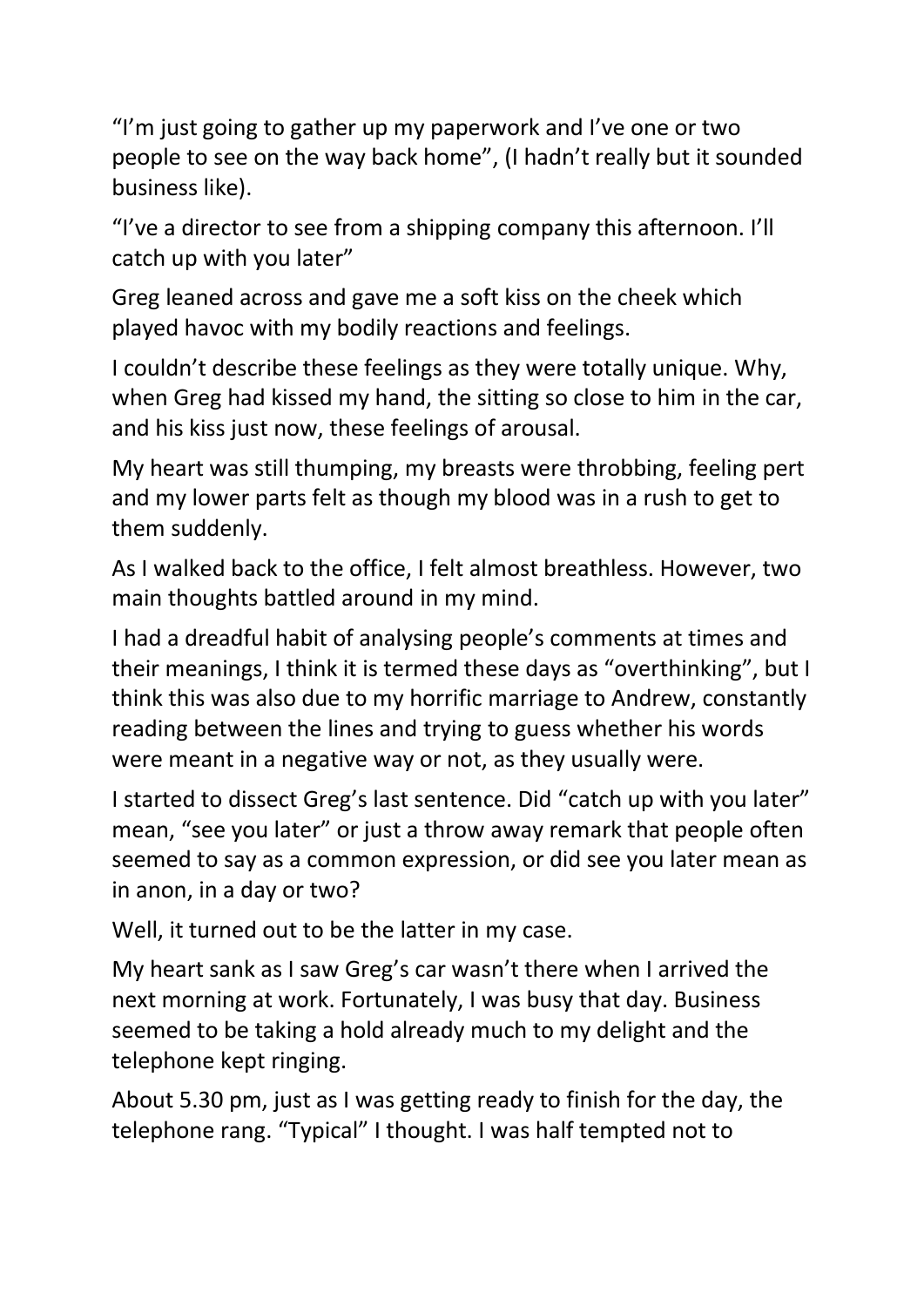answer it as I could do, it could always go on to the answer service, but nevertheless I did stop and answer it and I was so glad that I did.

Those velvet tones of Greg's voice were at the other end, and the sound made my body surge with excitement and longing for his touch.

"Will you join me for dinner tonight, Natalie?" he asked softly.

"Yes, I'd love to" I replied, secretly becoming overwhelmed by these feelings that I couldn't explain.

"Right, I'll meet you outside in a few minutes" he said taking command.

"Oh, I can't go like this, I'll need to go home and change and meet you back here" I protested.

"You always look divine to me" he said charismatically, "just come as you are".

In a state of panic, I quickly went to the small sink in the office and with the mirror above it, refreshed my makeup after a quick wash of my face.

As I came around the corner, Greg was waiting looking sexier than ever. He smiled and opened the car door for me.

"Shall we go to the same place?" he asked.

"Sounds good to me" I agreed.

Well, this turned out to be a very different occasion.

Greg began to open to me about his past.

He had been married twice before.

He was only 21 years old when he first married. His wife ran a village grocery store, and he was originally renting a business like his present one. He then lived in Derbyshire in a little village called Hambleton although he was originally born in Huddersfield.

He had met Katie in a pub one Saturday evening. She was with a group of friends and happened to go to the bar at the same time as him to order some more drinks, they started chatting and that was it,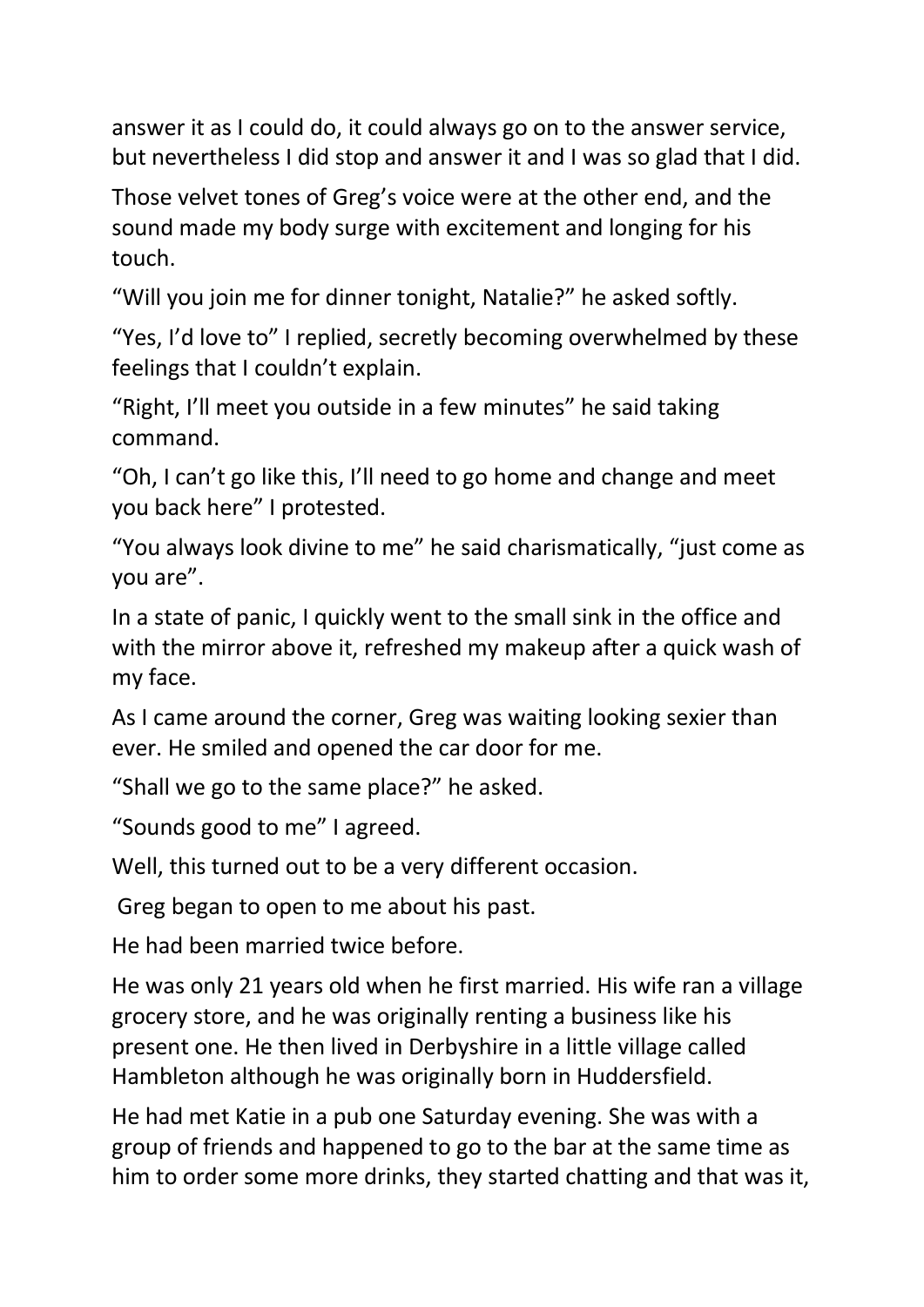he said they were almost made for each other. Greg didn't hide the fact that he and Katie, within days they were having sex whenever they could and wherever they could.

I tried not to look too gob smacked, with my upbringing this was a new world to me. On the other hand, I admired Greg's openness and stupidly (on later experience) thought how honest he was.

Shortly after his marriage to Katie, he lost his parents who still lived in Huddersfield, within a few years of each other.

Katie's parents were still very much alive. They were demanding and didn't give him and Katie much privacy, always being round at their house daily. He became restless and missed Yorkshire feeling guilty that he hadn't spent more time with his parents. He felt the need to break away and start anew somewhere else, but with Katie too.

Greg continued.

One evening he had been on the telephone a long time to an old friend, Jason, who lived up here in North Yorkshire with his wife Suzanne. Jason and Suzanne had met Greg and Katie on holiday in France when they were staying at the same hotel, and Greg had kept in touch ever since.

Greg went on to say that as he and Jason had chatted, Jason happened to mention the new business park In Ryedale and it's opening day. Jason had suggested,

"Why don't you come and stay with us for that weekend, have a lovely couple of days in the Dales and a look round the new estate while you are here?"

Greg had said that that sounded perfect. He said that he would have a word with Katie and see if she could get that weekend off too.

He did have concerns about how to approach Katie about the suggestion of the weekend but knew she could do with a break too and thought that she would enjoy the chance of meeting up with Jason and Suzanne again.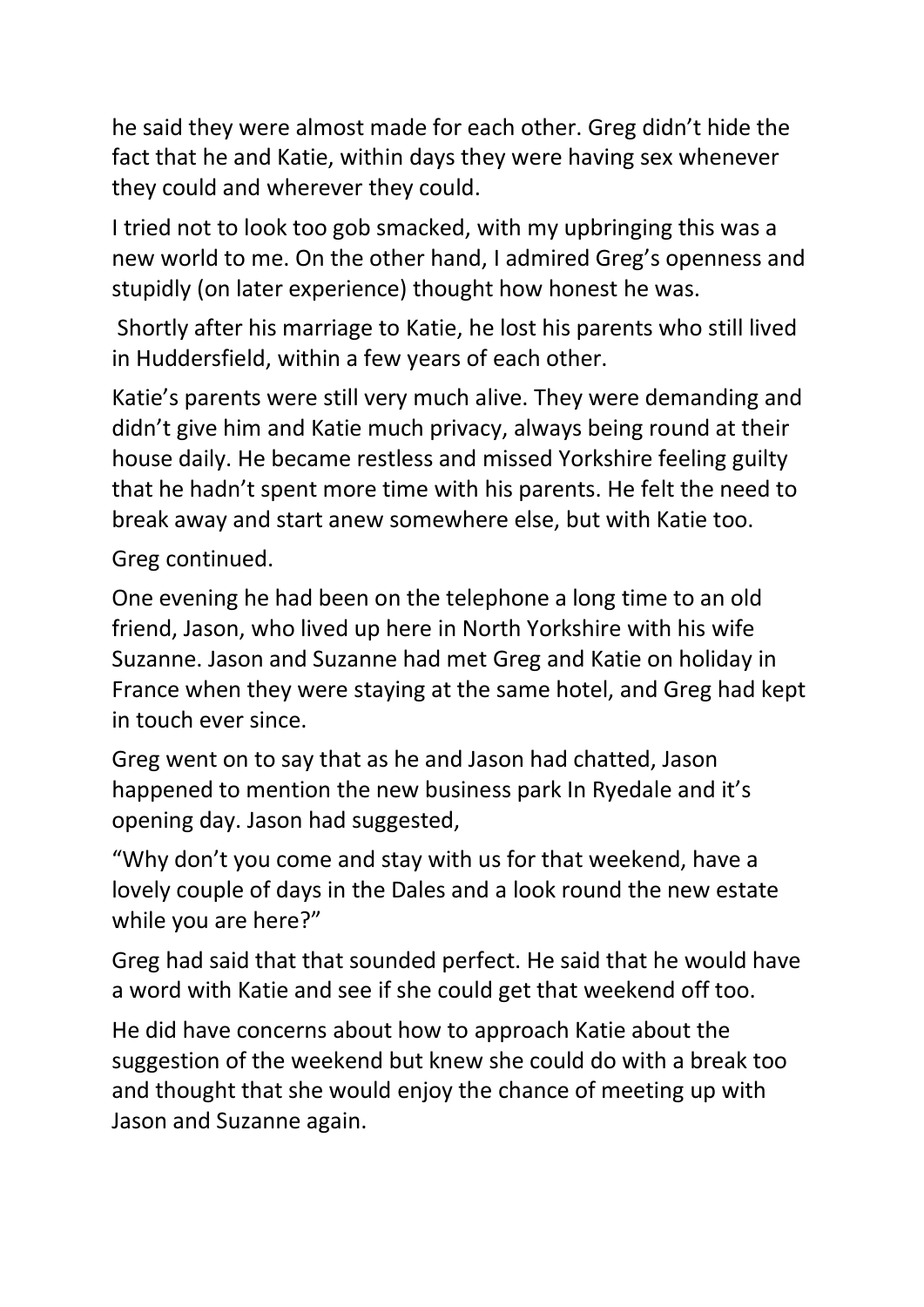Apparently, Greg had booked a table at Katie's favourite restaurant the following evening.

During the evening, he gently took her hand as she sipped her wine.

He proceeded to talk about his conversation with Jason.

Greg had said that it would be good for them both to have a breakup in the Dales for the weekend and see Jason and Suzanne and then loosely added that he wouldn't mind going to the opening day of the new Ryedale Business Park, just out of interest.

Greg said he saw the thunder in Katie's expression, and she recoiled, immediately removing her hand from his as she spoke,

"Jason and Suzanne are your friends – not mine!" She continued, "And, don't think I am coming to look round some business park. I know why you're going – you're still fantasying about moving up to the Dales, well count me out!"

With that Greg said, Katie rose to her feet, threw her serviette in his face, poured the rest of her glass of wine over his head and stormed out of the restaurant.

"I gasped in empathy" and shock putting my hand to my mouth as Greg related this. She immediately went up to the desk in reception and asked the receptionist to call for a taxi.

Greg said that when she arrived home, he hoped that Katie would have calmed down.

She was sat in the recliner chair, a glass of wine on the small table beside her and listening to soft music in the background.

He approached her, sitting down beside her. He tactfully made no reference to her earlier behaviour.

"I only wanted to look around Katie, nothing else, no strings attached" he began.

"Look" Katie had replied, "You've been on and on about moving up to the Dales – I know what your game is, and I've told you, I am not moving. I've my mum, dad and sister here and besides I've built up my business here".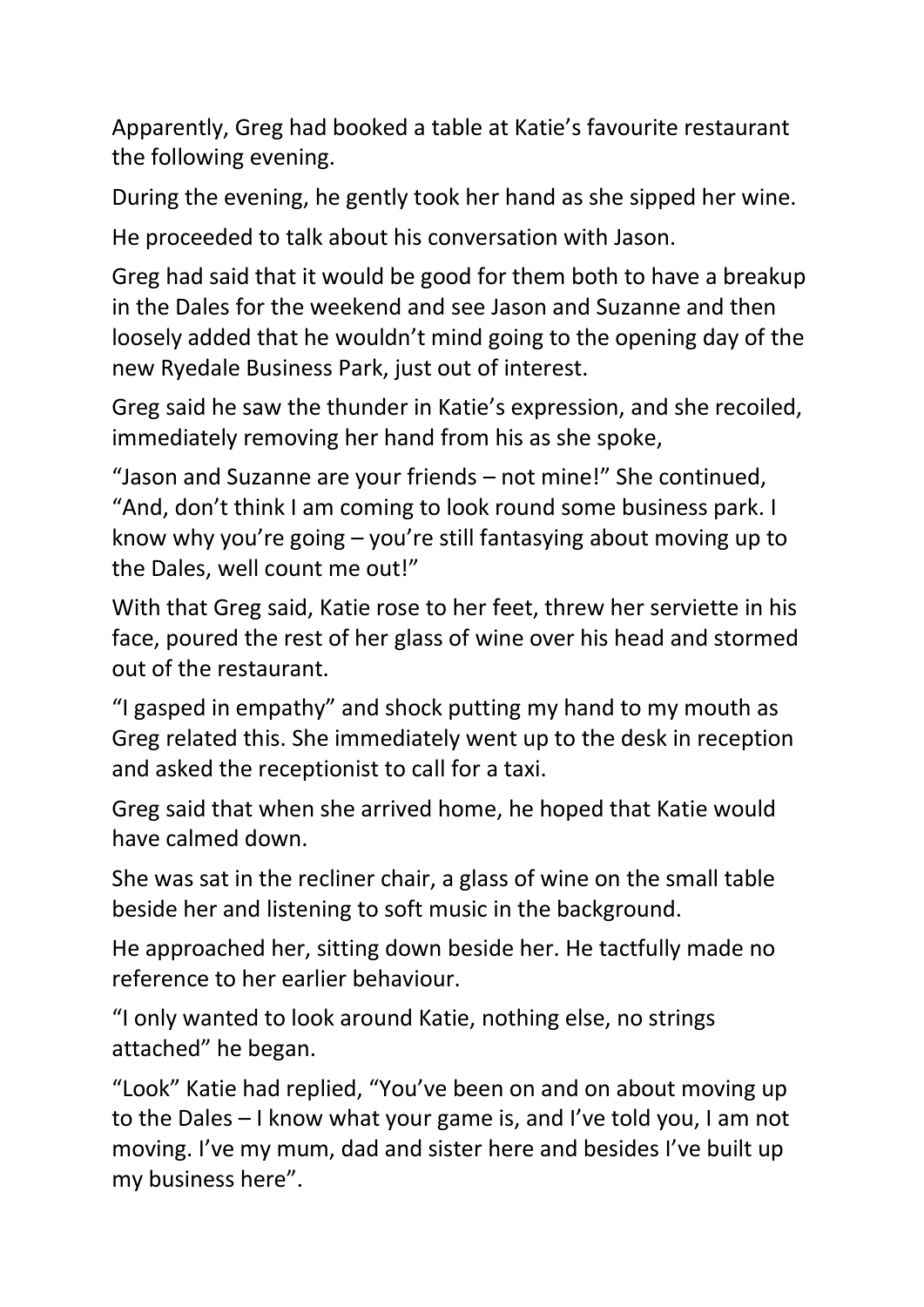"I know" said Greg understandingly. "That doesn't mean to say you couldn't set up another business up there. You will have the money from the house to invest in it"

"Absolutely not! Yes, you go ahead and sell the house and that money will be for our divorce settlement and nothing else" Katie yelled acrimoniously.

Coming back to the present, Greg added, "And there you have it. That was the end of Katie and I"

"So, you must have still gone ahead and gone to the opening day of Ryedale as you are there now?" I reasoned.

"Yes, and I'm so glad I did. I should have made that decision and moved a long time ago" he replied.

Greg then continued.

"I then married Sara"

Greg had met Sara on a regular night out with his friend Jim who was a butcher in the village.

Jim already briefly knew her as one of his customers and when Sara walked in the pub with one of her friends, Jim introduced them to each other.

Jim had invited them both to a barbecue at his house the following weekend which they had both accepted. Greg had already guessed that there was a bit of matchmaking going on.

It turned out to be a whirlwind romance followed by a wedding weeks later attended by eight guests. However, shortly afterwards Greg and Sara knew, their marriage was doomed almost from the start.

Sara was an Art teacher at Cross Dale College when Greg had met her, but her interest in him waned within a few weeks.

Although it wasn't the wisest of things to do at the time, Sara had given in her notice at work before securing any other employment. Greg said that he had never criticised her for that and encouraged her to find her niche in her career. He didn't show any disapproval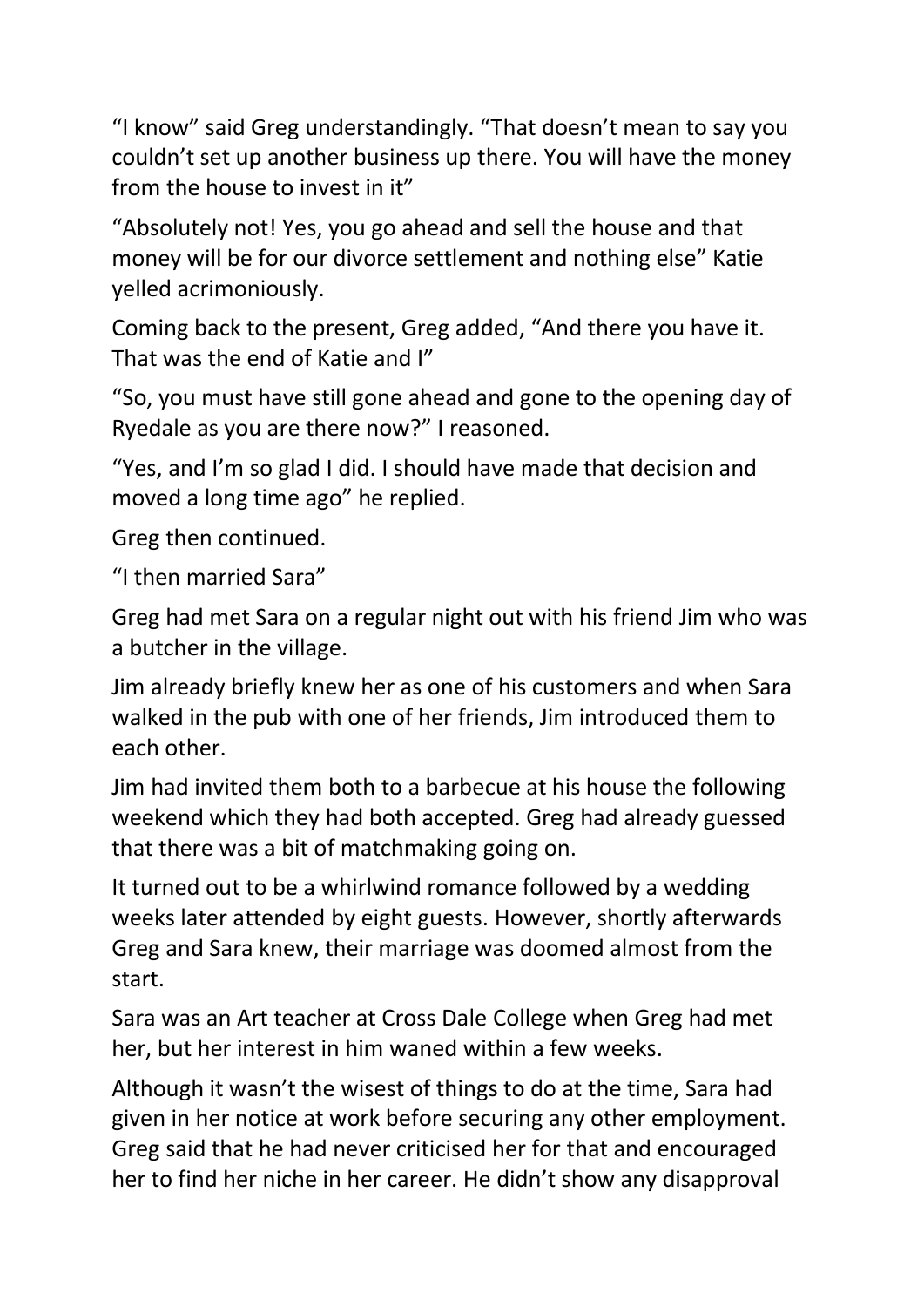when she decided to go back to university and retrain, still as a teacher but of music this time. Greg had agreed to fund this new change in her career.

Sara seemed to be totally engrossed in her studies and did seem to be excelling in her different grades along the line. Greg said he had noticed that Sara didn't seem interested in or was too busy to spend time together. Although he knew deep down, staring him in the face that they were getting poles apart, he just kept on as normal, working all hours.

Greg knew Sara must be doing well and tried to take an interest in what she was doing. She always seemed very passionate and excited when she did share any of her day-to-day life with him.

There had been two occasions when Sara had told him that she needed to go down to London and stay at King's Cross as part of a convention for her degree. This was feasible as he had seen the forms etc., to do with these training events, and he was the one that paid for her courses and accommodation.

However, Greg came home one evening to find all her belongings gone, even the Audi sports car he had bought her but was really his, was gone.

There was a note on the dining room table with her set of house keys to say that she was sorry, but she had met someone else called Adrian and wanted to be with him. Sara had met him at university and so they had a lot in common and that was another ending.

"Although our relationship was short and sweet, I did love her and was devastated that my life had been like a runaway train, speeding down a track with the destination that I didn't really want but was powerless to stop it" Greg concluded.

I sighed heavily and said sympathetically, "I'm so sorry".

"Well, that's enough about me. I suppose we better be making tracks"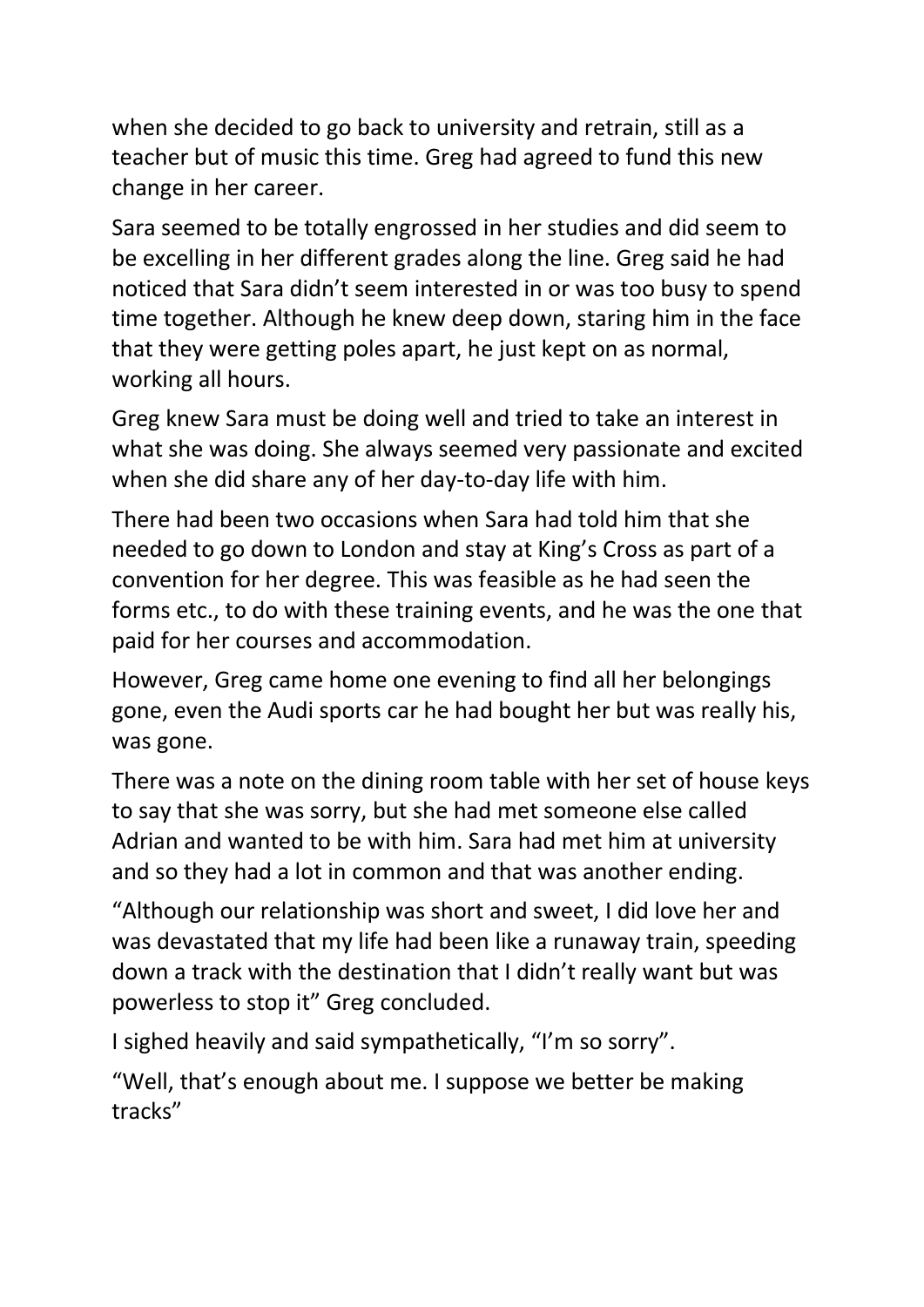I laughed at the time thinking it was a bit of a game. It reminded me of the "Four Weddings and a Funeral" when Andie McDowell was naming each man, she had ever had sex with and what it was like, how she rated each one. I do believe that her list was over twenty, but at the end of the day that was just a film, this joke was the same, wasn't it? I later found out that it wasn't a joke at all!

Back to my evening with Greg. My heart sank like a brick inside. Although this evening had been anything but light-hearted, I was so glad to get to know Greg a bit more. He'd certainly let his guard down and that meant he must have trusted me to tell me about his past relationships, which meant a lot to me".

Much later, as you will find out, I looked back and wondered if the experiences he had endured, the emotional stabbing from Sara and his trauma with Katie had made him out to turn almost into a misogynist, but a very charming one at that.

The night was only just beginning though.

As Greg drove back to the offices, he was much more light-hearted.

He always had an amusing tale to tell, especially about people he had grown up with or had known during this time, and he had me in stitches as the expression goes.

Greg drove into the car park.

As he turned off the engine, he looked at me and caught me with surprise when he asked,

"Would you like to take on some work for me Natalie? I've a customer base that needs updating for the next 12 months and it would really help if you could fit me in to help me with this."

I smirked and thought to myself,

"I would certainly fit him in and not just because of his customer list and where in my body I'd like to fit him in!"

"Well, the night is still young, would you like to come and see my office and factory while we are here and get some idea of what my factory manufactures?" He suggested.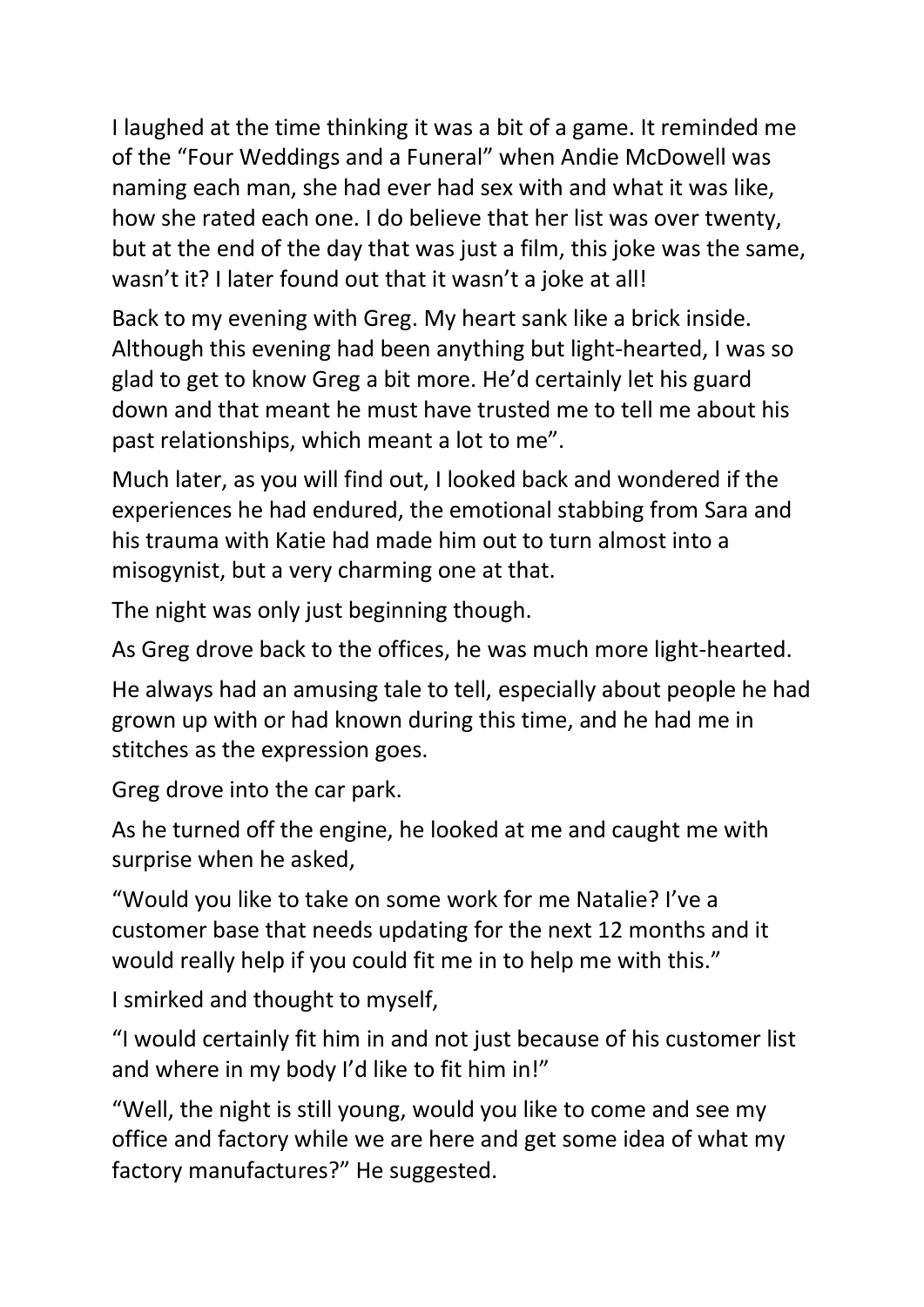"Yes, that makes sense" I replied.

Inside the large factory were different types of machinery, the smell of varnish, machine polishers and various shapes and sizes of furniture all in different stages of production and processing.

We then approached his office just down the outer corridor.

It was quite a cosy office, though smaller than I had imagined.

In one corner was a large desk, best quality wood with a racing green leather surface, and a captain's chair opposite of the same style.

Across the other side of the room was an expensive looking Chesterfield settee. On the desk was Greg's computer and printer, his landline and a green banker's lamp on the corner. A large metal filing cabinet stood in the other corner,

Greg moved across to the cabinet and began to explain about his vast list of customers and varying orders and suppliers and the process from these orders, beginning to end. There was another section for quotes, invoices – all types of files under the administration umbrella. A lot of what Greg said went over my head as some things seemed very complex. However, coming back to me, he did explain the role he would like me to take on, and I did feel confident that it would be within my capability.

Greg then turned to me and asked if I would like a coffee. I agreed and sat down on the chesterfield while he opened the other cupboard door and pulled out a percolator and two China cups that also matched the rest of the décor as it were, they were a delicate white with a racing green rim with a band of gold just above it and the saucers were the same.

I loved the smell of true ground coffee as the aroma hit my nostrils.

I smiled as Greg brought our cups over to the small coffee table next to me.

Without a word and just a gentle smile, Greg looked straight into my eyes. I could sense straight away as I returned his look into his velvet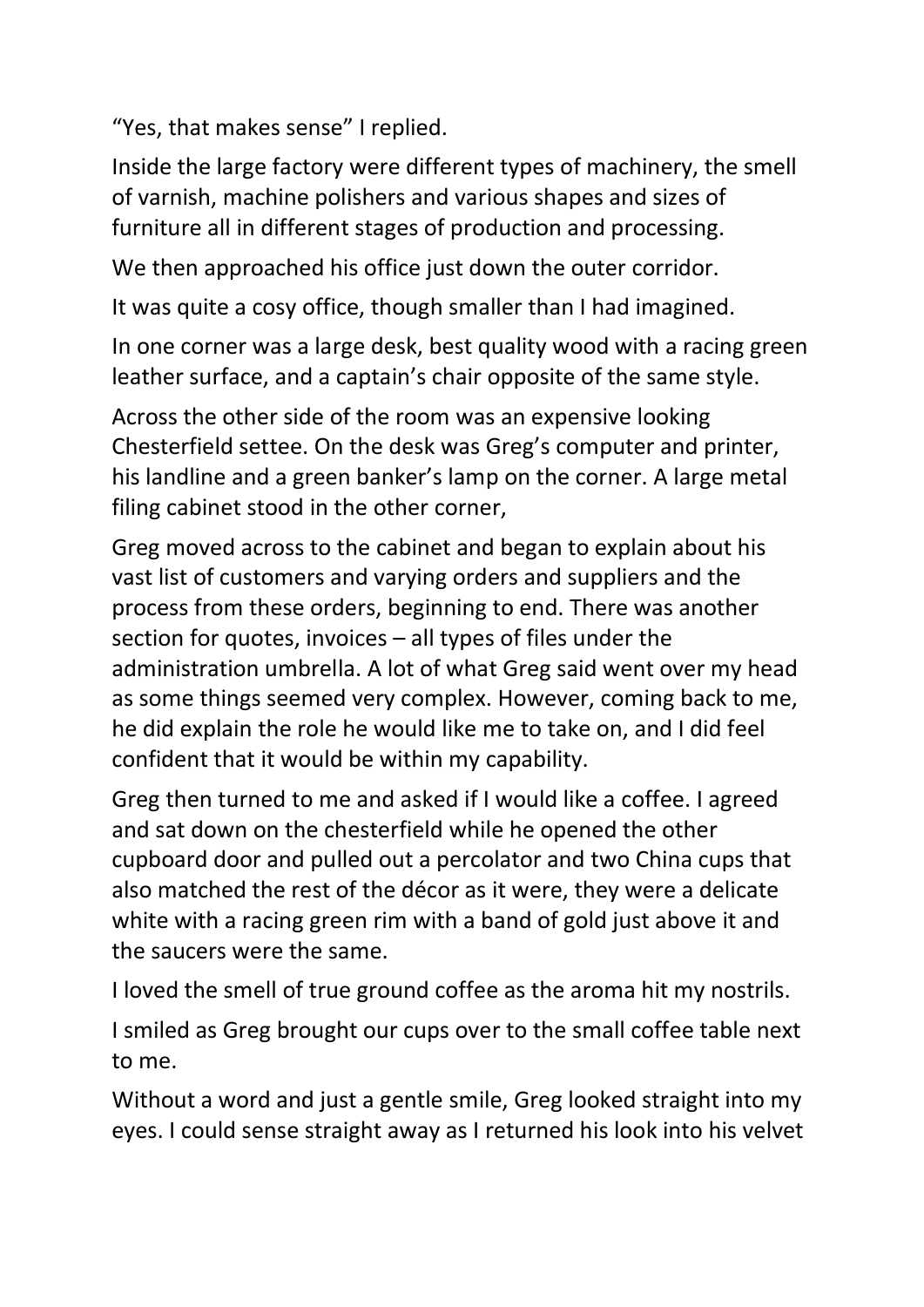brown eyes what was coming next, and I knew that he could sense my body sensually longing for him to be inside me.

He softly touched the tip of my chin and brought my lips up to meet his. All that longing began to race over my body as our embrace began to heat up and our bodies ferociously entwined whilst our tongues touched each other in a passionate kiss.

Again, with our eyes fixed on each other.

Greg finally spoke very softly and as a true gentleman, he asked,

"Natalie, will you allow me to make love to you?"

Speechless, but enchanted and already panting inside, and a longing for him to enter me, I nodded and gave a shy smile. Somehow everything felt right.

Greg's kisses were tender as he gently began to caress my body and kissed my breasts softly which, in response began to tingle and stiffen with the elation I felt. My body began to sink into the large pile sheepskin rug that I was now laying on. As I sank into it, my body arched and began to get into the rhythm of Greg's gently entering my body and his kissing of every part he could reach as he did so. His tongue gently moved from my breasts down the centre of my body past my belly button. Suddenly he stopped. My body ached for him to carry on, but he paused.

"Natalie, he asked gently, would you be offended if I shaved your pussy into a heart shape?"

I suddenly felt like a little girl not understanding what he meant but my longing for him wanted to carry on. Inside I cursed my naivety. Greg sensing my anxiety proceeded to explain.

"You've got a beautiful pussy; I mean genital hair as you might call it. However, a lot of women these days have it shaved off or shaped into different things. You have dark hair and plenty of it I might add, would you like me to do so, I will totally respect you if you don't"

I lay stunned for a few seconds trying to take all this in and resenting missing the outside world and its day-to-day antics for so long.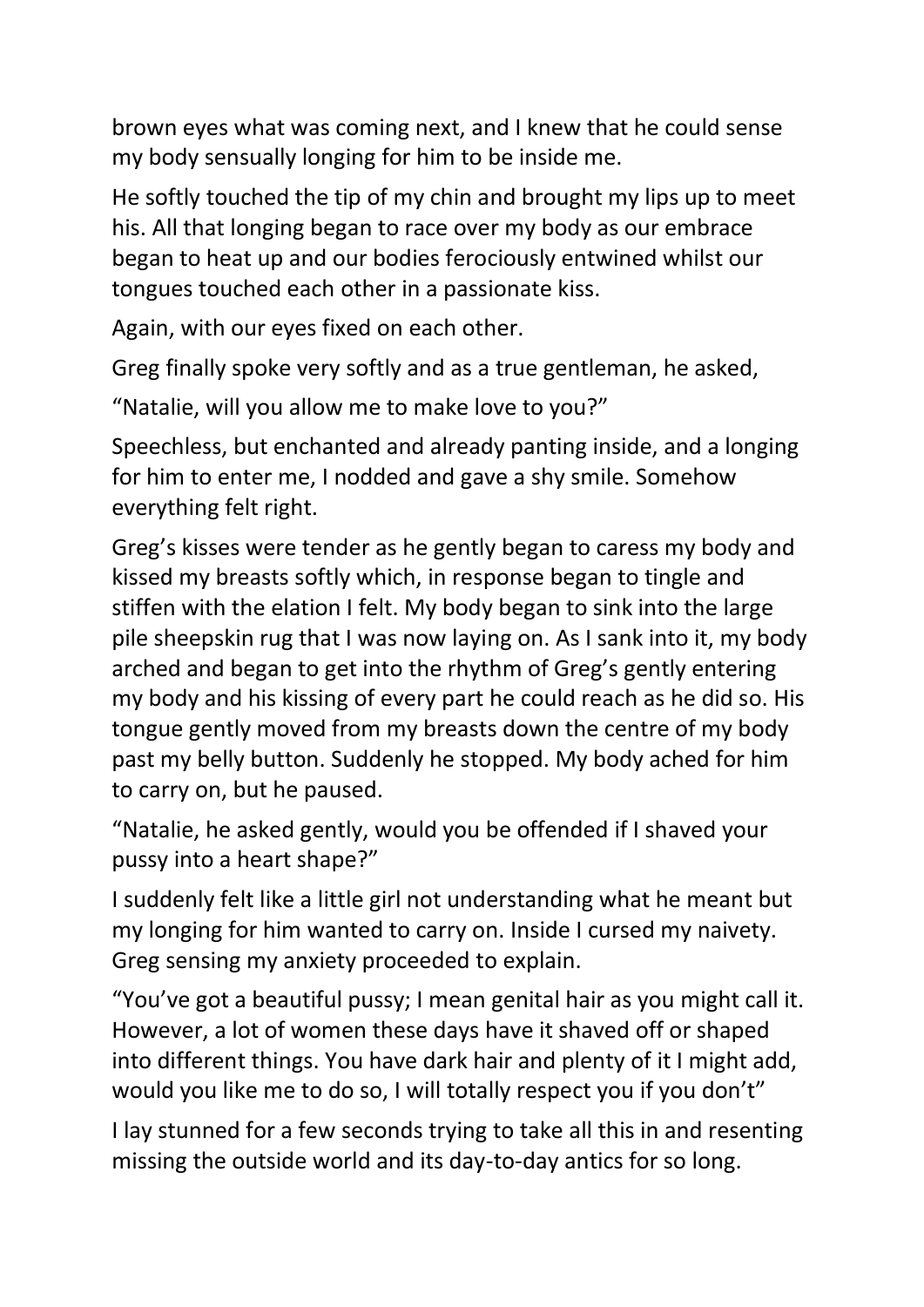"No that's fine, what did you have in mind?" I asked Greg rather formally.

"Well," he replied cheekily, "Do you know of the heart shaped wood, engrossed in the trees on the way to Cumbria?"

"I've heard of it but never actually seen it"

"Well, I go past heart wood on quite a few occasions when I go to see my clients in Cumbria. I always see it when I pass. As legend has it, a man planted the wood after his wife had died near to that point, so it is supposed to be very romantic" Greg explained.

"Right, I paused, well what has that got to do with me?"

Greg smiled, "That will be a sign of our romance and one that we will remember".

I feel sickened now when I think about it but I suppose I couldn't blame Greg really as I was caught up in all the height of what I thought was romance and let him go ahead thinking I was special and learning something new that others didn't know!

I look back now and wonder how many other women he conned into the same story but on the other hand the other "tarts" wouldn't be bothered if they got their money!

I sat motionless to begin with as he did a wet shave on my pubic hair until he was satisfied it was the right shape. I enjoyed his gentle touch and the rhythm of this made me feel more excited than ever. (Little did I know at the time this was common practice to him and whichever tart he picked up).

Our kisses soon became more forceful, and he began to thrust inside me. It was pure ecstasy. I lay feeling deliciously helpless as I let my bodily responses take hold and I felt my body go into rhythmic spasms and the blood flowing downwards to my lower body. I didn't want this thrilling feeling to end. Now, and only now I realised what was happening before, and that my bodily responses and longing, had been for Greg to make love to me. Something I had never experienced with Andrew or ever dreamed of.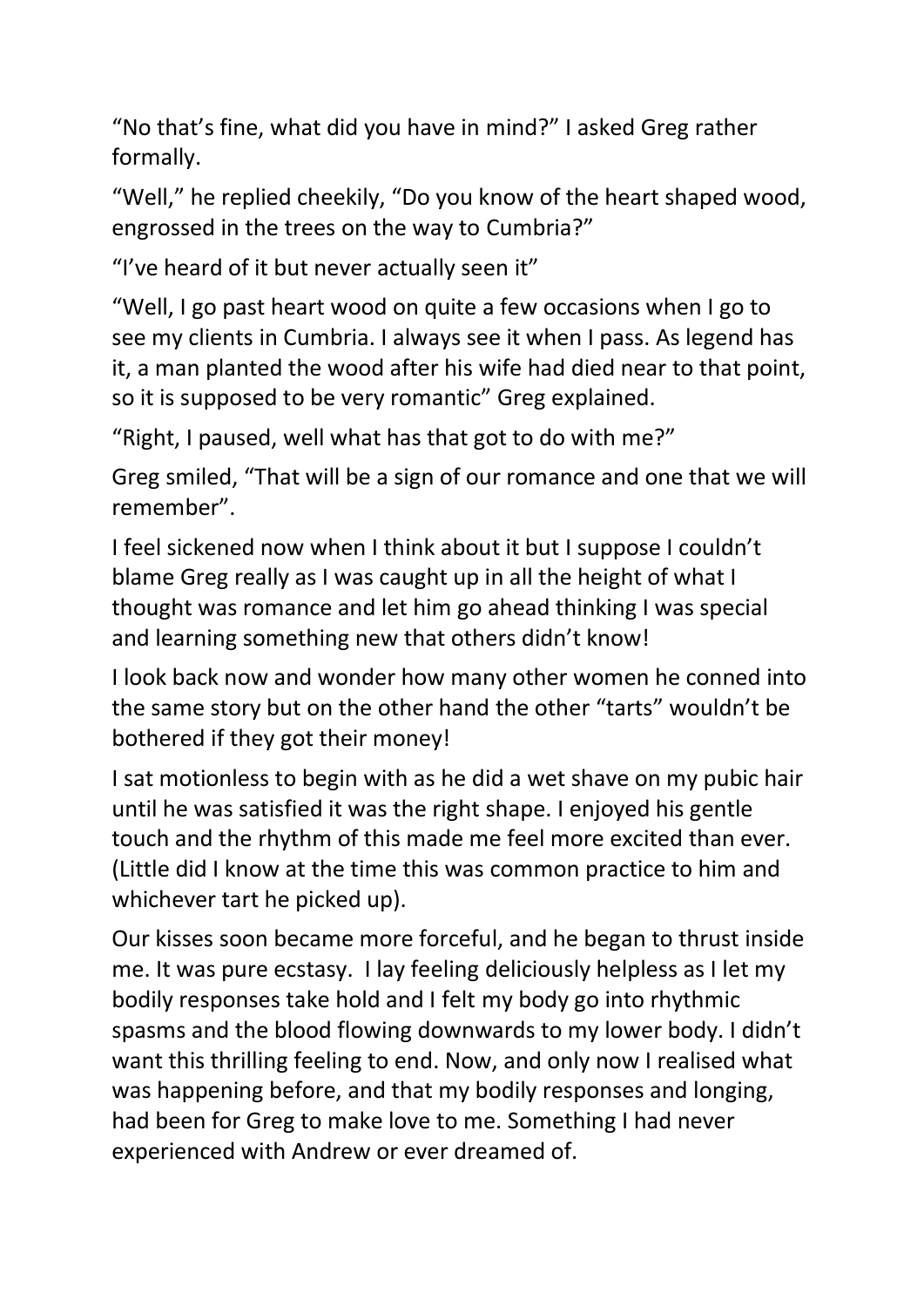After we had gone to the highest of sexual pleasure and climax, Greg kissed my breasts gently and then looked into my eyes and gave me a warm smile.

Neither of us spoke but we laid, completely naked on our sides in a strong embrace.

It was Greg who broke the post climatic silence, looked at me tenderly and then whispered that he never wanted it to stop. We never did get round to drinking our coffees!

When we walked outside holding hands, he again embraced me, and we engaged in a long and passionate kiss before I finally got into my car.

Greg said that he would see me the next day.

As I drove home, my mind felt like spaghetti junction, my thoughts were driving off in all different directions. I hardly knew this man, and yet within the space of a few hours, I had let him inside me, and yes it was DELICIOUS!

With Andrew, sex really had been, "wham bam – but no thank you mam". Andrew was cruel and animalistic with no respect or feelings or thought for me. I just accepted that this is what it must be like and could never understand what pleasure people found in it. With Greg I had for the first time, been orgasmic, and I craved for more.

Suddenly, my thoughts turned towards my parents and what they would think if they knew what had just happened, they would die of shame. "There you go again", I chastised myself, still being controlled by them, even if it is only just in thoughts, after all these years.

The rest is history as they say  $-$  or was it?

### **Chapter 10**

Greg and I were soon recognised as "an item" as they say.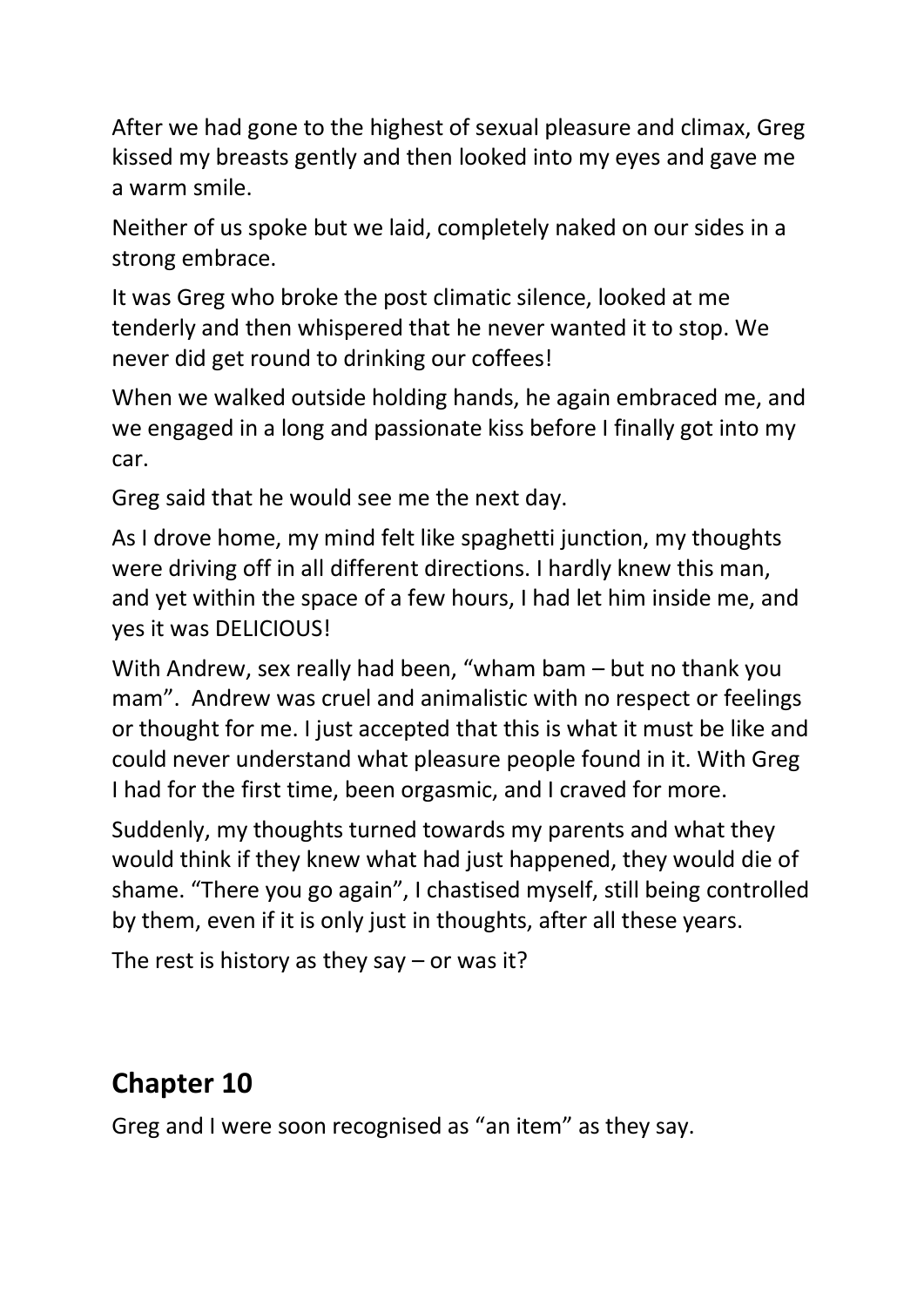I had now started working with him and he was officially now one of my business customers. In fact, Greg suggested that I gave up my office and move my part of the business in with him, and not only would it be financially beneficial but also, we could spend a lot more time with each other. I could also "man the fort" when he was out or on the odd occasion now, if he was working away.

Our love making was ecstatic, and nobody said anything, but they must have noticed how often the office blinds were down as we made love on that sheepskin rug.

The sheer pleasure of his touch, the electric like feeling that buzzed up and down my body as he kissed and caressed my nipples, and the touch of those lovely, gentle hands as he stroked my clitoris. His tongue, fuelled with passion, licked it to absolute perfection and I orgasmed again and again, howling with enjoyment and fulfilment. He never failed to excite me, and Greg became addictive, and I craved this wonderful experience and this man who I longed to be with forever!

About three weeks later, Greg asked me to join him for dinner after work. He was going to be at a client's factory in Durham.

I left Ryedale a little earlier than usual and went home to shower and change.

I carefully moisturised my body and topped up my tan. I put on my g string panties which sat perfectly on my shapely thighs and barely covering my heart shaped genitals. I wanted to appear as sensuous as possible for Greg and expected our evening to be sealed with our vibrant sexual expressions for each other.

However, the evening unfurled, my expectations were very different to the outcome I had been expecting.

#### **Chapter 11**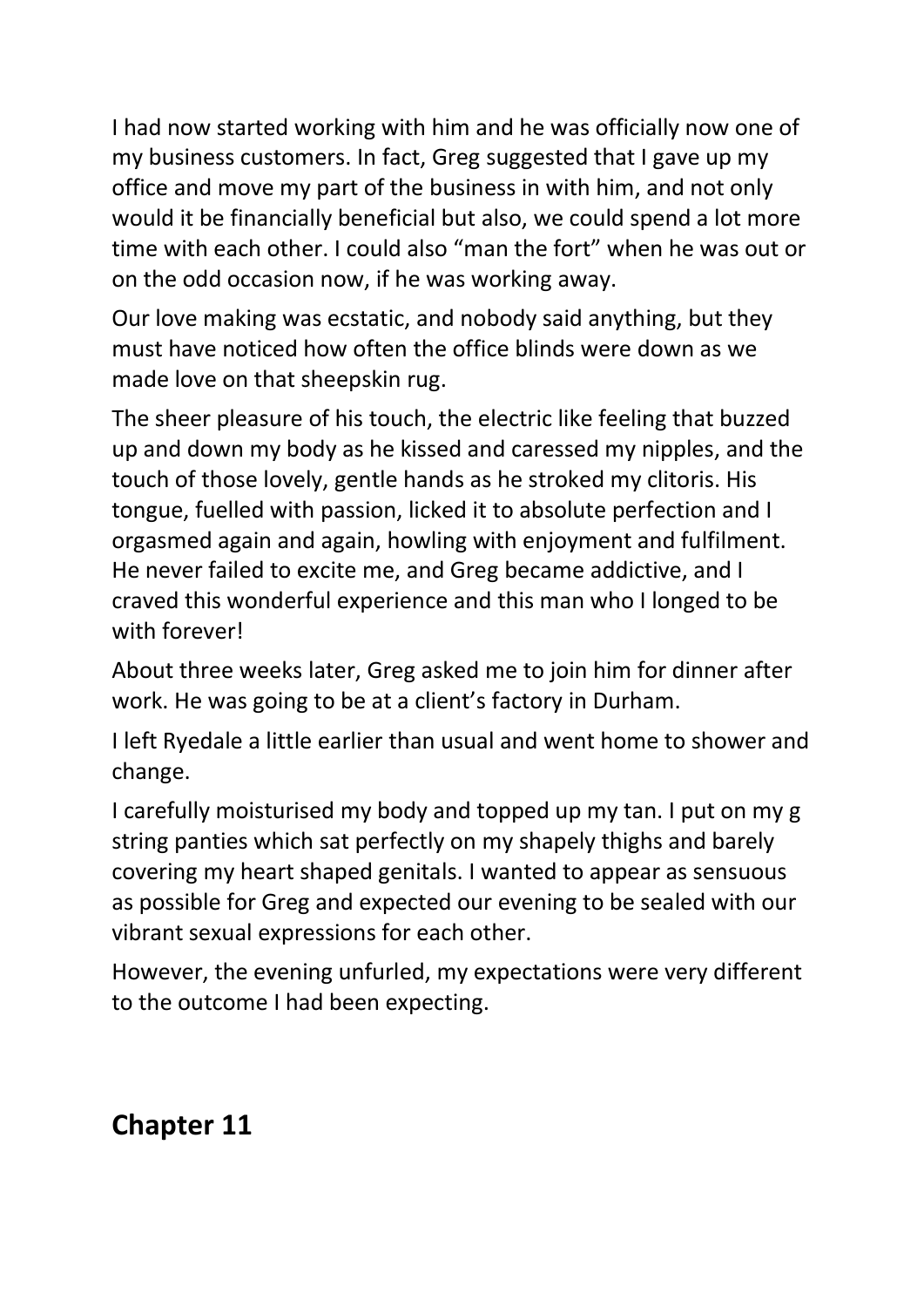Greg was relaxing, with his seat reclined in his Porche. His driver's door was wide open, and he was soaking in the early evening sun. He lay there totally relaxed and I suspected he was asleep. The sounds of Elgar's Enigma Variations played from his CD player.

He must have sensed I was there as his eyes opened as I approached and straightened himself up.

He grinned and said "I've something special in mind, hop in"

My mind became excited with anticipation and my stomach began to feel as though it was doing somersaults.

Greg and I chatted away about each other's events of the day.

Greg then pulled up outside a rather suave looking restaurant in Netterby.

It was now late summer, and the sunset was glorious. It was about 8pm. The fiery red glowing of the sun as it settled behind the hills with bright green carpets of grass and the distant sounds of tractors in the fields as the farmers worked tirelessly taking every opportunity to gather the hay in for later in the year. The atmosphere was exquisite. There was still a pleasant warmth in the air, and from the direction of the restaurant, the aroma of different herbs and spices filled the air.

The restaurant was packed  $-$  "always a good sign" I thought to myself.

As we approached the reception, a tall dark handsome waiter approached us who spoke very good English with an Italian tone to his accent.

"Ah Mr Whitely" he began, "Mademoiselle", he uttered as he nodded and took my hand. "Please follow me".

He led us to a table near the conservatory windows which looked out on to a courtyard with a very impressive fountain with lilies floating on the surface. In the distance, the remains of an ancient abbey could be seen.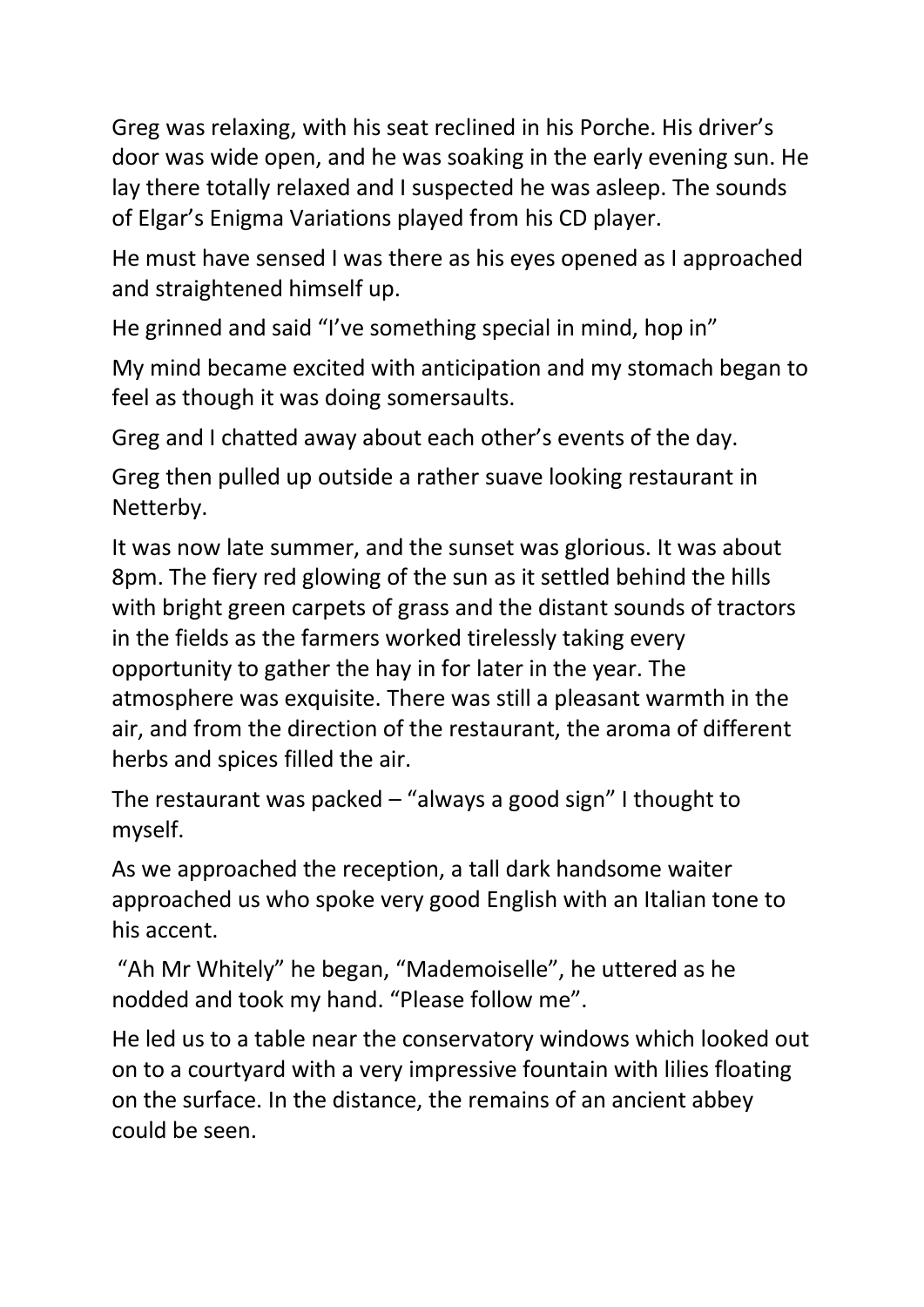The conversation between us flowed easily and as had become the norm, I felt safe and warm in Greg's company.

When we left, I glanced up at the night sky and could see that the blanket of night was now almost knitted together with threads of stars embedded on it. The sweet smell of the flocks filled the air.

As we made our way back to the car, Greg suddenly stopped in his tracks and turned to me and pulled me into a strong embrace and then said, looking straight into my eyes,

"Natalie, please let me show you where I live before I take you back to Ryedale. I'm sure you will like it. I would like you to get to know me better and vice versa, and to trust me".

I was rather overwhelmed but felt delighted at the idea and of course agreed.

We didn't say a lot to each other on the journey to Greg's house, but the silence wasn't uncomfortable, and I enjoyed soaking the beauty of the scenery and overlooking the various lights as they shone from the array of hill farms in the area. Greg had soft gentle music playing in the background.

My attention was drawn back to the road as Greg slowly drove up a long drive and came to a stop. He came and opened the car door at my side for me. I stepped out on to the cobbled area which was lit by one single streetlamp. Greg's house was the last one of four terraced cottages, set in the adjourning hillside.

As he ushered me inside, I was immediately impressed by the cosiness of the living room. There was a large open fire – something I had always wanted myself. There were two armchairs and a matching settee and recliner.

I commented on the fact that the lamps were already switched on before we had even entered the door even though he had been out all day. Greg then surprised me that he always set them to come on at a certain time, obviously according to the time of year. He also astounded me by saying that the bath was set to run at a set time,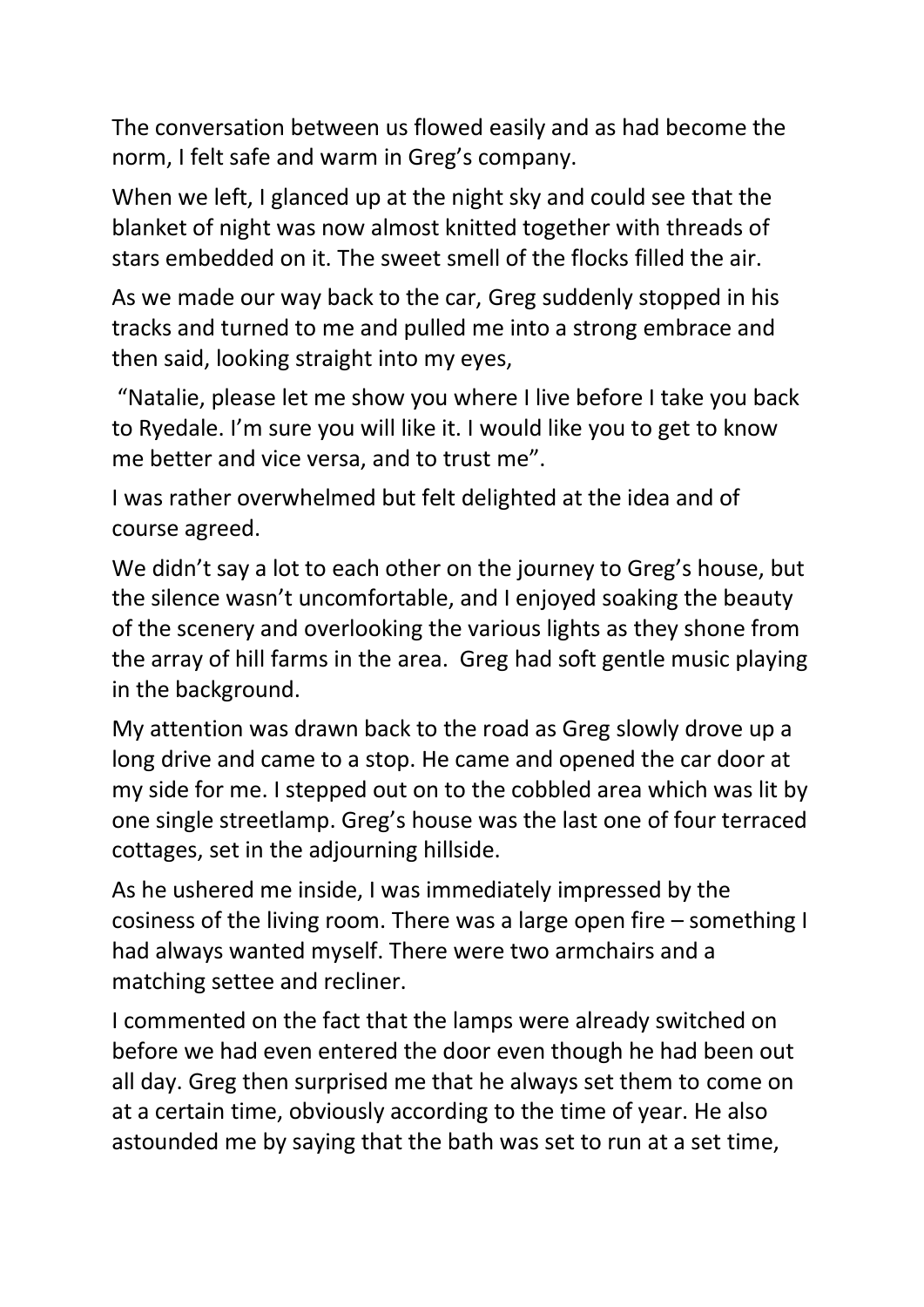and, according to his schedule, set it for the evening before he left each morning.

I could tell the house was still a bit "bachelorised", but it was spotless, very few ornaments etc., but still cosy.

Greg caught hold of my hand and led me through to the kitchen with its range cooker. Everywhere was very modern and expensive, very precise, and tidy.

In the centre of the kitchen stood a farmhouse dining table on the stone floor with elaborate pine chairs around it. An expensive looking porcelain fruit bowl sat in the centre of the table, brimming over with a beautiful array of colours of different fruits.

Greg smiled as if he sensed my thoughts as I soaked in the pleasure of the environment.

"Let me pour you a glass of wine" he said still smiling.

"Come, let's relax in the lounge" Greg suggested.

I felt at home already and certainly didn't want this evening to end, but even so I said, "I'll just have this one and then I better go if you don't mind dropping me back to the office. I've had a superb evening Greg" I said sincerely.

With that Greg came up close to me and knelt by me with those gorgeous brown eyes that now had taken on a pleading look, as I sat relaxing on the settee.

"Please stay with me tonight, Natalie. I have fallen helplessly in love with you"

I gasped, "How can you have? I do feel that we already seem to know each other well, but I'm scared that everything is going at such a rapid pace that something is going to suddenly bring us back to earth with a bang and spoil something so special. I don't want to sound negative, I've never had the privilege to experience, feelings, yes love, like this and I'm just phased by it to be honest"

Greg gently put his index finger to my mouth to let him speak.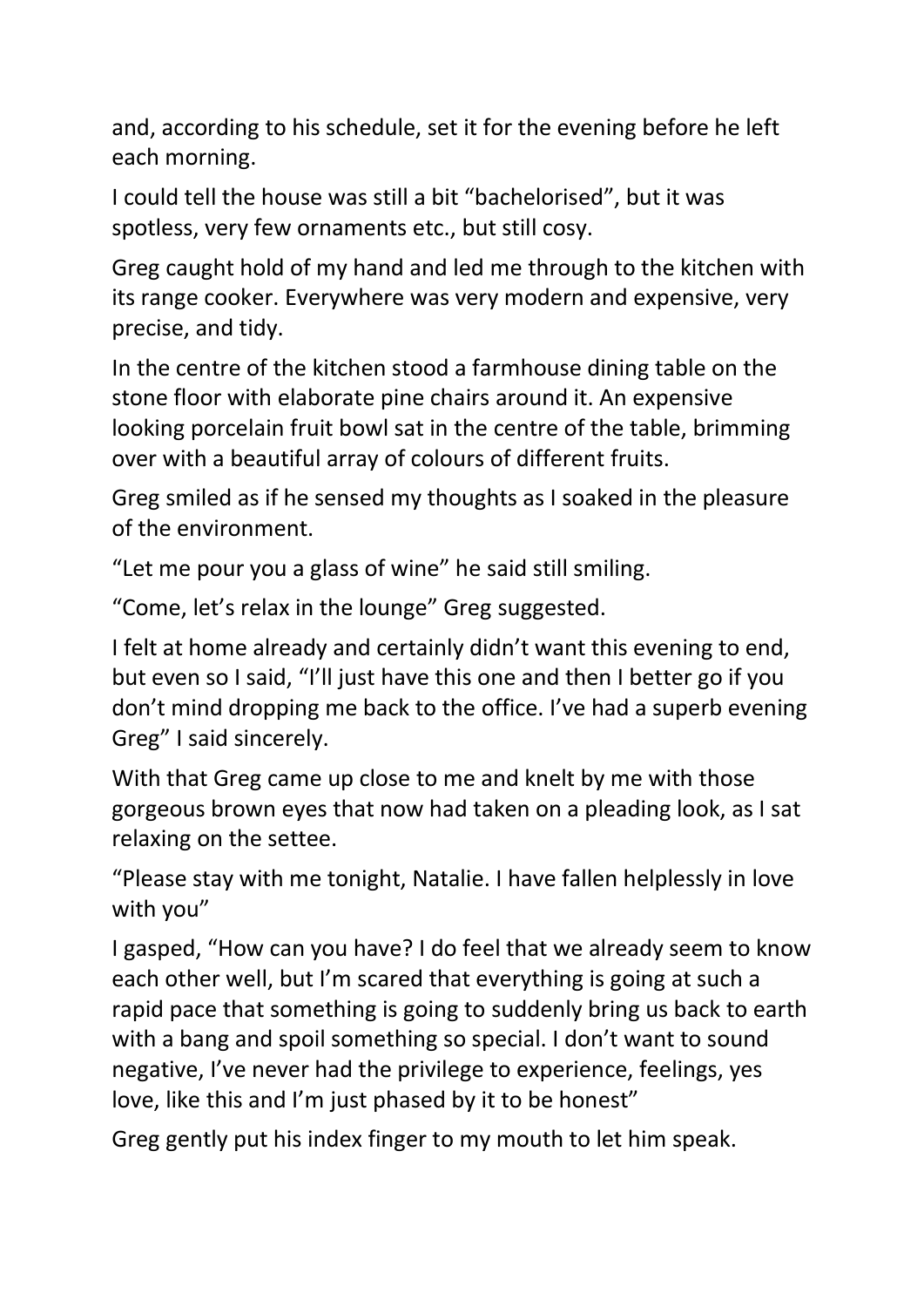"Of course, I can understand your fears and anxiety after what you have been through, but I trust my instincts and I fell in love with you the very first day I met you in the car park that day. Please let me be a part of your life – a massive part". He kissed my hand, then my arm, then my ear, then my lips and we came locked in a delicious kissing session.

I couldn't resist.

"Let me show upstairs" Greg said encouragingly.

We climbed the stairs hand in hand and my body began to throb again, aching for his touch and everything else that went with it.

We entered the first dark oak bedroom door which as traditional, had a latch fitting. His king-sized bed base and headboard was of solid oak which were engraved. I recognised the sheets as Egyptian cotton, very good quality I might add. The gorgeous aroma of conditioner exhumed the air and soft spring green cushions were spread along the pillows. Just off from the main bedroom, was another oak door which led to a toilet, basin, and a wet room. A shower and a bath were in the adjoining room.

"Come to bed with me" Greg suddenly said in a soft gentle voice, followed cheekily by, "or we could always start in the wet room and see where we go from there".

"Sounds good to me, I don't need any encouragement" I replied confidently and licking my lips sensuously to his delight.

A brief thought flitted through my mind, "Where has this come from – this is a new Natalie who I don't recognise, but I like her!"

We slowly and delicately peeled each other's clothes off, experiencing the savour of the moment.

As we stood opposite each other in the wet room area, completely naked, Greg reached out for the shower gel and emptied some into the palm of his hand. He gently caressed my breasts with it, and slowly worked his way down my body. I was becoming completely lathered, both inside and out, he protruded his tongue and softly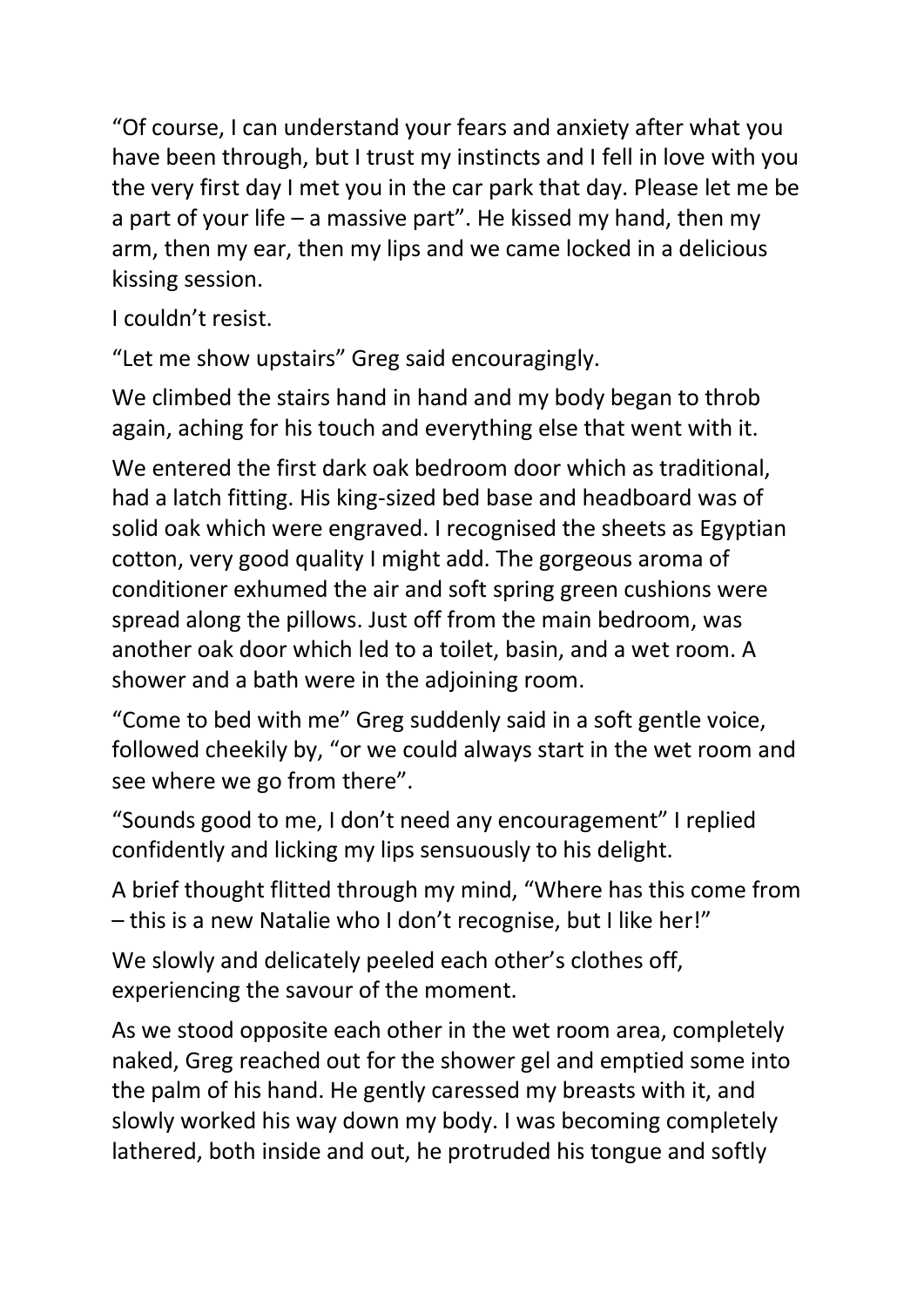licked my clitoris and entered as far as his tongue could reach. The thrill of the sensation made me cry out in ecstasy and my orgasms just kept coming and coming relentlessly to my great pleasure.

I then lathered him with my hands, caressed his erection and anywhere else.

Our eyes locked to each other, and that longing joined us together. It wasn't just the ecstasy that was so wonderful, but that great feeling of trust and belonging between us that I had never experienced at any time in my previous life and relationship. I knew that Greg wouldn't hurt me, and it was delicious to be helpless to my feelings and desires and totally at his mercy to fulfil these.

As we both climaxed in unison, mine several orgasms we held each other, holding on to that wonderful moment.

Greg tilted my chin upwards and kissed me tenderly. He then whispered, "Would you like another glass of wine?"

I giggled, I expected him to say something serious – about us, not about a glass of wine.

Then I thought seriously. "I'd love to but I better not, I've to drive back home yet remember?"

Greg gently pulled me closer and with those deep brown eyes looked at me and said, "Please stop with me tonight and then we can go down to work together in the morning"

I couldn't resist that. It all felt so right, here with someone I wanted to be with all the time. Greg had an addictive influence on me, and one I had never experienced or even dreamed of before.

We had our glass of wine together, and soon laid curled up together in each other's arms and slept peacefully.

When I awoke to the sounds of the birds singing happily away and the cows mooing to each other and the sheep baaing as if answering each other through the open window. The sun was already emanating its warmth across the meadows.

It sounded as though Greg was downstairs in the kitchen.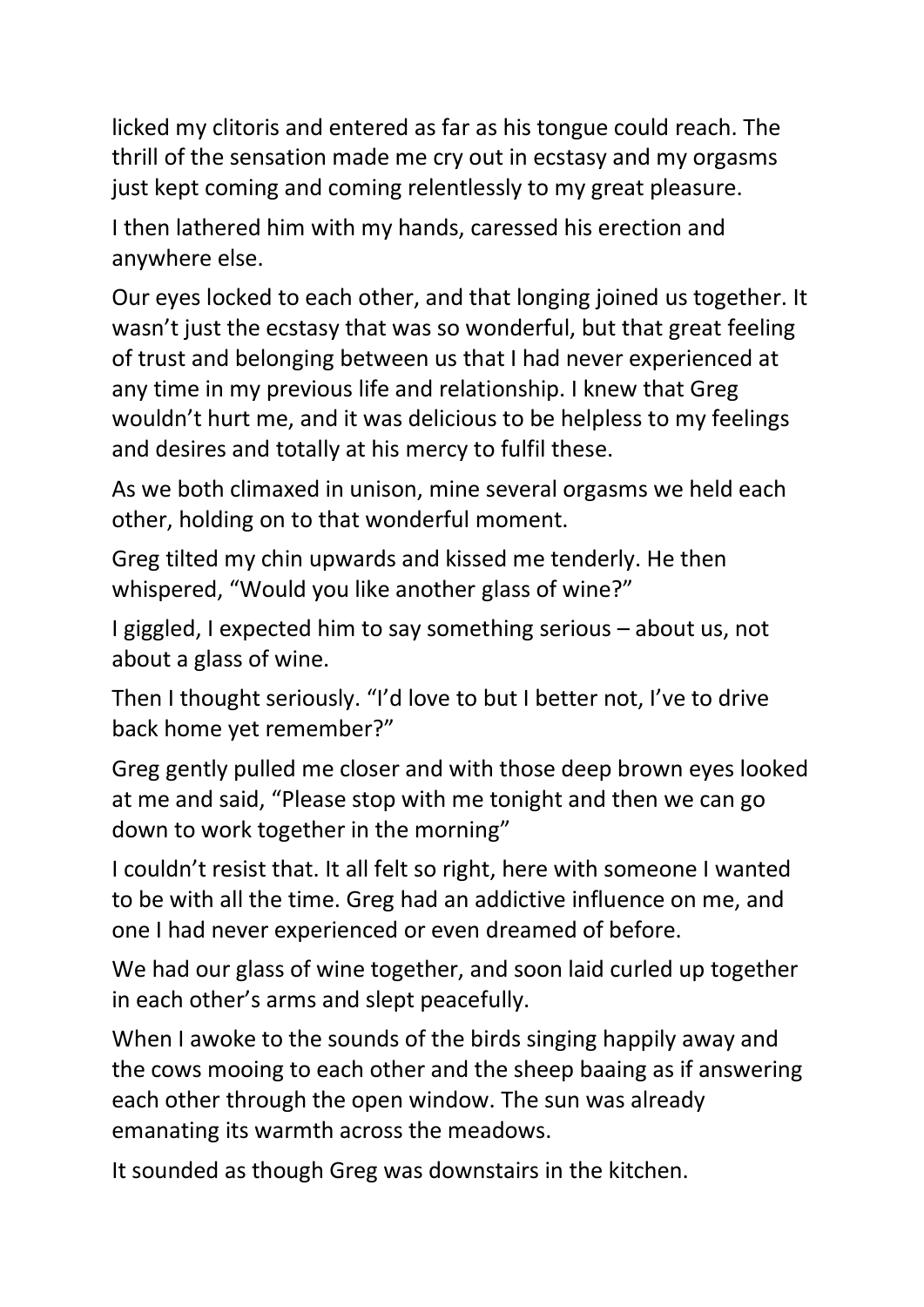I showered and dressed and climbed down the thickly piled carpet with my hand on the deep oak banister. Greg came across towards me and put his hands on my shoulders and kissed my forehead and then a long lingering kiss on my lips.

Greg then beckoned me towards the kitchen. The table was set for breakfast, with a glass of freshly squeezed orange juice and the percolator already full of coffee.

"You said you liked poached eggs?" Greg said checking with me. I nodded and smiled. Within a flash there were two poached eggs on toast before me. The smell of real farmhouse bacon and the gorgeous aroma of the coffee were delightful.

"Well, I am being spoiled, waited on hand and foot" I said with a chuckle.

"You're more than worth it" Greg responded with a stroke down my right cheek.

We set off in Greg's Porche towards work.

When we arrived at work, the muffled sound of the tyres rolling over the pebble stones, I glanced towards the entrance to the offices, and caught sight of Tim and Joe having their usual morning coffee before they started work.

I saw them nudge each other, as in that saying, "Nudge, nudge, wink, wink" fashion.

"Morning Greg, morning Natalie. You look as though you had a good night last night" commented Tim cheekily.

I just grinned and looked at Greg and said I would see him later about his client lists. I then made my way towards my office.

I had just walked through my office door when my phone rang. I somehow already sensed it was Greg and I was right.

"Ignore those two, their like two schoolboys" Greg assured me.

"I don't bother these days; they are only having a bit of fun and I'm learning quickly!" I replied.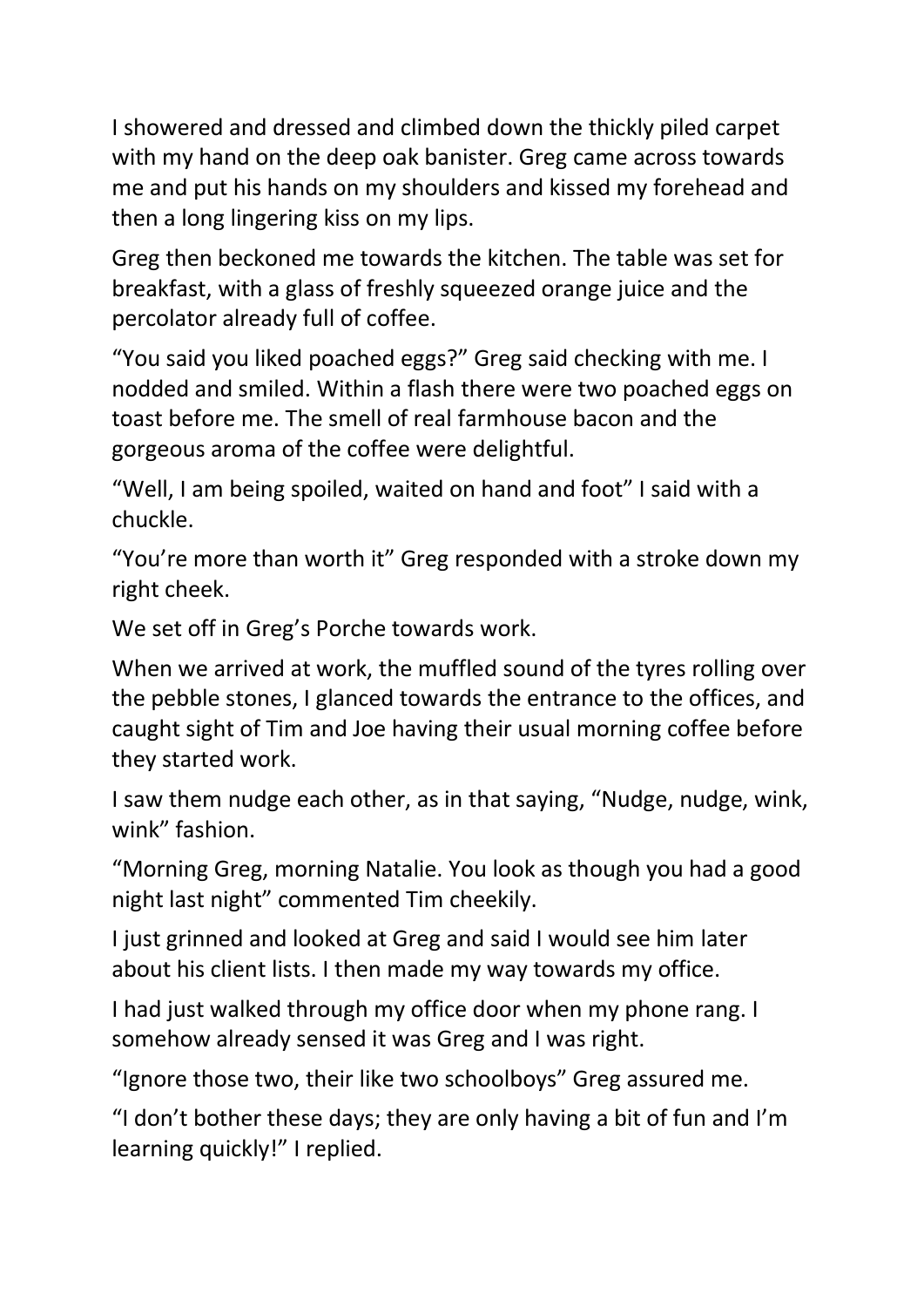"Good, well when you have a minute, could you pop round and see me?" Greg said in a quite matter of fact expression.

"Oh, might that be for an encore?" I asked cheekily but light heartedly.

"I think we could safely mix business with pleasure" Greg remarked.

Later that day when we had both stopped panting and recovered from our erotic episode, starting on the office desk, finally ending up laid out unclothed on the famous sheepskin rug. Greg gently looked at me in earnest as he asked, "Will you move in with me?"

I was taken aback in shock by this sudden life changing question. After a few moments silence, I replied,

"Greg, you have certainly swept me off my feet, but that is a huge commitment for both of us, and so soon"

"I realise that" he said understandingly, "but even so, the time feels right"

"I need to come up for air my darling and I need to think. We both have had bleak experiences with our previous relationships, and I don't want anything to spoil this beautiful and special relationship that we have. It's early days and could be considered fragile" I answered with all the courage I could muster, not because of Greg, but because of myself.

"Ok, I'll back off as regards that, but say you will still consider it?" Greg said a little deflated.

"I will, I promise" and gently kissed him on the cheek.

"I can't believe I have just said that" I thought to myself, half amused and half in disbelief. I really was changing and becoming stronger as a person. I was thinking of me for a change and what was best for me instead of having to live my life through others and at the mercy of pleasing others as I had done all my life.

A few days passed. Greg and I spoke regularly and made a point of saying goodnight to each other on the phone each night. I daily had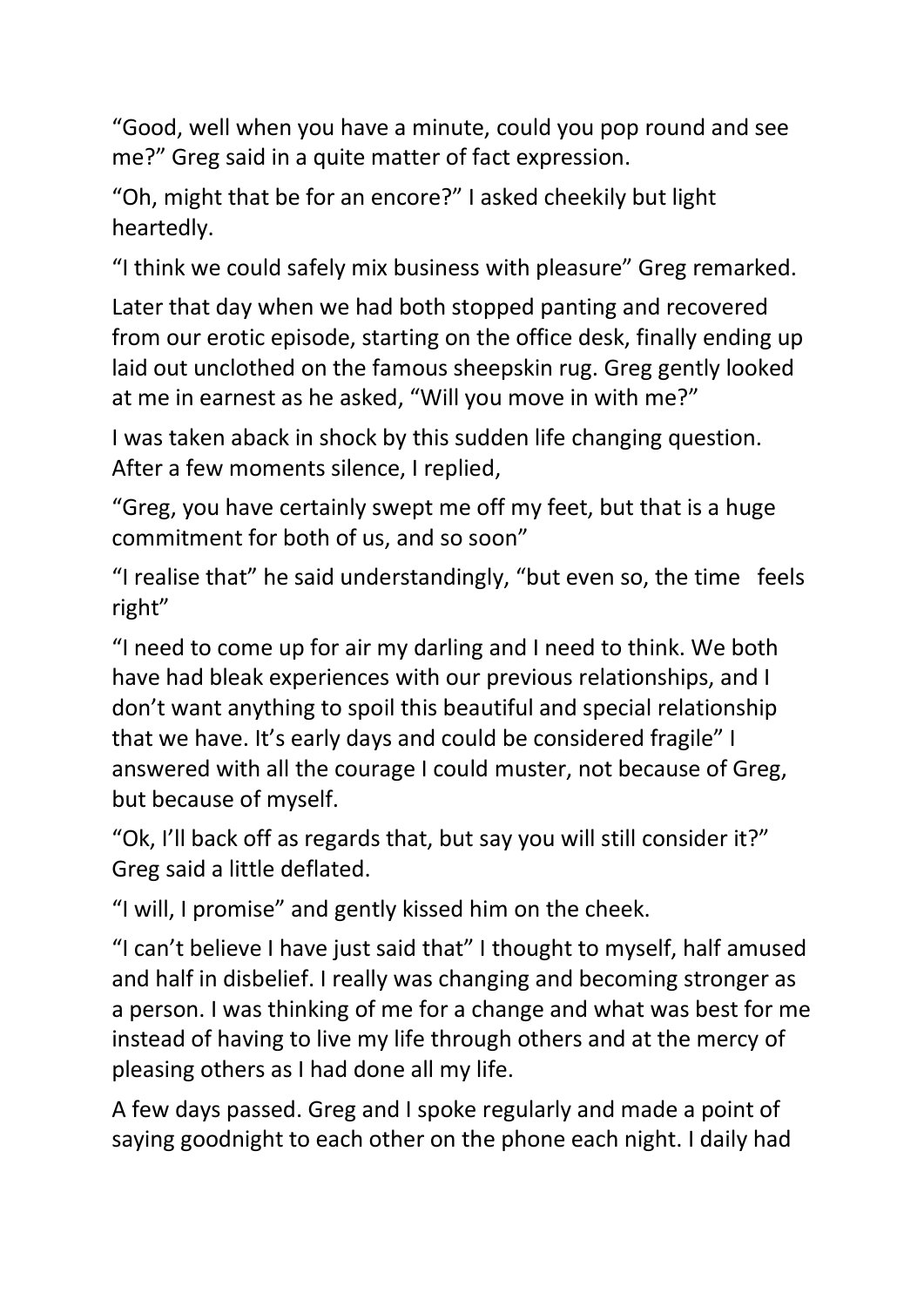texts on my mobile, more than once a day to say "I love you xx" from Greg.

One morning I came into work to find a massive bouquet of red roses at my door with a note asking me to call Greg urgently.

I sat down at my desk, and my hand hovered over the phone.

"Urgently" that didn't sound good. I braced myself and rang Greg. As he answered I asked,

"Are you ok? What's the emergency?" I asked concerned. I heard Greg chuckle.

"No there isn't one, I just wondered if you would come to the Rome with me next weekend?"

I was irritated by this assertion and made him know that. "I don't think that is an appropriate way to ask someone a question like that. You had me in a state of panic. I should say no for that very reason" I replied in a mock annoyed voice.

"Is this our first row?" Greg said teasingly. Then before I had answered, he responded, "You're right, in retrospect it wasn't an appropriate way to get to ask you I'm sorry"

"That's a first" I thought "A man saying sorry, especially to me!" It did feel good though.

I then responded, "I must admit, it does sound pretty tempting"

"Right Rome it is" Greg replied, and then added, "I've taken the liberty, I know, of booking a table for dinner tonight at the usual spot for 7.30pm. Is that ok" Greg asked humbly.

"Yes, I'd like that" I agreed, concealing my excitement at our conversation and what lay ahead for the immediate future.

On the Thursday, before we were due to fly to Rome on the very next day, Greg asked me if I would stay at his house, which made sense, so I agreed. This time I followed him home in my little car to leave on his drive. I didn't want idle gossip coming from Tim and Joe if I left it on the car park at work for the next three days.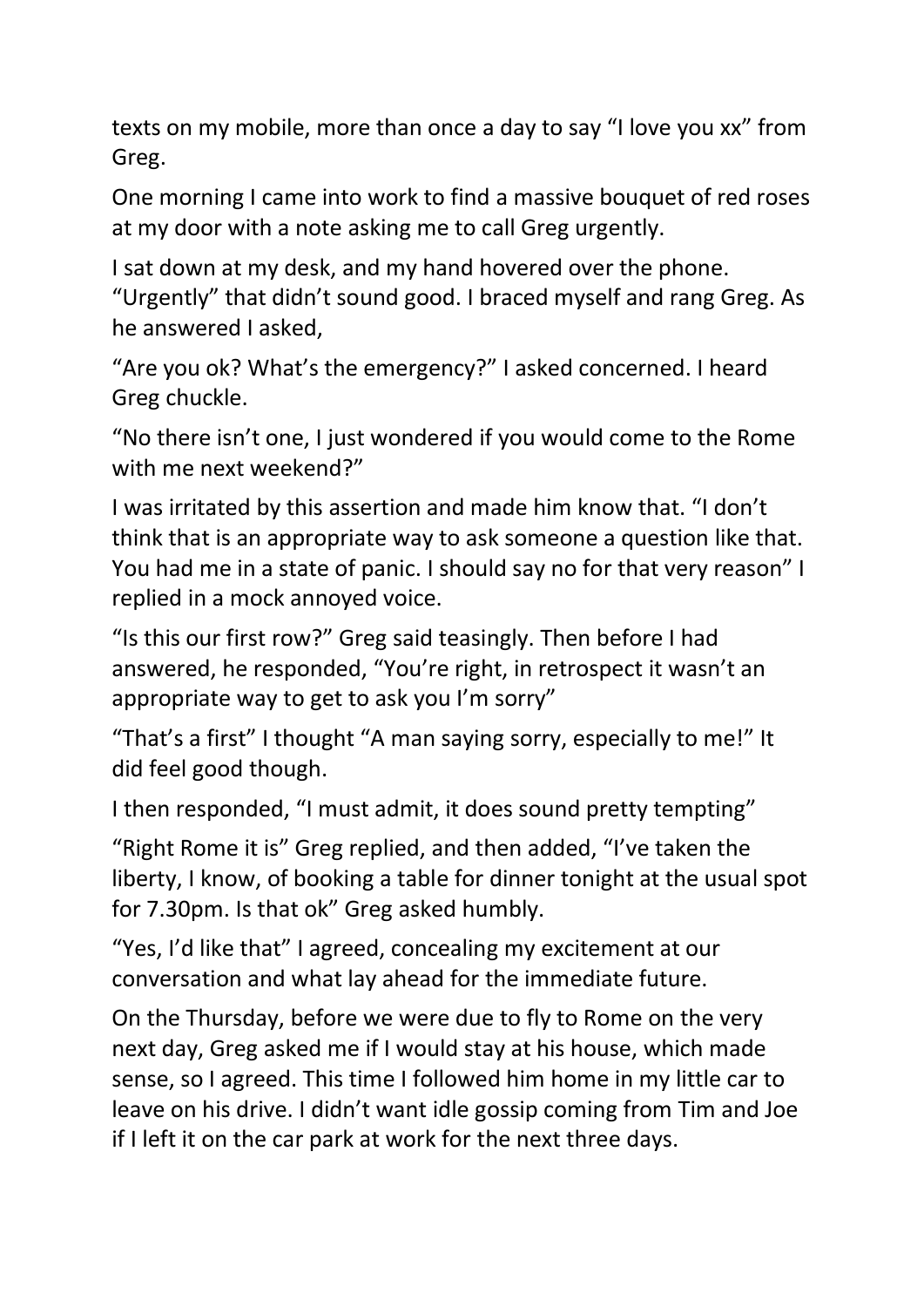I became caught in the traffic out of the busy town of Ryedale and being a bad time of day when the world and his wife were going home from work, so I lost Greg in the process. However, when I arrived the big oak front door was ajar, so I politely knocked. When there was no reply, I gingerly let myself in, I would have felt better if Greg had been there ready to invite me in or at least be within earshot.

As I walked straight into the lounge from the front door, I couldn't help but notice a tan coloured fur coat draped over the settee and next to it a black beret. I gasped but tried not to jump to conclusions. These were woman's clothing. My mind and thoughts began to run away with me – was there something that he wasn't telling me? Had he meant to move them out the way before I arrived and hadn't had chance to? After all I had been delayed.

My stomach gave a sinking feeling as I kept staring at the coat and hat and I felt my emotions going into alarm.

I stood frozen to the spot for a few seconds. My head turned upwards towards the staircase; I couldn't hear any sounds from upstairs. All was still and unnervingly quiet.

Suddenly I heard Greg's voice coming from the garden and guffaws of laughter.

I shut the front door behind me which must have alerted Greg and he came back into the house still amused by the look of it with the conversation he had just been having which was presumably with a neighbour. At first, I felt a childish surge of irritation.

Greg's smile suddenly disappeared, and he came over and took my arm and said in a concerned voice,

"Are you ok Natalie, you look rather pale?"

"Yes, Yes, I'm fine" I replied falteringly.

"I'm sorry I didn't hear you come in. I've just been teasing Rob next door. His mother-in-law is coming to stay for the weekend, so I've been winding him up with the famous jokes" Greg explained.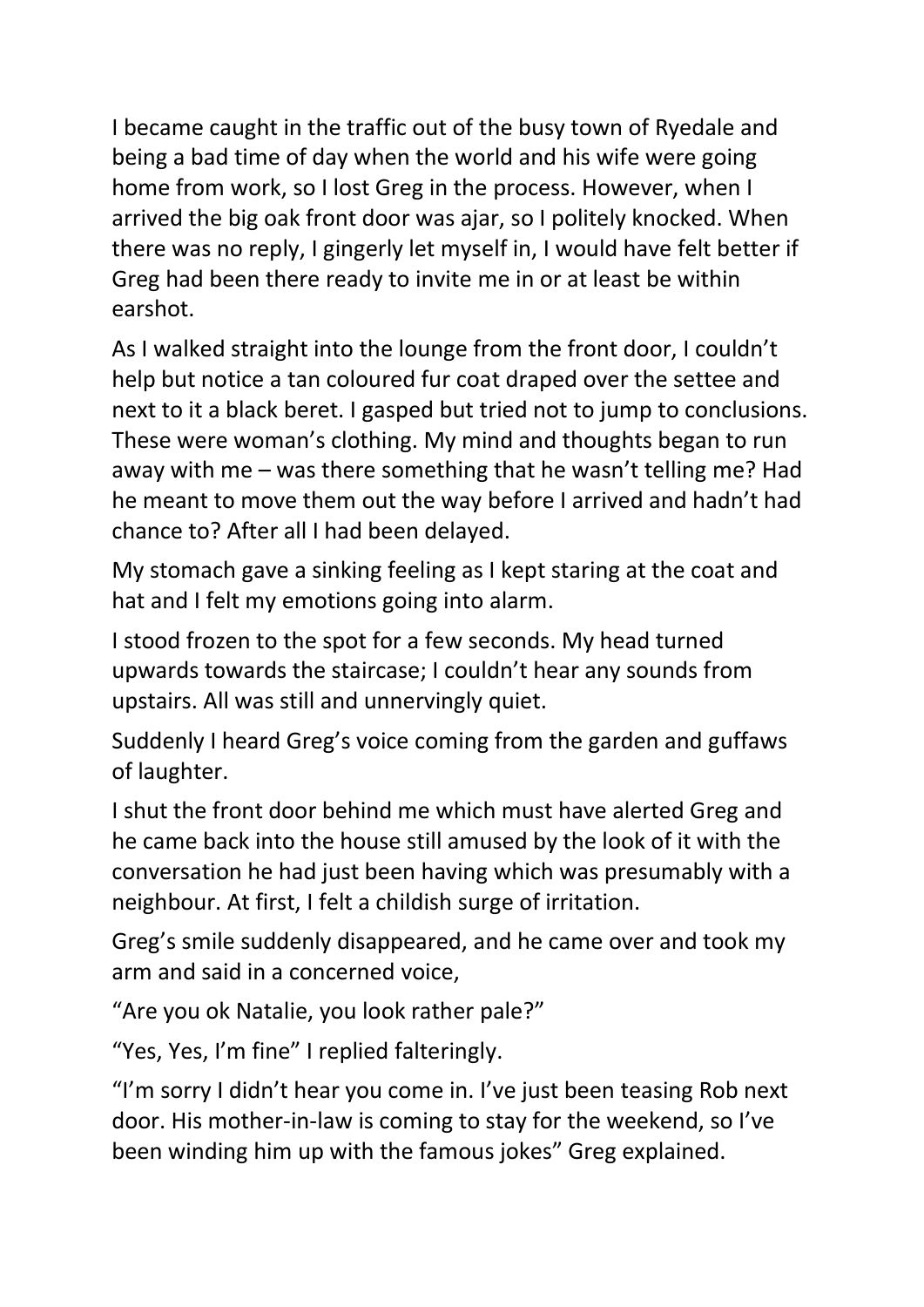"Oh right" I replied still distracted and with a weak watery smile.

Greg followed my gaze as I glanced across at the fur coat and beret and giving him the cue to satisfy my curiosity as to their presence.

Greg chuckled and explained, "You've seen my surprise – 'voila' he said. "These are for you" he continued. "A warm fur coat for walking round in Rome and a beret to finish for the Italian look"

"I don't know what to say" I said taken aback.

"How did you know what size to get?" I queried, still in shock.

"Well, I couldn't have had my hands all over that gorgeous sexy body of yours and not had a good idea of your measurements" he said cheekily.

"Do you mind!!?" I pretended to protest.

Greg picked up the coat and brought it towards me to try on. It was perfect.

"You know what my mother would say?" I asked grinning. I paused and then quoted my mother's well known saying: "Fur coat, no knickers!"

"I must say I like the no knickers bit," Laughed Greg.

Greg asked, "Why don't you go and have a soak in the bath. I've prepared it all for you, in the meantime I will prepare one of my famous stir fries in front of the fire"

"That sounds perfect". I kissed Greg on the cheek as I passed him on my way to the bathroom.

When I entered the bathroom, the atmosphere was awesome.

Greg had placed tea candles around the bath and in various nooks and crannies. By the taps stood a bottle of Rosewater bath oil.

Greg never ceased to amaze me. He came up with surprises all the time and he certainly knew how to treat a woman, and to pamper her.

I pinned my hair up before I began to undress and took my new pink short silk nightshirt out of my case and draped it over the bathroom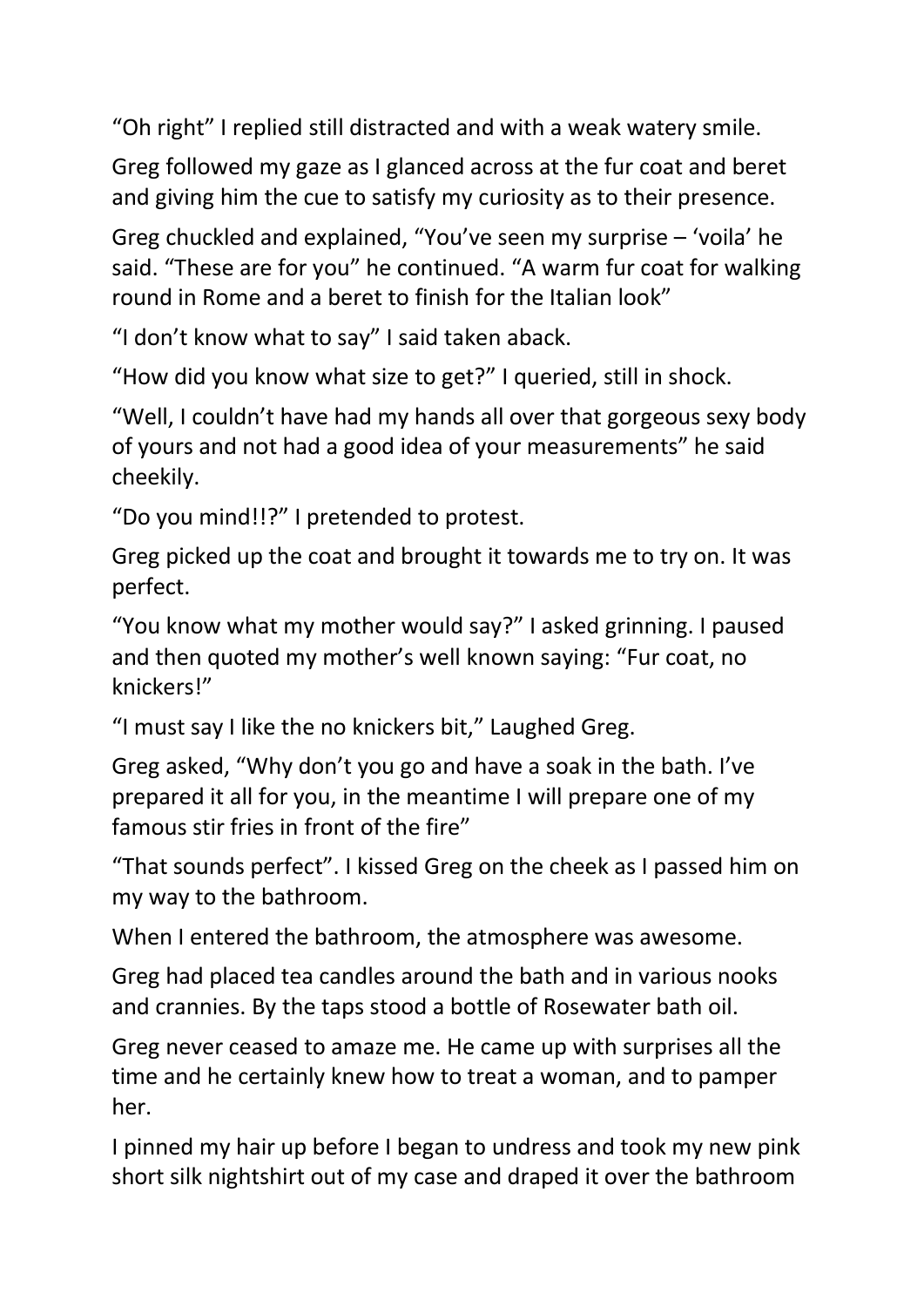chair next to the luxury lavender-coloured towels which smelt heavenly.

I sank down into the bath and my body snuggled down into its waters with my head resting on the padded head rest and closed my eyes, wistfully blowing away from my mind the cares of the day.

However, my thoughts were interrupted slightly.

I began to process some very mixed thoughts, which at first, I found quite disturbing.

Firstly, it bothered me how I had reacted when I first caught sight of the fur coat and beret earlier that day.

Why had a sense of panic, or insecurity and distrust sweep over me? I had immediately jumped to the wrong conclusion that Greg was hiding something.

Why did I suddenly seem so insecure?

I quickly chided myself and told myself that I was going to have a perfect weekend, our first weekend away.

Moments later there was a light tap on the bathroom door.

Slowly, Greg made his way across to me with a glass of white wine which he placed on the shelf next to me.

He bent down and kissed me gently on the lips. As he passionately pressed down firmly this time, he made me groan with pleasure as his hand under the bubbles and water and he felt for my vagina and started caressing it and rotating his hand exciting me and sending me into sexual spasms and tingling all over my body.

Greg suddenly stopped and teasingly said:

"That's just a taste for later. Right, I'll get tea on the go"

He then made his way back downstairs.

As I dried myself off, I put on my sexy nightshirt and Greg's bathrobe.

I descended the wooden staircase and saw that the television was on low and a small lamp on just above it. There was a warm glow from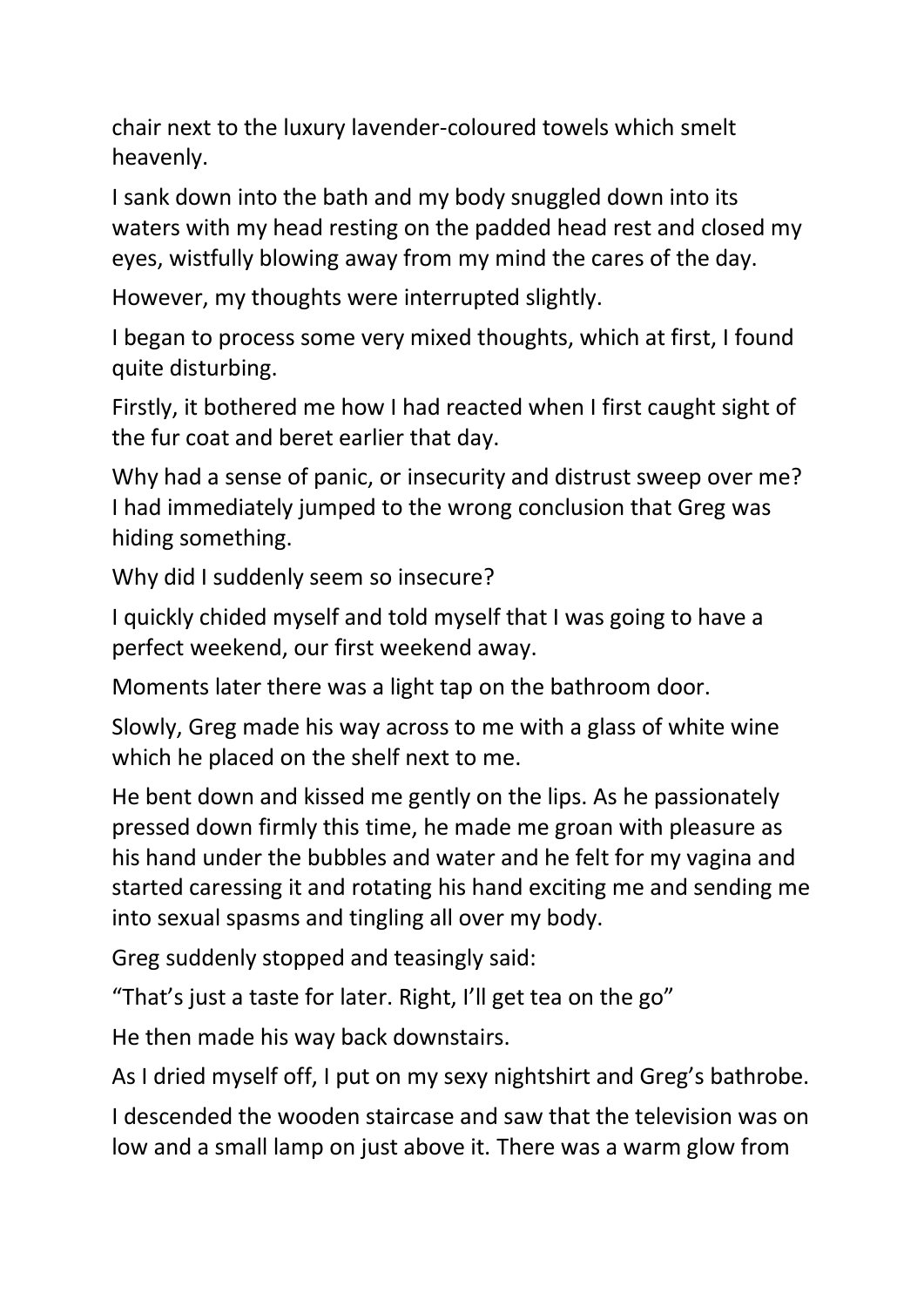the logs on the fire and the beautiful appetising smell of the stir fry wafted around the room.

As I approached the settee to sit down, Greg came across and tenderly kissed me and handed me another glass of wine.

I wished I could capture and frame this very moment.

Life was good.

However, there were more surprises to come, some would be wonderful and very welcome, and others would be quite devastating and with dread.

### **Chapter 12**

Our flight to Rome wasn't until 6pm the next day from Manchester airport, so we took the opportunity to spend a good part of the day looking round the historic city of Chester and had a late lunch in a first-class restaurant overlooking the Dee River.

Once on our flight to Rome, we snuggled into each other's arms, and I felt safe and secure.

When we arrived, we were shown to our room which really was top class. There was a massive bouquet of flowers which Greg had ordered.

Also, there was a banquet of fresh fruit in a basket with a wide selection on display, compliments of the hotel.

We both sat down on the four-poster bed and for a few minutes laid out on the top of, we were exhausted and must have both drifted off to sleep.

When we eventually awoke in each other's arms, we showered and dressed and came down to the dining room to partake in a scrumptious continental breakfast, this consisted of a selection of ham and cold meats, croissants, cheese, and crumpets. The morning coffee was delicious.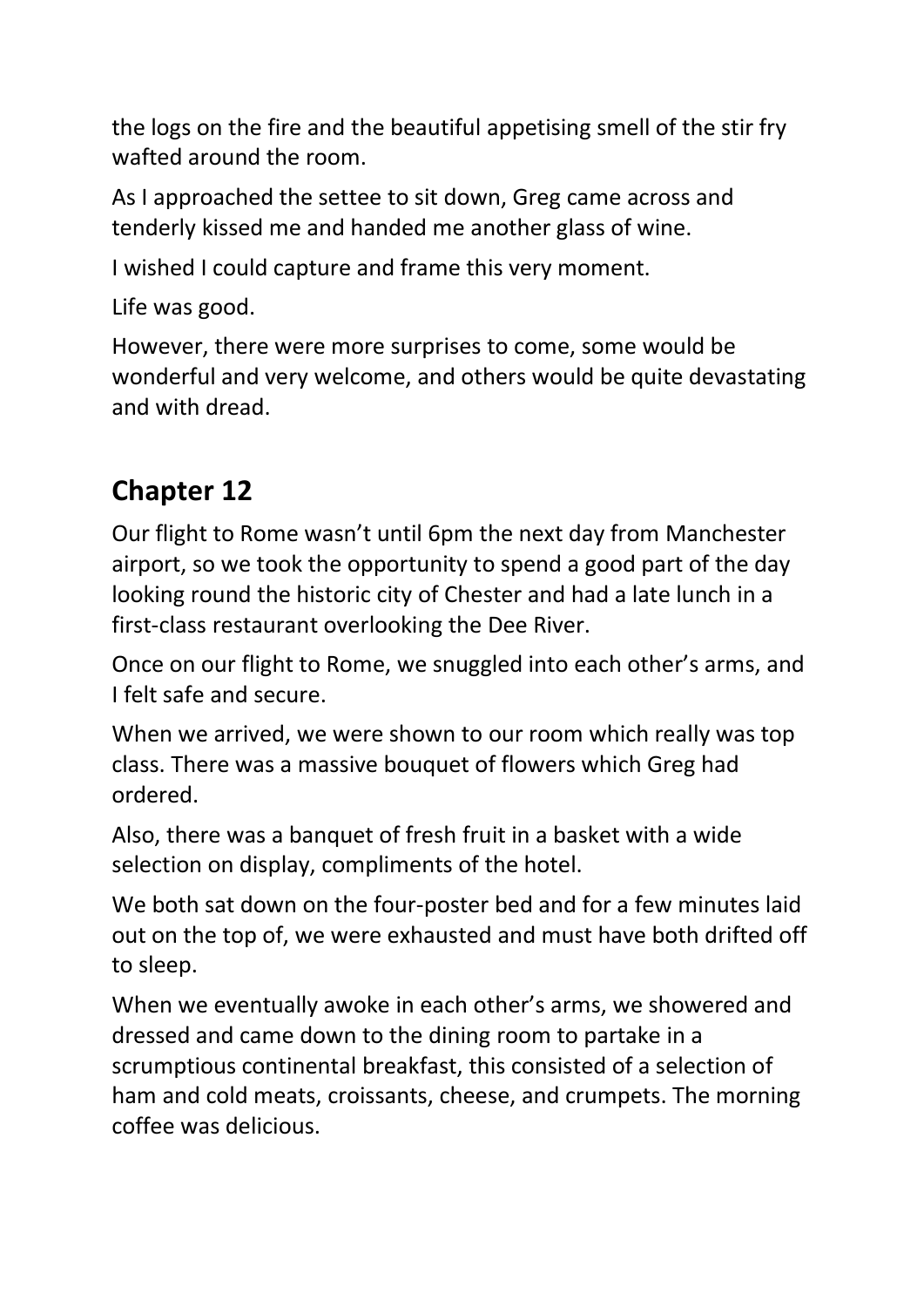Greg and I then prepared to go sightseeing. I put on my new fur coat and beret. We went to the Colosseum and other famous buildings which were magnificent.

After our evening meal, Greg said that it would be good to visit the Spanish Steps, in fact I thought he was quite persistent about the suggestion.

The view was admittedly breath taking. It was now dark, but the lighting made the surroundings sparkle brightly. Greg led me over to the large fountain at the foot of the steps and took some photographs.

Then we began to climb the 135 stairs of the staircase to the top.

Neither of us said much as we took in the awesome surroundings.

Once at the top, Greg turned to me, delved into his inner coat pocket, and pulled out a small velvet looking box. He opened it to reveal a stunningly beautiful garnet ring surrounded by white diamonds and a gold band.

"Natalie" Greg said looking up at me from his bended knee, "Will you marry me?"

Without even thinking about it, I replied, "I will"

I knew that was what I really wanted, even after our whirlwind romance. Everything felt so right.

"I love you and I'll love you forever" Greg told me and kissing me intermittently as he did so.

Those words rang painfully in my ears as I later looked round that flat and caught my breath how someone so seemingly trustworthy and earnestly at the time had captured my heart to the utmost degree and then shoved me like a rock off a cliff, tumbling down the side to its final resting place.

Our weekend passed only too quickly but I had certainly come back with more than I had bargained for!

I returned home on the Sunday evening after picking my car up from Greg's house.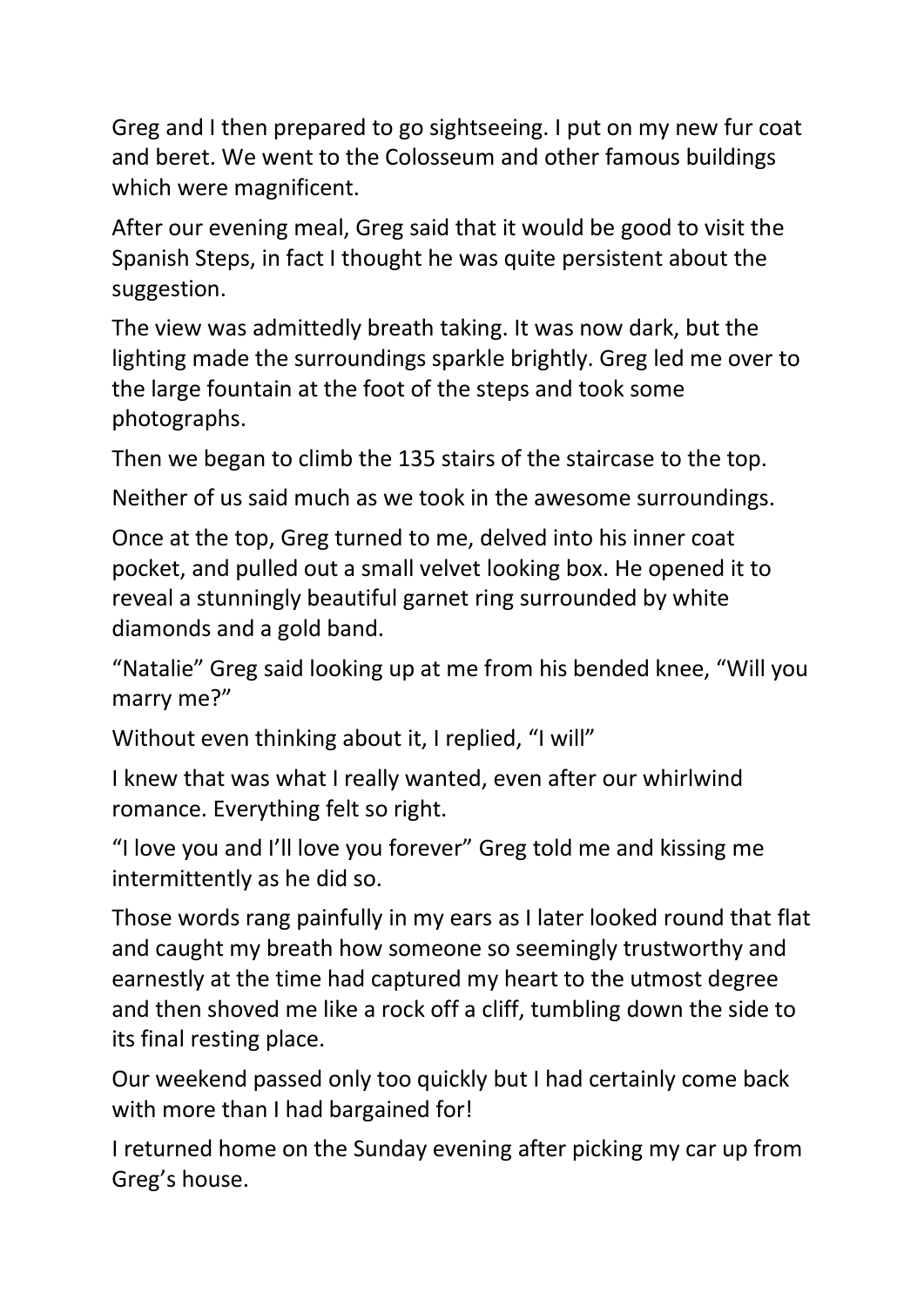I always did any serious thinking in the bath when possible. It was quiet, relaxing and to an extent, shut off from the outside world and its distractions.

As I laid there and my mind flicked over like pages in a book, thinking over the last few days and our time away. Suddenly, my mind filled with dread – I felt I had to do the decent thing and inform my parents of my engagement to Greg. I knew already that they wouldn't approve, but I was a different person now and didn't have to cower to them for their approval. Those days were well and truly long gone.

I decided that I would give them the opportunity to attend their daughter's wedding and give their blessing, but deep down I knew this wasn't going to be.

I tried not to think of the ramifications knowing that I would have to draw on all my strength to combat the testing times ahead. Even then I could not predict of how testing they would be and from what direction they would come.

### **Chapter 13**

Only days after our weekend away and Greg's proposal, he again broached the suggestion that we should live together as after all, I would soon be his wife.

I readily agreed. The following weekend I came home to pack up the last of my belongings.

My lovely neighbours, the older ladies, came out with going away presents. They did seem quite sad to see me go, even though my presence there had recently been rare.

I wasn't sad to leave. I couldn't wait to be with Greg in my new life to come and settling in that lovely cosy cottage. Life seemed perfect for once.

My next big change to embrace that Greg and I had mutually agreed on and that was to now give up my small office and move everything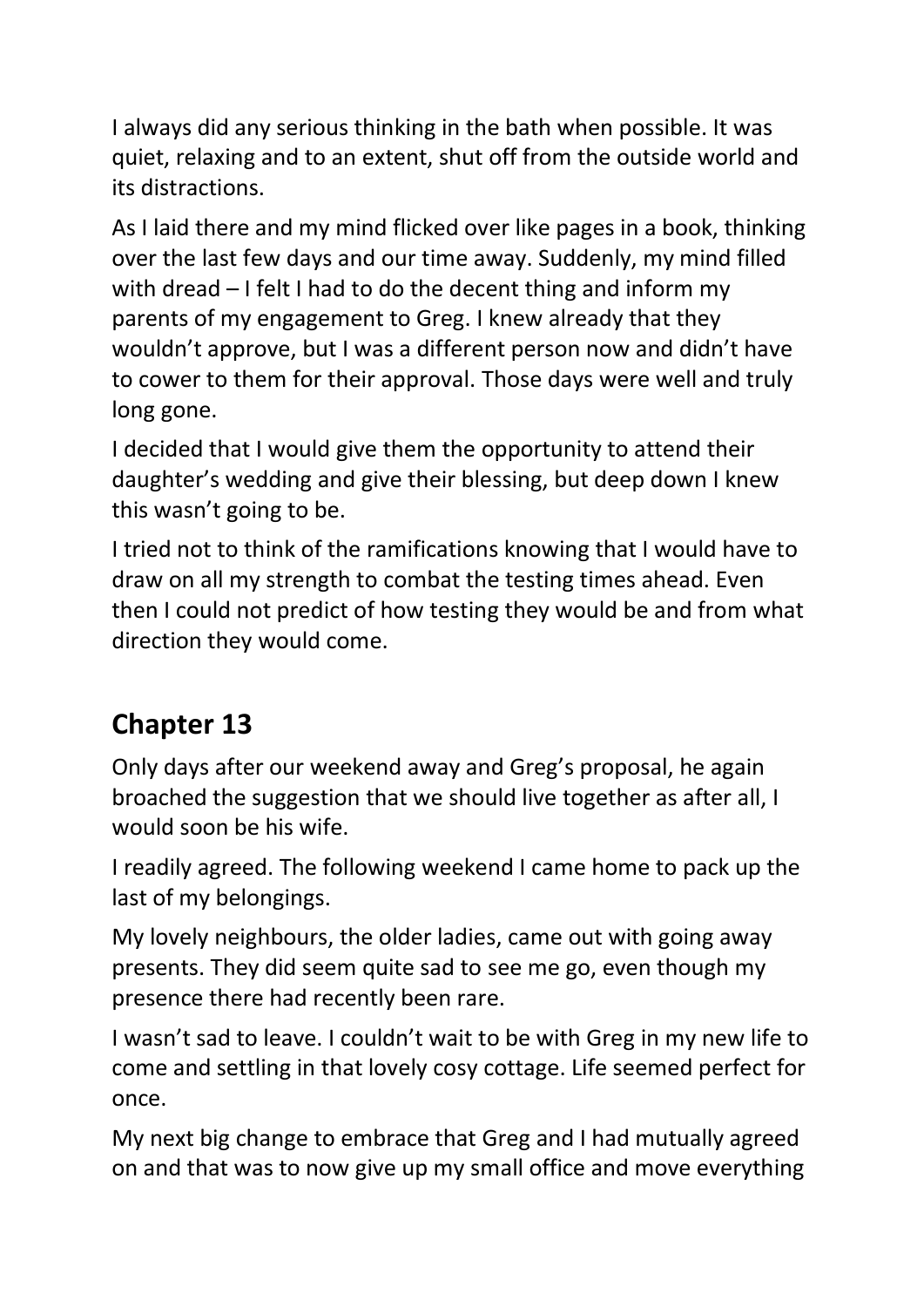and my business into his office. I was still going to keep my customers but would also continue to help Greg at the same time.

The following evening, Greg had suggested that we eat out and go to our favourite restaurant. I was all for it, but I asked Greg if he would mind my parents joining us. I wanted to take the bull by the horns and "tell" them, not "ask" about our forthcoming marriage I felt it would need to be on neutral grounds and this seemed the perfect opportunity to do so and the sooner the better to get it over and done with.

I had already told Greg from the start about my extremely restrictive upbringing, but I felt the need to forewarn him of two verbal bombs that they would throw at me so that he could be prepared.

I rang my mother and invited her and my father to a meal out at The Overdale Hotel which had often been one of my father's favourite eating places on special occasions. I rang my parents and told my mother that there was someone who I'd like them to meet, sort of preparing them in advance.

I told her that the table was booked for 7.30pm on the Saturday evening. I knew my father would probably be there well before us as he was always fanatical about time keeping.

True to form, I could see my father's Audi A4 parked in the car park as Greg, and I arrived in with his Porche.

"Brace yourself" I whispered in his ear before we got out of the car.

"Come on" he chortled, "I'll hold your hand" he mockingly reassured me.

But deep down inside I knew what my parents were like.

"Here goes" I said nervously.

We linked hands and walked over to the table that they were already sat at.

I smiled as I spoke to them both.

"Hello mum, dad, this is Greg– my fiancé, Gregg this is Ron and Martha"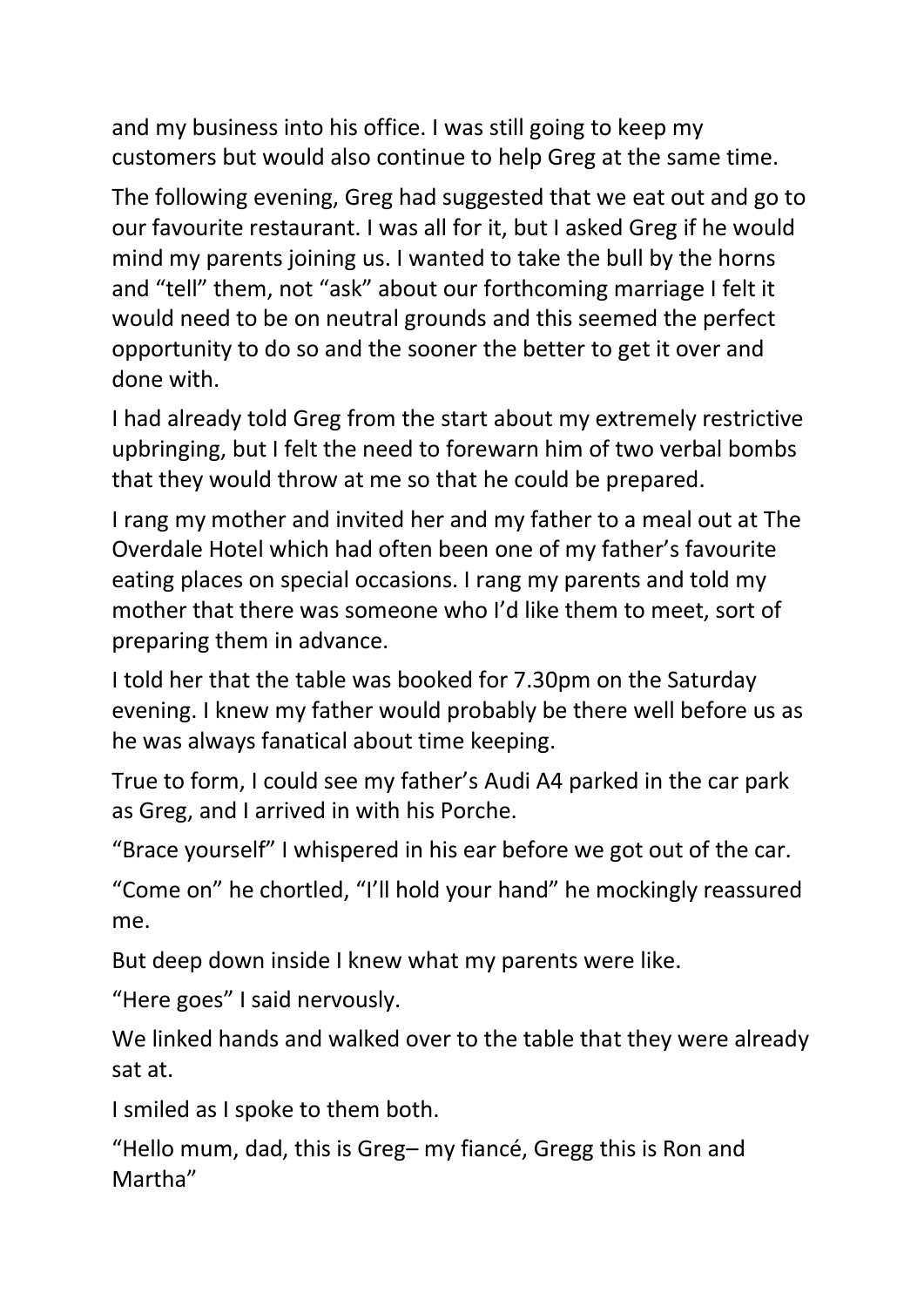Immediately my father's face took on its usual pouting expression when he was annoyed, and his eyes turned a dark grey as they always did when he was angry, and they certainly were now. Neither my mother nor father pro-offered their hands in polite response to my introduction of Greg.

My mother proceeded to glower at me, ignoring Gregg, and then looked across at my father for guidance as to what to say or do next.

My father briefly collected himself as Gregg and I sat down, then craftily and deliberately jumping in at the deep end, started to quiz Greg.

"And which congregation are you from then Greg?"

"I don't belong to a congregation Mr Smethurst" Greg answered politely.

My father just sat and said nothing but continue to look straight at Greg as if waiting for an explanation.

My father continued in his cold steely manner,

"So, are you having a study with the intention of attending our meetings?"

Embarrassment and anger started to immediately flow through my veins. I knew my father was determined to be offensive.

Greg continued patiently, "I don't have a religion Mr Smethurst or at least I don't practice one and have never really thought about it. My parents didn't really follow one. We always went to the Christmas service and at Easter and my mother always helped out at the local church jumble sale"

My father let out a loud snort in disapproval and under his breath muttered to my mother:

"Why did I expect anything else!"

It was like lighting the blue touch paper, but we were unable to retire.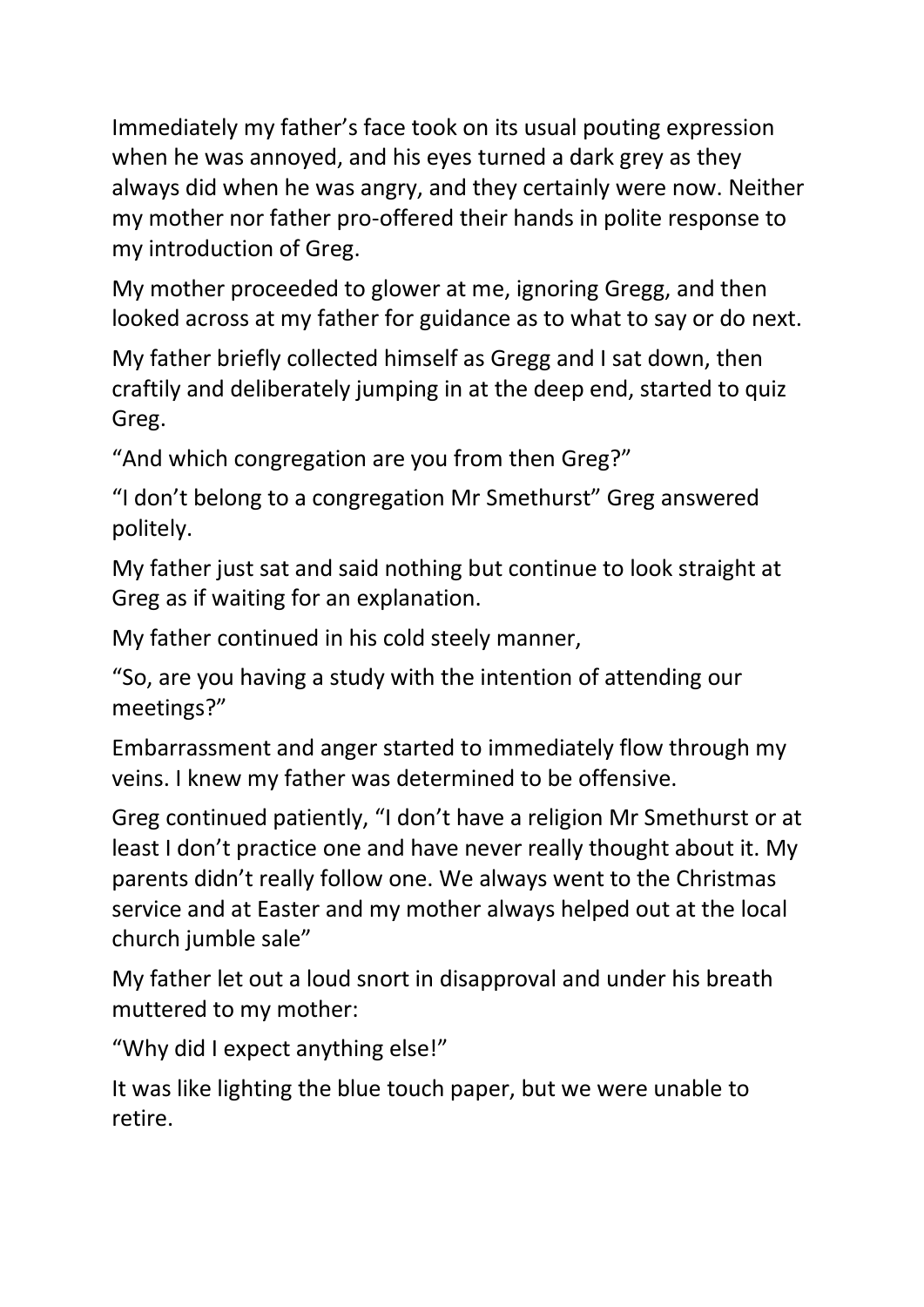I quickly stepped in and pressed ahead with our news, that Greg and I were engaged, and our wedding date was December 21st. I also told them where the reception was going to be, and they were more than welcome.

My father then let rip.

"That is impossible. You are not free to remarry, you are still married to Andrew. You might think you are legally divorced, but not in the eyes of God. You know that marriage is for life, not matter what. A bad marriage is better than no marriage at all."

"That's right" my mother chirped like a parrot.

I gripped Greg's hand who was being exemplary in his demeanour, and I replied, "I'm sorry father, but in that case, you should know that Greg and I have been living together for some weeks now and whether you acknowledge legal divorce or not, our wedding is going ahead. I just wanted you to meet Greg and be open about our wedding plans and not go behind your back."

"You've gone too far this time" he hissed. "Well get this. Your mother and I are finished with you, and we won't disgrace or lower ourselves to attend this joke of a wedding. You are the disgrace. Come on Martha, we are going".

I was almost sure my father was going to turn the table over as he had done in times past in his fury and tantrums. My mother neither looked Greg or myself in the eye but scuttled off following my father.

I looked at Greg, tears flowing down my face. He pulled me closer to him and we engaged in a hug as if it was our last and in silence.

I eventually pulled away and said, "I tried to warn you about them" I began apologetically.

Greg replied, "It's you I am marrying, not them" and kissed me tenderly and reassuringly.

To bring a smile to my face Greg said with a straight face:

"Well, at least that saves us money, only two meals to pay for tonight and they hadn't even ordered anything!"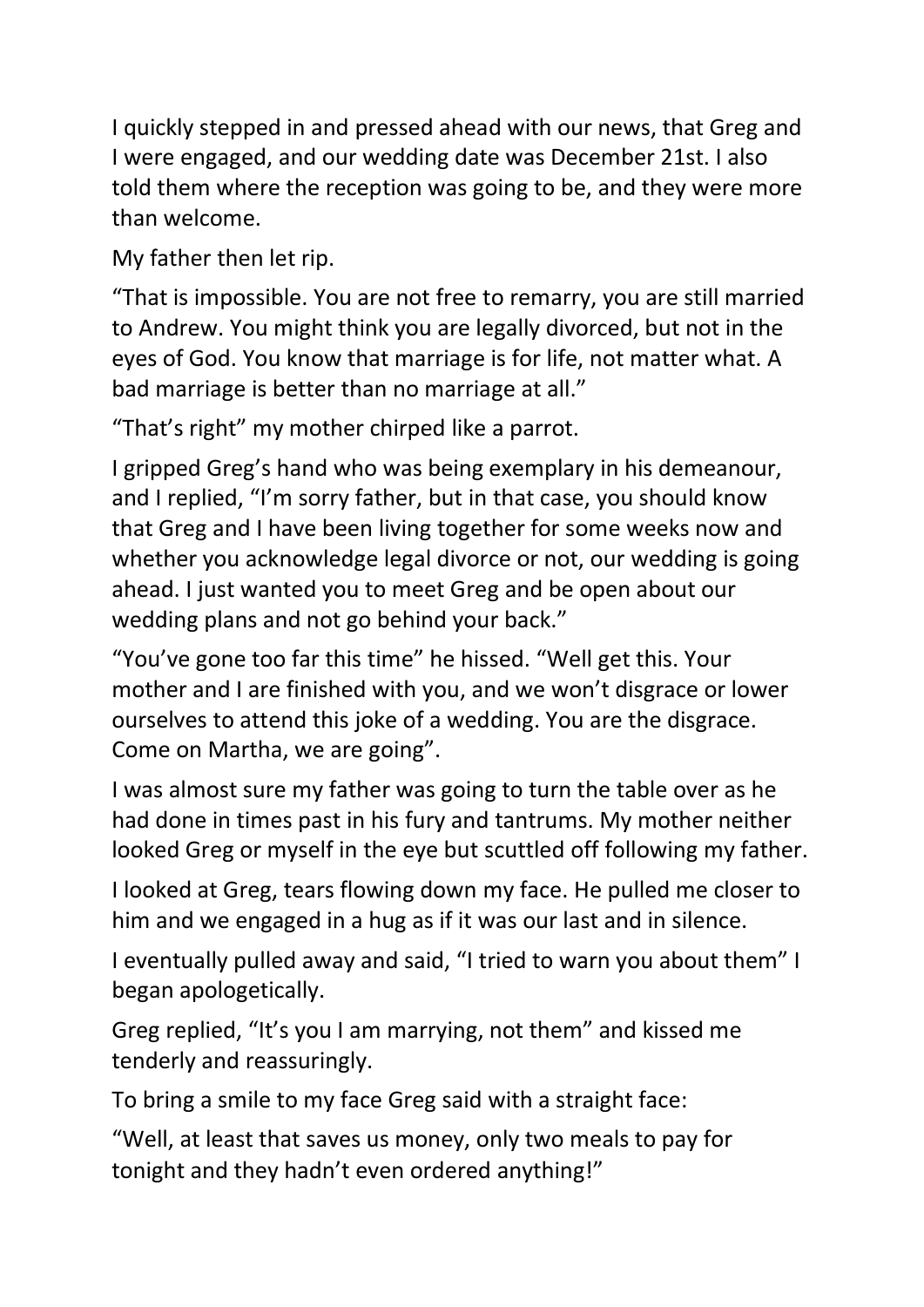I let out a giggle and dug him in the ribs and let out a sigh of relief.

#### **Chapter 14**

Our wedding approached.

Jayne had offered to make the wedding cake and she was also going to be my maid of honour.

Greg's friend Tom was going to be his best man.

It was only going to be a small wedding and would be at Ryedale Registry Office. We just had a meal with our close friends who attended.

With our close friends round us and happy for us, it took my mind off my parents, who if they were "normal" would be there joining us in our celebrations.

We just had a week's honeymoon in Madrid, and it was glorious.

For a start the weather was superb, and the immediate warmth hit us as we arrived.

Our hotel was in a quiet area, but it was central to all the local attractions. Everywhere was spotless and there were a vast number of coffee shops and gift shops and a hive of activity.

Between eating our meals, when we weren't making passionate love, several times a day, we did get to see some of the wonderful tourists' attractions. Then on the final evening, we went to watch the Flamenco Show at Corral de la Morelia. Greg was especially, mesmerized by the passionate performance of Madrid's most dazzling dancers and their spectacular show that unravelled before our very eyes.

All too soon it was time to return home.

Greg and I returned to the hum drum of daily life, working most of the time.

The next few months were blissful. We did have our disagreements and heated moments, but they were few and far between.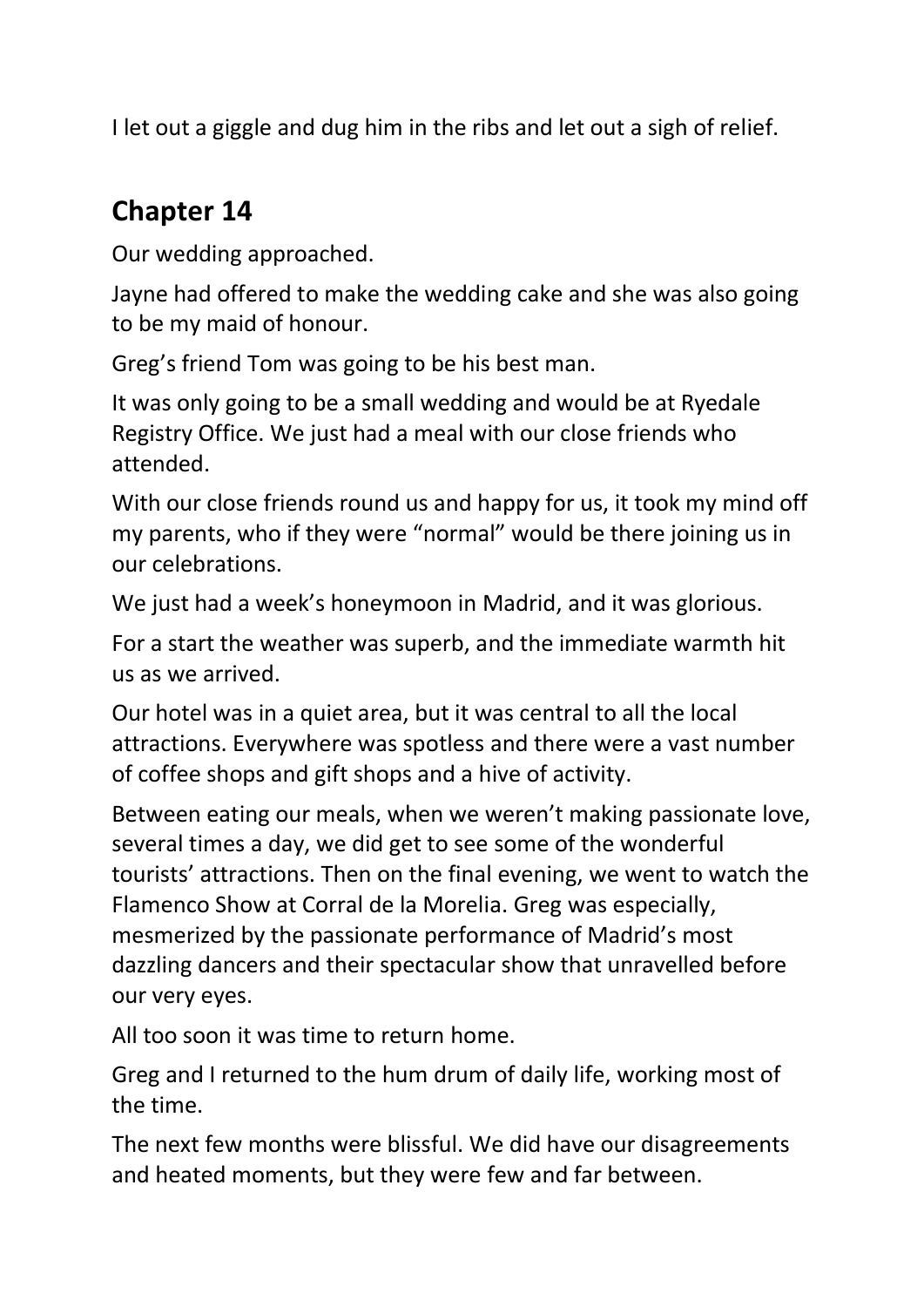Greg and I tried to keep that sparkle in our intimate lives and continued our bursts of lovemaking at work on the office table with the blinds drawn of course. Many a time we would set off for a night out in one of Greg's work vans and after a meal, particularly on the lighter nights, we would drive up on the hills, take out our deckchairs, Greg with his supply of beers and me with my white wine and watch the sun go down.

If we were in a secluded place up in the hills such as a place called Yockenthwaite, we would make love in the soft grass in the fading sun. In winter times it could be anywhere suitable. The spontaneousness was in the excitement and enjoyment of it. Life seemed almost perfect. Our businesses were doing well, and when we did have time off, we packed in plenty of leisure time together, whether it was just a day out together and dinner out, or a weekend away.

Greg, being as he was, combined his work with pleasure and this did mean that I often had the opportunity to go with him to his overseas clients. I met many of his business clients in the Middle East and Ireland.

We also had Jane, Peter, and Callum to stay occasionally and vice versa. Callum was a delight to see and growing up so fast and now ready for nursery. Greg was very good with Callum and played with him and his little train set that he seemed to like best of his toys.

Greg and I had talked about the possibility of children, but Greg was perfectly honest with me and said that it was not something he had ever committed himself to considering. Greg knew about me losing my baby and the circumstances. We decided that we were both still young enough to leave our options open and had agreed for either of us to openly discuss at any time to go ahead and try for a family.

Could life ever change?

I had a wonderful attentive husband who was always full of surprises and pleasantly unpredictable. We had a lovely and cosy home together, and what seemed like a very firm and close relationship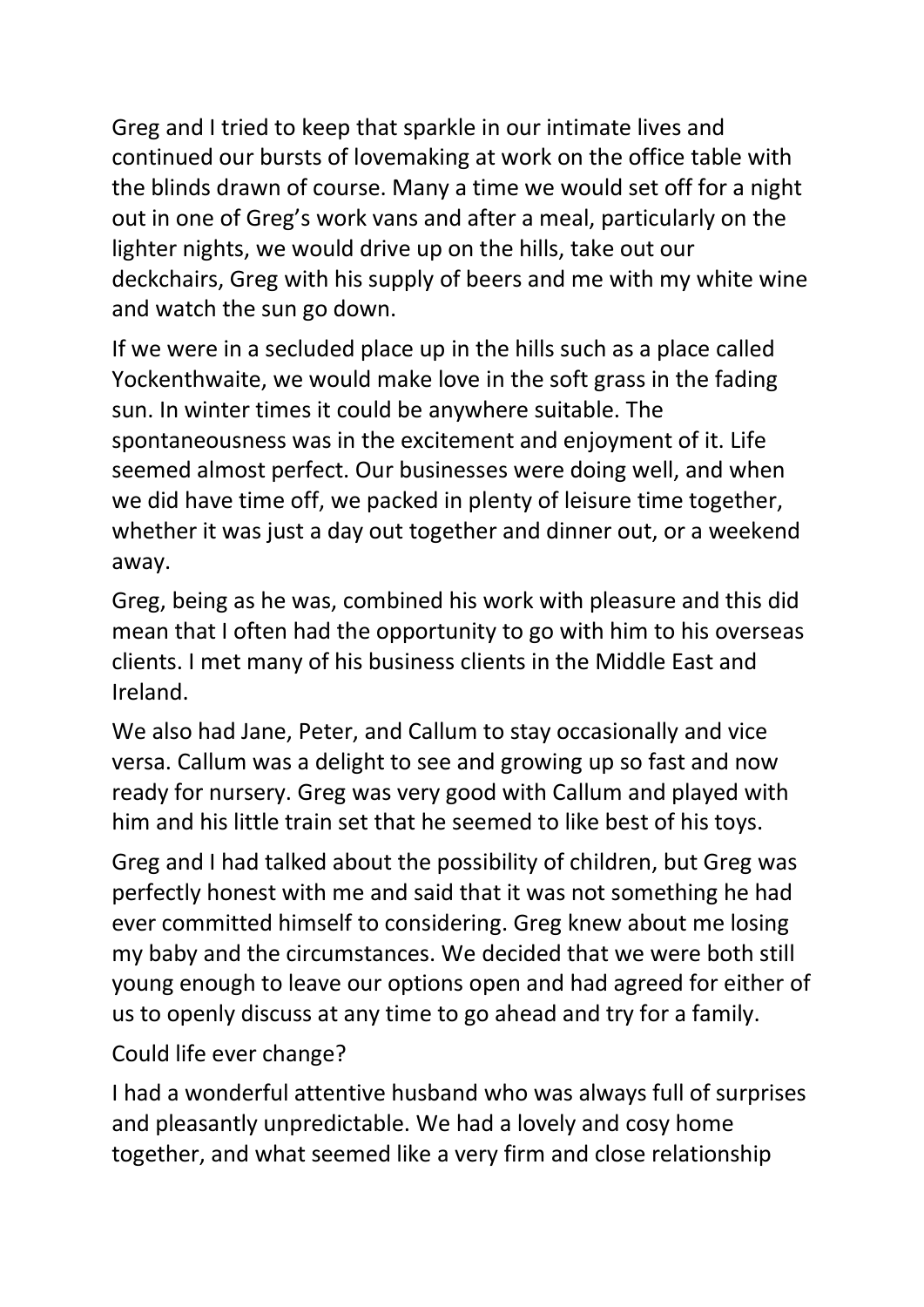together. It was something I never even dared to imagine possible after my destructive marriage with Andrew. We knew each other so well, we would often be sat quietly, absorbed in something totally separate from each other, then one or the other of us would speak, and almost like telepathy, we had both been dwelling on the same subject.

I explicitly trusted Greg, and I knew he felt the same about me.

Only the future could reveal the change that this was not to last.

# **Chapter 15**

Life did begin to change dramatically, firstly with my parents.

They had deemed not to communicate with me since that evening when Greg and I had met up with them to announce our engagement.

I did leave telephone messages now and again, and from time to time would send a card and a postcard when I was away. This would not be reciprocated or answered but I felt that I was not going to sink to their level or give up.

One morning, about 5.30 am, Greg and I were woken up by my mobile phone ringing. It was my mother. Despite her quite composed voice, I knew that something dramatic must have happened for her to suddenly be calling me after all this time and at that time in the morning.

"Natalie, I thought you should know that your father passed away about half an hour ago, here at home. The paramedics are still here, and we are just waiting for the duty Doctor to come and confirm everything"

As I said, her voice was composed but for once there was compassion within her tone.

"Oh mum, I'm sorry" my words just automatically tumbled out.

"I'll come over straight away  $-$  is that ok with you?"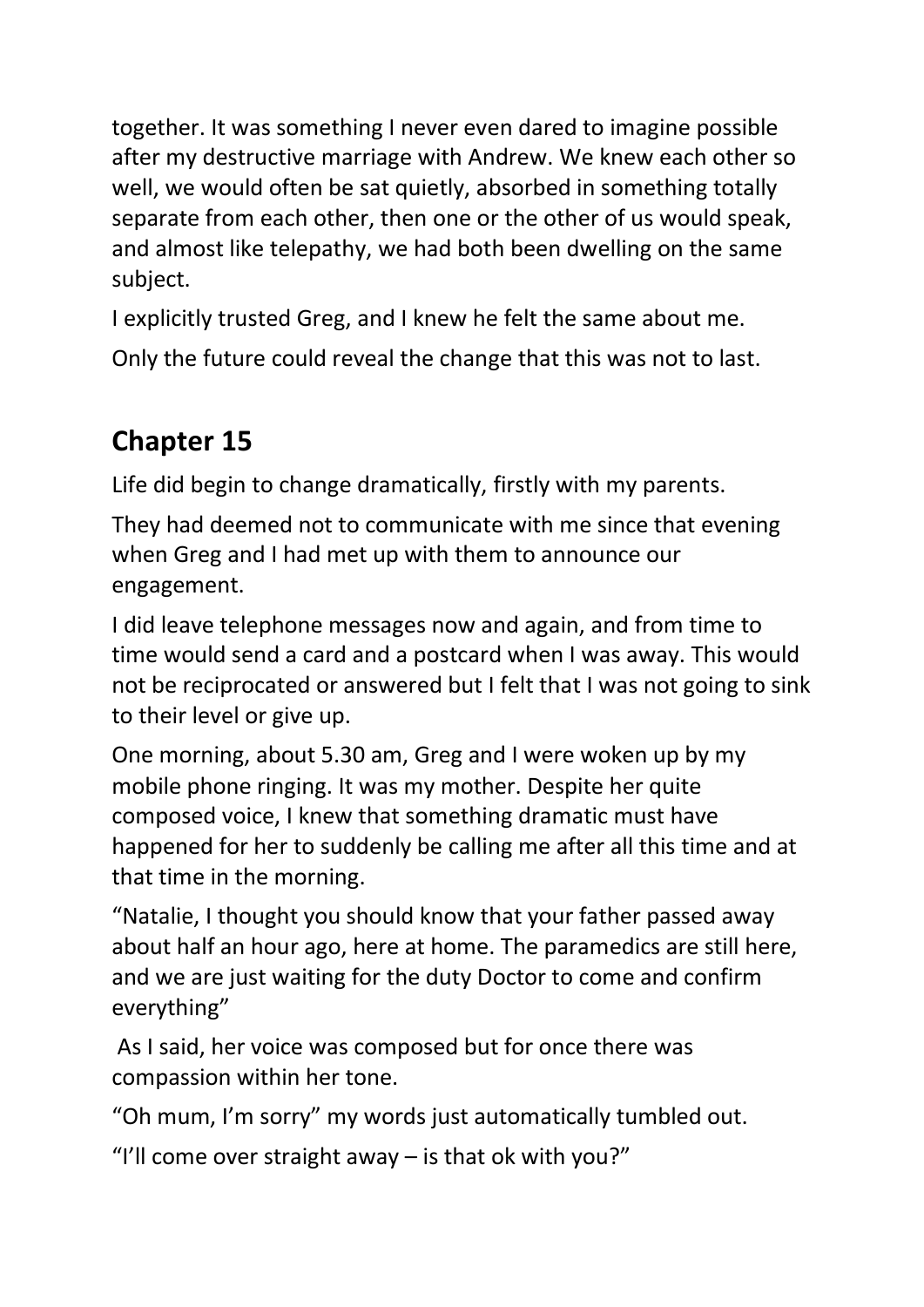Mother surprised me when she replied, "Yes, I would like that Natalie"

I quickly explained to Greg, and he insisted on driving me over to my mother's and said that he would drop me off and pick me up whenever I was ready. He thoughtfully didn't want me driving in the circumstances.

When I arrived and walked through the door, I naturally opened my arms to my mother and hoped that she would respond, and she did. That hug was indescribable, and those years of hostility between us seemed to melt away and now became insignificant.

I silently now followed her into the living room.

It didn't bother me that there were two of her religious companions there. Now wasn't the time to add to the upsetting circumstances for my mother.

My mother explained that my father hadn't seemed well for about a week. He had been off his food and just wanted to sleep all the time. It was even too much for him to go to the toilet. Although he was never an energetic person, this was rather strange even for him.

When he didn't seem to get any better after a couple of days, she called the Doctor out. She said the Doctor hadn't seemed too concerned, and since it was wintertime, he concluded that it must be the flu and wrote a prescription for him. The sad thing was my mother didn't drive and had to arrange for the chemist to deliver it. Father had been on his tablets for about 24 hours, previously.

Father had woken up at about 3 am earlier that morning and said to my mother that he felt like a cup of tea. So, she arose out of bed, about to go down to the kitchen. My father had apparently looked a bit better, and he attempted to get out of bed. Despite my mother's advice to stay where he was while she went to make his cup of tea, he assured her that he felt strong enough to make his own way to the bathroom.

She said that she had told him to just take it very steadily and that she would be back as quick as she could. She had put a chair on the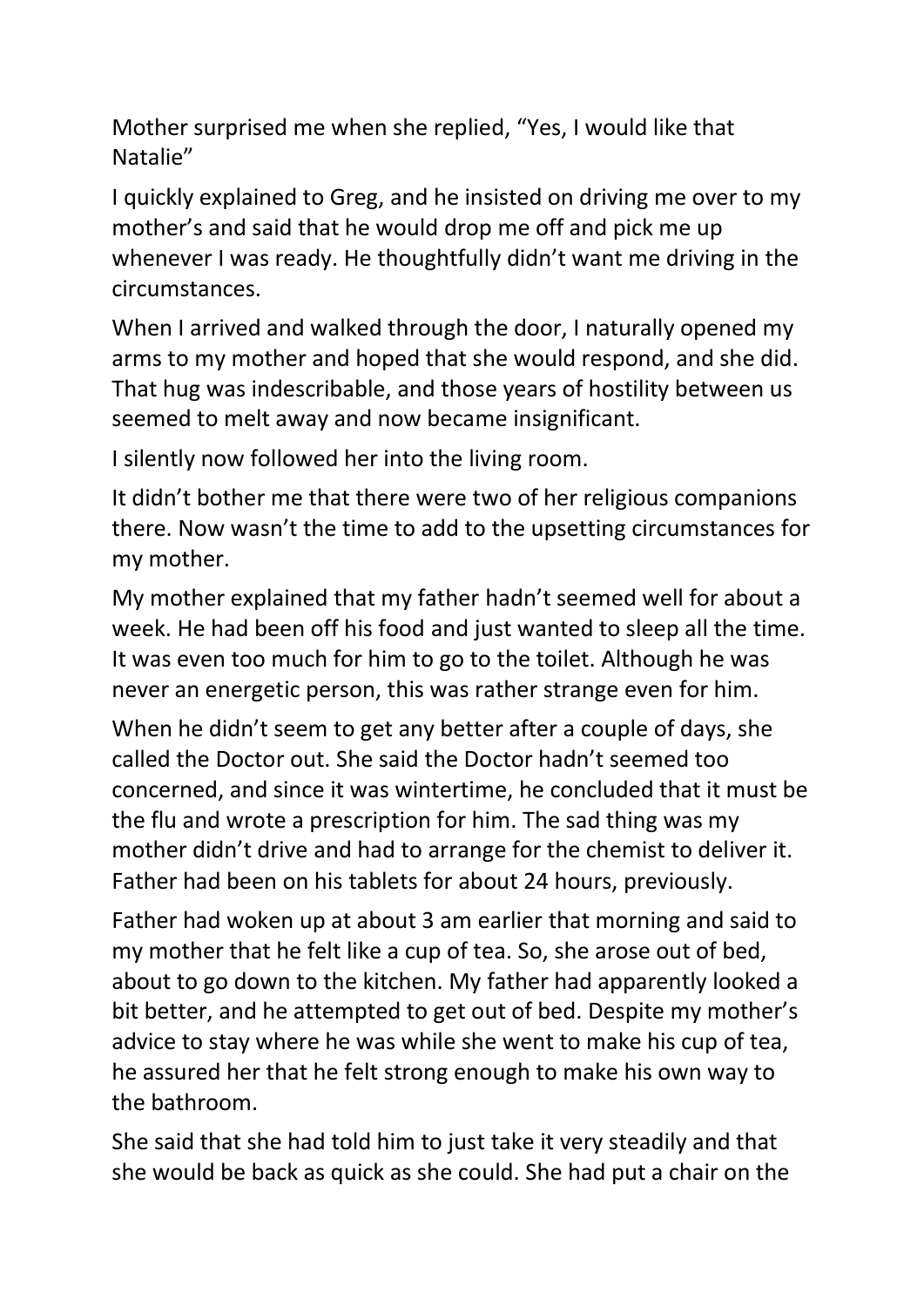landing, advising him to sit on it if he felt weak and needed a rest, even though the bathroom was only yards across from their bedroom.

Apparently, as my mother had just reached the kitchen, she heard an almighty thud come from upstairs. Upon rushing back up she found him knelt by the chair, and the top of his body laid across the seat, on the landing. It was though, if it was the last thing he did, he was going to muster all his strength to prove he could get to the bathroom again. My mother told him to stay exactly where he was, and that she would ring for an ambulance. She said that just before she went back downstairs to the phone, she bent down to kiss him, and he kissed her and then he passed away.

My mother immediately called for an ambulance, and the two paramedics, after a full examination, suggested that it was a massive heart attack. The Doctor who followed shortly afterwards confirmed this.

My mother was trying to be a real stalwart, but I could tell she was breaking inside, and my father having been such formidable person, was now lost.

One of her friends did offer to stay with her and I was genuinely grateful for her help.

The following few days passed in a blur. I helped my mother out with the funeral arrangements as much as I could without shutting out her friends.

I hardly saw anything of Greg over the next week and he was understanding, as were my clients that I needed time off from work in the circumstances.

Although the first part of the service was at their religious hall, I did attend with my mother, and she even conceded that Greg could attend with us, and he respectfully did so. However, nobody spoke to either of us and we made our apologies to mother that we would not be able to attend the get together afterwards, and she understood.

Life then began to really change.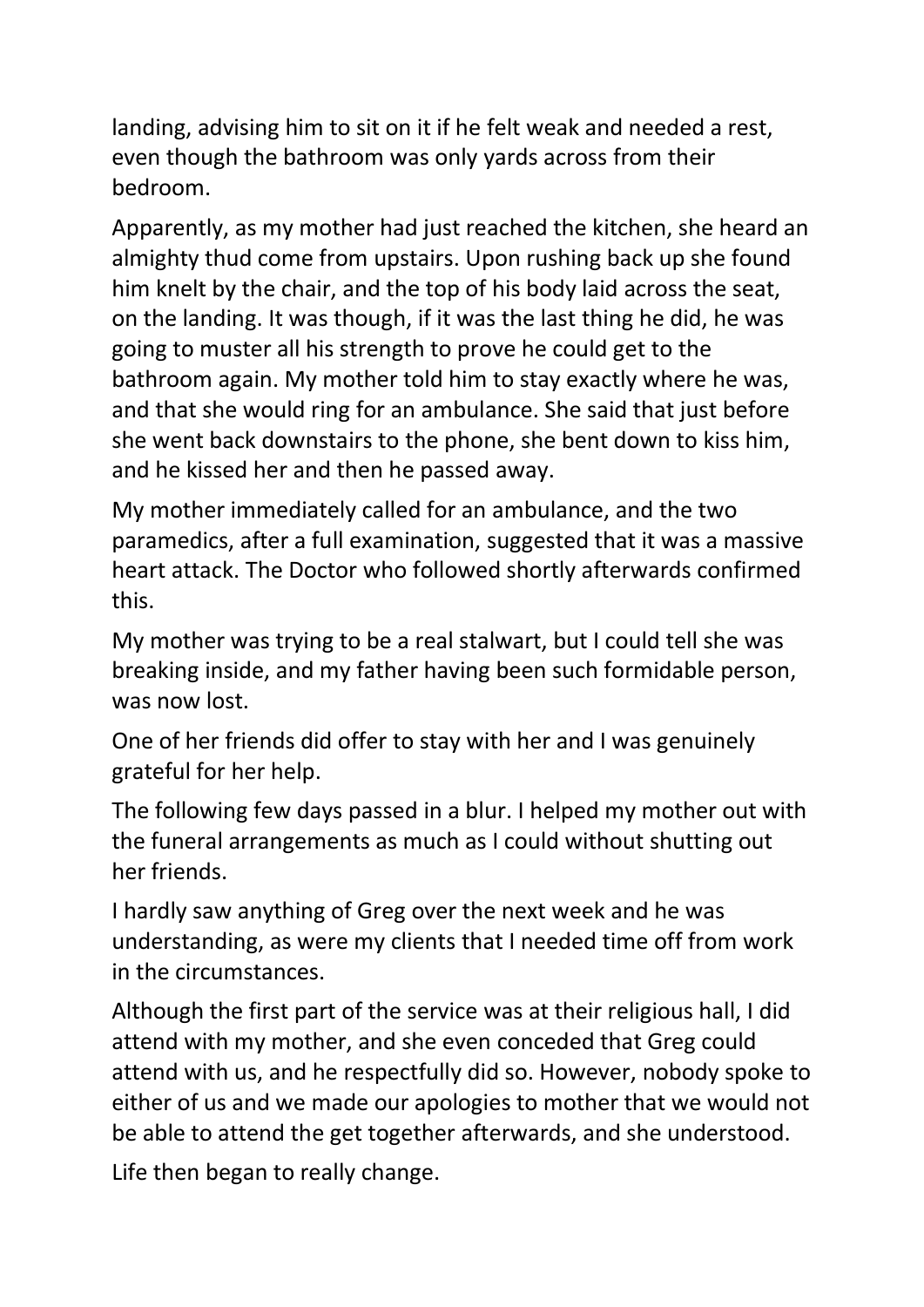Greg and I became like ships passing in the night. We did see each other at work, but only briefly at times. My mother had become more and more dependent on me. Her "friends" had started to dwindle in the visits to her and I, after all, was now her only family left.

Because Mum had now become unable to move about very well and the stairs were now impossible for her, I appealed to the Local Authority for their help. They did manage to get hold of a special bed for her downstairs, and for carers to come in twice a day.

I did go through a traumatic time myself for a while. When I was at my mother's and needed the bathroom, I found it almost impossible to walk across the landing knowing that my father had died on that very spot. It wasn't that I was afraid of death or that I thought he was present still as it were, it was just all the history I think and then the thought that he had ended up just there.

I spent many nights there and thankfully, when I needed a break, a crisis team came in for a week and stayed with her for a week round the clock, but obviously this could only be few and far between as resources

Greg and I had now been married 3 years. I had noticed some warning signs and niggling concerns with our relationship but chose to put them to the back of my mind. I just put it down to the pressurising time we had both been going through, particularly with my mother being ill and needing me so much.

Eventually, I had a good talk to my mother and to the carers and we all mutually agreed that my mother would be best to go into residential care. My mother seemed very keen at the idea. Not only would she have the constant care but company as well. This was very quickly arranged, and she was thankfully placed in a care home not far from me.

I made sure that I visited her as regularly as I could which was every other day, and for once in my life, we did become closer, and even more like friends.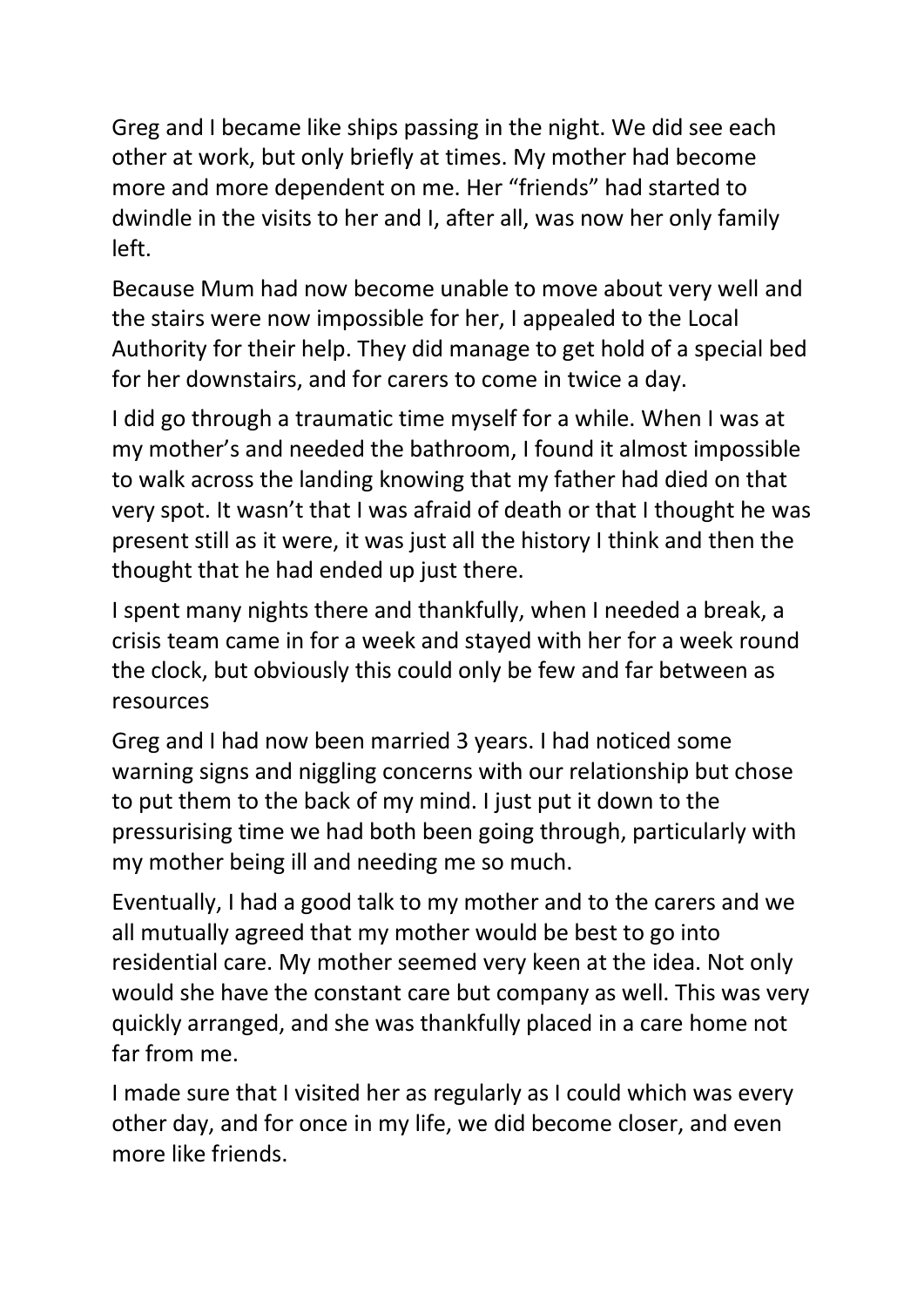However, at the same time Greg and I started to slowly grow apart.

Within two months, my mother peacefully passed away. Although of course I did grieve, I felt we had had that bonding time together to have the relationship we had never been allowed to have, and she was now no longer in pain.

But Greg and I didn't seem to get back on track.

Our sex life – I say sex because it no longer seemed like love making, had now dwindled considerably.

I could understand it during the time my mother had been alive as I was tired most of the time or not even at home but stopping nights at her house, and Greg must have felt neglected.

I noticed Greg seemed to be away a lot more and seemed to always have a reason or excuse I could now call it, to not take me abroad with him. Greg used to say that he needed me to man the office now that we were busier than ever. This was very true, in fact, I had cut my own clients down to just one or two now as I was mainly taking on Greg's work as much as I could.

I did notice that his flight bookings were mostly for the Ukraine, rather than his general list of customers overseas.

When I tried to ask him out of interest about this, he didn't really respond, but just said that his business was still expanding and spreading to new areas which I should expect and understand.

I was soon to find out painfully, these so called "business trips" weren't about work at all.

## **Chapter 16**

There was a setting in a famous film that I had watched a few years ago, Sliding Doors where a man is always going away on business, or is meeting up with a business partner after work. The woman, who has a temporary part time job in a café one day notices a couple sat together and the man presents his wife, with a massive bouquet of flowers.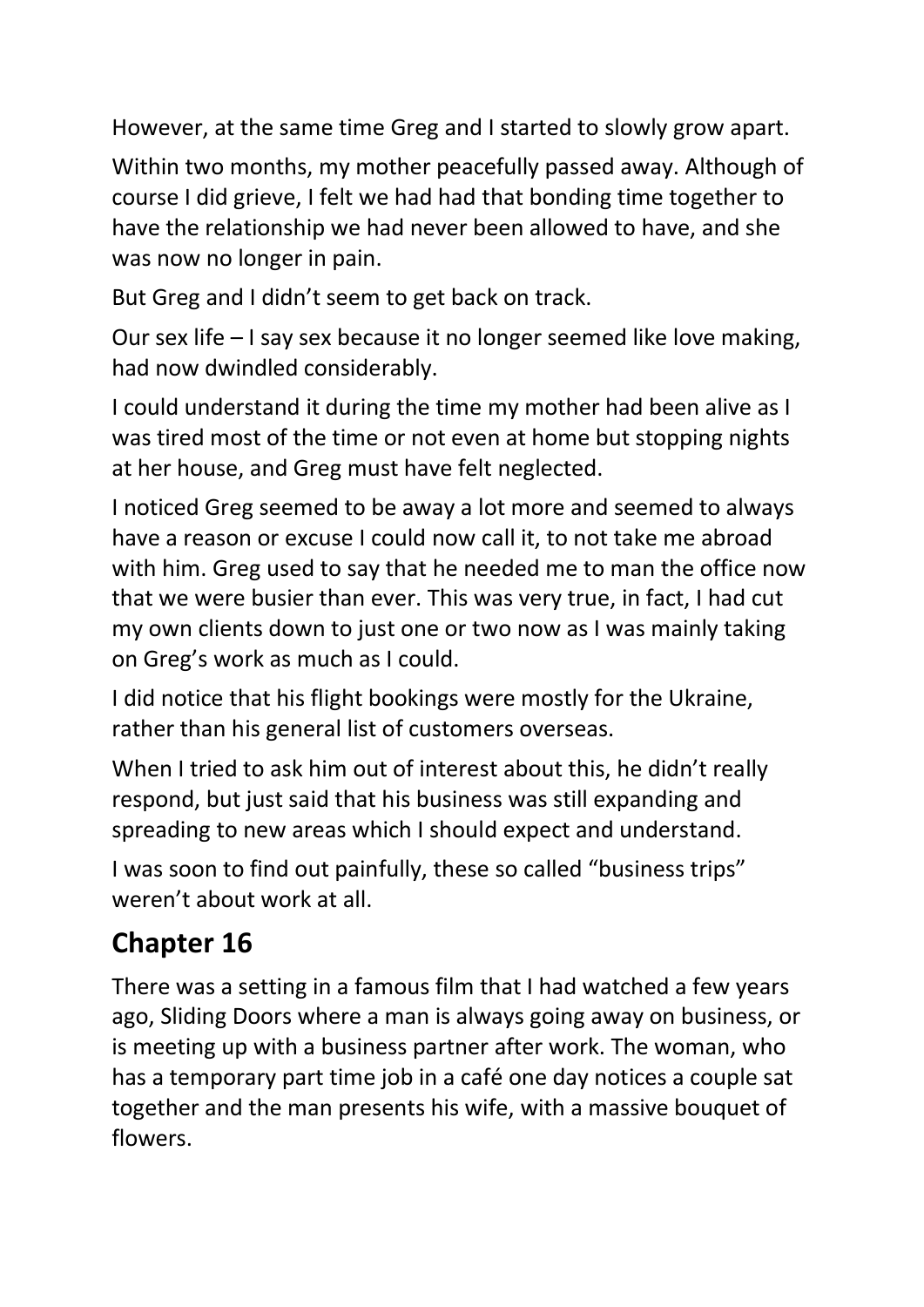Rather than be blown away by this generous gift she says, looking at him with piercing eyes, "Never trust a man, be it your husband or partner, if he brings you flowers, he's more than likely having an affair". Then she throws them at him and storms out. The husband, rather than looking indignant at her accusation, looks decidedly sheepish to say the least, as it proves to be true.

You can imagine where my mind was immediately steering on this one, when Greg had started to arrive from the airport with a beautiful array of flowers each time, but I told myself not to be ridiculous, that was only in a film. However, it did prey on my mind, especially as Greg began to be a person I no longer seemed to know.

His whole persona had changed. He became quite distant in both mind and body. We very rarely went out together for dinner or anywhere for a break from work. Our evenings were often spent either watching television with Greg only half watching as he was always on his computer, or when he was relaxing it was often listening to his classical music, spread out on the settee with his eyes closed.

I did suggest that we have a talk as I was really worried about him, about us. I asked him if he wasn't feeling well, which seemed to irritate him immensely.

"I'm just resting  $-$  is that a crime?" he snapped one evening.

"Of course, not" I replied trying not to ignite matters into a row.

"Oh, I'm going down to work if you're going to start getting on to me" he said curtly and picked up his coat and brief case and headed for the door.

I wasn't sure what time he'd be back, but it must have been in the early hours of the morning as when I got up in the night, he was flat out asleep on the settee. I didn't disturb him but went back to bed and listened to my radio with my earphones and eventually drifted off to sleep.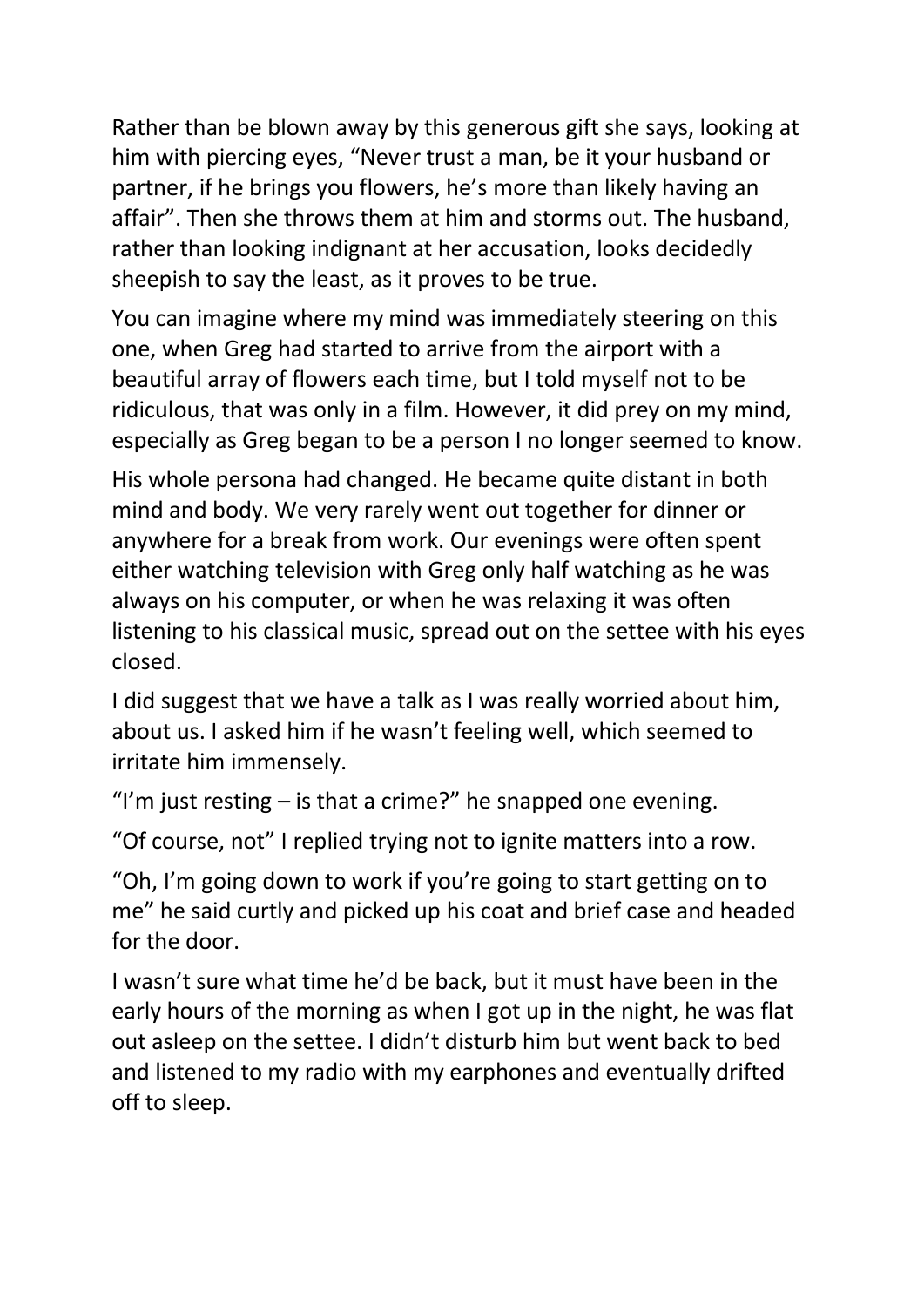The following morning, I woke up to the smell of bacon cooking. As I came down the stairs, it was as though a transformation had taken place and life was almost back to normal.

Greg was busy cooking breakfast and the aroma of coffee wafted through the living room. That was a first hint. Greg very rarely drank coffee so I could safely assume that he had made it for me. Even this was progress, for all those little things he used to do, seemed a thing of the past. I could even hear him whistling to himself.

He turned as I came into the kitchen and smiled as he put my plate of scrambled eggs on to the table and the coffee pot.

"You seem a lot brighter this morning" I remarked but trying not to sound intrusive and send him back the other way again.

As he sat down opposite me, he replied,

"Yes, I'm fine, I've just been really overtired, and work has been piling up recently"

"I'd have worked longer hours to take some of the weight of you, I'm not shy of hard work" I said, still trying to keep the mood light as the atmosphere felt very tenuous still.

I felt Greg was almost brushing aside what I had just said and not acknowledged it. However, he did seem a lot brighter and that was something to be grateful for, maybe at last we could get back on track after a very rocky period.

He suddenly broke my train of thought when he said, "Natalie, I would like you to have a bit of a break, it's always me going off but that's to do with work. I think it would be nice for you to do something for yourself for a change. There's a special offer I've seen. You have always wanted to go to the highlands and see the Isle of Skye"

"You've been doing your homework" I said jokingly.

"I just thought you could do with some "me" time for a change" Greg responded. Then he continued,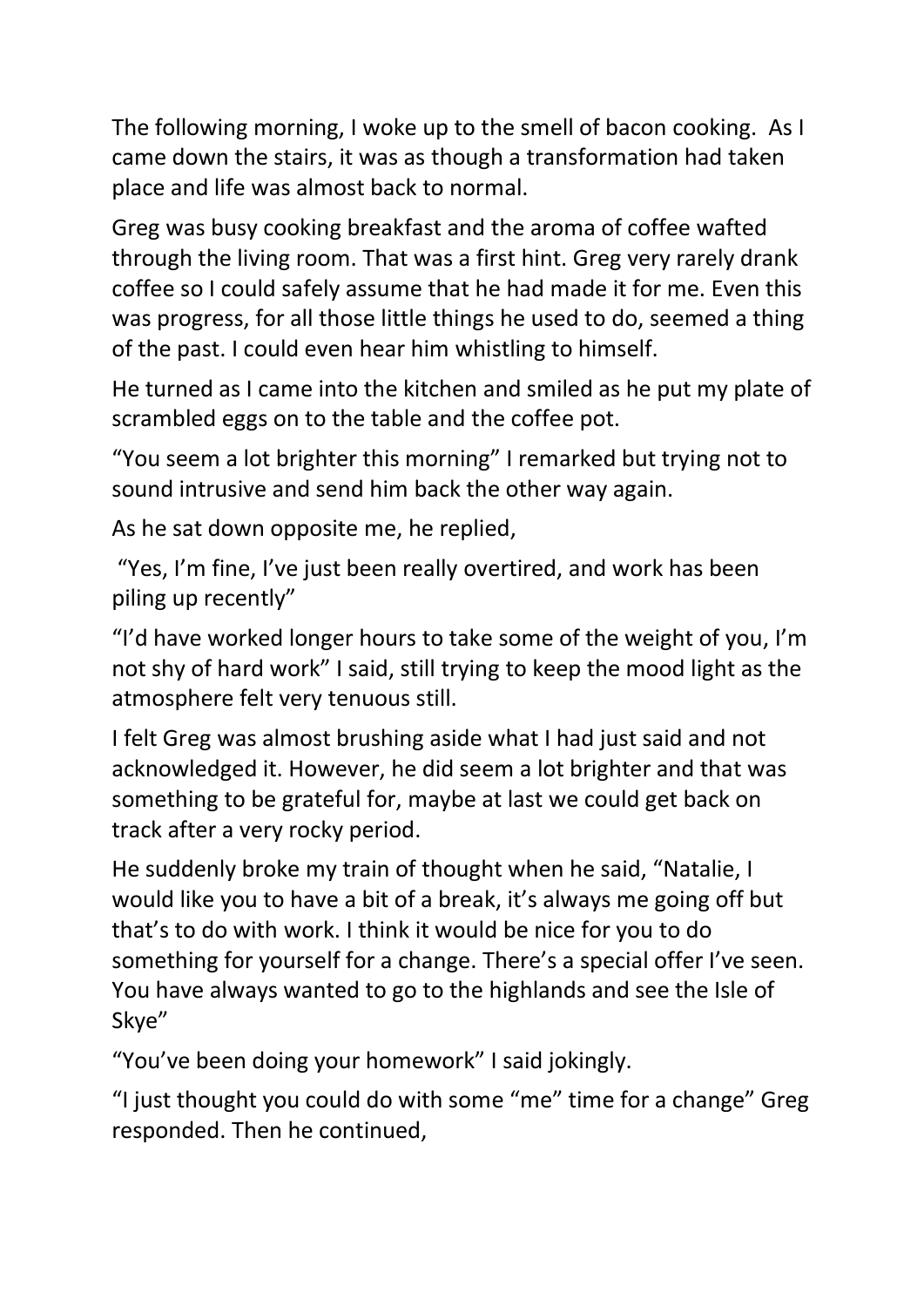"We've both been under a lot of pressure these last few months, well more so for you with your mum being ill and everything. I also think you should come to work just in a morning and then spend some time and money on yourself for a change. I don't mind what it is, a spa etc., just pamper yourself, and I will give you the money"

I was totally taken aback. It wasn't that Greg hadn't always been generous but he must have been having a good think about these ideas, but I did take a slight afront as it would have been nice for me to have had some input on it all.

"When do you want me to go part time, I thought you were snowed under last week?" I asked rather confused.

"I'm talking about now. I've pretty well caught up with everything" he said reassuringly.

"It has been hectic but I'm on top of things now" he assured me. (I didn't realise how true that sentence literally was!)

"Well, ok" I responded, "I'll give it a go" I smiled and kissed him on the cheek and went and finished getting ready for work.

Greg, as good as his word, when drawing our weekly wages from the firm, would also give me a handsome amount for my personal spending during my time off in an afternoon.

At first it seemed like good fun, shopping and traveling on the train to Leeds and Manchester, even sometimes as far as York, I did go to the spa a few times and spent time updating my wardrobe. Eventually though, the novelty wore off. I had joined a lady's gym, but it was usually 2 or 3 times a week in an evening, and I enjoyed going there at that time of day as I made a circle of friends who came in after work. The afternoons though were becoming a drag. There wasn't that much housework to do with just being the two of us and it was only a small cottage.

I had thought about signing up for a college course which I could attend in an afternoon, but to be honest, the evening classes again, took preference.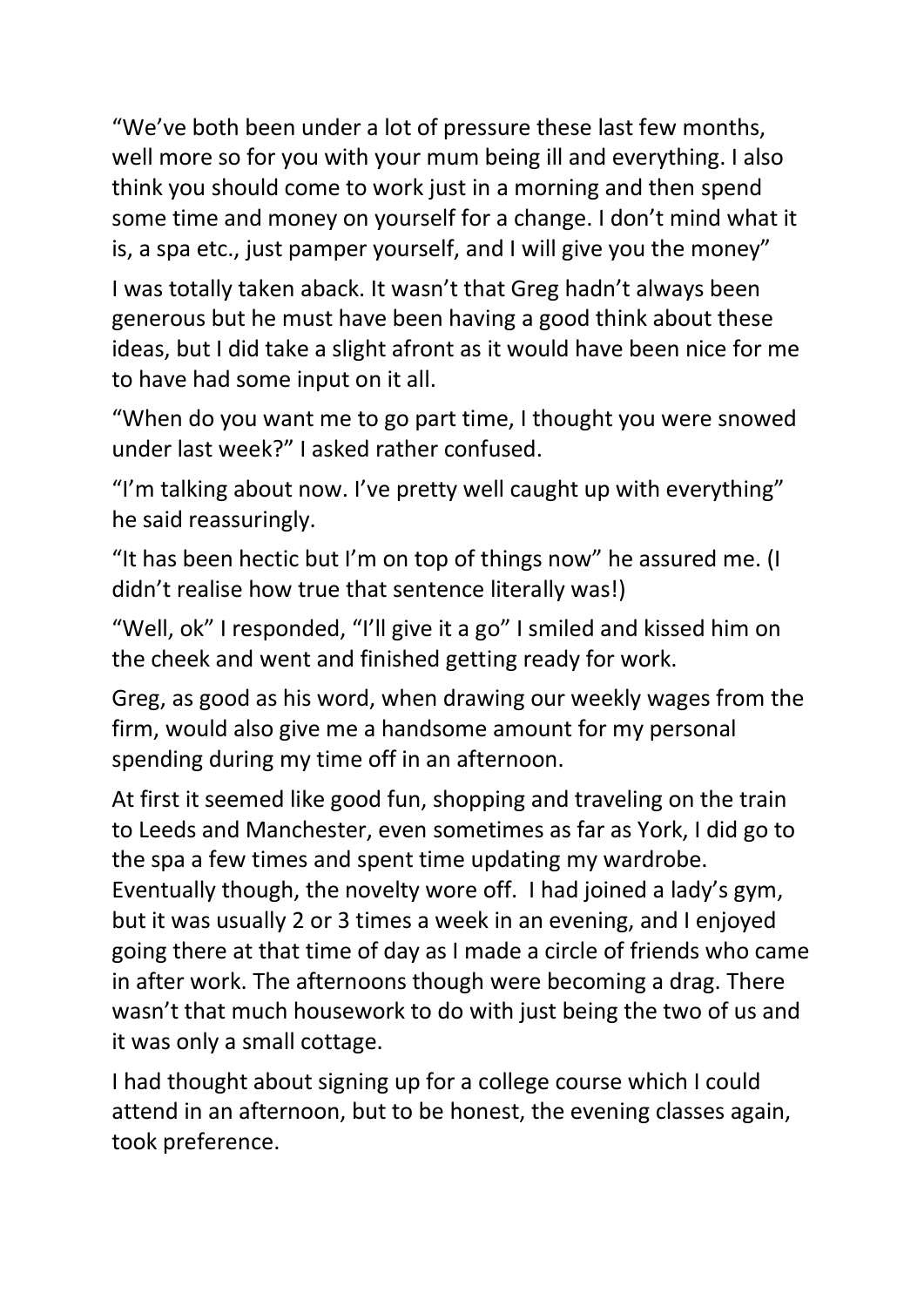Eventually I mentioned this to Greg and said perhaps I could restart my client list again and pursue my own business once more. He wasn't having it though and said that it wouldn't really fit in with his expanding business.

I began to feel and become conscious that he was almost trying to phase me out especially in an afternoon. Perhaps he was just being considerate old Greg. He had always been very thoughtful or was he?!

One afternoon when I had set off back home after my morning's work, I felt restless. It was a dreary time of year, and the light was fading earlier each week. I walked into the living room which seemed very uninviting and cold. Everywhere was so quiet and still.

As I was lighting the fire, I suddenly had an idea. I would do some baking! Unexciting as it might seem, Greg loved my baking, and it was something I hadn't bothered to do for a while. Up until now I was usually too busy.

I set about making his favourite ginger biscuits and some scones and put a casserole in the oven for dinner that night which I was sure he would like that to come home to on such a cold, dark and dreary day at work.

Time still seemed to drag even after all that. I suddenly decided to surprise him and drive back down to Ryedale with my samples of baking. We could have a coffee together at the office. It might have sounded a bit basic but anything to break this monotony and I was sure he would like a distraction (little did I know he already had that).

I rang him first to make sure he was about before I set off. There was no reply from the landline and his mobile went onto answerphone.

Nevertheless, I decided to still set off. Greg was supposed to be local today, so I was sure he would be about somewhere.

I made my way down to Ryedale, completely unaware of the consequences of my surprise arrival and the shock that would hit me in the face as a result.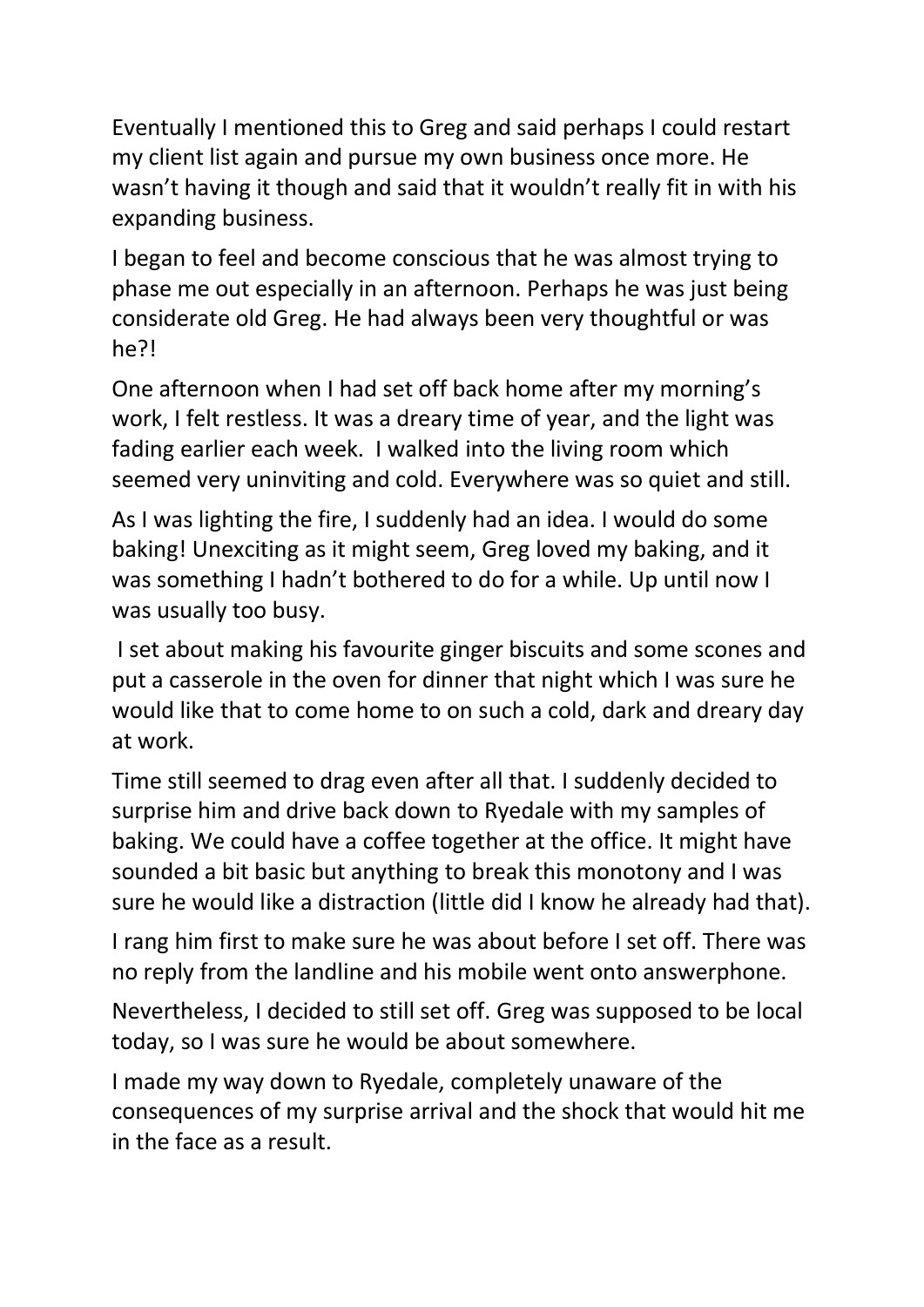# **Chapter 16**

As I drove slowly on to the pebbles of the drive at Ryedale, I could see all the blinds were closed in the office which did seem a bit strange.

As I walked through the reception door, I was enveloped in the warmth from inside the building, in stark contrast to the wintery atmosphere outside.

The first person I encountered was Tim. He was carrying two mugs of coffee. One for him and his brother.

The stride in his step began to falter when he saw me.

It briefly came to mind as I looked back over the last few weeks, I had noticed Tim hadn't been as cheeky and friendly as he usually was, today he was acting strange. When I greeted him, he replied as if out of politeness, but his eyes were downcast and did not meet mine. I decided to kindly confront him and show my concern.

"Are you alright Tim only you don't seem to have been yourself for the last few weeks?" I asked, then I continued before he had time to answer, "have I annoyed you in some way?"

There was a delayed silence.

I continued.

"I haven't had a chance to have a catch up lately, what with Greg wanting me to take things easier and work part time".

I certainly wasn't prepared for the reply that followed.

"I'm fine, really, Natalie" Tim replied but almost nervously and then continued.

"Look Natalie" Tim started then paused. "I feel there's something I need to tell you, and it's quite urgent. I need to tell you now" Tim replied, now daring on his part, to look me in the eye.

"What an earth's wrong Tim?" I asked alarmed.

"It's Greg" He hurriedly replied.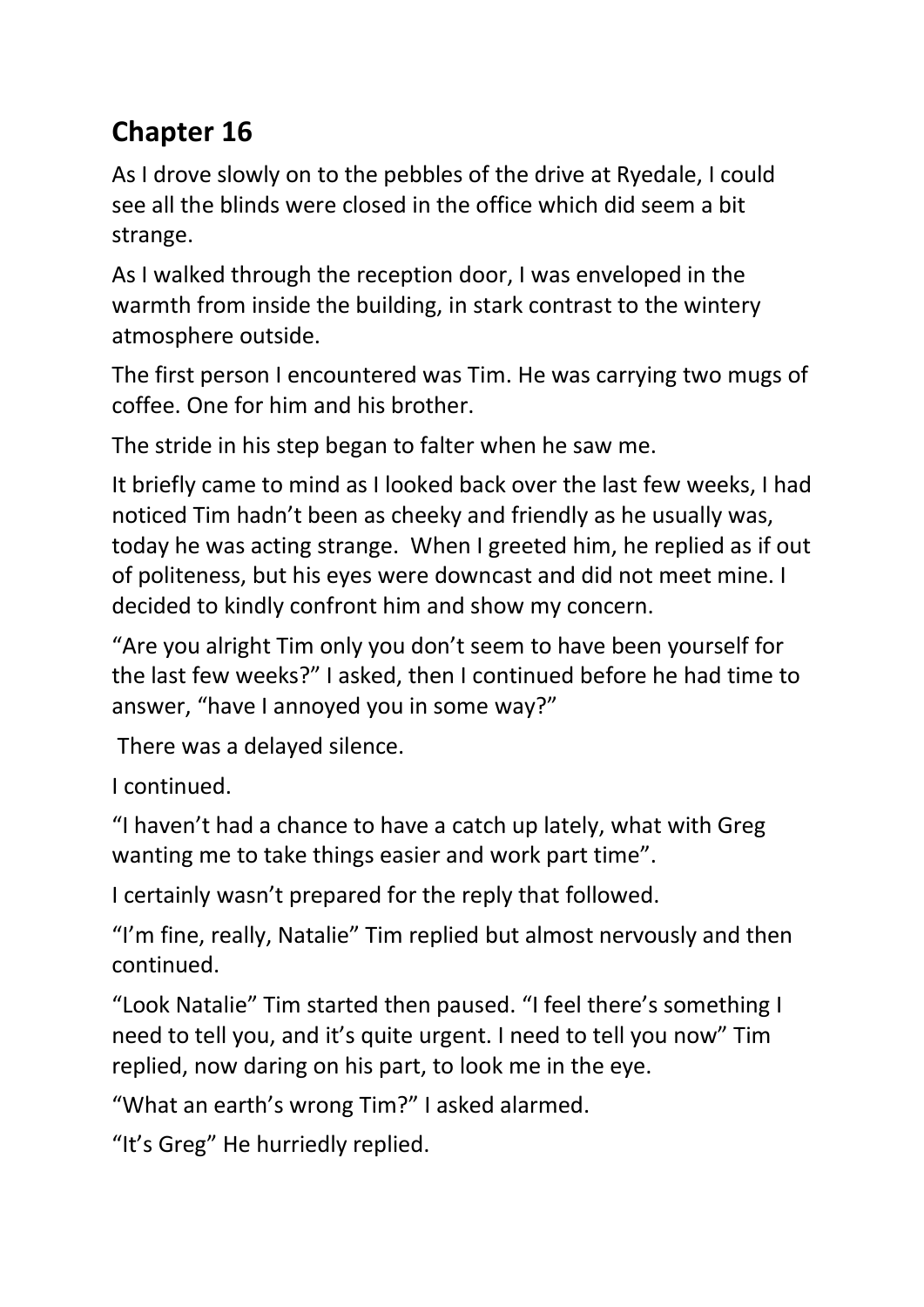"What? Has he been in an accident? Is he hurt? OMG, I knew I shouldn't have gone home this afternoon. He's been so distant these last few months. Is, he seriously ill and can't face telling me?"

A torrent of questions burst out as my imagination was doing summersaults.

"No, nothing like that" replied Tim obviously looking for the right words to break it to me.

"Then what?" trying to restrain raising my voice but feeling decidedly frustrated.

"It's none of my business, but now you are here in the moment as it were, I need to forewarn you that he has somebody in his office with him as we speak, another woman. She's been here several times now once you have left for the afternoon" Tim blurted out.

A few seconds past which seemed like minutes and the moment felt it was frozen in a frame like an act in a play as I tried to get my brain to process the information.

"Tim, I get the sense from the way you are telling me that this is nothing to do with business, she's not an Accountant or someone visiting from another Company?" I asked fumbling for the right words and looking at Tim desperately pleading for some sort of reassurance from him although I knew deep down that this was futile.

"No, Natalie I'm afraid not. We don't know who she is, but we can tell it's not for professional reasons, put it that way" he replied.

I stood rooted to the spot and then Tim spoke again but unhelpfully.

"I did try to prepare you Natalie", and with that he quickly slipped into his office and rapidly shut the door

I gave a deep breath, and despite everything Tim had said, I still tried to think positively, hoping that Tim had jumped to conclusions.

I edged towards the office door and down the three carpeted steps, still trying to convince myself that it wasn't necessarily anything to be suspicious about. Then suddenly, my thoughts and memory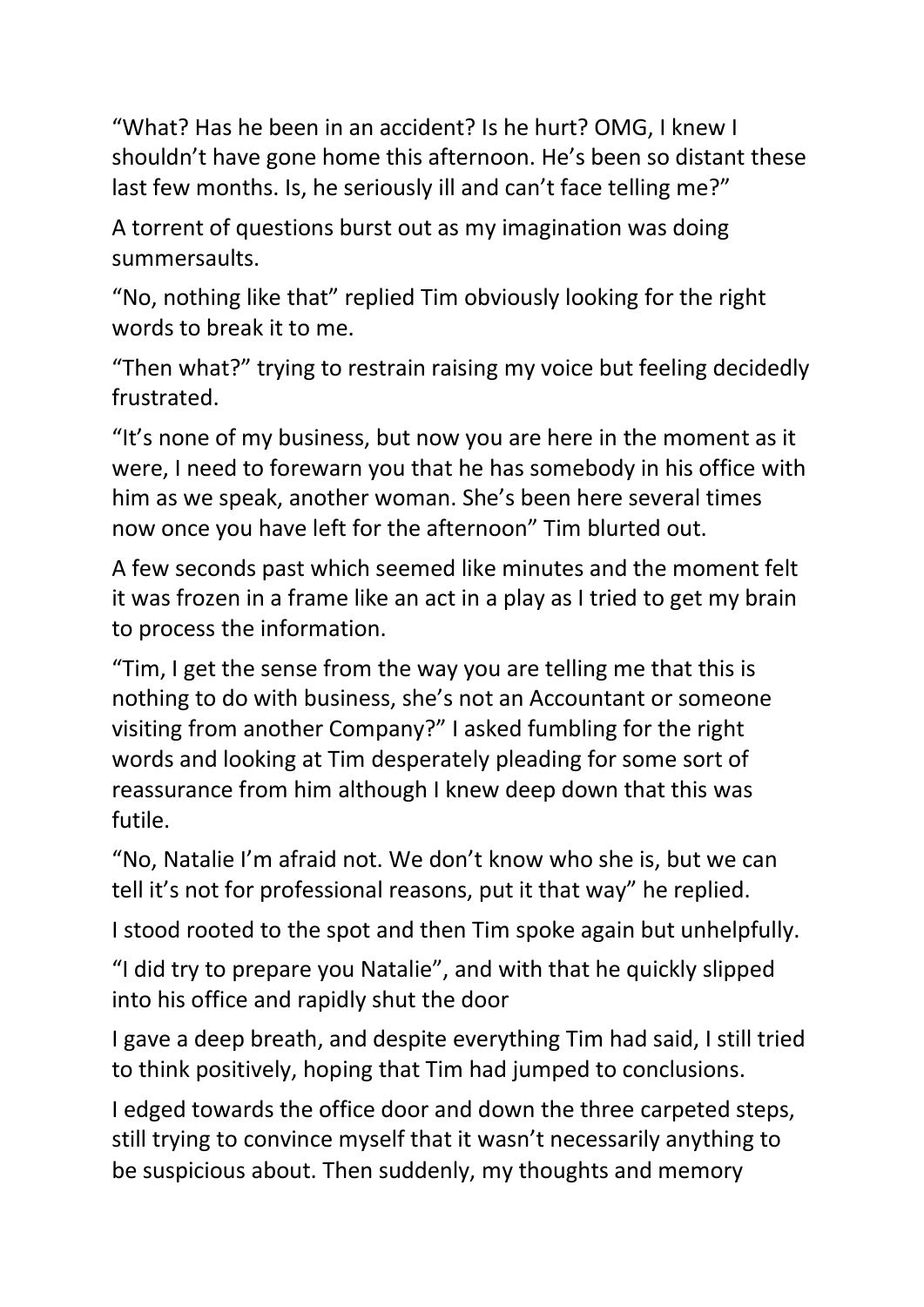kicked in – the blinds, they were closed, and the memories came flooding back to when Greg and I had our passionate sessions of love making on the sheepskin rug, this suggested more than a business meeting or a chat and a coffee!

My stomach felt filled with lead, and the deep anxiety made my lips dry. I felt lightheaded. An intense nauseous feeling began to wash over me. It really was the "fight or flight response" that is commonly talked about. "Shall I fight and face whatever "secrets are going beyond that black keyhole" or should I run away unable to face the truth and bury my head in the sand like an Ostrich?

I chose the first option.

My hand was now hovering over the brass doorknob and shaking almost uncontrollably.

I could hear Greg's familiar groans of pleasure and his gasps of enjoyment and satisfaction. I could also hear "her" voice, I'm sure it was a Russian accent. I could hear her shout,

"Udoudetrorit Menya" (I later found out that it is translated to mean Satisfy Me!). I crouched down and craned my neck to look through the dark keyhole. I could see Greg at this point had the woman splayed over his large office desk firstly on her front wielded by a riding crop which he applied to her back side on many occasions to her apparent delight.

The scantily dressed woman was then rolled over to her front.

This was followed by rapid and heavy panting, which I could only imagine was her supposedly climaxing after her torrent session with my husband.

I slowly turned the door handle and braced myself to enter the office, but as quietly as I could. My whole body was shaking and my lips quivering almost uncontrollably.

The keyhole had prepared me for what was to be finally revealed.

Greg had his trousers and underpants down and his penis was in full view, but now for obvious reasons was no longer erect. He then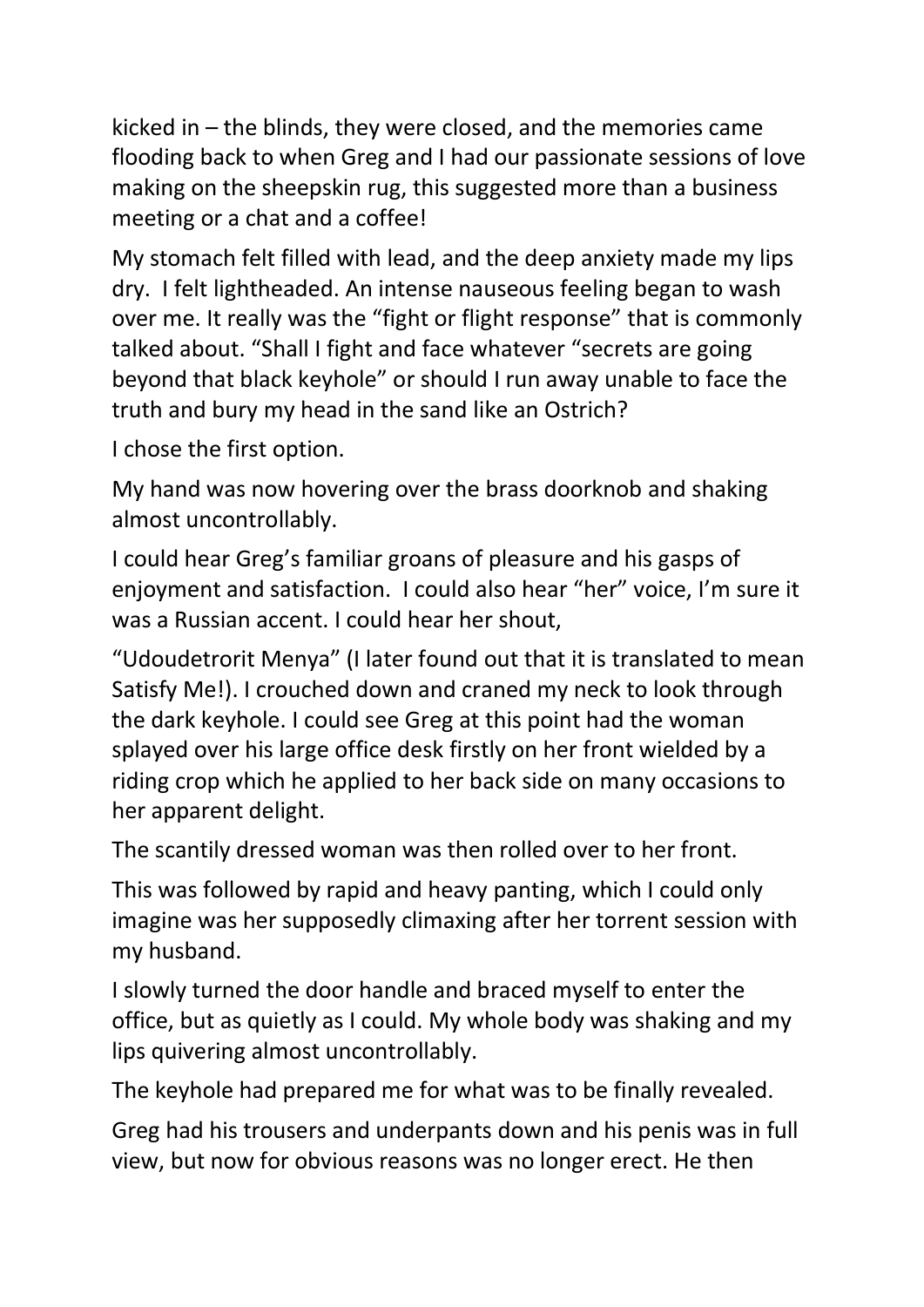leaned back over her and was kissing her with force, which seemed to delight her.

His earlobes had a definite trace of red, almost like nail polish, at the tips of them, and assumed this must be from her lipstick which was scarlet red whilst sucking them.

My gaze then turned to the woman underneath him. A naked blonde, with very short spikey blonde hair. Her nipples were erect and pert on her small breasts like jammy dodgers. Her slim body was well toned, what I could see of it.

Her legs were bolt upright in the air, positioned as if in stirrups.

Her nails were a deep scarlet that matched the lipstick.

My strength and calmness suddenly took over, and I broke the somewhat "heated" atmosphere with a measured voice.

I destroyed the intenseness of the moment when I said with all the sarcasm I could muster,

"I see that it's more than a bacon sandwich that you indulge in at lunchtimes"

Greg rose calmly to his feet and redressed himself without a word. His eyes looked cold and there wasn't a flicker of embarrassment or shame in his demeanour.

I could feel resentment and a host of anger fired emotions passing through my brain as I again spoke,

"I'm surprised you like such cheap meat" scowling as I said it.

With an icy glare he replied, "Well I could hardly call you fillet of steak or lobster thermidor now, could I?

The "blonde thing" then began to irritatingly giggle to herself while meeting my eyes, and then her lips settled into a pout.

I reached into my pocket and pulled out my spare office key, and the spare keys to Greg's Porsche which I always carried in my bag for emergencies.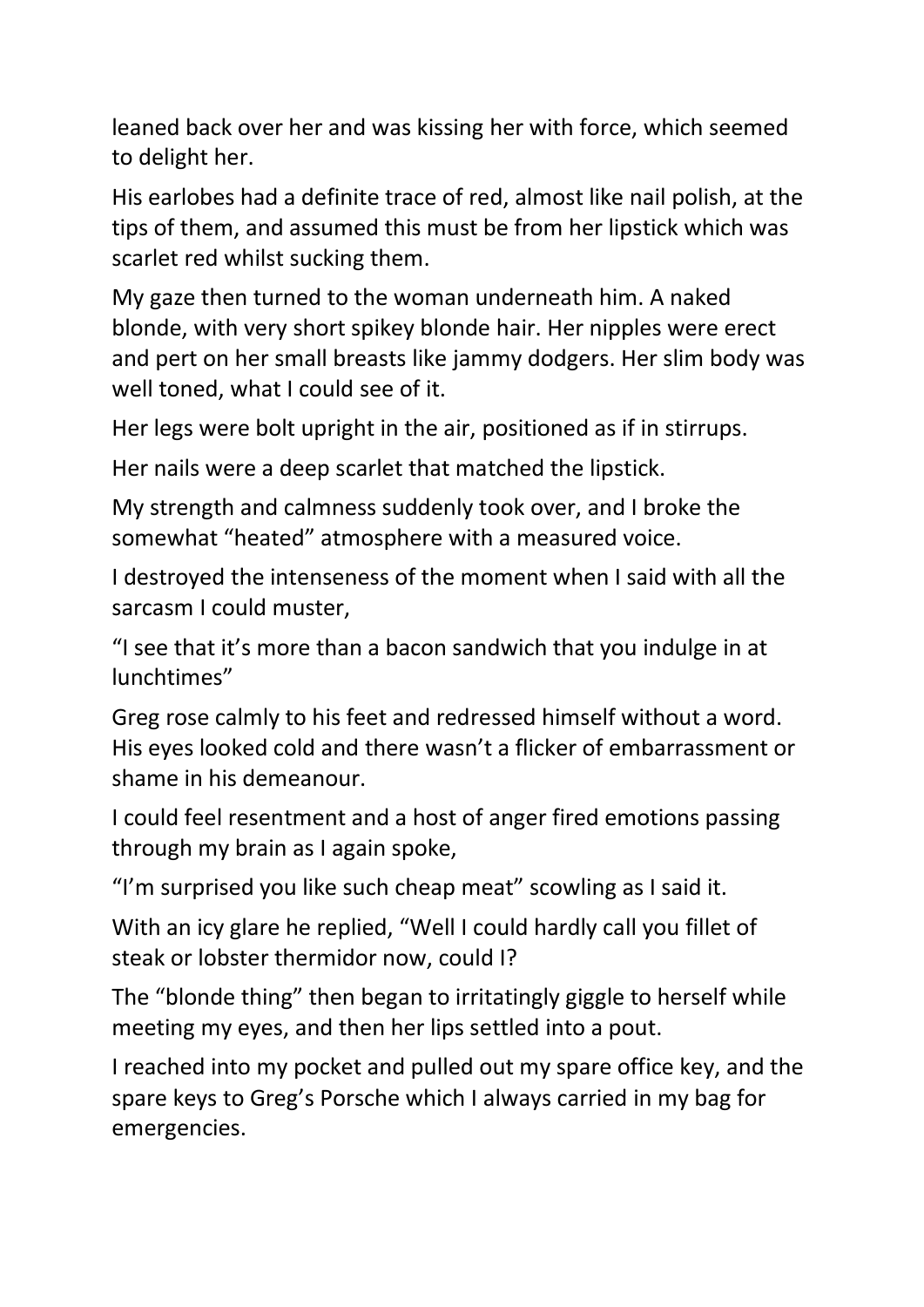I threw them with force, to which they passed in the air Greg, not caring if they hit him in the face or not, landing on the chesterfield behind him, as they did so I said curtly, "I won't be needing these anymore" and turned and stormed out.

My legs were like jelly and my hands shaking.

I went down to the kitchen and tried to gather my thoughts.

Before setting off back I sat briefly in my car trying to compose myself.

I shouldn't have really driven in that state of mind, but I did arrive eventually at the cottage and immediately rang my best and most dependable friend, Jane.

I could hardly contain my tears and my voice trembled uncontrollably as I related my nightmare event.

Another chapter of my life had just dramatically closed, but a new one was to begin.

## **Chapter 17**

Jayne had suggested I go and stop with her, and I was extremely tempted but decided I would stop the night at the cottage and then decide what and where I was going to go the following morning. I was quite sure that Greg would at least have the decency not to appear, and I reasoned that he would probably stay with "blondie" who more than likely was booked into a hotel somewhere locally. I didn't really care.

However, I did care, and once in bed, the bed that Greg and I had shared so many happy moments, I began to sob uncontrollably. What a mess my life was again!

I kept checking my phone from time to time during my fitful sleep. There weren't any missed calls or text from Greg.

The following day, I bought the local newspaper and scrolled on my tablet while having my "elevenses" in the supermarket.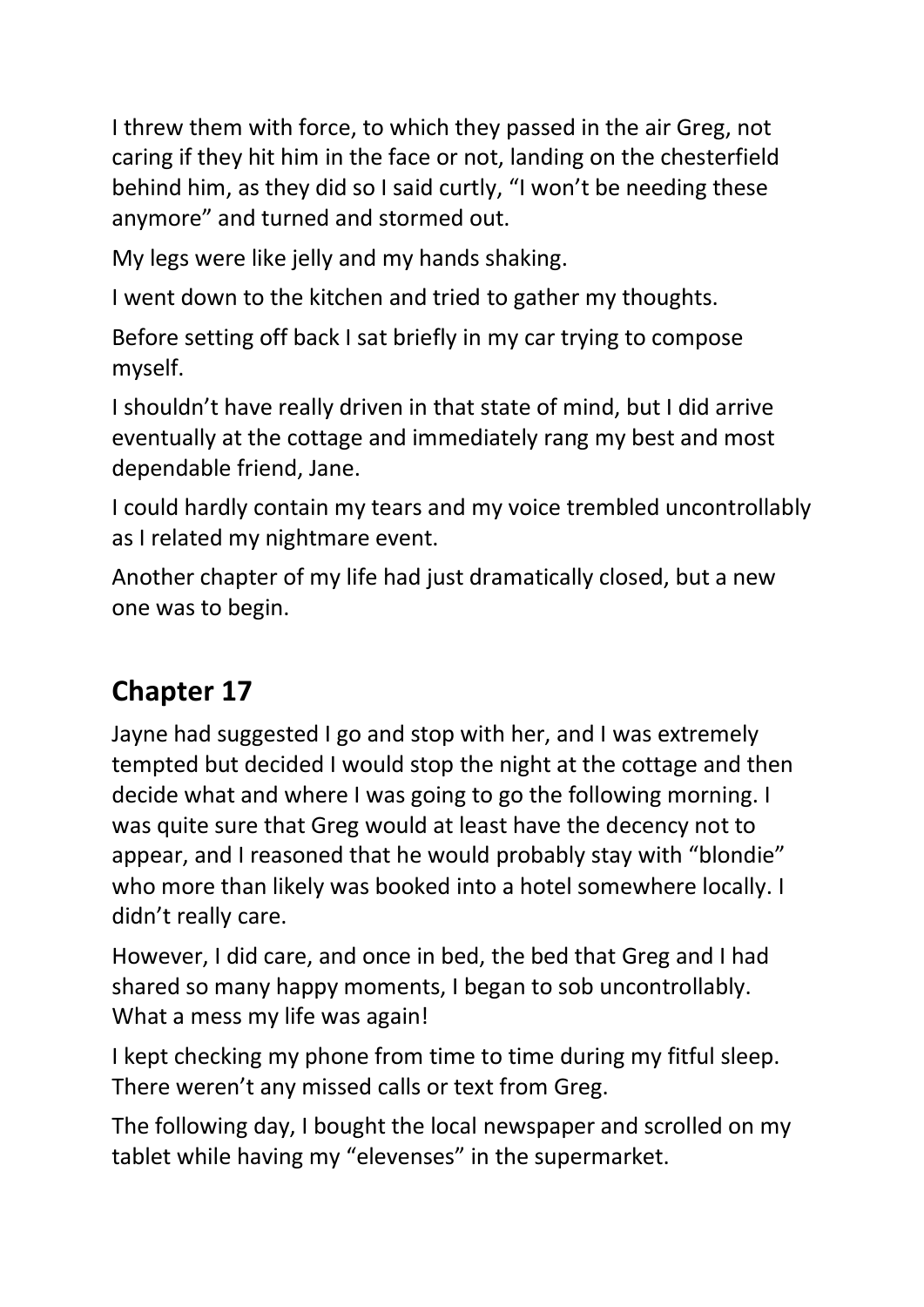It may not have been ideal, but I noticed a caravan site that was open all year round and there were caravans to let on a weekly basis. On the site there was a communal pub and restaurant available., so there was the opportunity for an occasional distraction from the daily cares and woes, and the socialising would be very welcome. There were also lodges on the site in which people lived on a regular basis.

It was only ten miles away and was a lot more economical and readily available than a house to rent. I felt the need to keep local until I had sorted my financial situation out with Greg and knew in my heart of hearts that this was now the point of no return with Greg.

A divorce was on the cards. I knew that after this outright and blatant betrayal, there was no other option. I also knew that even if there was the remote possibility, which was highly unlikely, that I would never be able to trust him again.

I needed to move on, and although I was financially secure at present, I knew I had the chance to repair myself, or at least let time and circumstances, to heal emotionally.

This, however, was not without further traumas.

### **Chapter 18**

The following day I rang the owner of the caravan site and arranged a mutually convenient time to view the caravan.

The one Mr Johnson showed me was small and basic, but adequate for my needs, and so I accepted the terms and conditions and agreed to pay the deposit for the rent and move in on the Saturday. I had very little possessions to move, mainly my own items and clothing, so this would not be a big move physically.

I still hadn't heard from Greg by the Friday night but decided to be courteous on my part and emailed him, notifying him of my vacating his cottage and that I would leave the keys through the letterbox on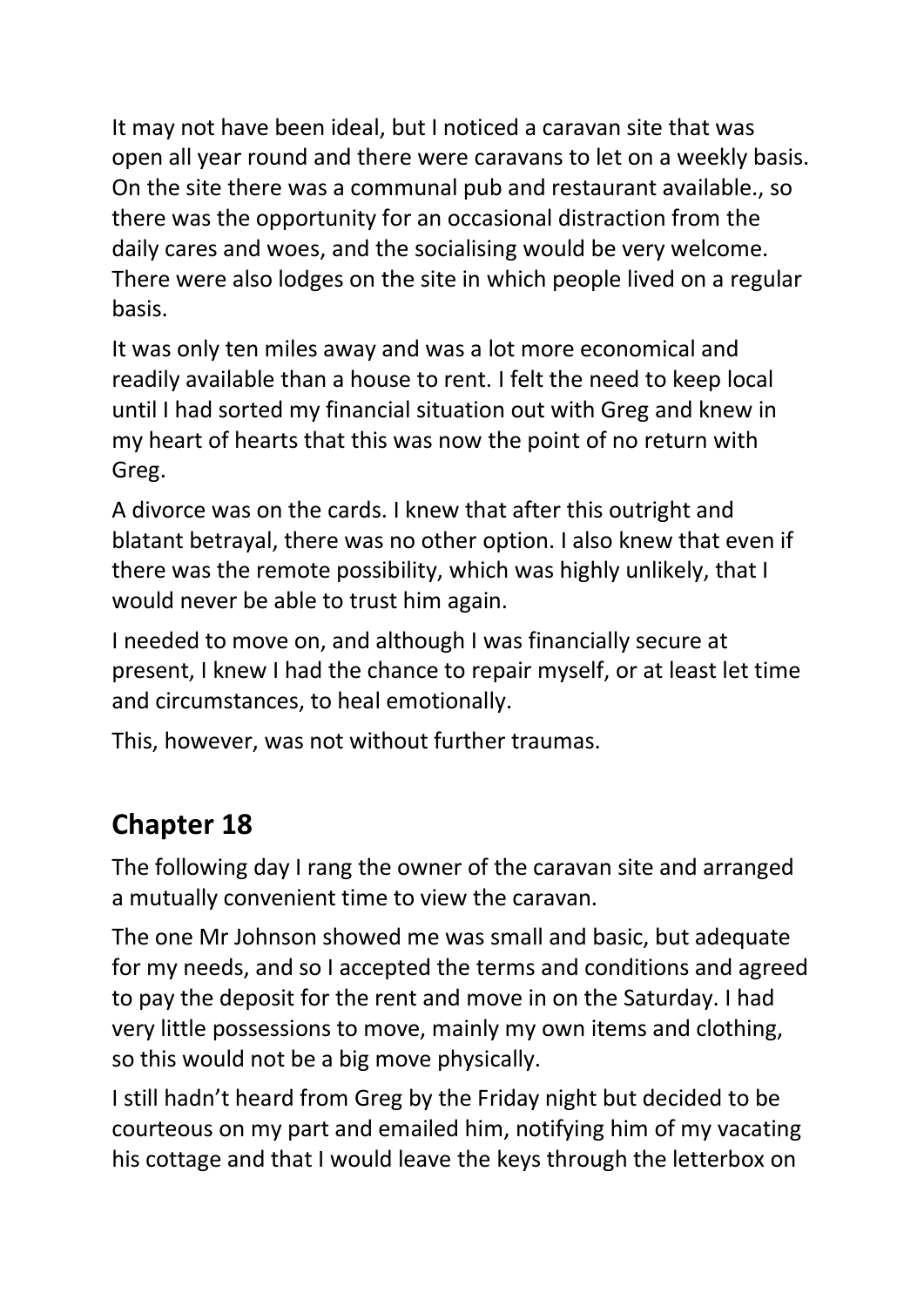my way out. It was all very formal and professionally worded as if to a landlord, but at least could not be misread.

I received a formal reply acknowledging receipt of my email and that that would be acceptable, but there was no other correspondence whatsoever.

On the Saturday I moved myself into the caravan without a hiccup and decided to treat myself to a meal and a drink in the bar afterwards.

It was quite busy; I suppose with it being a weekend. I didn't feel too subconscious being on my own for there were others, mainly much older people who were alone, but seemed "happy in their own skin" as it were, and I felt admiration for them.

As I sat in the bar after my meal, I plucked up the courage to email Greg again and without showing bitterness and anger, expressed my wishes for a divorce as soon as possible as I could not move on without one and I felt it was in both our best interests.

It was a mixture of relief but sadness when I quite quickly received a reply. Greg had agreed that it might be for the best.

I replied, telling him where I was living and agreed to set the wheels in motion on the Monday.

My mind was a complete maze, and I was stuck in the middle of it. The next few days passed in a type of limbo and to an extent on automatic pilot.

Jayne bless her, rang me every evening at the same time, keeping her eye on me albeit from afar, and I did accept her offer to go across and stop for the following weekend.

Jayne was brilliant. She was non-judgemental and kept positive for the future.

Callum was growing rapidly and now walking well and talking and now into the "why this, why that" which I found amusing and enjoyed my time with him as well.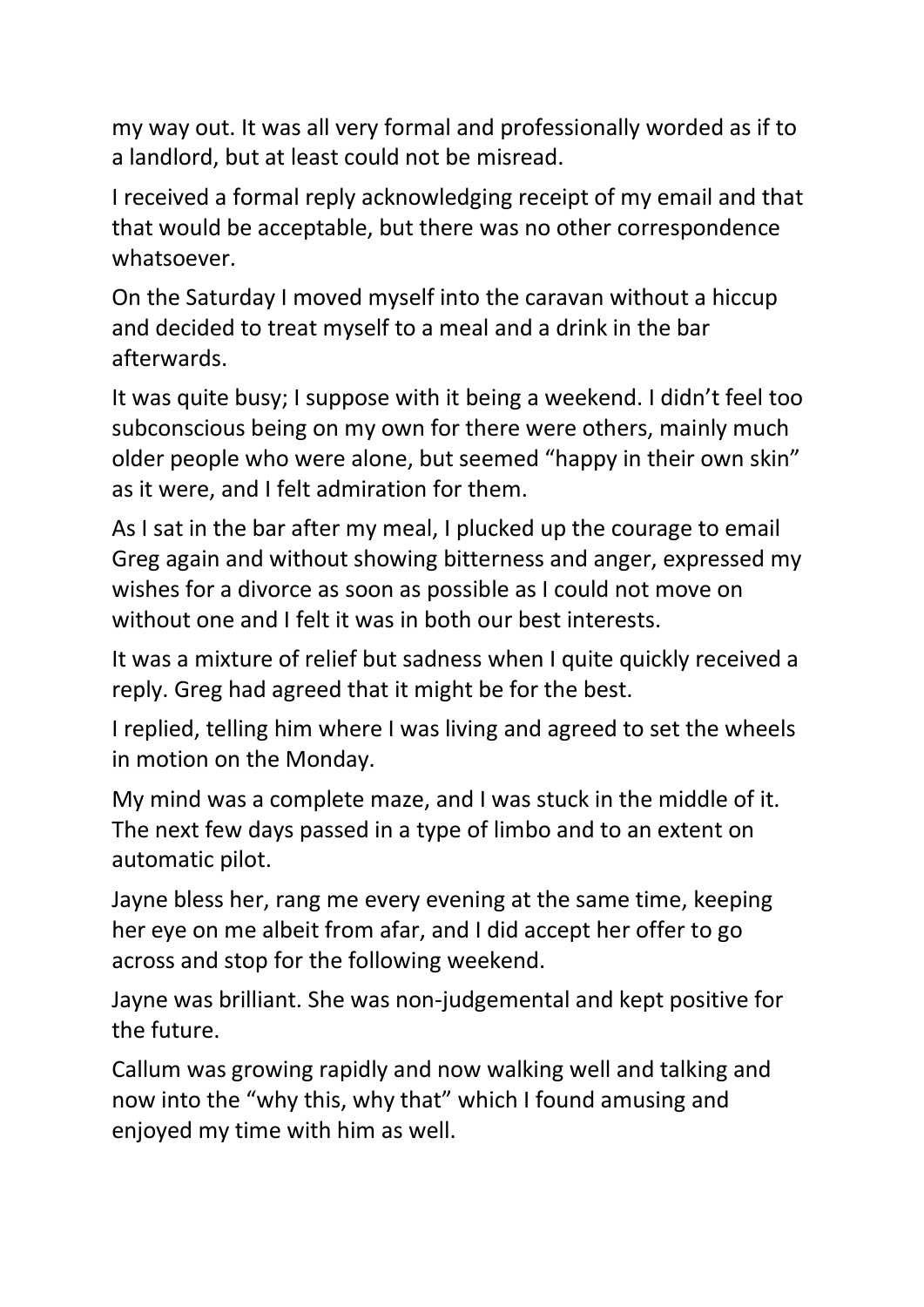Sure, to his word, when I arrived back to the site, there was mail for me to pick up and among these was a very official looking letter from Mr Anthony with my decree nisi. I read through it carefully and slowly and observed that Greg had quite openly admitted his affair and adultery with Ms Olena Evanovich.

I made an appointment to see Mr Anthony, my Solicitor and signed the relevant documents.

Greg did email me and out of court settlement was agreed between us.

Greg did agree to arrange to meet up with me a few weeks later at the caravan site restaurant to discuss a few matters in a civil matter.

A lot of the bitterness and anger had now subsided, and I was ready to tell him of my new plans. We agreed to meet in the onsite bar one Friday evening...

I must admit, I was extremely apprehensive and not quite in control of my emotions and worried how I would react to my first sight of Greg since that awful incident, the other side of the office keyhole.

When Greg arrived in the bar, he was in casual clothing as expected, and despite what had happened, I did still agree with myself that he was still attractive.

I was grateful that Greg was polite, even though I felt like one of his customers than his soon to be ex-wife whom we had shared so much together.

He bought me a drink and came over to a quiet part of the saloon.

I spoke first.

"I don't want any trouble or hurtful words between us. What we had between us was beautiful while it lasted, but please just answer two obvious questions if you feel able to"

"Go ahead" replied Greg calmly.

"Firstly, please tell me where you first met her, and how long has this relationship being going on?"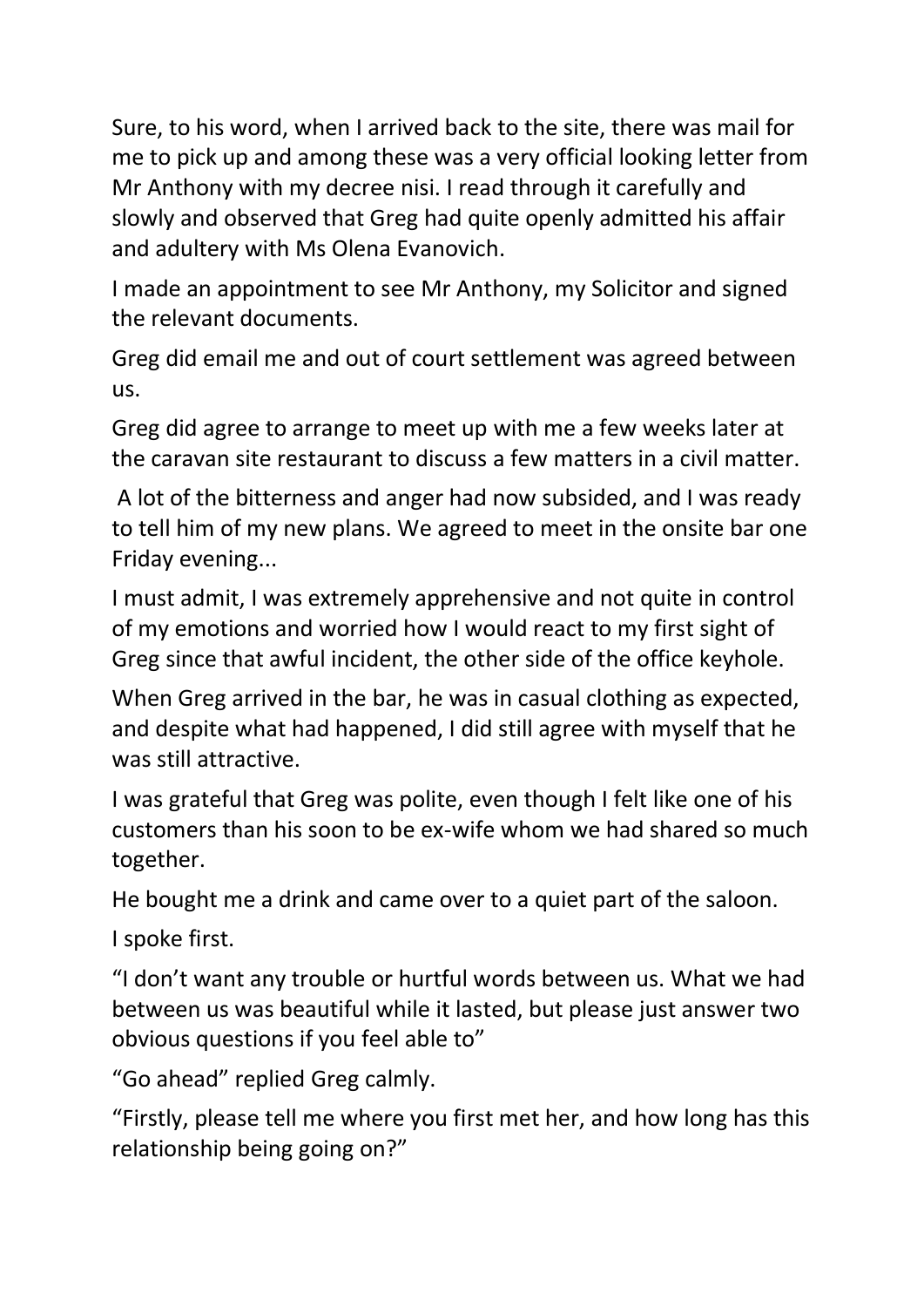Greg replied quite openly, and I must admit with sincerity so that I felt I could believe him.

"I met her about six months ago when I was working at the St Petersburg State University."

"How come I wasn't aware of that quote you sent for your work there, I certainly don't remember it" I queried.

"To be fair" Greg went on to explain, "You weren't at work most of the time, and I don't blame you for that at all, your mum was your priority".

I felt a surge of pain arise in my throat as that part of my life fluttered by in my mind but managed to calm myself and remain composed.

Greg continued honestly.

"The University had seen my website and despite me being in the UK, thought my supply of furniture was a good price and gave me a generous contract. It was on my second visit there to give them a quote to furnish their labs and teaching rooms that I met Olena. She was a teacher in English"

My mind tried to process this information rapidly.

"So" I began slowly" "You say she 'was' a teacher in English, how does she just happen to be on "tap" at Ryedale so regularly in an afternoon when I've conveniently gone home?"

I began to feel my blood pressure begin to rise.

The air was silent temporarily.

"You know the other buildings at the top of this lane? There are new buildings with flats: he replied.

"Yes" I said slowly.

"Well, Olena has recently moved in to one of those" Greg replied.

"So" I started automatically, "You have been, under my nose, carrying on an affair with this Olena woman, that is a real insult!"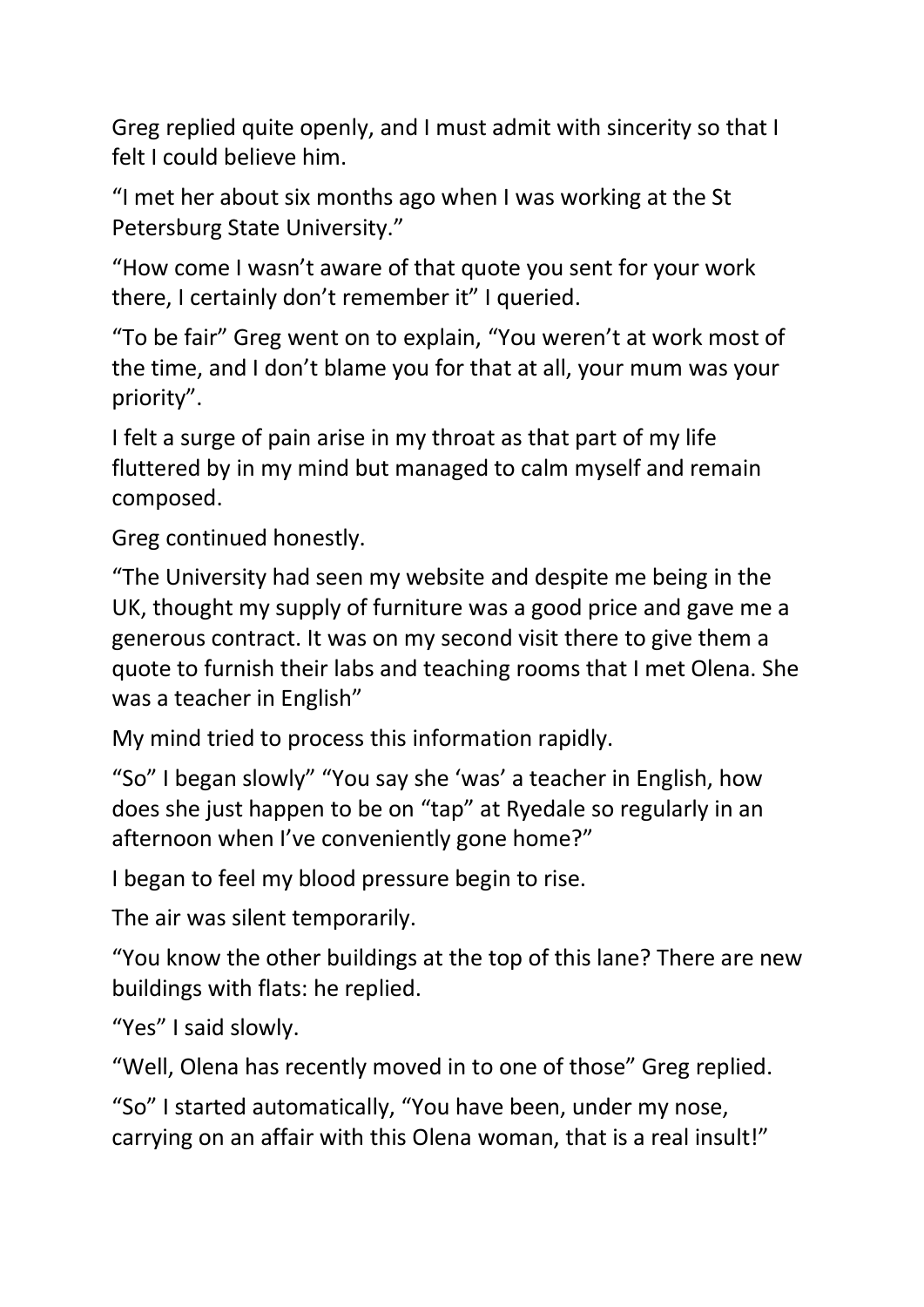"We will never get back to what we were, so I am glad that we are proceeding with this divorce but one thing that has come out of this, I know when and where and even why I suppose" I retorted.

Greg replied quite humanly, "In no way did I mean this to happen Natalie. We were both going through a bad time and living separate lives really. She was there at the "wrong" time"

"My heart bleeds" I said mockingly.

Greg replied without biting at my comment.

"What are you going to do? Have you any plans for the future yet?"

"I don't think that's any of your business anymore" I shot back.

Greg remained calm and said,

"I just want you to have enough money to pursue whatever you decide to and to know I am behind you"

"Excuse me, this sounds a bit post conscience talk" I replied starting to get wound up again.

I hated to admit that Greg was being very reasonable with me, I'd give him that.

"Natalie, I don't want this to end in bitterness even though, yes, I do carry most of the responsibility of it, but we both need to move forward".

"Yes, I realise that. I don't really know what I want, I'm still a bit in limbo. All I am certain of is that I need a complete change, many miles away from here and the opportunity to set up a totally different business" I replied calmly.

The evening ended quite civilly, and Greg said that he had drawn up plans for the financial settlement once the decree absolute was in place. We shook hands and Greg said he would be in touch shortly.

The next few weeks weren't easy at all.

I started going back to the lady's gym and did make one or two acquaintances, and that's all they were. There were about five of us that would meet up quite often and have coffee after a session at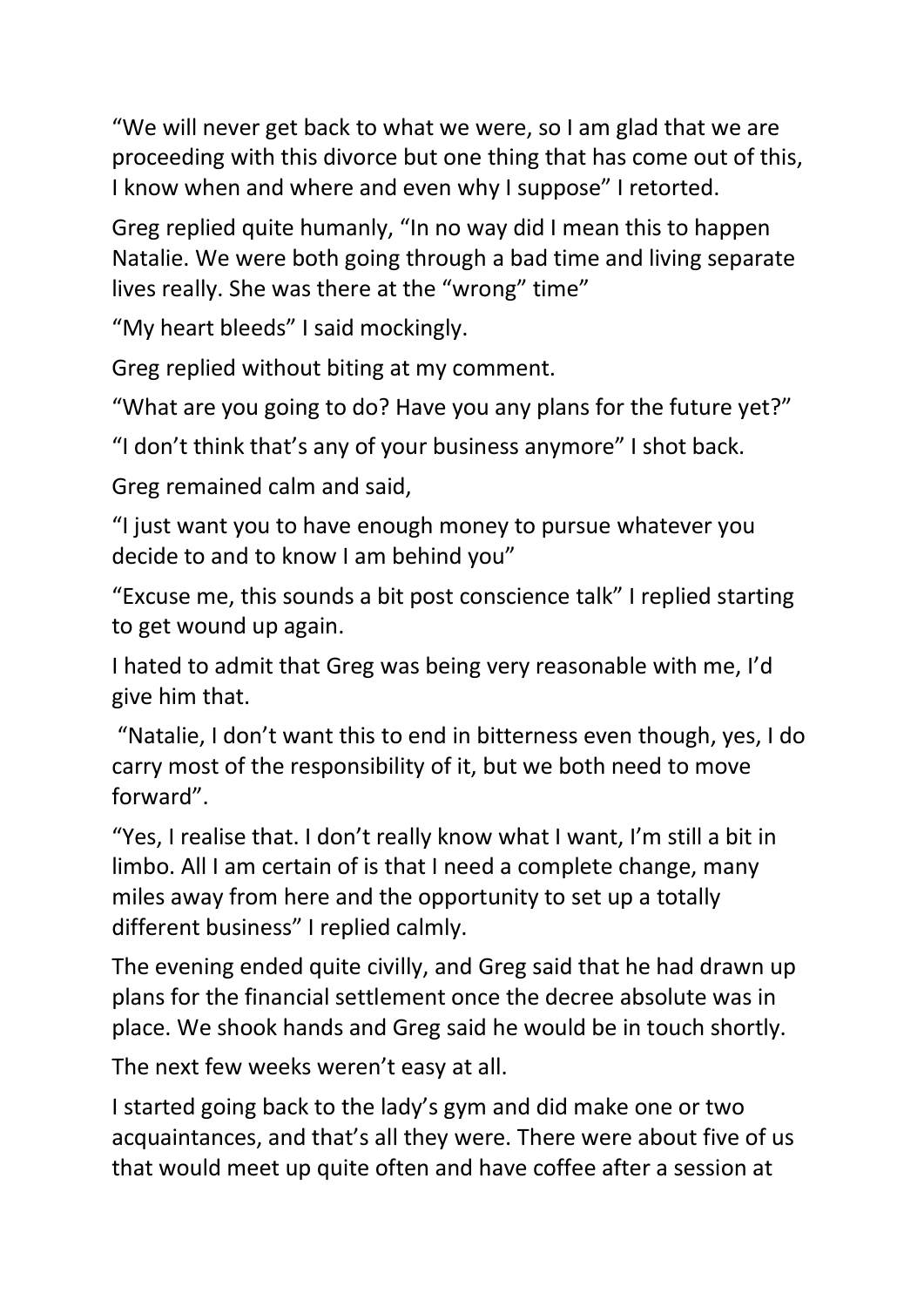the gym at the café opposite. We all kept the conversation lighthearted and there were never any intimate problems discussed. Sometimes it could be a bit boring, but it was company and because I didn't really have anything that positive to discuss, I usually ended up the group listener, but I didn't mind.

I had thought about going to night school, but when looking at the prospectus, nothing jumped out at me enough to make any enquiries about a course. Maybe that was just me and the mood that surrounded me at the time.

I gave myself a good talking to and my first positive step was to go to the hairdressers. I always felt better when I had my hair done and it had got straggly and out of shape lately.

I had decided to have my colour changed slightly to a rich deeper brown, and a touch shorter than on my shoulders.

While waiting for my colour to set, the hairdresser brought me a random set of magazines to read.

At first, I just aimlessly flipped through the top two but then, my eyes became more interested in a brightly covered magazine called House and Country. It was wording across the middle that caught my eye. It said that there were new affordable properties now available in Hampshire. I remembered seeing a programme a few years ago about Hampshire and all its attractions and it seemed to be a very popular place to live.

Turning to the relevant page, I saw a page devoted to the advertising of the newly converted mansion called Marten Manor and its apartments. The rest is history as it were, as that is where the beginning of this book started.

Within two weeks, the decree absolute had been granted and I received a large settlement from Greg.

I had already told Greg about my desire to go and see the show apartment and asked him if he would take me, providing he could spare a day away from "blondie" I still valued his opinion and he agreed.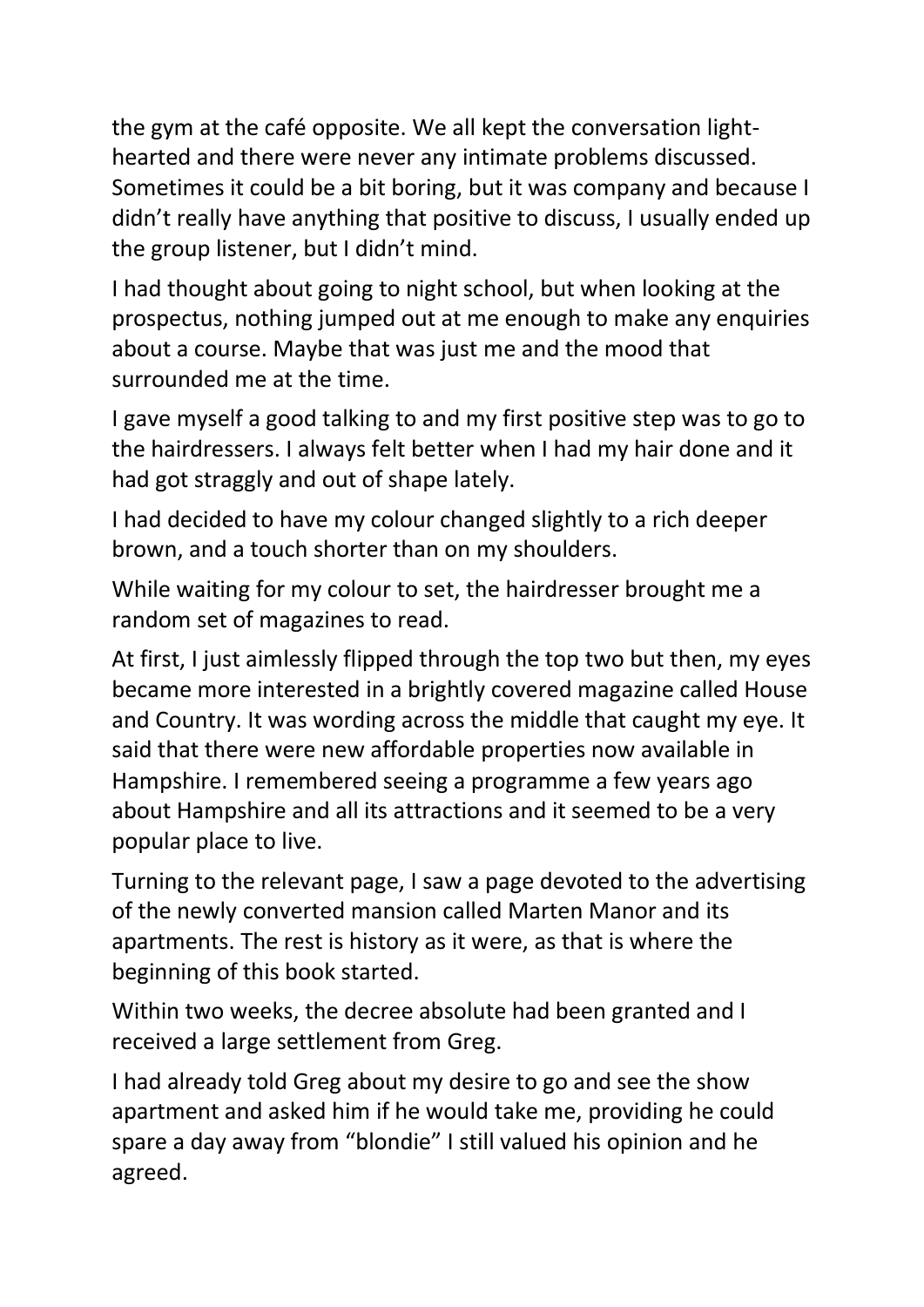For once I felt there was a new and exciting future ahead of me, and a completely new start was what I needed and not being swallowed up in my sorrows.

Little did I foresee that this life changing event would also prove to be life threatening at the same time?

## **Chapter 19**

I immediately gave notice on the rent on the caravan and began packing up my small number of belongings, ready for my move to Hampshire.

Jayne and Peter had volunteered to help and rented a small van to use for my move down for the bulkier items, for instance, Greg had kept a Welsh dresser that he had restored and new that I liked, along with my favourite armchair and two-seater settee that I had recently bought and needed collection.

Greg's life too had changed. He had sold part of his business and was renting his house out but most of his time was living with Olena. He had also appointed a new Director for the Company, so the world was his oyster and much of it was travelling with Olena and that did prove profitable as he did drum up business at the same time.

After Jayne and Peter had emptied the van, I met my first new neighbour, Mary. She was about 80 years old and was married to George and they lived downstairs in the apartment next to mine.

Mary came out with a large flask of tea and some newly made scones. After introducing herself, she said she thought we may be glad of some refreshments.

I, in turn introduced myself and thanked her for her kindness.

I soon began to settle, and Mary and George were very good to me, and I often was invited round for elevenses and a meal quite regularly. I think Mary was very motherly.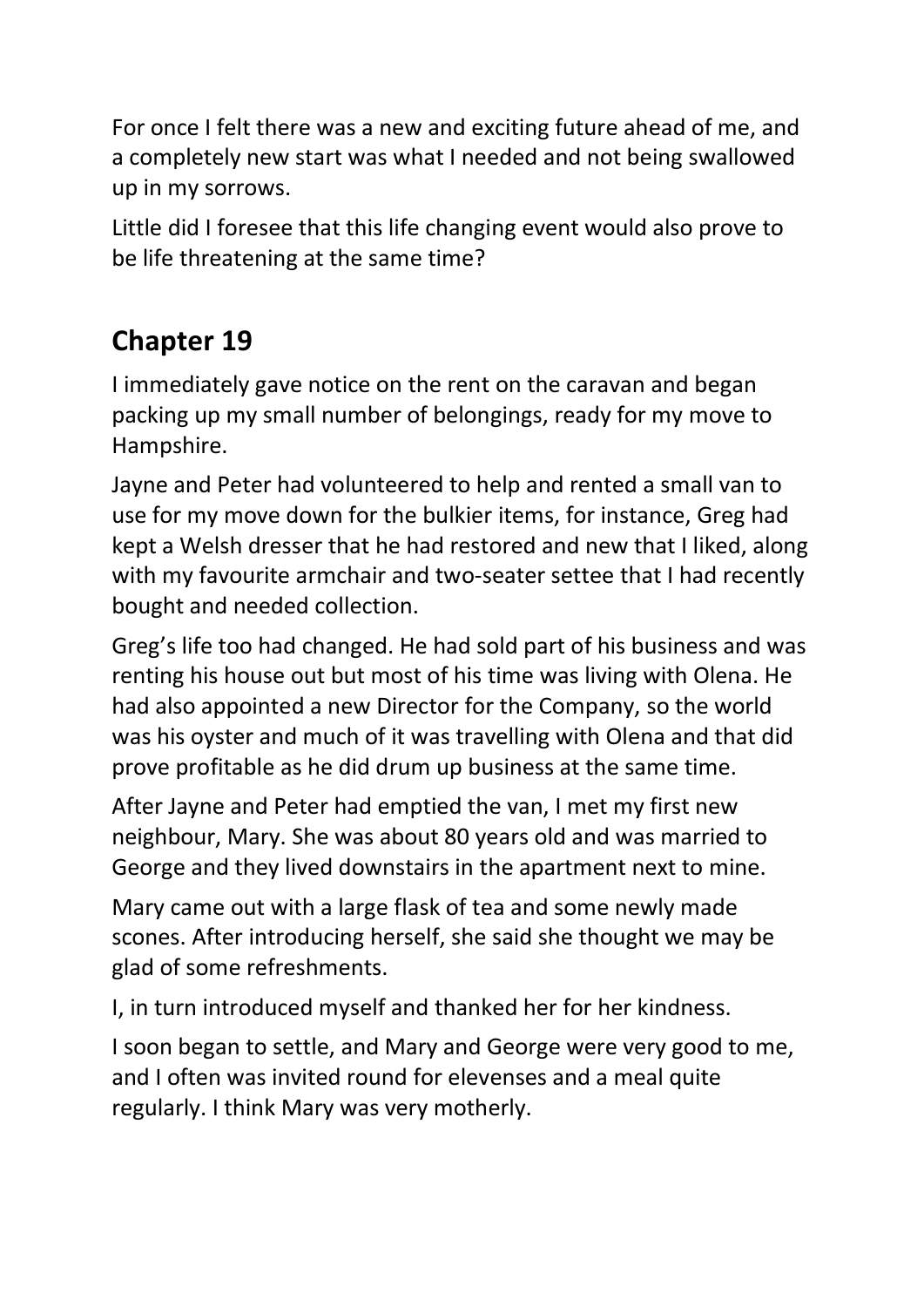Mary soon explained who my other neighbours were. In flat two upstairs was Mike. He was a single man in his fifties who worked out on the oil rigs, so was often away for long periods of time.

Alison was in flat three and she was engaged to Connor. She was a Civil Servant and Connor was a builder.

In flat four was a woman in her forties called Jo who had recently lost her husband and was very involved in charity worker at the local hospice.

Then, finally, in flat five were Dr and Mrs Crowther.

Apparently, Ian Crowther and his wife, Clare, worked at the same Health Centre where Clare was a nurse.

I finished by saying to Mary and George that I looked forward to meeting my other neighbours and hoped they were as pleasant as them.

The next day I drove into Easterly, which was the nearest town to Broughton. I did some shopping and had a good look round.

On the local Recruitment Agency was a large advertisement which was inviting interested parties to join an evening Counselling course at the College in Easterly. That sounded about right for me. I felt I had plenty of life experience and I had proved many times that I could be a good listener and non-judgemental, so I eagerly went through the door and signed up for it and paid for the twelve months. It was to be an intense course that was two nights a week, and that seemed ideal.

It was an enjoyable start to the course. It was a must that you had to interact with the whole group at some point as part of the learning skills. If you were a wallflower, it would be impossible to proceed. This must have helped me become friends with a young woman of a similar age called Grace.

Grace had been a carer for many years but wanted a change of career while she was still young enough.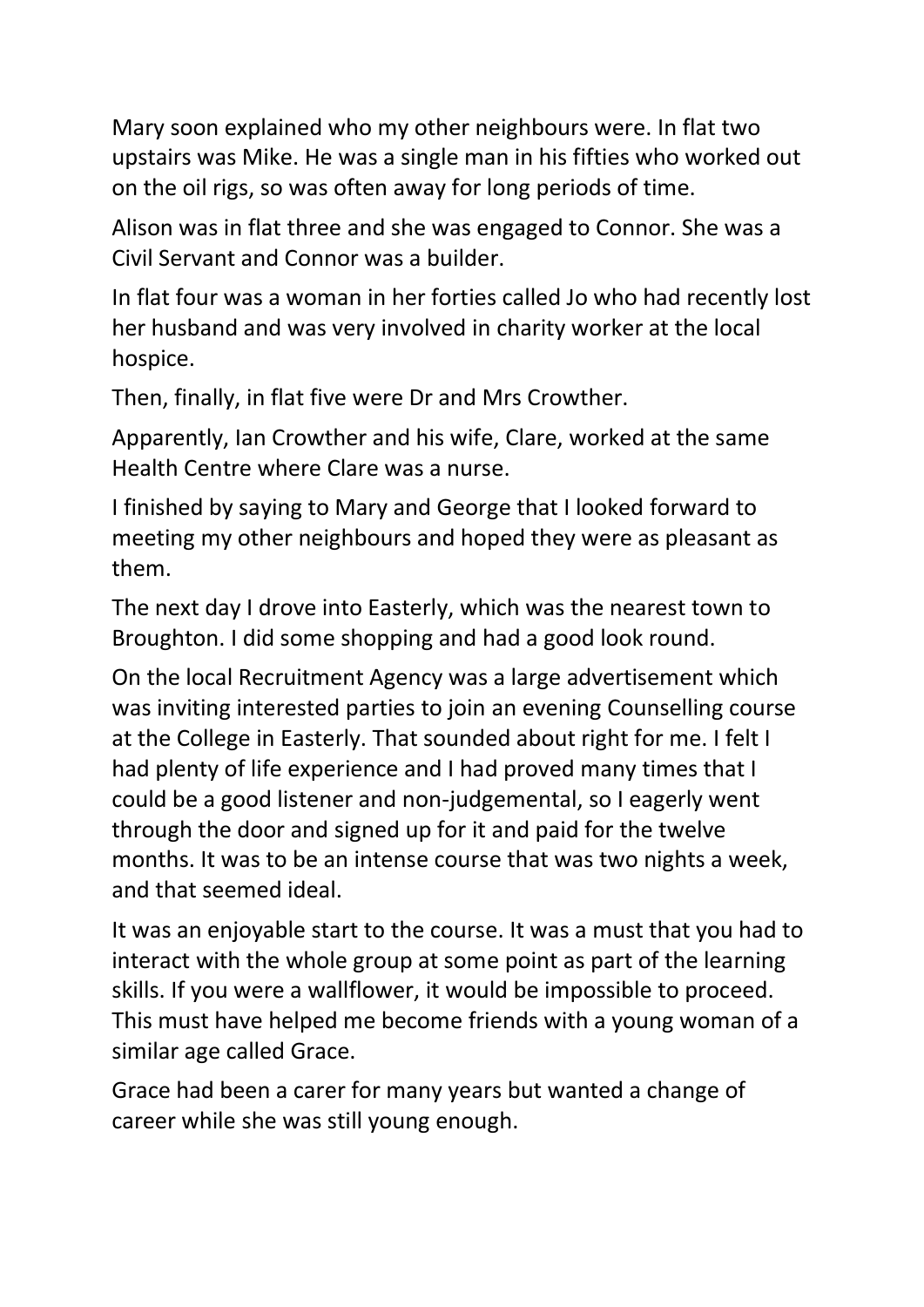It wasn't long before I met Alison, my neighbour upstairs. It was one evening when she was on her way back from work and I was on my way to the college. She seemed very pleasant, and I soon began to make good friends with her and Callum.

One evening I went up to their flat with a parcel that I had taken in for them and Alison invited me in for a drink and from that initial visit, we became regular visitors to each other. I also looked after their goldfish whenever they went away. Recently, although it was still a few weeks off, Alison and Callum had invited me for Christmas dinner with them and her parents, which I gladly accepted.

I didn't see much of Jo, the lady from upstairs. Our paths didn't seem to cross, and she did seem to be more of a person who wanted to keep herself to herself, and she was very busy with her work campaigning for the charity for which she raised a admiral sum.

I eventually was able to meet Dr and Mrs Crowther. In fact, it wasn't at home that I met them but in the shopping centre at Easterly.

Ian Crowther extended his hand to shake mine and introduced himself and Clare to me. Clare did shake my hand but seemed a rather "retiring" person as they call it. I could only conclude that she was more outgoing at work as a nurse.

I introduced myself and said it was good to meet them, and we parted company.

As I was registered with a different medical practice to where they were, I hadn't had chance to meet them through their work.

I continued to progress at night school, and Grace and I would often go for a coffee or sometimes to the pub just across from the college for a drink.

Christmas came very soon. I was pleased to be invited to spend time with Alison and Connor and to meet Dan and Sue, Alison's parents who had come up from Surrey and were stopping over for a couple of days.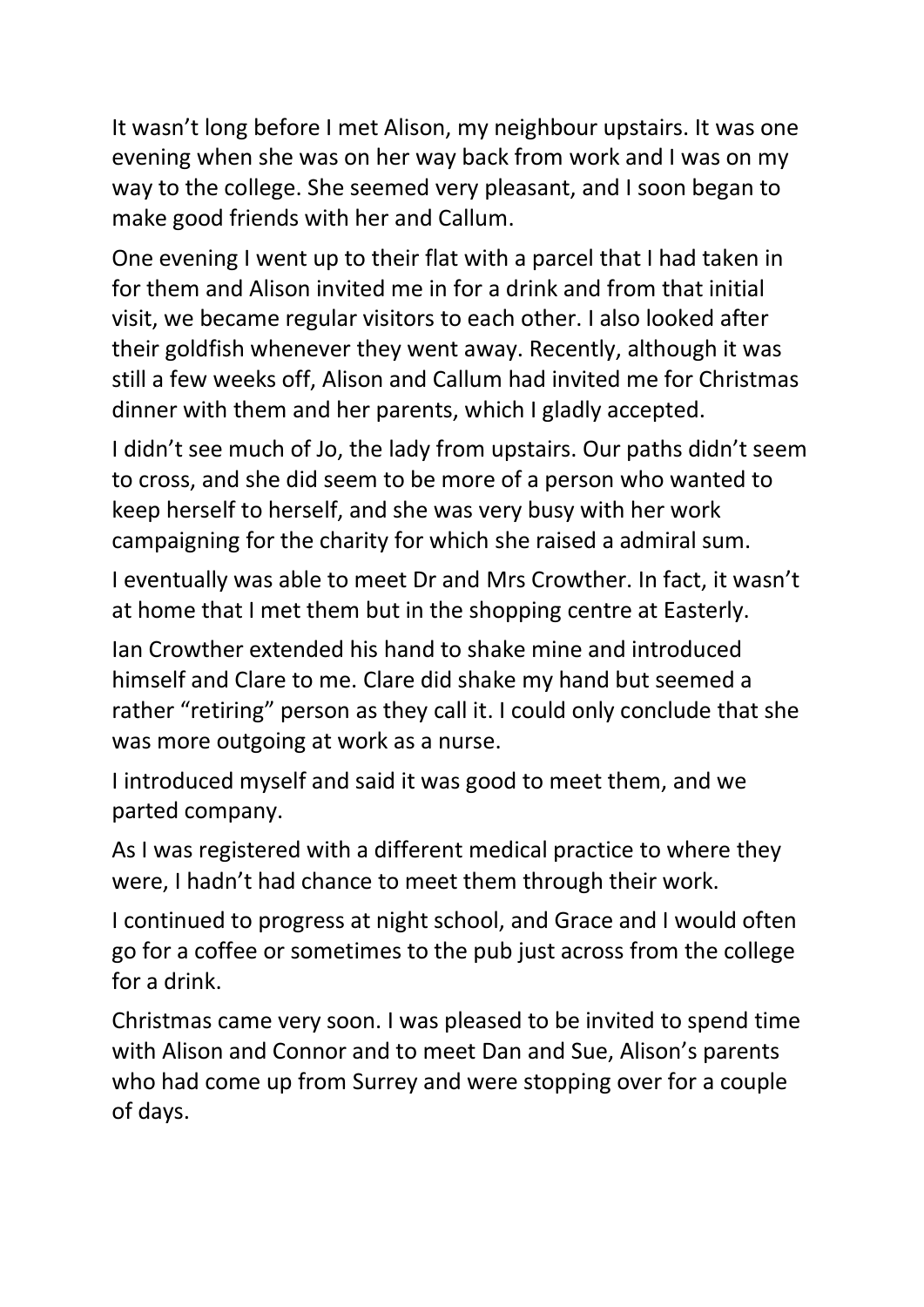As we all sat relaxing in Alison's living room, Alison, and Sue, not as in a gossiping manner, began to fill me in about my neighbours. Not a lot was said about Jo, but that didn't surprise me, she was a bit of enigma really.

I already knew Mary and George well. Apparently, Mike was back in England from the oil rigs, but was visiting his parents in Glasgow for Christmas.

That just left Ian and Clare.

I remarked that I had only briefly met them once or twice in the last few weeks. I did mention that Clare had seemed very reserved but commented that I was the same at one time.

I had already told Alison and Connor how I came to be living here in Broughton, and so they knew me quite well now.

Alison revealed very sympathetically that Clare longed for a child and she and Ian had tried a few attempts at IVF, which did at first seem promising and she had become pregnant more than once but had not managed to carry the baby full term. Clare also had the added worry of the female clock ticking away which was like sand slipping through a timer, and that this hadn't helped her confidence. Ian had managed to get her a job at the same Health Centre, and this apparently had helped her keep more focused, but she was a shadow of her former self. Ian had managed to get her work there so that he could keep an eye on Clare as she seemed so fragile.

I laughed.

"What are you laughing at?" Clare asked suddenly surprised at my reaction,

"Well, considering we've just been saying that she's very reserved etc., you seem to know a lot about Clare all of a sudden" I said teasingly.

In defence, Alison went on to explain, "It's only because her cousin works at the same Jobcentre as me, and when she realised, I was a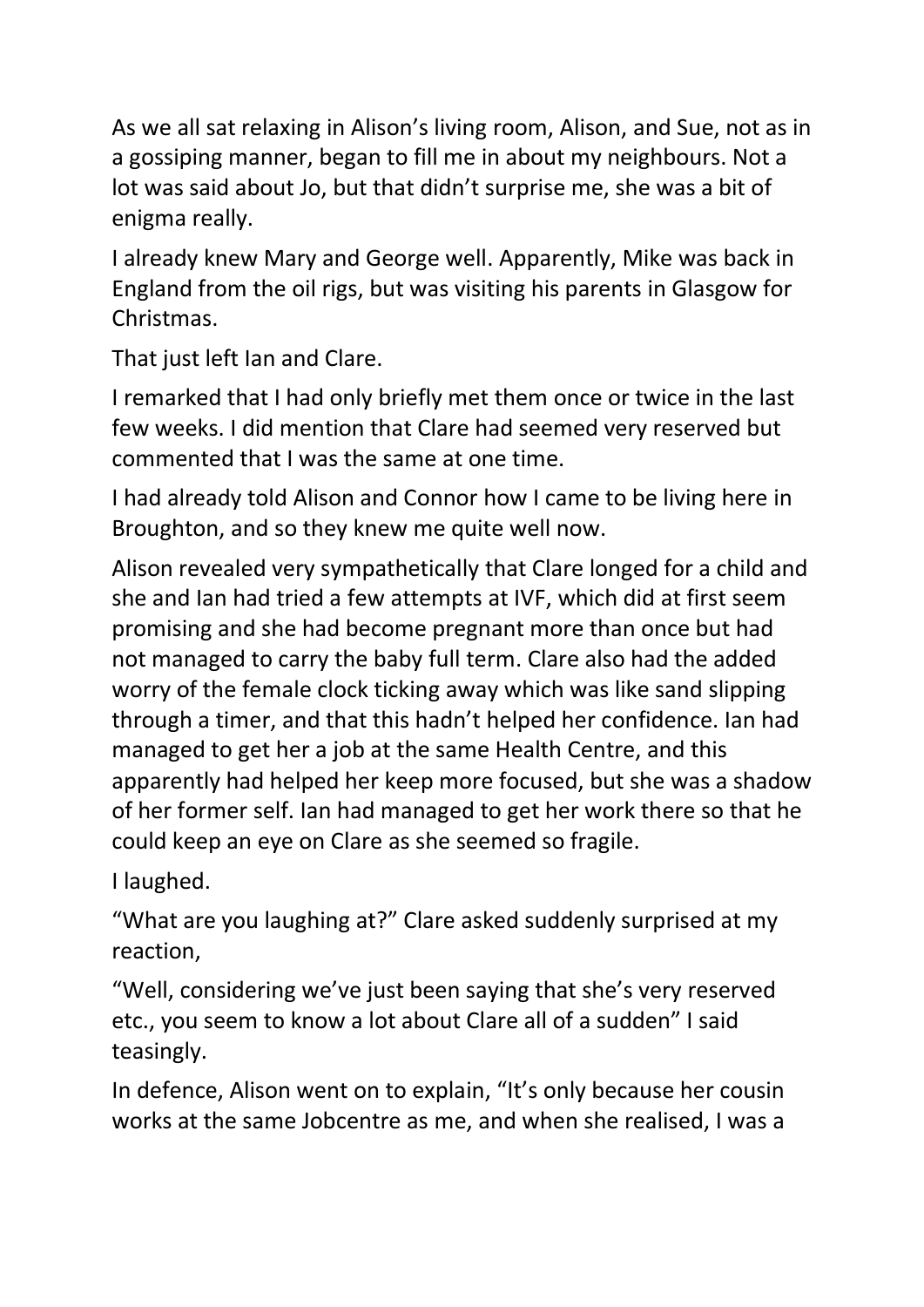neighbour of Clare's she told me about the situation" Alison pulled a guilty face, "I know, we shouldn't gossip!"

"So, it is gossip then" I replied chuckling as I did so.

Alison threw a fluffy toy at me in jest and said, "It's not malicious"

Alison, Sue, and I had a laugh, and then I became serious as I added,

"No, you're right, and sometimes it's good to be informed about such situations, so that a person can understand someone like Clare who has been a bit of a mystery to me, I must admit".

I really had enjoyed meeting Dan and Sue.

They were delightful. Dan's sense of humour was infectious, and Sue was a very bubbly person. When it was time to take my leave and get to bed, I remember coming down that marble staircase deep in thought. I wistfully and with a tinge of sadness, thought about my deceased parents and wished they had been "normal" like Alison's were.

Then my thoughts suddenly turned to Clare. I could relate to losing babies and the trauma of it.

What I was painfully to discover was how mentally fragile she was, and that I would be the brunt of things to come.

#### **Chapter 20**

I did keep in touch with Greg, not regularly, but occasionally. He was still somebody who I could turn to advice when I really needed it and by and large he was ok with that, but he did put the proviso on it that it must only be at certain times, which interpreted, meant when Olena wasn't around.

He suffered grief if he was caught in correspondence with me, and I couldn't help but smirk when he added how serious a threat to his manhood would be if this was the case.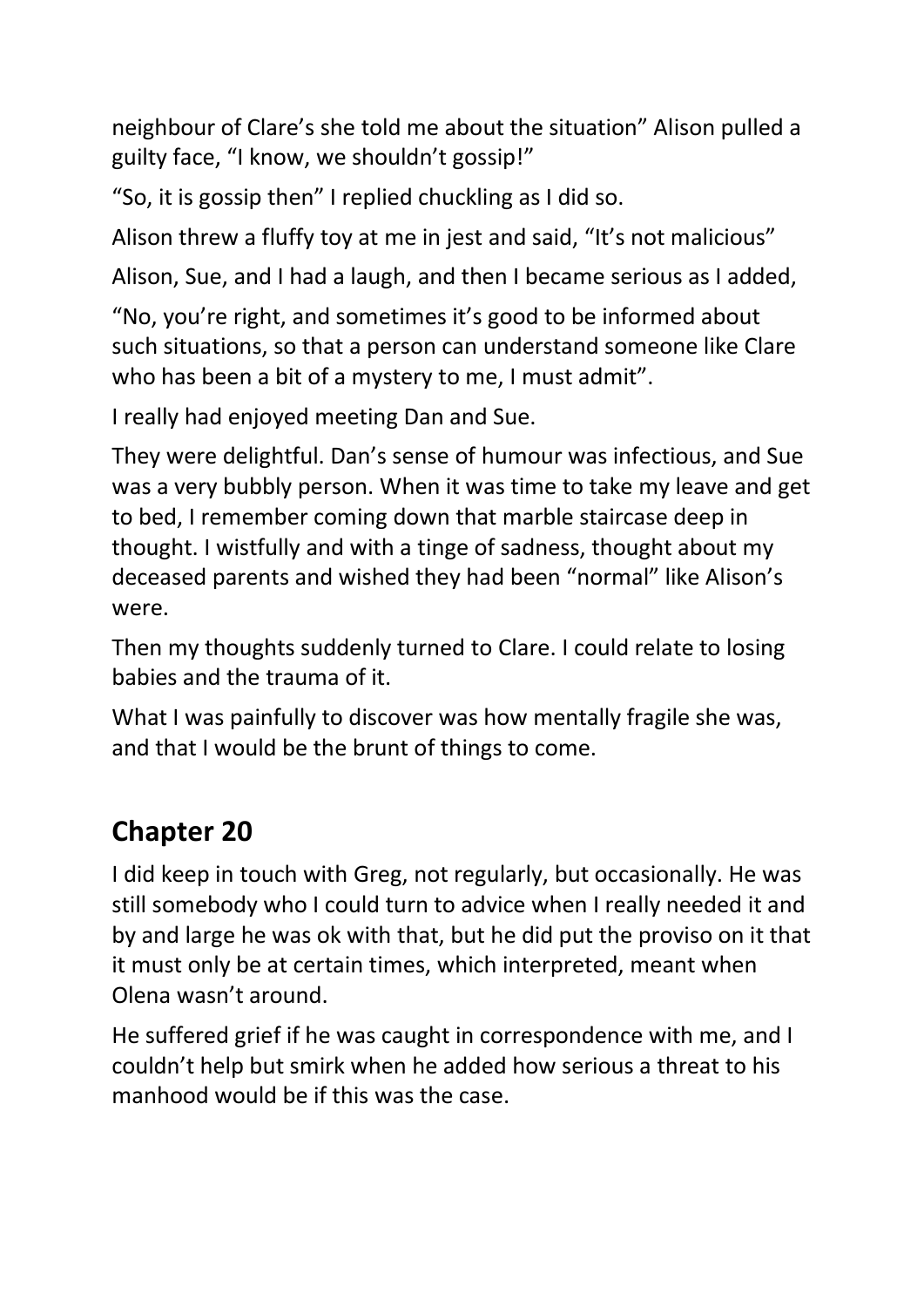The year flew by and with it came the joy and satisfaction of passing my course and knowing I was now a fully qualified counsellor. The same was true for Grace.

Grace was going to set up her own business, and I knew I had to seriously start looking for work.

I did risk ringing Greg and telling him about my recent success. I wanted him to know that I could be successful and that I had moved on without him but also wanted to tell him almost like a friend.

Greg answered his phone, and I knew immediately that it wasn't an opportune moment as he replied,

"Very good Mrs Fairbrother. I'm really pleased you managed to pass my accounts for processing"

In the background I could hear Olena shouting, "More". Then the phone went dead.

I gave a small giggle. Was that the only English word she had learnt? Greg did seem under her thumb, and not just her thumb at that!

I grimaced at the thought and then smiled, at least Greg looked as though he had received the gist of my call and in his response, did seem pleased even though having to handle his companion at the other end in the process.

I had also rang Alison at work and told her, and she was delighted for me too.

I realised how pleased she was for me when I arrived back home.

Mary greeted me at the entrance and Alison was there with her.

"Come on" said Mary, "We've made a celebration tea for you"

Mary and Alison took hold of each of my hands and led me through to the beautiful grounds at the back where there stood a long pasting table which was now converted into a picnic table which was laden with an array of different foods for a buffet.

I was completely overwhelmed.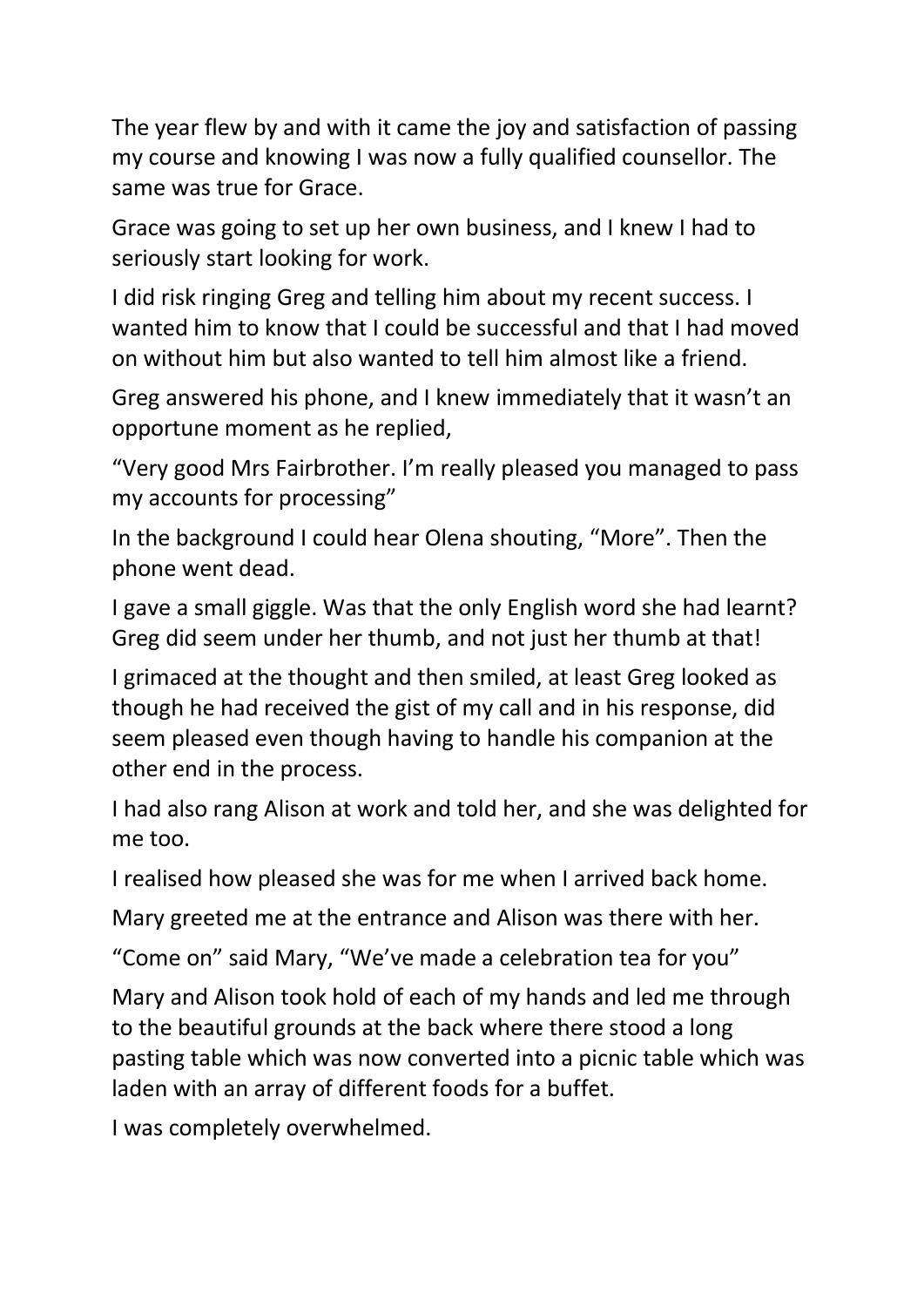It was lovely to be with everyone at once, and even Mike had managed to be there.

I thanked everyone for their lovely surprises and all they effort that had gone into it for me. I even managed to get to speak to Jo at last.

As we started to talk, Jo was telling me why she volunteered down at the hospice and all the other activities involved in it. Jo went on to explain why it was so important to her. Her beloved husband, Lee, had, at a very young age of thirty-two had passed away from bowel cancer. Jo had nursed him at home until he died.

I said I was glad to get to speak to her and ended our conversation with an invitation to meet up and have a coffee somewhere, to which Jo seemed to like the idea and said she would let me know when she was free.

Mike had apparently, arrived back that morning for a brief break.

He was not much taller than me, and he was quite portly which did seem to make him look older than he was. His hair was greying as was his beard. He was pleasant enough. He was a bachelor, which I reasoned with his work and being away for such long periods was a bit of a hamper to meeting anyone. He seemed a kindly enough person, but I must admit, after our initial pleasantries, I did have to stifle a few yawns as his favourite subject was politics and not something I really had heavy debates on, but to him it was almost a hobby.

As our tea party came to an end, I couldn't help but notice that Clare was still being her reserved self and on guard. It felt that she was being there more out of politeness than joining in with the rest of us. I had learnt a lot on this counselling course, and it had given me a lot of insight into all sorts of areas, including, mental health and psychology etc.,

Ian did briefly come across and shook my hand and said, "Well done", but Clare just seemed to give a watery sort of smile.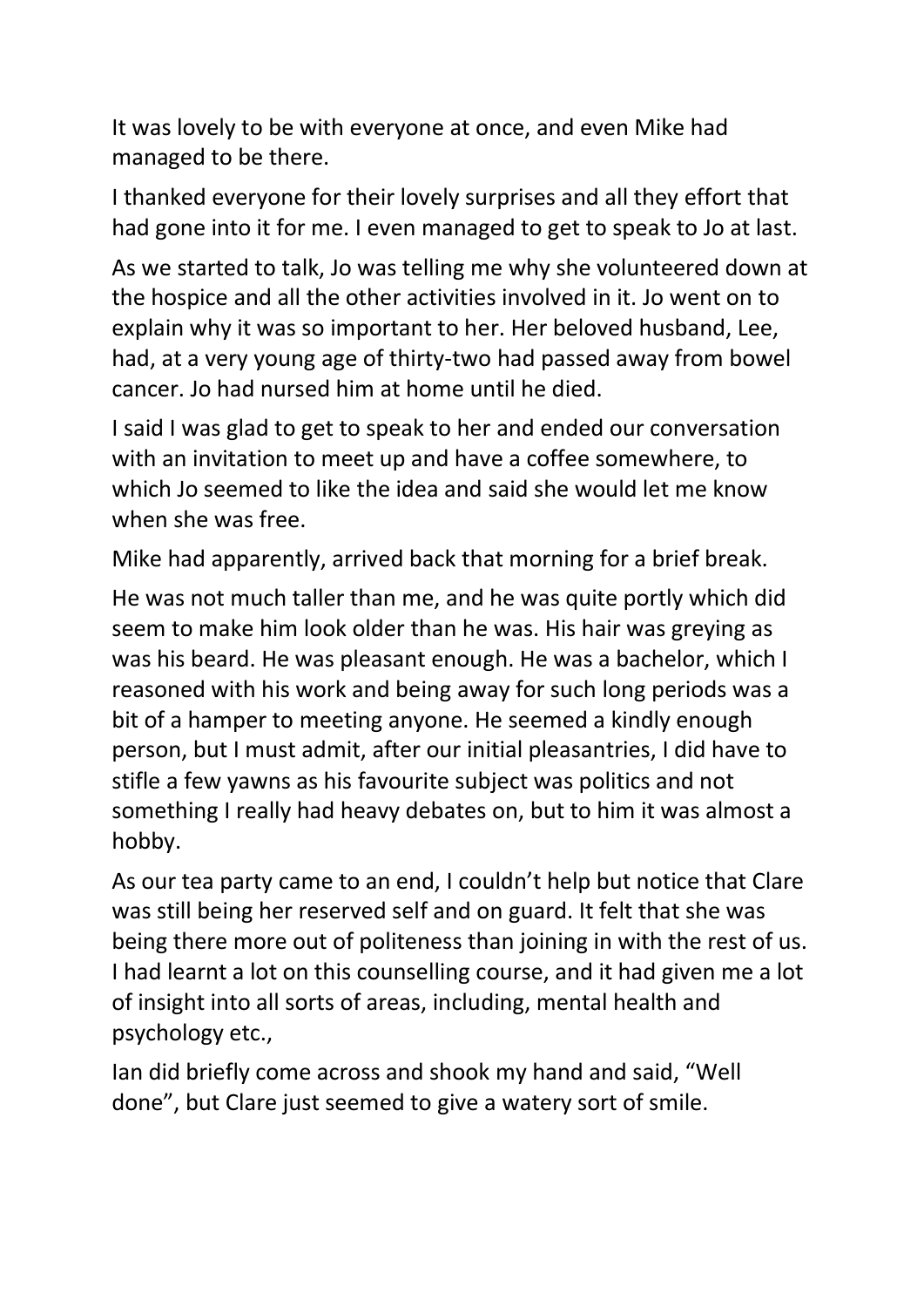Despite feeling desperately lonely at times, and longing to find work with my new qualifications, we all seemed to get on as neighbours together, and looked out for one another.

Grace was finding business a bit slow and hard to get off the ground at first so we agreed to book a holiday in Devon for a week, and I couldn't wait.

I had to admit that Greg had been very generous on one of my more recent brief conversations with me and had sent me some money to keep afloat. It was probably a guilt trip here and there, but I wasn't complaining.

Grace picked me up and we set off in the warm sunshine for a glorious week of being pampered and having all our meals prepared.

However, I did have a surprise in store on my return that would shape and completely upturn my foreseeable future, but also endanger me at the same time.

### **Chapter 21**

On my return as I walked into the door that led into the large reception hall of the apartments, I could hear laughter and gaiety coming from the rear grounds.

I quickly opened my front door and just dumped my bags down on the bed and hurried to nosily see what was going on in the gardens.

All the neighbours were there except Mike who was now back at work.

It looked like a celebration of some sort.

I arrived in the gardens and said a cheery hello to everybody.

As usual on these occasions, Mary, probably doing most of the organising, had prepared a large picnic.

Alison came rushing over to see me and said, Hi Natalie, did you get my email about the party today? We arranged it so that we knew you would be back to join us"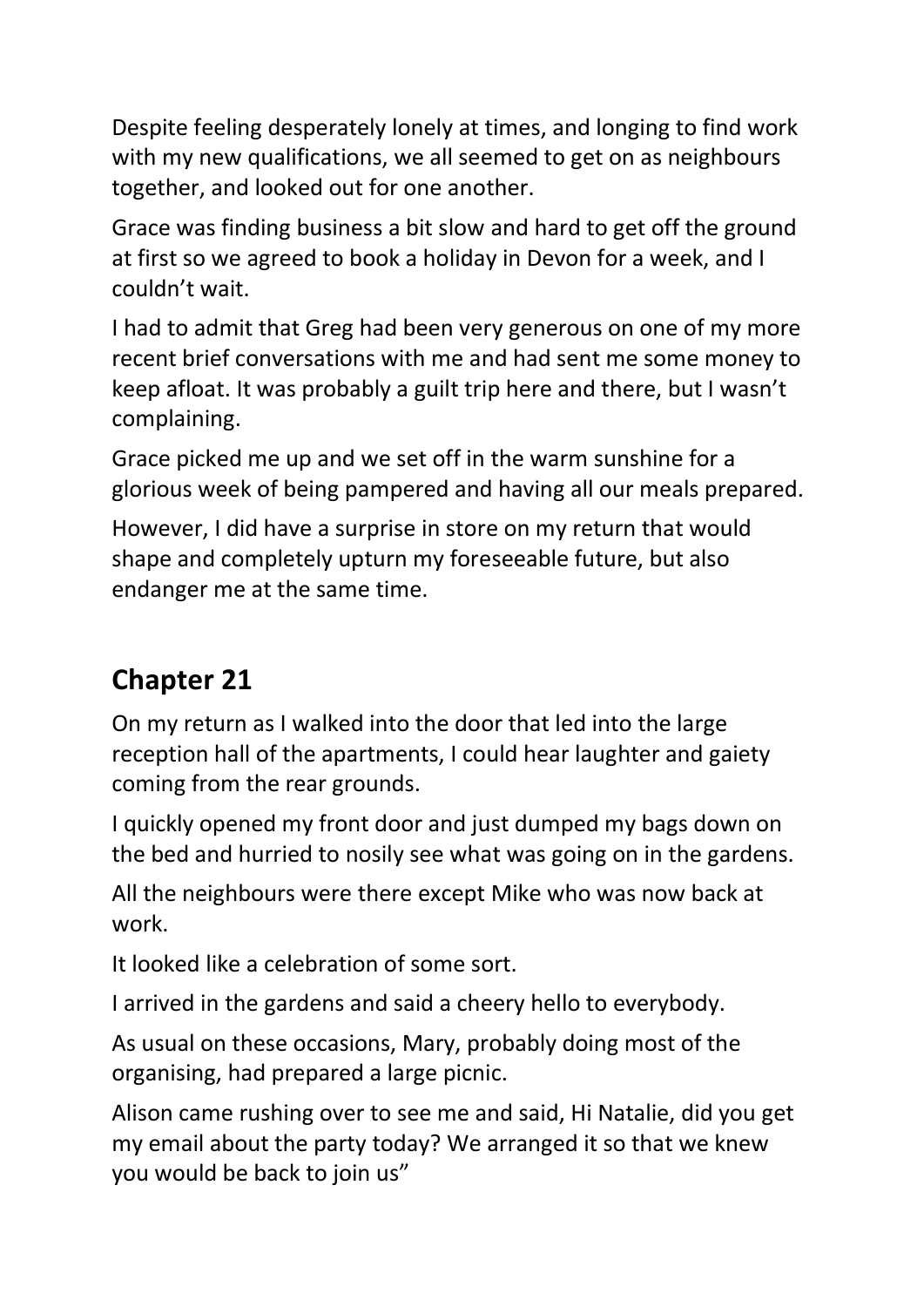"Oh, I'm sorry Alison, I haven't read my emails these last few days. I was determined to have a complete break and not be tempted to go on my laptop" I replied apologetically.

Before Alison could continue, Mary came over towards us, beaming.

Mary immediately said, "I've a lot of knitting to do and I'm going to be extremely busy" she told me excitedly.

I didn't twig straight away as I knew she helped Jo out quite a bit and often knitted little things for Jo to sell on her stall that she sometimes hired.

Without saying anything, Mary caught my arm and led me across to see the large banner that had been put up. It read,

"CONGRATULAIONS" with a picture of pink and blue storks in flight.

"Ah?" I responded thickly.

Well, I thought to myself, I somehow didn't think it would be Alison that was pregnant, she and Connor had plenty of plans set in place before their wedding which they had started to arrange, and I was quite sure that children weren't on the agenda just yet.

It wouldn't be Jo, unless it was Immaculate Conception, so it could only be Clare!

I thought I better just whisper and check with Mary first before I put my foot in it, and she assured me that I was right.

"How wonderful" I said to Mary, "They've been through so much"

I gave a quick glance over to where Ian and Clare were stood.

Clare was beaming, even though it was still a shy smile.

Mary nudged me and nodded towards Clare, encouraging me to go over.

I made my way over to them both and said my congratulations to them.

"I'm so pleased for you" I said.

"Yes, thank you, we are ecstatic" replied Ian on behalf of them both.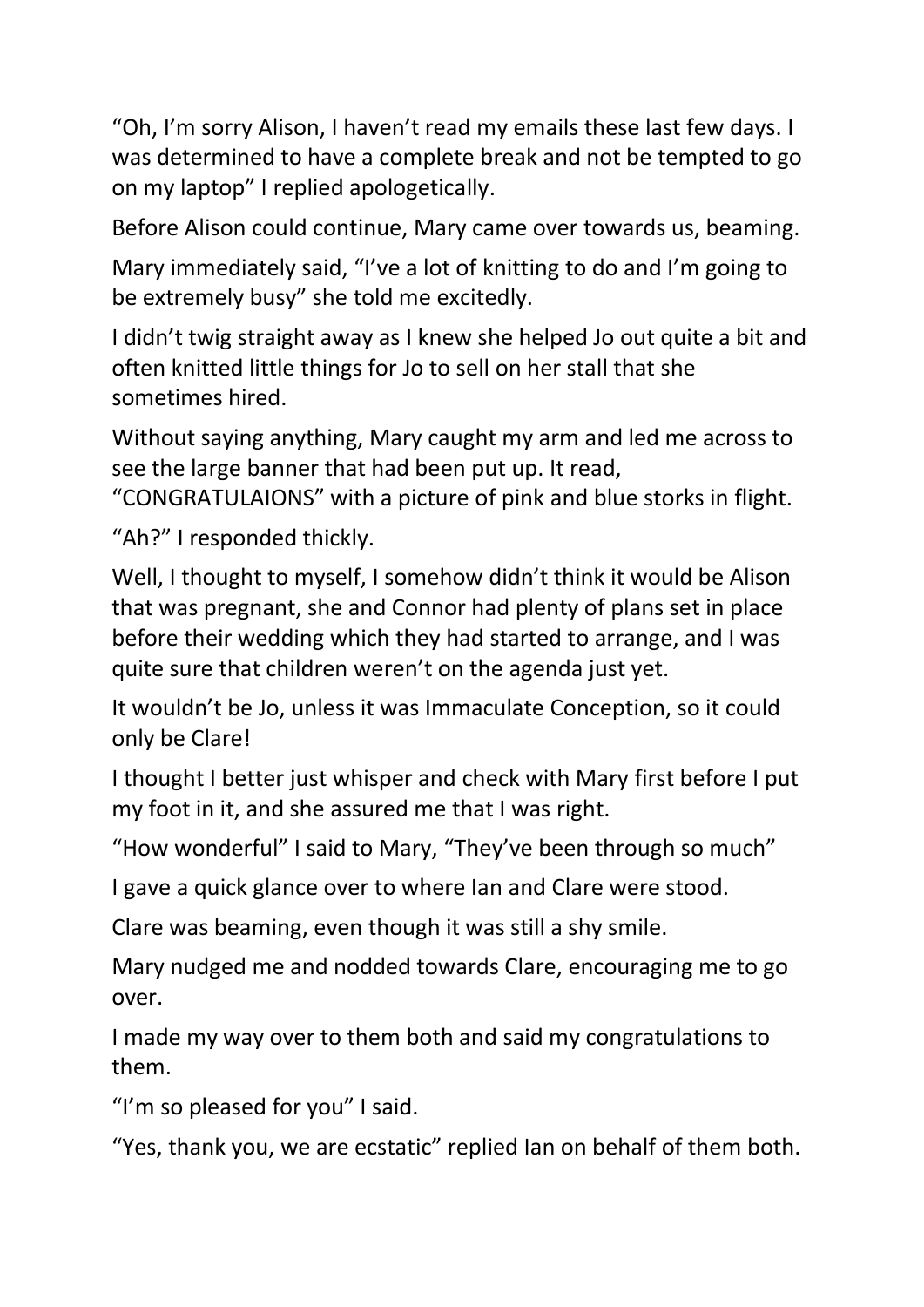I knew Clare would obviously feel the same. She was such a complex creature, and so hard to get to know. She was a deep well. Clare did surprise me when she spoke to me.

"I'm just over 3 months and I'm due on the 20th of March"

"That's lovely, a spring baby, what a lovely time. I'm really pleased for you both" I replied.

After that small, but meaningful communication, I began to mingle between the others that were there which included some from the surgery I was told.

I really felt for Clare but knew that she would have the best of care, especially having her husband as a GP. I really hoped and prayed that for once things would go right for them, and that it would soon be March and to see Clare holding that longed for baby in her arms who would be smothered with love. I was quite sure that that would make her a new person and bring her out of herself, and it certainly would be a life changer.

However, life can be so cruel at times, and dark days lay ahead.

## **Chapter 22**

The next two months were spent between working on temporary counselling jobs, meeting up with Grace, the occasional weekend away at Jayne's and a meal here and there with Alison and Connor.

I very occasionally saw Ian and Clare. Mind you, their hours between them could be very long and at times very different to mine. I would often see them setting off to work together, early in the morning and would occasionally get chance to say good morning to them.

It did go through my mind that Clare had begun to have an olive type of tinge to her face, and had begun to look rather drained and tired, but just assumed that this would soon change and the "blooming" period that people often talk about, would soon follow.

I had just finished a temporary contract at the high school in town. It was now late October, and the light was now falling around 6pm.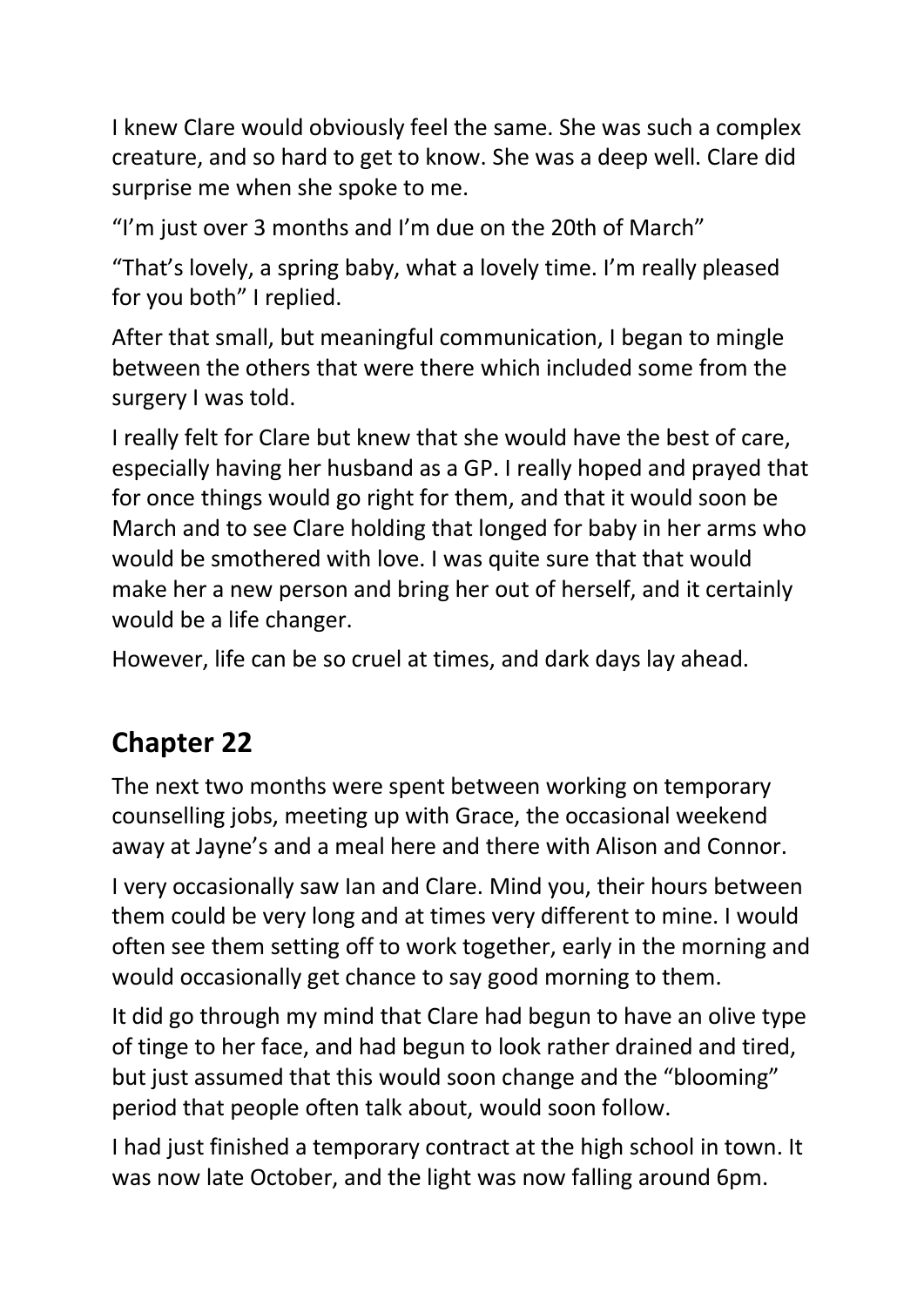That evening I had pulled into the grounds of Marten Mere and became immediately aware of an ambulance flashing blue lights in front of the main door. My first thoughts were of Mary and that George or herself must be ill, given their age.

Just before I walked into the entrance, two ambulance men came out with Clare in a wheelchair. She was crying uncontrollably, and Ian was hastening his step behind them.

I stood back out of the way.

As I made my way into the foyer, Mary approached me, her face drained of colour, and began to explain.

Ian had brought Clare home early as that morning she had begun to have contractions at work.

He knew he had to get her home to bed and to rest and to see how things went from there, and the specialist who had been looking after Clare had been out and advised the same at this stage.

Obviously, this had now progressed to an emergency admission to hospital.

My heart ached for Clare.

Although my miscarriage had been early in my pregnancy and was for a totally different reason, it was still very much a bereavement and loss. Clare had been through so much to have a baby, and now everything was hanging in the balance.

I didn't see much of Alison and Connor around that time.

I did see Jo on her way to work, and she seemed well.

It was usually Mary I saw with my coming and goings from my apartment and it was usually evenings she would hear me arrive home and update me on how Clare was.

I didn't see much of Ian either, but I suppose he was on a bit of a treadmill with going between work and then to visit Clare.

My last temporary post had now come to an end, and I had been invited down to Jayne's for a few days which was very welcome.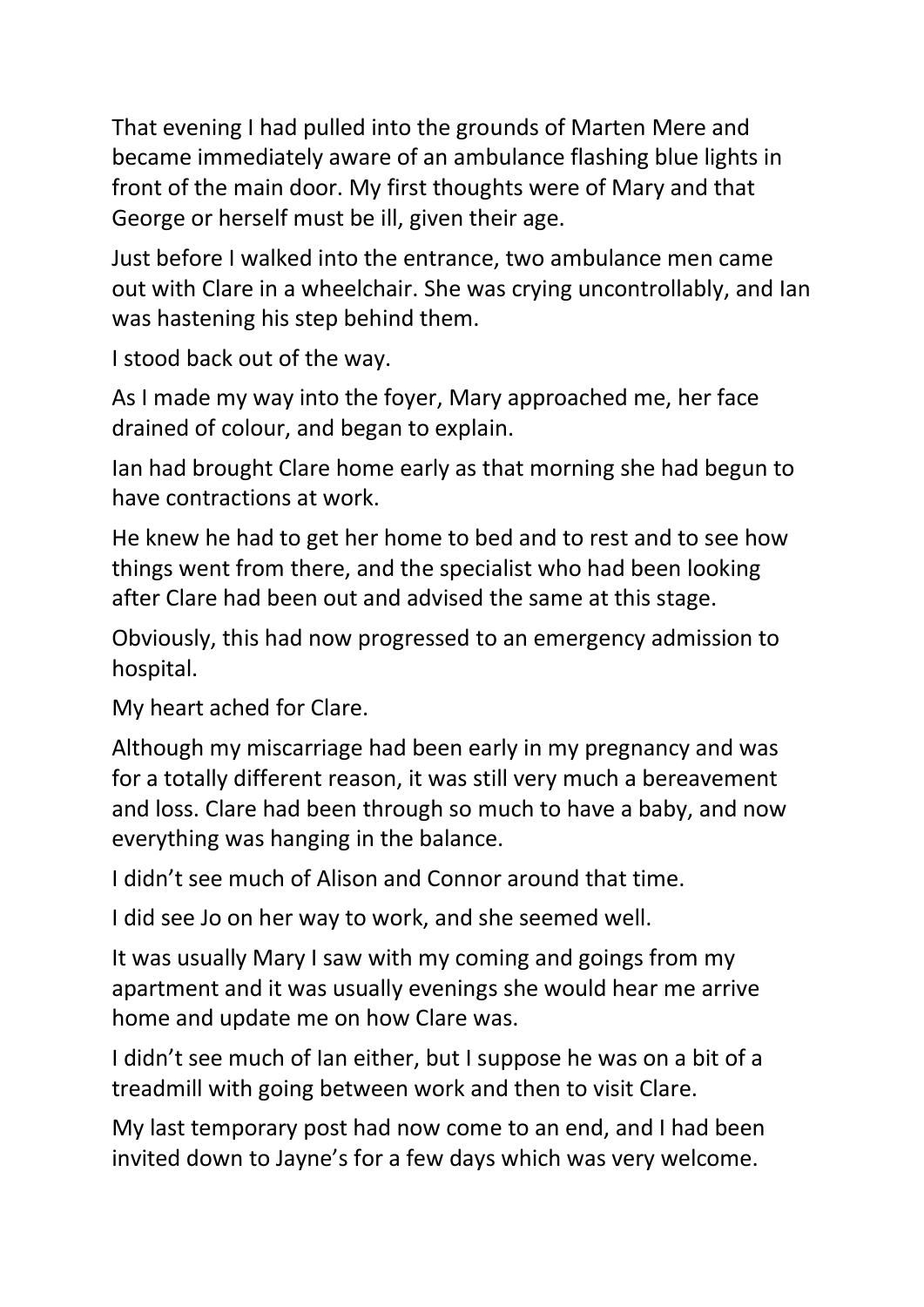As I was crossing the car park, I saw Ian pull up. He smiled, but his eyes, and the look on his face told a story of thorough exhaustion.

"How's Clare?" was my immediate reaction and concern.

"She seems to be going the right way" Ian then sighed with relief. "Fingers crossed, she may be home tomorrow, but on strict bed rest" he added.

"Well, that's something", I said trying to sound encouraging.

I told Ian that I was going to see my friend for a few days, and to please tell Clare that I was thinking of her. I said if I could be of any help when I came back, just to let me know.

Ian said he would pass my message on to Clare and thanked me for my concern.

"I will keep that in mind. Have a safe journey" he said kindly before I drove off.

Time does fly when you are enjoying yourself and all too soon it was time to say goodbye to Jayne and her family and make my way home.

On my last evening there, Jayne had arranged a small dinner party. There were people there who I had already met but now had the opportunity to get to know them better.

When I arrived back home, Mary, bless her, had made some buns, and presented them to me and took her chance to update me about Clare.

"Clare's back home" Mary told me. "We've been taking turns, mainly Alison and I, going in and making light meals for her and doing a bit of housework as she's on strict bedrest. The district nurse pops in and sees her regularly too"

When I saw Ian the next day, he told me that Clare's mother, Pam was coming up for a week or so on the following Monday, but he was trying to keep a rota going until then. So, I reminded him that I would be happy to help too, and this he seemed to gratefully accept, and as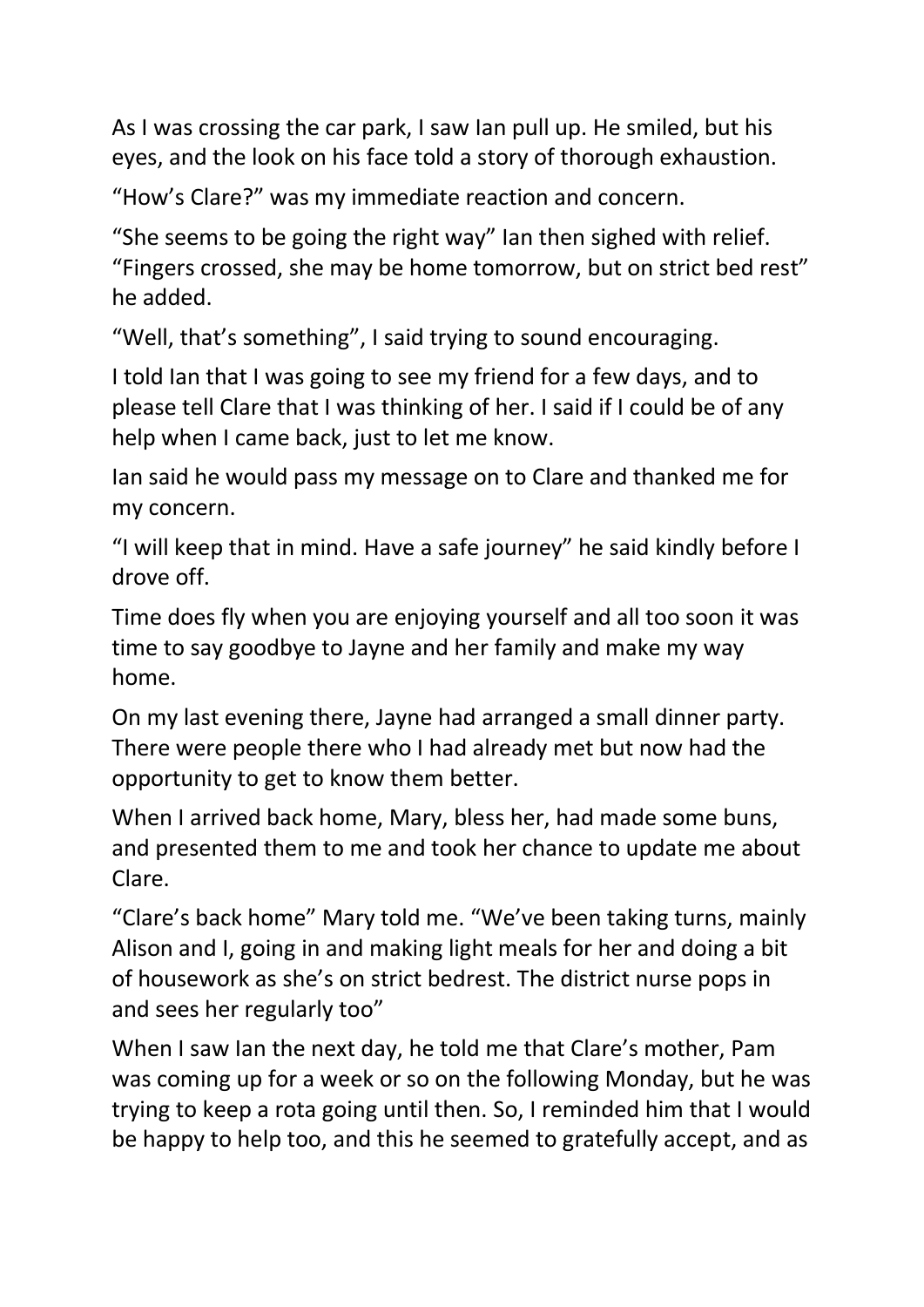a result, I went in to look after Clare from 5-7pm most evenings until Ian got back in from work.

On my visits, Clare still seemed quite reserved, but did eventually start to communicate a bit more.

One evening, I had the privilege of being invited from Clare's bedside to take a tour of the nursery that was all prepared and ready for the big day. I told Clare that it looked perfect! Clare really seemed to warm to my praises. I noted from the colour scheme of cream, that they had opted out to know the sex of the baby, and I must say, I would have done the same.

On one of her chatty days, Clare was telling me that she started her student training at the main Queen Elizabeth Hospital near Birmingham, and that she lived in New Exley with her mother and that her mother still lived there in the same house.

Her father, Fred had been on the hospital trust board and was a wellknown microbiologist.

Her mother, Celia had been a deputy manager at the local council offices.

Clare went on to say their lives were thrown into complete grief and despair when Clare's father had been on a course in Inverness, and their concerns had heightened when he didn't make his daily call one evening. Apparently, he always used to ring just before his evening meal as he would always have a walk before eating to clear his head and especially being sat in an office all day, it gave him an appetite for his meal. Come rain, sun, or snow, he would go out regardless.

Apparently, the weather hadn't been very kind that week and her father had not been that well in health, and very overtired. Her mother had managed to ring one of her father's colleagues who was on the same course and at the same hotel. An alert was put out and her father was soon found on the pavement not far away. Once the emergency services had been called and he was rushed to the hospital, it was confirmed that he had had a massive stroke and sadly he quickly passed away.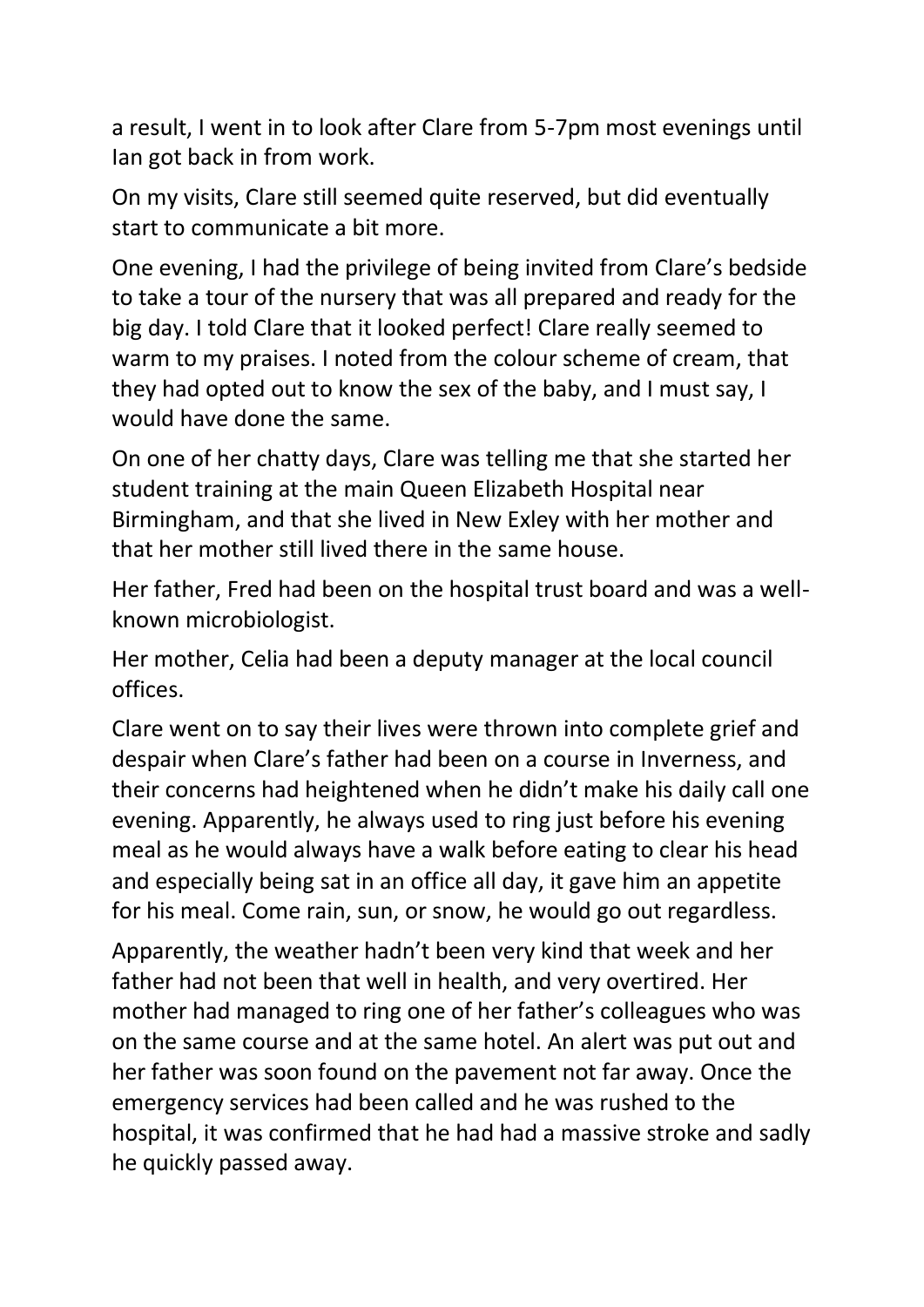Clare's mother had a breakdown shortly afterwards and as a result resigned from the council.

Clare had taken extended leave to care for her but found it a struggle when she did go back to work, caring for her mother and working as well.

Clare's mum accepted help from the hospital and agreed to have regular check-ups with the psychologist and had many sessions with a bereavement counsellor. Clare always tried to manage her work so that her mother had her support when attending these various appointments.

On one such occasion, she had her first encounter with Ian.

Clare had been waiting for her mother to come out of one of these visits and wanted to ask one of the other doctor's there, who had on occasion seen her mother on an appointment, a query she had about her mother's medication. Ian had happened to be in the room at the same time.

Clare had noticed what a pleasant person he seemed to be.

One day, he came up to Clare in the waiting room and sat beside her and said,

"Aren't you Clare Brighton and you work at the Queen Elizabeth Hospital?"

"Yes, that's me" she had replied, although rather taken aback.

"I'm Dr Crowther. I was so sorry to hear about your father, he was a brilliant man"

Clare said she had begun to get used to these comments about her father, but they were very welcome.

"The rest is history" laughed Clare, I gather meaning that she and Ian had progressed in their relationship from then and went on to marry.

She had explained to her sister, who didn't live that far away from their mother, that she and Ian wanted to move further up country after their wedding and that Ian had seen an advert for the vacancy up here in Hampshire. It was a lot better paid, and Ian would now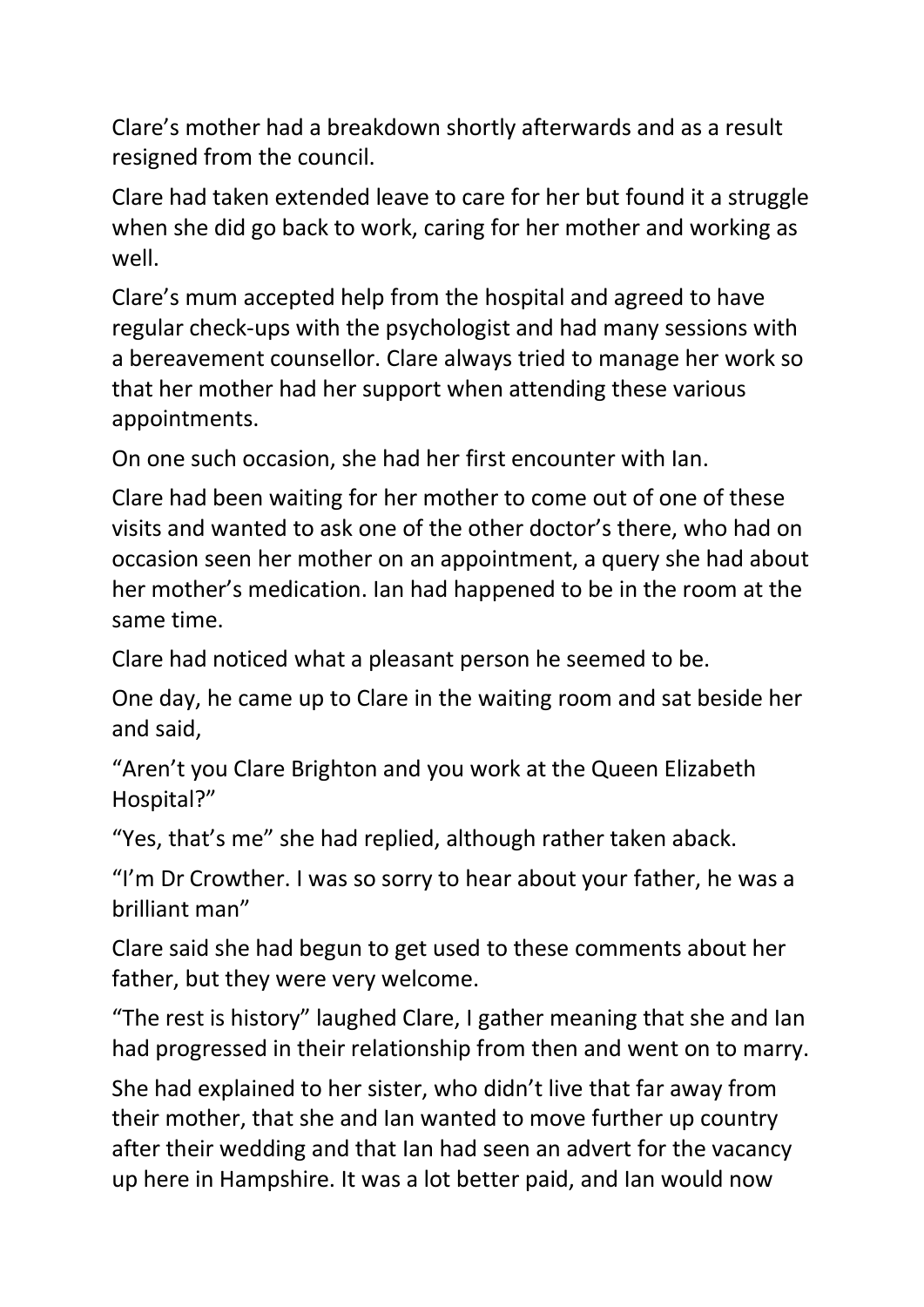have a chance to be a partner in his own practice. Ian received notification before the wedding that he had the position and so everything started fitting into place.

Clare's sister had said that she would help their mum out more, but Clare wasn't totally convinced, especially with her previous record.

Clare looked at me and said with sad eyes, I really thought she was going to end up in a home.

Apparently, as if by miracle, her mum started going out more with a group of old friends that she was now back in touch with regularly and that is where she met someone else.

"She's a different person and back working again" said Clare, her eyes lighting back up at this wonderful transformation.

Clare and I heard the key in the front door, and Ian came in smiling.

"You two look as though you've been having a good chinwag" Ian said pleased.

Clare smiled, a true and warm smile and looked at me and then at Ian and said, "Yes we have" I felt a warm feeling of a sudden as I felt that a huge wall was finally coming down after persistent delicate "chiselling" away.

It felt amazing that someone who had hardly said one word to me in all the time I had lived downstairs and now practically told me her life story, and the trust that she must suddenly decide to place in me was amazing. That had really made my day and I hoped that Clare felt better for it.

I told Clare that I had really enjoyed her company and to take care, saying that I would see her the following evening.

The next afternoon soon came and I was back again with Clare. I had taken her in some homemade ginger cake and proceeded to make us both a cup of tea before I went and sat in the easy chair by the bed.

"Well Natalie – what about you? I've borne my soul to you, and I know so little about you" Clare suddenly said.

I was a bit taken aback, but she did have a fair comment.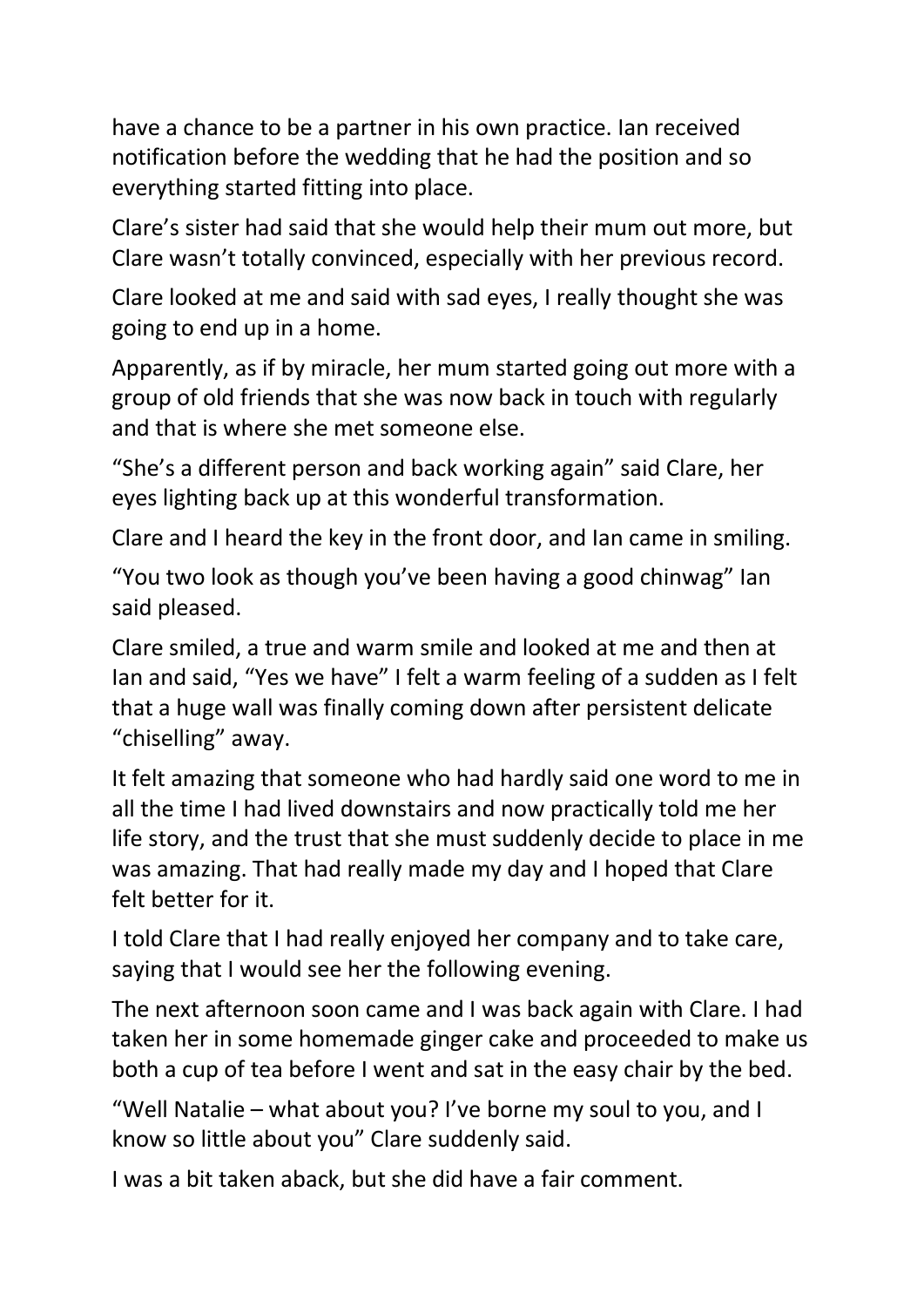I had never really liked talking about myself, I preferred to listen. Being through my counselling training, you never talked about yourself, even if you had the temptation to, but this was different, and the transformation in Clare made me feel I could talk.

I started slowly, "I've never thought of my life as being that interesting"

"I do have some affiliation with you though Clare, in that, I was pregnant a few years ago, but I miscarried my baby very early in my pregnancy and I can only imagine the mixture of emotions that you must have been through the other week when the prospects look so bleak for you and your baby."

I paused momentarily. "I never got to the stage where I could feel my baby move, so it was very different in some ways with me"

Clare looked shocked, but her expression was one of sympathy, and she went on to ask what happened.

I didn't want to go into details. I didn't feel or want to talk about Andrew and the past, so I just said that it was as a result of a nasty fall down the stairs leaving out the fact that I had been pushed first.

I did mention that I was just under 10 weeks pregnant and that nobody could have done anything to save the baby as the miscarriage had followed very quickly afterwards.

"I'm so sorry" Clare whispered, placing her hand up to her mouth in shock and emotion.

I was very guarded about my relationship with Greg, and besides, my feelings at times were still very raw when I dwelt on them, and I certainly wasn't going to now.

I just said that we had grown apart, and we eventually wanted different things and had become different people and that is why I had decided to have a complete change and move many miles away to start anew.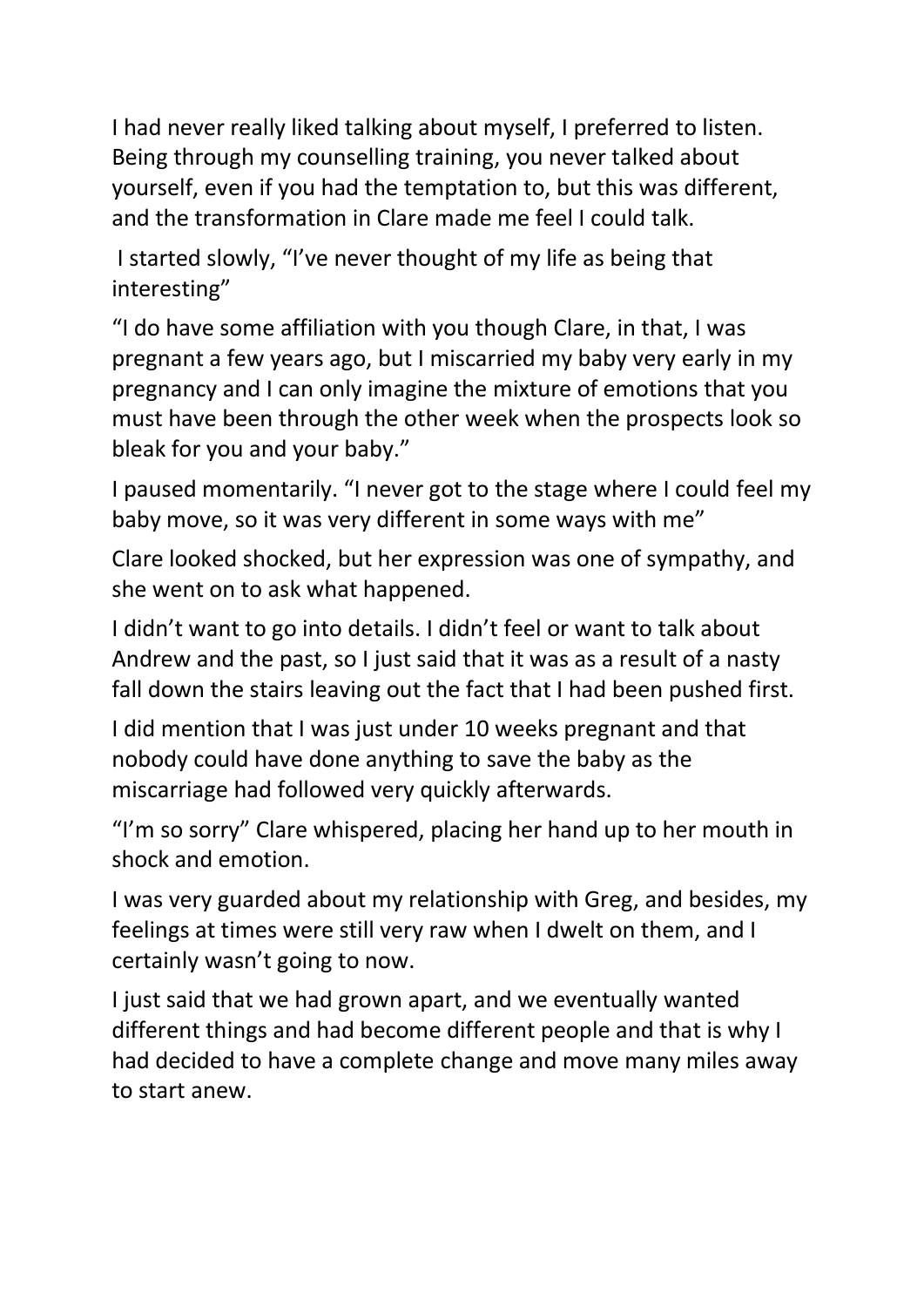I did, however, tell her about my recent ventures and about the short-term contracts that I had completed in my counselling profession and where.

Clare did seem genuinely interested. She went onto ask the obvious I suppose. Did I have a boyfriend or partner in the wings as it were? I said not at this time. I was quite happy to be single for the time being without the complications of a partner in my life. I did say that Greg and I remained friends, and that when he was coming down this way, he said he would come and visit and take me out to lunch, but this as yet had not happened so far.

When Ian came back home, I had a bit of banter with them and then politely made my leave.

Although I hadn't given much away about myself, I was pleased that Clare did seem to be trusting me more and I hoped that we could become friends, like I was with Alison, and maybe I could be on hand occasionally to help her out with baby Crowther when he or she arrived.

### **Chapter 23**

Clare's mum Pam was now staying for a few days and so that relieved us from our neighbourly rota.

Greg had rung me to inform me that he was coming down to a furniture sale in Winchester and was going to be stopping at a hotel in Easterly. I had asked Greg if he would mind if Alison and Connor joined us for dinner at the Red Lion, in Easterly which was known for its good food and welcoming atmosphere. Neil agreed. It was a therapeutic evening out. Combining Greg and Connor's sense of humours made Alison's and my ribs ache with laughter, and we loved it.

The three of us did have to excuse Greg's mobile phone ringing and his texts coming through on a regular basis. On one occasion we witnessed a barrage of angry words in Russian. Alison raised her eyebrows at me, and we had to stifle our giggles. "No wonder Greg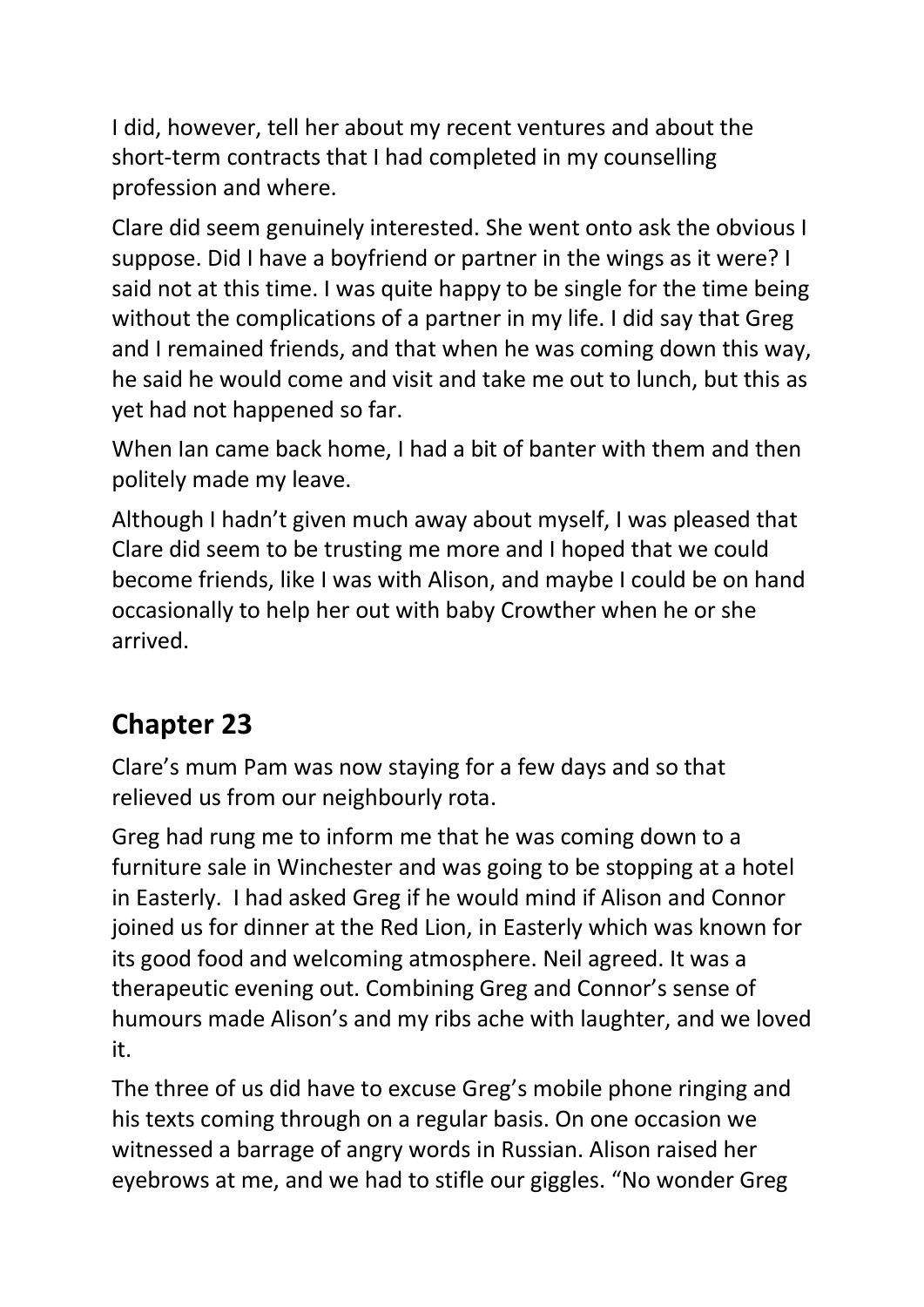has to come over to his factory at regular intervals" I thought to myself.

In the following days, which turned into weeks, I didn't see much of Clare and Ian. All I knew was from Mary that Clare had felt well enough to go back to work but was just carrying out light duties and Pam had now gone back home.

I did briefly see Ian one evening on his way back into the foyer, and I was on my way back out to meet Grace. We were going to see what was on at the cinema and then go for a quiet drink.

Ian approached me and asked if I would like the opportunity to take on a few hours each week in my counselling capacity. Apparently, one of the surgery's main counsellors was soon to retire. I jumped at the opportunity.

Ian explained that I would still have to go through the interview process with the Trust board, but he would give me a good referral, thus giving me a good start. Ian said he would let me know the following day when the interview was arranged for.

It was two days later that I came back from shopping to see an unstamped envelope that had been posted through the door and opened the official looking document. Straight away I saw the surgery heading, my interview was to be the following day at 10.30am.

I was pleased that during my shopping trip I had thought ahead and bought myself a cream blouse to go with my formal looking grey suit. I was also pleased that the hairdressers that I went to had agreed to fit me in at short notice the following morning at 9am for a wash and blow dry.

I came back home, pleased with my hair, and started to get myself ready for the interview. I set off for the surgery in good time, in fact I was too early but hoped that this would be noticed and in my favour.

As I sat in the waiting area, Ian popped his head round the door and wished me luck.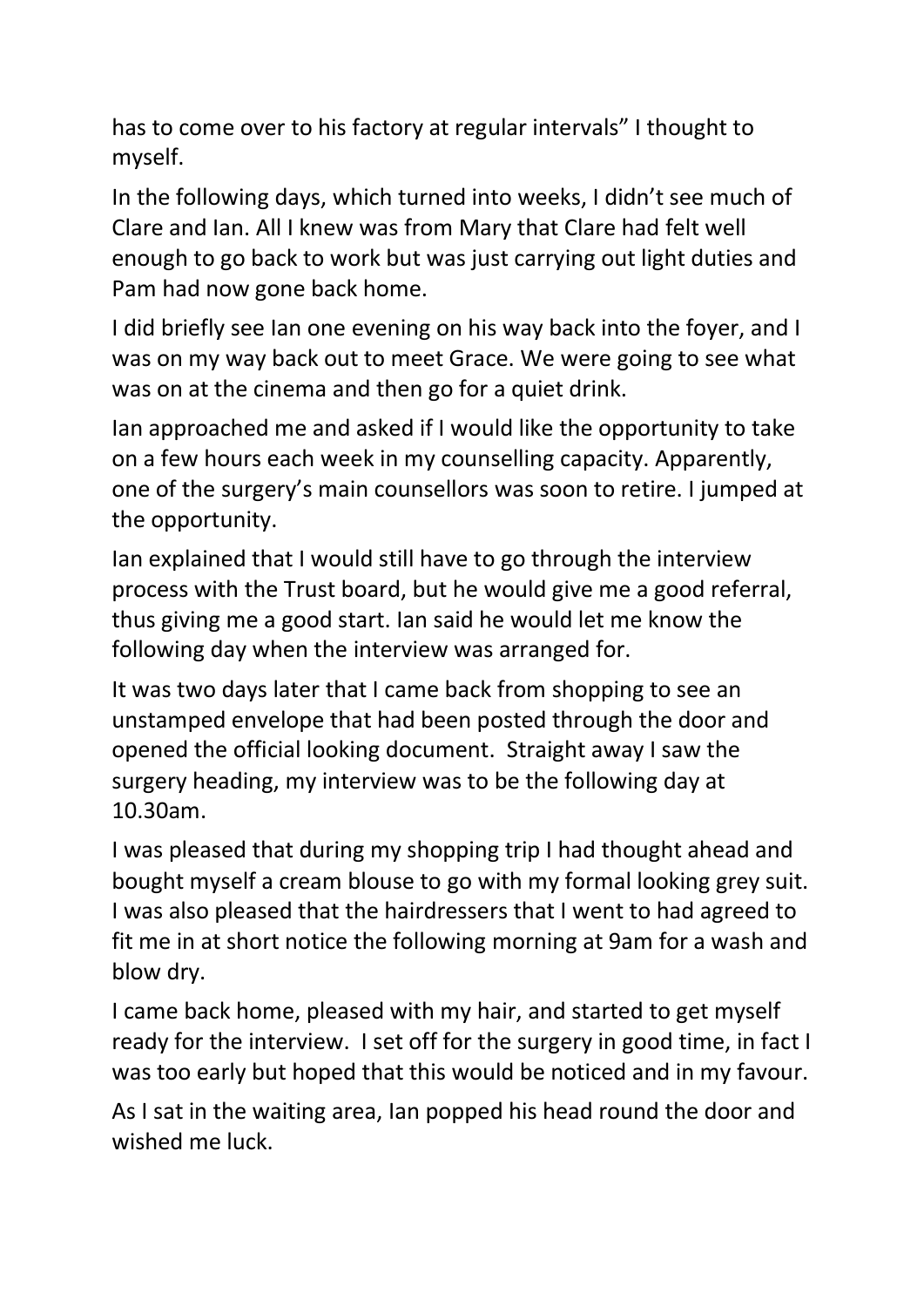My stomach felt like butterflies.

It was quite daunting as "Natalie Smethurst" was called into the Trust's Board room.

There sat three very serious looking professional people opposite me with a large and long table between us. They each introduced themselves in turn. There were two men and one woman with pens poised over their writing pads waiting to make notes on my every answer to the questions they were going to present me with.

Each one had a different set of questions which I tried to answer as best I could.

When I was asked finally if I had any questions, my mind just went a blank which I worried would go against me.

The good thing that I felt would go in my favour was, having been in quite a few temporary positions and in various organisations, that did give me a strength in my level of experience.

As the interview came to an end, I politely rose and shook hands with each of them and thanked them for inviting me.

On my way out of the door, it felt as though my legs would buckle under me as they felt like jelly. It hadn't been unpleasant, but I knew I could only be prepared to a certain extent.

Before I had left the room, the chairman had said that one of them would be in touch with me by the end of the following week.

Over the next week, I packed in as much activity I could. I made sure I went and had a good exercise down at the gym each day. I spring cleaned the flat, even though it was now well into autumn. I planted out some daffodil bulbs for the following year. In between I met up with Grace more than once.

It was now Thursday morning and Mary knocked on the door and asked if I would like to go and have a cup of tea and cake with them, which I gladly accepted.

I did notice that Mary had said during the conversation, that she thought that Clare had started to look pale and tired again, and at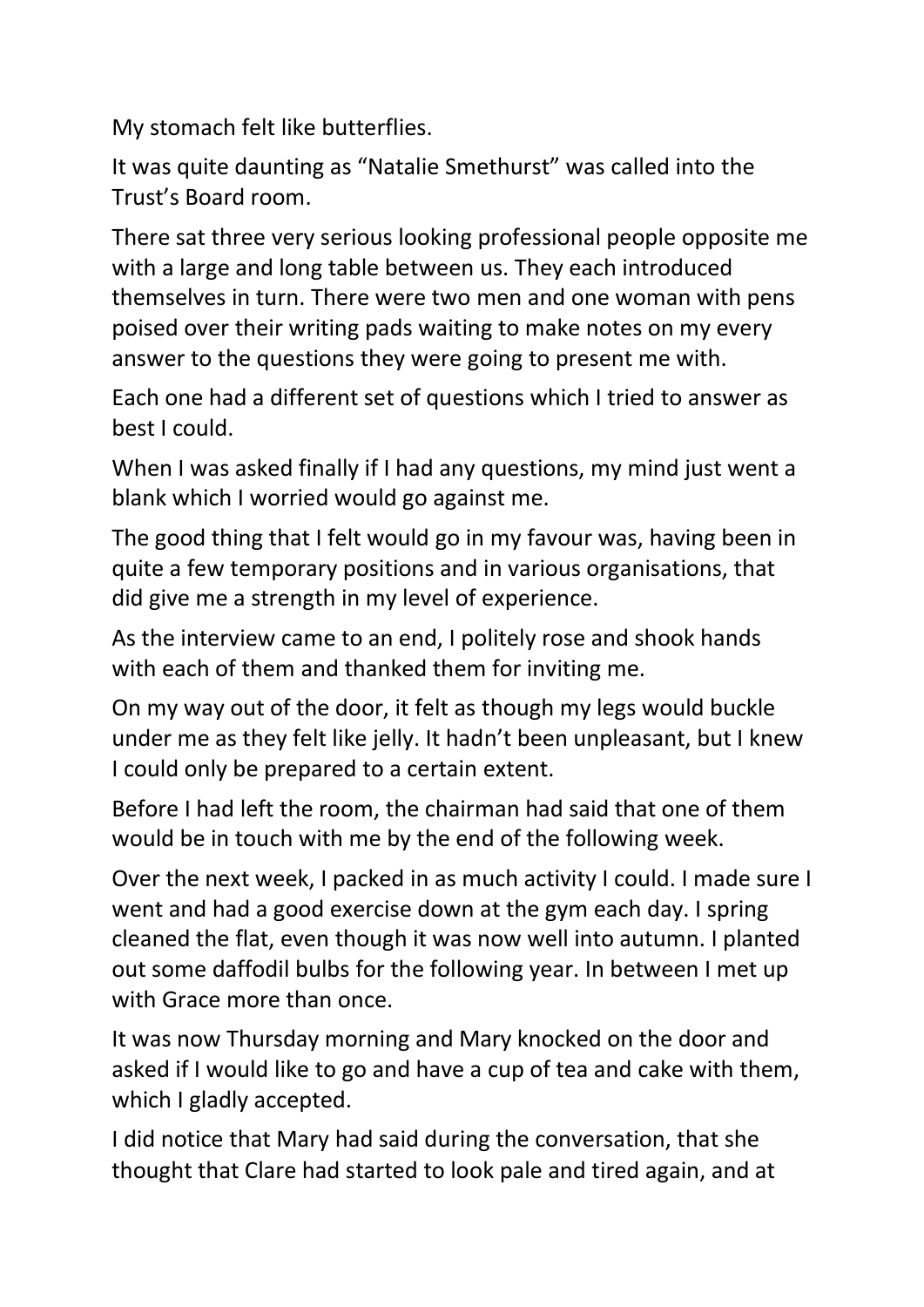almost 6 months, it did seem strange, but neither of us wanted to dwell on that.

The following morning, I woke up a lot later than usual and had been in a heavy slumber.

It was around 9.30am and although it was now well into December, the sun was streaming through the French windows and good to wake up to.

I sleepily arose and decided to have my breakfast on the settee and watch the morning news.

Just then, I heard the flap of the letterbox open.

Anxiously, I moved towards it and sure enough there was a letter, face down with the surgery's stamp on the crisp white envelope.

My stomach churned as I slowly bent down to open it.

My heart missed a beat as I read through the contents of the letter. In fact, I read through it 2 or 3 times before I could believe that I had been successful in my application to the surgery.

The letter was signed by Mr L Simmonds, head of the Trust, and it was stated that I was to start on the Monday.

Excitedly I rang Jayne first and then Grace. I even text Greg. I didn't email him as Olena's English was improving rapidly and she would recognise my name. Greg did respond to my text and said that he was pleased for me, probably immediately deleting the messages for his own sake and peace.

When I was showered and dressed, I decided to go up and see if Alison was there and share the good news with her. I noticed her car was still in the driveway.

As I made my way out of the front door of my apartment, I became aware of Ian and Clare slowly making their way down the stairs, so I stopped and waited.

"Well done, Natalie" Ian suddenly said, and in response, Clare gave me a slight smile and nodded.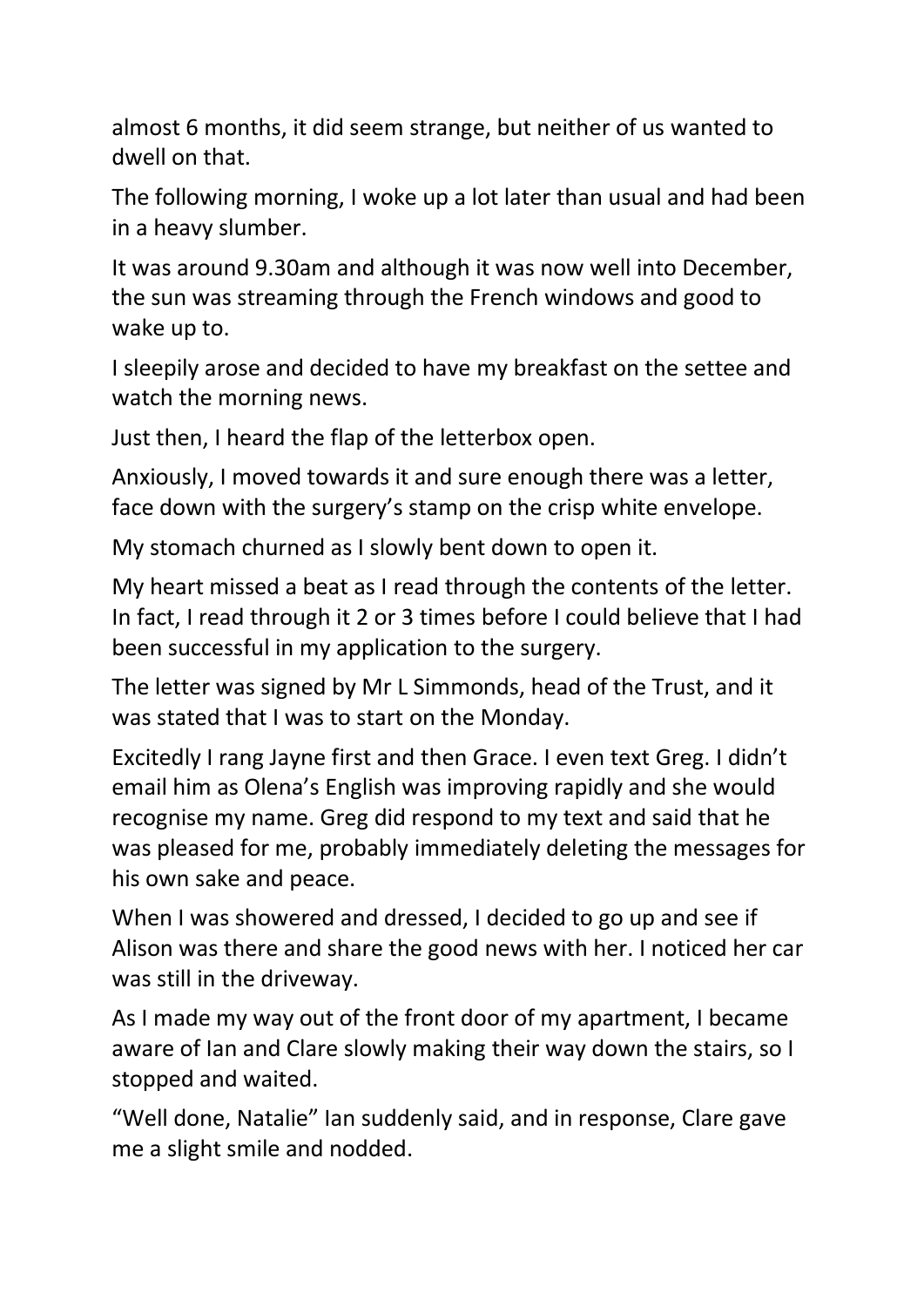Clare did look ill and extremely tired.

Ian had a small vanity case of Clare's in his hand, and with it a much larger bag, presumably with clothes inside.

Ian noticed me look at the bag, and said, "I've had a word with the specialist, and he has advised that Clare now be admitted to hospital for long term bed rest"

"You take good care" I said to Clare and stroked her shoulder lightly. "I'll pop in and see you when you feel up to visitors"

That was the last time I saw Clare pregnant as tragedy was to follow and dark clouds were on the horizon and not just for her but me as well.

## **Chapter 24**

I kept busy over the Christmas period. Jayne and Peter accepted my offer to come up to me for Christmas for once and I had my first stay in the box room, which didn't seem too bad at all.

It was lovely to see Callum who by now was in full voice and I had the pleasure of watching him open his presents from Santa at 6 am in the morning!

When Jayne and I snatched a few minutes of "girly" time, I told her about Clare, and Jayne being Jayne and a very protective friend, told me to watch my back as Clare seemed a very unstable and unpredictable character, and looking back I wish I had taken more heed of her warnings.

When I went back to work after the Christmas break, I made my new year's resolution to get into a good routine and stick to it, and not to neglect my fair of socialising in between.

I saw quite a bit of Ian, and although my thoughts were naturally with him and Clare and their unenviable situation, it just didn't seem right just to turn up and see Clare at the hospital, especially as I had not been invited during conversation. I had sent flowers and a card in the meantime.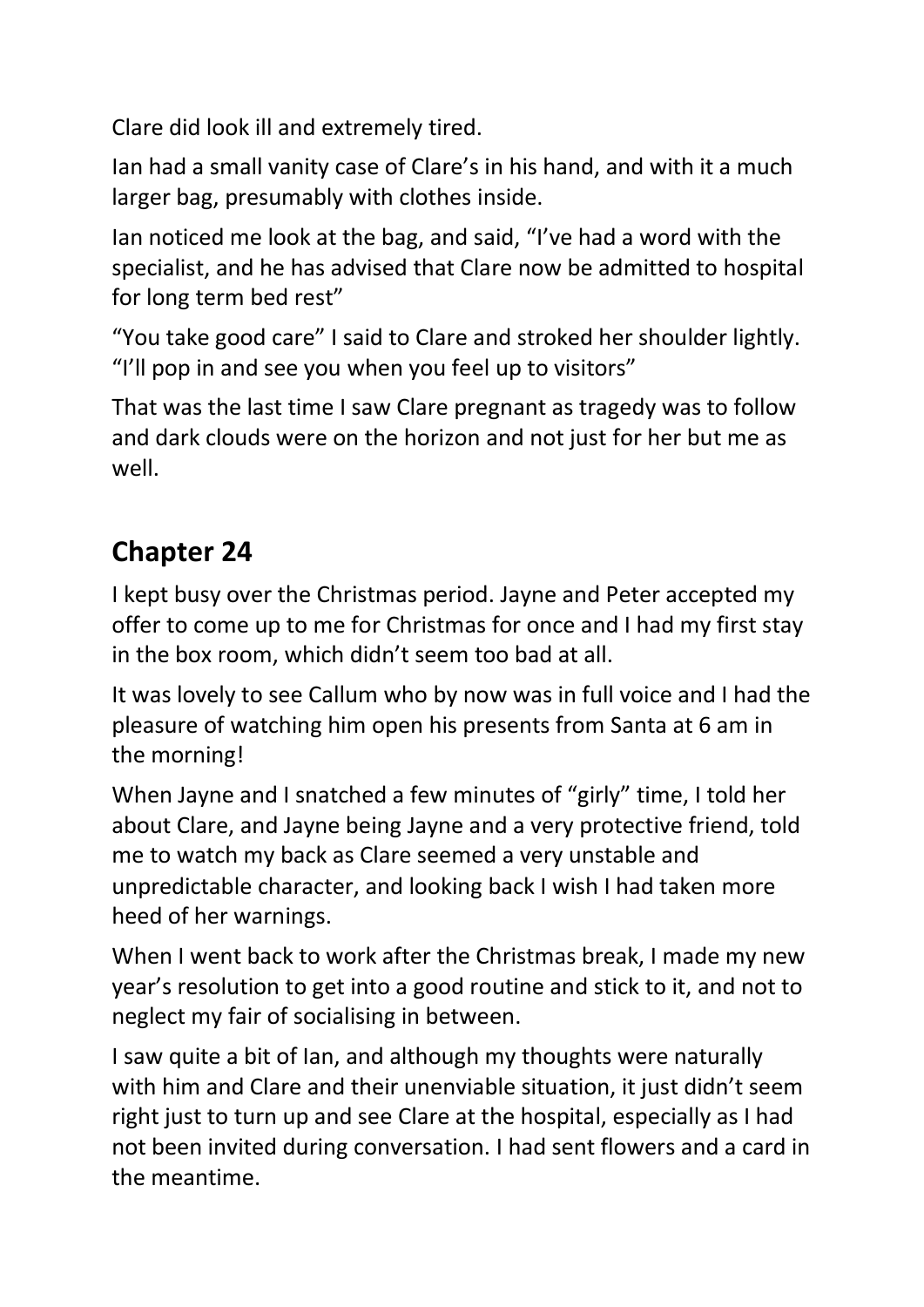To be honest, with the days still being short of daylight, I didn't see a lot of Mary and George.

In the lighter evenings, especially in summertime, I would see Mary and George as I arrived home, sitting on one of the benches at the front with a mug of tea in their hands soaking up the evening sunshine, bud not this time of year! It was now early January, and I am sure we all hoped for a good start to the New Year.

It was around three days into the New Year when I arrived home from work to find a scene that made my blood run cold.

On the landing above were bunches of flowers rowed up outside Ian and Clare's front door and cards and a little teddy bear with a heart in its hands. I didn't have to be a genius to work out that something disastrous had happened at the Crowther's and I could only conclude that it must be to do with Clare and their unborn baby. There had been nothing said at work, but I did notice that all Ian's appointments had been cancelled until further notice and he was nowhere to be seen at the surgery, but in no way had I suspected the worst, which looked as though it was now hitting me in the face.

I was on my way up to see Alison. Not to be nosey but I didn't want to put my foot in it and knew something bad had happened. Was it Clare that something drastic had happened to, and not the baby? I really needed to know and would rather here it from my close neighbours and friends than some feedback at work.

As I shut my door and made my way across to the staircase, I saw Ian on his way down, and he stopped midway when he saw me and called over to me asking if he could have a word with me.

"Of course," I replied and made my way over towards him.

I put my hand on the large dark oak handrail as I stepped on to the first stair and began to ascend the stairs to where Ian was still standing.

I noticed Ian looked drained with tiredness and his eyes were sunken, his demeanour seemed deflated, and a look of desperation seemed to wave over him.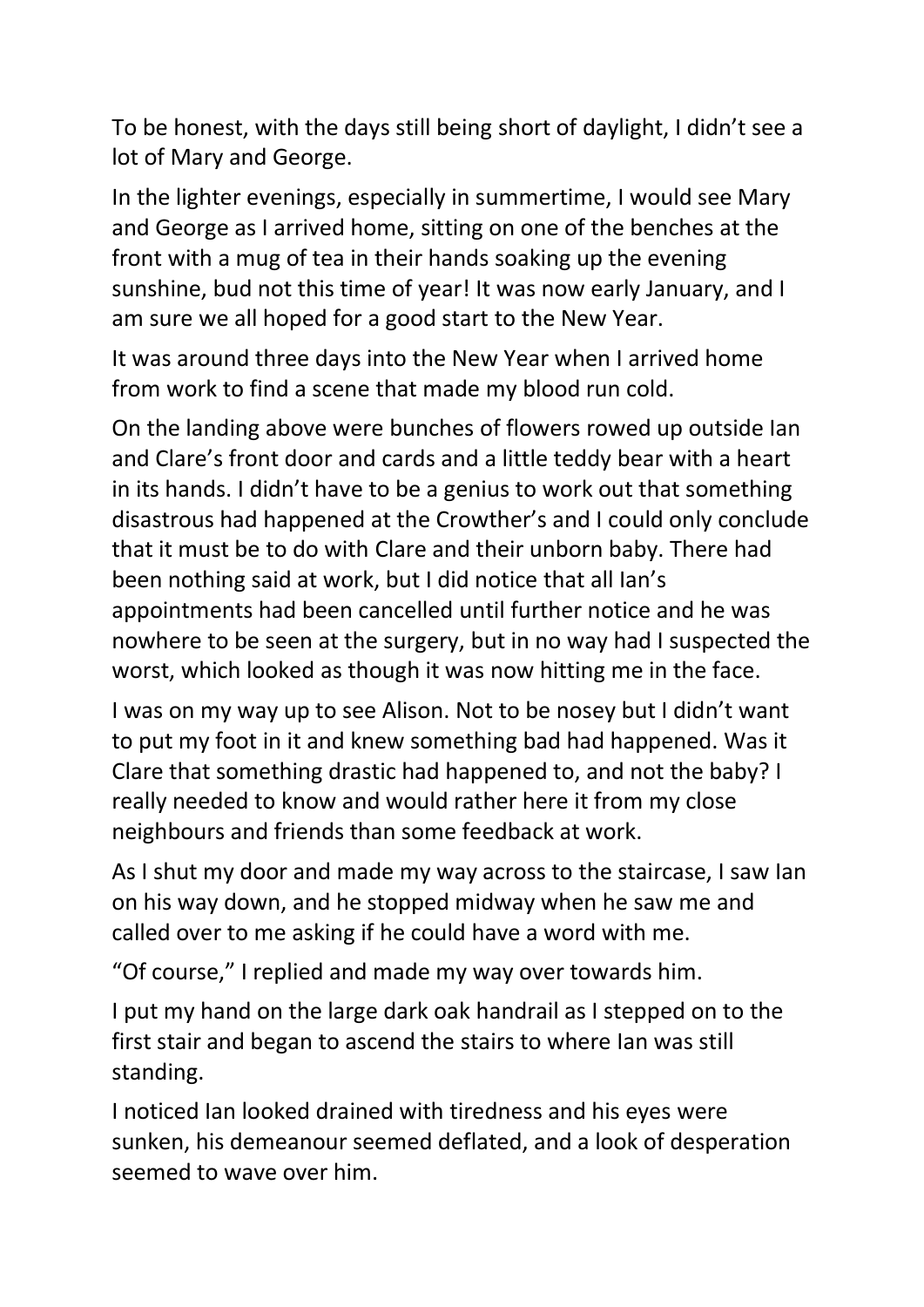Ian started in a gentle but controlled voice.

He told me the dreadful news that Clare had been on continual bedrest but the specialist and other Doctors, couldn't seem to regulate her blood pressure. The medical team had already decided that Clare should be induced early as was safe to do so, especially with her medical history of miscarriages and that time was crucial, but that cut off time had not been reached yet.

Then came the worst point possible before that agreed date had been reached, the baby had stopped moving, and it had become painfully apparent that the baby had died and was now stillborn. Clare was just over 29 weeks, and had to undergo a gruelling birth to bring their much-loved baby girl into a world she would never see or grow up in. Tests were being carried out, Ian told me to see why this had happened, but were not conclusive yet, and it was a mutual decision that Clare recuperate physically at home, but this would not heal the emotional scars.

I eventually spoke,

"Words fail me" I flustered. "I can only try to imagine how you both must be feeling and to have to go through an indescribable ordeal that you have, is just horrendous".

Ian said with a slight smile, but with conviction,

"That is why you make such a good and natural counsellor! So many people, although meaning well say thoughtlessly, "I know what it must be like, I know how you must be feeling etc.", when they don't know a damn thing about it."

Ian suddenly continued,

"Then, on the other hand, people get the idea that because you are a doctor, that you don't suffer your fair share of tragedy, almost as if Doctors are immune. It's almost as if a doctor's life is like a textbook" Ian then gave a huge sigh.

"I am sorry", Ian said apologetically. "I went off the deep end there and bombarded you with my vent of anger".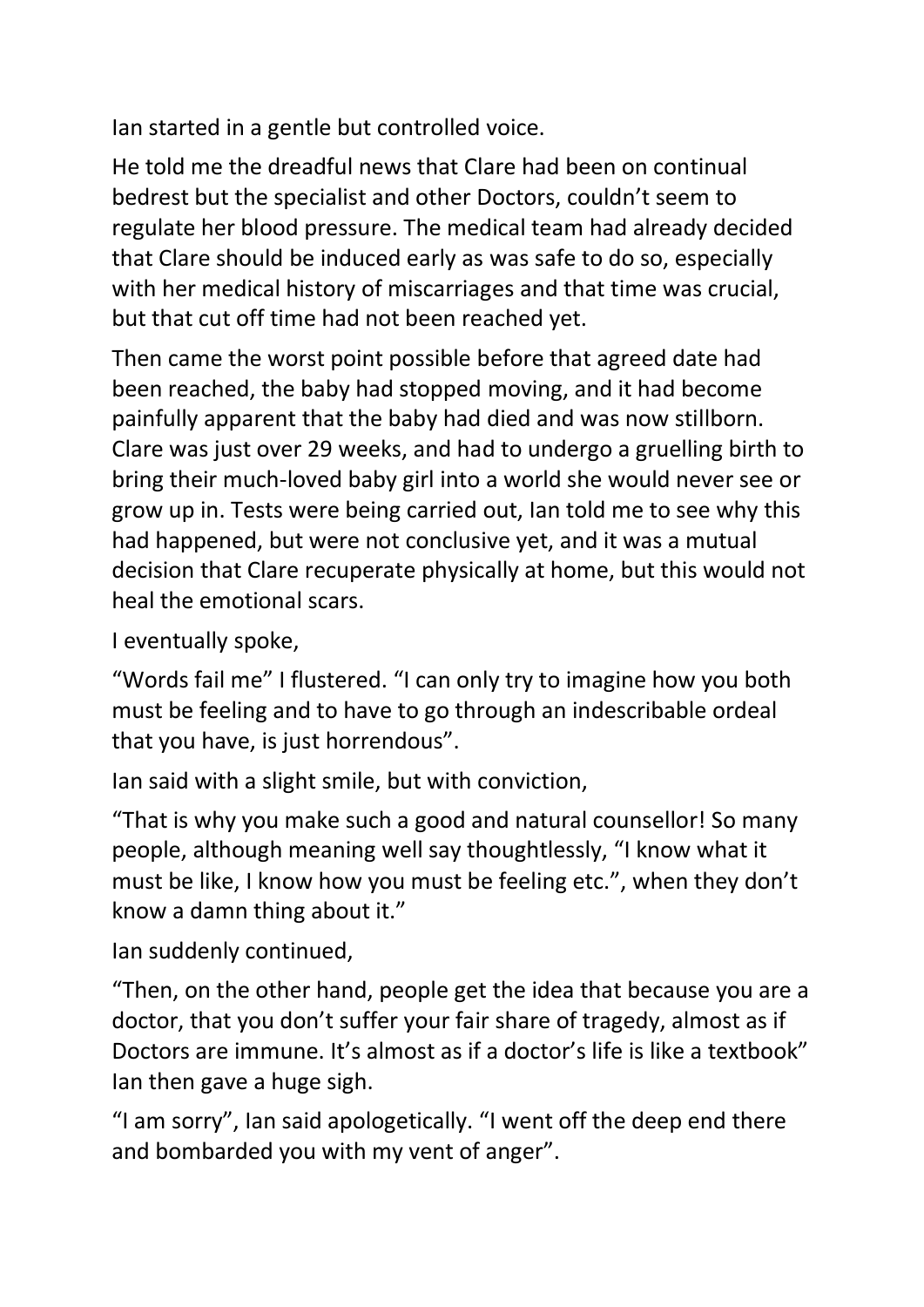"Not at all" I replied sympathetically. "You are both grieving, and you are both going to feel a complete cocktail of emotions and feelings and one of those is most certainly going to be anger".

My hand was still resting on the Bannister. I did suffer on occasions dizziness, especially after one of my migraines, which fortunately I rarely had these days. Nevertheless, today had been a real recipe for one those to start, and I needed to steady myself on that large staircase, and particularly stood on the spot for some few minutes. The significance of this is what was to happen next and would, although seemingly quite insignificant to me, changed my next few months into a hell that I became trapped in.

Ian started to talk again.

"We have named our daughter, Tamara"

"What a pretty name" I responded.

"Clare and I will be having a formal service, to say goodbye to our baby, and you will be welcome as the other neighbours obviously will be, if you feel you would like to" Ian continued.

"Yes, of course I will come and if there is anything whatsoever that I can do to help, just let me know, I'm always here" I reassured Ian.

My hand was still clinging onto to the bannister for support, my head had started to throb, and my legs began to feel wobbly. It was at that moment that Ian's hand covered mine and his other hand patted my shoulder almost affectionately. That seemed harmless enough and given the circumstances I would never have possibly read anything into it.

"Maybe", said Ian, "In a few days you could perhaps let her talk to you. She needs some female company and you seemed to have built up a rapport with Clare over the past few weeks."

I smiled but was non-committal. I felt quite uncomfortable about the situation, especially as I was sure this wasn't ethical, especially by the BACP standards, and I wasn't trained in bereavement counselling. However, I'd cross that bridge when and if I came to it.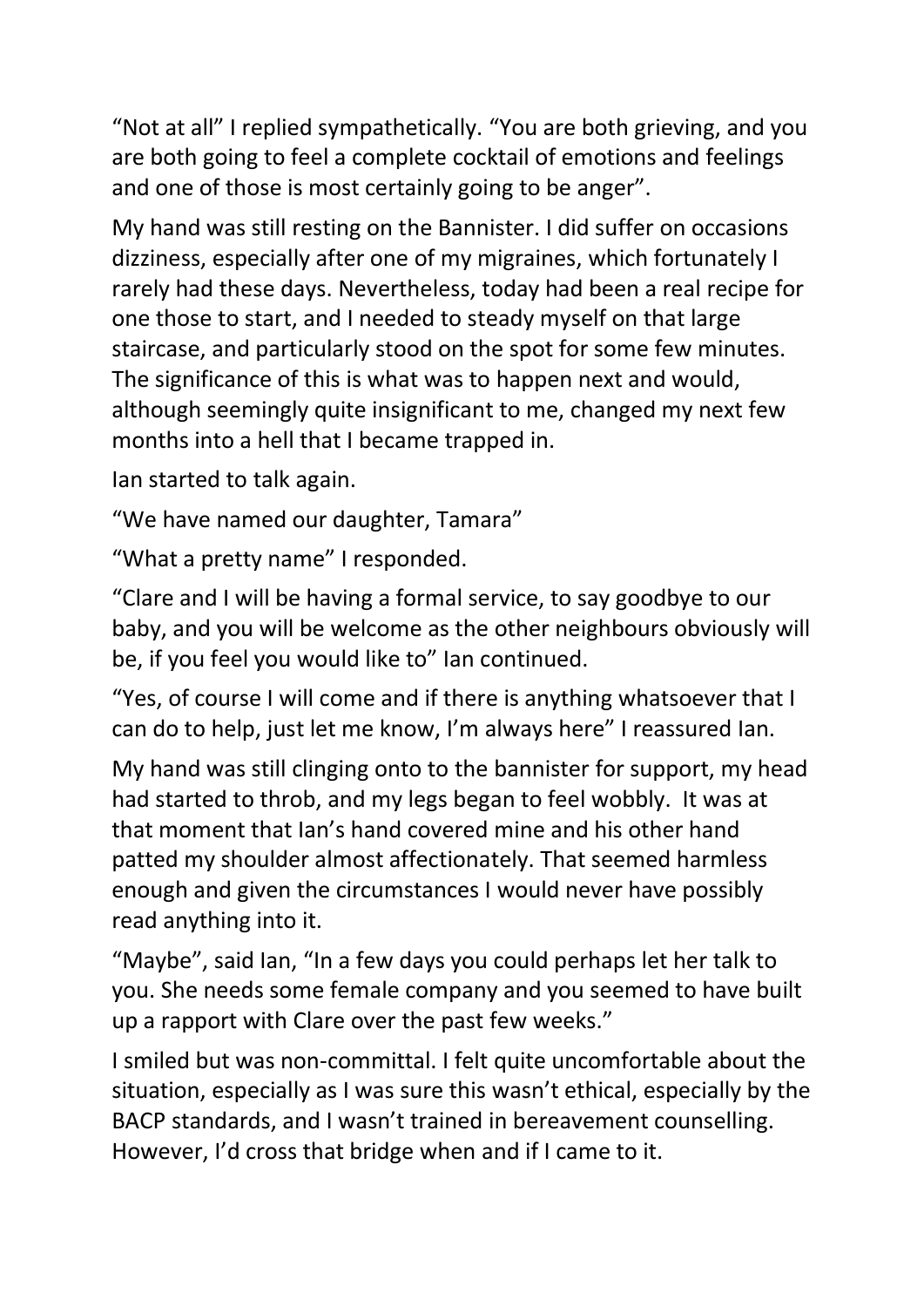As Ian lifted his hand off mine and turned to go down the rest of the stairs, there was a loud slam of their door. It was with such force it made me jump and it could have only been Clare that had done so.

Unbeknown to Ian and I, Clare had been taking in the situation on the stairs and our conversation.

Ian himself then confirmed it, when he added,

"I'm sorry, that must be Clare. I've kept you talking, and I'd promised Clare that I would quickly go down to the car and get the rest of her belongings out, saying I would be two minutes"

Then he briefly added,

"I'm not back at the surgery until Clare's mother comes back which won't be for two days yet, so I'll see you then". With that her hurried down to the car, and I changed my mind about going to see Alison that evening. I descended the stairs now gripping the bannister in desperation and sadness for them both.

Those few innocent moments and perfectly above board, on my behalf at least and exchange of conversation with expressions of condolence, were to pay the price. This occasion would turn my life into a living hell, would be the cause of a death, and eventually endanger my life.

# **Chapter 25**

When I briefly saw Ian at work, I naturally asked how Clare was, and if I could take her some flowers that afternoon. Ian assured me that would be fine and assured me that he thought she would be glad of my company.

I went into a florist's and bought a bouquet of mixed roses. This seemed appropriate for these would have a more personal touch and would be wrapped to an individual request.

When I arrived home, I went straight up to Clare's.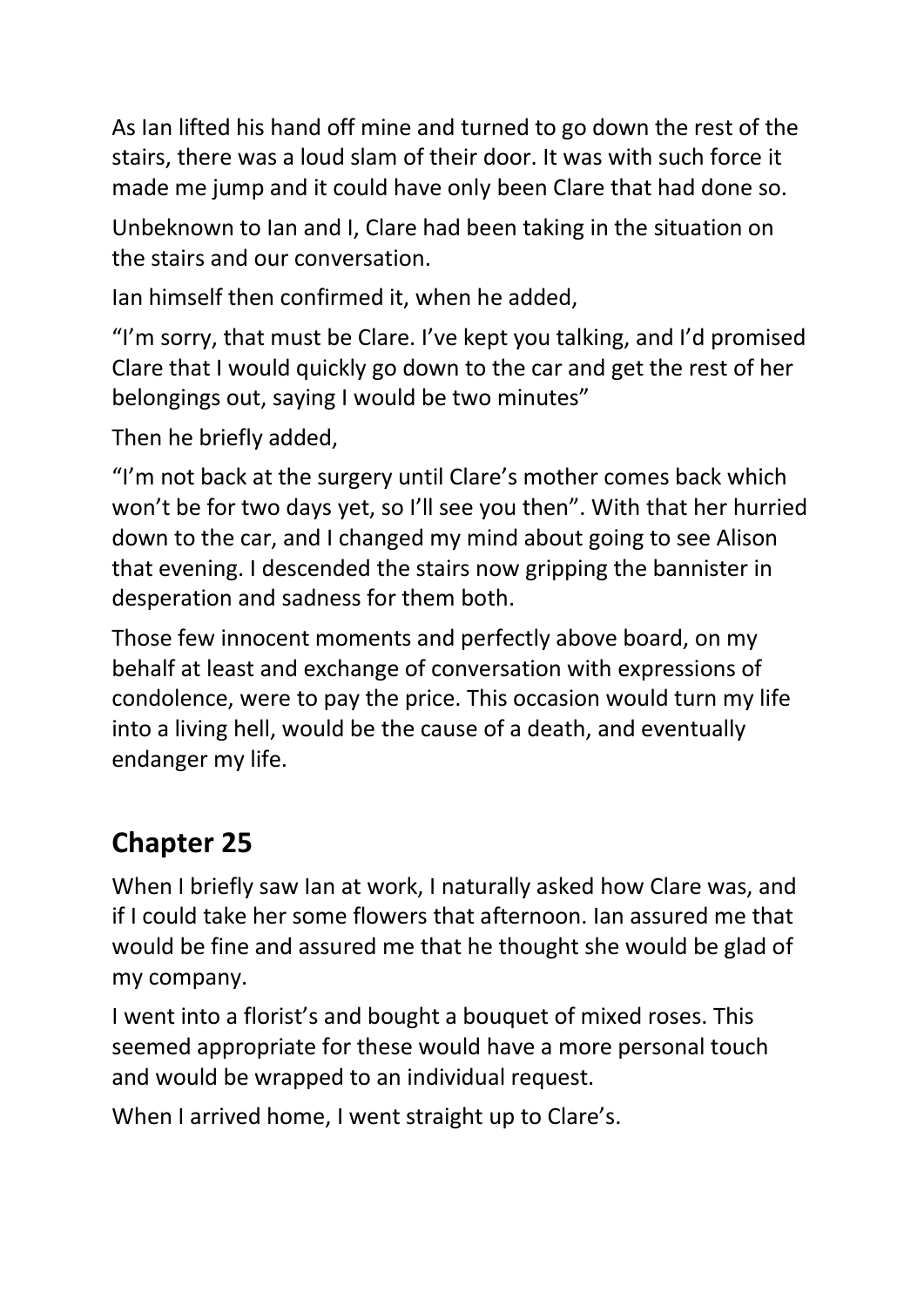I knocked softly on the door as I didn't want to wake her if she was asleep and resting.

Eventually Clare came to the door. She did look ill. Her complexion was grey and wan and the delicate skin underneath her eyes looked puffy with the many millions of tears that she must have shed. I noted that she did look quite dishevelled. Her nightwear looked as though it hadn't been changed for a few days and there what looked like tea stains down the front.

Her usual immaculately and tidy blonde hair, looked greasy and stuck to her head. The way Clare just stood looking through me, I knew this wasn't the right time to say much and so just uttered softly that I just wanted to know that I was thinking of her as we all were.

Without expression Clare snatched the flowers from my hand and the door was then promptly shut in my face.

It was a bit of a shock, but then understandable in the circumstances I suppose, and people reacted so differently in the face of grief. I must say, I was quite surprised that her mother seemed to have gone back home so early.

I wasn't at all prepared for her reaction towards me, nor was I prepared for the shock the next morning.

The following day, I wasn't due into work until 10.30am, and so I just took my time getting ready, pottering about the apartment.

As I came out of the flat and was turning the key in the lock, I saw Molly, the district nurse from the practice. She came down the stairs with a broad smile. Then came the shock, as I became aware of what Molly had, draped over one arm  $-$  it was the very same bouquet that I had bought for Clare.

Molly looked at the flowers and then at me.

"Aren't they lovely, exceptionally so?" Molly asked rhetorically. I've just told Clare that she didn't have to get me anything, but she wanted to, and Ian very kindly went and bought them last night apparently".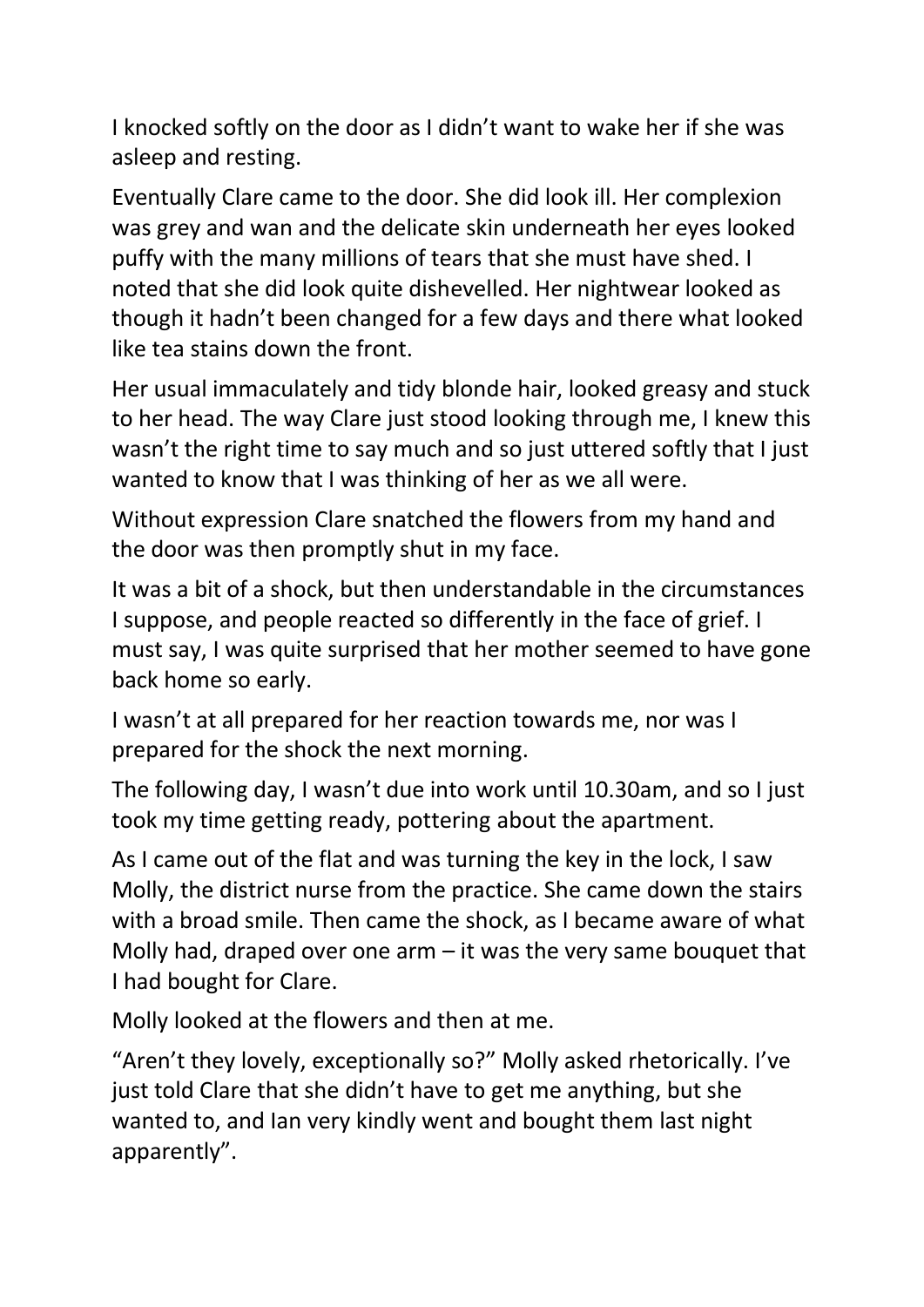The wind was really knocked out of my sails, and the rise of emotion which hit the back of my throat and made me want to shed a tear, I managed to keep under control and out of politeness, made myself reply and say, "Yes they are truly lovely Molly".

I stood at the side of my car door and tried to compose myself before driving to the surgery. At that point, I was just confused.

"Why had Clare so suddenly and cruelly turned against me? "I asked myself. It was almost as if she was blaming me for the loss of her baby, or at least needed to take it out on someone and that looked as if it was going to be me.

As I arrived at work, I decided not to say anything to Ian, he had enough on and had a log of back work to catch up on. It was a blessing in a way, to work through my clients for the day, and to realise that there are much worse things going on in people's lives than a rejected bunch of flowers and helped me at least try to get the morning's event in to prospective.

I didn't see Ian at all that day and gathered he had left as early as possible and one of the other Doctors in the practice was going to cover Ian's evening surgery.

As I arrived back home, I was aware of waves of shouting and screaming from their flat. This really was a first as normally they were both such quiet and seemingly composed people, Clare especially.

In fact, all of us in the house were very quiet. Occasionally Alison and Connor would have friends' round and you could hear some laughter and music, but it was never unbearable, in fact it was quite pleasant to break the routines of the weekends at times.

As I began to cook my evening meal, I heard something that sounded like crockery or glass being smashed against the walls upstairs and the shattering of the item as it hit the floor. Clare's voice was still screaming like a banshee. For someone who had come across as so quiet and reserved, she certainly had a good pair of lungs!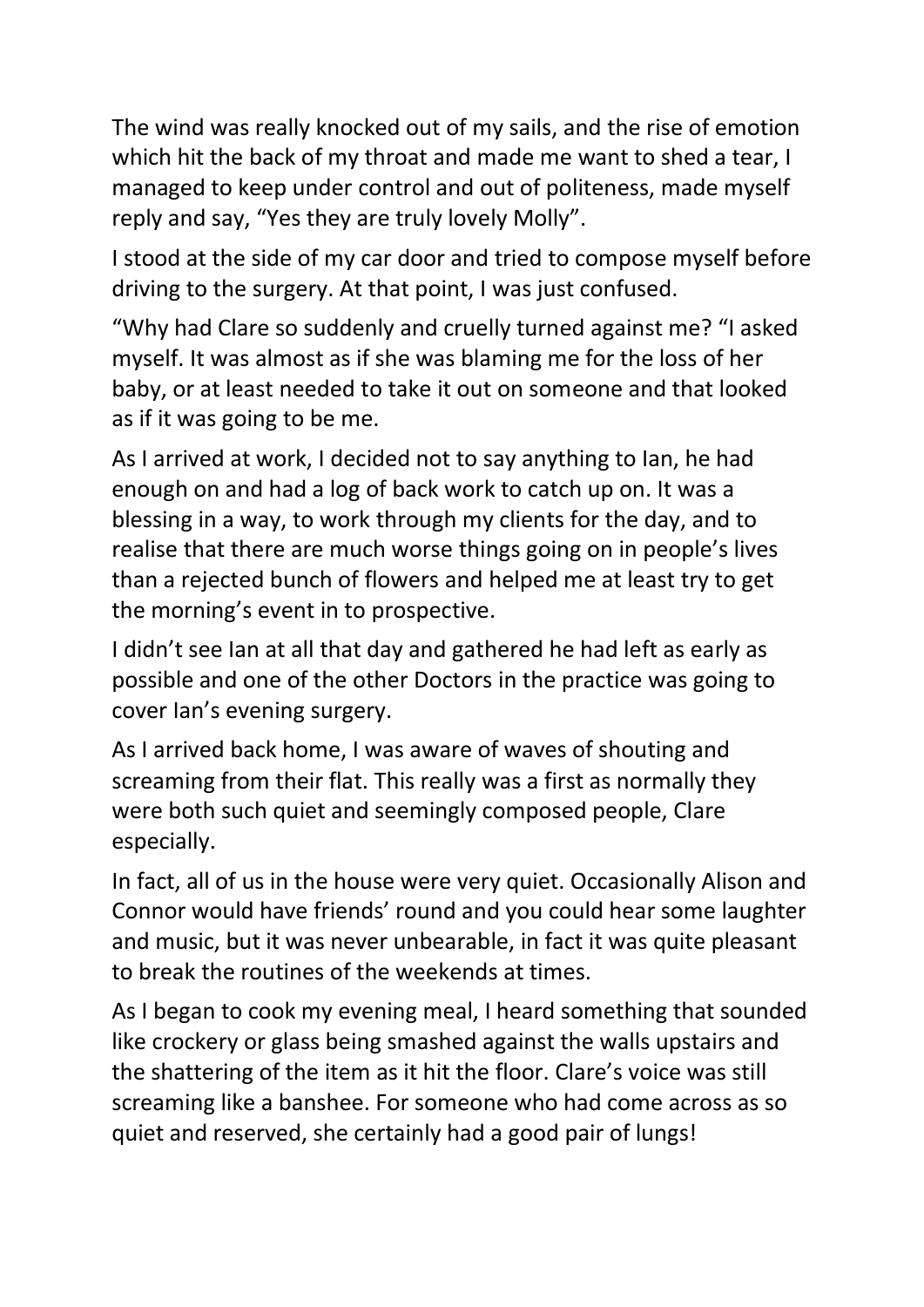I found this drastic and emotional change of atmosphere and behaviour extremely distressing and so as usual, I rang Jayne at our usual evening time when Callum was in bed. I hadn't told her about the recent events of the week, but was now filling in her in, and she did comment that she could hear noise in the distance down the phone.

I knew Jayne would be particularly understanding having had a child herself, and being able to some degree, put herself in Clare's situation if that had happened with Callum.

Over the next few weeks there were quiet evenings but also tempestuous ones. On one evening I decided to go to bed early while there was a lull in the storm. Just before I had managed to drift off to sleep, I heard Clare scream,

"Go on. Go to her, you obviously want to!"

Then silence fell, and I fell asleep, not knowing that the "her" in Clare's outburst was me, and totally unbeknown that this, I later came to know had started from her witnessing Ian putting his hand over mine on the bannister that night and patting my shoulder.

I hadn't realised that Clare had totally come to a misconstrued conclusion, from my point of view anyway. Neither did know that Clare's unstable mind would result in her revenge and the strength of it like a bullet aimed against me.

# **Chapter 26**

On the Saturday I was in Easterly shopping centre getting my shopping for the weekend. It wasn't often I saw Mary out and about for she usually had her shopping delivered with George now being housebound. We decided on the spur of the moment to go for a cup of tea in the Lavender tea rooms.

Our subject, quite naturally I suppose, soon turned to Clare, and the turbulent atmosphere that had been emanating from Ian and Clare's apartment which also affected Mary and George's peace.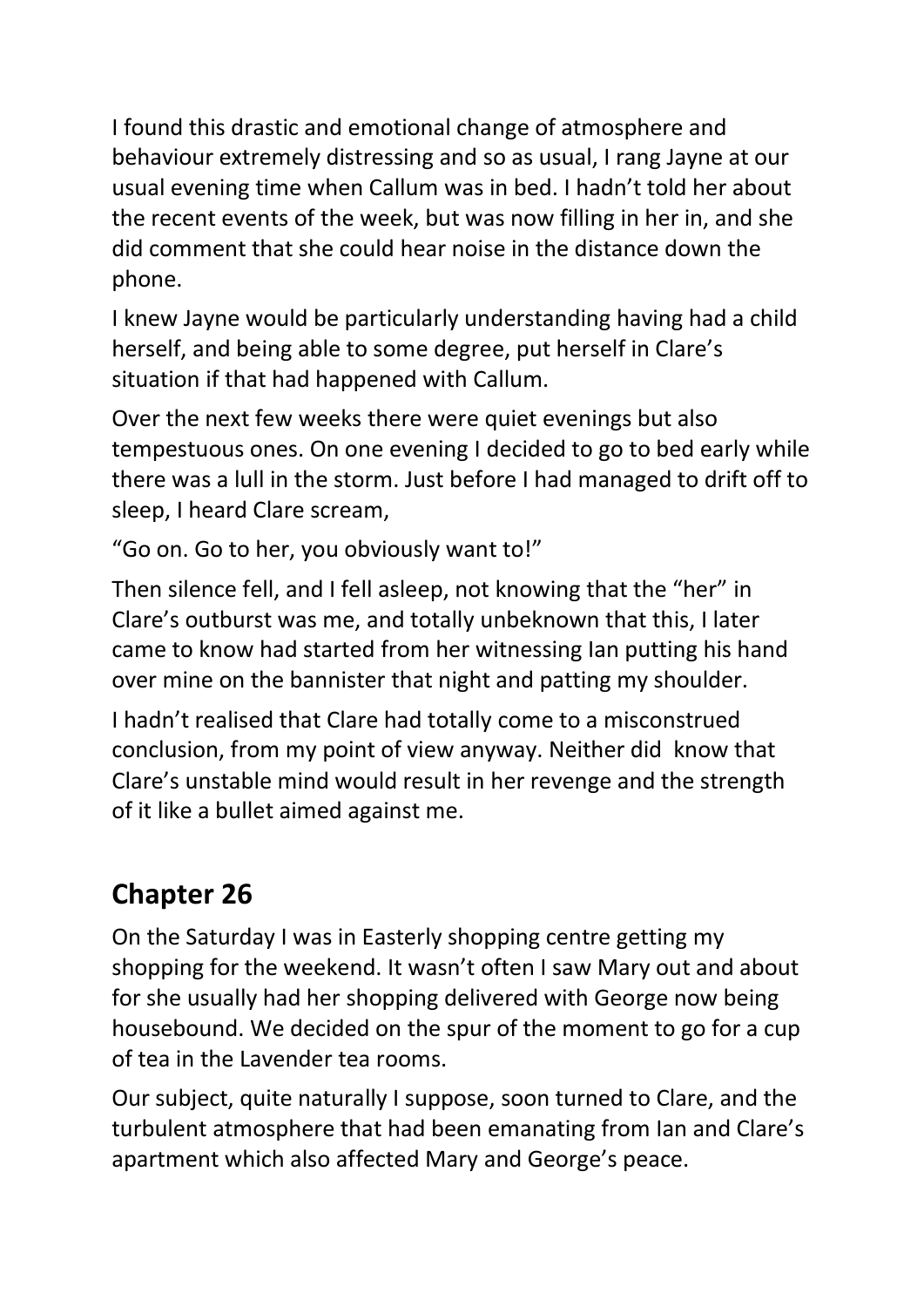It was Mary who informed me that the funeral of baby Tamara was on the 9th of January at the Crematorium in Easterly and that Dr Crowther, as Mary always respectfully referred to Ian as, had said that all were welcome to join him and Clare in saying goodbye.

Apparently, after the service, there was going to be a small gathering at one of the small rooms at the Town Hall where refreshments were available.

I thanked Mary for telling me and said that I would make sure I had that day off in my diary. I then gave Mary a lift home.

Friday morning arrived and although I wanted out of compassion and respect to attend the service, I did not feel comfortable with going to the get together afterwards.

As it was, my hunch was confirmed by Clare's reaction to me as I arrived at the service.

I politely tried to keep out of Clare's way and only speak if she was ready to.

It had been a bright but bitingly cold day with an east wind which heralded the possibility of snow.

I didn't really take in much of the service but did cry when I saw that tiny white coffin being brought in by the bearers and placed on such a large stand. It was covered with flowers and teddy bears and the name Tamara made from flowers along the side.

Although there was only a small group from the practice and some family there, the group of mourners were kept to a minimum. I decided that I wouldn't bring flowers, especially after my experience, but I did make a generous contribution to the neo natal charity research.

Ian and Clare stood along with the Vicar outside the crematorium and spoke to the different attenders as they came out.

Alison and I were next. The vicar spoke to me and shook my hand as he did everyone else's, and I voiced my appreciation of his very sensitive and powerful service.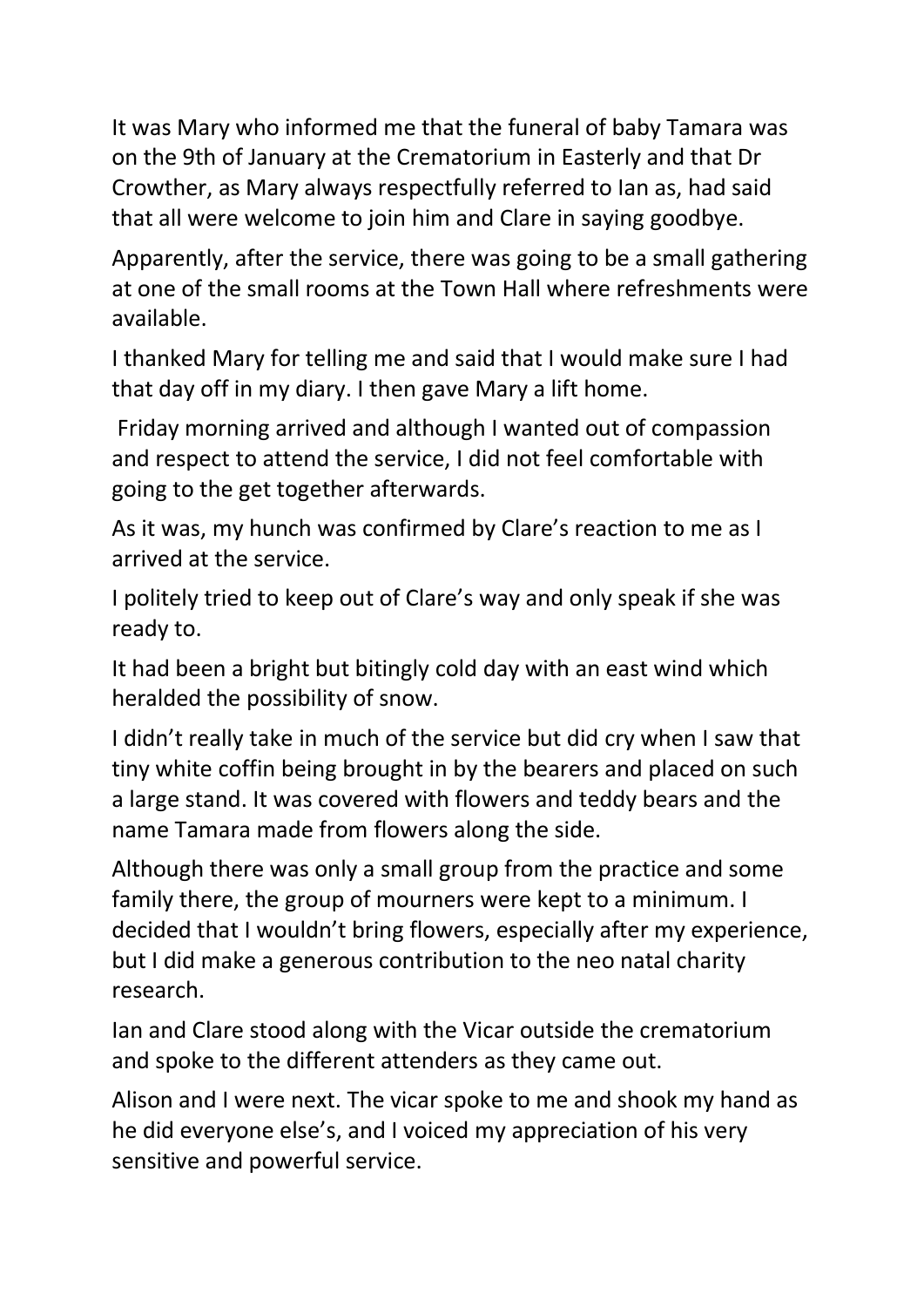Ian didn't shake my hand but thanked me for coming. Clare on the other hand had a lot to say to Alison and even hugged her but totally ignored me when it was my turn. That really hurt but I wasn't going to let it show. Inside though I kept asking myself "why?" when we had become so close only a few weeks ago.

I had, as usual, kept Jayne well informed of the situation, and she had suggested that I set off to her house straight after the service.

I hadn't told Alison beforehand, but just said that I was needed over at Jayne's, and would she make my apologies to Ian and Clare, but already knowing inside, this would please Clare immensely for some reason.

I had a lovely relaxing time at Jayne's and enjoyed the luxury of relaxing, not just in my own skin but just being with real friends and not on edge. In fact, I was rather perturbed when it was time to go back. I secretly didn't feel like going back at all despite my lovely apartment that at one time had meant so much to me and doing a job I really loved.

I managed to arrive at Jayne's while it was still daylight.

# **Chapter 27**

I arrived back home at around 1pm. As I walked into the foyer, the glorious aroma of roast lamb, emanated from Mary's apartment.

I opened my front door, and after putting my case on the bed, bent down to retrieve my post from the floor.

I picked up a small pile of letters and then decided with a cup of tea in hand to go and sit on the settee and open my letters.

My thoughts turned very briefly at first, to the unusual but unpleasant smell that surrounded the atmosphere. I briefly put down my post and went into the kitchen again. I couldn't identify it and wondered if it might be from the drains. I decided to go through my post then have an investigation and maybe all that was needed was a thorough bleach through everywhere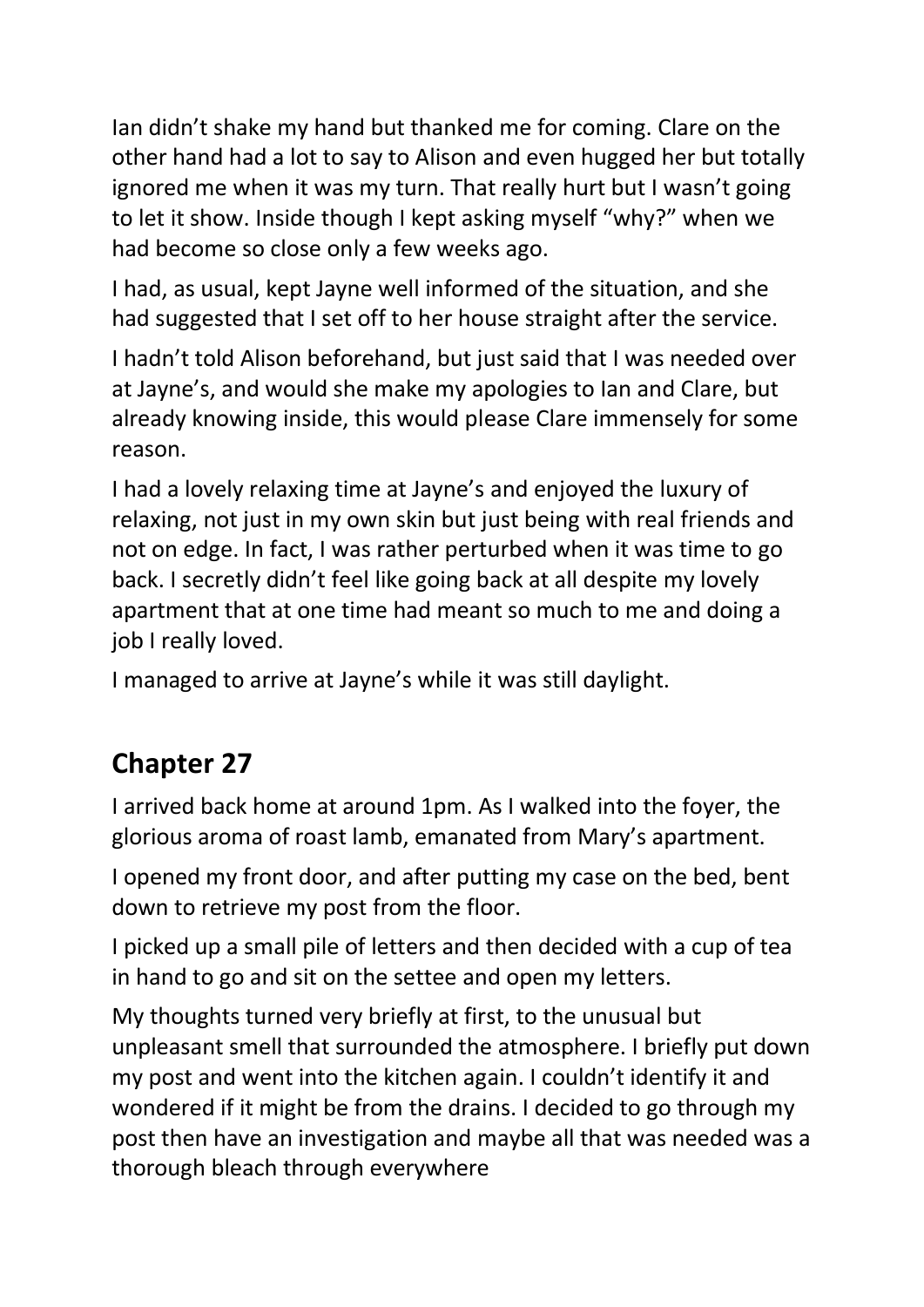As I sat perusing my post, out the corner of my eye I became aware of a grey object, scurrying across my cream lounge carpet.

My natural reaction was to scream.

I then saw it again and it scuttled out of sight under my Welsh dresser. I screamed again.

I then became aware of an eerie shriek of laughter, just like something out of Jane Eyre.

I stood on the settee and fumbled for my mobile, which was fortunately in my pocket.

I immediately rang Ernie who lived on site, in the keeper's lodge with his wife, Elsie. He was the handyman for the estate.

I hysterically told Ernie my predicament and he promised to be round within the next 30 minutes or so.

I stood almost riveted to the spot and shaking.

There was a knock at the door, and I shouted, "Come in" in a highpitched voice.

It was Alison.

"I heard the screams" she said, "I worked out it was coming from here"

On the brink of tears, I explained to Alison what had happened when I had arrived back home.

"Have you any apples?" she suddenly asked to my surprise.

"Apples?" I questioned, feeling a bit irritated as though she was having a joke.

"Yes" she replied, I think sensing my irritation as though she was mocking me. "Don't forget, my sister knows about science, and they do lots of experiments at school. If it is a mouse or even a rat, trust me, they like apples. We need to tempt this fellow with something he likes" Alison replied confidently and taking charge.

"A rat?" I responded with a hysterical voice.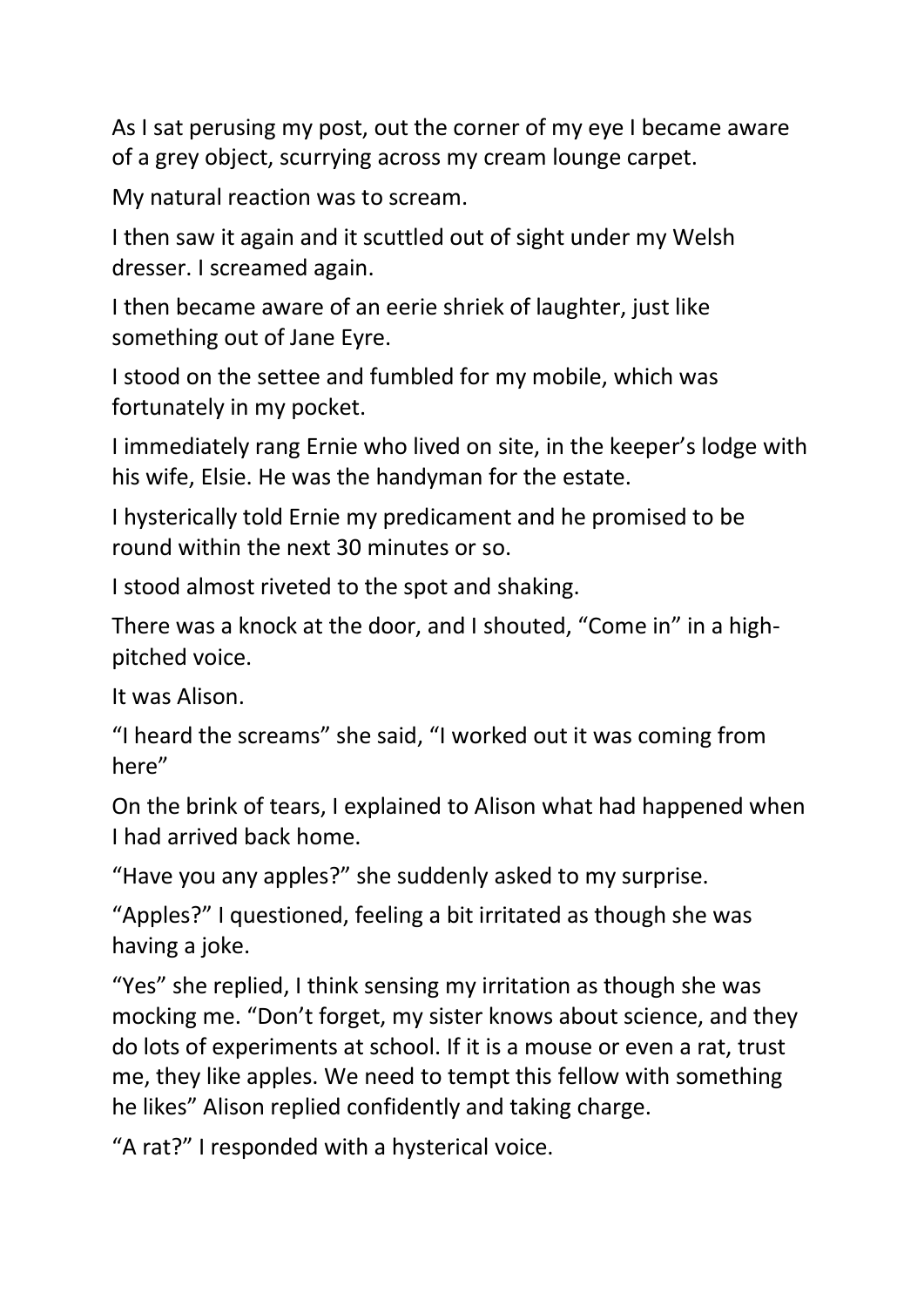"Have you, or haven't you got an apple?" she asked firmly.

"No, I haven't" I said, my voice raised.

"What about bread?" Alison next asked.

"I've some granary bread, but it's probably going a bit stale now with me being away" I replied.

"Oh, they don't mind that, they're not fussy. Now then, I'll take the seeds out first and coax our little friend out" Alison continued as though she was conducting a nature programme, and as for the "little friend" bit, he or she was certainly not mine!

As Alison chopped away preparing the bread and taking the granary seeds out, I questioned, "I thought they liked cheese?"

"No" said Alison. "That is actually a bit of a fallacy. They prefer carbohydrates" she said, momentarily amazing me with her knowledge of such vermin.

After she had prepared the slice of bread, squeezing out all the grains and seeds, she made her way towards the Welsh dresser and went down on her knees with one hand outstretched invitingly to my little "squatter".

Eventually the mouse came out which enabled Alison to gently pick him or her up.

"You look like a professional" I said cringingly.

"How can you touch that thing?" I asked Alison screwing my face up.

Alison chuckled at my face. "I did my work experience at a vet's practice where you had to be prepared for everything and to handle any animal"

Just at that moment, Ernie knocked at the door and came in.

"At least you've made my job easier Alison," said Ernie.

Ernie put the ghastly creature into a cage which he had brought with him in preparation for the departure. He took it and put it in his works van, saying that he would release it, but a good way from here!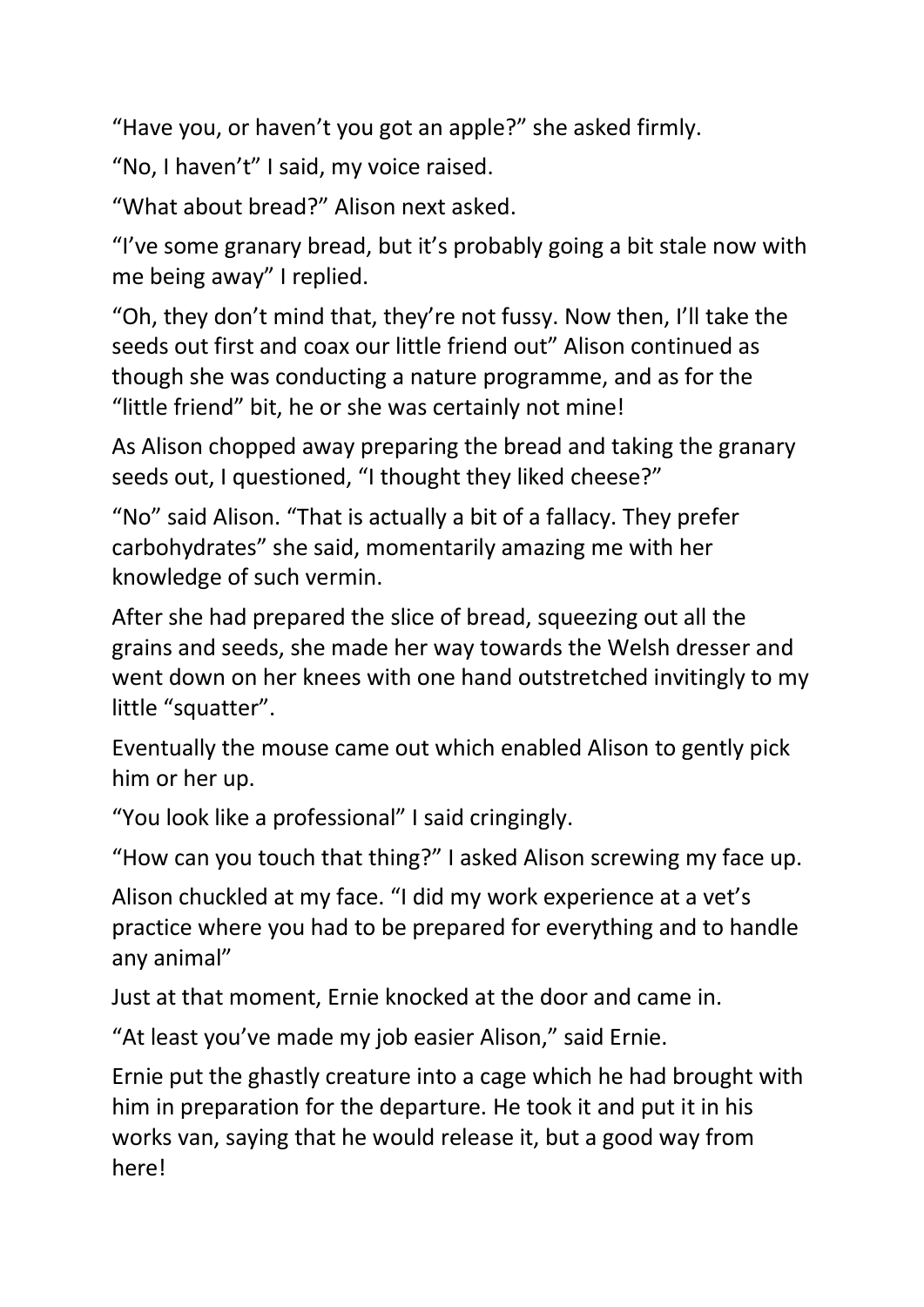I thanked Ernie and told him how grateful I was for his help.

Both Alison and Ernie remarked on the smell that was obviously now known to be down to the mouse. Ernie did remark, which I don't know whether was for the good or not, that the mouse must have been trapped there for a couple of days to make that sort of smell. I did remark that when I had left on the Friday, there wasn't any evidence of one and it was only Sunday afternoon. It did seem strange that this visitor had decided to come while I was away.

Before Ernie and Alison departed, the daylight had rapidly begun to fade and I reached out to turn on my lamp over the television, but as I moved the switch near the bulb, nothing happened.

I apologised, "Sorry, I won't be a minute, I've a spare one in the kitchen drawer" which I quickly went to fetch.

I changed the bulb and tried again. Still nothing.

Ernie said that he would look.

He went over to the lamp and then looked across at Alison first and then me. With raised eyebrows.

He switched the lamp off at the socket before pulling the plug out. Ernie then held the lamp lead up and which revealed what was plain to see, there were teeth marks right through it. Your visitor has done, what is quite common, and chewed through this cable. There might, however, be other cables that are unsafe that we don't yet know about.

I shook my head in disbelief.

"I don't understand" I started. "Our apartments are brand new, who would imagine mice being a problem I don't think Mary or George have mentioned anything like that and they are on the ground floor too" I protested.

"Not necessarily so," said Ernie. "We aren't far from the fields remember".

Alison, trying to make light of the situation gave a slight giggle and said,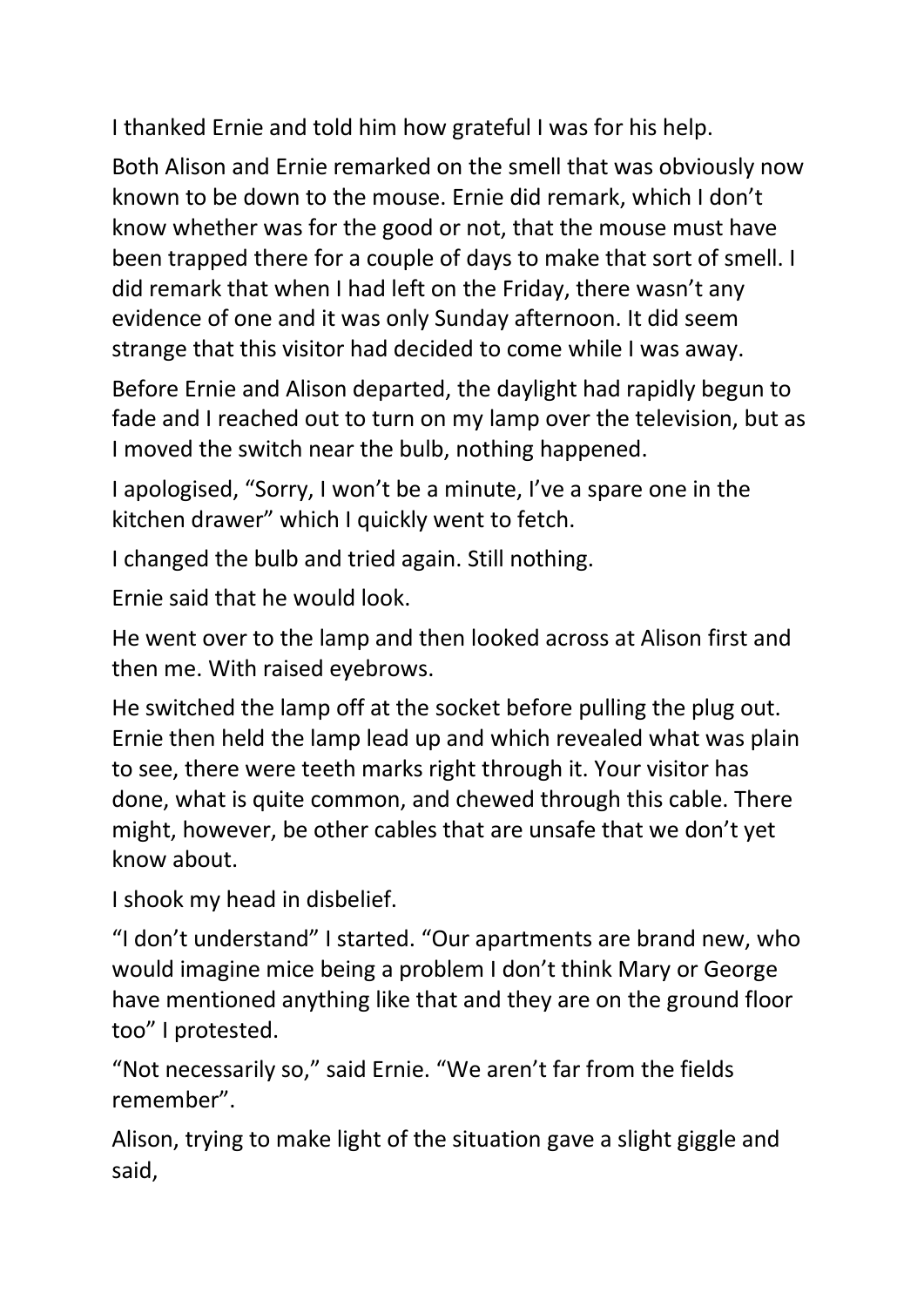"Looks like he may have invited himself in through the letterbox and not the back. The mouse must have thought it was a cat flap!"

Alison then backed off as she noticed my face awash with panic and then swiftly added,

"I'm only joking, Mice are known for their craftiness, they can get in anywhere that you couldn't imagine".

A sickening thought crossed my mind, I had never heard of a mouse climbing through a letter box!

However, that thought haunted me. How could that mouse have just conveniently decided to come in at the front instead of the fields at the back, which was nigh on impossible, and just decided to come through the front door – it just wasn't feasible.

Ernie interrupted my silent panic.

"Look Natalie, it's not really safe for you to stop here tonight, it is my duty to check all the electrics are safe, which they obviously aren't. I need to come in tomorrow and check all the cables etc., in the daylight. I'll also get the pest control chap to come and have a check to see if it was just that one or if there any others lurking about. I'll also get your carpet cleaned and suitable for you to move back in within a couple of days if that is ok with you?"

I glanced at Alison, and heavy hearted said, "I feel as though it's my fault and that I haven't been keeping the place clean".

"Well don't" said Alison administering her authority.

"Come on" she instructed. Pack a few things in your bag and stop with us until your place is sorted"

The relief I felt when she made that offer, was so welcome, and one I couldn't resist, especially for my sanity. I was beginning to feel I was being targeted by someone who had a hatred for me,

Was it Clare? Had she got some personal vendetta against me and If so, how was I going to prove it?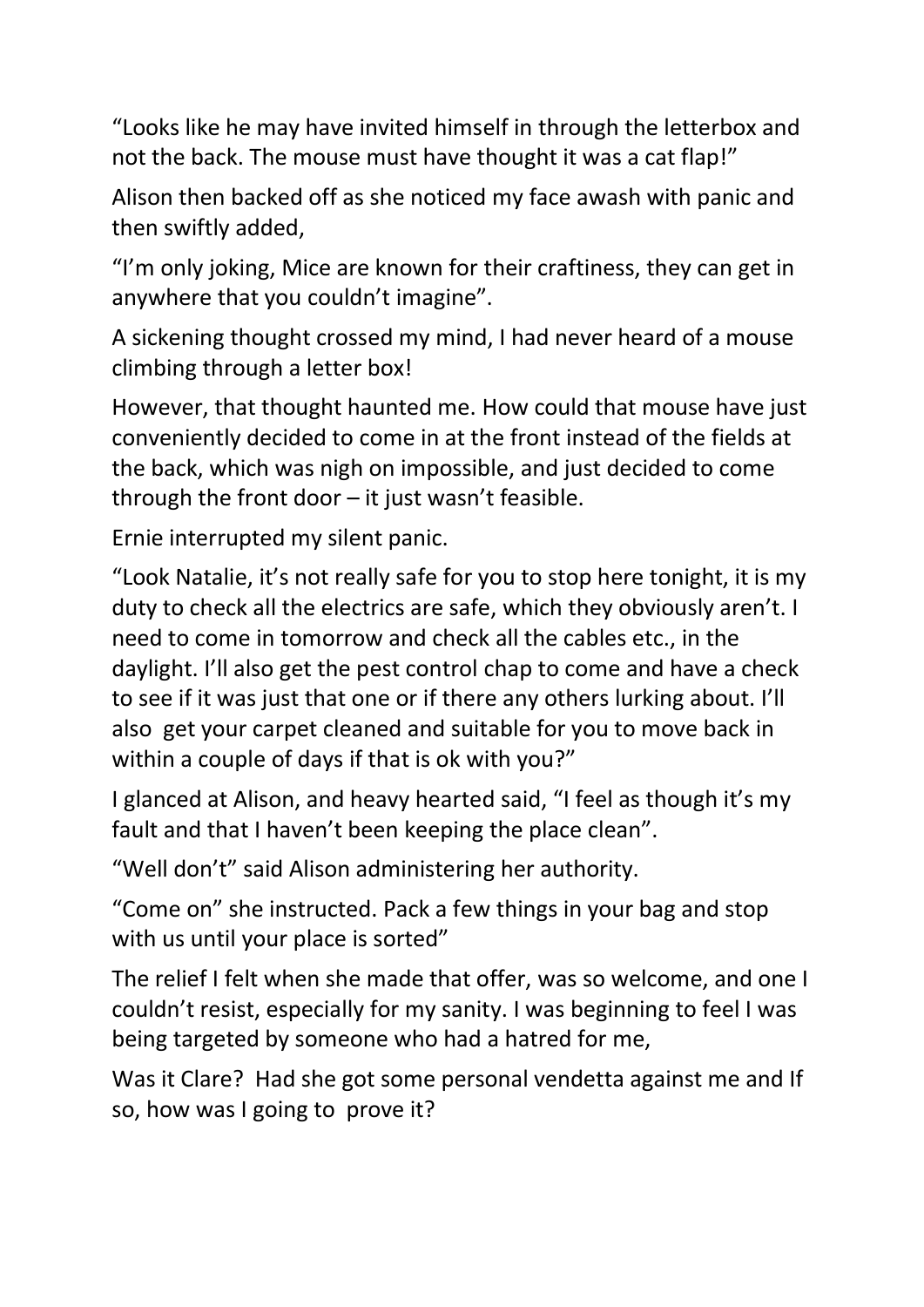It was a great relief to be at Alison's. Being upstairs I didn't have to listen to Clare's outbursts and hear that eerie laugh which she like to break out in to from time to time.

I didn't stay up late and had a soak and relax in the bath.

It might have been blowing a January gale outside, but it was cosy and warm here for tonight at least.

I sank into the lovely crisp white sheets.

I was about to doze off when Alison's comments came flooding back into my thoughts, regarding the mouse inviting itself through the letter box like a cat flap……………….

I felt a surge of panic.

That mouse been planted in there. Why did the mouse suddenly decide to appear when I was away that weekend?

There was only one person it could be and that was Clare. She seemed to hate my guts for some unknown reason.

I went into work the next day and managed to function professionally in my counsellor mode.

Looking at my diary, I noticed that I needed to make an appointment with my supervisor. As Counsellors, we needed regular supervision ourselves and to discuss any concerns or queries about our clients and to make sure we always delivered the best.

While at the surgery, I rang Zoe, my supervisor and made an appointment to see her. I had managed to keep my appointments with her strictly based on my clients, but Zoe, as all trained supervisors, read beyond the person sat in front of them and I knew Zoe could tell, there was more going on than I was revealing and that needed addressing.

I must give Zoe her due in the fact she never pried or forced me to reveal my real worries and I am quite sure, she could feel at ease that my clients were not of concern or beyond my capabilities.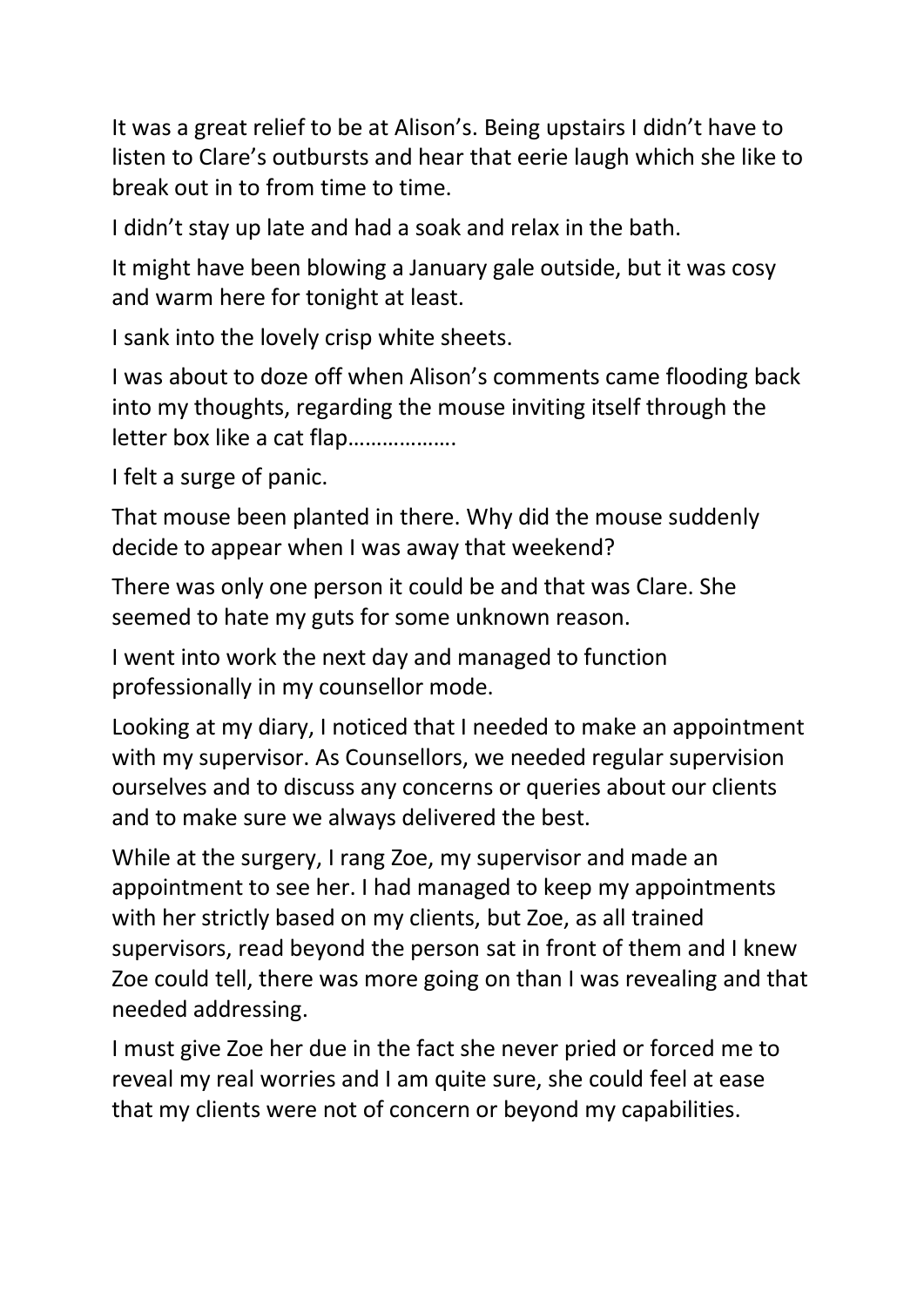On my latest visit to Zoe, I did mention, but more from a concerned neighbourly point of view that we were all wanting to do our best for Ian and Clare but without making matters worse.

Zoe had heard about the tragedy and was very understanding how difficult it was to say the right thing when people, like Clare were in a dark place and could easily take offence at the smallest thing.

Zoe did try to reassure me that Clare's outbursts that I overheard were part of her natural anger, "Why me?" coming out and that it was all part of the grieving process. I didn't let on that I had become the target of that question.

The following morning, I woke early. It was still dark and gloomy, and I quietly made my way down to my car without disturbing Alison and Connor.

There had been a hard frost overnight and had taken its toll on my windscreen and windows.

I started to scrape the ice off with my scraper and tried to turn the engine over to get the blowers going to heat the back and front windows but found that the battery was flat. I turned the ignition over three times, but still no joy. This seemed to be unusual these days with modern cars and I felt surprised if the problem was due to a flat battery.

My mind vaguely drifted back to when, as a young child, I helped my mother and brother push his "banger" a push start on many a morning in the winter.

However, no such luck or assistance for me. With this drive being level plus a lack of human force, there was no way I could perform a push start. I was just about to ring the RAC who I fortunately belonged to, when Ian came out of the main door.

"Hi Natalie, looks as though you are struggling, can I help"

"I think it may be the battery. My late brother would have started it in no time" I replied.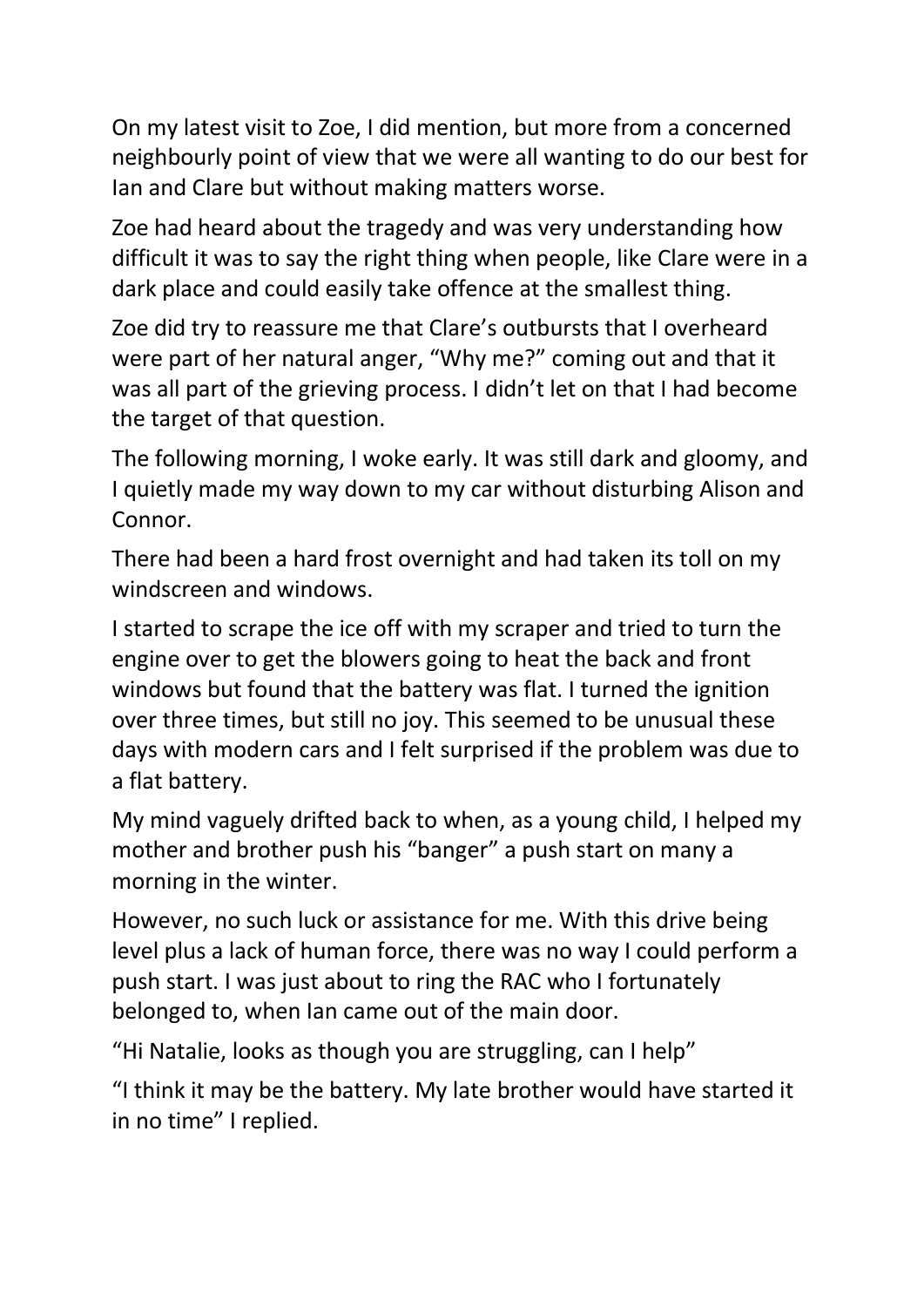"Well, I'm on call out duty today and I've just had an early call. Jump in and I'll drop you down at work and you can ring the RAC from there if needs be". Ian responded helpfully.

I turned towards Ian's car, and out the corner of my eye saw the curtain move back and forth from their flat, as though we were being watched.

The conversation between Ian and I was mostly around Clare which I suppose, was natural in the circumstances. I tried to sound sympathetic despite my hunches about Clare. I had no proof though but my suspicions were strong ones.

As I had arrived early and before and clients were due, I decided to ring Jayne. She came to the same conclusion as me. I assured her though, that although it was a bit nerve racking, I could handle it and I wasn't going to let it get to me.

Jayne was such a good friend and knew she really did genuinely care about me. She made it plain that she thought that Clare was out to scare me.

Jayne kept urging me to move back, but I told her that I decided to stick it out for the time being as I enjoyed my job, I loved my apartment, the other neighbours were brilliant I had a small circle of really good friends down here. I felt sure that eventually, given time that Clare would settle down emotionally and mentally, and after all having a GP for a husband must have its benefits in situations like these and have access to top notch treatment if needed.

Jayne gave a little laugh, and said "Yes, I suppose you're right. But all the same, be careful".

Little did I know that Clare's mental state was going to deteriorate even more and how I would continue to be the vicious brunt of it?

### **Chapter 28**

As I walked into my office to prepare for the day ahead, I had a return call from the RAC who informed me that it was just one of the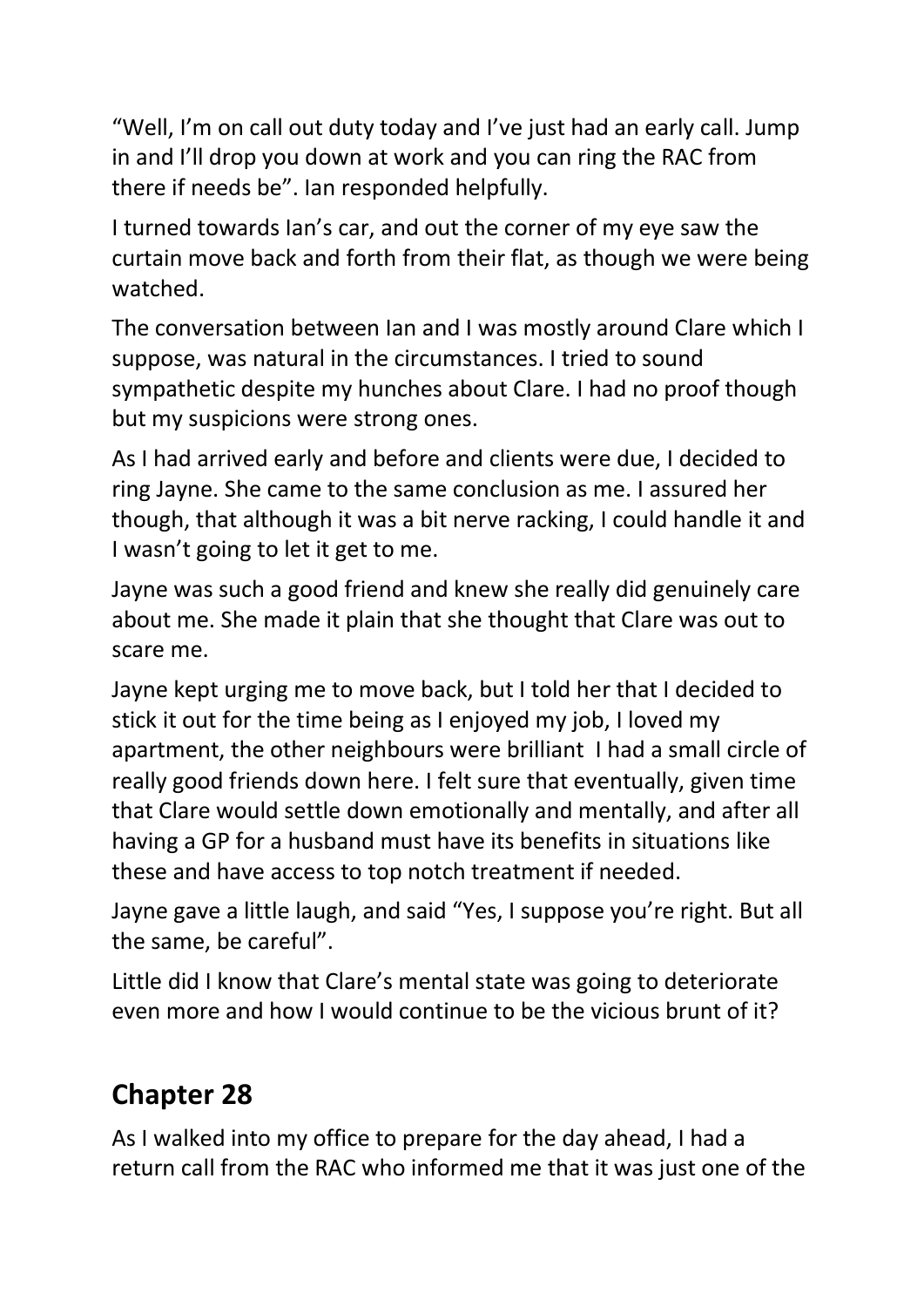starter leads that had come lose. Nothing serious but that my car was up and running fine now. The mechanic offered to bring the car down on the truck to work so that I was alright for getting home.

I was grateful and so relieved that it was nothing too serious or expensive for that matter.

As I waited for them to arrive, I couldn't help but think that this was too much of a coincidence that this had happened, and that surely, someone would have had to have been under the bonnet for the lead to come lose? Surely it wouldn't happen on its own. I tried to chide myself for going to the sublime to the ridiculous.

When the mechanic turned up with my keys, I asked him if this was something that happened often.

The mechanic said it was rare, but there are always occasions when something will happen that you don't expect.

I thanked him and returned to the office with my keys. My thoughts suddenly turned towards Clare, was she a bit of a mechanic on the quiet? All this was just getting to be too much of a pattern, and one I didn't like it.

Just before I saw my first client, I decided to take a chance and ring Greg.

We may be divorced, but I had always admired his stability and level headedness in a crisis, and I felt that this was turning into one.

I wasn't going to mention about the car, I was more upset about the mouse and how it came to find itself into my apartment very conveniently.

It was now around 11.30am where Greg was. He did answer his phone, but he was quite curt in his manner.

I tried to tell him my plight, but he just shortly replied, "Get a cat". Just before the phone went dead, I could hear muffled Russian communications towards him.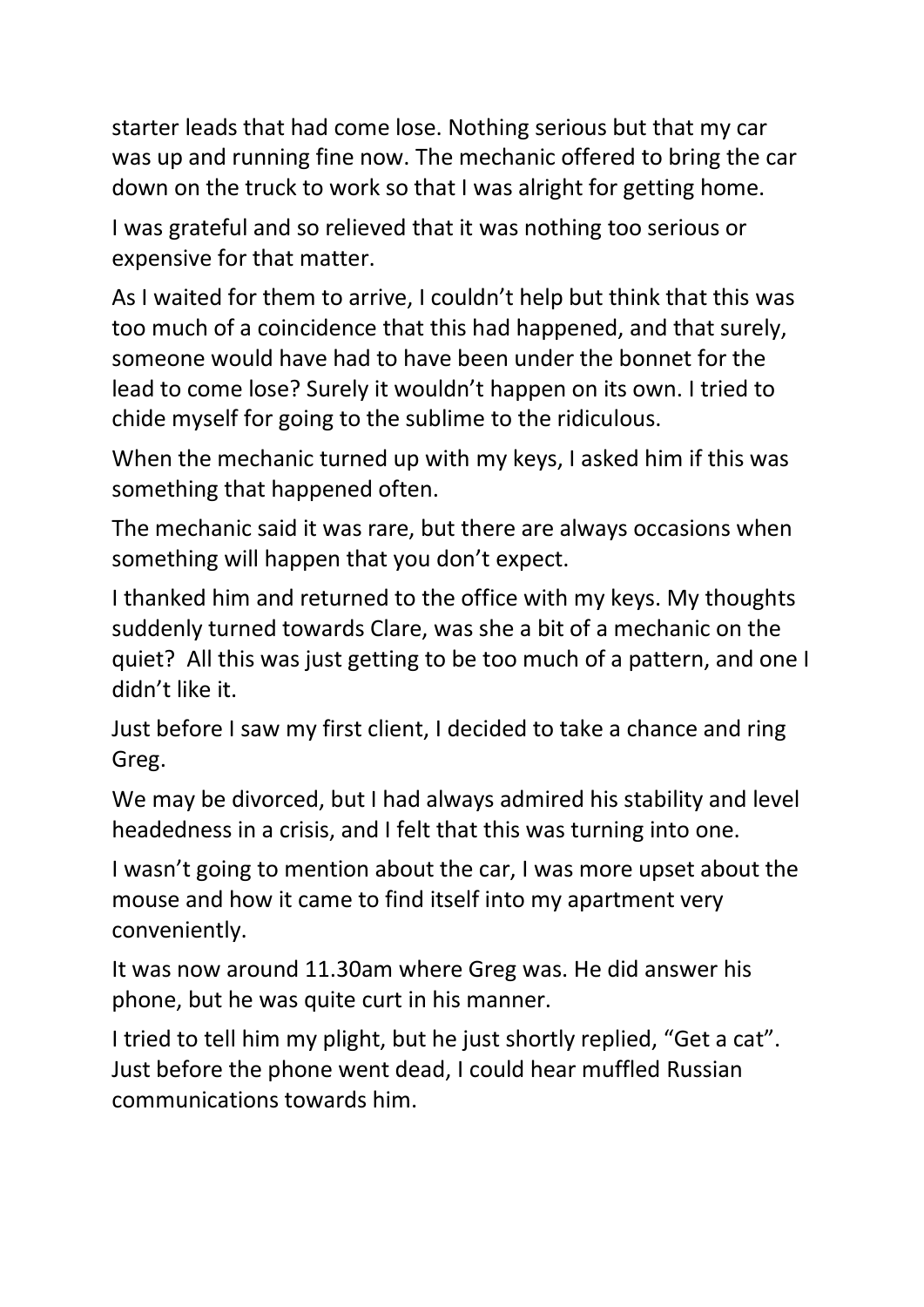Greg did later text me not long afterwards and did apologise but advised me that Olena had demanded their sexual escapades to be at certain times of the day as she was trying for a child.

That would have upset me at one time, but not now, and I even found it quite amusing that Greg was having to abide by her ritual and be controlled by a woman for a change!

I only stayed at Alison's a further night as Ernie hadn't found any further damage and neither had the rent a kill man, so it looked like a one off. Ernie had managed to persuade the accounts estate office to have the carpet professionally cleaned.

While on my break at lunchtime, I sat in the surgery kitchen and had a good scan through the local paper under the pets for sale column, and the local pet shop's advertisements.

I noticed there was an advert for a two-year-old female tabby, free to a good home and for genuine reasons. It said that the cat belonged to an elderly lady who was going into a home. I noticed the address was only two streets away from where I was. I rang her number and Ivy, as she was called, said that I was welcome to call round on my way home from work.

After work, I went straight round to Ivy's house. I explained briefly to Ivy that I was having trouble with mice coming off the fields (well, I thought that was the best way to put it), and I really need a good mouse catcher. Ivy assured me that Rosie was very good at that, and giving her young age, would be ideal.

On entering her house, I could see that she was extremely fond of Rosie, but she did seem to take to me, nonetheless.

Ivy was kindly giving me all of Rosie's belongings and that included some food as well.

After our short conversation, I thought it best for Ivy to put Rosie in her basket. I felt a lump come up into my throat as I saw Ivy give Rosie a hug and kissed the top of her head.

I assured Ivy that she would be well cared for.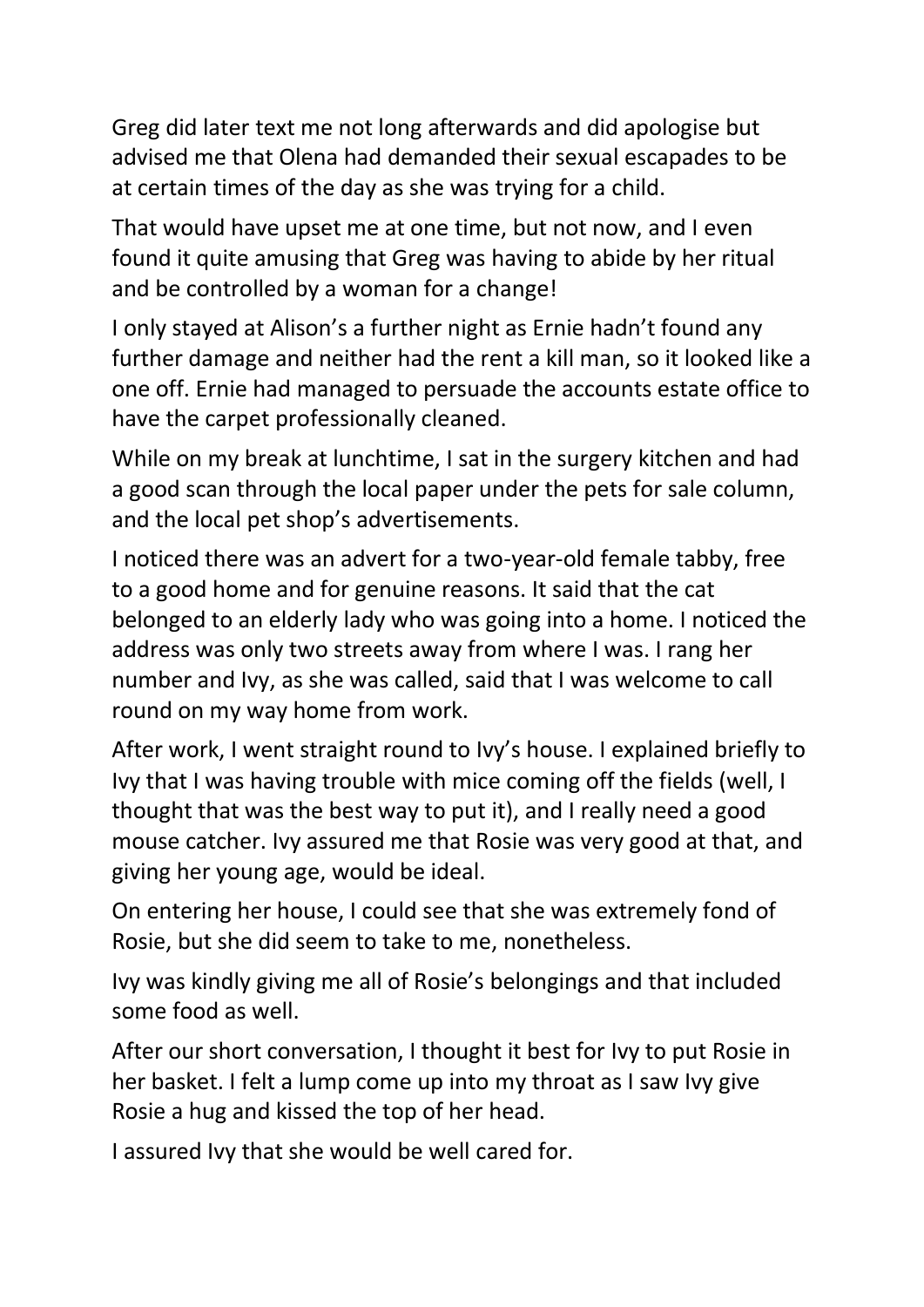As a child we had only had a dog as a pet, so I knew little about cats and their behaviours and needs apart from the obvious.

I had spent the previous evening, after Greg's suggestion, researching on my laptop for vital information.

I had also heard, that, particularly with animals such as cats, that you should let them come to you when they feel comfortable, and not when you decide.

When I arrived home with Rosie, I opened the cat box when I had gently placed it on the lounge floor, so that Rosie could come out when she felt ready.

I then went into the kitchen to start making my tea but also put her down some food and water and chatted away to her as I thought this might help.

I arranged to have the next day off work as Ernie had offered to bring someone from a professional firm to look at fitting a cat flap through the French windows at the back. At least it was safe from the road around the back and there were lots of areas and places that a cat would like to explore.

Alison popped into to meet Rosie and thought she was adorable.

We sat down in the lounge and had a coffee and a chat together.

Alison immediately wanted to broach the subject of my wellbeing which she said was of her concern now.

I decided to get one or two things off my chest.

I told her about Clare's sudden change towards me, about the flowers, my suspicions about the mouse arriving suspiciously, the car incident, all the arguments and smashing of objects etc.,

Alison listened patiently and then smiled gently and agreed,

"Yes, I admit, Clare is definitely strange these days, not that I have seen much of her, but don't automatically think that Clare is against you" she said trying to reassure me. "Her anger will be against Ian, which is often the case" Alison sounded to be convincingly reassuring.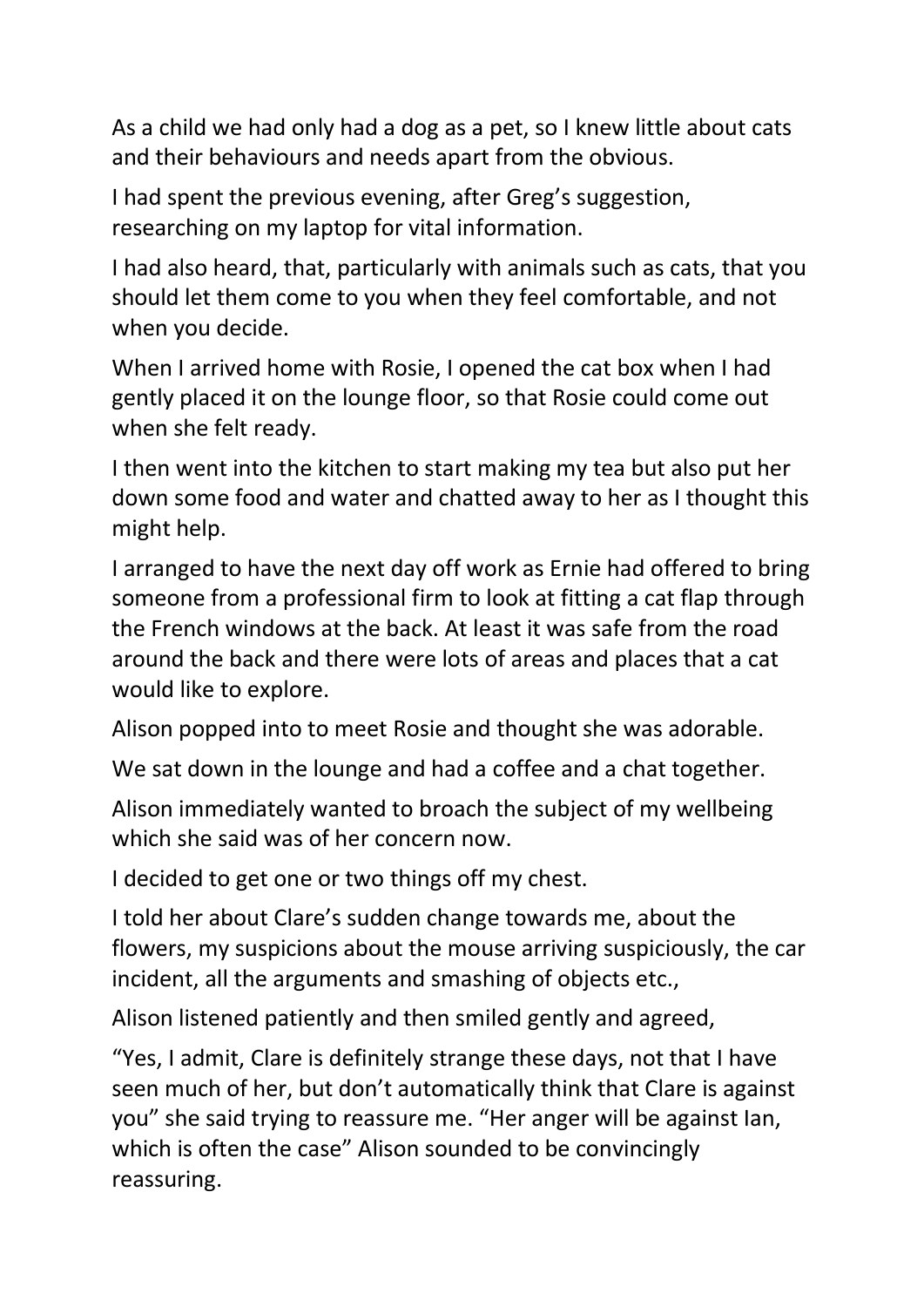"I don't know" I sighed. "It's just a hunch, but I can't prove anything".

Just then, as if on cue, Rosie came up and began to rub her head up and down my leg and jumped on to my lap, curling herself into a ball and making herself comfortable.

"Well, someone certainly likes you without a doubt" Alison added teasingly.

"Animals, particularly cats and dogs, love us unconditionally, and we all need that" continued Alison.

Alison gave me a hug and said she would let herself out as Rosie was comfortable, but before she went out the door added, "You know where I am, if and when you need me" and then let herself out.

For once, I felt quite relaxed and felt so happy with my new member of the family.

I curled up in bed that night, and Rosie decided to sleep at the end of the bed on her favourite cat blanket.

Ernie came the next day and made sure that the cat flap was fitted to standard.

Rosie was already used to one at Ivy's and so that was a bonus.

I arranged my appointments so that I could work with the rest of my team and then have a few days off.

I decided that, although I was a novice, I would turn my attention to my little patch of garden thought the French doors on to the small patio at the back. My daffodils that I had planted earlier and seemed a bit of a flop, but I had always been quite successful at growing pansies all the year round.

Late winter was now giving way to Spring, and I had noticed that there were a lot of pansies for sale, so on my next shopping trip, the next day I went down to Easterly Garden centre and bought some compost and four trays of multi coloured pansies.

Much to Rosie's delight and her greetings of my return, we went out together in the early evening sunset and began planting them out. As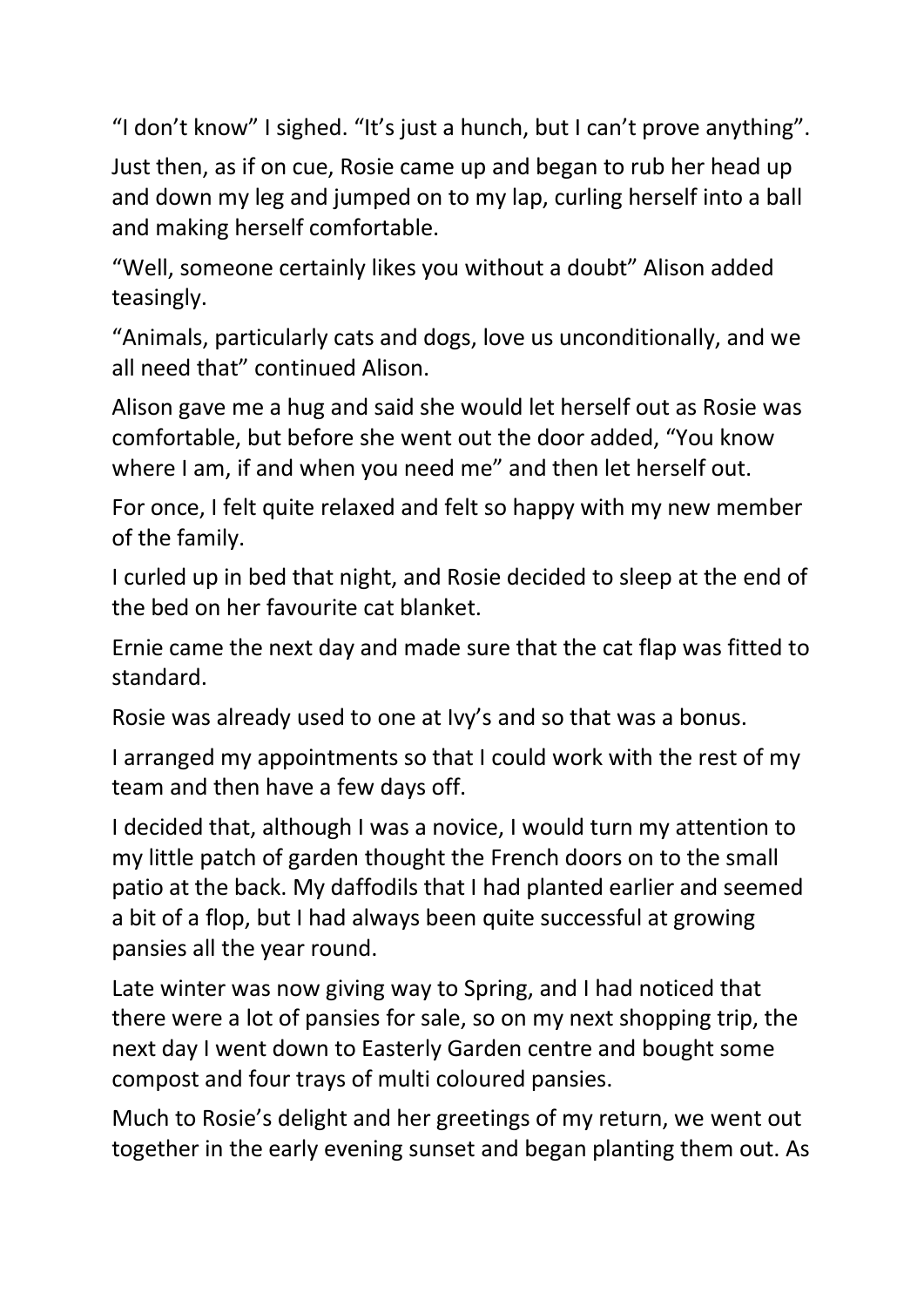I did all the hard work, Rosie curled up contentedly after her meal on the patio, soaking in the warmth on the slabs.

After my efforts of filling the two large tubs, I decided to enjoy the rest of the daylight.

I poured myself a glass of white Chardonnay and sat next to Rosie, admiring my handiwork, and chatting away to her.

As the sun began to set, I feasted on the glorious view before me and felt relaxed for once. This wasn't to last though.

I became aware that I was being watched from the flat above.

I arose from my garden chair, and as I did so, the window from Clare and Ian's flat slammed shut.

As Rosie and I went back inside, I felt a shiver down my spine, and I couldn't help but think that Clare was most definitely watching me.

I had a relaxing soak in the bath and then in my dressing gown, Rosie and I sat watching the television. She sat purring loudly on my lap, then Rosie came up on the back of my shoulder.

Life could be enjoyable but at the same time, there was a black cloud that seemed to follow me about wherever I went, and Clare was usually involved in it at some point.

### **Chapter 29**

The next few days passed quietly and thankfully without incident.

However, I must admit, I still felt that the historian Damocles sword would eventually come down on me for some unknown reason.

The following morning, I sat and had my breakfast with Rosie on my knee. Purring contentedly.

I gave Rosie a big hug before setting off to work.

As I locked my front door to the apartment, I noticed a young woman arrive in a white uniform with red edging. She went straight up to Clare and Ian's apartment, and she knocked and walked in.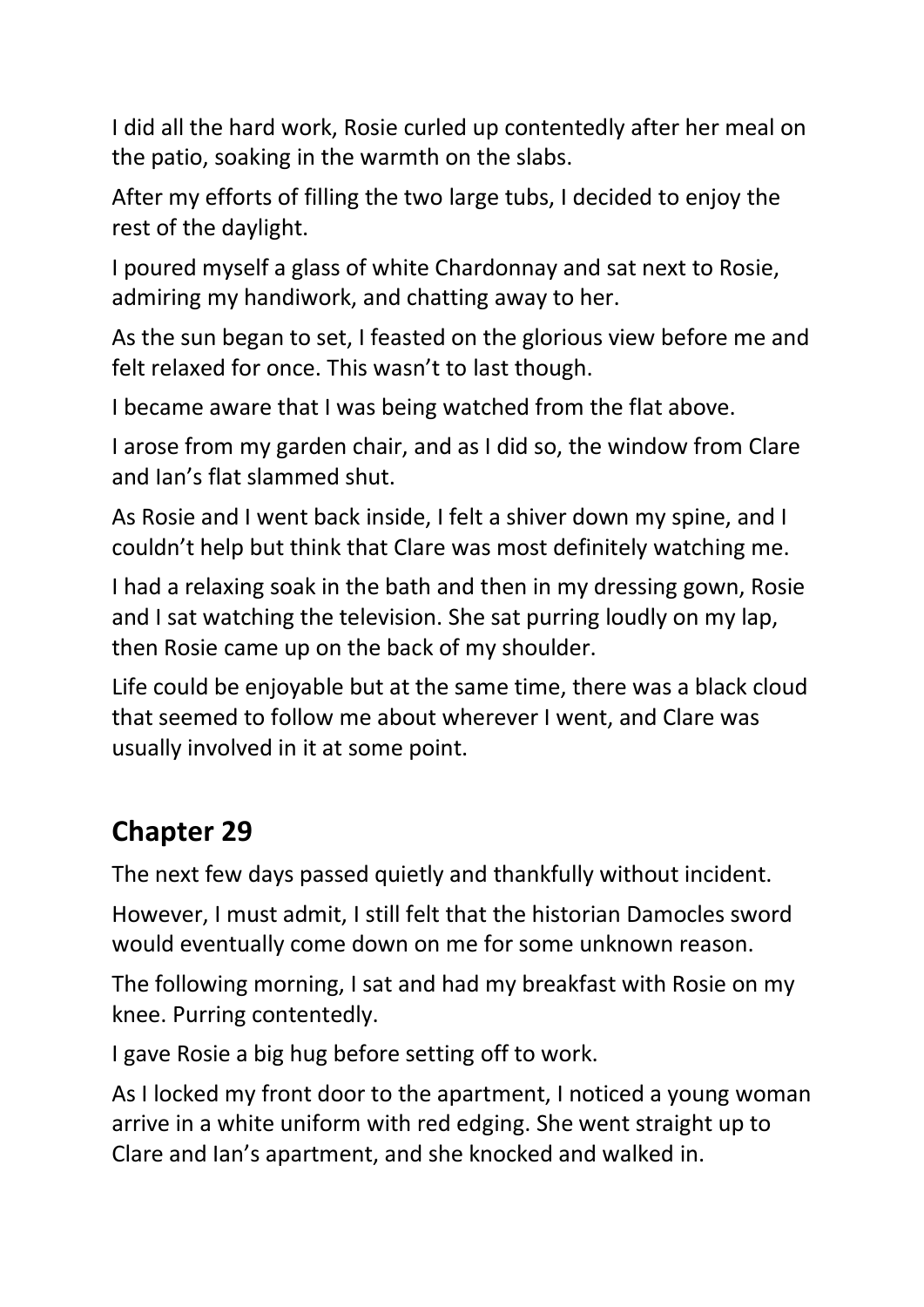I made my way to work.

I passed Ian's consulting room. His door happened to be open, and he appeared to be in deep thought sat with his elbows on his desk with his hands supporting his resting upon them.

I was in two minds whether to knock on his door.

However, that decision was soon taken out of my hands, as he must have seen me walk past, and called out to me.

"Natalie, would you spare me a minute, Come and sit down and I'll pour you a coffee"

"Ok, thank you" I replied.

"How are you?" He asked, his desperate eyes searching mine.

"I'm ok at the present I falsely reassured him,

"how about you and of course, how is Clare? Nobody seems to have seen her at present"

Completely to my surprise, Ian responded,

"I'm just under a lot of pressure at present. Clare is acting a bit like a psycho now, and I apologise profusely for the noise you have been suffering in the meantime, she's just kicking off. Even her mother had enough and went back home"

I nodded in agreement but felt slightly irritated, surely, he of all people, her husband and a doctor would know the key to her behaviour.

"So, what's the answer? I pressed.

"I don't think counselling's the answer in her mental state" he replied to which I readily agreed.

"I've had a word with Dr Ross at Pine fields Hospital, but due to him being near retiring age, he only works part time, so I was told it will be about three weeks before he can see her, and his secretary said that he didn't consider her an urgent case as yet, which I don't agree with." He said a little exasperated.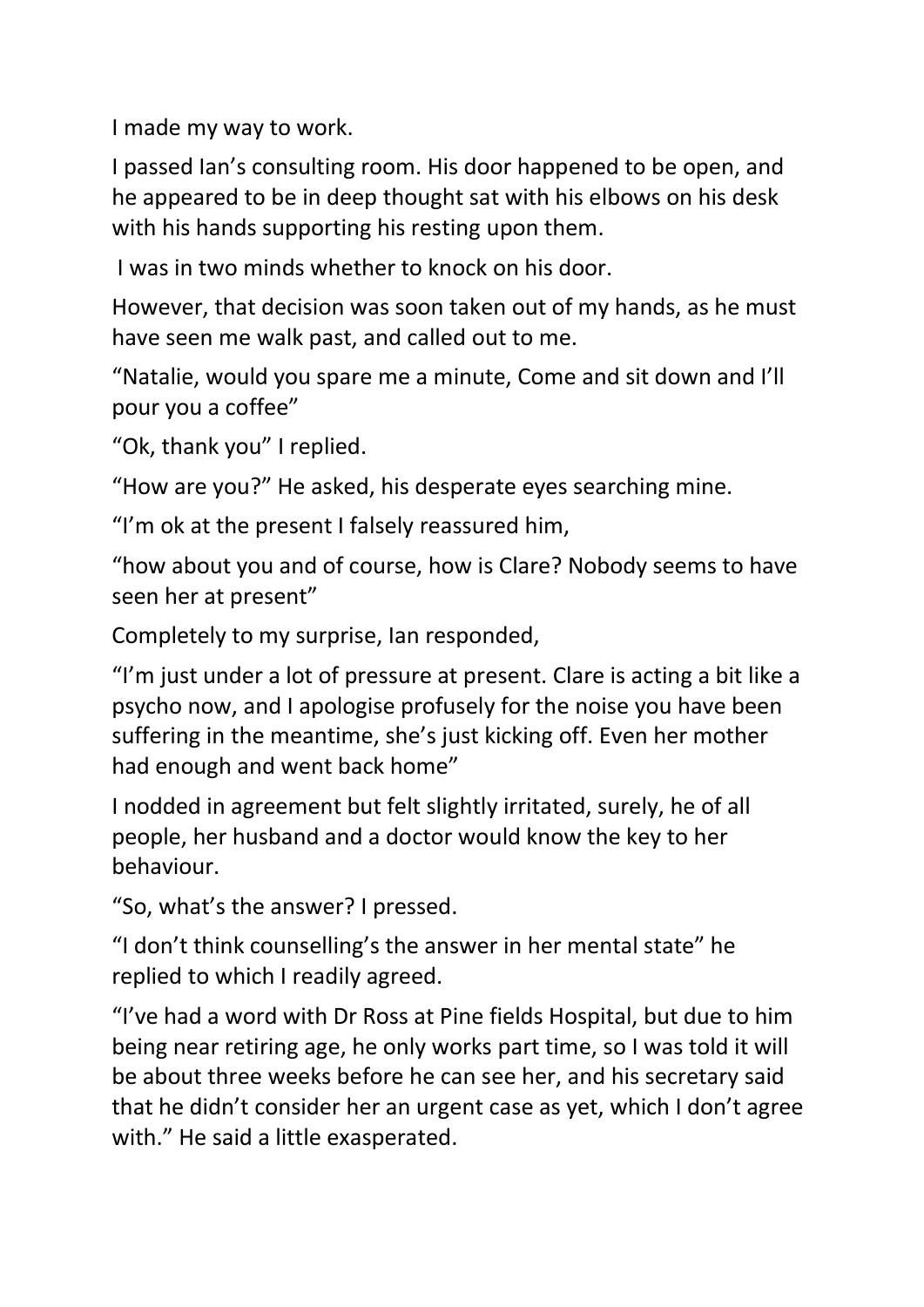I felt it wasn't really the right time for express my fears about Clare especially as I hadn't any proof. In my own mind, I wasn't aware that Ian had any knowledge of any bitterness towards me as I had suspected, even though I didn't know why. Sadly, for me, Ian knew a lot more that he was letting on.

Later, as I arrived back home, I noticed the early spring sunshine bursting through the French doors and that Rosie had been sat right on that spot on the carpet, having been asleep and obviously enjoying the warmth.

Rosie immediately sprang up on her legs and greeted me eagerly, she fussed round my ankles and meowed. It was so special how she always welcomed me back home as if she had been waiting all day to see me back home.

I made my tea, an appetising ham salad, Rosie with her usual treat of tinned salmon today. I and sat down to watch the news, with Rosie nestled round my neck like a cushion.

When I had finished and washed up, I said to Rosie,

"Let's go and sit on the patio and enjoy the sunset"

Rosie raced over to the door with me, and laid out, soaking up the evening sunshine.

That evening was thankfully quiet upstairs and without event. I had to admit that these outbursts of Clare's were getting less often. It went through my mind that maybe the specialist that Ian had mentioned had managed to get to see her, and hopefully had prescribed some sedatives. Whatever, it seemed that things were calming down. I couldn't help but wish that those next three weeks would pass rapidly and that the Doctor who was seeing her would let us all have a break from Clare.

Before I retired to bed, I gave Jayne a call, and one of our regular topics had now become Clare. Jayne was relieved to hear that the problems seemed to be abating.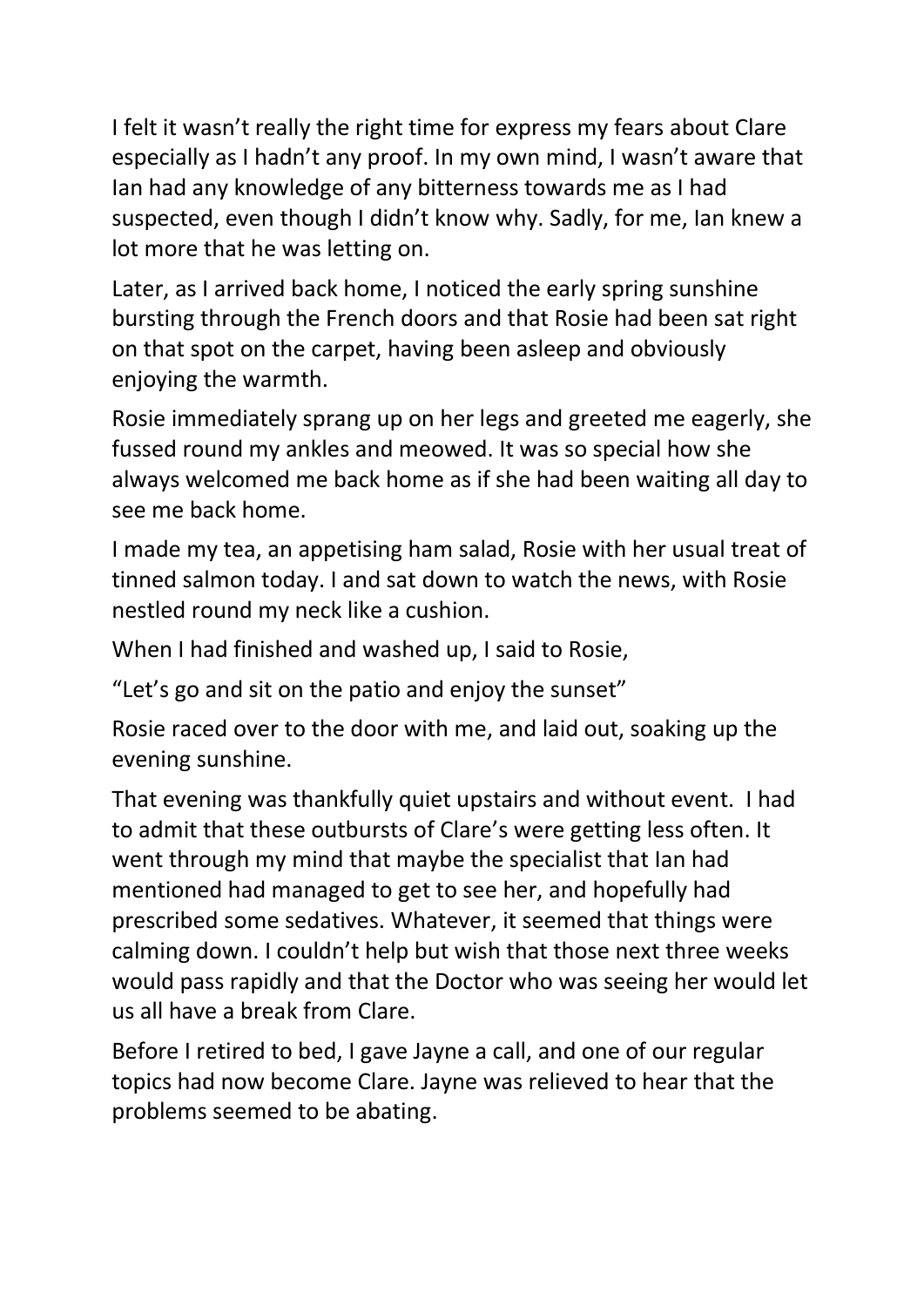The next day passed without incident and had been quite fulfilling. One of my long-term clients had made such terrific progress that she had decided to try and get signed off to see how she managed for the time being.

It was always a good moment to be able to see someone take charge of their life again.

Rosie looked pleased as usual to see me and greeted me as always, her loud purring was like a song to my ears.

I chatted away to her, as I always did, especially at teatime.

"Right Rosie, my little bundle of joy. You are going to have a treat as well; you can have some tuna steak tonight".

After tea I rang Grace to arrange another evening out.

I decided to sit out on the patio again for a few minutes, making the most of the lovely evenings we seemed to be having now, and taking in that glorious aroma of the gardens and the countryside.

As I was sat outside, Mary came out too with a mug of tea in her hand. This wasn't a sight I often saw. She had her time taken up more and more with George and so I thought that maybe she was so exhausted in an evening, she perhaps just relaxed in front of the television. I could tell when it was on by its volume because of her lack of hearing these days. I didn't mind. I'd rather listen to that than Ian and Clare.

Mary was saying that George was going into hospital for a few days for a hernia operation and that it was also give her a bit of a rest. The ambulance was coming in the morning and she was going to visit him later that evening. I offered to take her to see him and I rearranged my schedule the next day so that I could go with her.

After arriving home for work, I had a quick shower and gave Rosie her tea and a cuddle before I set off to the hospital with Mary.

I just briefly popped into to see George for a few minutes, but he was still very sleepy, so I went and bought myself a coffee and sat and read a magazine until visiting time had finished.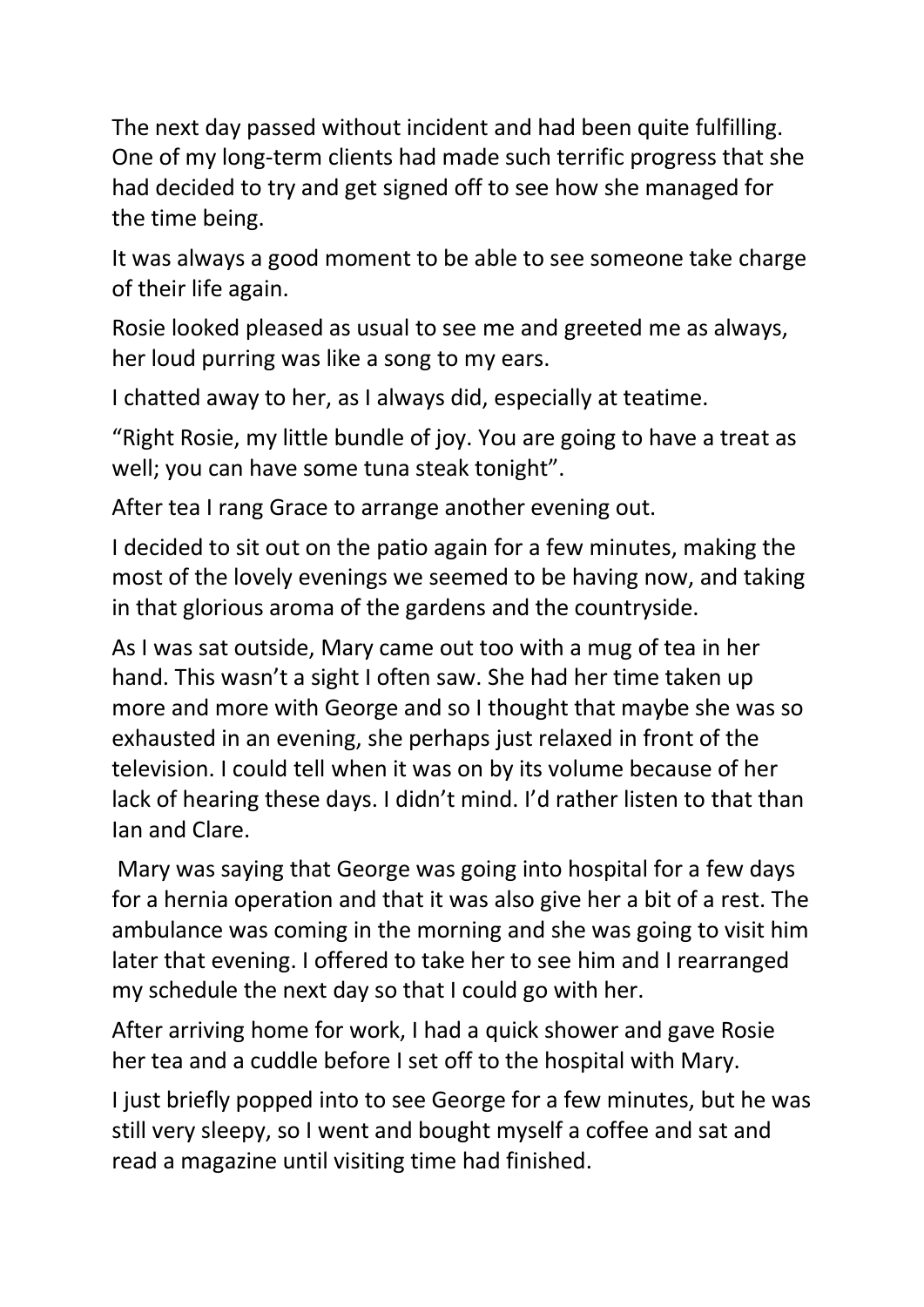Mary offered me a drink at her home when we arrived back, but I did turn her offer down, and thanked her, saying I could do with getting back and Rosie would be waiting for me.

Rosie was pleased to see me.

Rosie was an extremely well-behaved companion, and there were very few "accidents", but I did notice as I went to close my thick cream velvet curtains, that there was a slight trail of muddy paw marks by the cat flap, despite the mat next to it. I pretended to tell Rosie off in a scalding manner, but that little girl look and the usual brushing against my legs, made me pick her up and cuddle her.

It was only slight, so I managed to clean it up and washed Rosie's paws. I just thought that maybe she had been moussing and had accidently been in some earth around the surrounding fields.

I had no idea of the horror that would greet me the next morning.

I decided to get ready for bed and read my book and Rosie sat at my feet. Despite the occasional rumblings from upstairs from Claire and her stamping about, I did drift off.

I must have been extremely tired as I had overslept. I called the surgery to explain and said that I would be slightly late and contacted my first client with my apologies.

The sun was streamlining through the French doors, and I decided that, as I had been managed to rearrange my client for later that day, I would leisurely have my cereal and take five minutes on the patio to have my cereal. Rosie came and sat at my feet.

As I sat down on the garden chair, I almost dropped my cereal bowl as I could sight of the destruction before my eyes.

One tub of my pansies had been completely flattened as if it had been sat on and most of the stems had been snapped in the process. The other pot had been forcefully set upon, the pansies had been dug up, the soil scattering over the patio and this one had a crack right down one side.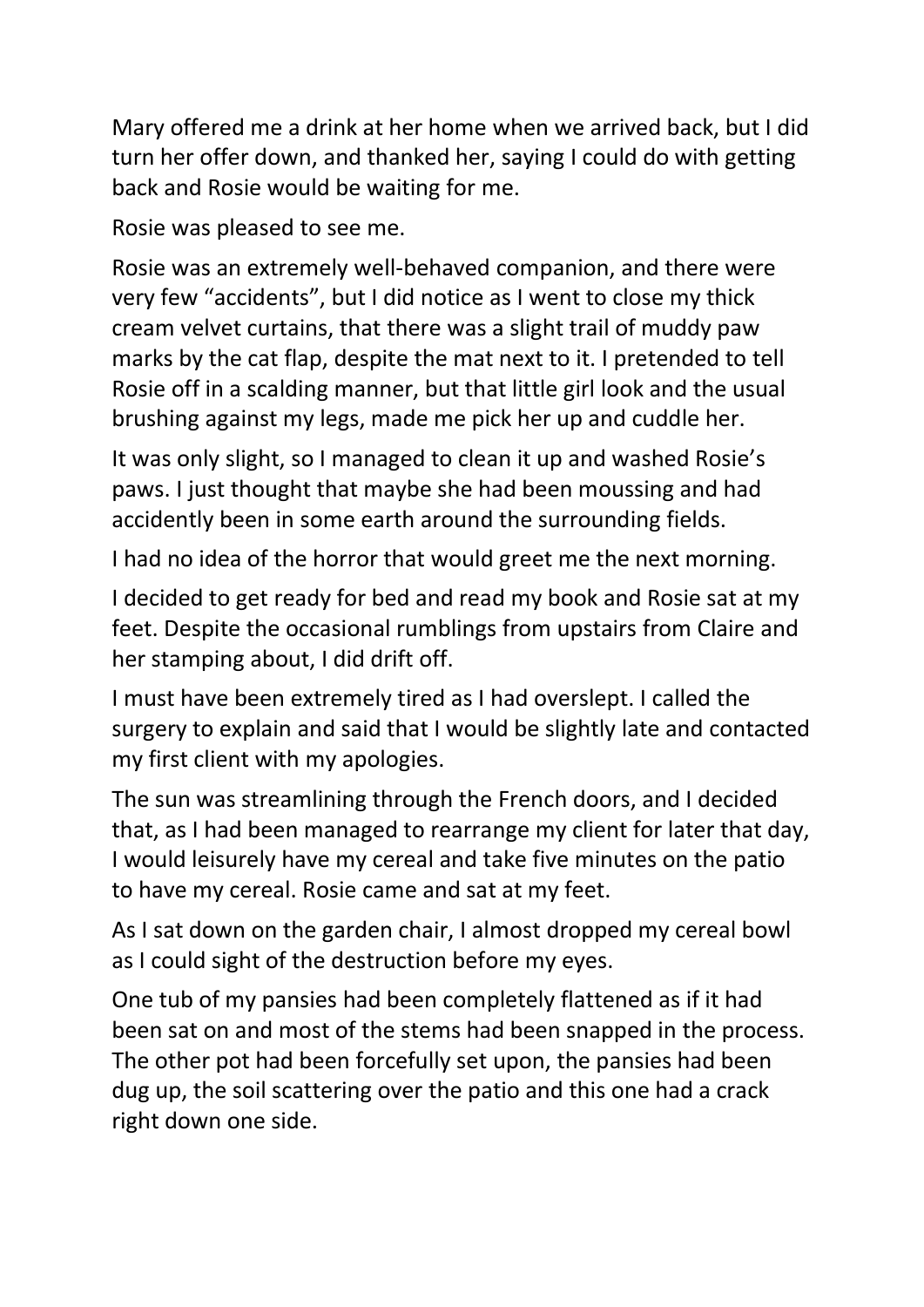I stood there for a few moments absolutely stunned and my immediate reaction was just to scoop Rosie up in my arms, and once dressed, set off.

I couldn't help but glance up at Ian and Clare's upstairs windows on my way back through the door. I saw the sitting room curtains, pull forward slightly, but I couldn't see who was looking out, and then they were pulled shut again.

I immediately dressed and rang Ernie and distraughtly asked if he could give me his opinion as to how this could have happened.

Ernie didn't take long to come, and as I opened the door, I just couldn't help but burst into tears. Ernie stroked my arm, and, with compassion and reassuringly.

"Try not to upset yourself lass. Go and pop the kettle on while I have a good look and see what I can do".

My hands shook and I tried to stop the tears, hot and stinging down my cheeks. Stupid as it may sound, I think my reaction was one of shock. I would have been extremely annoyed had it been an animal that was responsible, but this just seemed too much like a coincidence.

Ernie stood at the door and said that there was it was certainly a mass destruction, but he couldn't say what it could have been caused by.

I quietly asked him if he would come inside and have his cup of tea and laid out some shortbread biscuits. I also explained that I didn't want our conversation to be overheard, but that I would explain in a minute.

Ernie sat down on the armchair opposite me.

"Well," he started. "Squirrels are very destructive when it comes to outdoor plants and so can rabbits, but I must say that this is usually towards autumn when food is becoming rare. I must say though, I've never seen anything quite like this". "Oh" he quickly continued, "I don't mean to point fingers, but cats would sometimes like to sit in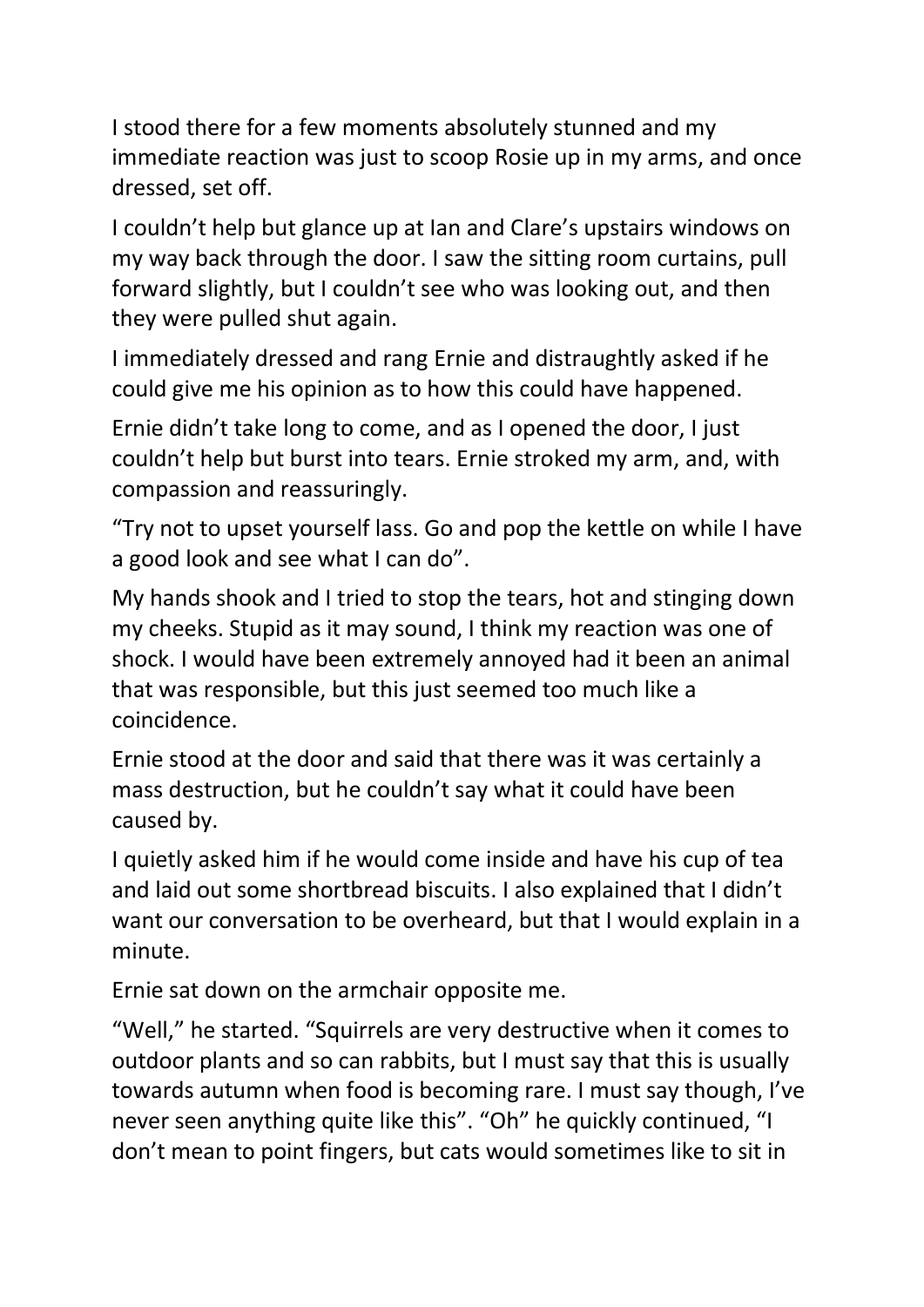big pots like that, especially when the sun has been out, for the warmth".

He gave a sip of his tea and seemed deep in thought, until I suddenly and nervously began to tell him my fears. I was quite sure I could trust him.

"Ernie, I know it isn't Rosie, I just know. She loves being out and about in the fields, but I'm sure she wouldn't do that. Anyway, Mary's Garden and mine aren't fenced off, and Mary has some pot plants out, that she put out weeks ago and Rosie hasn't sat on those. I don't think Rosie's light weight would come near to destroying those plants beyond salvage. Also, how come the other pot has that great crack down it? Surely an animal couldn't manage that. I blurted out.

"Yes" Ernie began thoughtfully. "I think you have a point there, but how do you think it happened. I feel as though you already have your suspicions" he said gently.

"I do Ernie" and I bent my head in despair.

"I know 99% that Clare has a grudge against me. Don't ask me why because I don't know. Ian has commented on her strange behaviour, and, I don't know, I just have a hunch and it's all since she lost the baby, almost as if she's taking it out on me."

"Aye lass, we never got to the bottom of your furry unexpected visitor, did we? I know what you mean, this is all very suspicious I must admit especially with the problems being ongoing"

I then quickly added "I think Ian is finding her too much to cope with. I know he is trying to get some help. Apparently Pam won't come up for a while as she finds her hard work. Ian must put up with her having tantrums and being very destructive at times, I've heard it regularly. She really needs professional help" I continued.

Ernie nodded. "I had heard that Ian is trying to get some respite care, and, in the meantime, I think he's managed to arrange carers to come in at least twice a day"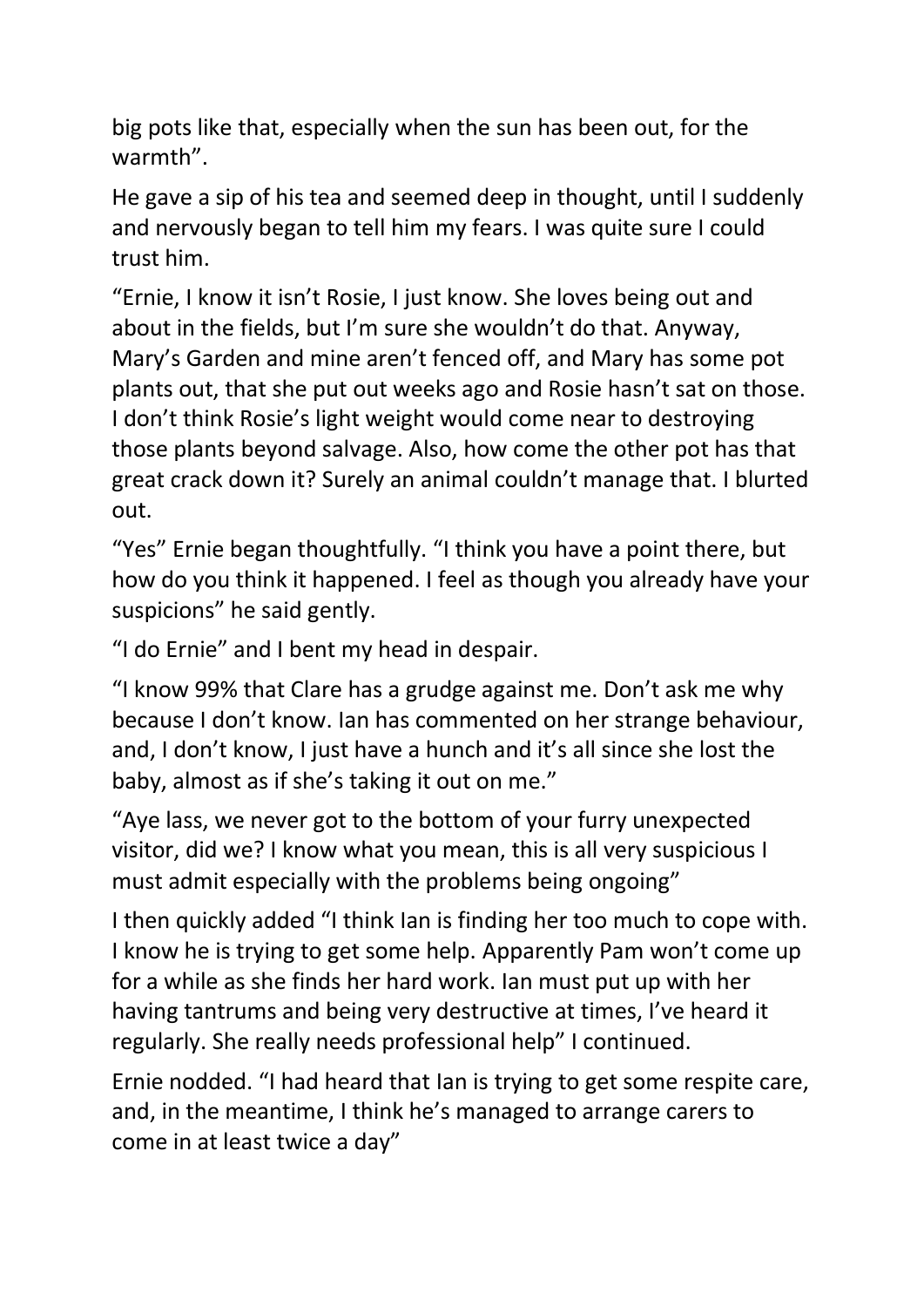Ernie then continued, "I could have a word with Ian about today if you like" he suggested trying to be helpful.

"No, I'd rather you didn't, I've no proof unfortunately, and saying anything would just make matters worse" I said firmly. As I mentioned before, little did I know that Ian was very aware of Clare's mental state and what she was capable of and where this hate campaign against me had started.

Suddenly, Ernie had an idea.

"It's always been very quiet around here, but I do know that when the manor was being converted into the apartments that CCTV was supposed to be installed. If you just look up there, near the guttering, you will see that everything has been put in place, just overlooked to connect it. Let me contact the Estates Office and ask permission to arrange to get it all rigged up properly and working. I won't say anything about all this, but I can add pressure because it should have been all sorted before anybody moved in.

You may feel at least a bit more protected. I know perhaps people give teenagers a bad name but it would certainly rule out any halfhearted excuses that might come forward. I know the entrance is like a fortress but that isn't the case down yonder past the trees at the back. Anyway lass, in the meantime you know where Elsie and I are, and you just pop in when you want to".

That made me feel tons better in some respects.

I did, however, decide to take some photos of the tubs and all the mess surrounding them. I just felt that I needed to gather evidence where I could until this mess was sorted sooner or later.

I quickly gave Rosie a hug and set off to work.

Grace called me at work and reminded me we were supposed to be meeting up that evening. I apologised and said it had been a rough morning and invited her round instead.

Grace had been a couple of times before, and so she had no problem whatsoever in finding me.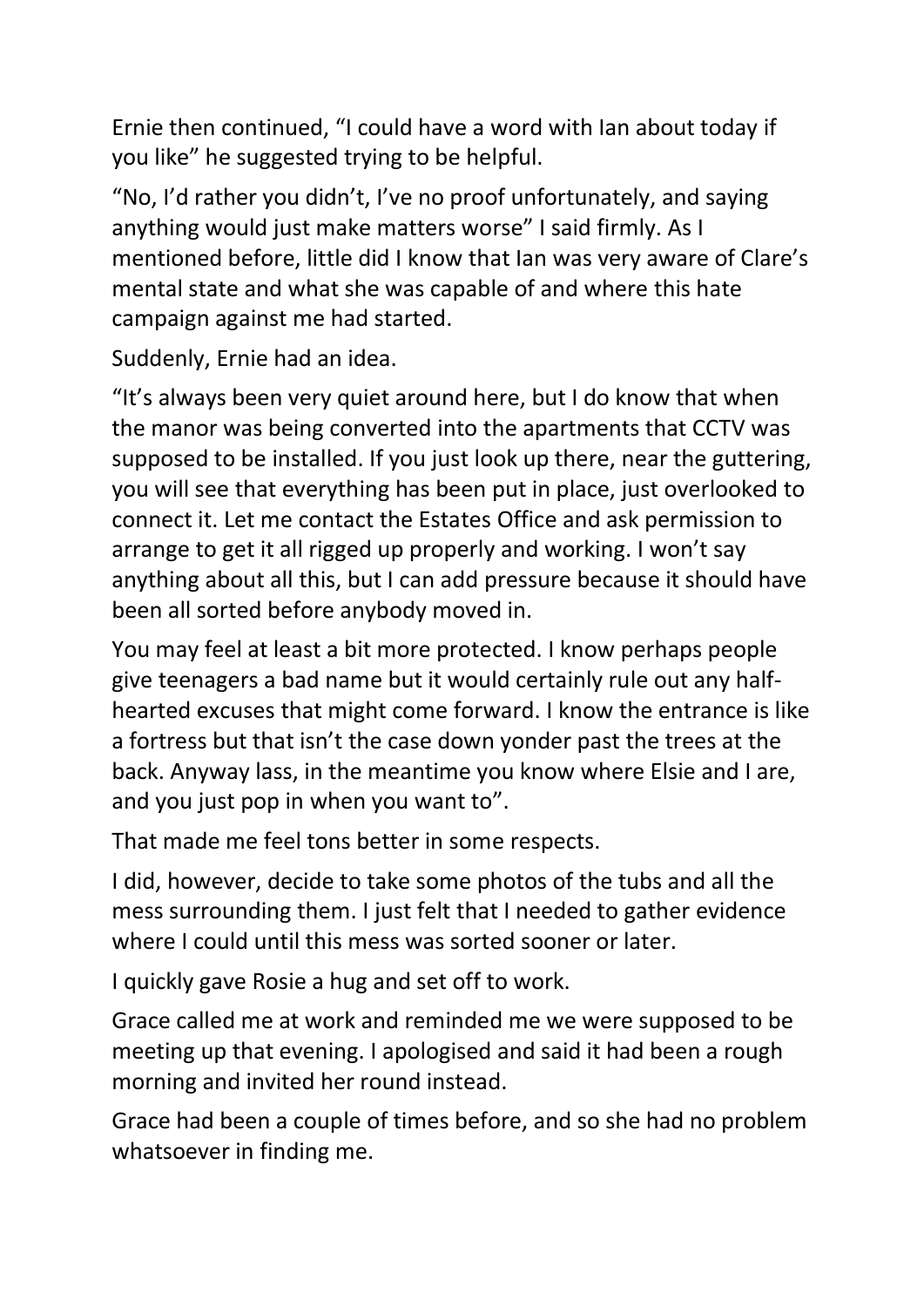I made a cheese selection with a choice of biscuits and some slices of ham, washed down with a small glass of Shiraz each.

I showed Grace the "crime scene" through the windows as I didn't want to give Clare the satisfaction that we were surveying the damage.

Grace shook her head in disbelief that someone could be so hateful.

I made sure that Clare didn't spoil our evening by letting her be the total focus of our discussions.

We had some good laughs, going over some of our memorable moments at college, and even better than that, discussing where we were going to have our annual few days off.

Rosie had really taken to Grace. Mind you, Grace also had a cat called Tigger, so that probably helped.

Eventually Grace carefully picked Rosie up and gently laid her on the settee, stroking her and saying goodbye.

Grace hugged me and said to ring her any time and hoped that things would settle down now. We arranged to go to the Cinema the following week as usual.

I looked at the clock, it was 9pm. I took a chance and rang Greg although knowing that if he was at home, it would be midnight. I still felt wound up and stressed and I just needed to talk to someone who knew me inside out as it were. Greg had become more of a big brother these days.

Fortunately, Olena was flat out asleep upstairs, and he was at his desk in the dining room, going through his accounts.

Greg listened to my latest plight and outburst of emotion.

"It could be squirrels" he said. "I mean you're really out in the countryside there, it's an ideal habitat for them" he replied.

"I know, that's what Ernie said" I replied.

"I've taken some pictures of the state of the patio and the damage, you never know, they might come in useful. I'm telling you Greg, I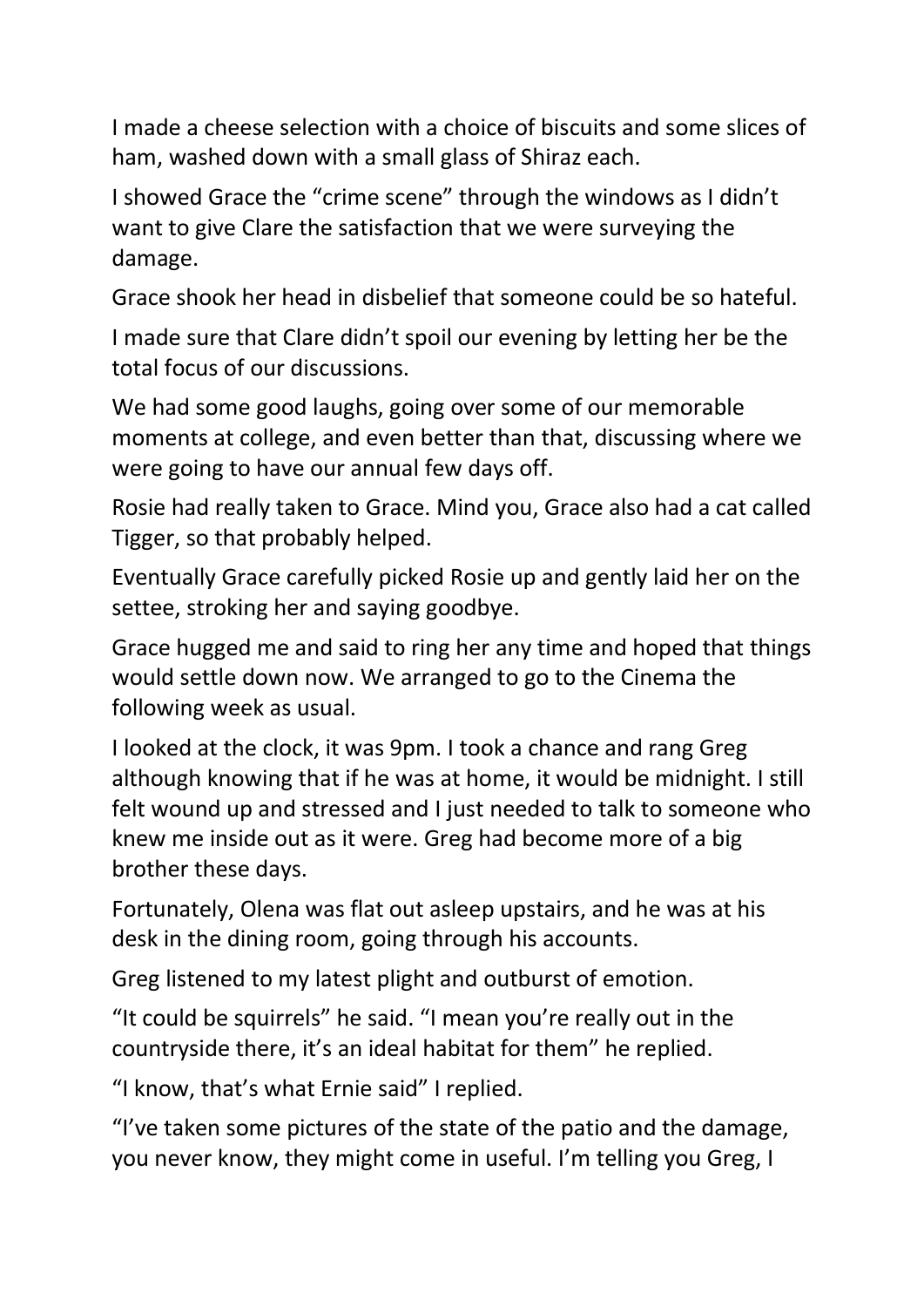spoke to Ian a few days ago and he did actually admit that Clare is mentally ill" I added emphatically.

Greg said that he was flying over in a couple of days to the factory, and he would come and see me at home. I felt quite reassured by that.

With a heavy heart I walked into the surgery the following morning although I really didn't feel like being in listener mode today. I knew my supervisor wouldn't really approve of me working today. I felt drained with nothing left to give. I was trapped in a vicious circle. I couldn't prove anything, but I knew without a doubt that Clare was behind this.

Little did I know, however, that this "revenge" behaviour was going to get a lot more personal and result in a tragedy?

### **Chapter 30**

In the following days, I noticed a regular team of carers coming into see to Clare while Ian was at work. I did feel sorry for Ian for he was having to juggle work and then when he come home, Clare was still prone to her outbursts, and admirably, he didn't seem to bite back and, from what I could tell, he was very patient with her.

The next morning, I arose very early after a fitful sleep.

I decided I needed to clear the patio up. I just hadn't been able to face it until now when I made myself move into action. I thought if I set to work on the clear up early and as quietly as I could, Clare would be unaware. I just couldn't face it when she would be up and about and have that gloating look which I now began to imagine would be on her face.

With great strength, I managed to deftly move the unbroken tub next to the other one and, for the time being, I laid a green garden bag over the top of them with a couple of large stones on each to weigh the bags over them. I quietly picked up my yard brush, and as quietly as possible, brushed the scattered earth on to the open lawns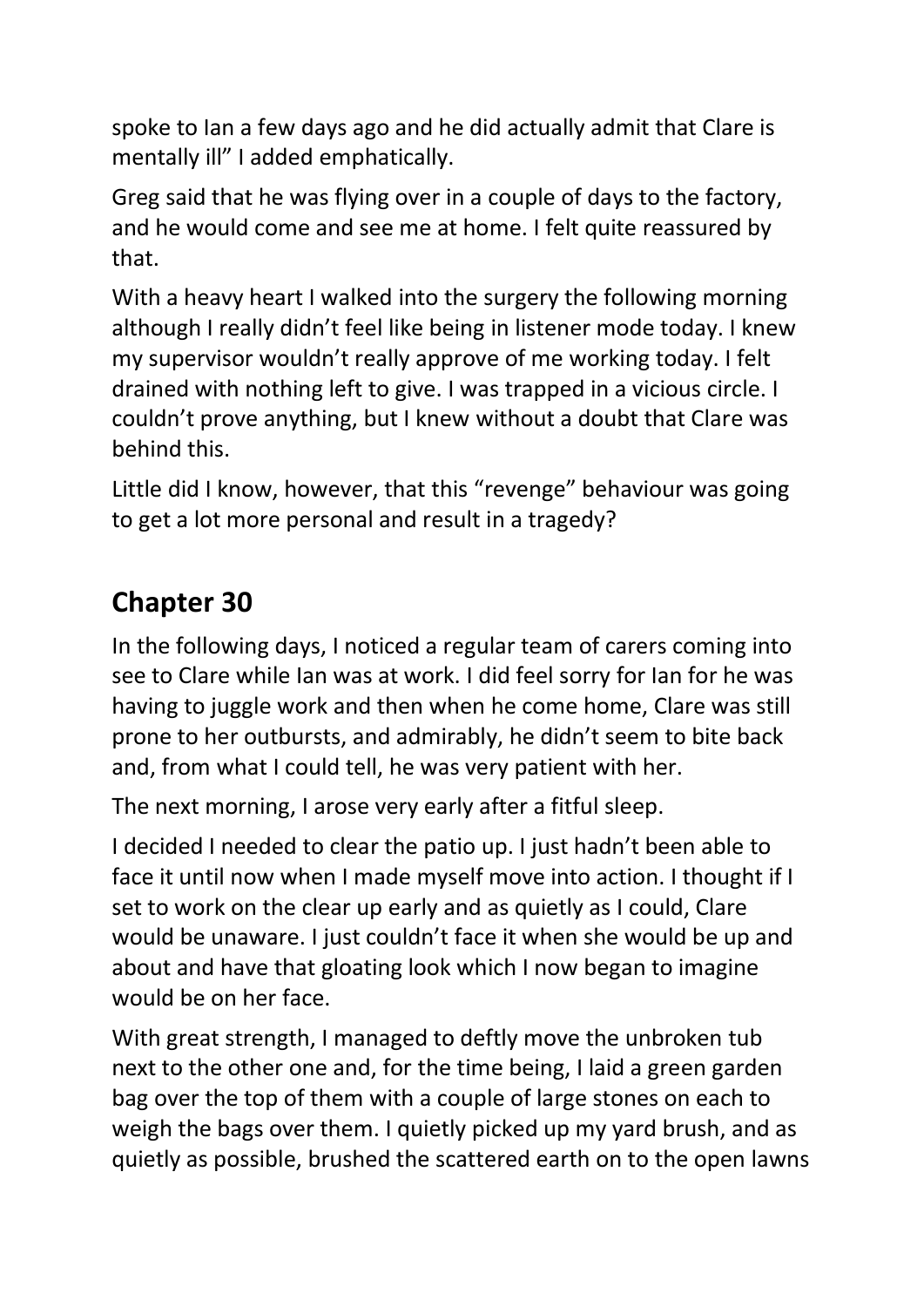at the back. This was followed by a quick swill down of the flags on the patio. Satisfied, I surveyed my tidy up. At least it was all clean and clear again and I wouldn't have to be reminded of the disaster. Although I'd kept the pictures of the dreadful event if I needed them.

Rosie took the opportunity to go and steak out her territory and have a good nosey round while I was outside.

I gave Rosie her breakfast and morning cuddle and settled her down on her cat blanket.

We sat together on the settee like two old pals watching the morning news. As I showered and dressed, I did hear some banging and clattering going on from Ian and Clare's apartment. I gave a quick look out of the kitchen window that looked onto the parking area and noticed Ian's car had already gone. I then concluded it must be one of the carers perhaps being a bit more noisy than usual in the process of giving Clare her breakfast, although I must admit, it did seem out of character for them.

I gave Rosie her goodbye cuddle and told her I'd see her later. Walking into the kitchen, I suddenly remembered I needed to pick up my lunch box and bottle of water. Why I am mentioning these seemingly insignificant matters, is, as you will read on, those few extra minutes that I took to get ready, and been out of the door, could have avoided the dreadful shock that I had when I opened my front door.

Again the "flight or fight response", now came over me with force, for there stood Clare with a vacant and glazed look, a bit like a zombie.

She stood inches away from me. In fact, she was hardly recognisable, apart from those distinctive sea blue eyes. Here before stood someone almost recognisable.

She stood there with bedraggled greasy hair. Her delicate frame was now replaced with an extremely chubby body. Instead of her business-like attire and image, she had an old-fashioned sloppy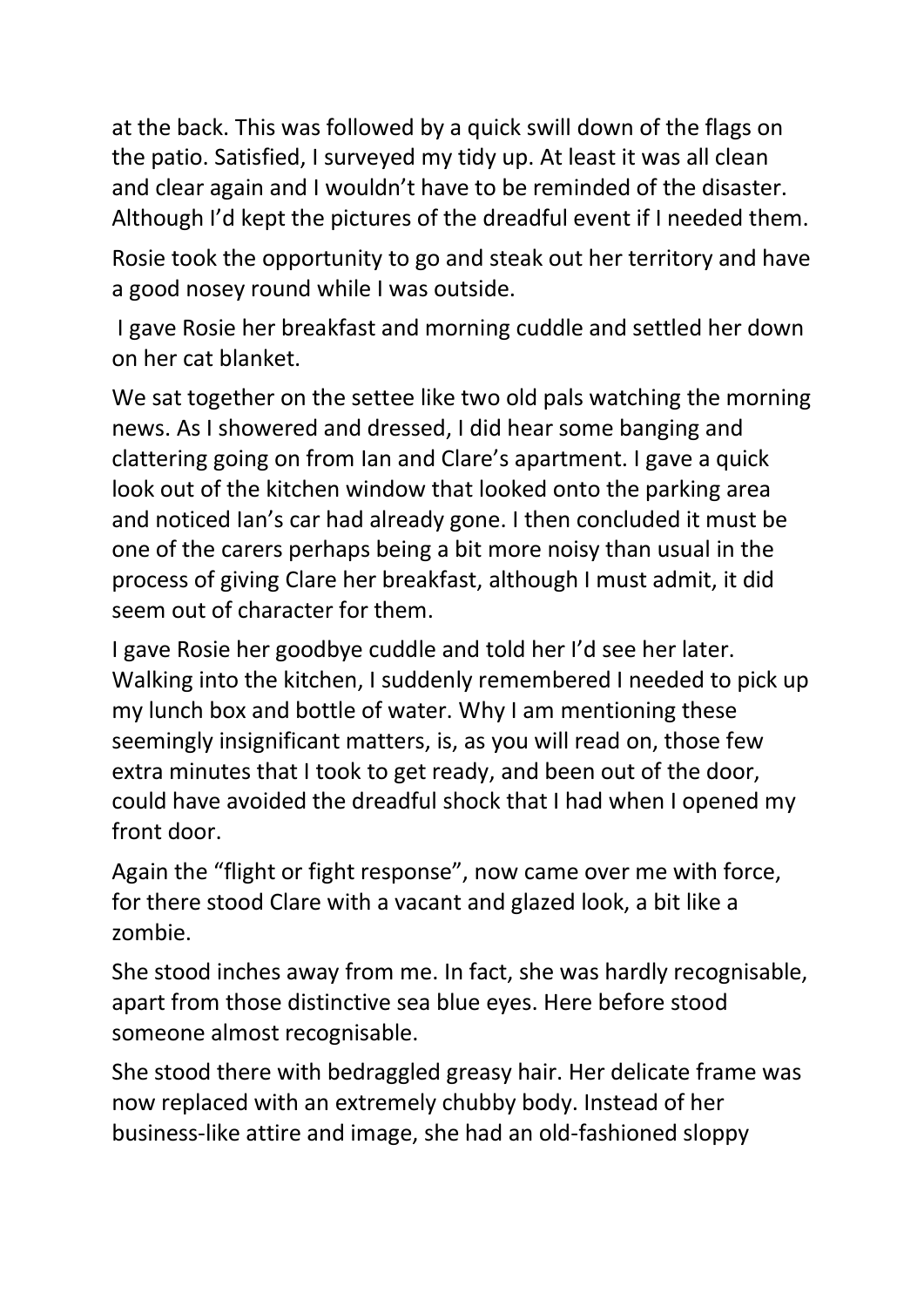jumper and baggy skirt down to her feet which were bare, standing on the stone slabs.

I stood rooted to the spot, desperately trying to handle this situation in the best possible way. I felt so alone. Alison and Connor were both away, Mike was away as was Jo and Mary had stayed down at the hospital the last night or so.

I was also unnerved by the fact that Clare had one hand behind her back as though she had something in it. My mind went into panic, "was it a knife, or some instrument or another to attack me?" Then I suddenly thought, if I made a run for it, she was now heavy enough to overpower me, and what about Rosie, I couldn't move to shut my door.

At that moment, at the height of my panic, one of the carers came through the main entrance, and came over and took a grip of Clare's arm.

"Come on Clare" said the carer taking charge, "Let's get you sorted out"

As she turned Clare towards her, Clare's other arm swung out, and a bundle of tiny baby clothes were hurled at my face, mittens, and bootees etc.

I didn't respond, and felt the soft feel of the scented fabrics, cross my face before they tumbled to the floor.

As the carer hurried Clare back up the stairs, the lady turned round and looked over her shoulder and mouthed "Sorry" apologetically and gave me a sweet smile as they ascended the stairs.

My body went into shock, and I felt tremors in my hands and legs. I shut and made sure my front door was locked and made it to the car.

Once in the car, I put on a CD that I had I had bought as advertised in a Psychology magazine. It was like the familiar babbling of a brook across the stones, and you could, if you closed your eyes and relaxed, imagine a bright summer's day with the scent of bluebells with their delicate petals slightly swaying in the light breeze. The smell of wild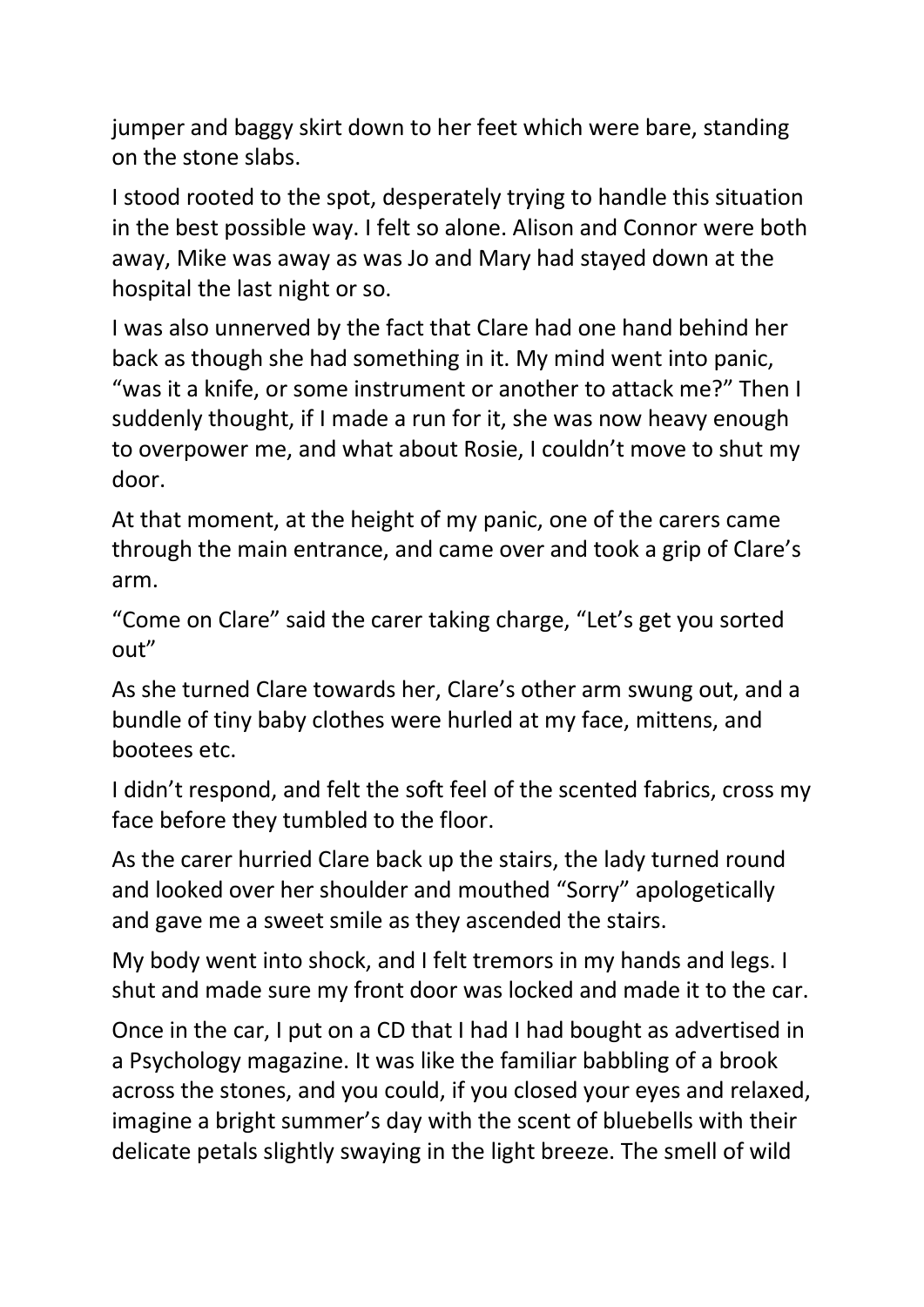garlic, and that undeniable yield and buzzing from spring to summer and its treasures and the yellow meadow laden fields.

I often played this quietly in the background of my consulting room, especially with new clients to put them at their ease, as it was not unusual for new ones to feel a bit on edge, not knowing what counselling meant or entailed.

Well, it certainly helped me at that moment. I took a deep breath in and then exhaled slowly. I opened my eyes and now felt calm enough to drive to work. My first port of call was Ian.

I walked straight into the kitchen when I arrived and poured myself a coffee from the percolator.

I checked first with the girls on reception when Ian had a free slot and was more than pleased to find out he had a slot within the next ten minutes, and I had too.

As I sat in my room, sipping on the glorious taste of the rich coffee, my mind began to rehearse different ways to confront Ian, but I knew that it would be really a case of "go with the flow", but one thing I was now determined about, I wasn't leaving his office until he gave me his word that this was it, he had to do something immediately.

I couldn't live like this anymore. I knew it would be a shock, or at least that's what I thought, but something had to be done without delay.

As I approached his room, I saw his door was ajar, but I could hear he was on the telephone. I would normally have apologised and crept out the room until he had finished, but "No" I thought, this has gone too far now and he has to take responsibilty. I sat myself down opposite him, defiantly, and waited for him to finish his call.

As he put the receiver down, he said,

" Ah, Natalie", his eyes lit up as he said my name, "To what do I owe this pleasure?"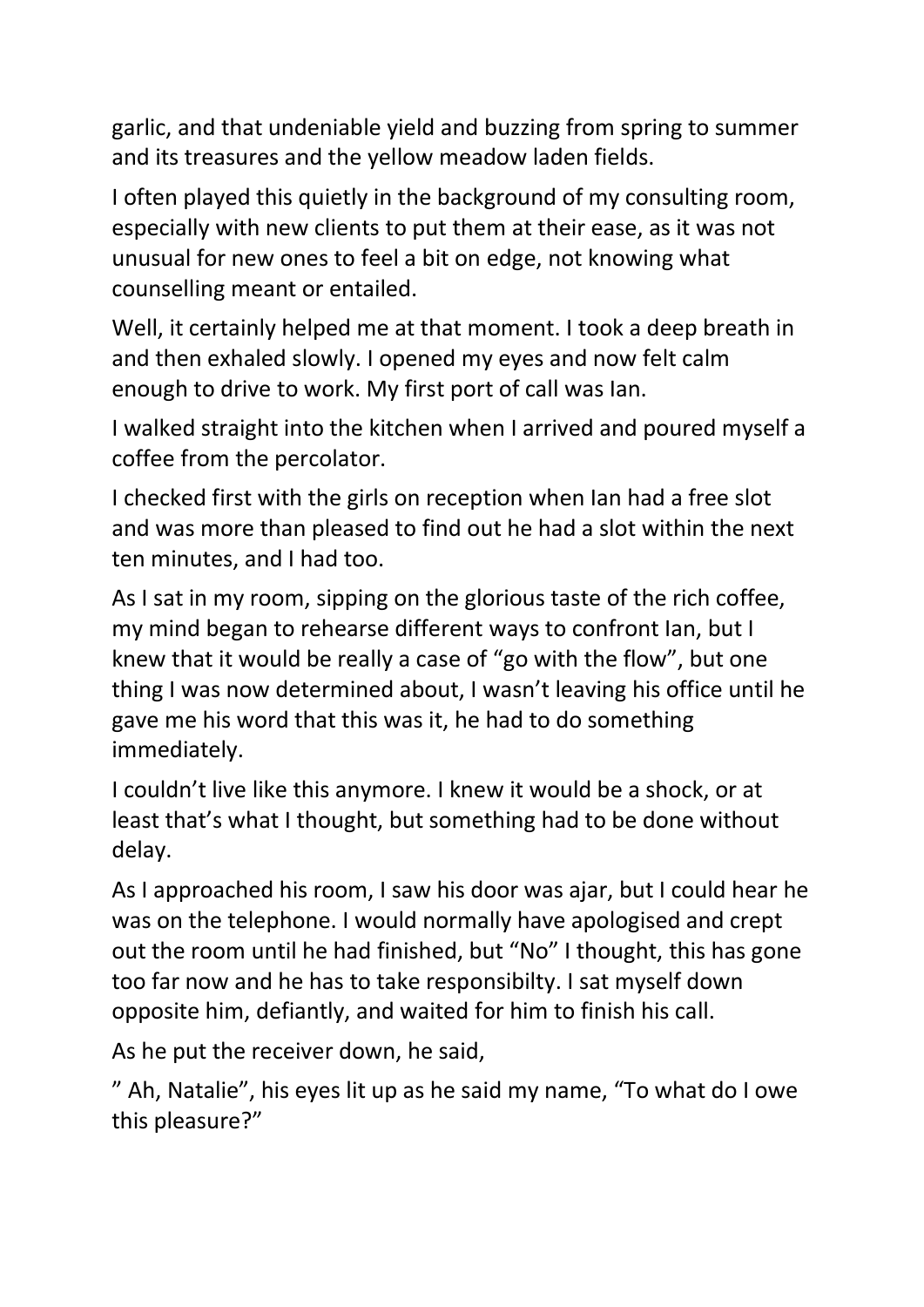"No, it's not a pleasure that I have to be here" I said curtly but bravely.

I saw Ian's facial expression, as he seemed a bit taken aback.

Then I continued, "I don't mean any disrespect, Dr Crowther" I began formally.

"I have had strong suspicions' over the last few months, which I has been confirmed today, that Clare has a serious grievance against me, and it's got to stop!" I mustered all the strength in my voice without shouting,

I told him all about the passing and disturbing events of the last few weeks and her reaction at their baby's funeral which was apparent, just directed at me. I also complained about the continual screaming outbursts. I also conveyed my suspicions about my car incident and then the mouse, the destruction of my flower tubs and then the incident that morning of having the baby clothes thrown at my face. I'd had enough!

Ian looked uncomfortable as I spoke.

"I am not picking those baby clothes up. Maybe someone will before I get back, but I'm not."

Ian now looked aghast and was extremely apologetic. I then hit him right between the eyes that it was unacceptable and WHY? What had I done to deserve this?

I couldn't help that Ian was trying to avoid directly answering my question and all he could say was:

"I'm trying to get Clare into Faversham House Residential. I can't apologise enough for all this distress, and I should have let her go into care a long time ago. I just kept thinking that she would improve, and it was just a hiccup and part of me felt guilty because of our baby. I do need a break myself and the two carers that come each day just aren't enough, she really needs care 24/7" Ian explained.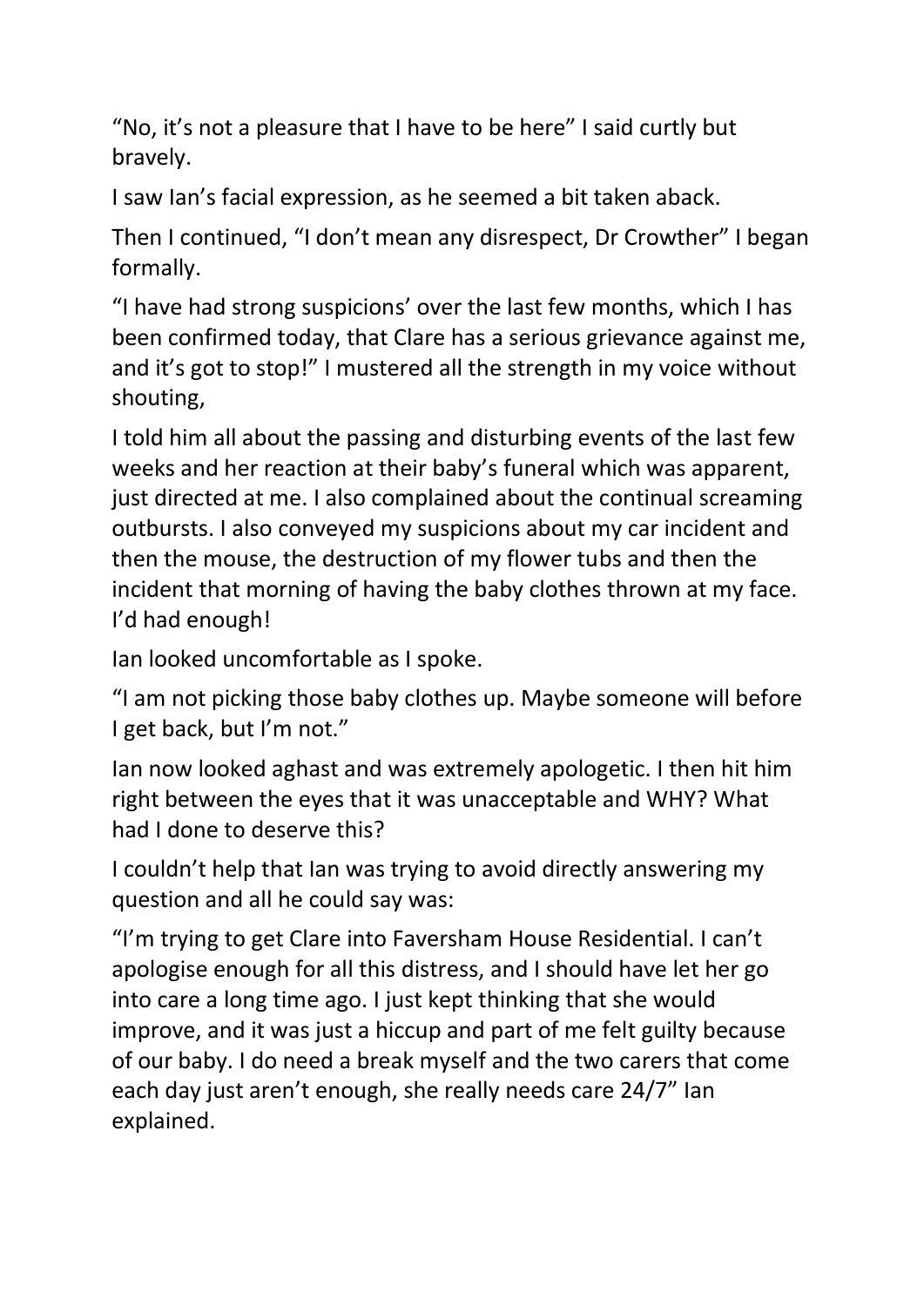"Yes, I can see that" I replied albeit unsympathetically, "However, that doesn't explain why me! Why am I the target of her anger? It's not as though I have a baby myself for her to feel resentful about" I replied getting quite irritated now as though Ian wasn't really addressing the situation.

I then continued as there was no immediate response. "Look, I can appreciate that Clare has been through hell. Clare knows that I lost a baby myself when I was married to my first husband. I know it wasn't the same as Clare, clinging onto the hope that your baby was going to pull through and doing everything within her power to ensure that, and yet still facing the tragedy of losing that much loved baby. I'm not surprised that all the insurmountable grief has perhaps pushed her over the edge. As much as I feel for her, I am not going to be the continual brunt of it, and I don't deserve it" I was quite surprised at my righteous outburst.

Nor was I prepared for the shock and terror of what Ian was about to reveal.

Ian now lifted his head from his hands that I had been talking to.

"I think I know" Ian replied slowly.

I made no comment, but intrigued at his reply, but at the same time, nervous at what I could feel was about to be revealed.

Ian continued. "You remember the day Clare came home from hospital, that last time after losing our little girl?"

I nodded, "How could I ever forget?"

"We stopped and spoke on the stairs for quite a few minutes, didn't we? I think you were on your way up to Alison's?" he continued.

"Yes, I think I was" I affirmed, but not understanding the relevance of that event.

"As we were talking, your hand was resting on the bannister, and I put my hand over yours and looked into your eyes and patted your shoulder" Ian continued.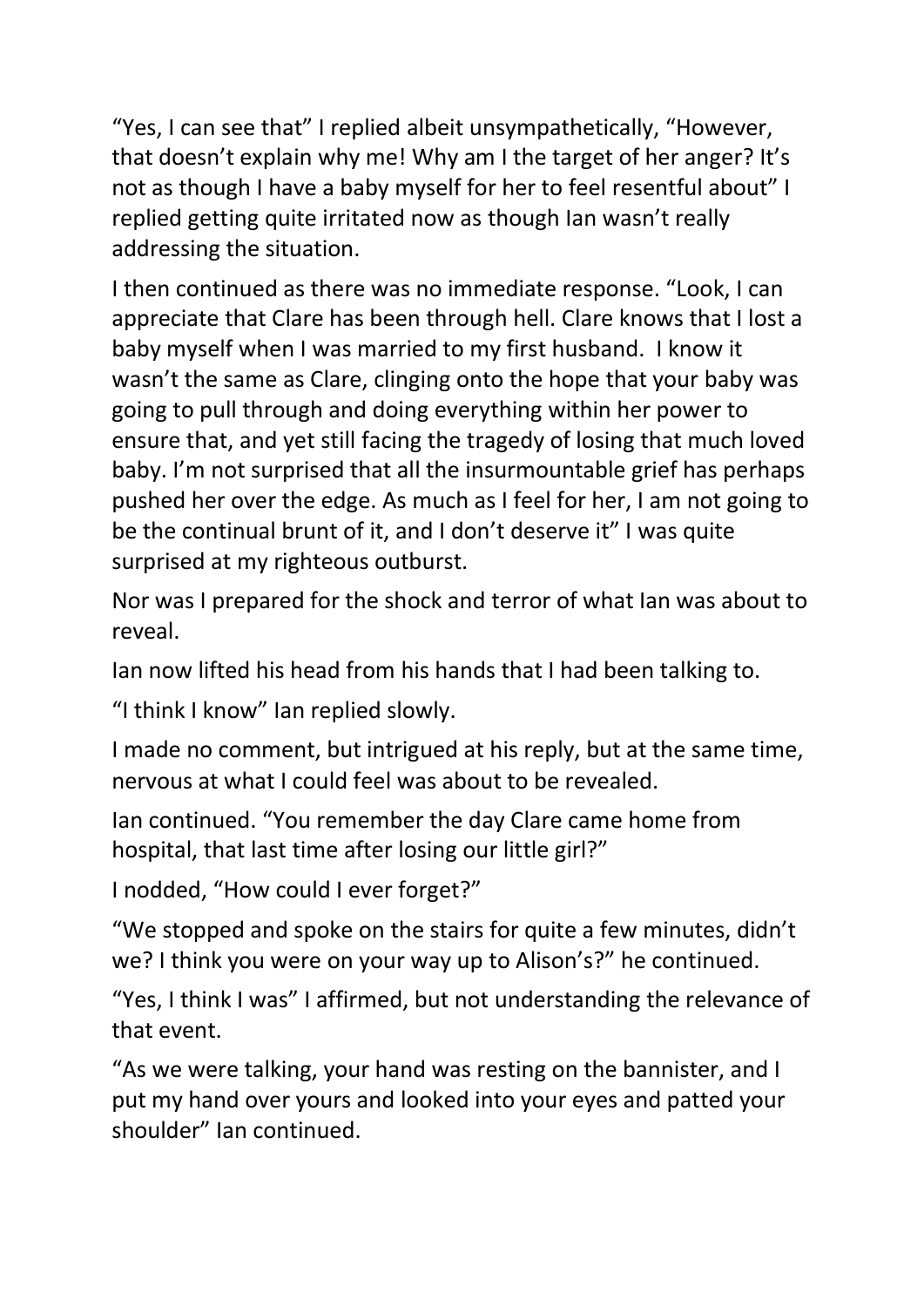"I vaguely remember. That was the evening you told me the terrible news about losing the baby?"

I answered expectantly, waiting for the answer.

"Well, Clare saw us. Do you recall, Clare slamming the apartment door? She had seen us" he burst out.

" I replied annoyed and irritated. "I've sometimes given someone a slight pat on their back, in a caring manner with my clients at times. In my experience, when there has been a sudden bereavement, people do express themselves in different ways. What are you getting at?"

"Well Clare automatically took it as though there was something between us. I suppose it didn't help her being on an emotional roller coaster." He finally explained.

"Just a minute" I said quickly beginning to piece things together all of a sudden, "Does this have any connection with when all the arguments that suddenly began on that evening and the smashing of crockery or glasses, whatever it was?"

Ian nodded but kept quiet.

Slowly, I then carried on with my train of thought and my memory began to rapidly kick in.

"I remember Clare shouting at you and saying, "Go on you can have her if you want her, you can have her, but at a price? Something like that anyway. That wasn't referring to me by any chance, given the revelations you have come out with today?" I carried on becoming infuriated.

"Yes" was all he replied and levelled his eyes at me.

"You've known all this time that she has had a grudge against me, and I might add, a completely concocted, imaginary grudge for no reason whatsoever, and yet you've let it fester and get dangerously out of control?" My voice became raised. By now, I wasn't really bothered if I was overheard.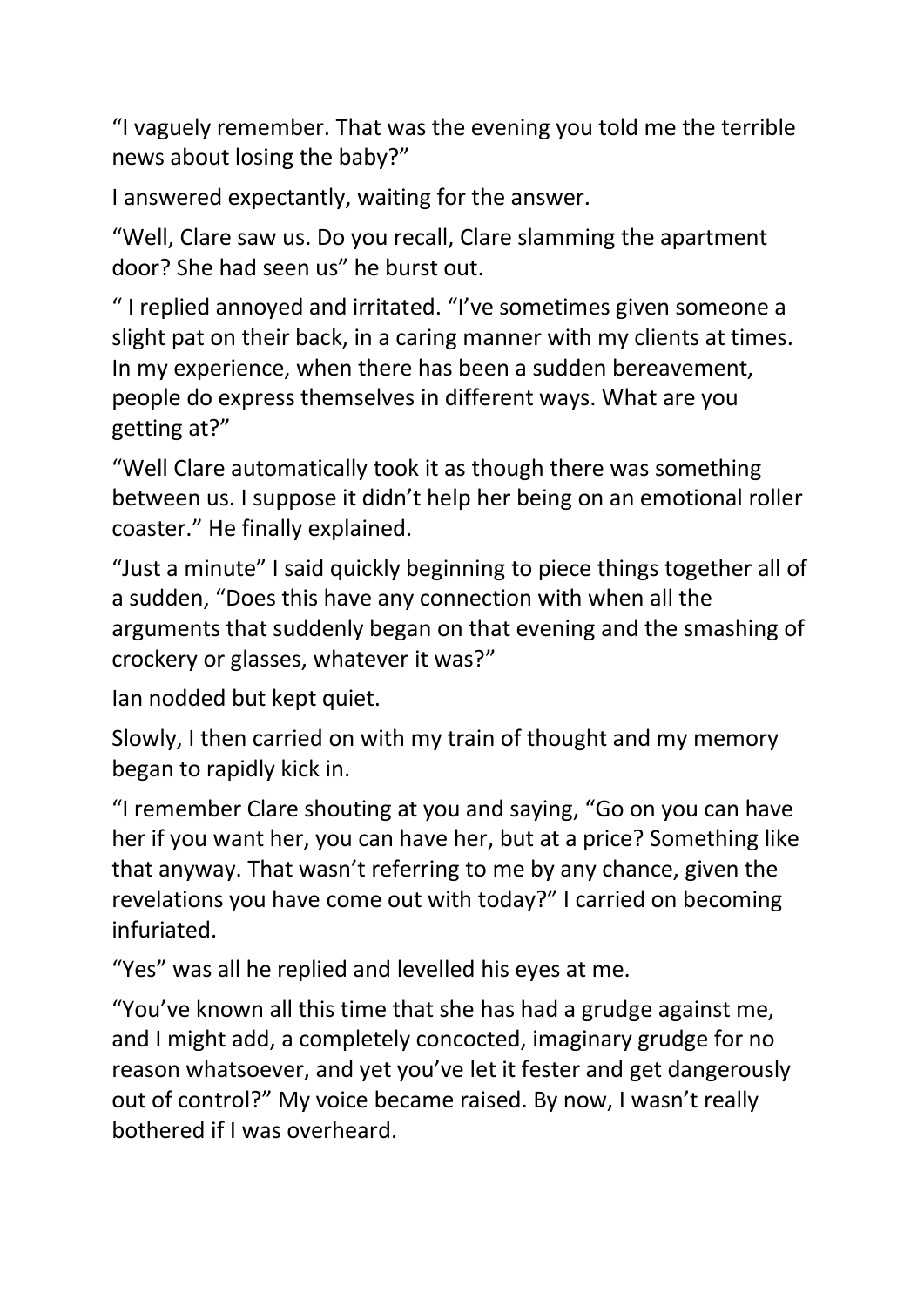"The problem is" Ian continued, his eyes still level with mine, "It's not all imaginary Natalie" he confessed. "I do have feelings for you. Clare had picked up on that before then. I first became aware of how I felt about you when you used to come and sit with Clare at tea times before I came in from work.

While I loved seeing Clare, for once, acting more like the Clare I married and having a light-hearted laugh and a joke, I began to realise it was you who I was looking forward to coming home to see, that infectious giggle and the light in your eyes as you did so. Your sense of humour and playfulness" he petered out then.

"Then, obviously it escalated when you came to work at the surgery, and I was able to see a lot more of you. Clare's not stupid and began to have her suspicions about my feelings, I think she reasoned that once the baby was here, everything would change and bring us closer together again"

"So" I retorted angrily, "This has escalated beyond control, and I have been totally unaware of the cause and become her victim and target, and you knew about it!"

I didn't wait for a response.

"I can't live like this anymore, even if you do manage to quickly get Clare into Faversham, I'm done here. I am giving in my months' notice. I can't work here anymore and too much water has gone under the bridge for me to stay anywhere round here. Something needs desperately to be done about Clare for her own safety, and mine before there is any more damage or I am taking it further" I threatened

I didn't wait for Ian's reply and turned and walked out of his room and slammed the door, much to the surprise of the receptionists.

The devastating thing was, that "help" for Clare didn't happen soon enough, and there was more devastation afoot.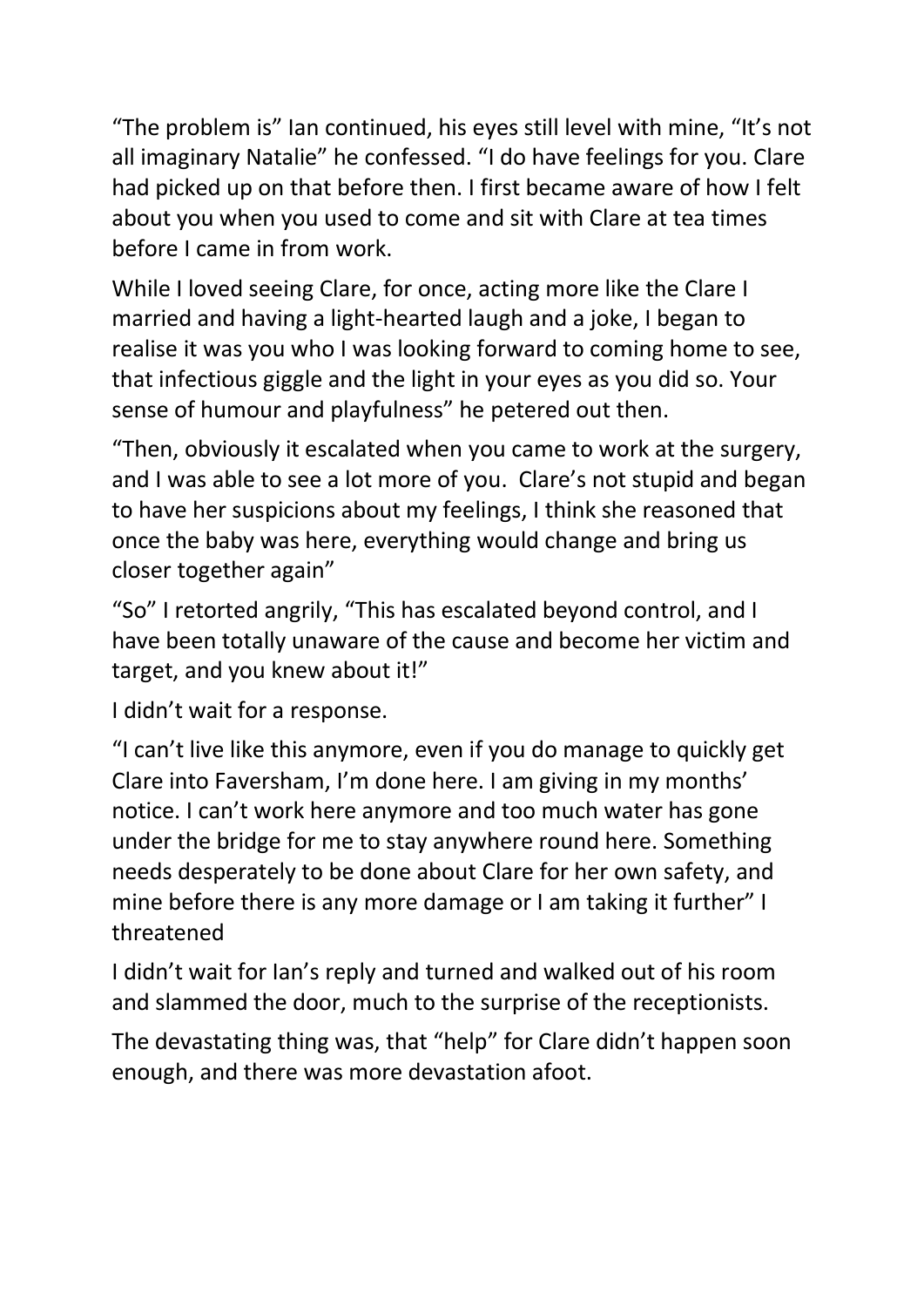## **Chapter 31**

The anger that had fired up inside me and my outburst, I now knew the truth about the situation and that actually me made more determined to not let it affect my professional work, and I successfully completed my appointments for the day.

I made sure I kept well out of Ian's way and decided that if he tried to ring through to my room, I wouldn't speak to him, but he didn't even try much to my relief.

I decided to make a few calls before I set off back to the apartment.

I rang Greg first, who I must admit, was extremely sympathetic. He was becoming a lot more tolerant of my calls and, especially now, seemed to be taking my plight a lot more seriously. Greg agreed that this was getting rather serious. He thought that this could be a case of malpractice, but I disagreed for the time being.

Greg joked inappropriately, "Well you'd have turned my head, doctor or not, anyway you did remember?"

"I swore vehemently at him. It's not funny!"

Greg then came into serious mode.

"Well, you can't really say its malpractice, and, although it grieves me, I can't imagine that he, as a doctor, and someone who makes out that he has feelings for me would have knowingly let Clare carry on as she has.

It unfortunately still boils down to proof. I would be home and dry with definite proof, that's the irritation of it to put it mildly. At least I know what the situation is, and I've made a positive decision to get out as soon as possible" I assured Greg.

I was relieved that Greg said he would be down this way, the day after next and would call and take me out for a meal. I felt warmed by his protective persona.

I then rang Jayne, who was totally aghast at everything, and as always, assured me that I just had to ask if I needed any help and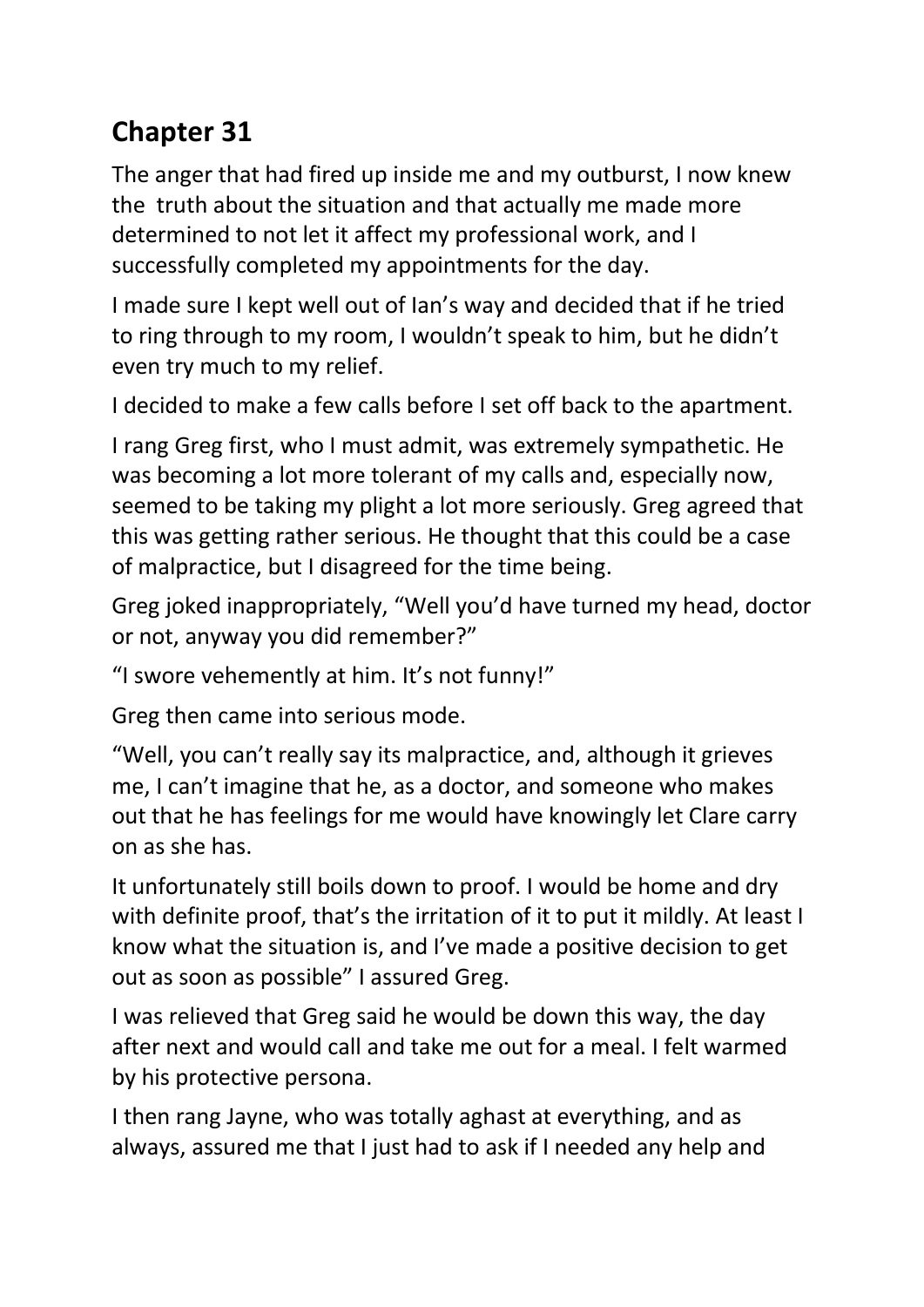invited me up for the weekend. Jayne was relieved that I had handed my notice in and was going to look at coming back up North.

As I drove home, with very mixed feelings, and not looking forward to being in the same building as Ian and Clare, but I had Rosie to look forward to.

It was horrible that it was also so quiet at Marten Manor. Alison and Connor were on their annual Caribbean cruise, Mary was still at the hospital most of the time and Jo was still at her sister's house.

I almost gingerly made my way through the large heavy oak door through to the foyer and glanced warily to see if the baby clothes were still on the floor outside my door where they had landed earlier that morning. I saw that they weren't and thought if Ian hadn't picked them up, one of the carers must have done.

Rosie was pleased to see me and the welcome she gave me each time I came through the door was something to treasure.

Again, I didn't sleep well. Although it was unusually quiet upstairs, I felt like I was on a human ticking time bomb with those two upstairs. I had half wished that I had just walked out of work and set off with Rosie, but I was trying to be logical and sort my next moves with a clear head.

I awoke the next morning and put Rosie out her breakfast and went and had my shower.

Rosie strutted back through the cat flap in the meantime. I made my usual fuss of her, and she came and sat on my lap as I ate my breakfast, purring loudly. I didn't have to rush off to early this morning as I had had a cancellation and my next client wasn't until midday.

I took the chance to do my housework, and as I did so, I again couldn't help but notice that it was quiet upstairs. I could just about hear one of the carer's voices as she busied herself about and trying to chat away to Clare, with little response.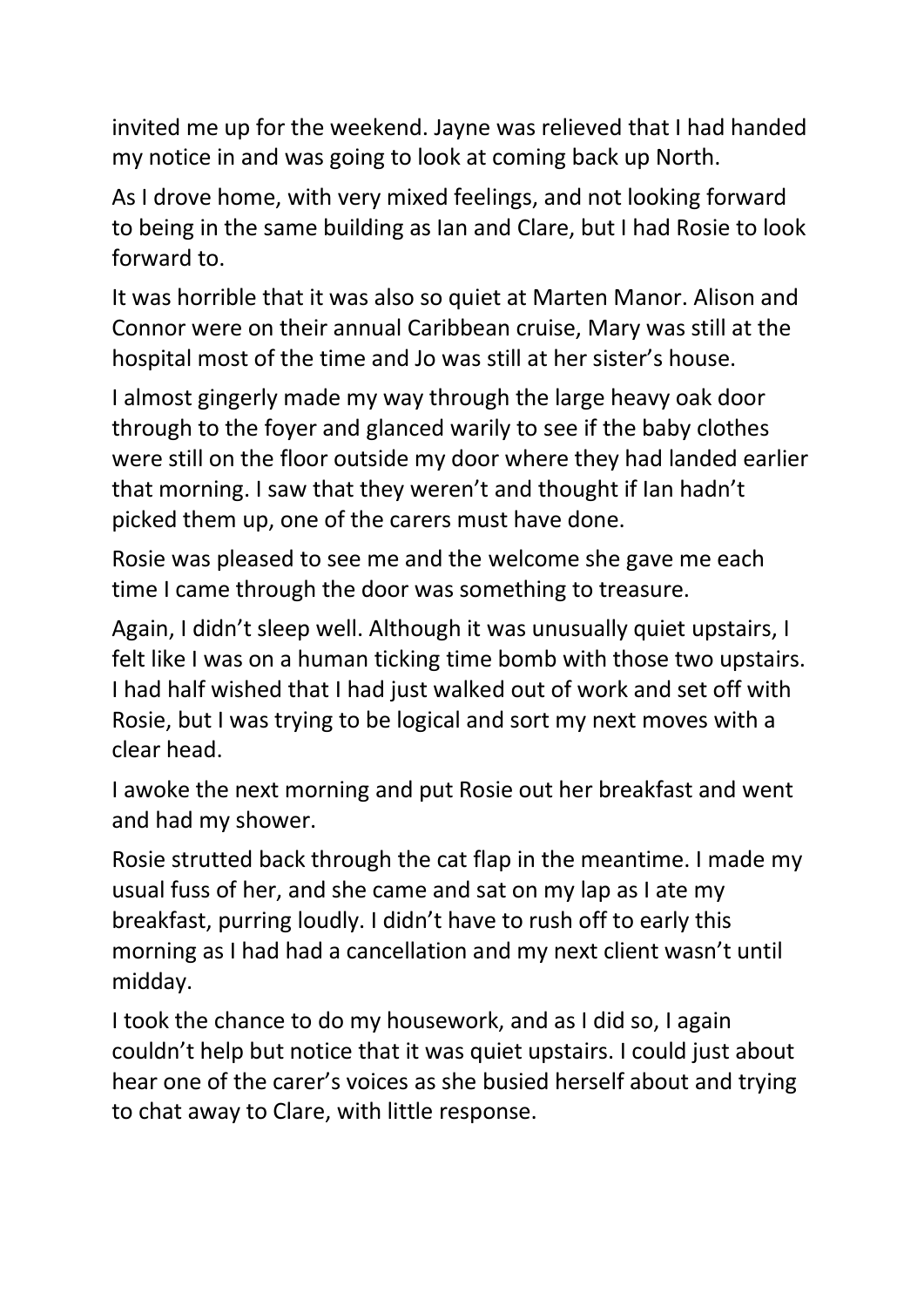At 11.30am, I came out of my door, ready to set off for my first appointment of the afternoon. As I did so, I saw a carer, I think it must have been the one that had been there from breakfast time, came rushing down the staircase and as she caught sight of me, hurriedly explained that her cover worker, Tessa was running a bit late. I gathered the carer was aware of the situation and knew that Clare needed constant supervision.

"I've explained to Clare that I will be about 20 minutes. I desperately need to pop down to the corner shop on Main Street, I've locked the door, and I've left her sleeping tablets to take as she's a bit agitated today" the carer explained.

I wasn't too happy about the situation from the point of view that I didn't think that would be strictly allowed as Clare was still left unsupervised but didn't think any more of it as at least the door was locked, and Clare should soon be asleep. Those prescribed sleeping tablets were strong as per my limited knowledge of such had accumulated.

As I drove off to the surgery, it was with mixed feelings. Everything once upon a time had seemed to fit in so perfectly unlike now where life seemed as if it was being balanced on a knife edge and full of uncertainty. I had a lovely home, and the job I had really wanted and enjoyed and some good friends.

As a counsellor, I knew, that to give of your best to clients, it was an absolute necessity to keep your private life from interfering with your professional life, the two mustn't cross. This was now getting impossible, and for the sake of myself and my clients, I felt I had made the right decision to call it a day and start afresh.

I had also made the decision that now I had given my notice in at the surgery, I was going to put my apartment on the market within the next few days. I knew for a fact; I wasn't going to stay there. I had already told Jayne I was going to move back, and that I had decided to move near to Ryedale again.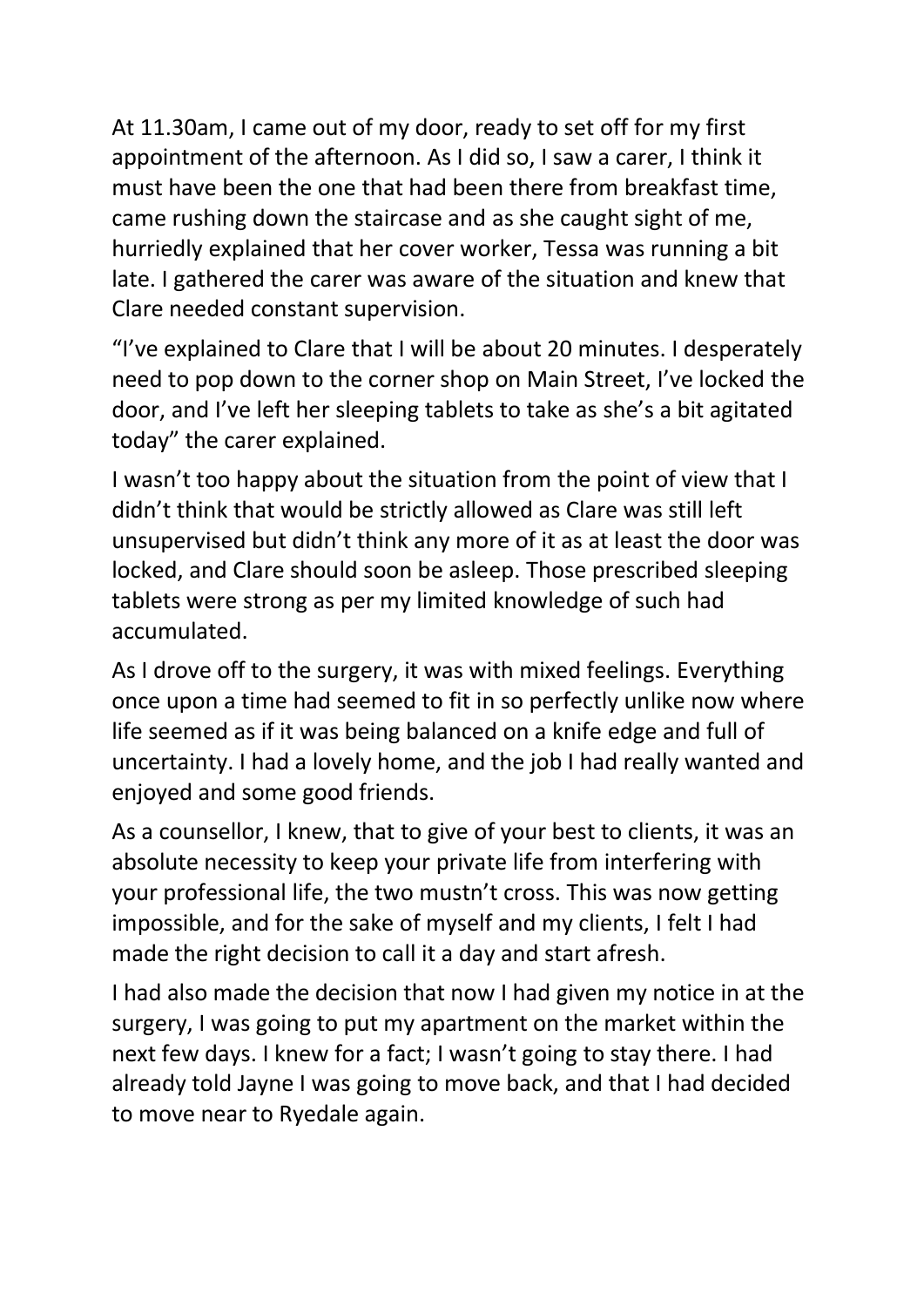When I arrived in my room and switched on my laptop, I could see that Greg had left me an email to say that he would be at the Hilton later that evening, but could we meet up for dinner the following evening?

That suited me, as Grace and I were going out later this evening.

I really was looking forward to seeing Greg. In fact, I realised "home" no longer existed and was just a base for the time being for Rosie and I to live until further arrangements could be made.

I kept hoping that Ian had really taken things seriously instead of burying his head, and used his medical influence, as it were, to finally get Clare a placement for all our sakes.

These days, Rosie was often on my bed when I came in, if she wasn't on the carpet sunning herself through the window when the weather allowed.

Today all was quiet as I let myself in. Although it was unusual, occasionally she would still be out on one of her adventure trips or bird watching from up one of the nearby trees.

I took my bit of shopping into the kitchen and began putting it away. Often, the opening of the fridge was enough to make her jump into action. Still no reaction. Although I thought it was odd for Rosie, I carried on making my tea. Grace had text me at the last minute and said she couldn't finish until later but would pop round later in the evening.

My tea was soon ready, and I put Rosie her favourite tea out, tuna chunks with some of her usual cat meal underneath.

I decided to have my tea after my shower and change of clothes. It was my usual cold tea, a nice plateful of mixed salad.

As I put my clean clothes on, I did begin to dwell on the fact that this just wasn't like Rosie at all, and suddenly became slightly panicky. I worried at first that she might have become caught up somewhere, in a tree or something which I had heard cats can do at times.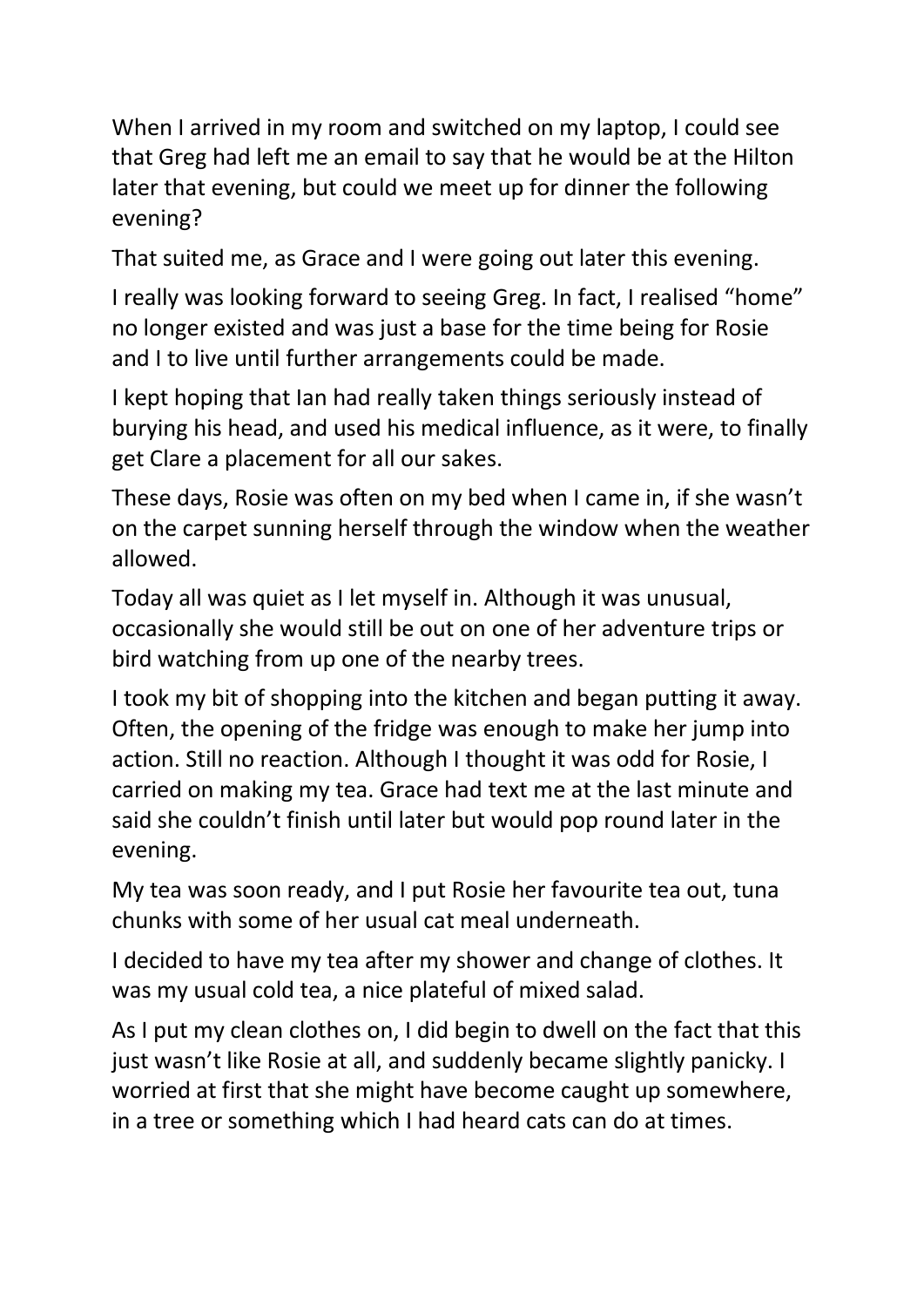I reached for the remote control for the television and just put it on low, not really watching it, but filling the silence and eating my tea catching short snippets of news as I did so.

After washing up, and still no sign of Rosie, I made my way to the French doors and decided to call for her and maybe she would come running back now that she knew I was back.

As I opened the doors, a terrifying sight met me, and I almost collapsed with shock.

There before my eyes was Rosie, laid out still and hardly breathing. Besides her were bits of chicken, spread here there and everywhere over the patio, which could only have just been thrown out any old fashion, and from the way that these lumps had landed, it looked too much of a coincidence that they looked as though they had been thrown from above, more than likely from Clare's window! Besides half eaten pieces of chicken was a small patch of vomit which must have been from Rosie. That also made me come to the conclusion that there must have been something wrong with the chicken or it had been tampered with beforehand.

Before panic totally took over, I tried to keep my head. I went into my room and picked up her blanket and very gently picked her up and laid her out on the sheepskin rug that she liked to sleep on to keep her comfortable and warm, then immediately rang the emergency vet requesting a house call. I knew that there was little hope as her breathing was getting erratic and time was probably running out for her.

I quickly left the latch off the door so the vet had immediate access and went back to be with Rosie, stroking her head gently and kept talking to her, hoping that would keep her alive and that she could hear my voice.

From my mobile phone I also rang Greg straight away to see if he had arrived at the Hilton yet and he said he had just checked in, but when I explained the dreadful situation, and he said he would check in and come straight round.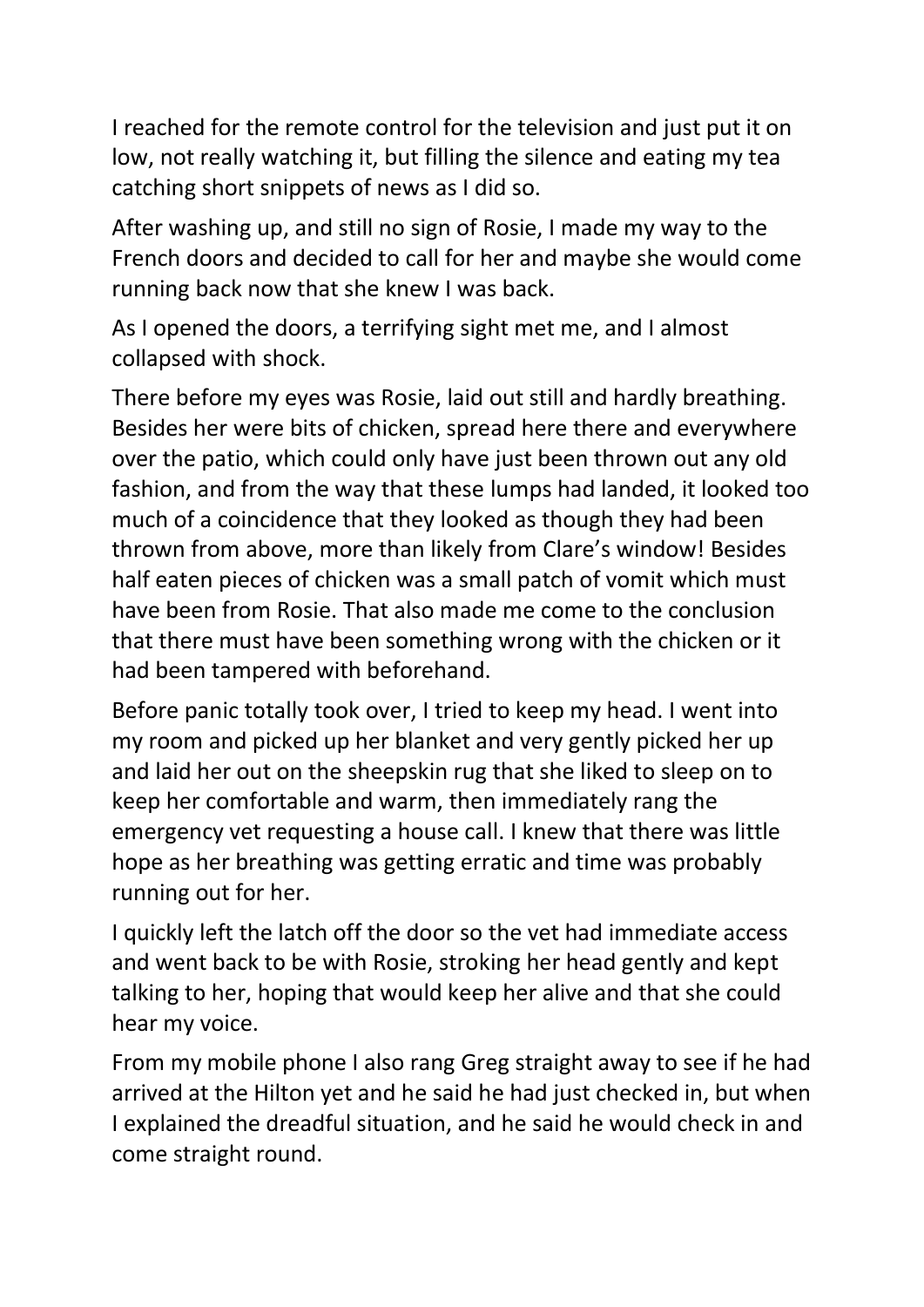I also rang Ernie, who arrived at the same time as the vet, Marie Tindall.

I blurted out everything that I had seen when I arrived home from work and in the state of shock, I also blurted out my fears as to how this had come about and by whom.

Marie talked to Rosie as she examined her as if she was still very much alive, but in my heart of hearts I already knew that Rosie was gone.

Marie touched me gently on the shoulder and said that the best and kindest thing to do was for her to give Rosie an injection. Marie explained that although Rosie was unconscious and would not regain such, it depended on how strong her heart was before it finally stopped. I tearfully agreed and held Rosie in my arms while she took her last few breaths.

After sensitively cradling Rosie back in her arms and placing her in a cat basket, Marie asked me if I minded taking some samples of the chicken pieces and a sample of the vomit to try and establish a definite cause of Rosie's sudden death. I agreed.

At that point Greg arrived. On seeing the devastating sight, he demanded the police be called.

Marie was a bit wary to get involved and said that it was her job to see Rosie was taken away and to get these samples looked at in the laboratory before anything or anybody could carry any blame.

Fortunately, Ernie's head was in gear.

"Eh lass, don't forget I've had the CCTV set up and working now" he said helpfully.

"Right" Greg said, "I'm ringing the Police regardless" and he did.

Marie said nothing more and made her way towards the patio to get her specimens that she needed.

The police were soon at my door, and Greg took charge and explained everything and briefly managed to update them on the previous events over the past months. Ernie said that he had his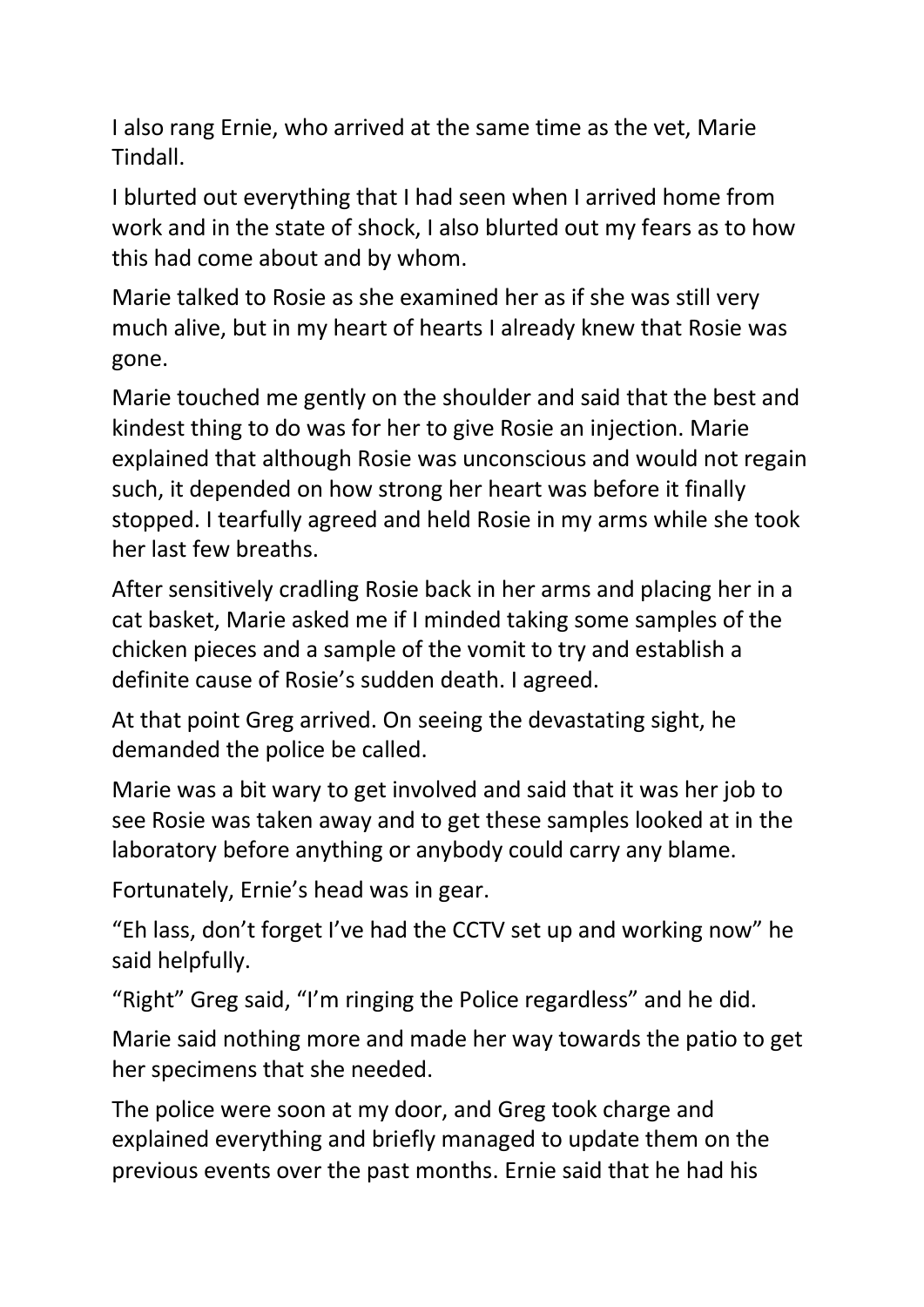computer with him and went out to his van for it, after which he went on to recover the CCTV coverage. I couldn't watch, it was enough to hear Ernie explaining everything on the screen. He confirmed that the meat was being thrown from an upstairs window, down on to my patio, and the culprit was Clare.

I overheard, Ernie then went onto show Rosie coming along and start to eat some of the pieces that had landed down on that spot. That was enough torment for me, and I went into my room for the next few minutes. I didn't want to be reminded of what must have happened next.

Greg came and knocked on my bedroom door, as the two Policeman needed to know whether I had any idea if Ian was at home or not or whether Clare was being looked after by one of the carers who should have been giving Clare constant care. I said I wasn't sure and looked through the kitchen window. Ian's car was there but he looked as though he was still sat in it and was on his mobile. So, the policemen said that they would go and have a word with him outside first, and then accompany him up to his apartment to confront him with the evidence.

They asked me to stay for a short while in case they needed to ask me any more questions, but they assured me that Clare would be sent to a secure unit the same evening and not to worry, I would now be safe. Greg said that I was too shaken up and would not be staying there. He insisted that I needed away in a safe place, and that they had both our numbers if we needed to be contacted.

I thanked Greg for taking charge of everything and whilst I was glad that he understood that I wanted to get as far away as possible from there, I didn't know where to go. He smiled down at me and said,

"I've already thought of that".

I might have known; he was always one jump ahead of me.

"Why don't you come back to the hotel with me? I'm sure there will be a spare room with it being mid-week." He suggested.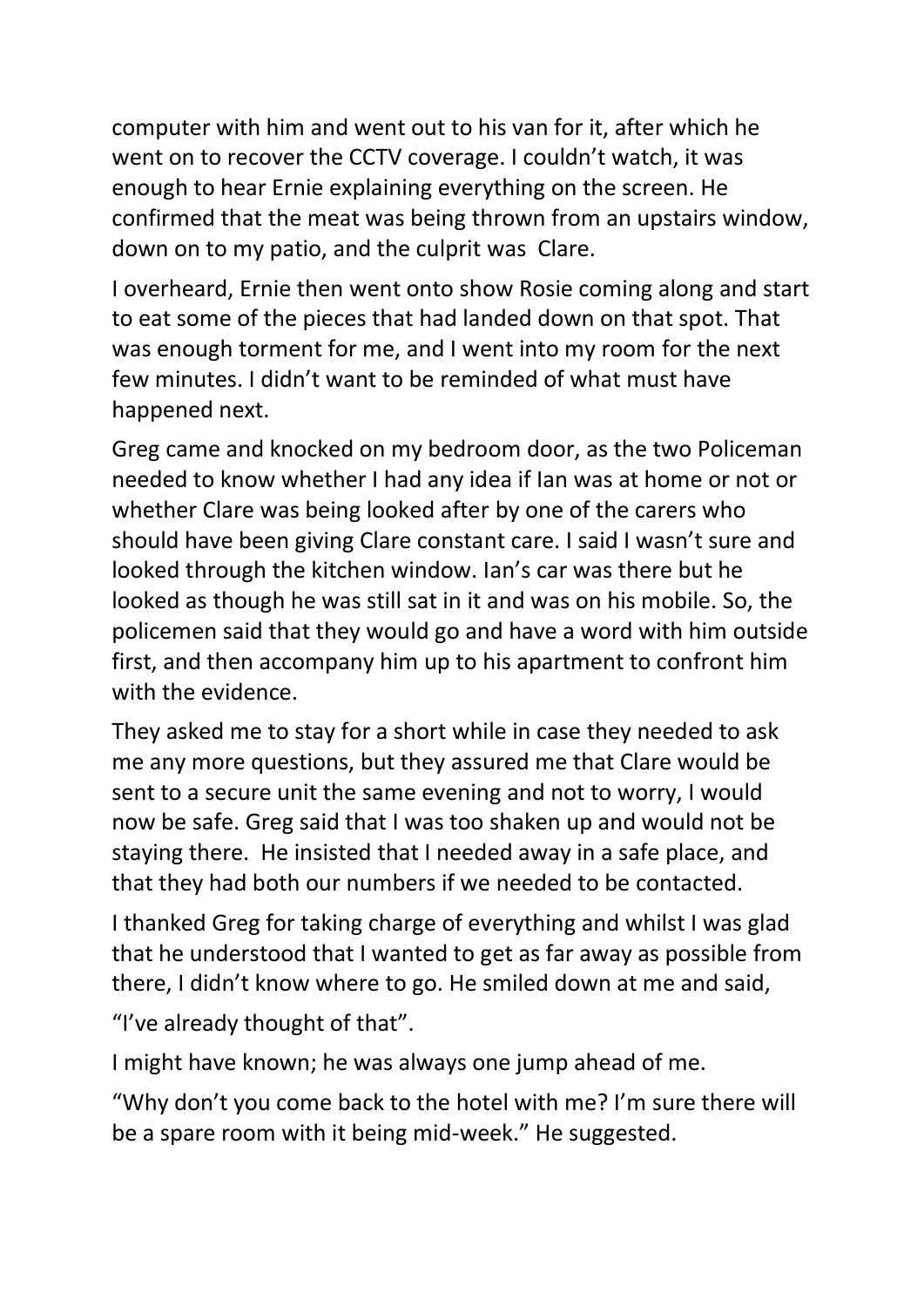Ernie chipped in. "That makes sense. I'll lock up for you once the police have gone"

I was in no fit state to drive, and Greg wouldn't have let me anyway. It was such a relief to get out of the building, and I was fortunate that there was a spare room at the hotel.

Greg offered to join him in having supper with him. I just wasn't hungry. I had a couple of drinks with him and then went to bed. Greg said comfortingly that I could ring him if I needed to. "What a difference" I thought, "Not having to fit around Olena for a change".

The next day just went by in a haze. Greg carried on with his visit to his client nearby and caught up with some office work.

Also, I did get a call from the Police asking me if I wanted to press charges against Dr Ian Crowther as he had known about his wife's state of mind and was aware of my suffering and that Clare wasn't safe to live at home, and especially he, as a doctor was more culpable. However, I decided not to, as much as it hurt, I just wanted out.

Grace popped into the hotel for elevenses, and we chatted away over coffee in the lounge. She asked me what I was going to do. I replied that I thought that I ask Jayne if I could stay with her for a few days and that I wanted to move back up North again. I knew Jayne would help me, we were always there for each other come thick or thin. I gave Grace a hug and said that I would keep in touch and let her know where I was, and we could arrange one of our holidays once I was settled.

Greg turned up at lunch time and said he was going to take me out to eat, and that he had a proposal for me – a business one of course!

I was extremely intrigued as we sat down in the rather posh restaurant, in Sowby, the next town on from Easterly.

Greg put it to me that I could take over from the agency that he had employed to run the business at Ryedale while he was away, which was now most of the time. He said it would be ideal as I already knew how to practically run it with my previous experience. Also, he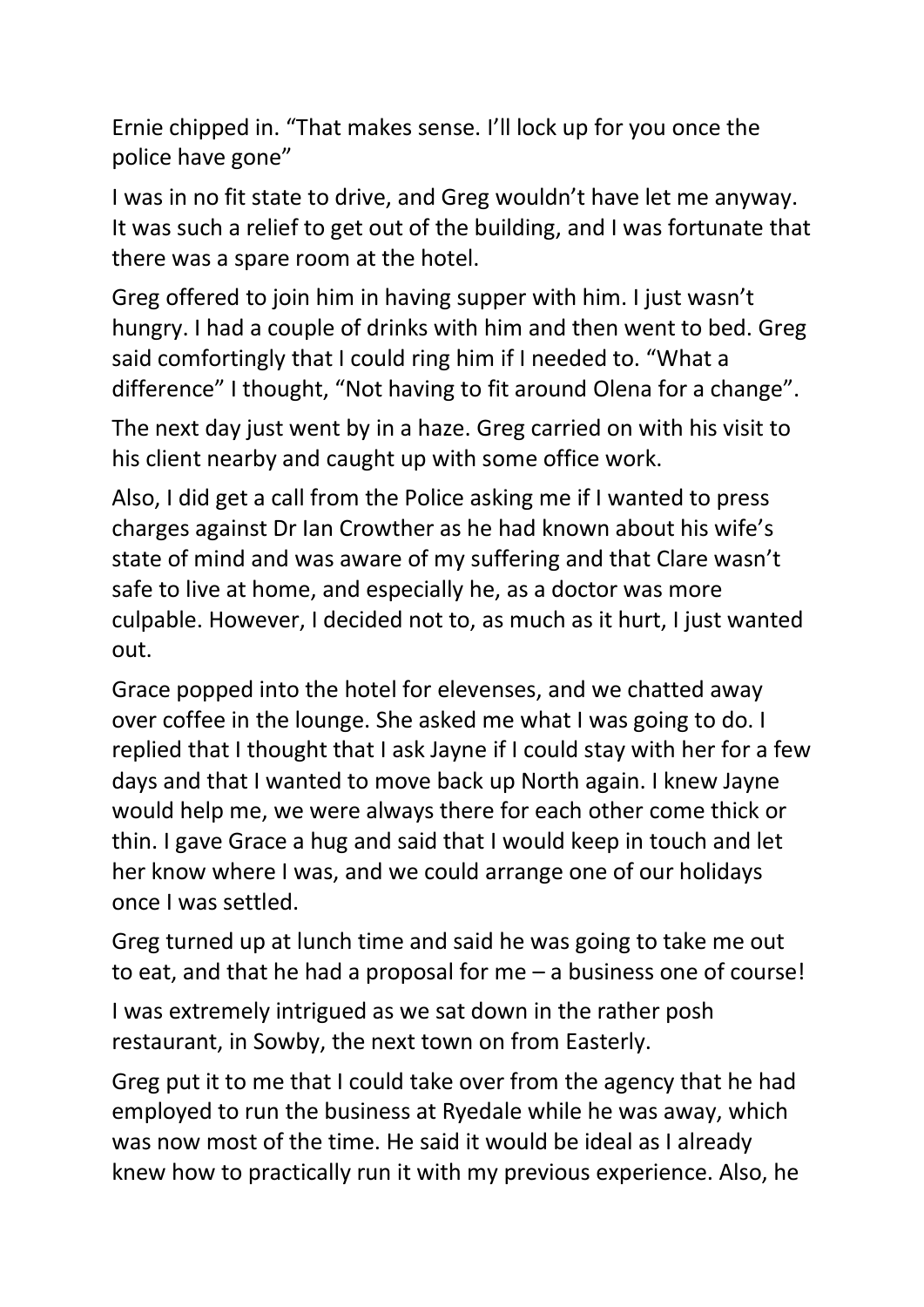said that I could live in his cottage in a sort of a "tied house" arrangement. It certainly sounded very tempting, and it didn't take long for me to make up my mind. I did however say that due to the fact I intended to put the apartment up for sale as soon as possible, I would look for somewhere to buy as soon as possible.

Greg said there was no time like the present. I agreed and asked him if he would take me back to Marten Manor the following morning to pick up my car and I would just pack most of my clothes. I wasn't interested in moving anything else for the time being.

Ernie was working on the grounds and mowing the lawns when we arrived. Greg went to talk to him while I hurriedly went into that apartment – now not my home, and pack a couple of suit cases with most of my clothes in. I felt myself going into a panic attack at just stepping over the doorstep. I couldn't wait to get out.

I gave Ernie a hug and thanked him for all he'd done over the past few weeks. I also said that I was going to sell up and that I would keep in touch with him. Ernie confirmed that Clare was t permanently in a secure unit of the home that she was now in. He wasn't sure whether Ian would stay on there or not. I felt mean, but I couldn't care what he was going to do.

Finally, Greg set off first back up to Ryedale, and I followed but obviously, I soon lost him with his Porche, but I didn't mind, I was free and safe after months of torment. I would eventually meet him back at the cottage, but I knew he would arrive a long time before me, but I didn't mind, I was driving into a new life.

However, life still carried is fair share of surprises around each corner as I was to find out.

## **Chapter 32**

It was a long drag back up to Yorkshire, but I didn't mind, I was glad to be so far away from the nightmare of a life that I had been going through.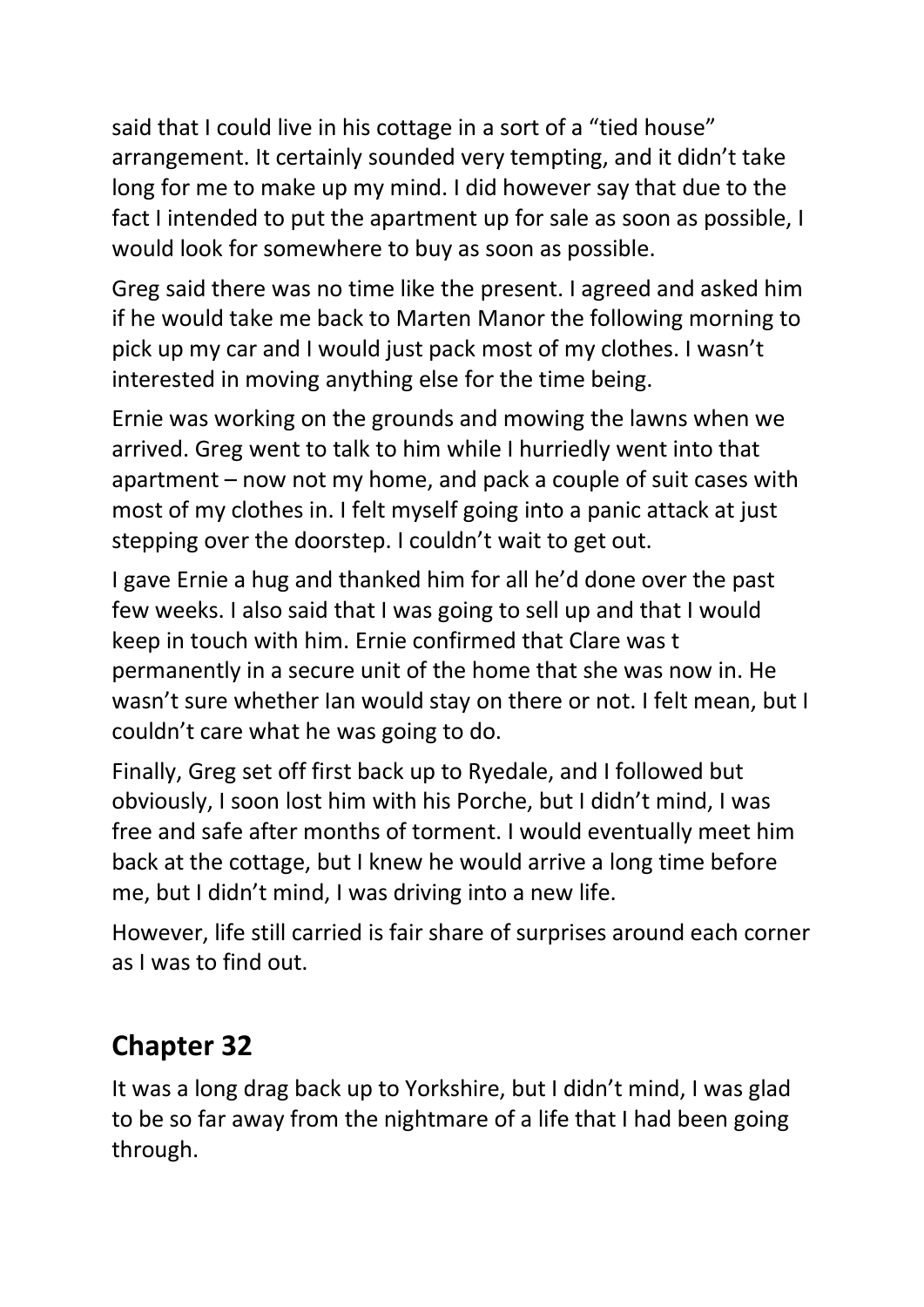Greg, of course, had been back quite a while by the time I arrived at the cottage. At first, I wasn't sure how I'd feel stepping over the doorstep again, but it felt good, oh so good.

Greg had very thoughtfully been shopping and had prepared one of his "taste de la resistance" Italian meals, and for once I was hungry and looking forward to our meal.

I was cold and very tired, so Greg suggested I take a shower before we eat and in the meantime he would get the fire going.

When I came down the stairs, the glow of the fire burning its logs, filled the room with a glow and the light from the television that was just on quietly in the background, made the room look so cosy.

As we sat enjoying our food, Greg said that he would go and do a "proper shop" as he called it as there wasn't any food in the cupboards or fridge, but he would sort that out the next day.

Greg poured me a glass of my favourite Chardonnay. He also poured himself one and held his up to mine and said, "Cheers, out with the old and in with the new"

I laughed and said, "It's not new year" I chuckled.

"No, Nat, but it's a new start. It will take time to recover from this ongoing nightmare you have been through, but that's gone now and time to move on" Greg said reassuringly and positively.

The conversation between us just seemed to flow, like old times, and we had a few laughs about events and antics of the past, and occasionally he would have something to tell me about Olena which was amusing but not unkind.

This was then followed by a glass of top-notch port. It wasn't a drink that I had really tasted, but Greg swore by it when a good sleep was needed, which fair enough, sleep had evaded me for the last few nights, and I welcomed it.

Finally, I said, "I really must go to bed, I'm exhausted."

I turned to go up the stairs, and suddenly had to hold on to the bannister as I was rather unsteady.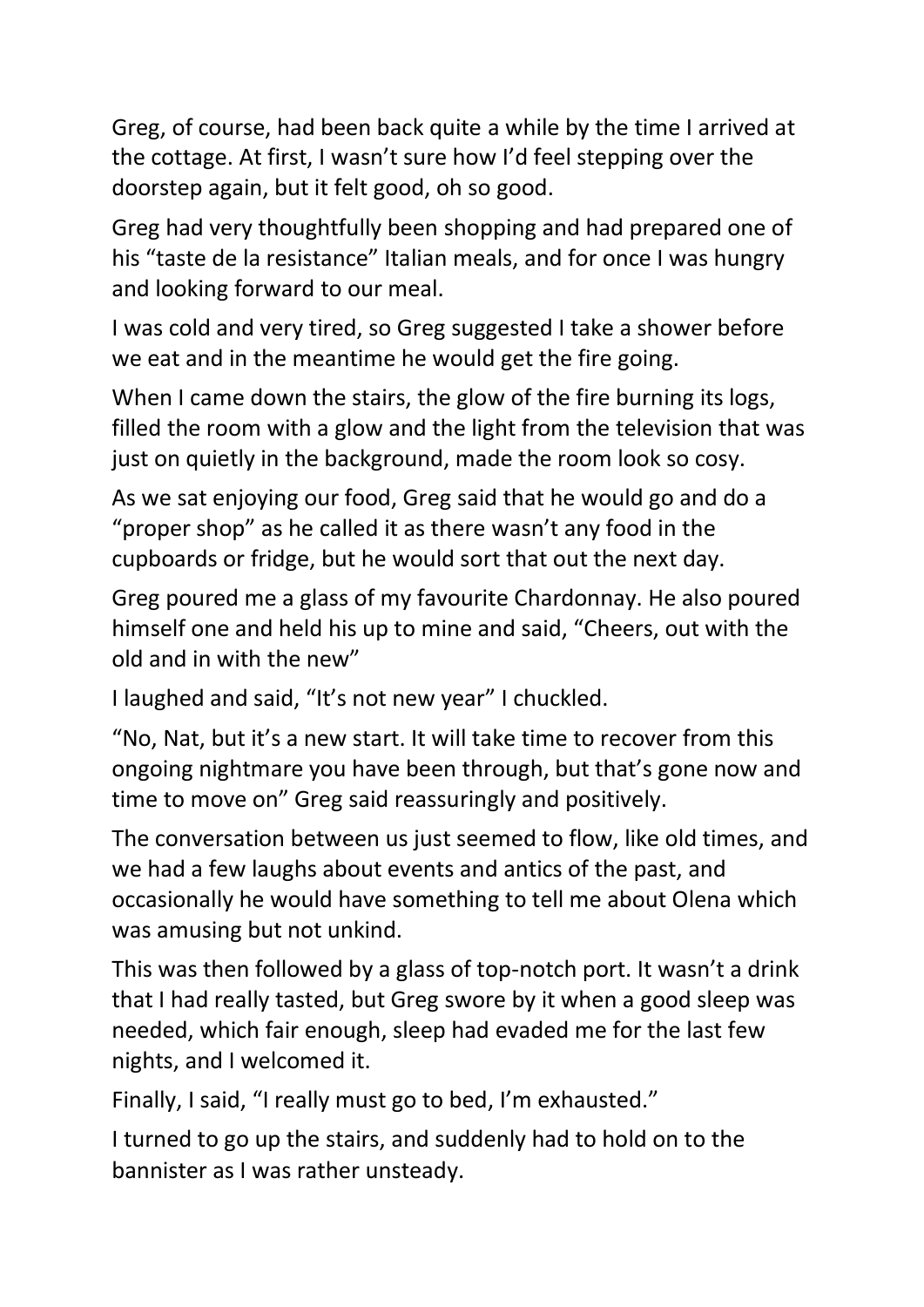Greg quickly came to my aid and helped me upstairs. As we reached the top, he hugged me and said softly,

"Can I stay tonight, Nat?"

I burst out laughing,

"Why are you asking me, it's your house at the end of the day? Anyway, I think that might be a good idea after all the alcohol we've consumed between us" I said amused.

Greg then gently tilted my chin towards him and added,

"No, I mean, can I stay tonight?"

"I know exactly what you mean. And the answer is still yes!" Then I added provocatively, "Your settee is really comfy you know".

Without saying another word, I looked up at his lips, longing for him to kiss me, and as he did so, it was like being in a time machine. Our tongues met each other, and the ferocious passion renewed. The years just flew by as if we were back to our first kiss.

I giggled as Greg scooped me up in his arms and carried me on to the bed.

I was excited in anticipation.

Greg quickly undressed before me, and I savoured every moment. I had missed being with him, especially in a sexual relationship. Maybe the wine and port had gone to my head, but no, I knew exactly what I was about to do. I didn't really care about Olena or feel guilty, why should I? It was delightful to be back with Greg, even if it was for just one night, but I ached for him to satisfy me. It had been a long time and despite the hurt that had gone before, I had moved on and I felt safe with Greg and tonight felt right after all he had rescued me.

I lay on the bed in a haze, longing for Greg to enter me.

Greg came upon my body and first kissed me tenderly, and then more forcibly as we engaged our tongues in our prolonged kisses. Then came the surprise!

"Please Nat, just stay as you are" he asked politely.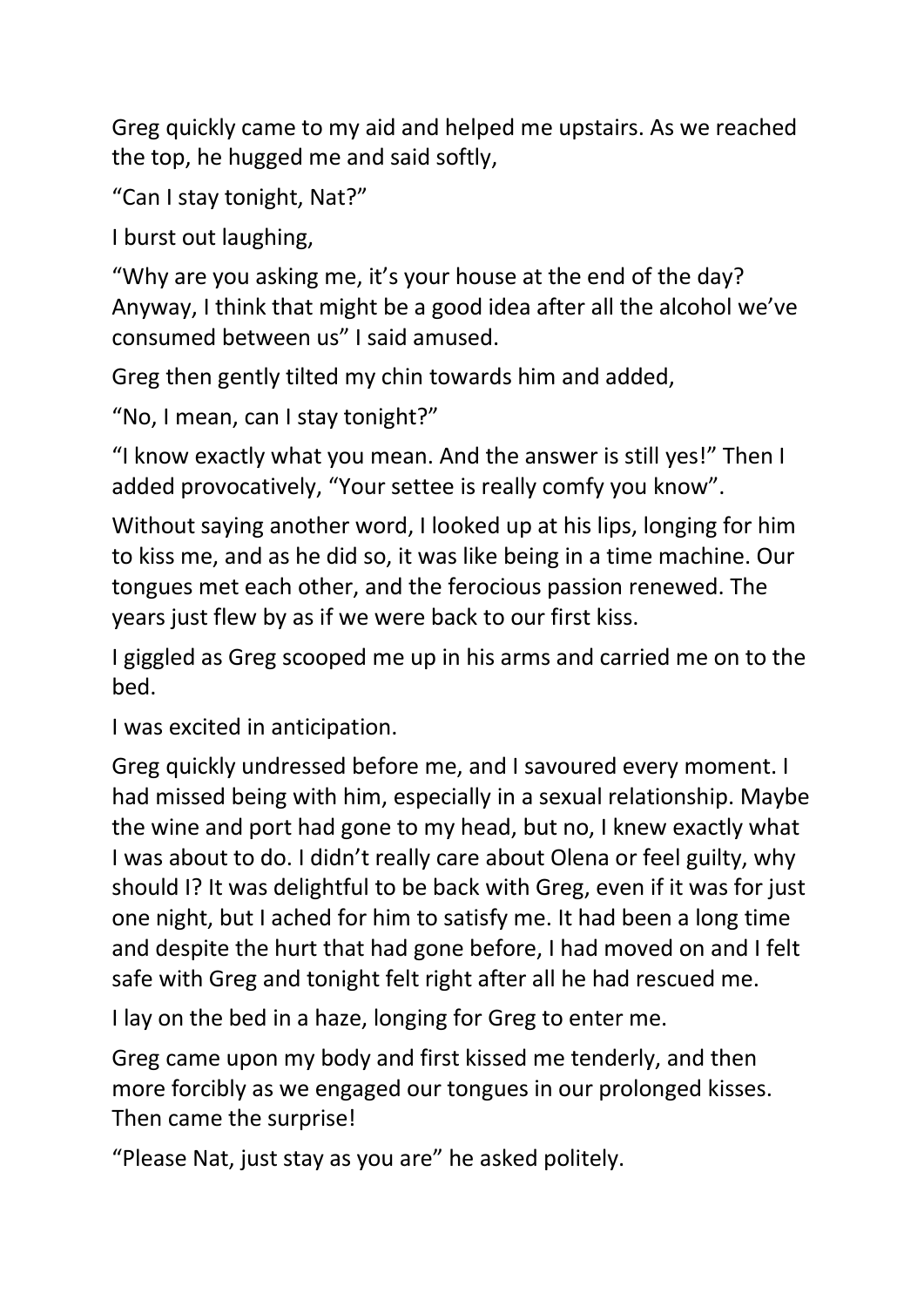I giggled, pre-emptying the surprise he would very soon get.

Greg started sucking my nipples and kissing between my breasts and softly kissing each part of my body. He placed his erect penis between my breasts and on his way down, past my navel etc., He then came to my "landing strip"

Greg sat bolt upright as he took in the sight before him.

He then uttered affectionately,

"WHAT?"

"What's what?" I replied amused.

Then I continued,

"Oh that" I giggled "Oh well" I carried on casually, "I suppose I've learnt something about the modern woman and her sexual prowess. I never knew if I would meet somebody in the meantime. Here I am with you tonight, and let's enjoy every moment to the full".

Greg started to kiss me again, including that part.

I ached with agony but pleasure for him to enter me and my body arched in anticipation as he positioned himself to thrust inside me, and within seconds we both gasped in sexual climax as we both came at the same time. We wrapped ourselves around each other, satisfied and contented and ready to fall asleep.

I must have slept like a baby in the peacefulness of my surroundings as it was around 9.30am when I finally awoke.

I felt a pang of disappointment that Greg wasn't beside me. However, he had left a note on the pillow next to me, which read, "Just gone shopping. Will cook you breakfast. Won't be long xxx"

By the time I was showered and dressed, Greg was coming in with a pile of goods that he put down on the farmhouse kitchen table.

As he whistled "Mozart's Andante – piano concerto No.21", while he made my favourite blend of coffee in his machine and his unprecedented, scrambled egg on toast, while I glanced through the morning paper that he had brought in.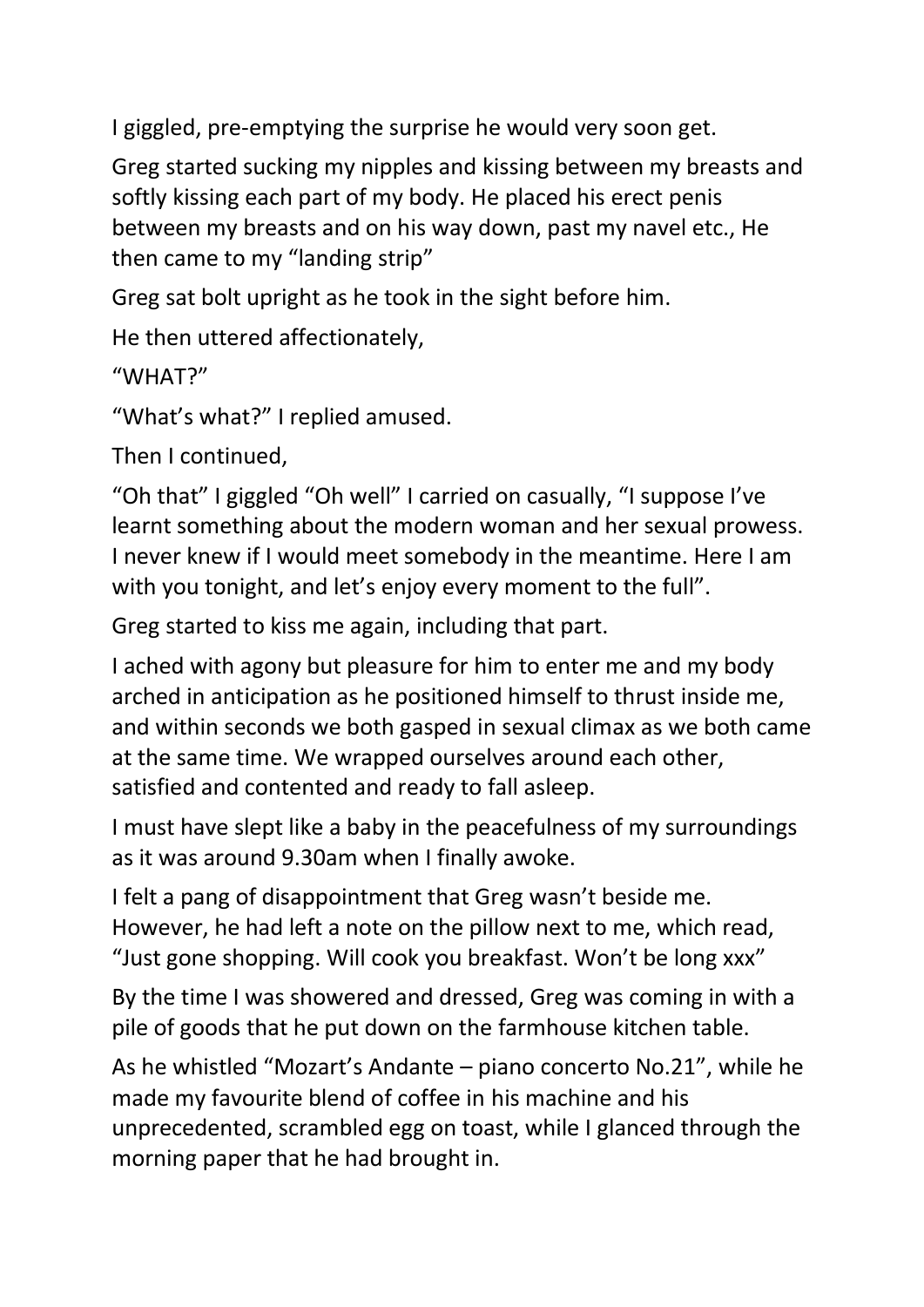At first, we just sat in comfortable silence as we both tucked into our breakfast.

Then said, quite apologetically, I noticed,

"I'm sorry Nat, but my flight back is at 6pm this evening from Manchester"

"That's fine, Greg" I replied cheerfully.

"Are you sure?" he asked concerned. "It's still such early days since everything" he continued, obviously not wanting to say the actual words about the past few days.

"Look Greg, despite all the water that's gone under the bridge, you are and have been an extremely good friend to me. You have literally saved me from a feat worse than death and out of the clutches of that awful couple." I started reassuringly and then continued,

"I know you need Olena, and she needs you, but I know you will always be here for me, at the end of the telephone, so no grudges or regrets, we've both been through enough"

Greg smiled and paid me a tremendous compliment as he said.

"You truly are amazing Nat"

"I know I am" I replied giggling and teasingly.

"I've been so stupid at times" Greg began reflectively. "I forgot what an outstanding person you are, and underneath that gentle exterior is a real fighter and warrior. I miss you Nat"

I took charge of the situation.

"Now Greg, don't go back, go forwards. We are and always will be the best of friends, but nothing else. Thank you for letting me stay here and giving me the chance to get back into work, I really appreciate that."

Greg looked emotional for once in his life and came across and hugged me and kissed me on my head.

"I'm sorry I cheated on you. You know that Leylandii comment I made all those years ago?"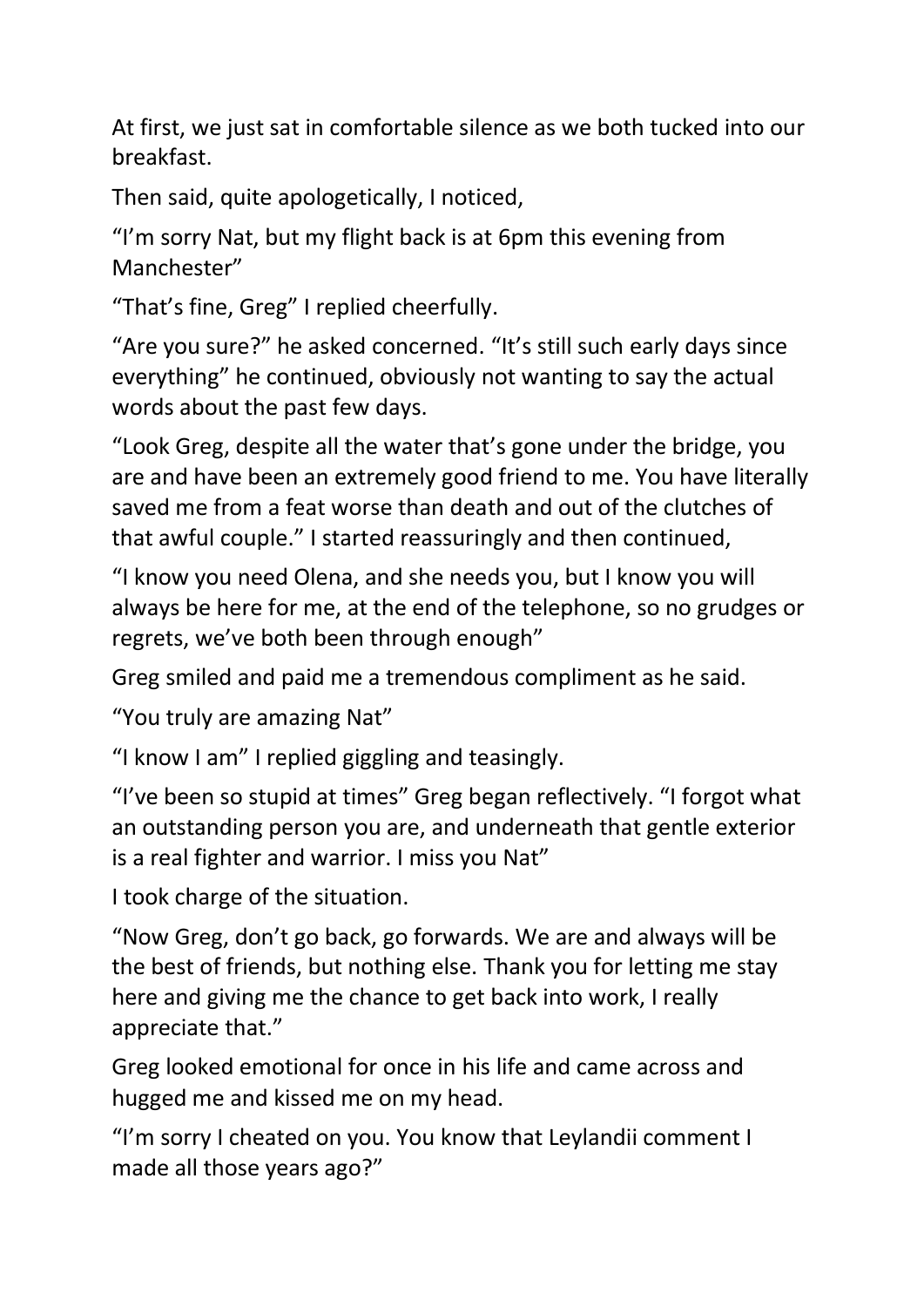"How could I forget" I replied but without anger or resentment this time.

"Well, it's true. I have had many women over the years, and you aren't the only woman I have cheated on, I haven't been faithful to any one of them" he confessed.

"Going on our night together, you haven't even been faithful to Olena, and that does surprise me" I replied.

Greg looked down almost as if he was regretting at least some of his affairs.

"You have always been the best in all sorts of ways – the most caring and full of warmth Nat"

I didn't reply, I just stroked his head like a mother would do to her young son in reassurance.

"Well, I've just to go down to the factory for about an hour and then I will be back to say "Au revoir, and until we meet again" Greg said with a glint in his eye, thatglint I had come to know when he was up to something, but something pleasant.

I began unpacking my cases and then unpacked all the shopping. It felt good to be back here. I was almost sure I would settle, and I knew my three neighbours quite well from before, and couldn't foresee any problems for the future, especially nothing like the past ones!

I put on some soothing easy listening music and started to prepare Greg some lunch which I was sure he would appreciate before he left. He had brought in some smoked salmon and plenty of salad and new potatoes, so I made sure that it was already in the fridge for him when he came back.

I heard the Porche in the distance, driving slowly up the drive to the cottage.

He stepped out of the car, and as he came through the door, I noticed his expression had a sheepish look.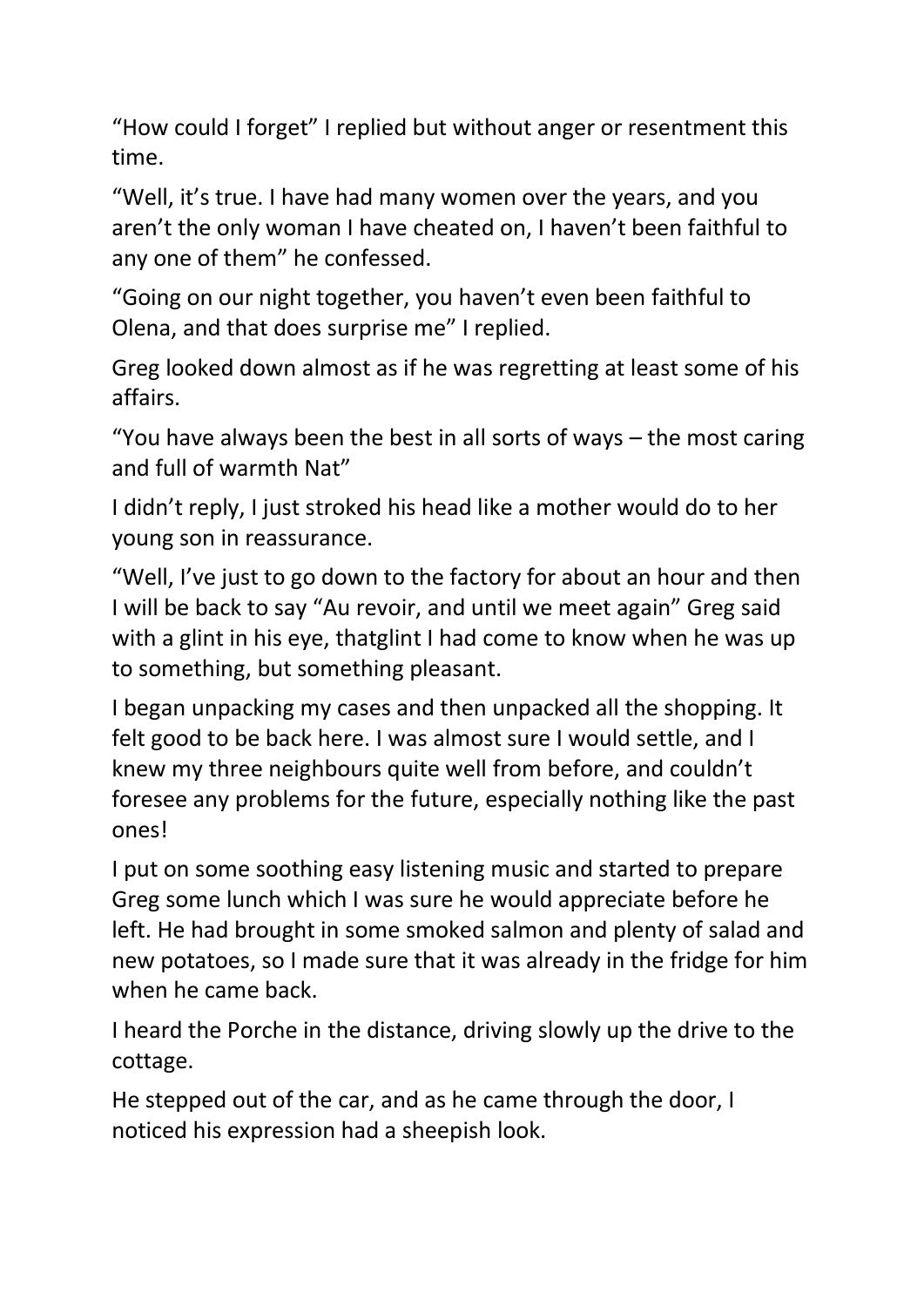"I've two things I would really appreciate your help with as soon as possible" he said, still in an unusual manner.

"Right?" I replied with an air of query.

"I've some files that I've brought back in my briefcase, and I would like it if you could ring the clients with outstanding invoices for me, and if need be, reissue them. You know what to do anyway. I just thought you might not be ready to go straight down to the factory on Monday as you will be busy getting sorted here."

"Yes" I still replied expectantly.

"Well, the other thing is", and as he said those words, he turned to the car and brought out a small bundle which was a cocker spaniel puppy called Sam. I was bowled over straight away.

"I hope I haven't been presumptuous" he started, "but, I thought he might help you settle, and he'll certainly be a safeguard"

"He's lovely" I said immediately falling in love with him at first sight putting my arms out to welcome the lovely black and white spotted bundle of fur.

"We'll be just fine, thank you" I said, stroking Greg's arm.

Greg came into the kitchen and sat and had his lunch while Sam sat on my knee snoring those lovely baby snores.

Greg took the time to just go over the paperwork he wanted me to do and made sure I had all the keys that I needed for the factory and the cottage.

Finally, Greg said he go. I did feel a mixture of emotions. I didn't want him to go, I had enjoyed our time together, but deep down I knew it wasn't to be and Olena would always be a big part of his life that I wasn't prepared to share.

I knew Greg and I would still have plenty of contact due to the business side of things.

I soon got back into the swing of things and, although there had been such a mixture of emotions and events surrounding my previous time at Ryedale Business Park, I still looked forward to a new start.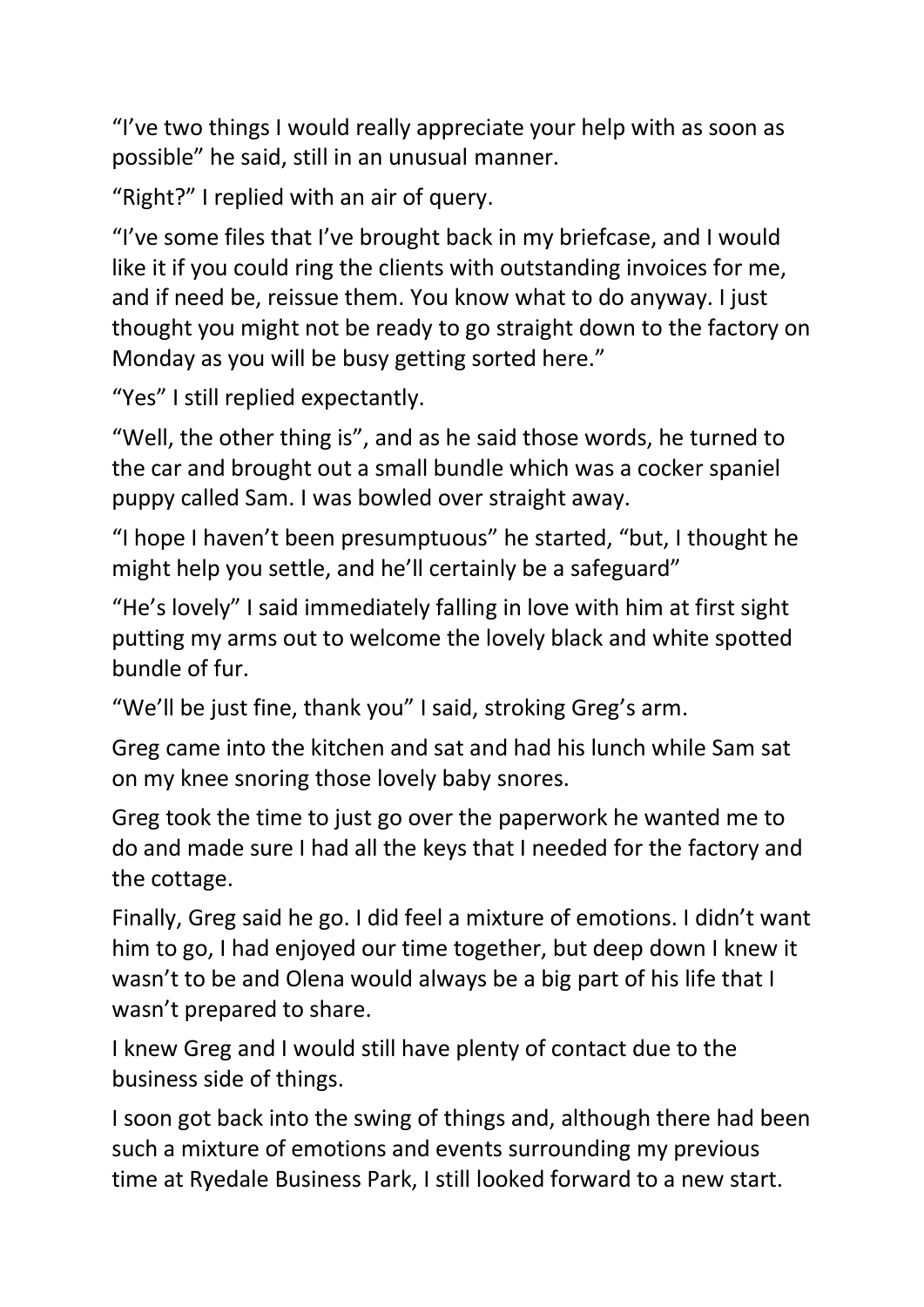Greg had very "thoughtfully" rearranged his factory slightly and moved his office to the back with new furniture that he had let me choose, so that served the purpose of it by more like my office and also, not to remind me of that fateful day when I caught him and Olena in the act!

Rob and Tim were still in Accounts and made me very welcome, and, although their jokes and humour no longer centred on Greg, they were still very humorous, and I enjoyed their company.

There were one or two new businesses that had sprung up in the meantime. One was a curtain making business which looked as though it was run by a mother and daughter, and another one was a sports outlet with other amenities attached to it, such as bicycle repairs etc.,

Greg kept in touch almost daily, usually by email, but I'm sure that this was to keep an eye on his "baby", his business. We did keep in touch as friends and on one of his regular visits, when he was staying at the Newsholme Inn, we went out for dinner.

It was on one such occasion, I decided to put it to him that I would like to buy the cottage off him as my sale of the Marten Manor apartment looked as though it was going to go through successfully.

A few weeks previously, I had telephoned Mr Bates down in Broughton about the sale of the apartment at Marten Manor and he had given me a date in which to meet up with him and go through the formal procedures for the sale. Jayne's mother had been across to stay with her and agreed to look after Callum for a couple of days while we came down to Broughton.

I was so glad to have Jayne with me that day. Just going back in the place had brought back so many ugly memories.

The meeting with Mr Bates went well, and the apartment was put on the market straight away. Apart from picking up a few small sentimental items from the apartment, I assured Mr Bates, for obvious reasons that I would not be back, and could the viewing and hopefully consequent sale go ahead under his direction without me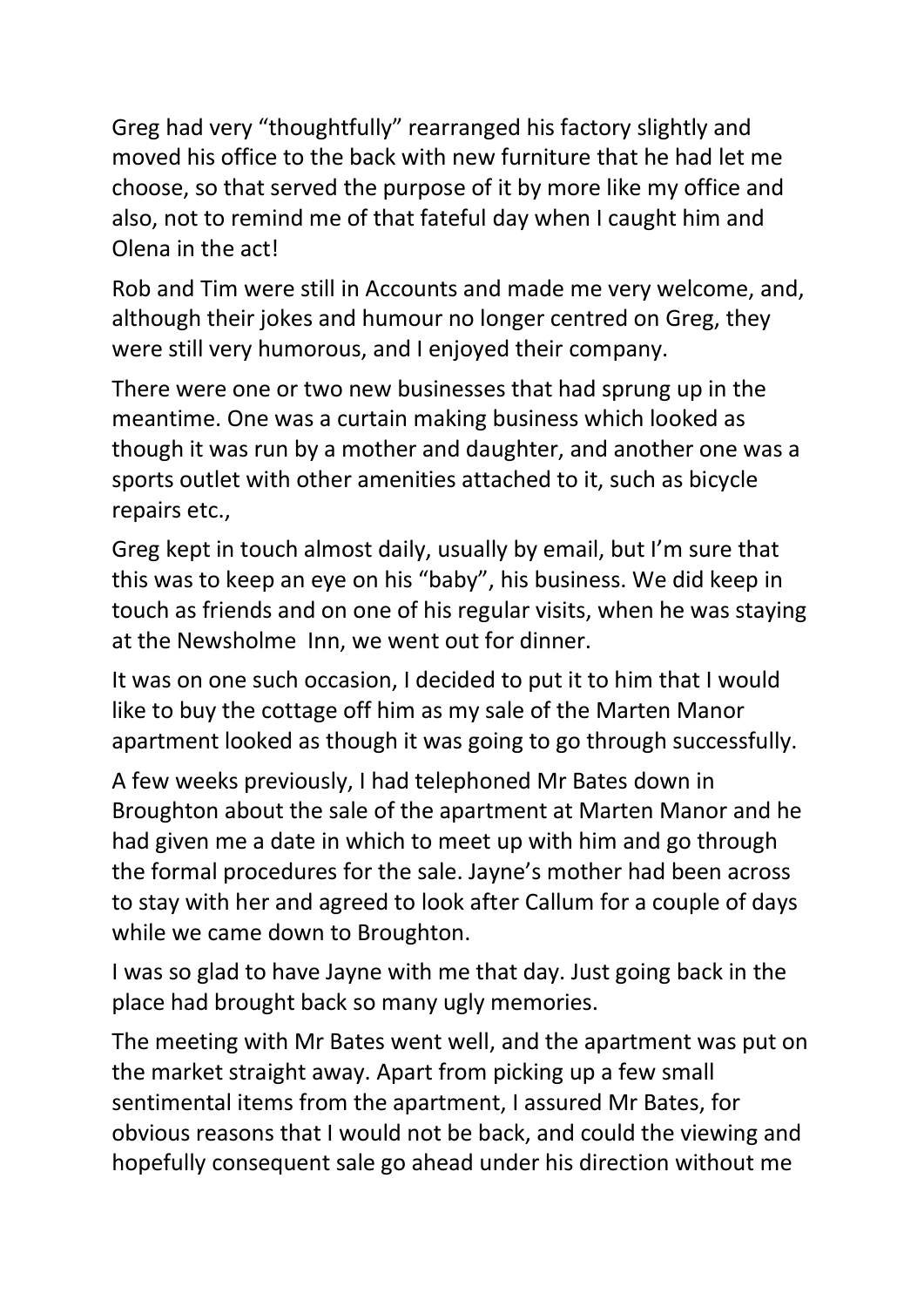having to be physically present, and this was agreed with the estate agents. I knew that to someone else, as I originally felt, would be eager to live there and think it was close to paradise, and was quite confident that it would sell easily.

I kept in regular contact with Alison. That had been to my advantage as I was able to arrange the above meeting with Mr Bates, the week that Alison had told me that Ian was away on a medical training course for the week.

Alison did tell me sometime later that year that Clare had died while still in Residential Care. Alison believed that it was due to a similar hear condition as her father had suffered. Of course, it was sad for her family, however as they say, "Gone but not forgotten", but my memories of Clare would always be unhappy ones.

I kept in touch with my friend Grace, whom I am pleased to say, had successfully built up her practice and it had gone from strength to strength.

I told her that she was always welcome to come up for the weekend to stay with me, but I would never be able to for the foreseeable future, go back down there. Being a Counsellor herself, she perfectly understood.

We would still meet up each year for our annual holiday and had even ventured abroad.

One morning, on arriving at Ryedale, I caught sight of a removal lorry with a vast number of different types of equipment being moved into the new extension across the yard. Everywhere there was a rush of activity.

On entering our reception area, there was Tim as usual with his mug of tea and cigarette. I asked him what the new firm was going to be.

"As far as I gather, it is going to be a Veterinary Practice, run by a Mr Jacob and Sons"

"Oh" I replied, "That sounds posh for around here"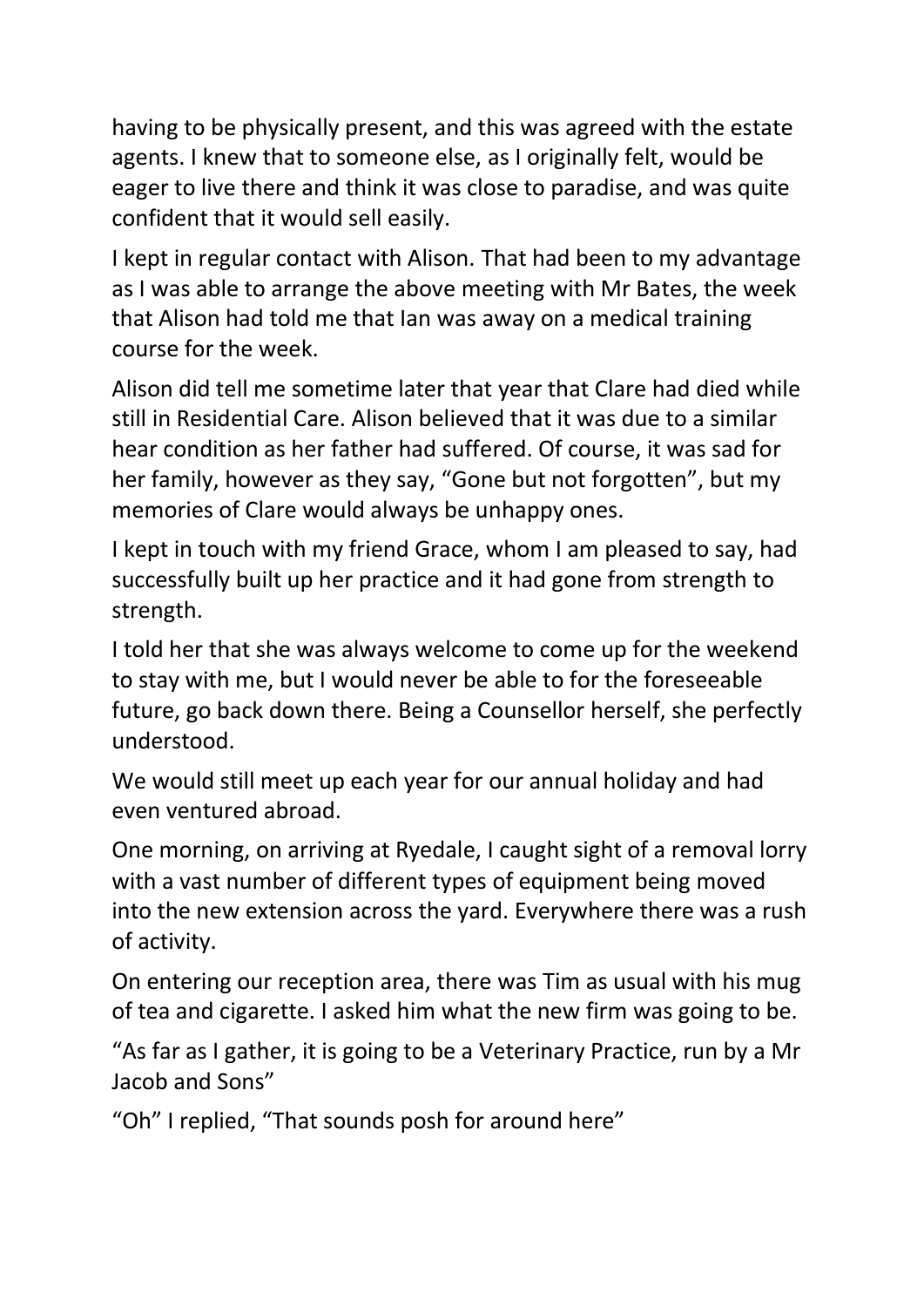"Mm" Tim murmured, then continued, "When you think about it though, it is really what we need as the one in the town centre is only small and quite limited, this will be a farmer's dream for agricultural livestock, and don't you think?"

"Yes" I said affirmatively.

As the day went by, I kept having a nosey at the coming and goings over the yard.

I always took Sam to work with me, and it was ideal up at Ryedale for him. Each break time, Sam and I would have a wander round. There was a lovely place called Langside. You could either drive up the track past the business park, or if you were feeling fit and the weather was good, you could walk up to it. It would be about two miles from Ryedale Business Park.

Once up there, the view was breath taking. It was like being on another planet. It was like a crag cut out from the hillside on the edge of the Dale. I would often take Sam up there at lunchtimes and take a picnic. Sam could have a good old sniff round and a play and even the sheep up there didn't seem to worry him.

Everything seemed to go into overdrive at once, but I must say that didn't bother me, I liked the excitement!

Firstly, about two weeks after Mr Jacob and his son had finally moved into their Veterinary Practice, they looked ready for the launch. The connection is, I arrived at work one morning, with Sam under my arm and my briefcase in the other. As I passed Tim's office, he opened the door and said he had been chatting to Mr Jacob the previous evening, "More to be nosey than anything" said Tim laughing.

Anyway, Mr Jacob had mentioned that he and his son were hoping to open the following week, they had most of the staff they needed, like nursing assistants etc., and two receptionists, but just needed one more. Tim said sheepishly, "I mentioned you might be interested. I hope you don't mind".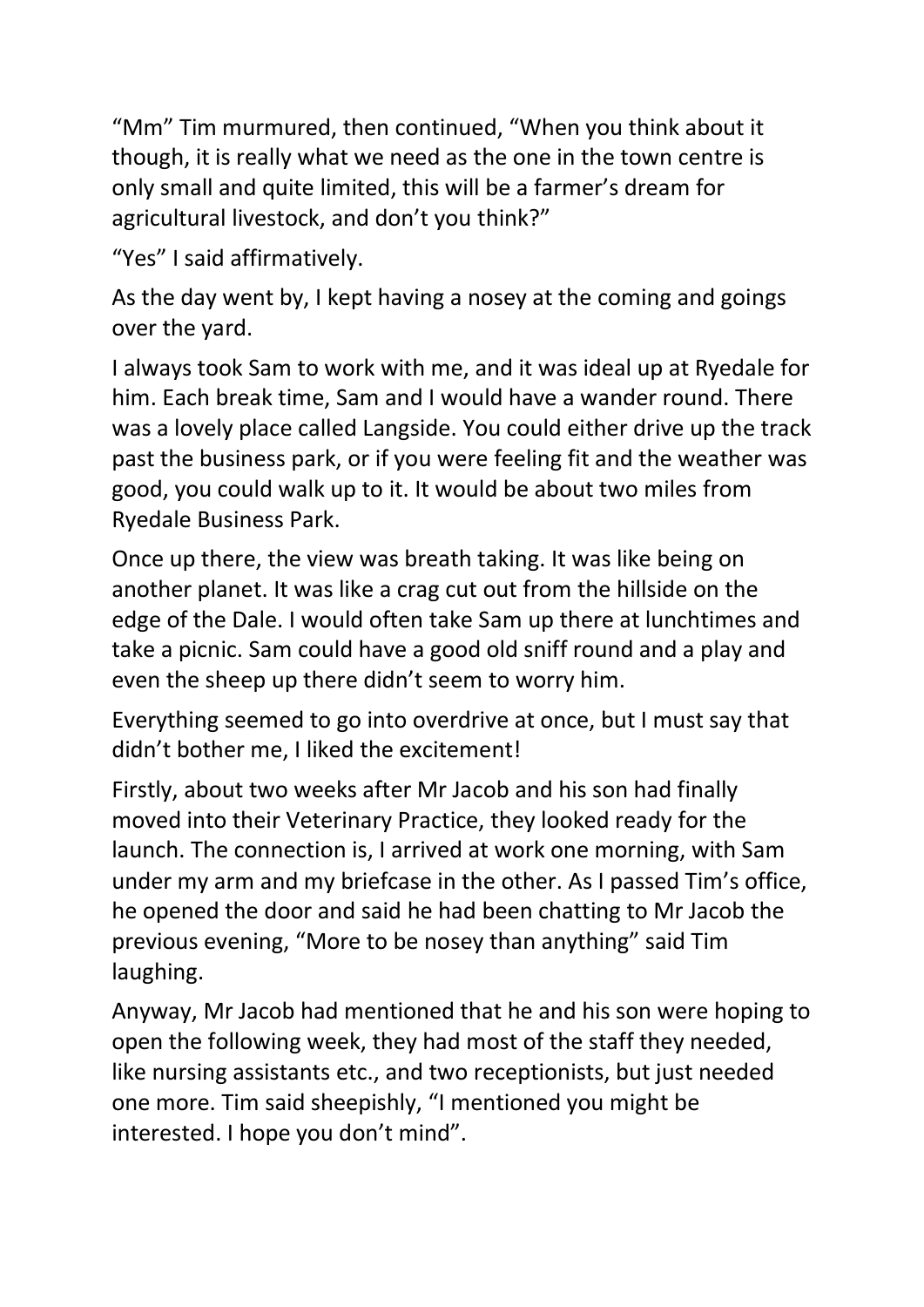My eyes lit up with delight, and I said that was perfect but how did he know I would be interested.

"Well, Natalie, forgive me but I've noticed that you aren't exactly rushed off your feet. Knowing Greg, he'll still have his reign on most of the work from overseas?"

I nodded, almost wanting to giggle as Tim had Greg well and truly summed up!

"I thought it would be practical and ideal. You come to the park each day, so there isn't an issue of getting here. You are more than qualified as a receptionist. One other thing, I think you could do with having a more sociable job. You would certainly have the opportunity to meet some characters!" Tim quite rightly reasoned with me.

"Everything you say is absolutely true. I couldn't agree more. "I would love the opportunity to work there, and I must admit, life can be pretty humdrum each day. I can't imagine that at a Vets, no day will be the same"

"No probs" Tim quickly responded. All you need to do is go over there sometime today and have an informal chat with one of the office staff and go from there. Right must get on Natalie, see you later"

I was in a complete whirlwind, but a very appealing one.

"No time like the present" I thought.

I rushed round to the office and quickly read through my emails and listened to the messages on the telephone.

A quick look in the mirror to see if my makeup was still intact and my hair was still tidy.

"Come on Sam, what better place to take you with me for an interview"

As I hesitantly entered the building, that lovely aroma of new furniture and surroundings entered my nostrils. Also, the smell of disinfectant was heavily present, which would be natural of course.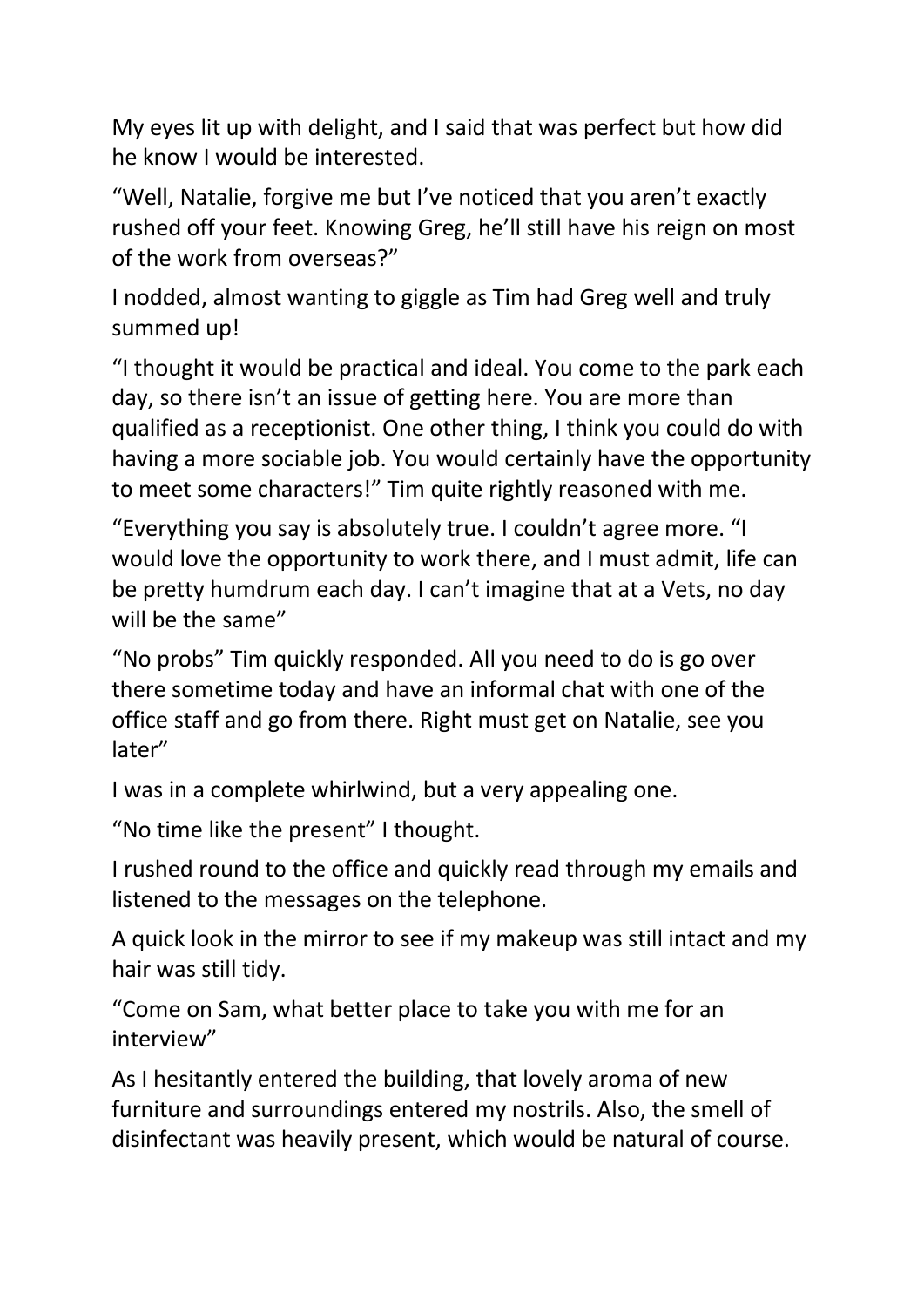I approached the bright shining round reception desk. A lady with greying hair and rather sporty pink glasses, looked up at me smiling and welcoming.

"Can I help you love?" she asked in a broad Yorkshire voice.

"Yes, I hope so. I'm Natalie Smethurst, I work just across the Car Park here for Mr Whitely. I was told that there may possibly be a part time vacancy for a receptionist?" I said expectantly.

"Hello Natalie, my name's Kim. Yes, Mr Jacob did say that we really need three of us on the team, and someone who could cover at short notice"

"That would be ideal for me seen as I am here every day anyway" I said replied trying not to sound too pushy.

"I see you are animal friendly, looking down at Sam in my arms" Kim said chuckling.

" Sam goes everywhere with me" I said as I looked down at him and stroked his head softly as he nestled into my arm contentedly.

"Well, Natalie, I'll just go and see if I can find Mr Jacobs to come and have a word with you. We are all very informal here, but you will need to know all the details of the post before you apply. Won't be a minute. Have a seat, and there's a coffee machine if you fancy a drink" said Kim as she bustled away.

"Wow" I thought to myself. This maybe in quite an agricultural setting, but it's all very up market at the same time.

Sam settled on my knee, totally oblivious to my heart beating fast and my mouth going dry as I tried to think of the right words to say when I met Mr Jacobs.

As usual, I heard the ping of my text mail go off on my mobile, always at the wrong time. I promptly switched it off, it was Greg and he would have to wait.

Mr Jacobs came into the reception area. He looked rather like farmer Giles. He had his flat cap on over his thick dark but greying hair. His face was very weathered. His eyebrows were thick and dark and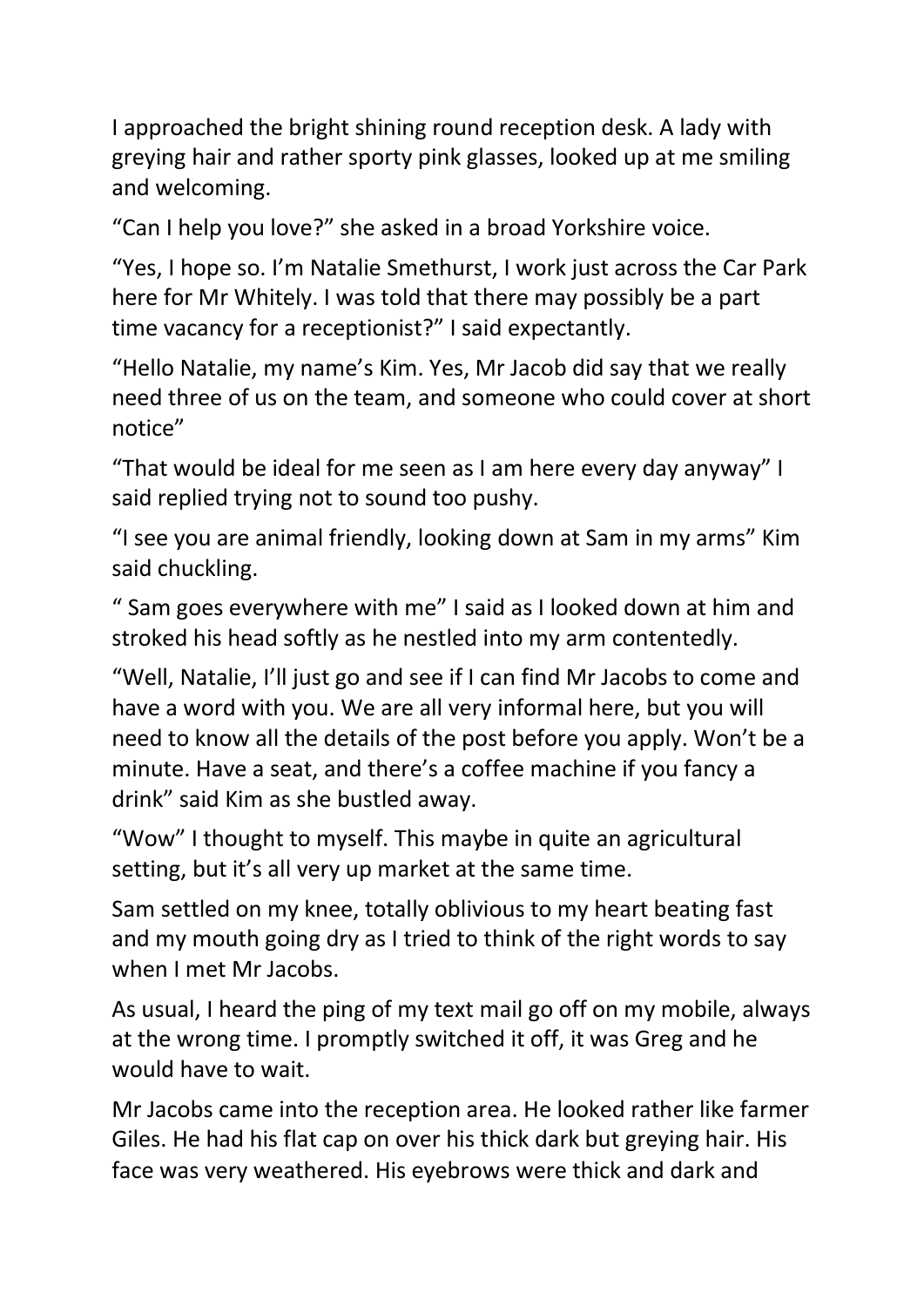almost met in the middle. His expression was friendly, and his smile seemed warm and genuine. He wasn't much taller than me and his build was stocky but not overly so. He had a thick brown checked shirt under a green warmer jacket with tan working trousers on covered up to his knees by industrial green wellingtons.

As I stood up and he approached me, he put out his hand in a welcoming gesture.

"It's Natalie, is it?" he asked checking my name.

"Yes, that's right" I confirmed nervously.

"Pleased to meet you. I'm Jared Jacobs" and he shook my hand very firmly.

"Who's this little fellow?" Mr Jacobs asked as he gave Sam a soft pat on his head, to which Sam opened his eyes and let out a yawn.

I introduced him to Mr Jacobs.

"I'll show you round first so you can get some idea of the facilities we have and what we do"

It was all a bit awe inspiring as I followed Mr Jacobs round and he explained in detail the day-to-day procedures. During our course of conversation, he asked me about my previous working experience. I did tell him about working down in the surgery near Broughton in Hampshire but skimmed over it as briefly as possible.

"Ah, so you're used to working in a surgery. That's good. May I tell you though, despite what people say, animals are often easier to work with than humans!" and he roared with laughter.

Mr Jacobs was interested in how I came to work here at Ryedale. I kept strictly to the professional side of things and explained about Greg's business and that it was my position to keep up with his UK clients and keep things ticking over here.

"Yes", began Mr Jacobs. "I've heard Mr Whitely is overseas most of the time, I will be pleased to meet him when the opportunity arises".

I decided to take the plunge and use some of Tim's initiative.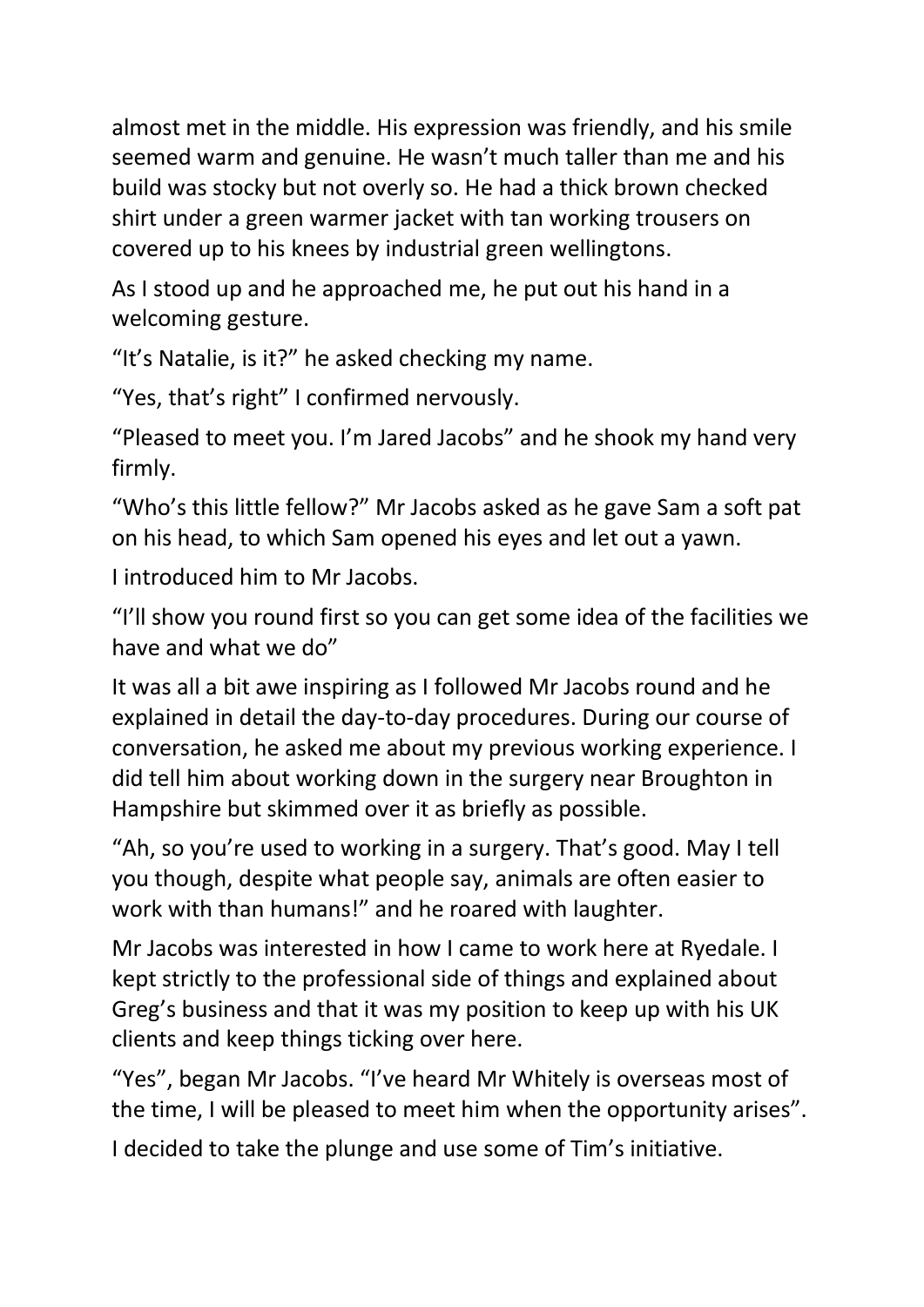"That's the thing" I began. "I've only so much I have the opportunity to do especially certain times of the year, business can quiet in between".

"Yes, I can see that would sometimes be a problem" agreed Mr Jacobs and then he added,

"Why don't you a month's trial at the surgery?"

I couldn't believe my ears; it was music to them.

"I would love to" I replied eagerly.

"Well," continued Mr Jacobs, "If you come in around 12pm tomorrow when the two other ladies are both here, we could work out a tentative rota and see if you would be able to fit in without it affecting your present duties. If Sam's well behaved, you can even bring him in with his basket" He said generously.

"That would be amazing" I replied enthusiastically.

As I drove home, I felt as though I was in a dream, and chatted away to Sam nonstop as though he was my listening ear. His response was every now and again to give a little wag of his tail and look up to me with those gorgeous appealing eyes.

The following morning Sam watched me from the settee as I made phone calls, replied to emails, sent out invoices and followed up some quotes to send out with Greg's final approval. There were some deliveries coming but the lads in the workshop took care of that.

Suddenly the office landline rang, and it was Greg He sounded slightly irritated.

"I've been trying to get hold of you since yesterday"

I secretly smiled to myself, feeling very much in control and excited about what I was going to tell him.

" I had to turn off my phone as I was going into an interview" I said and waited amused for his reply.

"What? You've got a job" he said tersely.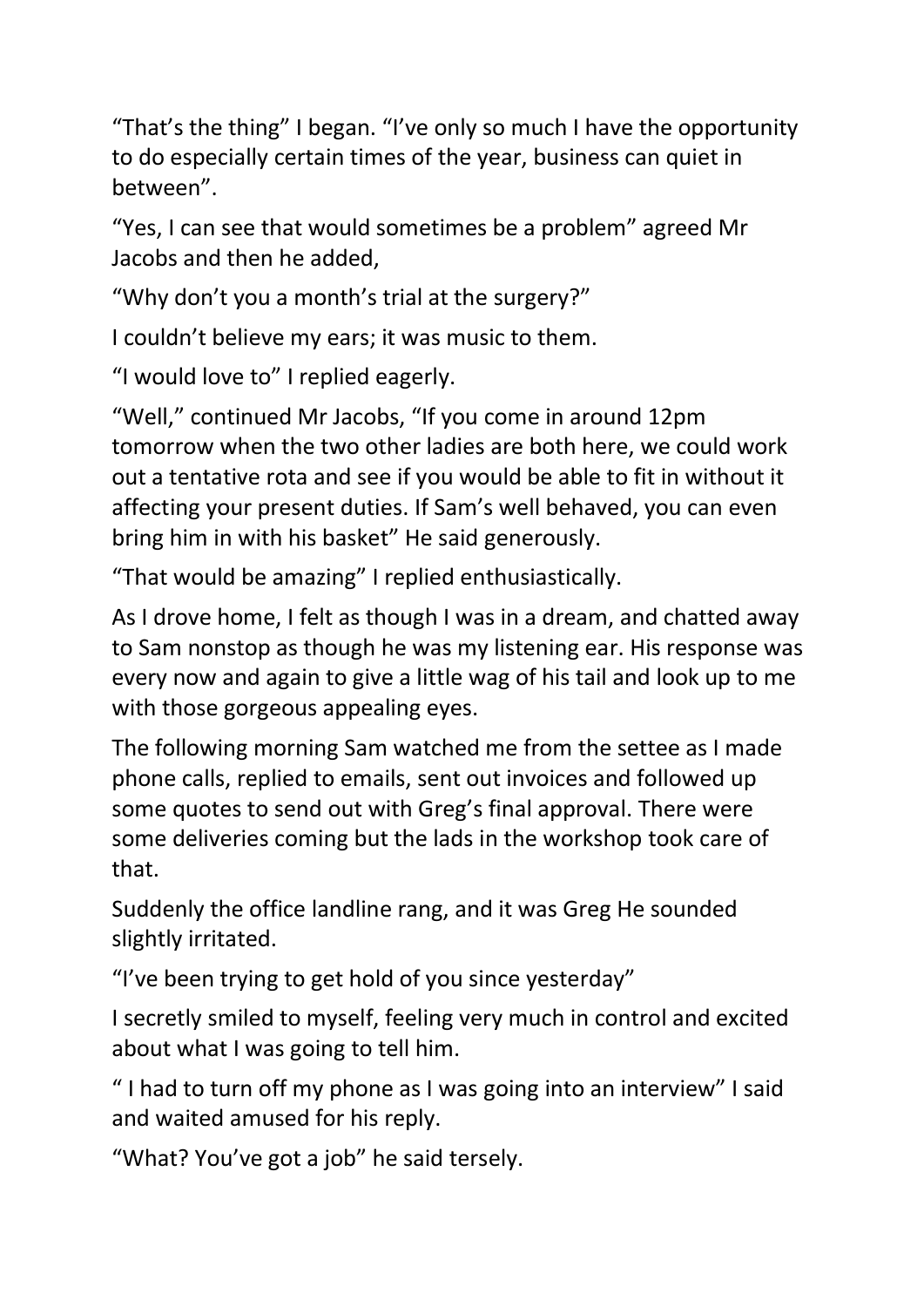I briefly explained about Mr Jacobs and the previous afternoon and that I was shortly going across to meet the team with a view to starting my trial period.

"Oh, that's nice" he replied mockingly. "What about my firm and the work you are supposed to do for me?"

I was beginning to get irritated myself now,

"Oh Greg, I wouldn't let your business suffer. Mr Jacobs knows I work for you and manage your business for you. I wouldn't jeopardise that. Honestly, I'm only going to be the other side of the car park from the factory. That is what we are going to discuss today, whether the extra help they need can be flexible enough for me. Can't you at least be pleased for me?"

"Yes, I suppose so" he responded like a spoilt child.

I found him really annoying and I suppose I was a bit spiteful myself and threw in a remark, "oh and by the way, I'm going to make you an offer for your cottage. I need my independence".

I very quickly terminated the call, politely but more as though he was a customer.

I scooped Sam up in my arms and took his small dog basket with me.

As I was ushered into a small waiting room, there were adoring expressions as each person met Sam.

Kim was there as the other receptionist, Mandy, Mr Jacobs and Lucas, his son. Sacha, one of the veterinary nurses was present as well.

The meeting went very well, and then everybody apart from Kim and Mandy went out and they had the task of explaining my expected duties and we worked out a rough rota to try for the next couple of weeks and we came to an agreement that I would be the emergency back up most of the time.

I didn't mind that there would at times be late evenings, and weekends and I was sure that now I did have some idea of the hours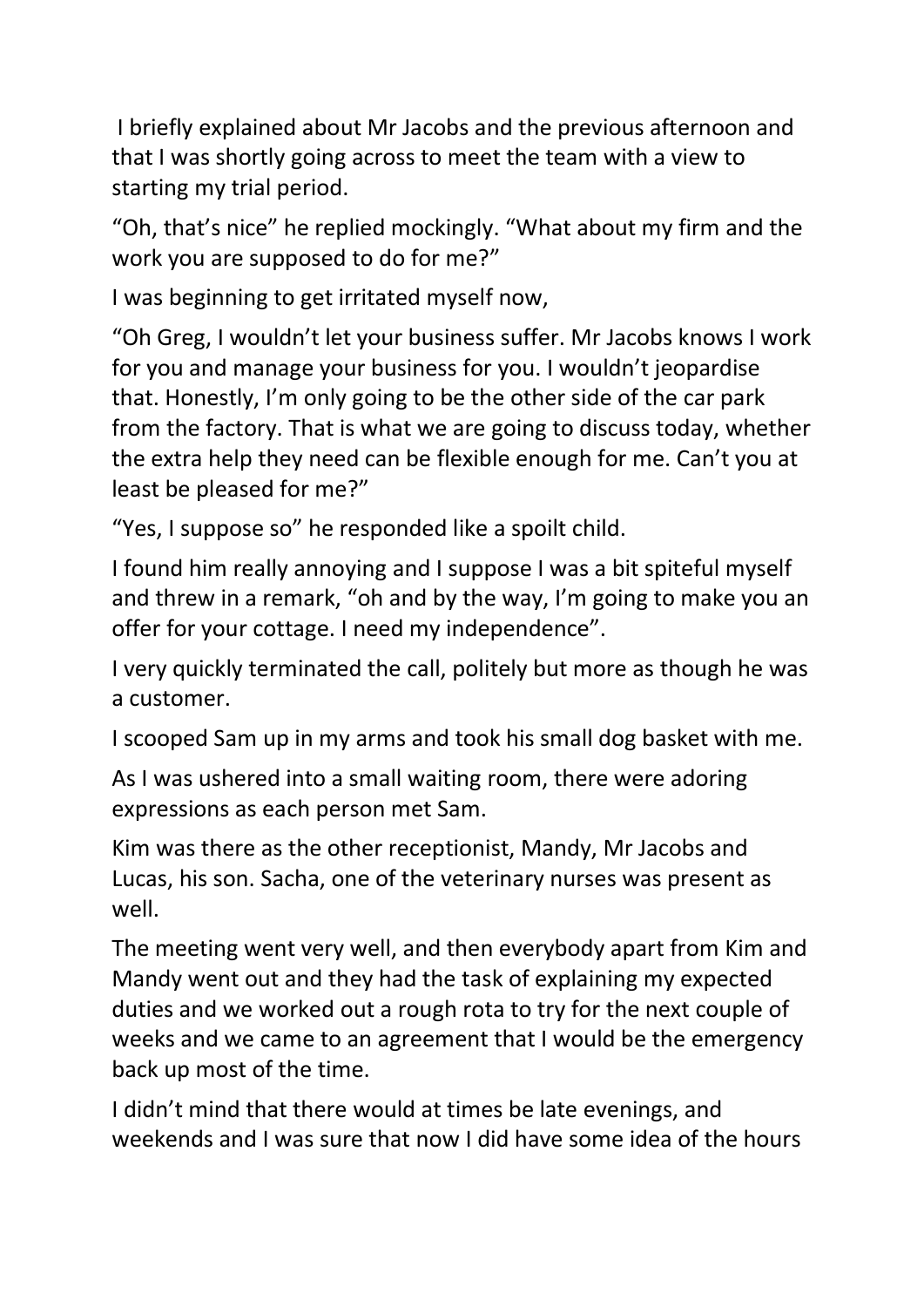on the rota, that I could fit Greg's work in without it being affected in anyway.

I was elated as I returned home that evening, however, I did feel a twinge of conscience regarding my earlier conversation with Greg.

As I sat at the dining table with a celebratory glass of white wine, gentle music in the background and Sam softly snoring in his bed, I set about composing an apologetic email to Greg. As I was about to do so, I notice I had an email from the Broughton estate agents, via Mr Bates. Apparently, there was a couple of potential buyers of the apartment, and he just needed to speak to me as soon as possible to get my further instructions. From what I gathered the offers made were almost the same, but still quite satisfactory. Anything would have been potentially so. I just wanted rid of it.

Therefore, in my email, despite it being a throw away remark to Greg about the cottage, it might be quite a feasible arrangement to come to.

Within minutes of me sending his email, he was on the phone.

Greg sounded a lot calmer than earlier. I told him about my trial at Mr Jacob's and reasonably explained how it could work very well. Anyway, I hadn't even started my trial yet!

We did discuss the sale of the apartment and I said to Greg that although the money that had paid for it was in settlement of the divorce, it was still mainly his money, but he would still benefit from it if he would let me make an offer for the cottage.

Greg seemed to have come round about the extra work at Mr Jacob's but did seem reluctant to discuss about the cottage. He did however tell me that he was coming over at the weekend and would stay at his usual spot. Apparently, he had to go through his annual accountants with his Accountant, who I might add, was not Tim!

Greg suggested we have our usual dinner out and we could have a catch up ten and said he would pick me up at 6.30pm.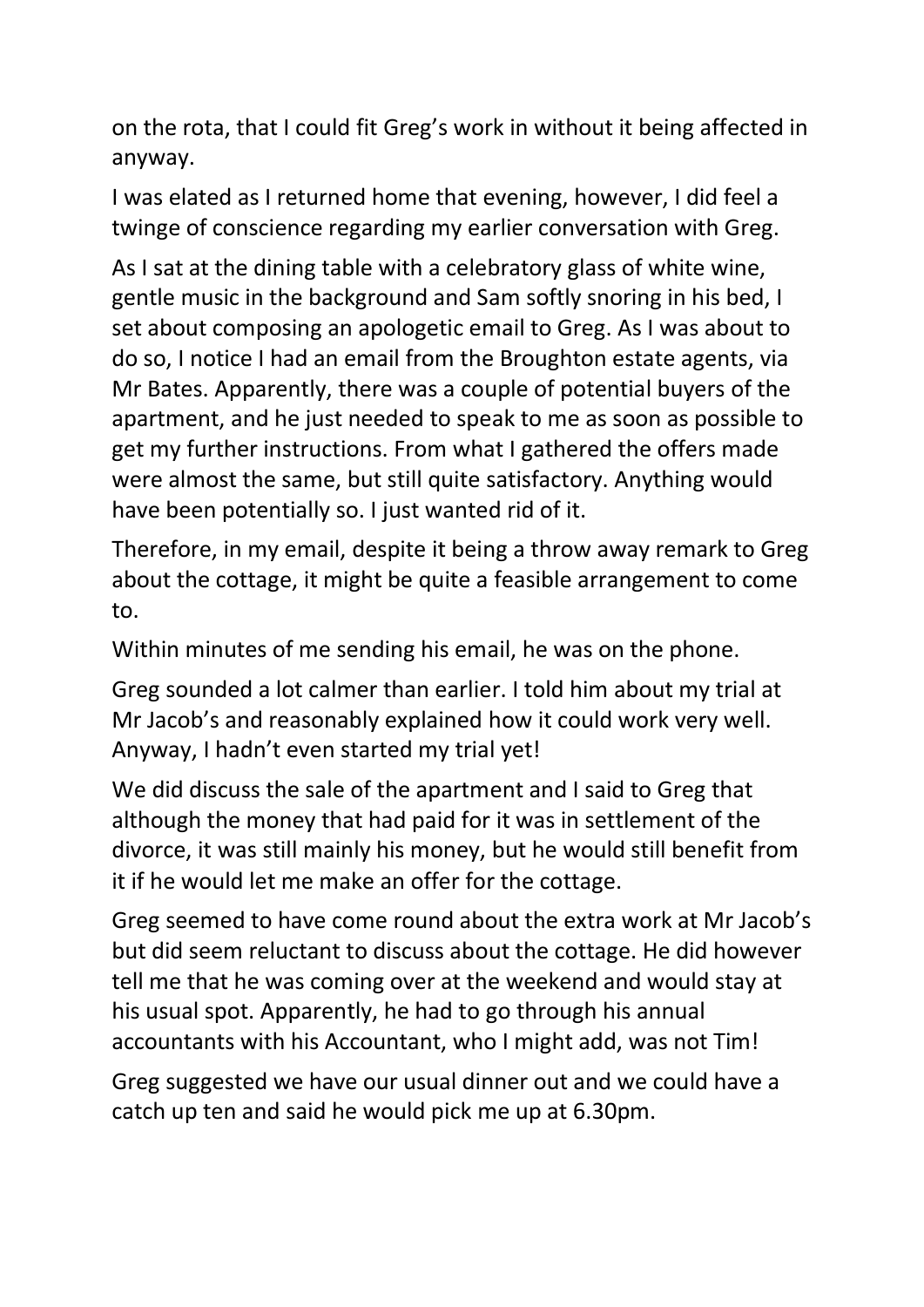It seemed so strange. The total shift in a relationship and its emotions. Waiting for Greg felt poles apart from that first time. Tonight, I was looking forward to seeing him, but as a good friend and someone I could talk to without being judged or made to feel small.

There wasn't that "heady" longing feeling, desperate for his body to be inside me as had always been before, but a loving hug from someone who I had been to hell and back with and yet here we still were, friends through thick and thin. That's what I thought and felt anyway!

Greg turned up promptly. He looked dapper as ever in his casual clothes and sunglasses.

As I sat in the car, he came across and gave me a kiss on the cheek and said it was good to see me.

This time Sam wasn't with me and looked dejected as I gave him a cuddle and said I would be back later.

The meal was divine and our conversation flowed naturally.

When I tried to divert the conversation to the cottage and the sale of the apartment, he seemed somewhat reluctant. I explained that I had now potentially accepted an offer on the apartment, but I felt that it was only right that he had some say in the monies. I told him that I was contacting Mr Bates on the Monday morning. Greg did remark that he thought that was very decent of me to do so considering the events leading up to my moving and how I came to be there.

I smiled sweetly at him and said that I understood that he may want to still keep the cottage on, but that my happiest times had been there, and it would be like a return on his investment, with possibly some capital left over.

Greg nodded and said that he perfectly understood my reasoning. However, things didn't seem to be that simple for him. He didn't have to explain that the business was expanding still and that it was thriving. His concern was that the cottage was something he owned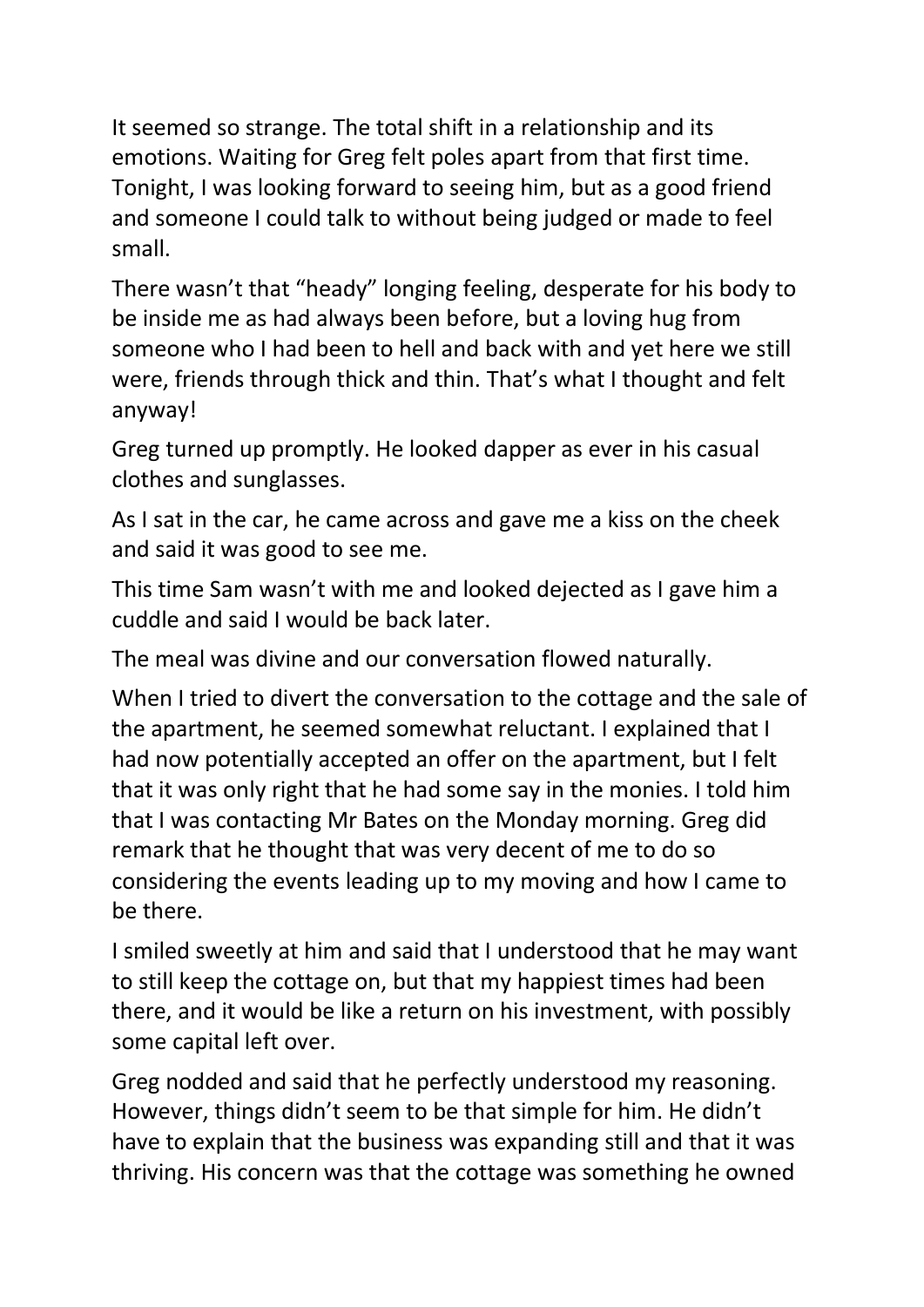and that, really, it was always a means of escape if necessary. His usual hotel was there to stop in whenever he was over here, but the cottage was like a security.

I twigged where he was coming from.

I gently proceeded.

"Are things a bit uncertain with Olena and you?"

He gave a huge sigh.

"I love her very much and we do get on well, but she is very waring. We both want and need very different things and goals in life. I wouldn't want to separate from her totally, but I can't manage to be with her all the time.

She gets very wound up when she's that way out and her temper flares with a load of Russian expressions coming out, I don't know if she's swearing, but I can imagine the names she calls me aren't flattering to say the least. I feel the cottage is like my haven that I can rely on"

"I perfectly understand" I said patting his hand.

"I'll start looking for somewhere in the area. I'm sure you're not in a hurry to evict me" I said jokingly.

"You can move next door. I gather he's having to move near his mother-in-law, poor thing" Greg said half seriously. "That's the investments you get on the jokes"

"Mm" I thought, I can imagine he is almost serious about that, but it wouldn't work.

We drove back as the sunset began to fall. It was so intoxicatingly beautiful around here, especially this time of the year, but all seasons carried their beauty in this part of the countryside.

Greg was unusually quiet as we journeyed back to the cottage.

He came and opened the car door for me as he always used to.

We could hear Sam barking excitedly and then I saw him sat on the windowsill, his tail going nineteen to the dozen.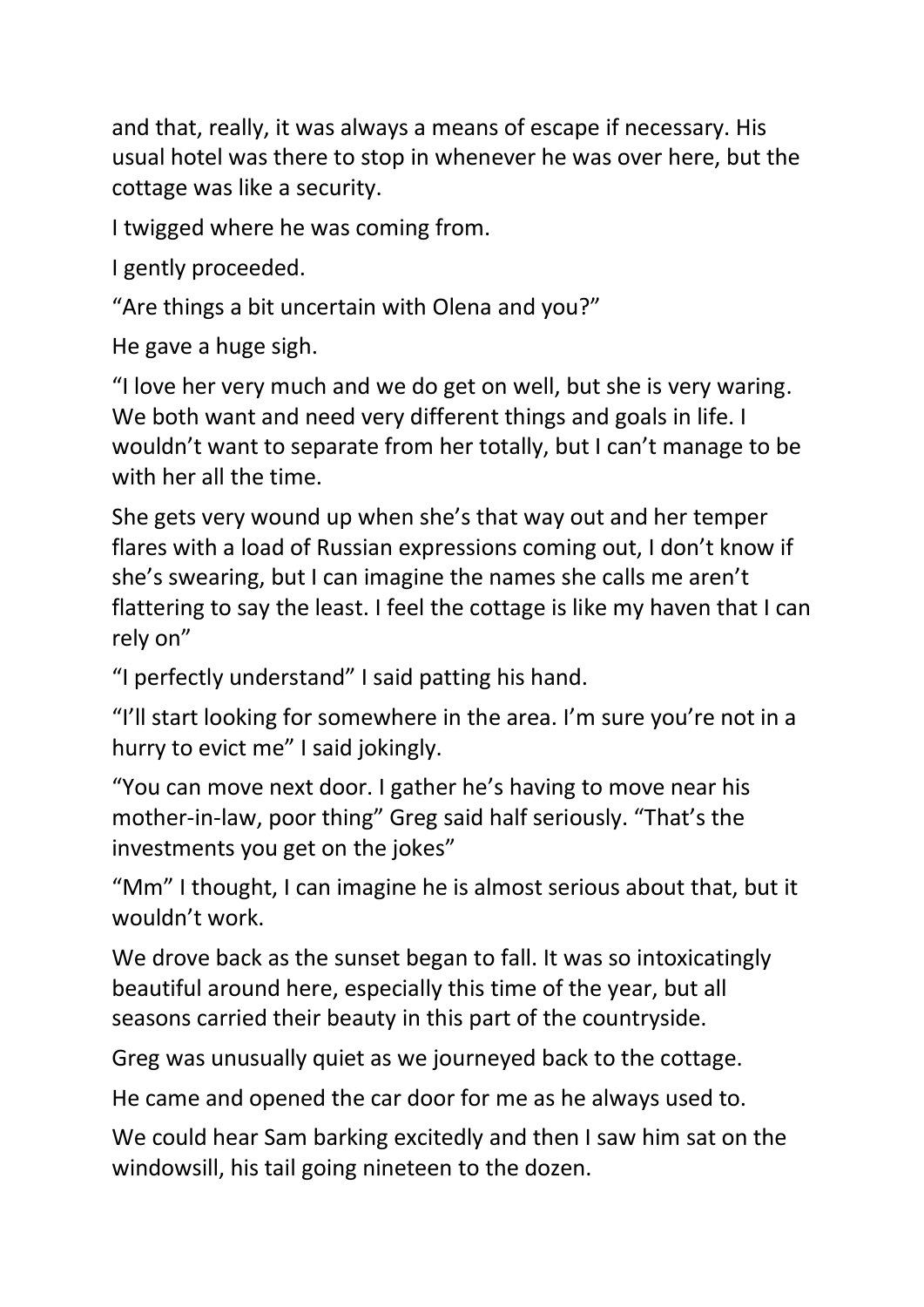As I turned the key and opened the door, Sam came rushing out and Greg crouched down and made a fuss of him. He remarked how much he had grown in the short time since he had seen him the day that he brought him home.

Sam then turned and went to his bowl in the kitchen as though he was saying it was his supper time.

"Thank you for this evening, it has been perfect, and it has been good to see you and catch up and be able to talk to you about everything" I said appreciatively.

"Can I come in Natalie" Greg said softly with those brown eyes that used to make me melt at the mere sight of them.

"You can Greg" I answered. "After all, it is your house" I continued a bit clinically.

Greg stepped over the doorstep.

"I'll put the kettle on if that is ok. I think I've had enough wine today" I chatted away as I walked into the kitchen.

I brought the percolator into the living room with my best China mugs and a few short bread biscuits that I had bought that morning.

Greg and I just chatted generally for a short while and had a bit of a laugh and some of the amusing and good times that we had had in the past. The only time Marten Manor was mentioned, was when I went and fetched my laptop from the kitchen table and showed him the email from Mr Bates.

Greg seemed to agree that the final offer from the first couple seemed quite reasonable, and he said he was more than happy for me to accept it.

As Greg put down his mug after finishing his coffee, he turned to me and came closer to me, and I suddenly realised where the conversation and the mood were about to turn.

"Natalie" he began gently, "Please can I stay tonight, I really need you"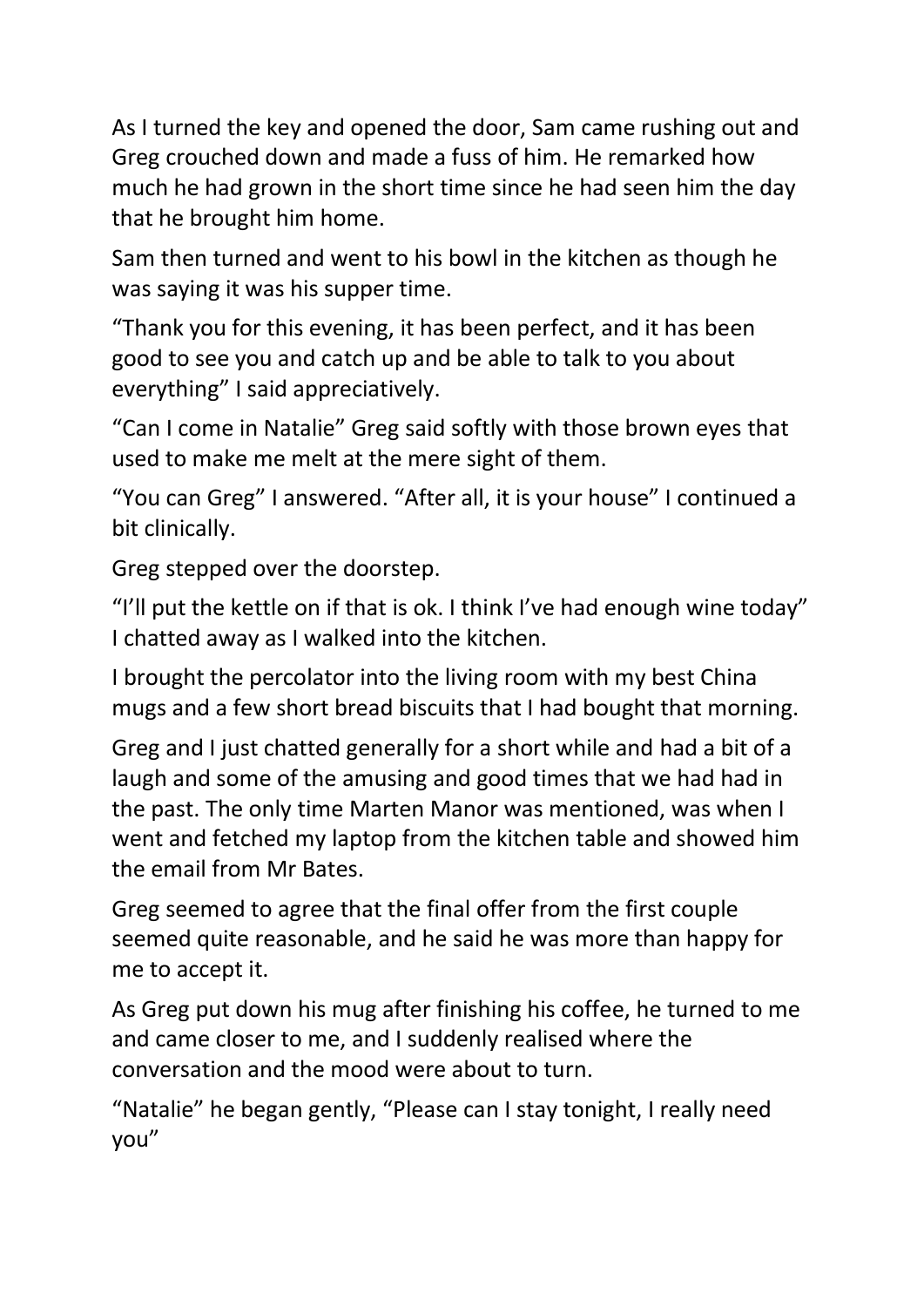He put his hands gently on my shoulders to pull me towards him as he looked down longingly at my lips on the tip of a highly charged embrace.

I kissed him briefly then pulled away.

"Greg" I began frankly.

"I don't regret our night the other week, but I am not going to repeat it tonight. I am not willing to be your "knock off" as I feel this would be. I love you as a friend and you have done so much for me, but our sexual relationship ended a long time ago and doesn't feel right" I said trying to be firm. It was true, as much as I needed him as a friend that was where it ended. I wasn't going to be a stand in for when he was over in this country and away from Olena.

You could cut the silence with a knife as I watched this all sink in with Greg.

"Does that mean you're going to be a nun then? Surely you still have the needs a young woman of your age has?" He said almost sarcastically.

I laughed at his reaction. "Of course, I do, but when the time is right, and with someone who has no strings attached. You never know, I might meet a farmer and become a buxom farmer's wife with rosy, red cheeks and work doing all sorts of imaginable duties in the running of the farm"

"You really are such a totally different person Natalie. I'm having a job getting my head round it all. I do respect your integrity and openness though" Greg said.

"That's me told" he said as he got up and walked towards the front door.

He turned and hugged me but now like a big brother.

"I'll keep in regular touch. I'll email you about that large order from Hanson's on Monday and I'll forward you the details, I'll let you know what happens with Mr Bates and this offer" I said assuring him.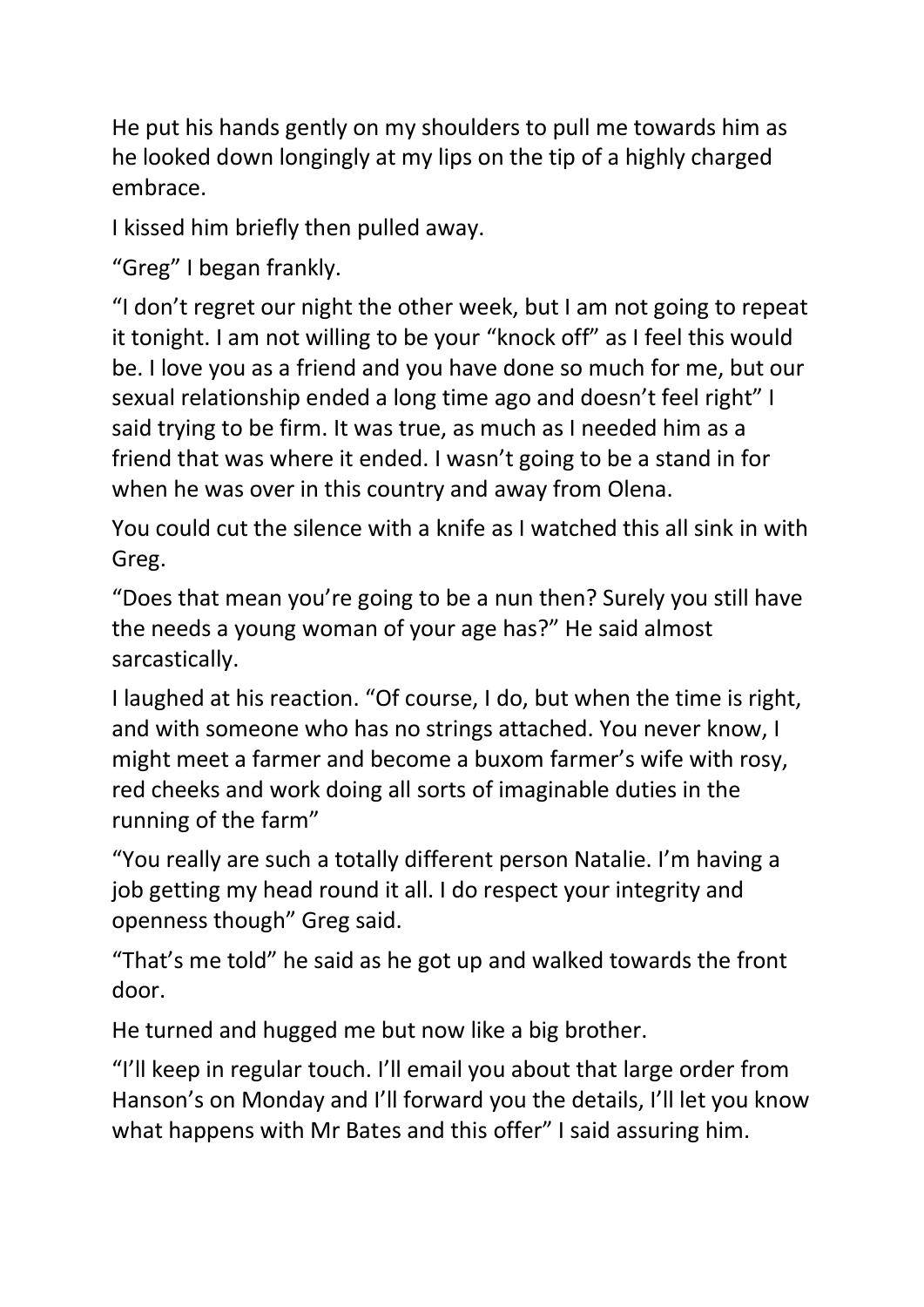We parted on good terms, and although I was excited about my new position at Mr Jacob's practice, and the final closure on Marten Manor with quite a handsome pay out from there, no one could have prepared me for how my life would go full circle and change to a totally different direction.

## **Chapter 33**

Juggling my work between Greg's factory and Mr Jacob's practice was going quite well.

I told Tim how grateful I was for his advice and that he certainly was right, working with the public again directly, was just right for me. I had the opportunity to meet so many different types of characters from the surrounding farmers to little old ladies with their pets. I wasn't too keen on the young ones who brought their pet rats and mice in for a consultation, and it did make me reflect on my previous encounters back in Broughton. Guinea pigs were about the smallest pet I could deal with.

One Saturday lunchtime, after finishing my shift at the Vets, I came out of the surgery with Sam on his lead and walked towards the car. It was a boiling hot early summers day.

I didn't feel like going straight home. The weather was too lovely to be indoors, and I talked myself out of doing any more housework and gardening.

After putting Sam in his seat at the back with his belt on, I drove to the main car park in Grassingdon.

Sam and I had a walk round the village which, this time of the year was heaving with visitors.

I prepared myself for a walk down memory lane. Sam and I walked slowly past my parent's old house.

It seemed a hive of activity.

There were children's toys in the front garden and a slide in the back garden.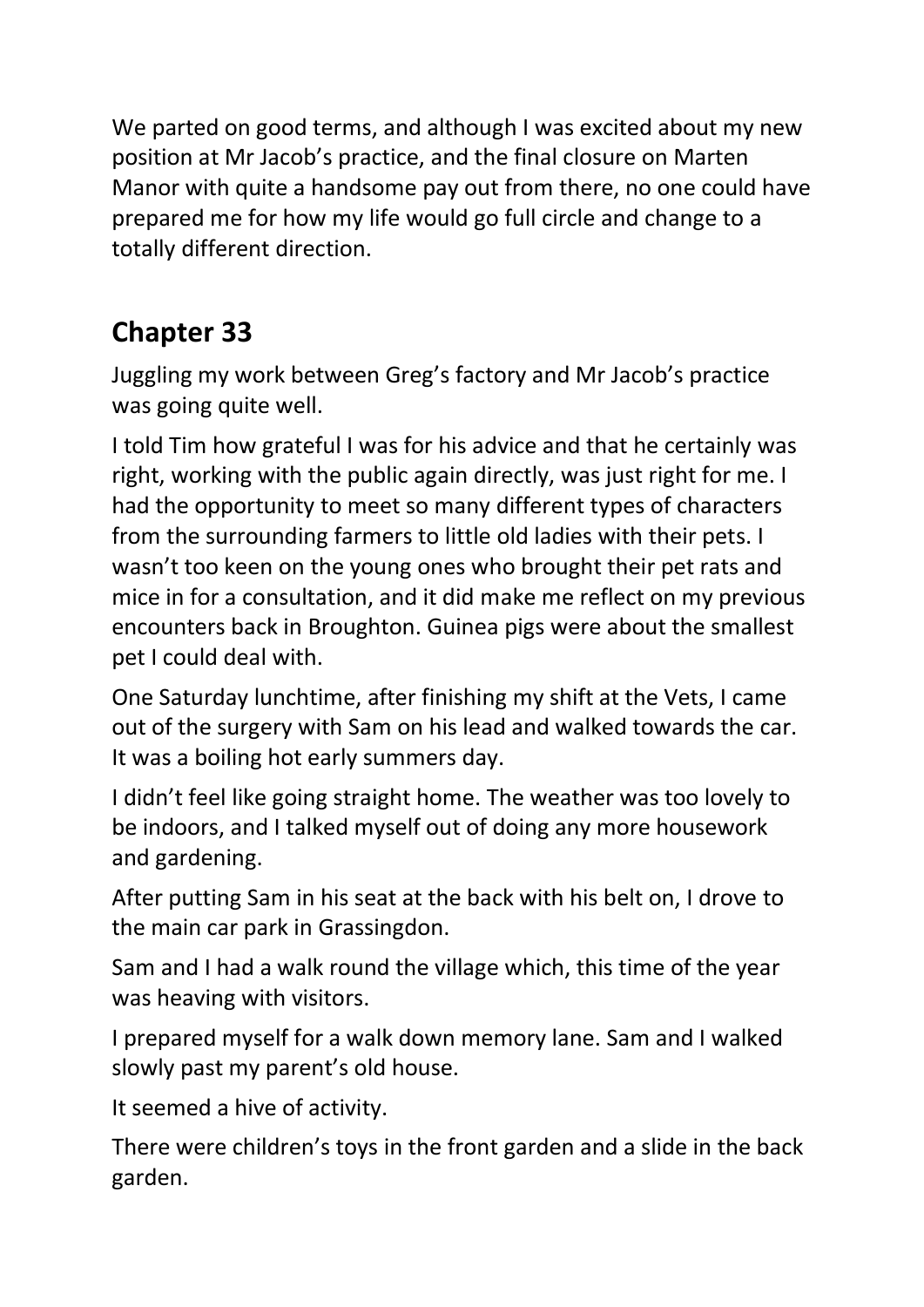There were shouts and screams of excitement as the young children played.

Sam's ears pricked up and his little tail began to wag excitedly as he caught sight of a ginger cat that was following the children around.

Sam and I had a short wander round the village shops and then made our way back to the car park.

I decided on the spur of the moment to make my way to the next village called Blundell.

It was a little village and had won many awards for the upkeep of the village green and flower displays.

Running through the village of Blundell was a wide river. On a day like today it was still and calm.

Quite a few families were sat on either side of the banks of the river having picnics and the children playing various outdoor games.

The Blue Pheasant public house was not far away. It was always a popular place. Outside there were tables with umbrellas and it looked extremely busy.

In my rucksack that I had brought with me, I had a salad sandwich which I had made at work and some doggy treats for Sam.

We made our way down to the banks and sat down on the warmed grass from the sun.

Sam surveyed everywhere after he had feasted on his treats and the laid himself out for his afternoon nap in the scented fresh air.

I too felt sleepy and put my rucksack behind me as a pillow.

Not long afterwards I suddenly became aware of a shadow behind me, as Sam obviously did and jumped up, his tail wagging ferociously.

On sitting up and looking at the figures behind me, I could see that one was a man, and a dog, a cocker spaniel just like Sam only with different coloured markings.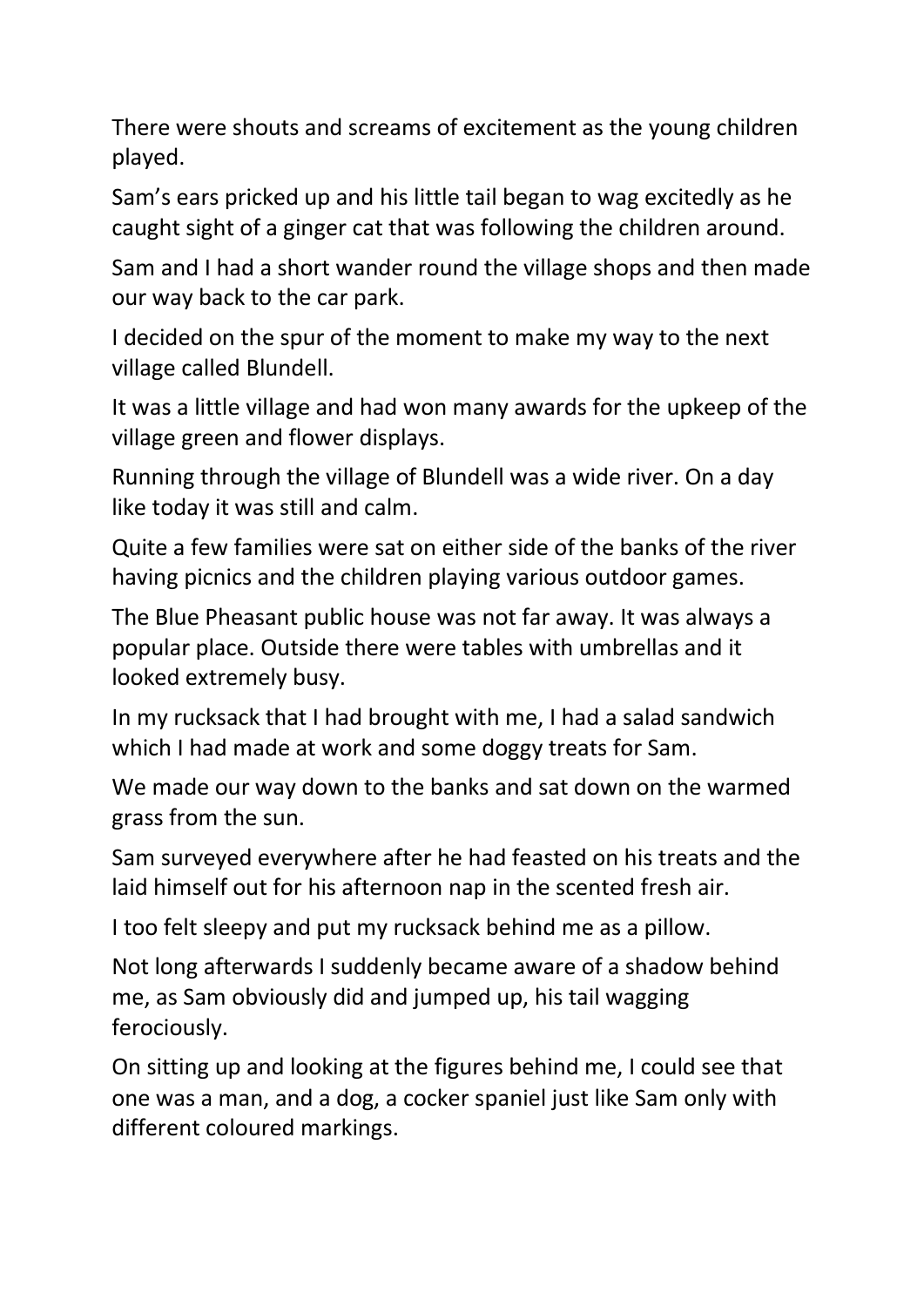Upon looking at the man's face, I thought it seemed familiar somehow. It was and when he spoke, I realised who it was.

"Natalie?" he asked.

I then realised it was Matt!

He was obviously older, as so was I. To be correct, he must be twelve years older. He had filled out slightly and had grown into a mature looking man. Mind you, I must have changed a fair bit too.

"Yes" I answered rather nonplussed.

"What a coincidence. It is you. I've been sat at the other side of the river, and I noticed you come from the car park, and thought that looks like Natalie, I'll go and investigate" said Matt.

Before I had chance to reply, Matt continued,

"I always hoped I would bump into you again someday".

I was rather speechless by this sudden encounter and flurry of information, but I asked,

"Do you live round here now Matt?"

"Yes" Matt replied, "I moved back about five years ago".

"How about you?" Matt asked.

"I live just out of Ryedale in a small village now" I replied.

"So you did manage to move away?" he smiled and then teasingly asked, "How's your mum and dad these days?" He then sat down on the grass beside me.

"It's a long story, and parts of it I try not to bring to mind if I can help it" I said with a sigh.

"Well, I've all the time in the world, so you can fill me in on the last twelve years if you have time" Matt said smiling.

He then added, rising to his feet,

"Why don't we go and have a drink outside the pub and these two can have a drink from the dog bowls?"

The time flew as did our conversations.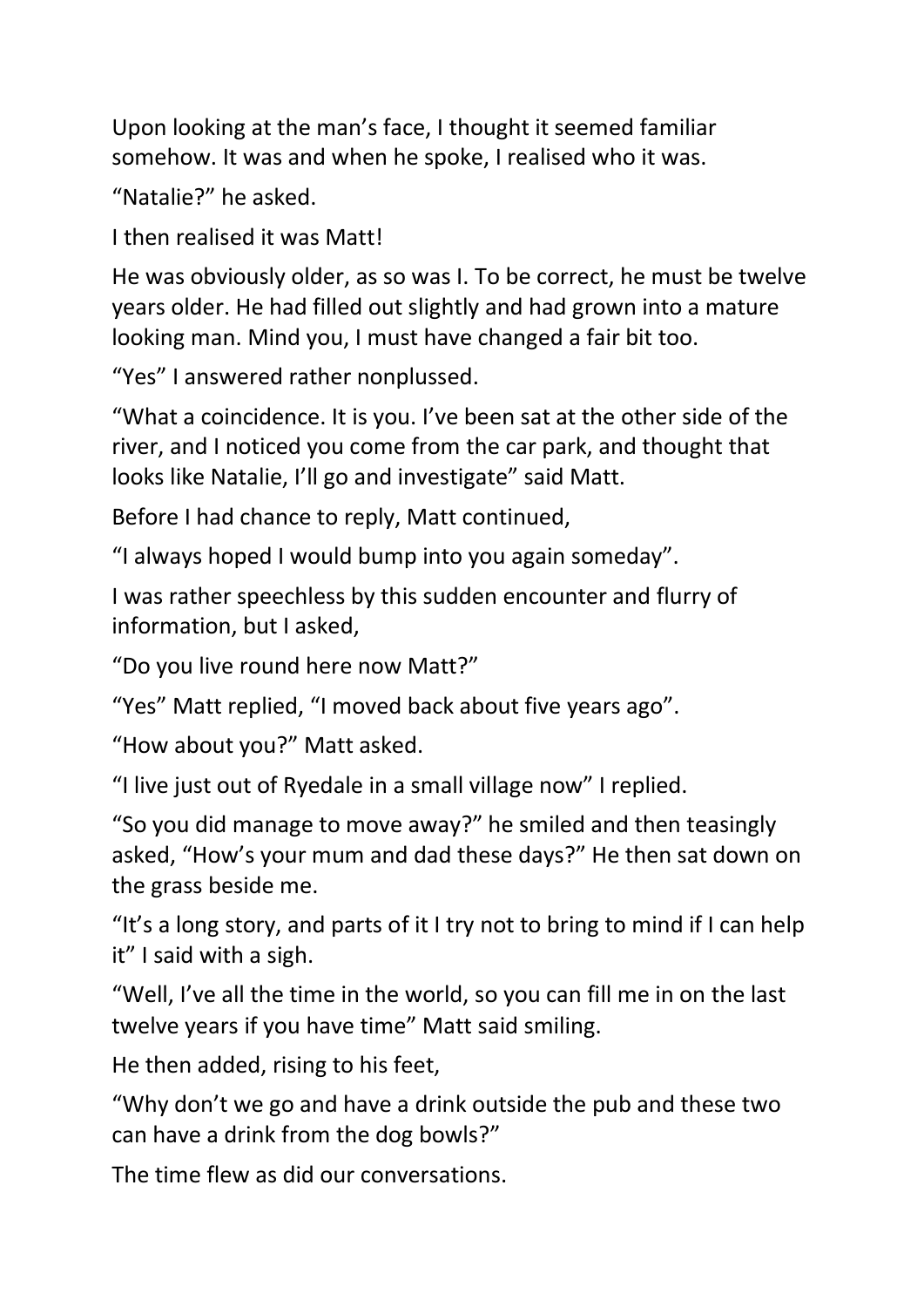Matt listened patiently as I went through the gruelling parts of the past.

When I spoke of Greg, I never ran him down. I did tell him about Olena, but I did say that in the short time our relationship had been good, it was very good and that now we were just good friends.

Matt had been working out of the country, teaching languages at various schools.

"I hope one of them isn't Russian" I retorted and then we both laughed.

Matt said that he had been in a short relationship while he was away and had been in a relationship with a teacher at the college but who had married since then.

I made the first move and said I had better be getting back home.

Matt asked if he and "Lady", his cocker spaniel could walk us back to my car, and Sam obviously approved.

"Look Natalie" Matt said looking me straight in the eye. "I realise that you have been driven to rock bottom and back with life, but you are definitely on the way back up. I don't want to destroy that. Here's my number, and it's certainly completely up to you if you text or ring me. I would like to see you again" Matt said gently rubbing my shoulder.

"Thankyou" I responded. "I would like to see you too and keep in touch" I said smiling in return.

"I better say goodbye, until we meet again" Matt said looking as though he was stalling the moment of departure.

I turned towards my car day and commented,

"What a lovely end to the day"

I felt Matt gently touch my arm, and I turned to face him.

"It needn't be the end, it could be a whole new beginning, and this is the first chapter of a new book"